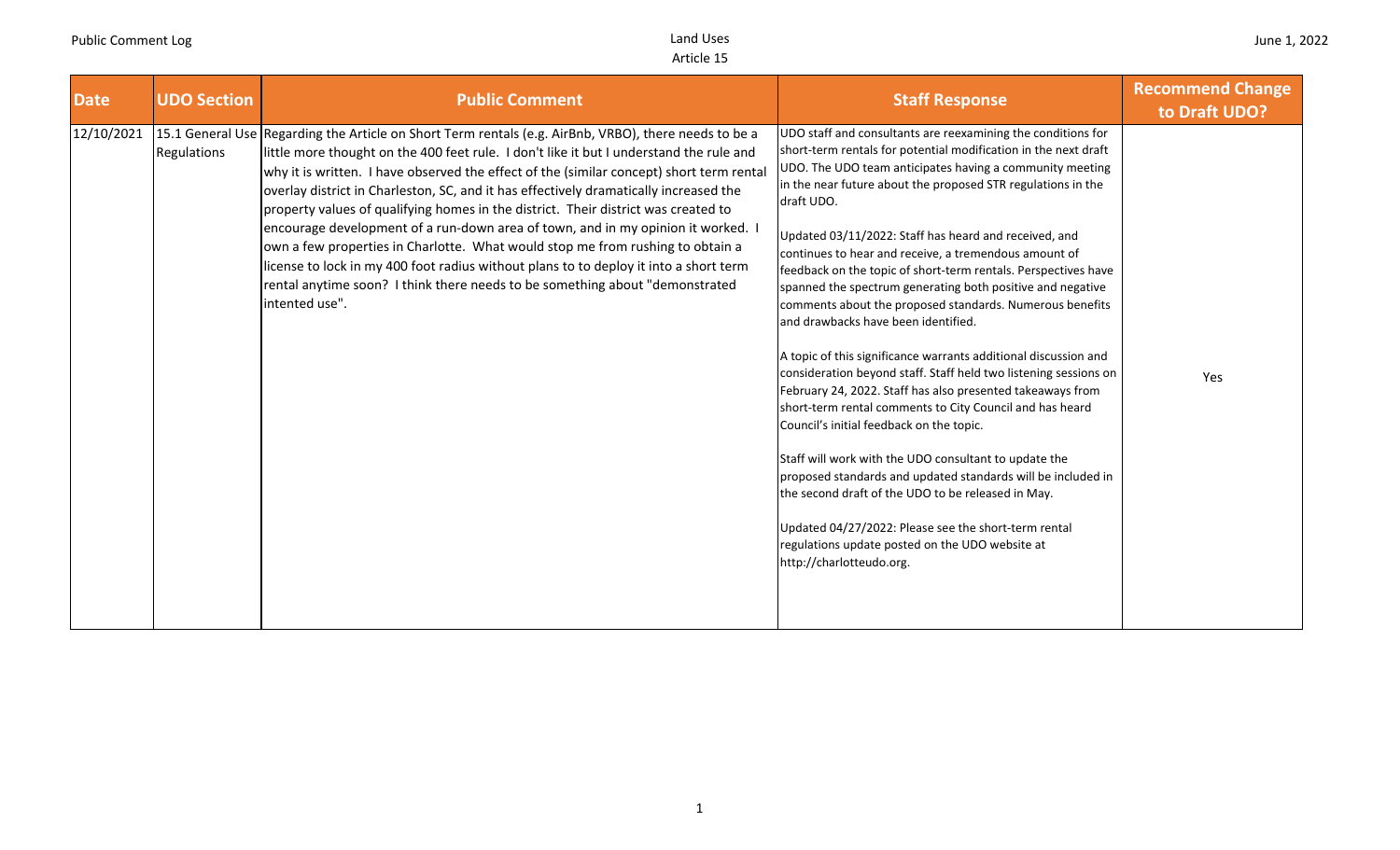| <b>Date</b> | <b>UDO Section</b> | <b>Public Comment</b>                                                                                                                                                                                                                                                                                                                                                                | <b>Staff Response</b>                                                                                                                                                                                                                                                                                                                                                                                                                                                                                                                                                                                                                                                                                                                                                                                                                                                                                                                                                                                                                                                                                                                                                                                                                                             | <b>Recommend Change</b><br>to Draft UDO? |
|-------------|--------------------|--------------------------------------------------------------------------------------------------------------------------------------------------------------------------------------------------------------------------------------------------------------------------------------------------------------------------------------------------------------------------------------|-------------------------------------------------------------------------------------------------------------------------------------------------------------------------------------------------------------------------------------------------------------------------------------------------------------------------------------------------------------------------------------------------------------------------------------------------------------------------------------------------------------------------------------------------------------------------------------------------------------------------------------------------------------------------------------------------------------------------------------------------------------------------------------------------------------------------------------------------------------------------------------------------------------------------------------------------------------------------------------------------------------------------------------------------------------------------------------------------------------------------------------------------------------------------------------------------------------------------------------------------------------------|------------------------------------------|
| 12/13/2021  | Regulations        | 15.1 General Use I would like to state my disagreement with the new UDO that are trying to regulate<br>STR market. We as business owners have poured thousands of dollars to our<br>investment and we would like to express that we need fair competition guidelines<br>against hotels because as citizens we also have the right to make money and not only<br>the big hotel chains | UDO staff and consultants are reexamining the conditions for<br>short-term rentals for potential modification in the next draft<br>UDO. The UDO team anticipates having a community meeting<br>in the near future about the proposed STR regulations in the<br>draft UDO.<br>Updated 03/11/2022: Staff has heard and received, and<br>continues to hear and receive, a tremendous amount of<br>feedback on the topic of short-term rentals. Perspectives have<br>spanned the spectrum generating both positive and negative<br>comments about the proposed standards. Numerous benefits<br>and drawbacks have been identified.<br>A topic of this significance warrants additional discussion and<br>consideration beyond staff. Staff held two listening sessions on<br>February 24, 2022. Staff has also presented takeaways from<br>short-term rental comments to City Council and has heard<br>Council's initial feedback on the topic.<br>Staff will work with the UDO consultant to update the<br>proposed standards and updated standards will be included in<br>the second draft of the UDO to be released in May.<br>Updated 04/27/2022: Please see the short-term rental<br>regulations update posted on the UDO website at<br>http://charlotteudo.org. | Yes                                      |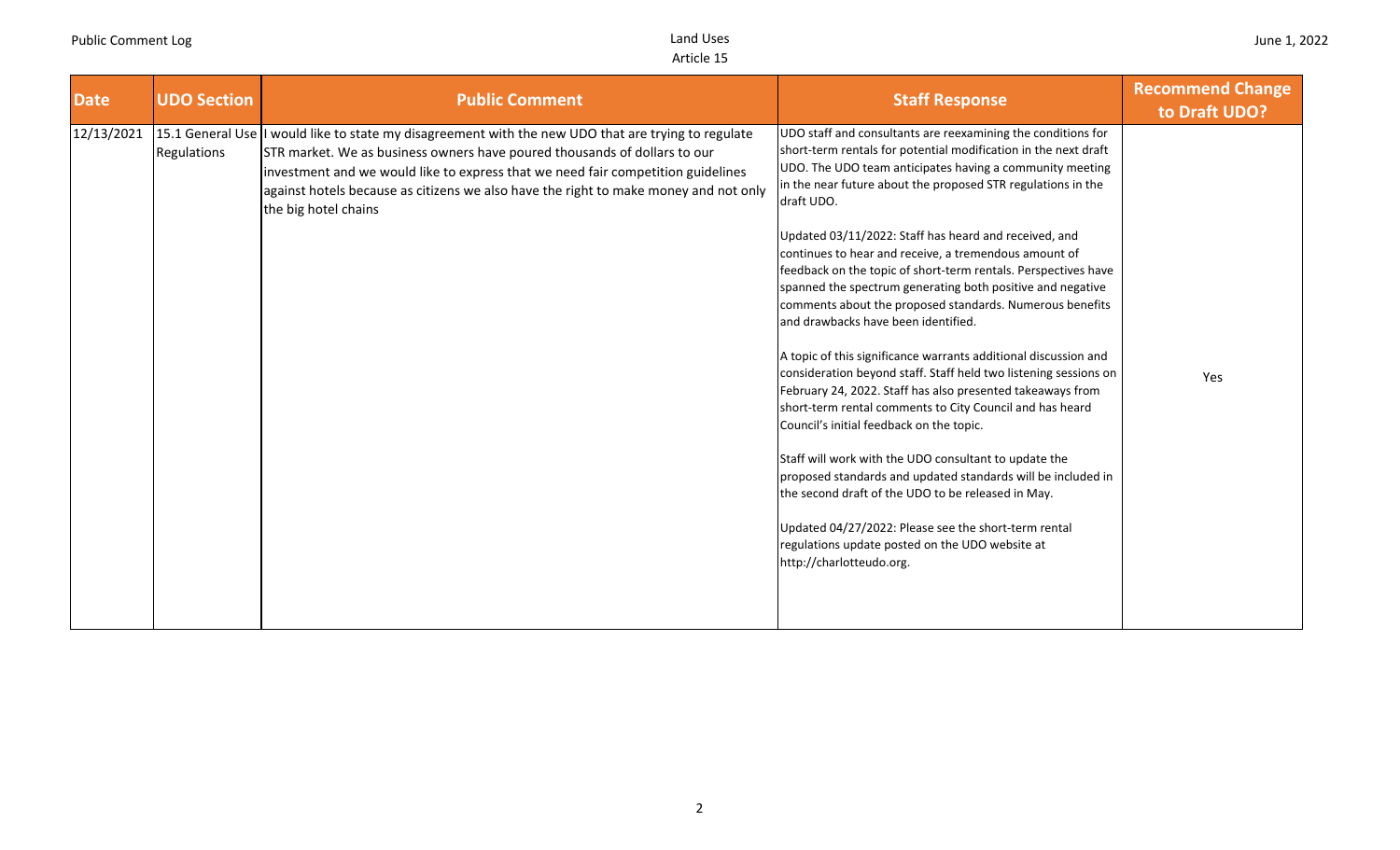| <b>Date</b> | <b>UDO Section</b> | <b>Public Comment</b>                                                                                                                                                                                                                                                                                                                                                                                                                                                                                                                                                                                                                                                      | <b>Staff Response</b>                                                                                                                                                                                                                                                                                                                                                                                                                                                                                                                                                                                                                                                                                                                                                                                                                                                                                                                                                                                                                                                                                                                                                                                                                                             | <b>Recommend Change</b><br>to Draft UDO? |
|-------------|--------------------|----------------------------------------------------------------------------------------------------------------------------------------------------------------------------------------------------------------------------------------------------------------------------------------------------------------------------------------------------------------------------------------------------------------------------------------------------------------------------------------------------------------------------------------------------------------------------------------------------------------------------------------------------------------------------|-------------------------------------------------------------------------------------------------------------------------------------------------------------------------------------------------------------------------------------------------------------------------------------------------------------------------------------------------------------------------------------------------------------------------------------------------------------------------------------------------------------------------------------------------------------------------------------------------------------------------------------------------------------------------------------------------------------------------------------------------------------------------------------------------------------------------------------------------------------------------------------------------------------------------------------------------------------------------------------------------------------------------------------------------------------------------------------------------------------------------------------------------------------------------------------------------------------------------------------------------------------------|------------------------------------------|
| 12/15/2021  | Regulations        | 15.1 General Use Charlotte is facing a major influx of new residents and hole buying is a very time<br>consuming activity that can take a couple of months or many months. While new<br>people transition into or out of Charlotte, they need temporary accommodations to<br>help them during their transition, without having to sign a 6 month, 10 month or 12<br>month lease. Airbnb helps these people to live comfortably in a furnished place<br>without getting stuck in a lease they will have to break and have to furnish just to stay<br>in it. Please support Charlotte's rapidly growing community by not making this<br>difficult on those coming and going. | UDO staff and consultants are reexamining the conditions for<br>short-term rentals for potential modification in the next draft<br>UDO. The UDO team anticipates having a community meeting<br>in the near future about the proposed STR regulations in the<br>draft UDO.<br>Updated 03/11/2022: Staff has heard and received, and<br>continues to hear and receive, a tremendous amount of<br>feedback on the topic of short-term rentals. Perspectives have<br>spanned the spectrum generating both positive and negative<br>comments about the proposed standards. Numerous benefits<br>and drawbacks have been identified.<br>A topic of this significance warrants additional discussion and<br>consideration beyond staff. Staff held two listening sessions on<br>February 24, 2022. Staff has also presented takeaways from<br>short-term rental comments to City Council and has heard<br>Council's initial feedback on the topic.<br>Staff will work with the UDO consultant to update the<br>proposed standards and updated standards will be included in<br>the second draft of the UDO to be released in May.<br>Updated 04/27/2022: Please see the short-term rental<br>regulations update posted on the UDO website at<br>http://charlotteudo.org. | Yes                                      |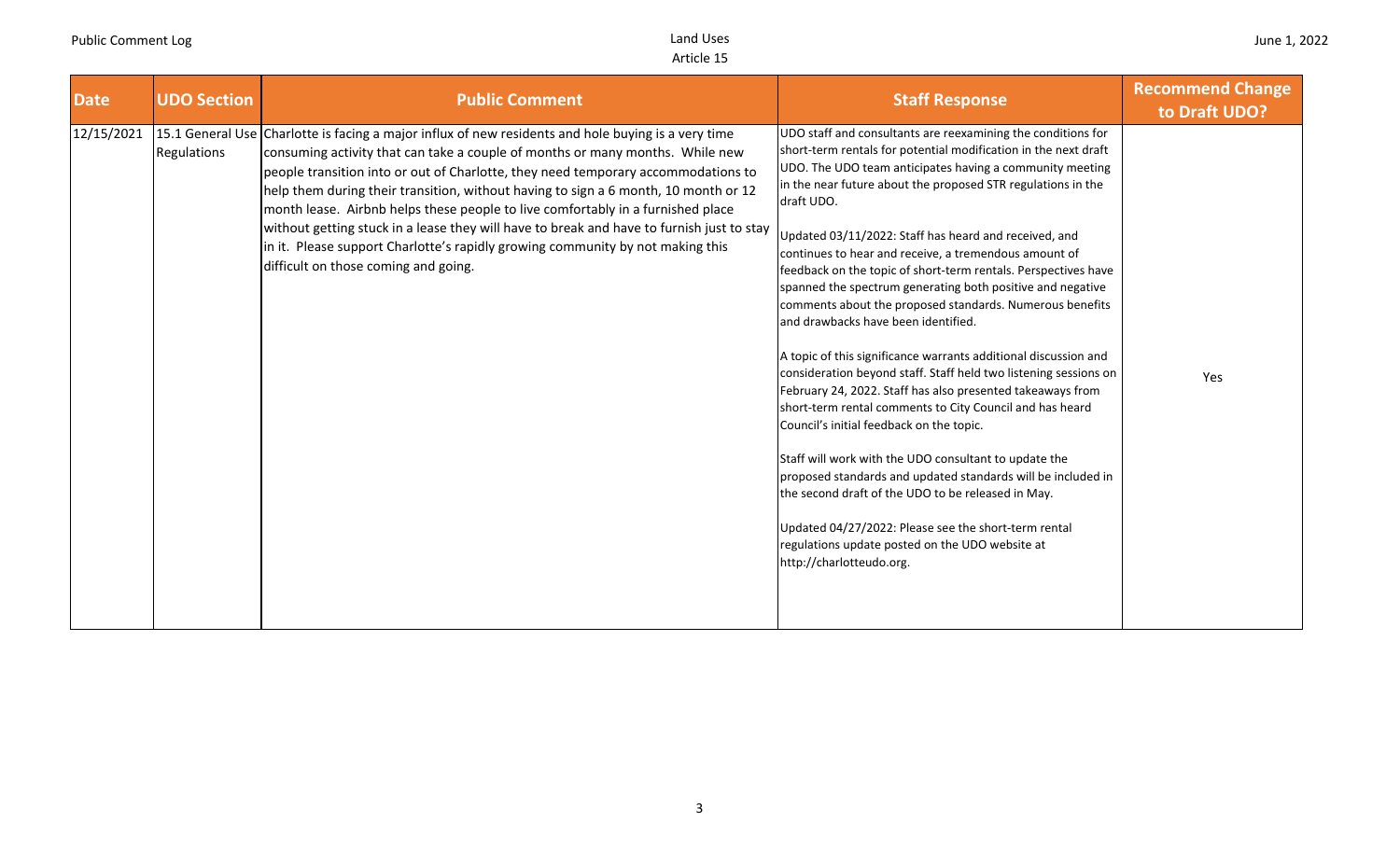| <b>Date</b> | <b>UDO Section</b>              | <b>Public Comment</b>                                                                                                                                                                                                                                                                                                                                                                                                                                                                                                                                                  | <b>Staff Response</b>                                                                                                                                                                                                                                                                                                                                                                                                                                                                                                                                                                                                                                                                                                                                                                                                                                                                                                                                                                                                                                                                                                                                                                                                                                             | <b>Recommend Change</b><br>to Draft UDO? |
|-------------|---------------------------------|------------------------------------------------------------------------------------------------------------------------------------------------------------------------------------------------------------------------------------------------------------------------------------------------------------------------------------------------------------------------------------------------------------------------------------------------------------------------------------------------------------------------------------------------------------------------|-------------------------------------------------------------------------------------------------------------------------------------------------------------------------------------------------------------------------------------------------------------------------------------------------------------------------------------------------------------------------------------------------------------------------------------------------------------------------------------------------------------------------------------------------------------------------------------------------------------------------------------------------------------------------------------------------------------------------------------------------------------------------------------------------------------------------------------------------------------------------------------------------------------------------------------------------------------------------------------------------------------------------------------------------------------------------------------------------------------------------------------------------------------------------------------------------------------------------------------------------------------------|------------------------------------------|
| 12/16/2021  | 15.1 General Use<br>Regulations | In section AAAA for whole house short term rental, it is necessary to have a local<br>manager closeby, which could be a neighbor or handyman. However, it is completely<br>unnecessary and unrealistic to have a local manager available 24 hours a day. Any<br>true after hours emergency should be handled by a call to 911, and any non-<br>emergency can be addressed at 8am the following morning. Airbnb's are not meant<br>to be hotels that are staffed at all times, and even then, maintenance issues are never<br>taken care of during the night in hotels. | UDO staff and consultants are reexamining the conditions for<br>short-term rentals for potential modification in the next draft<br>UDO. The UDO team anticipates having a community meeting<br>in the near future about the proposed STR regulations in the<br>draft UDO.<br>Updated 03/11/2022: Staff has heard and received, and<br>continues to hear and receive, a tremendous amount of<br>feedback on the topic of short-term rentals. Perspectives have<br>spanned the spectrum generating both positive and negative<br>comments about the proposed standards. Numerous benefits<br>and drawbacks have been identified.<br>A topic of this significance warrants additional discussion and<br>consideration beyond staff. Staff held two listening sessions on<br>February 24, 2022. Staff has also presented takeaways from<br>short-term rental comments to City Council and has heard<br>Council's initial feedback on the topic.<br>Staff will work with the UDO consultant to update the<br>proposed standards and updated standards will be included in<br>the second draft of the UDO to be released in May.<br>Updated 04/27/2022: Please see the short-term rental<br>regulations update posted on the UDO website at<br>http://charlotteudo.org. | Yes                                      |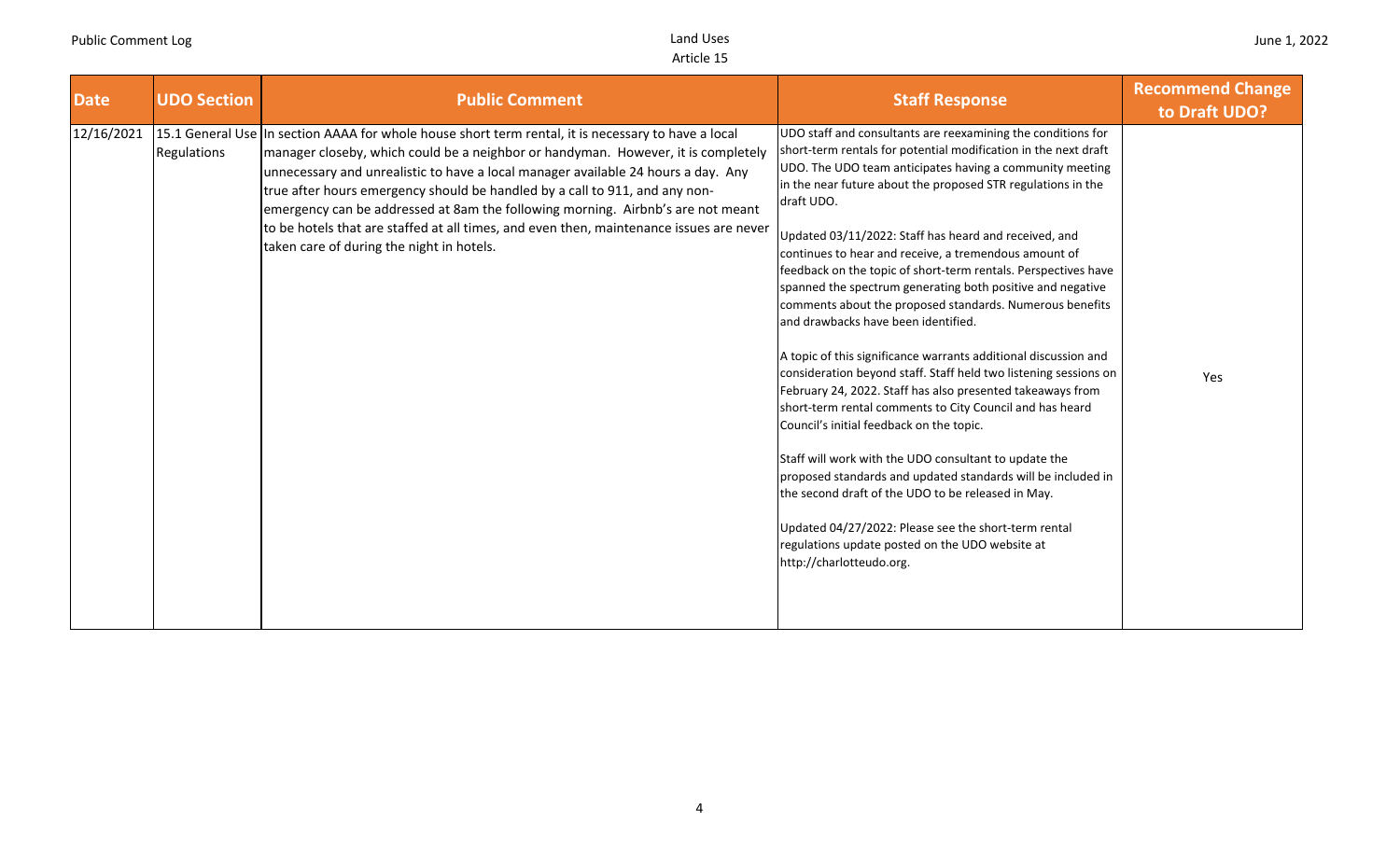| <b>Date</b> | <b>UDO Section</b> | <b>Public Comment</b>                                                                                                                                                                                                                                                                                                                                                                                                                                                                                                                                                                                                                                                                                                                                                                                                                                                                                                                                                                            | <b>Staff Response</b>                                                                                                                                                                                                                                                                                                                                                                                                                                                                                                                                                                                                                                                                                                                                                                                                                                                                                                                                                                                                                                                                                                                                                                                                                                             | <b>Recommend Change</b><br>to Draft UDO? |
|-------------|--------------------|--------------------------------------------------------------------------------------------------------------------------------------------------------------------------------------------------------------------------------------------------------------------------------------------------------------------------------------------------------------------------------------------------------------------------------------------------------------------------------------------------------------------------------------------------------------------------------------------------------------------------------------------------------------------------------------------------------------------------------------------------------------------------------------------------------------------------------------------------------------------------------------------------------------------------------------------------------------------------------------------------|-------------------------------------------------------------------------------------------------------------------------------------------------------------------------------------------------------------------------------------------------------------------------------------------------------------------------------------------------------------------------------------------------------------------------------------------------------------------------------------------------------------------------------------------------------------------------------------------------------------------------------------------------------------------------------------------------------------------------------------------------------------------------------------------------------------------------------------------------------------------------------------------------------------------------------------------------------------------------------------------------------------------------------------------------------------------------------------------------------------------------------------------------------------------------------------------------------------------------------------------------------------------|------------------------------------------|
| 12/17/2021  | Regulations        | 15.1 General Use   "15.3 Prescribed Conditions" proposed STR regulations<br>I agree with many of the regulations proposed with the short term rentals. With the<br>exception of the limitation of STR within 400 feet of each other.<br>It is certain to create hostility and frustration within neighbors as there is no<br>explanation of who is allowed to operate a STR or that selection process. What if I<br>want to offer my home as a STR and so does my neighbor? How is it determined who<br>gets the privilege. This will undoubtably create unfair, bias, and discriminatory<br>practices.<br>Additionally limiting STR in charlotte would dampen the incredible need that citizens<br>have. Yes we have plenty of visitors from outside the city but we also house traveling<br>nurses and people that don't have the credit or reliable income to commit to a long<br>term lease and STR fits their needs better. Most of my guests/renters are from or<br>moving to charlotte NC | UDO staff and consultants are reexamining the conditions for<br>short-term rentals for potential modification in the next draft<br>UDO. The UDO team anticipates having a community meeting<br>in the near future about the proposed STR regulations in the<br>draft UDO.<br>Updated 03/11/2022: Staff has heard and received, and<br>continues to hear and receive, a tremendous amount of<br>feedback on the topic of short-term rentals. Perspectives have<br>spanned the spectrum generating both positive and negative<br>comments about the proposed standards. Numerous benefits<br>and drawbacks have been identified.<br>A topic of this significance warrants additional discussion and<br>consideration beyond staff. Staff held two listening sessions on<br>February 24, 2022. Staff has also presented takeaways from<br>short-term rental comments to City Council and has heard<br>Council's initial feedback on the topic.<br>Staff will work with the UDO consultant to update the<br>proposed standards and updated standards will be included in<br>the second draft of the UDO to be released in May.<br>Updated 04/27/2022: Please see the short-term rental<br>regulations update posted on the UDO website at<br>http://charlotteudo.org. | Yes                                      |
|             |                    |                                                                                                                                                                                                                                                                                                                                                                                                                                                                                                                                                                                                                                                                                                                                                                                                                                                                                                                                                                                                  |                                                                                                                                                                                                                                                                                                                                                                                                                                                                                                                                                                                                                                                                                                                                                                                                                                                                                                                                                                                                                                                                                                                                                                                                                                                                   |                                          |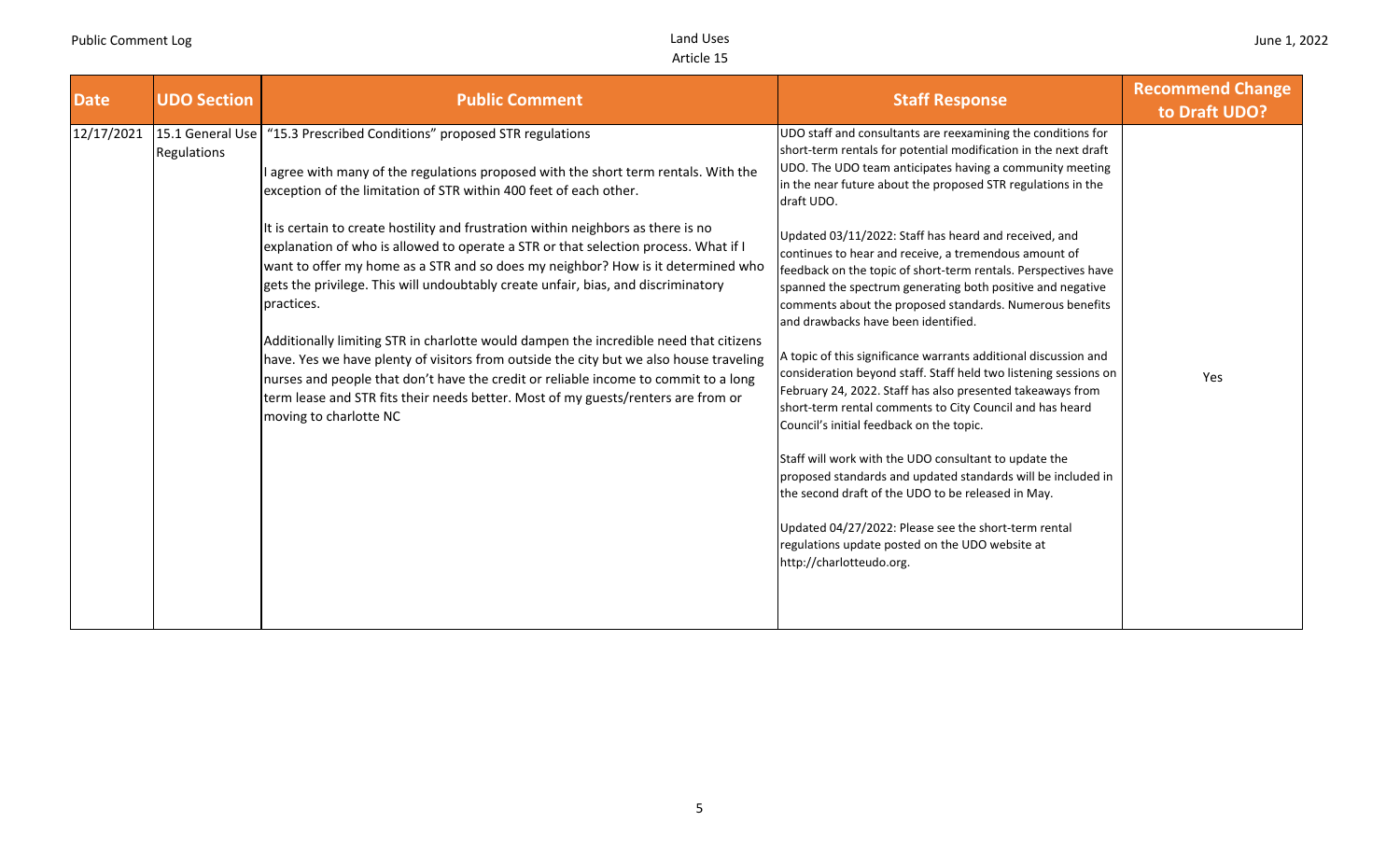| <b>Date</b> | <b>UDO Section</b> | <b>Public Comment</b>                                                                                                                                                                                                                                                                                                                                                                                                                        | <b>Staff Response</b>                                                                                                                                                                                                                                                                                                                             | <b>Recommend Change</b><br>to Draft UDO? |
|-------------|--------------------|----------------------------------------------------------------------------------------------------------------------------------------------------------------------------------------------------------------------------------------------------------------------------------------------------------------------------------------------------------------------------------------------------------------------------------------------|---------------------------------------------------------------------------------------------------------------------------------------------------------------------------------------------------------------------------------------------------------------------------------------------------------------------------------------------------|------------------------------------------|
| 12/18/2021  | Regulations        | 15.1 General Use (Part 1 of 2) "15.3 Prescribed Conditions" proposed STR regulations<br>I agree with many of the regulations proposed with the short term rentals. With the<br>exception of the limitation of STR within 400 feet of each other.                                                                                                                                                                                             | UDO staff and consultants are reexamining the conditions for<br>short-term rentals for potential modification in the next draft<br>UDO. The UDO team anticipates having a community meeting<br>in the near future about the proposed STR regulations in the<br>draft UDO.                                                                         |                                          |
|             |                    | It is certain to create hostility and frustration within neighbors as there is no<br>explanation of who is allowed to operate a STR or that selection process. What if I<br>want to offer my home as a STR and so does my neighbor? How is it determined who<br>gets the privilege. This will undoubtably create unfair, bias, and discriminatory<br>practices.                                                                              | Updated 03/11/2022: Staff has heard and received, and<br>continues to hear and receive, a tremendous amount of<br>feedback on the topic of short-term rentals. Perspectives have<br>spanned the spectrum generating both positive and negative<br>comments about the proposed standards. Numerous benefits<br>and drawbacks have been identified. |                                          |
|             |                    | Additionally limiting STR in charlotte would dampen the incredible need that citizens<br>have. Yes we have plenty of visitors from outside the city but we also house traveling<br>nurses and people that don't have the credit or reliable income to commit to a long<br>term lease and STR fits their needs better. Most of my guests/renters are from or<br>moving to charlotte NC; "15.3 Prescribed Conditions" proposed STR regulations | A topic of this significance warrants additional discussion and<br>consideration beyond staff. Staff held two listening sessions on<br>February 24, 2022. Staff has also presented takeaways from<br>short-term rental comments to City Council and has heard<br>Council's initial feedback on the topic.                                         | Yes                                      |
|             |                    | I am submitting this comment again in hopes that it is seen be whoever is monitoring<br>all these comments because I do feel the problems that will occur with this regulation<br>is a major oversight in the planning of this UDO.                                                                                                                                                                                                          | Staff will work with the UDO consultant to update the<br>proposed standards and updated standards will be included in<br>the second draft of the UDO to be released in May.<br>Updated 04/27/2022: Please see the short-term rental                                                                                                               |                                          |
|             |                    |                                                                                                                                                                                                                                                                                                                                                                                                                                              | regulations update posted on the UDO website at<br>http://charlotteudo.org.                                                                                                                                                                                                                                                                       |                                          |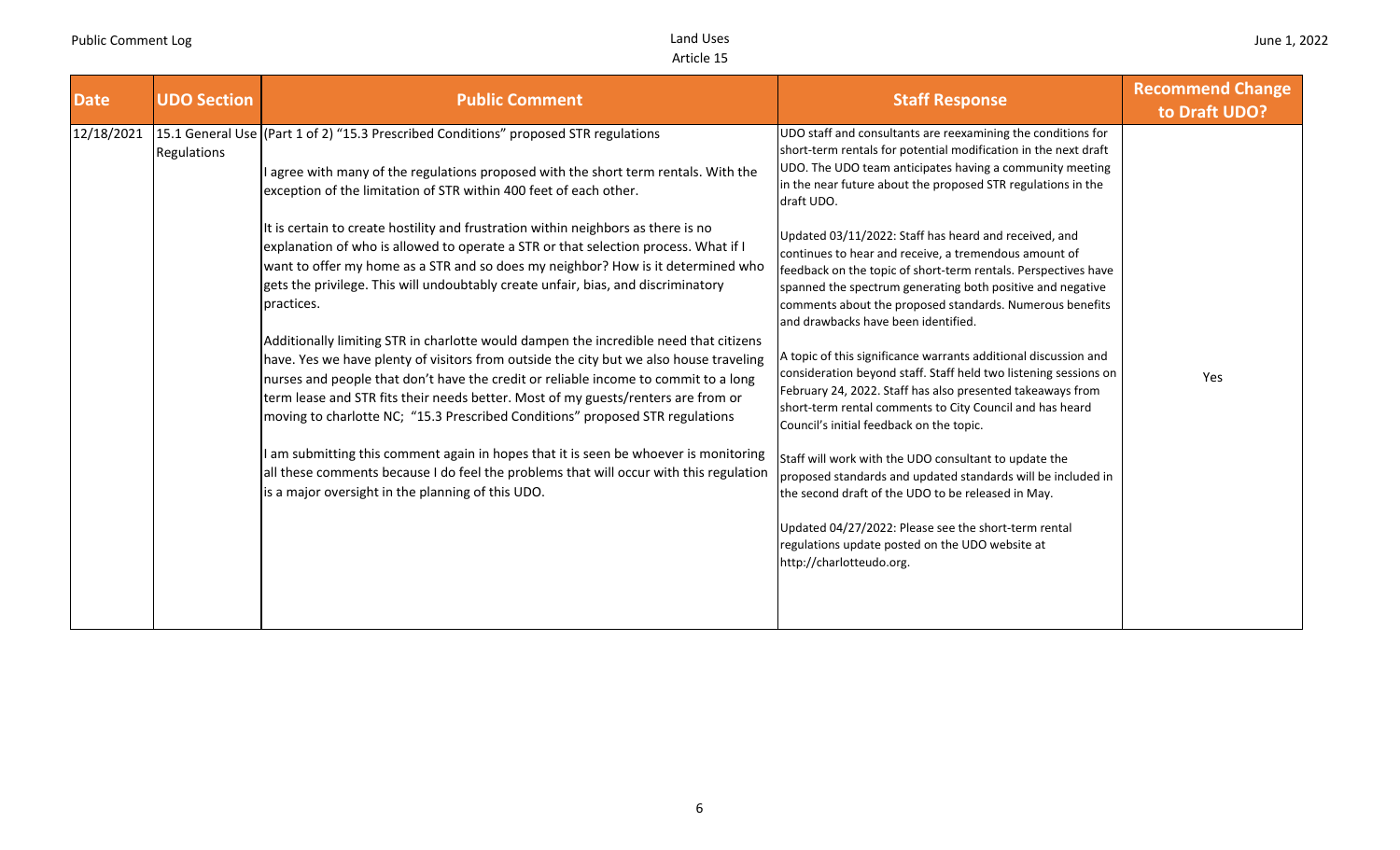| <b>Date</b> | <b>UDO Section</b> | <b>Public Comment</b>                                                                                                                                                                                                                                                                                                                                                                                                                                                                                                                                                                                                                                                                                                      | <b>Staff Response</b>                                                                                                                                                                                                                                                                                                                                                                                                                                                                                                                                                                                                                                                                                                                                                                                                                                                                                                                                                                                                                                                                                                                                                                                                                                             | <b>Recommend Change</b><br>to Draft UDO? |
|-------------|--------------------|----------------------------------------------------------------------------------------------------------------------------------------------------------------------------------------------------------------------------------------------------------------------------------------------------------------------------------------------------------------------------------------------------------------------------------------------------------------------------------------------------------------------------------------------------------------------------------------------------------------------------------------------------------------------------------------------------------------------------|-------------------------------------------------------------------------------------------------------------------------------------------------------------------------------------------------------------------------------------------------------------------------------------------------------------------------------------------------------------------------------------------------------------------------------------------------------------------------------------------------------------------------------------------------------------------------------------------------------------------------------------------------------------------------------------------------------------------------------------------------------------------------------------------------------------------------------------------------------------------------------------------------------------------------------------------------------------------------------------------------------------------------------------------------------------------------------------------------------------------------------------------------------------------------------------------------------------------------------------------------------------------|------------------------------------------|
| 12/18/2021  | <b>Regulations</b> | 15.1 General Use (Part 2 of 2) the limitation of STR within 400 feet of each other will cause sever<br>hostility, bias and undoubtedly It is certain to create hostility and frustration within<br>neighbors as there is no explanation of who is allowed to operate a STR or that<br>selection process. What if I want to offer my home as a STR and so does my neighbor?<br>How is it determined who gets the privilege. This will undoubtably create unfair, bias,<br>and discriminatory practices.<br>Additionally telling any one single family homeowner/landlord how or who they can<br>rent out their own property is a major government overstep and infringement on our<br>personal freedoms as property owners. | UDO staff and consultants are reexamining the conditions for<br>short-term rentals for potential modification in the next draft<br>UDO. The UDO team anticipates having a community meeting<br>in the near future about the proposed STR regulations in the<br>draft UDO.<br>Updated 03/11/2022: Staff has heard and received, and<br>continues to hear and receive, a tremendous amount of<br>feedback on the topic of short-term rentals. Perspectives have<br>spanned the spectrum generating both positive and negative<br>comments about the proposed standards. Numerous benefits<br>and drawbacks have been identified.<br>A topic of this significance warrants additional discussion and<br>consideration beyond staff. Staff held two listening sessions on<br>February 24, 2022. Staff has also presented takeaways from<br>short-term rental comments to City Council and has heard<br>Council's initial feedback on the topic.<br>Staff will work with the UDO consultant to update the<br>proposed standards and updated standards will be included in<br>the second draft of the UDO to be released in May.<br>Updated 04/27/2022: Please see the short-term rental<br>regulations update posted on the UDO website at<br>http://charlotteudo.org. | Yes                                      |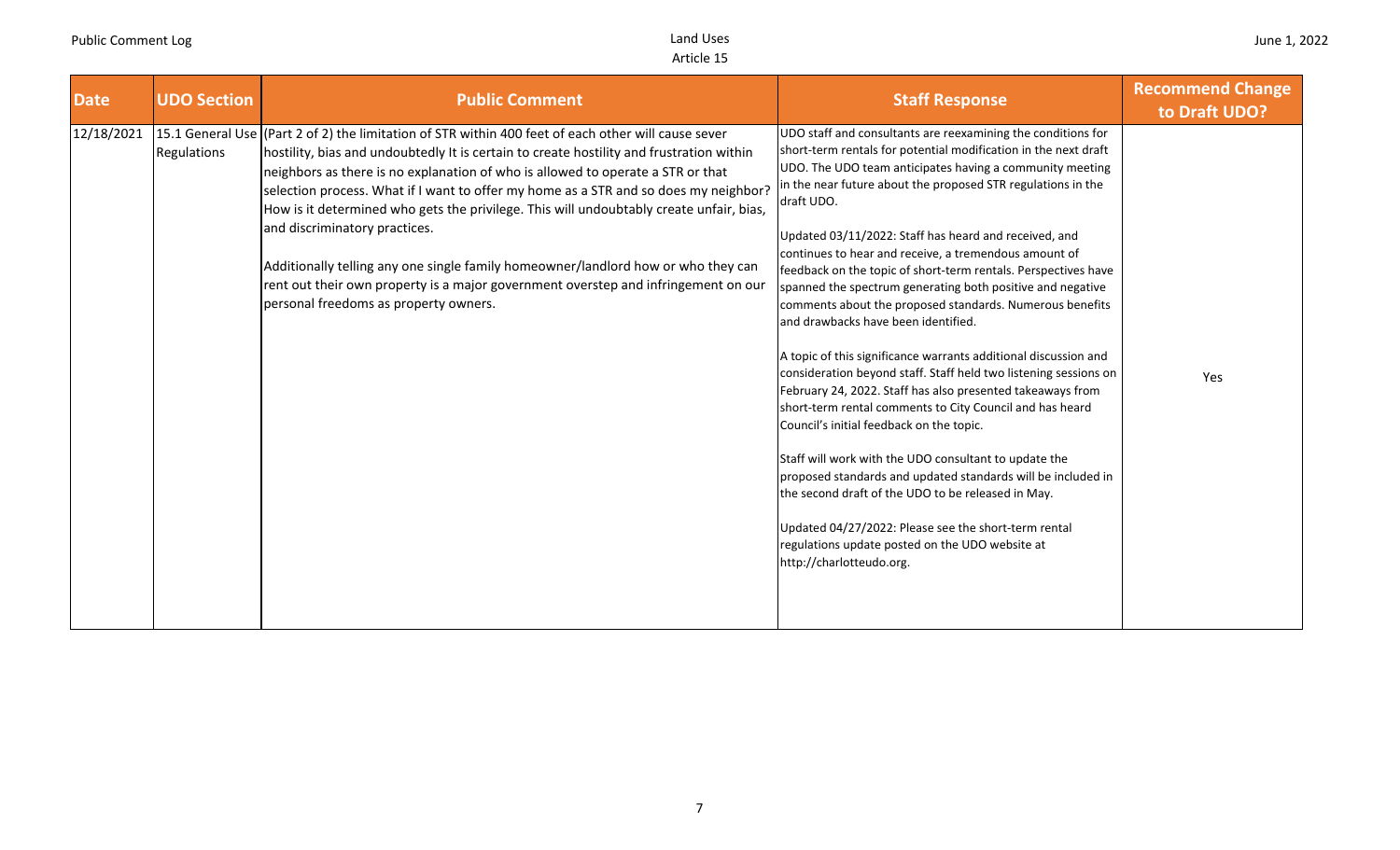| Date       | <b>UDO Section</b> | <b>Public Comment</b>                                                                                                                                                                   | <b>Staff Response</b>                                                                                                                                                                                                                                                                                                                                                                                                                                                                                                                                                                                                                                                                                                                                                                                                                                                                                                                                                                                                                                                                                                                                                                                                                                             | <b>Recommend Change</b><br>to Draft UDO? |
|------------|--------------------|-----------------------------------------------------------------------------------------------------------------------------------------------------------------------------------------|-------------------------------------------------------------------------------------------------------------------------------------------------------------------------------------------------------------------------------------------------------------------------------------------------------------------------------------------------------------------------------------------------------------------------------------------------------------------------------------------------------------------------------------------------------------------------------------------------------------------------------------------------------------------------------------------------------------------------------------------------------------------------------------------------------------------------------------------------------------------------------------------------------------------------------------------------------------------------------------------------------------------------------------------------------------------------------------------------------------------------------------------------------------------------------------------------------------------------------------------------------------------|------------------------------------------|
| 12/20/2021 | Regulations        | 15.1 General Use Please allow those of us who own Airbnb's or VRBOs responsibly to continue doing so.<br>This is part of our livelihood and the reason we own real estate in Charlotte. | UDO staff and consultants are reexamining the conditions for<br>short-term rentals for potential modification in the next draft<br>UDO. The UDO team anticipates having a community meeting<br>in the near future about the proposed STR regulations in the<br>draft UDO.<br>Updated 03/11/2022: Staff has heard and received, and<br>continues to hear and receive, a tremendous amount of<br>feedback on the topic of short-term rentals. Perspectives have<br>spanned the spectrum generating both positive and negative<br>comments about the proposed standards. Numerous benefits<br>and drawbacks have been identified.<br>A topic of this significance warrants additional discussion and<br>consideration beyond staff. Staff held two listening sessions on<br>February 24, 2022. Staff has also presented takeaways from<br>short-term rental comments to City Council and has heard<br>Council's initial feedback on the topic.<br>Staff will work with the UDO consultant to update the<br>proposed standards and updated standards will be included in<br>the second draft of the UDO to be released in May.<br>Updated 04/27/2022: Please see the short-term rental<br>regulations update posted on the UDO website at<br>http://charlotteudo.org. | Yes                                      |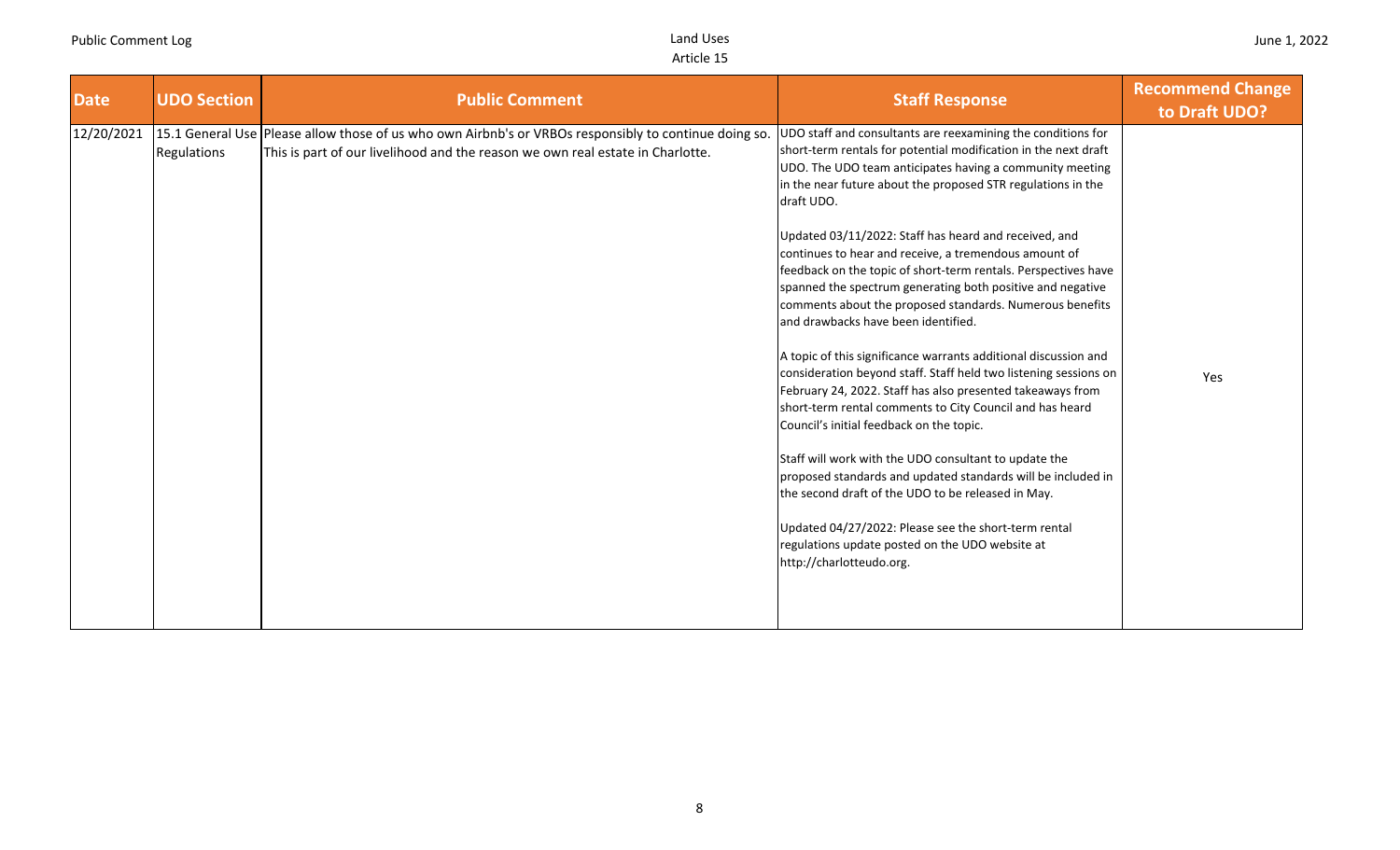| <b>Date</b> | <b>UDO Section</b> | <b>Public Comment</b>                                                                                                                                                                                                                                                                                                                                                                                                                                                                                                                                                                                                                                                                                                                                                                                                                                                                                                                     | <b>Staff Response</b>                                                                                                                                                                                                                                                                                                                                                                                                                                                                                                                                                                                                                                                                                                                                                                                                                                                                                                                                                                                                                                                                                                                                                                                                                                             | <b>Recommend Change</b><br>to Draft UDO? |
|-------------|--------------------|-------------------------------------------------------------------------------------------------------------------------------------------------------------------------------------------------------------------------------------------------------------------------------------------------------------------------------------------------------------------------------------------------------------------------------------------------------------------------------------------------------------------------------------------------------------------------------------------------------------------------------------------------------------------------------------------------------------------------------------------------------------------------------------------------------------------------------------------------------------------------------------------------------------------------------------------|-------------------------------------------------------------------------------------------------------------------------------------------------------------------------------------------------------------------------------------------------------------------------------------------------------------------------------------------------------------------------------------------------------------------------------------------------------------------------------------------------------------------------------------------------------------------------------------------------------------------------------------------------------------------------------------------------------------------------------------------------------------------------------------------------------------------------------------------------------------------------------------------------------------------------------------------------------------------------------------------------------------------------------------------------------------------------------------------------------------------------------------------------------------------------------------------------------------------------------------------------------------------|------------------------------------------|
| 1/12/2022   | Regulations        | 15.1 General Use II do not understand the "Minimum 400 feet separation between a STR and any other<br>STR, bed and breakfast, or rooming house" on many levels. How can you police that?<br>who decides which person gets to keep their STR in the 400 feet the one who has<br>been there longer? Why is this even an issue? Do you not think we have enough<br>regulations on every aspect of our lives? I own my own home and I plan on continued<br>STR of a room in my home. I am not in a neighborhood with restrictions or a HOA. I'm<br>allowed to do it. It supplements my income which is necessary. People park in my<br>yard. I disturb no one. There should not be regulation of any kind. OR then you should<br>have to regulate hotels as well? Or is this for their benefit to begin with? Please<br>consider those of us out here working everyday and doing it honestly we do not<br>need regulation on this. thank you. | UDO staff and consultants are reexamining the conditions for<br>short-term rentals for potential modification in the next draft<br>UDO. The UDO team anticipates having a community meeting<br>in the near future about the proposed STR regulations in the<br>draft UDO.<br>Updated 03/11/2022: Staff has heard and received, and<br>continues to hear and receive, a tremendous amount of<br>feedback on the topic of short-term rentals. Perspectives have<br>spanned the spectrum generating both positive and negative<br>comments about the proposed standards. Numerous benefits<br>and drawbacks have been identified.<br>A topic of this significance warrants additional discussion and<br>consideration beyond staff. Staff held two listening sessions on<br>February 24, 2022. Staff has also presented takeaways from<br>short-term rental comments to City Council and has heard<br>Council's initial feedback on the topic.<br>Staff will work with the UDO consultant to update the<br>proposed standards and updated standards will be included in<br>the second draft of the UDO to be released in May.<br>Updated 04/27/2022: Please see the short-term rental<br>regulations update posted on the UDO website at<br>http://charlotteudo.org. | Yes                                      |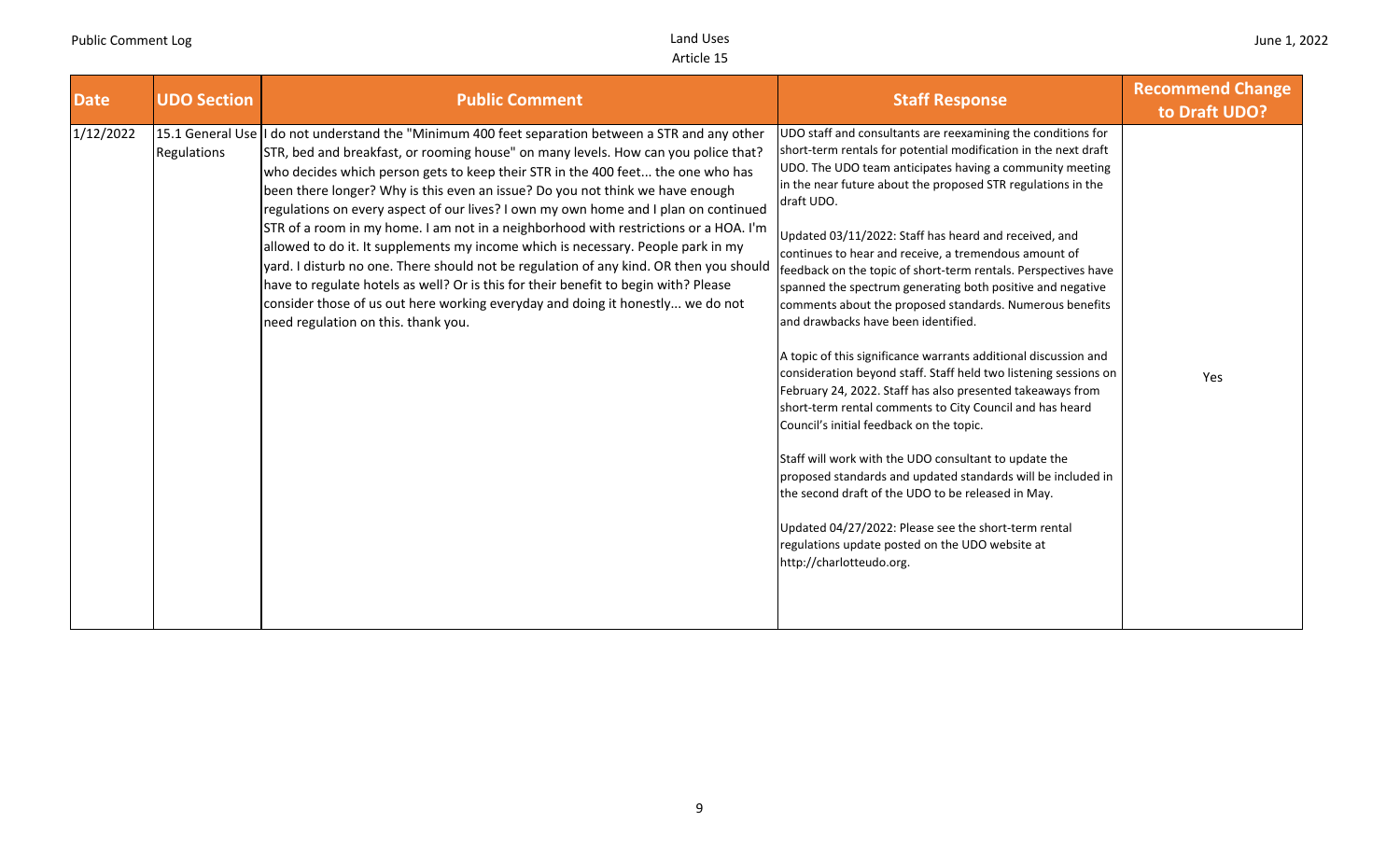| <b>Date</b> | <b>UDO Section</b> | <b>Public Comment</b>                                                                                                                                                                                                                                                                                                                                                                                                                                                                                                                                                                                                                                                                                                                                                                                                                                                                                                                                                                                                                                                                                                                                                                                                                                                                                                                                                                                                                                                                                                                                                                                                                                                         | <b>Staff Response</b>                                                                                                                                                                                                                                                                                                                                                                                                                                                                                                                                                                                                                                                                                                                                                                                                                                                                                                                                                                                                                                                                                                                                                                                    | <b>Recommend Change</b><br>to Draft UDO? |
|-------------|--------------------|-------------------------------------------------------------------------------------------------------------------------------------------------------------------------------------------------------------------------------------------------------------------------------------------------------------------------------------------------------------------------------------------------------------------------------------------------------------------------------------------------------------------------------------------------------------------------------------------------------------------------------------------------------------------------------------------------------------------------------------------------------------------------------------------------------------------------------------------------------------------------------------------------------------------------------------------------------------------------------------------------------------------------------------------------------------------------------------------------------------------------------------------------------------------------------------------------------------------------------------------------------------------------------------------------------------------------------------------------------------------------------------------------------------------------------------------------------------------------------------------------------------------------------------------------------------------------------------------------------------------------------------------------------------------------------|----------------------------------------------------------------------------------------------------------------------------------------------------------------------------------------------------------------------------------------------------------------------------------------------------------------------------------------------------------------------------------------------------------------------------------------------------------------------------------------------------------------------------------------------------------------------------------------------------------------------------------------------------------------------------------------------------------------------------------------------------------------------------------------------------------------------------------------------------------------------------------------------------------------------------------------------------------------------------------------------------------------------------------------------------------------------------------------------------------------------------------------------------------------------------------------------------------|------------------------------------------|
| 1/12/2022   | Regulations        | 15.1 General Use In reference to the stricter regulations on Short term rentals, doing so would<br>negatively impact economic growth within Charlotte. My name is Austin Culp and I am<br>Charlotte native and served in the Army from 17-21. I am currently 24. I want to<br>continue to invest in real estate within Charlotte but restricting short term rentals and<br>not allowing another STR within 400 feet would be restrictive and would most likely<br>make me not able to afford living in my house. I only own this house but would love to updated 03/11/2022: Staff has heard and received, and make me not able to afford living in my house. I only own this house but would lo<br>buy more in the future to support Charlotte but these restrictions, while some might<br>be justified, are going to hurt small business owners like me. I would implore the<br>council to reach out to homeowners who own short term or long term rentals and<br>understand their side of the story of what it's like to be in Charlotte. I am not a fan of<br>taxes but I would much rather pay a yearly fee for my Short term rentals instead of<br>them being restricited in order to bring more income to the city. For my personal<br>reasons, I don't make enough income to live in my home by myself and being able to<br>have short term rentals and roommates allows me to do so and continue living in my<br>home. I would please urge the council to reconsider these restrictions. They are not<br>doing the good they are meant to. This is my home and I want to be able to stay in it.<br>hope this reaches the right people in order to make a difference. | UDO staff and consultants are reexamining the conditions for<br>short-term rentals for potential modification in the next draft<br>UDO. The UDO team anticipates having a community meeting<br>in the near future about the proposed STR regulations in the<br>draft UDO.<br>continues to hear and receive, a tremendous amount of<br>feedback on the topic of short-term rentals. Perspectives have<br>spanned the spectrum generating both positive and negative<br>comments about the proposed standards. Numerous benefits<br>and drawbacks have been identified.<br>A topic of this significance warrants additional discussion and<br>consideration beyond staff. Staff held two listening sessions on<br>February 24, 2022. Staff has also presented takeaways from<br>short-term rental comments to City Council and has heard<br>Council's initial feedback on the topic.<br>Staff will work with the UDO consultant to update the<br>proposed standards and updated standards will be included in<br>the second draft of the UDO to be released in May.<br>Updated 04/27/2022: Please see the short-term rental<br>regulations update posted on the UDO website at<br>http://charlotteudo.org. | Yes                                      |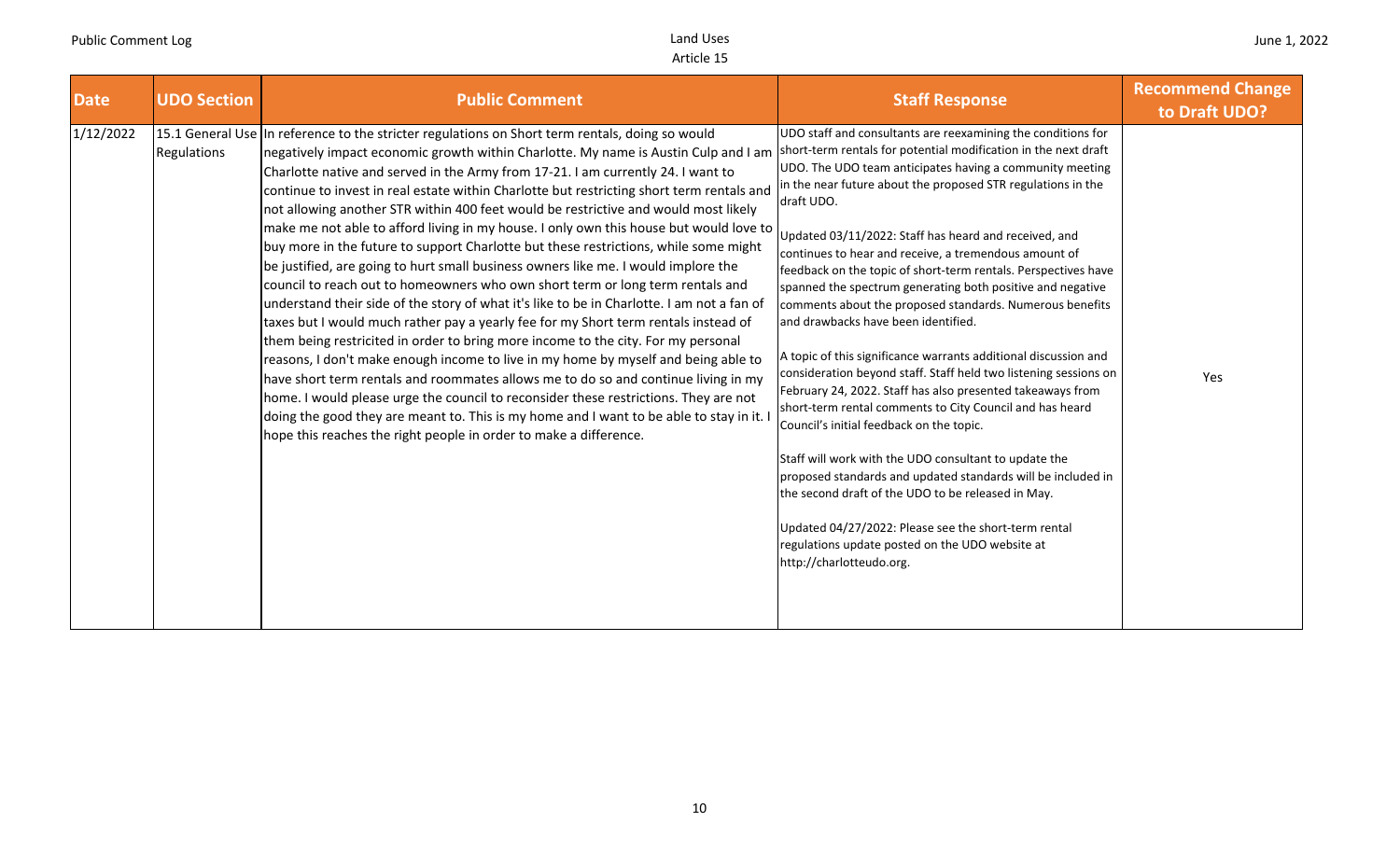| <b>Date</b> | <b>UDO Section</b> | <b>Public Comment</b>                                            | <b>Staff Response</b>                                                                                                                                                                                                                                                                                                                                                                                                                                                                                                                                                                                                                                                                                                                                                                                                                                                                                                                                                                                                                                                                                                                                                                                                                                             | <b>Recommend Change</b><br>to Draft UDO? |
|-------------|--------------------|------------------------------------------------------------------|-------------------------------------------------------------------------------------------------------------------------------------------------------------------------------------------------------------------------------------------------------------------------------------------------------------------------------------------------------------------------------------------------------------------------------------------------------------------------------------------------------------------------------------------------------------------------------------------------------------------------------------------------------------------------------------------------------------------------------------------------------------------------------------------------------------------------------------------------------------------------------------------------------------------------------------------------------------------------------------------------------------------------------------------------------------------------------------------------------------------------------------------------------------------------------------------------------------------------------------------------------------------|------------------------------------------|
| 1/12/2022   | Regulations        | 15.1 General Use Would like to still be able to AirBNB our home. | UDO staff and consultants are reexamining the conditions for<br>short-term rentals for potential modification in the next draft<br>UDO. The UDO team anticipates having a community meeting<br>in the near future about the proposed STR regulations in the<br>draft UDO.<br>Updated 03/11/2022: Staff has heard and received, and<br>continues to hear and receive, a tremendous amount of<br>feedback on the topic of short-term rentals. Perspectives have<br>spanned the spectrum generating both positive and negative<br>comments about the proposed standards. Numerous benefits<br>and drawbacks have been identified.<br>A topic of this significance warrants additional discussion and<br>consideration beyond staff. Staff held two listening sessions on<br>February 24, 2022. Staff has also presented takeaways from<br>short-term rental comments to City Council and has heard<br>Council's initial feedback on the topic.<br>Staff will work with the UDO consultant to update the<br>proposed standards and updated standards will be included in<br>the second draft of the UDO to be released in May.<br>Updated 04/27/2022: Please see the short-term rental<br>regulations update posted on the UDO website at<br>http://charlotteudo.org. | Yes                                      |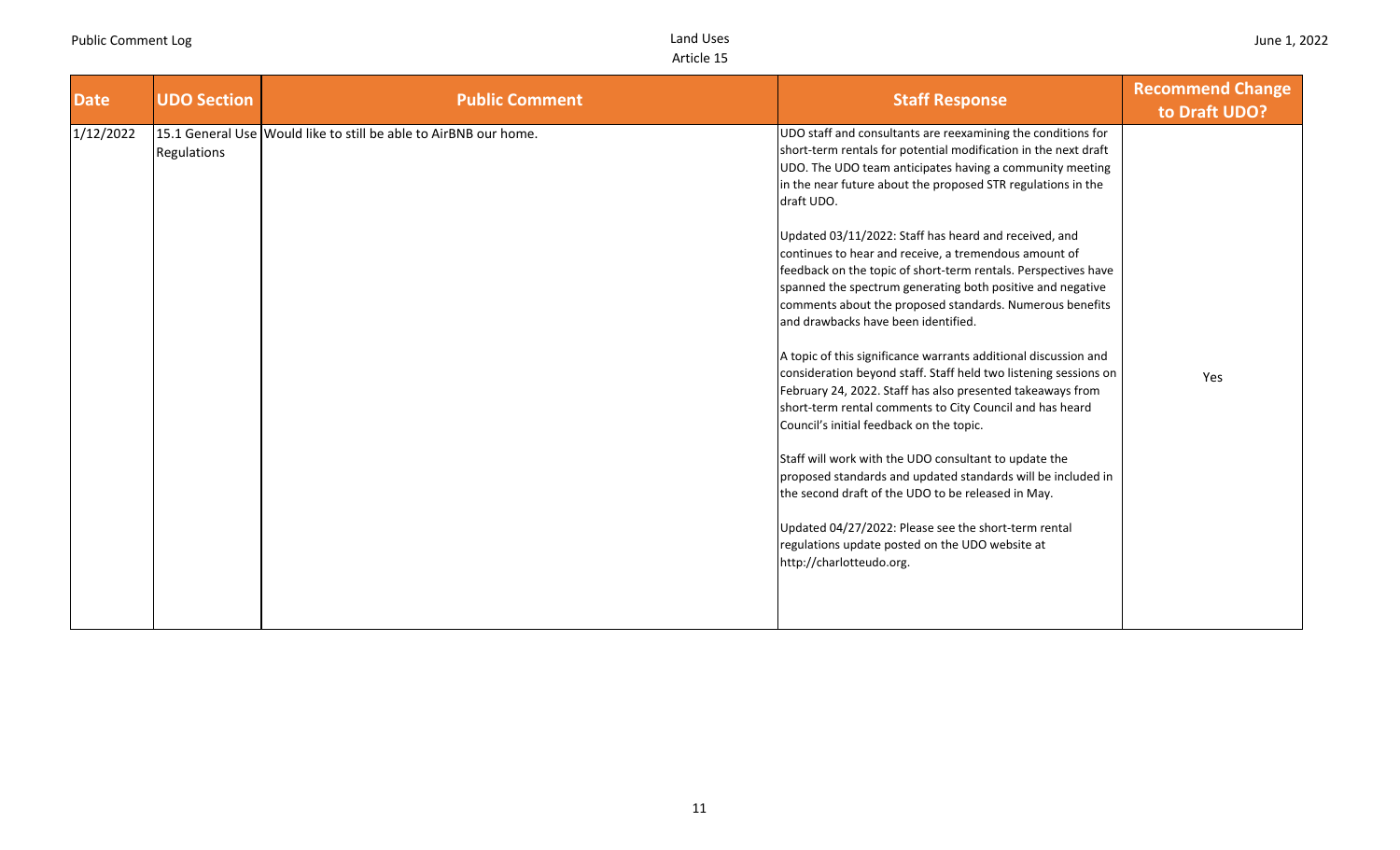| <b>Date</b> | <b>UDO Section</b> | <b>Public Comment</b>                                                                                                                                                                                                                                                                                                                                                                                                 | <b>Staff Response</b>                                                                                                                                                                                                                                                                                                                                                                                                                                                                                                                                                                                                                                                                                                                                                                                                                                                                                                                                                                                                                                                                                                                                                                                                                                             | <b>Recommend Change</b><br>to Draft UDO? |
|-------------|--------------------|-----------------------------------------------------------------------------------------------------------------------------------------------------------------------------------------------------------------------------------------------------------------------------------------------------------------------------------------------------------------------------------------------------------------------|-------------------------------------------------------------------------------------------------------------------------------------------------------------------------------------------------------------------------------------------------------------------------------------------------------------------------------------------------------------------------------------------------------------------------------------------------------------------------------------------------------------------------------------------------------------------------------------------------------------------------------------------------------------------------------------------------------------------------------------------------------------------------------------------------------------------------------------------------------------------------------------------------------------------------------------------------------------------------------------------------------------------------------------------------------------------------------------------------------------------------------------------------------------------------------------------------------------------------------------------------------------------|------------------------------------------|
| 1/12/2021   | Regulations        | 15.1 General Use Many times these rentals are being used to help people who are been displaced by<br>hurricanes or other issues. I think you're penalizing the community and its goodwill<br>towards others by limiting short term rentals. Additionally I have not heard of any<br>complaints from any neighbors in over seven years. In fact many of them hear about it<br>and ask to use it for family or friends. | UDO staff and consultants are reexamining the conditions for<br>short-term rentals for potential modification in the next draft<br>UDO. The UDO team anticipates having a community meeting<br>in the near future about the proposed STR regulations in the<br>draft UDO.<br>Updated 03/11/2022: Staff has heard and received, and<br>continues to hear and receive, a tremendous amount of<br>feedback on the topic of short-term rentals. Perspectives have<br>spanned the spectrum generating both positive and negative<br>comments about the proposed standards. Numerous benefits<br>and drawbacks have been identified.<br>A topic of this significance warrants additional discussion and<br>consideration beyond staff. Staff held two listening sessions on<br>February 24, 2022. Staff has also presented takeaways from<br>short-term rental comments to City Council and has heard<br>Council's initial feedback on the topic.<br>Staff will work with the UDO consultant to update the<br>proposed standards and updated standards will be included in<br>the second draft of the UDO to be released in May.<br>Updated 04/27/2022: Please see the short-term rental<br>regulations update posted on the UDO website at<br>http://charlotteudo.org. | Yes                                      |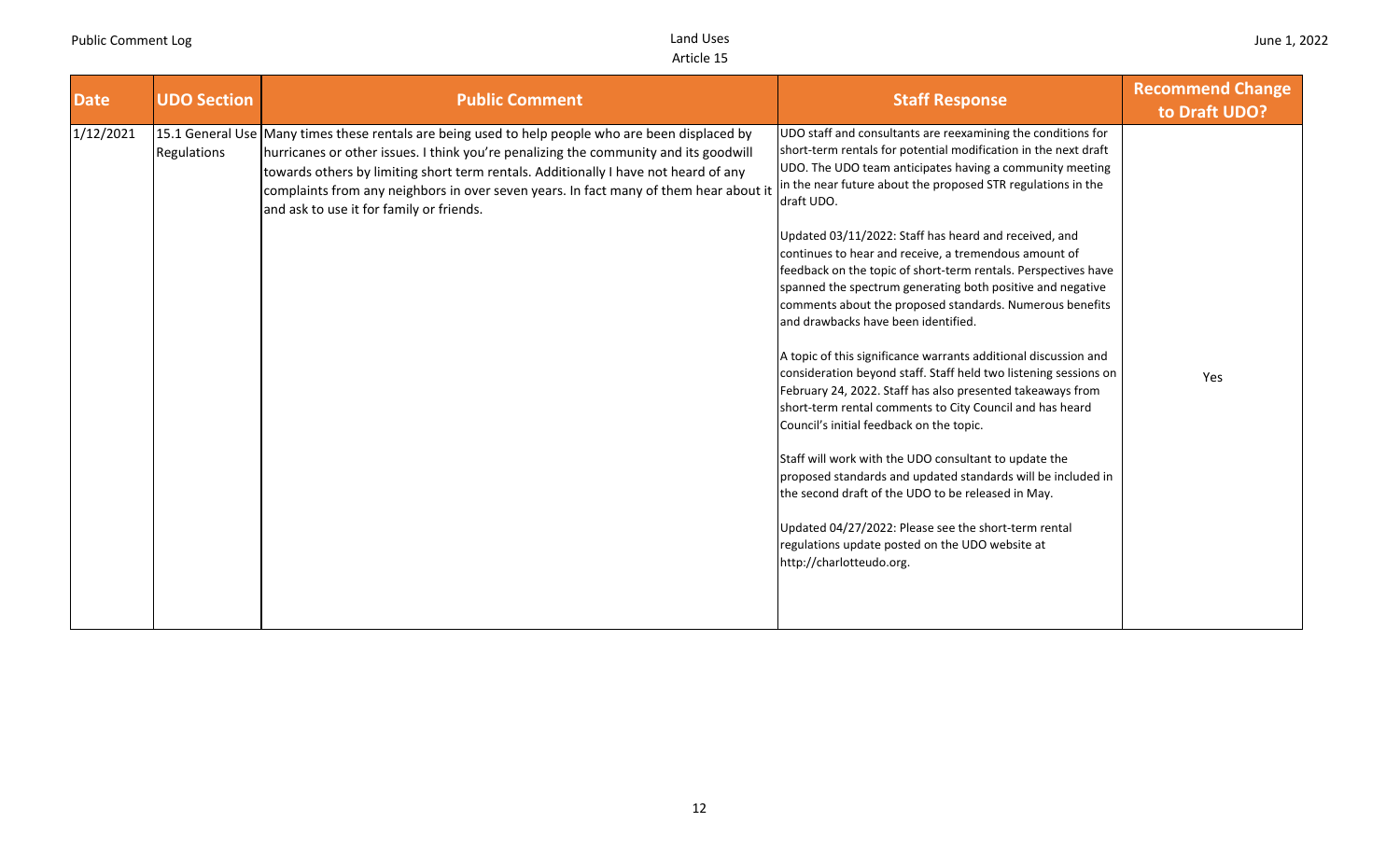| <b>Date</b> | <b>UDO Section</b> | <b>Public Comment</b>                                                                                                                                                                                                                                                                                                                                                                                                                                                                                                                                                                                                                                                                                                                                                                                                                                                                                                                                                                                                                                                                                                                                                                                                                                                                 | <b>Staff Response</b>                                                                                                                                                                                                                                                                                                                                                                                                                                                                                                                                                                                                                                                                                                                                                                                                                                                                                                                                                                                                                                                                                                                                                                                                                                             | <b>Recommend Change</b><br>to Draft UDO? |
|-------------|--------------------|---------------------------------------------------------------------------------------------------------------------------------------------------------------------------------------------------------------------------------------------------------------------------------------------------------------------------------------------------------------------------------------------------------------------------------------------------------------------------------------------------------------------------------------------------------------------------------------------------------------------------------------------------------------------------------------------------------------------------------------------------------------------------------------------------------------------------------------------------------------------------------------------------------------------------------------------------------------------------------------------------------------------------------------------------------------------------------------------------------------------------------------------------------------------------------------------------------------------------------------------------------------------------------------|-------------------------------------------------------------------------------------------------------------------------------------------------------------------------------------------------------------------------------------------------------------------------------------------------------------------------------------------------------------------------------------------------------------------------------------------------------------------------------------------------------------------------------------------------------------------------------------------------------------------------------------------------------------------------------------------------------------------------------------------------------------------------------------------------------------------------------------------------------------------------------------------------------------------------------------------------------------------------------------------------------------------------------------------------------------------------------------------------------------------------------------------------------------------------------------------------------------------------------------------------------------------|------------------------------------------|
| 1/11/2022   | Regulations        | 15.1 General Use Hello this is in response to the short term dwelling unit regulations. First I just wanted<br>to say that I am totally in favor of instituting some regulations. I have been a<br>successful short term rental host for four years in Charlotte North Carolina. I believe<br>the main issue I have with the new rules is the requirement for each short term rental<br>to be 400 feet away from each other. I completely understand if this is in a residential<br>neighborhood with single-family homes. However I have a condo which I can legally<br>do short term rentals in Plaza Midwood. There are about 30 units in the building.<br>There is another short term rental unit on a different floor so there are 2 of us total.<br>don't think the entire building is probably 200 feet wide. I think the concern about 400<br>feet would only apply to a neighborhood with a yard and a driveway. In condo<br>buildings that are owned I do not believe 400 is the appropriate measurement.<br>Perhaps you could say that in a small condo building there's a limit of 2 to 3 short<br>term rentals per building. It doesn't necessarily matter if they're next-door to each<br>other but the whole building should not be made up of these types of rentals. | UDO staff and consultants are reexamining the conditions for<br>short-term rentals for potential modification in the next draft<br>UDO. The UDO team anticipates having a community meeting<br>in the near future about the proposed STR regulations in the<br>draft UDO.<br>Updated 03/11/2022: Staff has heard and received, and<br>continues to hear and receive, a tremendous amount of<br>feedback on the topic of short-term rentals. Perspectives have<br>spanned the spectrum generating both positive and negative<br>comments about the proposed standards. Numerous benefits<br>and drawbacks have been identified.<br>A topic of this significance warrants additional discussion and<br>consideration beyond staff. Staff held two listening sessions on<br>February 24, 2022. Staff has also presented takeaways from<br>short-term rental comments to City Council and has heard<br>Council's initial feedback on the topic.<br>Staff will work with the UDO consultant to update the<br>proposed standards and updated standards will be included in<br>the second draft of the UDO to be released in May.<br>Updated 04/27/2022: Please see the short-term rental<br>regulations update posted on the UDO website at<br>http://charlotteudo.org. | Yes                                      |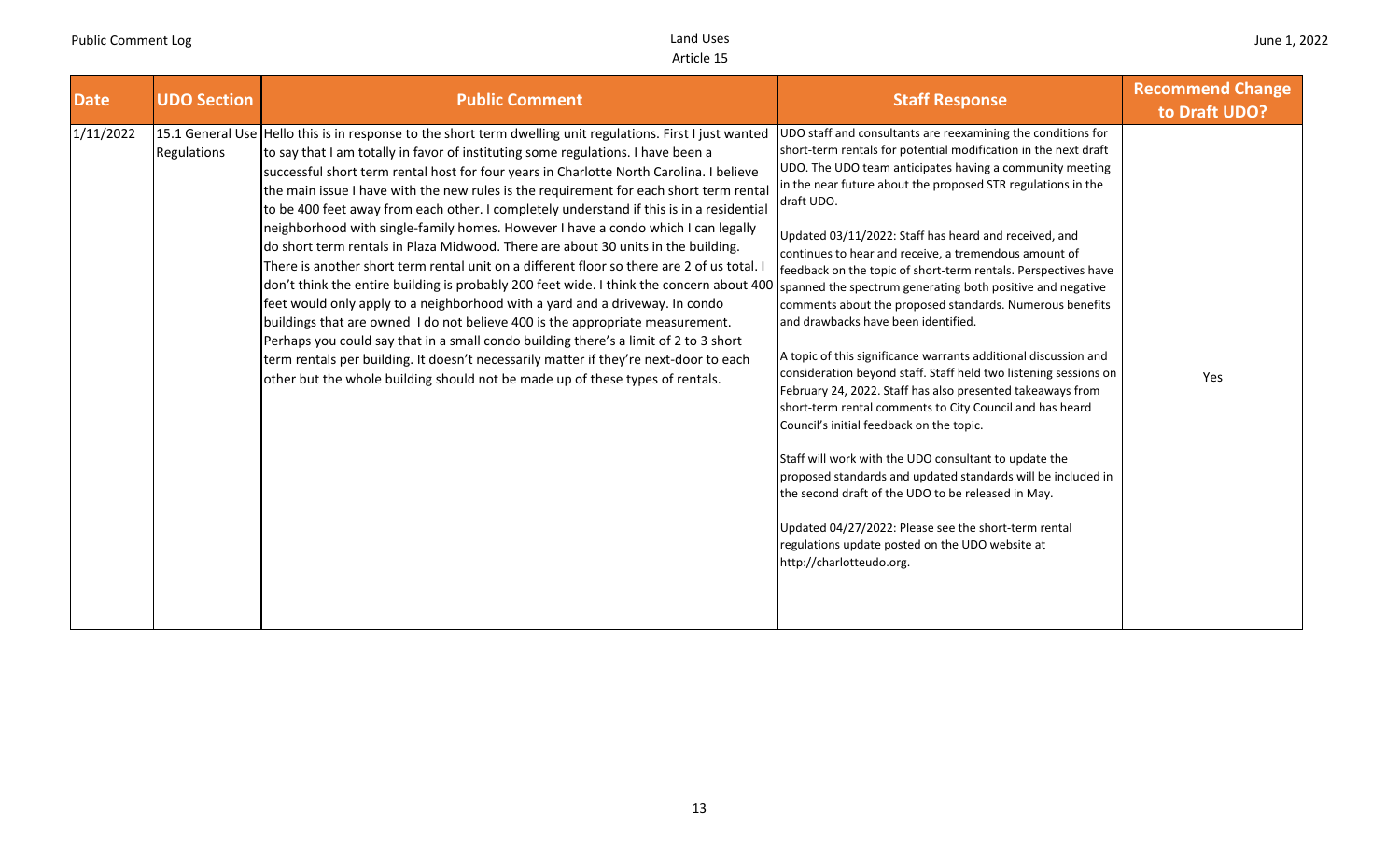| <b>Date</b> | <b>UDO Section</b> | <b>Public Comment</b>                                                                                                                                                                                                                                                                                                                                                                                                                                                                                                                                                                                                                                                                                                                                                                                                                                                                                          | <b>Staff Response</b>                                                                                                                                                                                                                                                                                                                                                                                                                                                                                                                                                                                                                                                                                                                                                                                                                                                                                                                                                                                                                                                                                                                                                                          | <b>Recommend Change</b><br>to Draft UDO? |
|-------------|--------------------|----------------------------------------------------------------------------------------------------------------------------------------------------------------------------------------------------------------------------------------------------------------------------------------------------------------------------------------------------------------------------------------------------------------------------------------------------------------------------------------------------------------------------------------------------------------------------------------------------------------------------------------------------------------------------------------------------------------------------------------------------------------------------------------------------------------------------------------------------------------------------------------------------------------|------------------------------------------------------------------------------------------------------------------------------------------------------------------------------------------------------------------------------------------------------------------------------------------------------------------------------------------------------------------------------------------------------------------------------------------------------------------------------------------------------------------------------------------------------------------------------------------------------------------------------------------------------------------------------------------------------------------------------------------------------------------------------------------------------------------------------------------------------------------------------------------------------------------------------------------------------------------------------------------------------------------------------------------------------------------------------------------------------------------------------------------------------------------------------------------------|------------------------------------------|
| 1/10/2022   | Regulations        | 15.1 General Use AAAA. Short-Term Whole-Dwelling Rental:<br>am fine with this entire section except the followint:<br>A short-term whole-dwelling rental shall be separated by a distance of at least 400<br>feet from any other<br>short-term whole-dwelling rental<br>This unfairly targets and harms property owners in Townhome and Condo<br>communities that wish to rent their property as short-term rentals as large number of<br>units are often connected to each other and packed closely together. in a time where<br>all new construction of these communities prohibit short term rentals, I do not think<br>the city needs to regulate and restrict STR's in HOA communities. If a community does A topic of this significance warrants additional discussion and<br>not want STR's, let the HOA put restrictions in place and let the people who actually<br>live in the community vote on it. | UDO staff and consultants are reexamining the conditions for<br>short-term rentals for potential modification in the next draft<br>UDO. The UDO team anticipates having a community meeting<br>in the near future about the proposed STR regulations in the<br>draft UDO.<br>Updated 03/11/2022: Staff has heard and received, and<br>continues to hear and receive, a tremendous amount of<br>feedback on the topic of short-term rentals. Perspectives have<br>spanned the spectrum generating both positive and negative<br>comments about the proposed standards. Numerous benefits<br>and drawbacks have been identified.<br>consideration beyond staff. Staff held two listening sessions on<br>February 24, 2022. Staff has also presented takeaways from<br>short-term rental comments to City Council and has heard<br>Council's initial feedback on the topic.<br>Staff will work with the UDO consultant to update the<br>proposed standards and updated standards will be included in<br>the second draft of the UDO to be released in May.<br>Updated 04/27/2022: Please see the short-term rental<br>regulations update posted on the UDO website at<br>http://charlotteudo.org. | Yes                                      |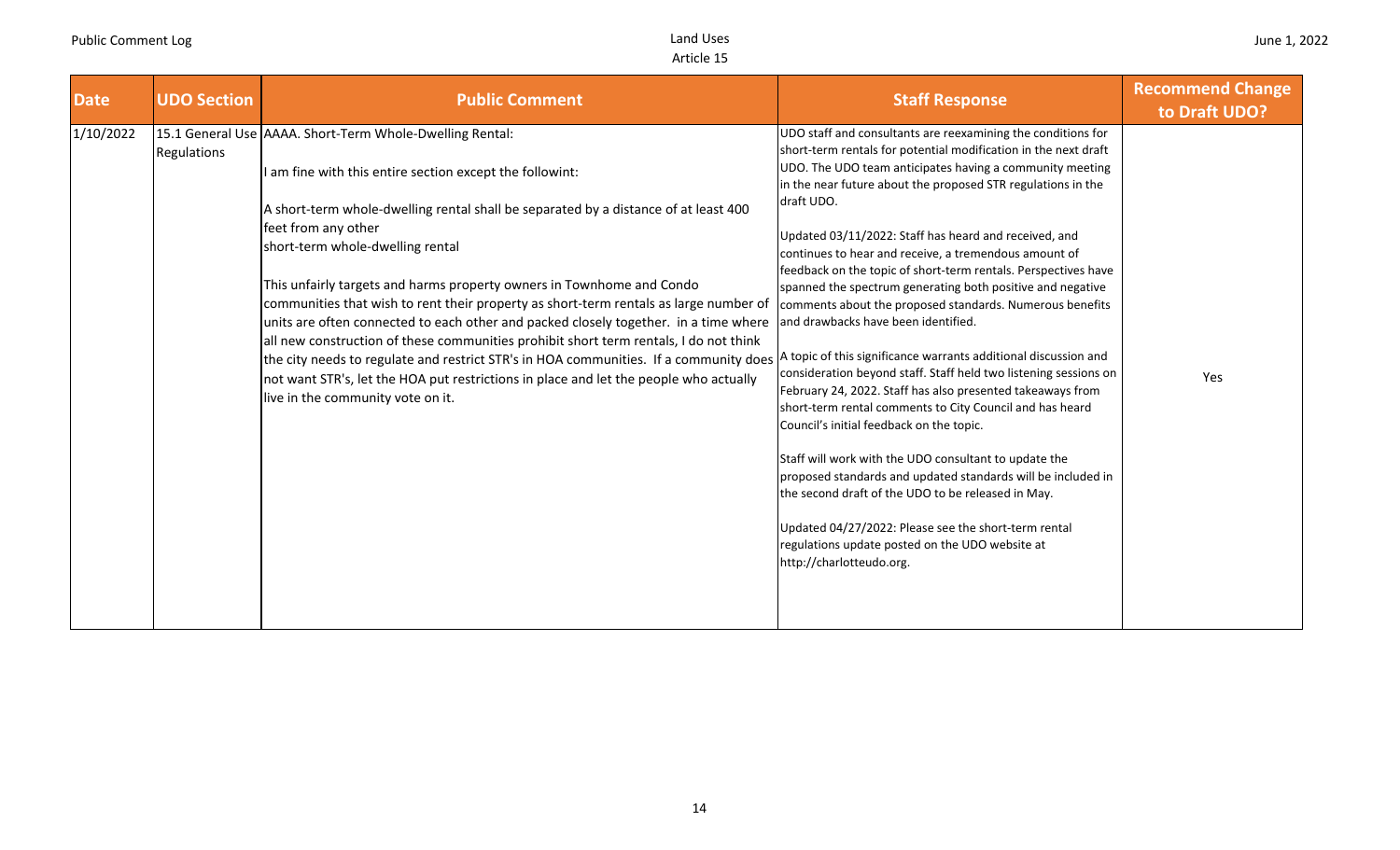| <b>Date</b> | <b>UDO Section</b> | <b>Public Comment</b>                                                                                                                                                                                               | <b>Staff Response</b>                                                                                                                                                                                                                                                                                                                                                                                                                                                                                                                                                                                                                                                                                                                                                                                                                                                                                                                                                                                                                                                                                                                                                                                                                                             | <b>Recommend Change</b><br>to Draft UDO? |
|-------------|--------------------|---------------------------------------------------------------------------------------------------------------------------------------------------------------------------------------------------------------------|-------------------------------------------------------------------------------------------------------------------------------------------------------------------------------------------------------------------------------------------------------------------------------------------------------------------------------------------------------------------------------------------------------------------------------------------------------------------------------------------------------------------------------------------------------------------------------------------------------------------------------------------------------------------------------------------------------------------------------------------------------------------------------------------------------------------------------------------------------------------------------------------------------------------------------------------------------------------------------------------------------------------------------------------------------------------------------------------------------------------------------------------------------------------------------------------------------------------------------------------------------------------|------------------------------------------|
| 1/11/2022   | Regulations        | 15.1 General Use Use Regulations section AAAA Short term rental.<br>What happens to Charlotte's ability to enforce this plan if the state passes HB 829<br>stripping local authority of the right to regulate this? | UDO staff and consultants are reexamining the conditions for<br>short-term rentals for potential modification in the next draft<br>UDO. The UDO team anticipates having a community meeting<br>in the near future about the proposed STR regulations in the<br>draft UDO.<br>Updated 03/11/2022: Staff has heard and received, and<br>continues to hear and receive, a tremendous amount of<br>feedback on the topic of short-term rentals. Perspectives have<br>spanned the spectrum generating both positive and negative<br>comments about the proposed standards. Numerous benefits<br>and drawbacks have been identified.<br>A topic of this significance warrants additional discussion and<br>consideration beyond staff. Staff held two listening sessions on<br>February 24, 2022. Staff has also presented takeaways from<br>short-term rental comments to City Council and has heard<br>Council's initial feedback on the topic.<br>Staff will work with the UDO consultant to update the<br>proposed standards and updated standards will be included in<br>the second draft of the UDO to be released in May.<br>Updated 04/27/2022: Please see the short-term rental<br>regulations update posted on the UDO website at<br>http://charlotteudo.org. | Yes                                      |
| 1/11/2022   | Regulations        | 15.1 General Use FF. Dwelling- duplex<br>Why the restriction on NB-2 location, when the UDO allows a duplex on all NB-1 lots?                                                                                       | The intent of the N2 Place Type is to allow higher-<br>intensity residential uses. Duplexes are allowed in the N2-<br>B zoning district in conjuction with higher-intensity<br>residential uses.                                                                                                                                                                                                                                                                                                                                                                                                                                                                                                                                                                                                                                                                                                                                                                                                                                                                                                                                                                                                                                                                  | No                                       |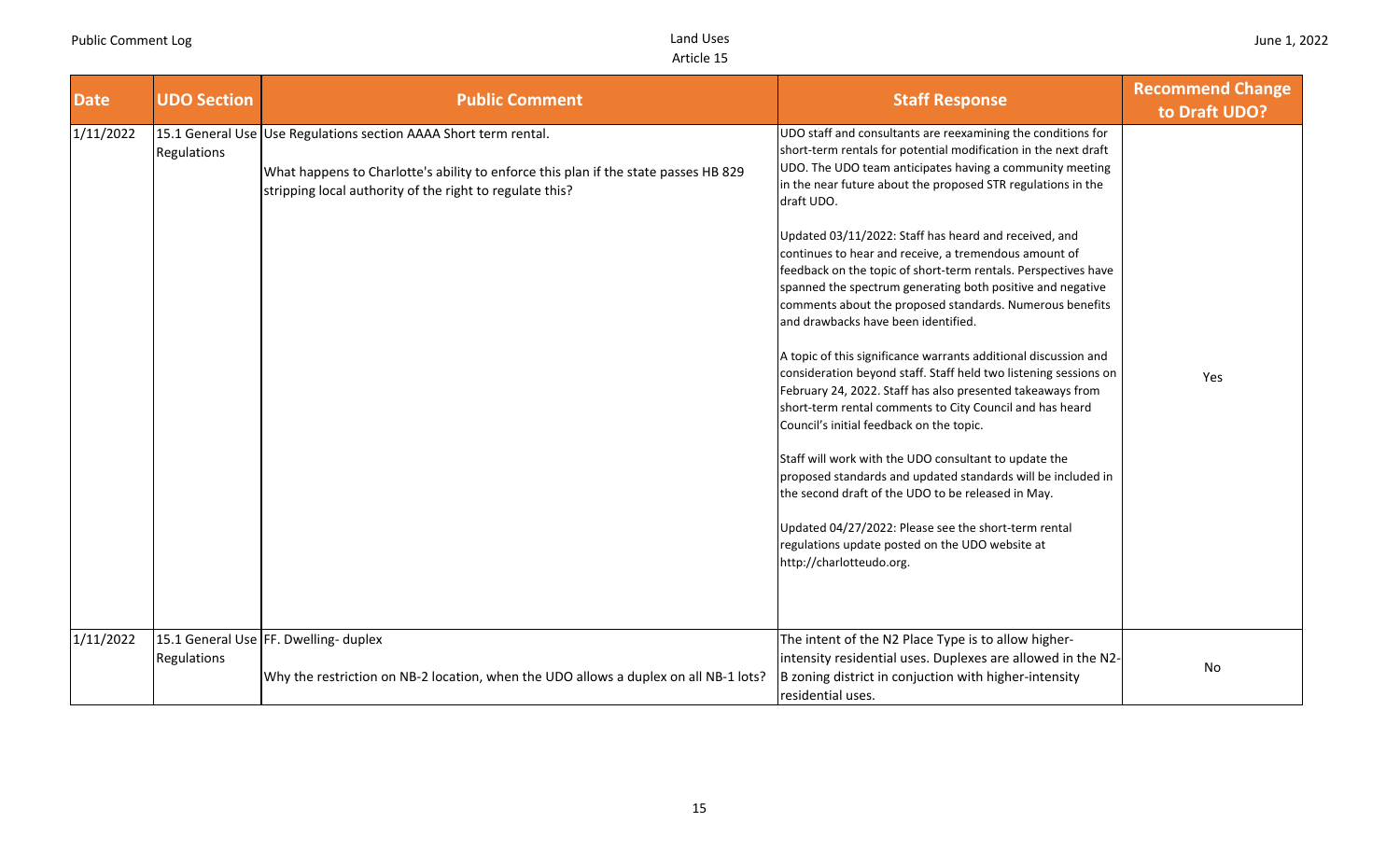| <b>Date</b> | <b>UDO Section</b>                                 | <b>Public Comment</b>                                                                                                                                                                                                                                                                                                                                                                             | <b>Staff Response</b>                                                                                                                   | <b>Recommend Change</b><br>to Draft UDO? |
|-------------|----------------------------------------------------|---------------------------------------------------------------------------------------------------------------------------------------------------------------------------------------------------------------------------------------------------------------------------------------------------------------------------------------------------------------------------------------------------|-----------------------------------------------------------------------------------------------------------------------------------------|------------------------------------------|
| 1/11/2022   | 115.1 General Use IRR. Gas Stations<br>Regulations | It is not clear a Gas's Station in any District must ALSO conform to the standards of<br>that district, and items listed in RR in in addition.<br>Add to 1. " per the standards of this section, and those of the District."<br>[Alternatively- should a note be added under the entire Section heading that reads:<br>Prescribed Conditions are in addition to those of the underlying District. | This prescribed condition language will be revised to<br>provide clarity in the next draft UDO.                                         | Yes                                      |
| 1/11/2022   | Regulations                                        | 15.1 General Use UUU. Restaurant/ Bar<br>The regulations for this activity do not appear to be aligned with the current EDEE<br>standards—which focus groups and stakeholder groups worked to establish?                                                                                                                                                                                          | These standards are consistent with the updated<br>approach in the Transit-Oriented Development (TOD)<br>Districts implemented in 2019. | No                                       |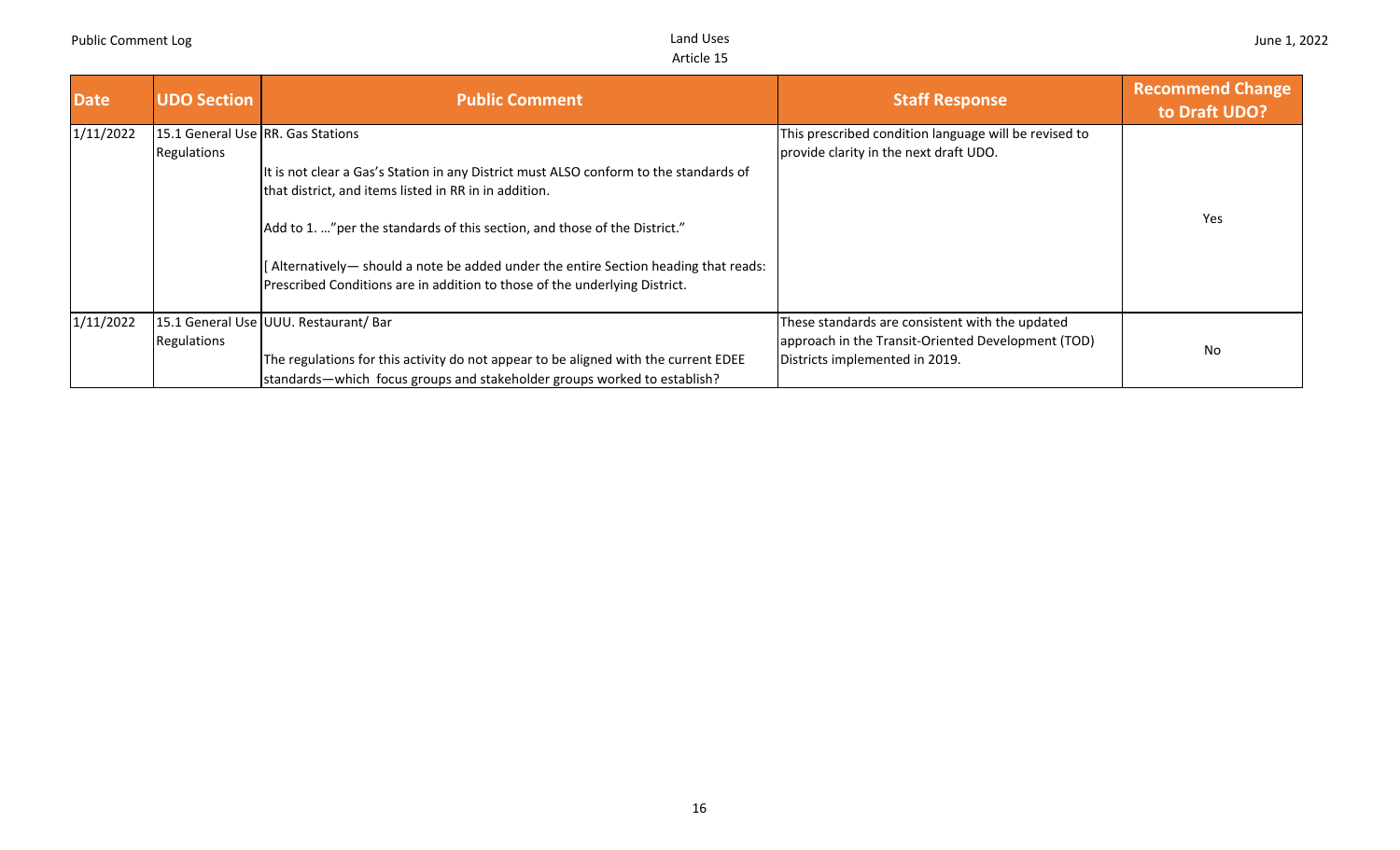| <b>Date</b> | <b>UDO Section</b> | <b>Public Comment</b>                                                                                                                                                                                                                                                                                                                                         | <b>Staff Response</b>                                                                                                                                                                                                                                                                                                                                                                                                                                                                                                                                                                                                                                                                                                                                                                                                                                                                                                                                                                                                                                                                                                                                                                                                                                             | <b>Recommend Change</b><br>to Draft UDO? |
|-------------|--------------------|---------------------------------------------------------------------------------------------------------------------------------------------------------------------------------------------------------------------------------------------------------------------------------------------------------------------------------------------------------------|-------------------------------------------------------------------------------------------------------------------------------------------------------------------------------------------------------------------------------------------------------------------------------------------------------------------------------------------------------------------------------------------------------------------------------------------------------------------------------------------------------------------------------------------------------------------------------------------------------------------------------------------------------------------------------------------------------------------------------------------------------------------------------------------------------------------------------------------------------------------------------------------------------------------------------------------------------------------------------------------------------------------------------------------------------------------------------------------------------------------------------------------------------------------------------------------------------------------------------------------------------------------|------------------------------------------|
| 1/14/2022   | Regulations        | 15.1 General Use My concerns are with the 400ft rule between short term rentals. How would this<br>taken on? First to register? What about owners that have been renting their property<br>for years, would we be grandfathered in? I agree with having to obtain a permit and<br>being registered, but I believe the 400ft rule will not help the community. | UDO staff and consultants are reexamining the conditions for<br>short-term rentals for potential modification in the next draft<br>UDO. The UDO team anticipates having a community meeting<br>in the near future about the proposed STR regulations in the<br>draft UDO.<br>Updated 03/11/2022: Staff has heard and received, and<br>continues to hear and receive, a tremendous amount of<br>feedback on the topic of short-term rentals. Perspectives have<br>spanned the spectrum generating both positive and negative<br>comments about the proposed standards. Numerous benefits<br>and drawbacks have been identified.<br>A topic of this significance warrants additional discussion and<br>consideration beyond staff. Staff held two listening sessions on<br>February 24, 2022. Staff has also presented takeaways from<br>short-term rental comments to City Council and has heard<br>Council's initial feedback on the topic.<br>Staff will work with the UDO consultant to update the<br>proposed standards and updated standards will be included in<br>the second draft of the UDO to be released in May.<br>Updated 04/27/2022: Please see the short-term rental<br>regulations update posted on the UDO website at<br>http://charlotteudo.org. | Yes                                      |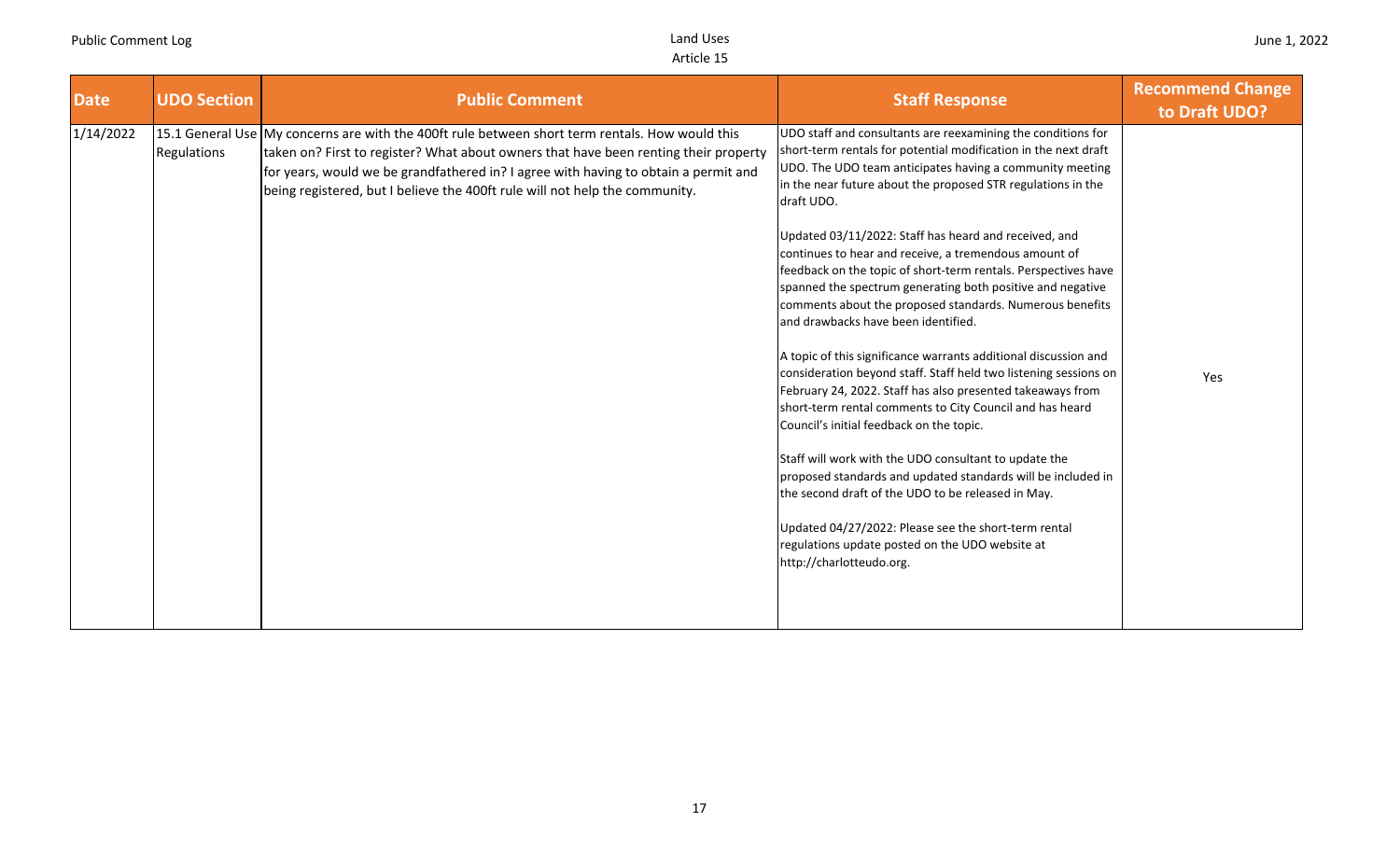| <b>Date</b> | <b>UDO Section</b> | <b>Public Comment</b>                                                                                                                                                                                                                                                                                                                                                                                                                                                                                                                                                                                                                                                                         | <b>Staff Response</b>                                                                                                                                                                                                                                                                                                                                                                                                                                                                                                                                                                                                                                                                                                                                                                                                                                                                                                                                                                                                                                                                                                                                                                                                                                             | <b>Recommend Change</b><br>to Draft UDO? |
|-------------|--------------------|-----------------------------------------------------------------------------------------------------------------------------------------------------------------------------------------------------------------------------------------------------------------------------------------------------------------------------------------------------------------------------------------------------------------------------------------------------------------------------------------------------------------------------------------------------------------------------------------------------------------------------------------------------------------------------------------------|-------------------------------------------------------------------------------------------------------------------------------------------------------------------------------------------------------------------------------------------------------------------------------------------------------------------------------------------------------------------------------------------------------------------------------------------------------------------------------------------------------------------------------------------------------------------------------------------------------------------------------------------------------------------------------------------------------------------------------------------------------------------------------------------------------------------------------------------------------------------------------------------------------------------------------------------------------------------------------------------------------------------------------------------------------------------------------------------------------------------------------------------------------------------------------------------------------------------------------------------------------------------|------------------------------------------|
| 1/16/2022   | Regulations        | 15.1 General Use Your recommended plans would make short term renting in Charlotte impossible.<br>Charlotte is a booming city with tourism and influx of new residence rising. Taking a<br>page from other booming short term rental cities (Kissimmee Fl, Pigeon Forge, TN,<br>Panama City, FI) there is room for responsible STR in conjunction with the<br>conventional hotel and lodging industry here in Charlotte. These recommendations<br>are going to discourage would be investors from spending their dollars here and<br>literally revamping and renovating distressed areas in our city. I live here but invest in<br>other areas because of rules like this. Please reconsider. | UDO staff and consultants are reexamining the conditions for<br>short-term rentals for potential modification in the next draft<br>UDO. The UDO team anticipates having a community meeting<br>in the near future about the proposed STR regulations in the<br>draft UDO.<br>Updated 03/11/2022: Staff has heard and received, and<br>continues to hear and receive, a tremendous amount of<br>feedback on the topic of short-term rentals. Perspectives have<br>spanned the spectrum generating both positive and negative<br>comments about the proposed standards. Numerous benefits<br>and drawbacks have been identified.<br>A topic of this significance warrants additional discussion and<br>consideration beyond staff. Staff held two listening sessions on<br>February 24, 2022. Staff has also presented takeaways from<br>short-term rental comments to City Council and has heard<br>Council's initial feedback on the topic.<br>Staff will work with the UDO consultant to update the<br>proposed standards and updated standards will be included in<br>the second draft of the UDO to be released in May.<br>Updated 04/27/2022: Please see the short-term rental<br>regulations update posted on the UDO website at<br>http://charlotteudo.org. | Yes                                      |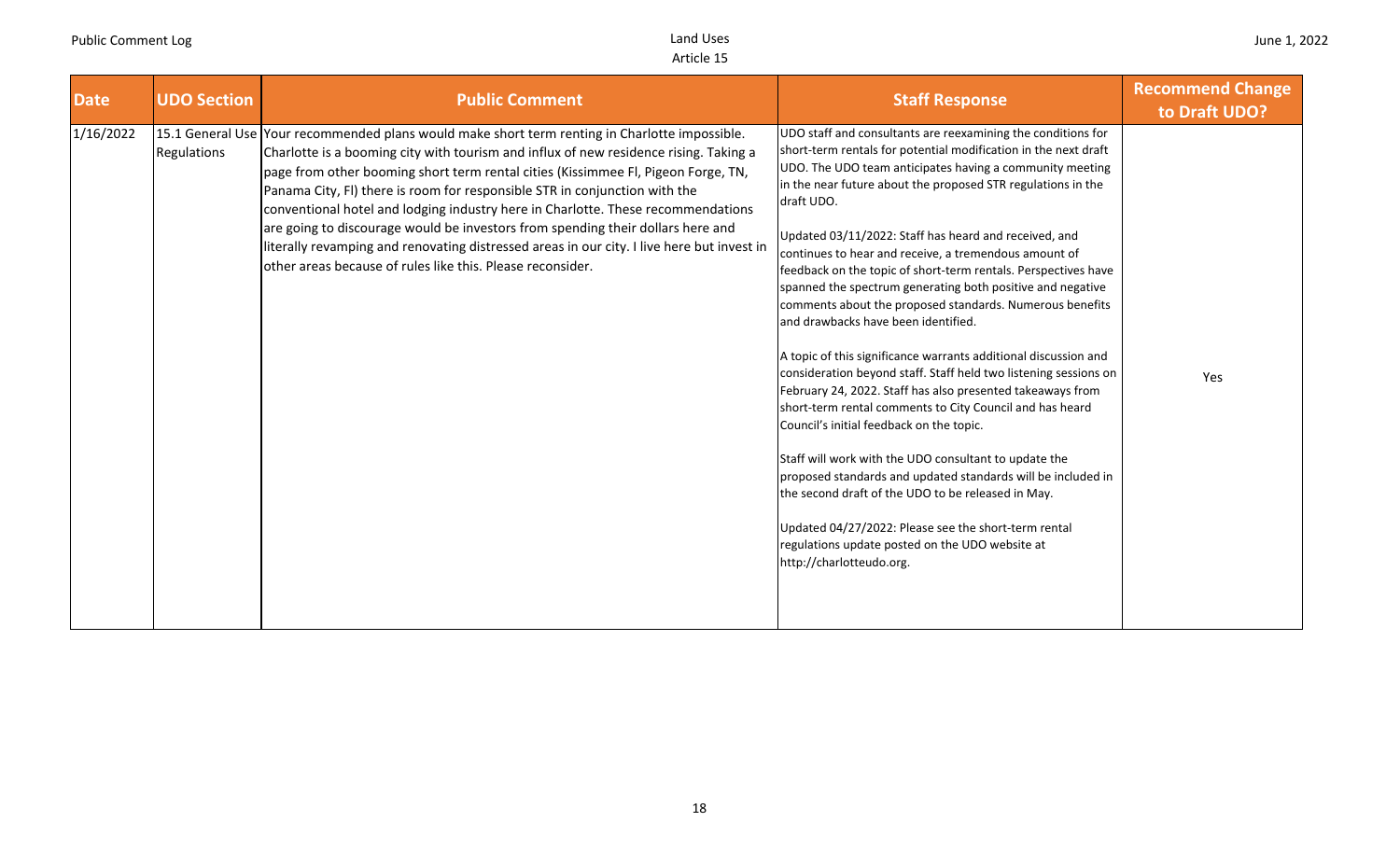| <b>Date</b> | <b>UDO Section</b> | <b>Public Comment</b>                                                                                                                                                                                                                                                                                                                                                                                                                                                                                                                                                                                                                                                                                                                                                                                                                                                                                                                                                                                                                                                                                                                                                                                                                                                                                                                                                                                                                                                                                                                                                                                                                                                                                                                                                                                                                                                                                                                                                                                                                                                                                                                                                                                                                                                                                                        | <b>Staff Response</b>                                                                                                                                                                                                                                                                                                                                                                                                                                                                                                                                                                                                                                                                                                                                                                                                                                                                                                                                                                                                                                                                | <b>Recommend Change</b><br>to Draft UDO? |
|-------------|--------------------|------------------------------------------------------------------------------------------------------------------------------------------------------------------------------------------------------------------------------------------------------------------------------------------------------------------------------------------------------------------------------------------------------------------------------------------------------------------------------------------------------------------------------------------------------------------------------------------------------------------------------------------------------------------------------------------------------------------------------------------------------------------------------------------------------------------------------------------------------------------------------------------------------------------------------------------------------------------------------------------------------------------------------------------------------------------------------------------------------------------------------------------------------------------------------------------------------------------------------------------------------------------------------------------------------------------------------------------------------------------------------------------------------------------------------------------------------------------------------------------------------------------------------------------------------------------------------------------------------------------------------------------------------------------------------------------------------------------------------------------------------------------------------------------------------------------------------------------------------------------------------------------------------------------------------------------------------------------------------------------------------------------------------------------------------------------------------------------------------------------------------------------------------------------------------------------------------------------------------------------------------------------------------------------------------------------------------|--------------------------------------------------------------------------------------------------------------------------------------------------------------------------------------------------------------------------------------------------------------------------------------------------------------------------------------------------------------------------------------------------------------------------------------------------------------------------------------------------------------------------------------------------------------------------------------------------------------------------------------------------------------------------------------------------------------------------------------------------------------------------------------------------------------------------------------------------------------------------------------------------------------------------------------------------------------------------------------------------------------------------------------------------------------------------------------|------------------------------------------|
| 1/16/2022   | Regulations        | 15.1 General Use I've been incorporated as an LLC since November 2017. In that time I've paid<br>THOUSANDS of dollars in taxes both federal and state. I built two ADUs - one in 2014<br>and the other in 2018 with the sole purpose to rent them as extended stay rentals<br>with a 30 day minimum. This proposal throws my business model in my face after<br>operating in a fashion that has not disrupted my neighborhood or caused my<br>neighbors any grief. Please review www.charlotteforless.com for more information.<br>I'm tired of the government telling me what I can or can't do with my own personal<br>property, especially when I trusted the city council to approve and allow my business<br>ventures. The city has NO RIGHT WHAT SO EVER to restrict the usage of my properties spanned the spectrum generating both positive and negative<br>when they were built in good faith way before these controversial change suggestions. comments about the proposed standards. Numerous benefits<br>I wanted to add something else-I have run my LLC with two ADUs, one of which is 400<br>feet from the other without any incidents. I will sue the city of Charlotte should they<br>choose to implement restrictions on the use of my property. I didn't spend hundreds<br>of thousands of dollars to build a responsible and equitable bossiness to have the likes<br>of City Council to stifle it. I will sue the city and I will win handsomely. It is a stain on<br>the eye of those doing useful and worthwhile business in the queen city. Namely me.<br>As an AirBNB host since 2017 with the blessings of the Charlotte City council at that<br>time, I'd like to present you with the link to the feedback I have received as an AirBNB<br>host over the past year or more. What is important to note here, is that NO-ONE<br>reported problems, and more importantly, NONE OF MY NEIGHBORS reported<br>problems. Not all AirBNB hosts are bad, and many created their successful business<br>models way before City Council decided something was amiss. In the meantime,<br>please review this link which will tell you everything you need to understand as to how regulations update posted on the UDO website at<br>to run an actual business. https://www.airbnb.com/users/show/202680296 | UDO staff and consultants are reexamining the conditions for<br>short-term rentals for potential modification in the next draft<br>UDO. The UDO team anticipates having a community meeting<br>in the near future about the proposed STR regulations in the<br>draft UDO.<br>Updated 03/11/2022: Staff has heard and received, and<br>continues to hear and receive, a tremendous amount of<br>feedback on the topic of short-term rentals. Perspectives have<br>and drawbacks have been identified.<br>A topic of this significance warrants additional discussion and<br>consideration beyond staff. Staff held two listening sessions on<br>February 24, 2022. Staff has also presented takeaways from<br>short-term rental comments to City Council and has heard<br>Council's initial feedback on the topic.<br>Staff will work with the UDO consultant to update the<br>proposed standards and updated standards will be included in<br>the second draft of the UDO to be released in May.<br>Updated 04/27/2022: Please see the short-term rental<br>http://charlotteudo.org. | Yes                                      |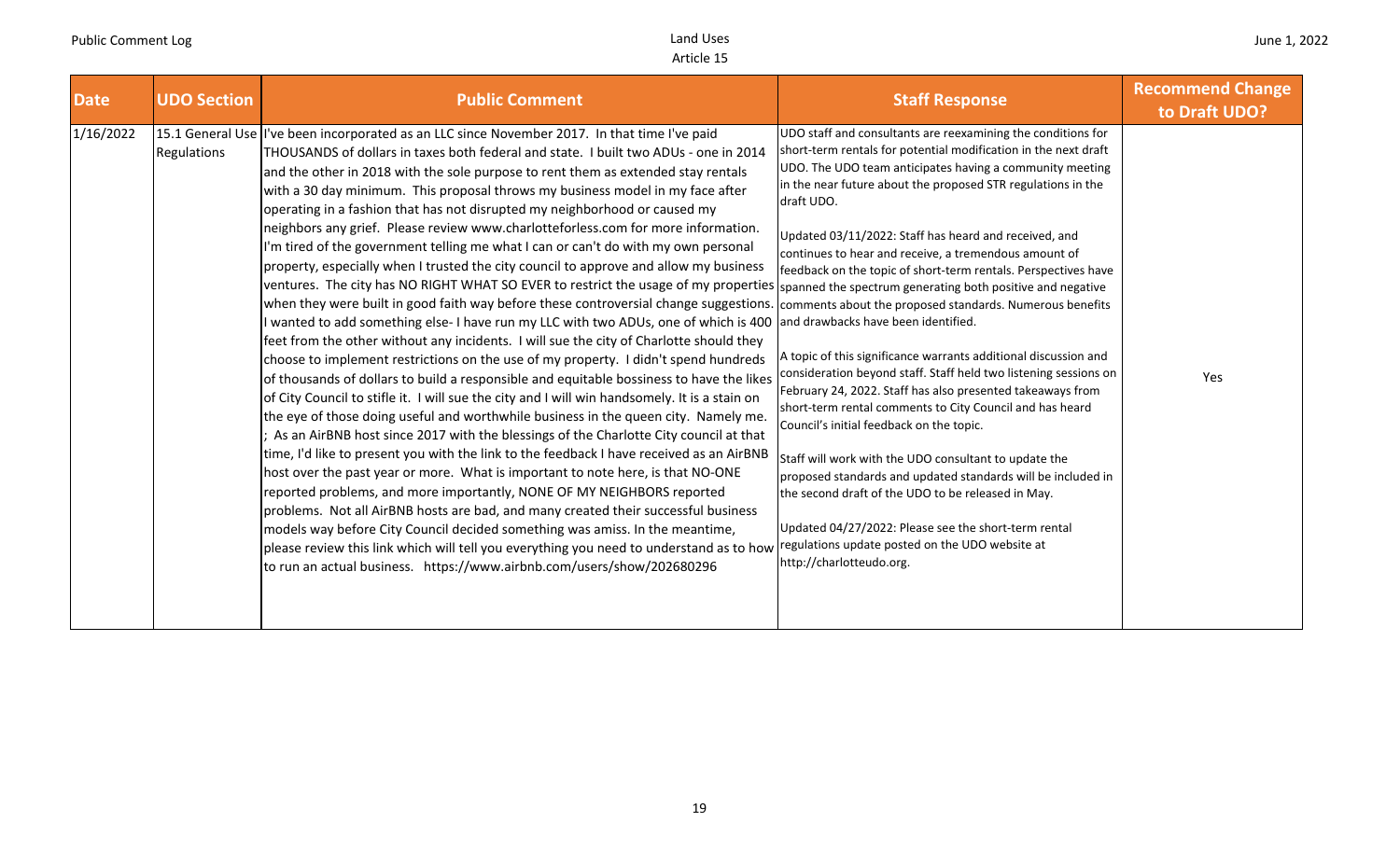| <b>Date</b> | <b>UDO Section</b>                                                                            | <b>Public Comment</b>                                                                                                                                                                                                                                                                                                                                                                                                                                                                                                        | <b>Staff Response</b>                                                                                                                                                                                                                                                                                                                                                                                                                                                                                                                                                                                                                                                                                                                                                                                                                                                                                                                                                                                                                                                                                                                                                                                                                                             | <b>Recommend Change</b><br>to Draft UDO? |
|-------------|-----------------------------------------------------------------------------------------------|------------------------------------------------------------------------------------------------------------------------------------------------------------------------------------------------------------------------------------------------------------------------------------------------------------------------------------------------------------------------------------------------------------------------------------------------------------------------------------------------------------------------------|-------------------------------------------------------------------------------------------------------------------------------------------------------------------------------------------------------------------------------------------------------------------------------------------------------------------------------------------------------------------------------------------------------------------------------------------------------------------------------------------------------------------------------------------------------------------------------------------------------------------------------------------------------------------------------------------------------------------------------------------------------------------------------------------------------------------------------------------------------------------------------------------------------------------------------------------------------------------------------------------------------------------------------------------------------------------------------------------------------------------------------------------------------------------------------------------------------------------------------------------------------------------|------------------------------------------|
| 12/11/2021  | <b>Global Use</b><br><b>Matrix; 15.3</b><br>Prescribed<br>Conditions; 15.4<br>Use Definitions | 15.1 General Use I have been a super host, have tons of efforts, frustrations that I have gone through<br>Regulations; 15.2 beyond just making a little bit extra cash through the short term. In a way, I am still<br>continuing to do it because I'm able to help more people, contribute, and it's fulfilling.<br>It'd be disappointing to see if short-term rentals are restricted in the charlotte region,<br>and that'd in fact push me to a great financial loss as am completely relying on this<br>income nowadays. | UDO staff and consultants are reexamining the conditions for<br>short-term rentals for potential modification in the next draft<br>UDO. The UDO team anticipates having a community meeting<br>in the near future about the proposed STR regulations in the<br>draft UDO.<br>Updated 03/11/2022: Staff has heard and received, and<br>continues to hear and receive, a tremendous amount of<br>feedback on the topic of short-term rentals. Perspectives have<br>spanned the spectrum generating both positive and negative<br>comments about the proposed standards. Numerous benefits<br>and drawbacks have been identified.<br>A topic of this significance warrants additional discussion and<br>consideration beyond staff. Staff held two listening sessions on<br>February 24, 2022. Staff has also presented takeaways from<br>short-term rental comments to City Council and has heard<br>Council's initial feedback on the topic.<br>Staff will work with the UDO consultant to update the<br>proposed standards and updated standards will be included in<br>the second draft of the UDO to be released in May.<br>Updated 04/27/2022: Please see the short-term rental<br>regulations update posted on the UDO website at<br>http://charlotteudo.org. | Yes                                      |
| 1/10/2022   | Use Definitions                                                                               | 15.1 General Use Adult Use, Can a swingers club be allowed under Adult Use? The club would not have<br>Regulations; 15.4 a liquor license and falls under all the other guidelines that says this type of Adult<br>business is allowed                                                                                                                                                                                                                                                                                       | UDO staff and consultants are reexamining language for<br>potential modification in the next draft UDO.<br>Updated 03/12/22: This type of use will be included in<br>the next draft of the UDO.                                                                                                                                                                                                                                                                                                                                                                                                                                                                                                                                                                                                                                                                                                                                                                                                                                                                                                                                                                                                                                                                   | Yes                                      |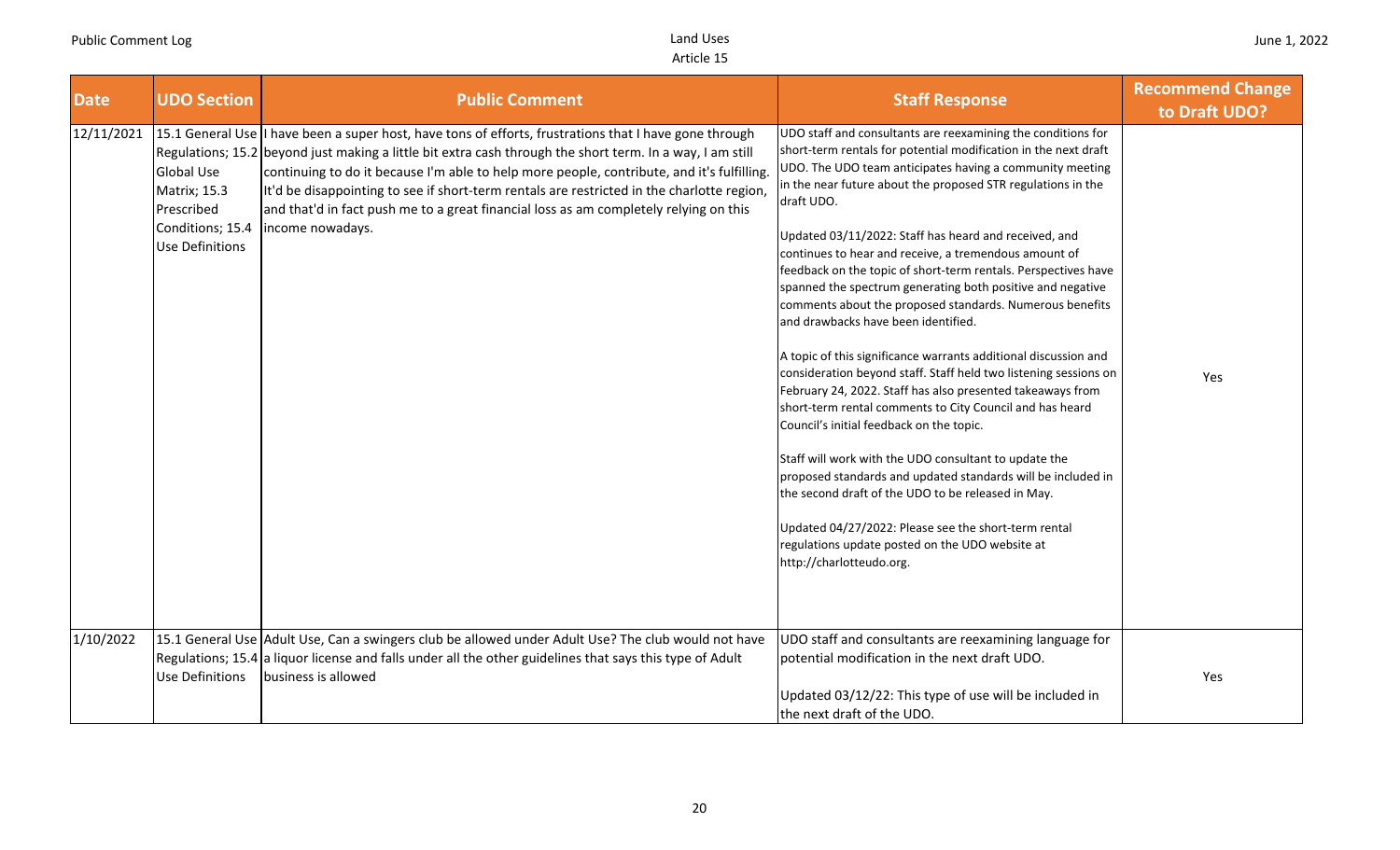| <b>Date</b> | <b>UDO Section</b>            | <b>Public Comment</b>                                                                                                                                                                                                                                                                                                                                                                                                                                                                                                                                                                                                                                                                                                                                                                                                                                                                                                                                                                                                                                                                                                                                                                                                                                                                                                                                                                                                                                                                                                                                                                                                                                                                                                                                                                                                                                                                                                                                                                                                                                                                                           | <b>Staff Response</b>                                                                                                                                                                                                                                                                                                                                                                                                                                                                                                                                                                                                                                                                                                                                                                                                                                                                                                                                                                                                                                                                                                                                                                                                                                             | <b>Recommend Change</b><br>to Draft UDO? |
|-------------|-------------------------------|-----------------------------------------------------------------------------------------------------------------------------------------------------------------------------------------------------------------------------------------------------------------------------------------------------------------------------------------------------------------------------------------------------------------------------------------------------------------------------------------------------------------------------------------------------------------------------------------------------------------------------------------------------------------------------------------------------------------------------------------------------------------------------------------------------------------------------------------------------------------------------------------------------------------------------------------------------------------------------------------------------------------------------------------------------------------------------------------------------------------------------------------------------------------------------------------------------------------------------------------------------------------------------------------------------------------------------------------------------------------------------------------------------------------------------------------------------------------------------------------------------------------------------------------------------------------------------------------------------------------------------------------------------------------------------------------------------------------------------------------------------------------------------------------------------------------------------------------------------------------------------------------------------------------------------------------------------------------------------------------------------------------------------------------------------------------------------------------------------------------|-------------------------------------------------------------------------------------------------------------------------------------------------------------------------------------------------------------------------------------------------------------------------------------------------------------------------------------------------------------------------------------------------------------------------------------------------------------------------------------------------------------------------------------------------------------------------------------------------------------------------------------------------------------------------------------------------------------------------------------------------------------------------------------------------------------------------------------------------------------------------------------------------------------------------------------------------------------------------------------------------------------------------------------------------------------------------------------------------------------------------------------------------------------------------------------------------------------------------------------------------------------------|------------------------------------------|
| 10/27/2021  | 15.3 Prescribed<br>Conditions | Section KKK, Office Campus. This requirement seems based in a suburban office<br>campus point of view. What is the benefit of requiring that supportive commercial<br>uses be located to minimize outside customers? What if this building is close enough<br>to someone's residence that they could satisfy some of their needs by walking here?                                                                                                                                                                                                                                                                                                                                                                                                                                                                                                                                                                                                                                                                                                                                                                                                                                                                                                                                                                                                                                                                                                                                                                                                                                                                                                                                                                                                                                                                                                                                                                                                                                                                                                                                                               | While a campus and its supportive uses are primarily to<br>serve the operations of the campus, some campus uses<br>may be available to meet the needs of the surrounding<br>residents. If the intent for an area is not to primarily<br>meet the needs of the campus users it would be more<br>appropriately classified as a commercial or center place<br>type and zoned accordingly.                                                                                                                                                                                                                                                                                                                                                                                                                                                                                                                                                                                                                                                                                                                                                                                                                                                                            | No                                       |
| 11/2/2021   | 15.3 Prescribed<br>Conditions | This comment is in reference to Article 15, section 15.3, AAAA, Short-Term Whole-<br>Dwelling Rental:<br>I am a short-term whole-dwelling property owner and manager and would like to<br>express some comments on the proposed UDO. While I completely understand the<br>desire for some regulations, I would like to ask that you reconsider the 400 foot<br>required distance between short-term whole-dwelling rentals, bed & breakfasts, or<br>rooming houses (Article 15.3 Use Regulations, Section AAAA, Numbers 2a and 2b).<br>There is currently another property being used for short-term rental that is within 400<br>feet of my property. Since the UDO was not in effect when either property was<br>acquired, I would either like to see: a) this provision removed from the UDO; or b) an<br>option to be grandfathered in if properties were purchased before the<br>implementation of the UDO. If not, this will result in one of the properties (either ours<br>or our neighbor's) being unable to be rented as a short-term whole-dwelling rental,<br>and potentially lead to discord between us as property owners if one of us is granted a<br>permit and the other is not. We currently both rent to professionals who take great<br>care of our properties. We have never had complaints from street residents, and we<br>have a great relationship with the adjacent neighbors who reside on the street. Our<br>guests respect all rules and do not have parties or allow additional guests in the<br>residence. We make sure that both the interior and exterior of our property are well-<br>maintained and our guests follow all rules and ordinance. We have provided housing<br>for travelling health care professionals, military service members, corporate business<br>professionals, and even a film producer since we began short term rentals in 2020.<br>The guests we bring in help the neighborhood be safer and a more desirable place to<br>live. Please reconsider this section of the UDO and either remove it, or allow<br>grandfathering. Thank you for your time. | UDO staff and consultants are reexamining the conditions for<br>short-term rentals for potential modification in the next draft<br>UDO. The UDO team anticipates having a community meeting<br>in the near future about the proposed STR regulations in the<br>draft UDO.<br>Updated 03/11/2022: Staff has heard and received, and<br>continues to hear and receive, a tremendous amount of<br>feedback on the topic of short-term rentals. Perspectives have<br>spanned the spectrum generating both positive and negative<br>comments about the proposed standards. Numerous benefits<br>and drawbacks have been identified.<br>A topic of this significance warrants additional discussion and<br>consideration beyond staff. Staff held two listening sessions on<br>February 24, 2022. Staff has also presented takeaways from<br>short-term rental comments to City Council and has heard<br>Council's initial feedback on the topic.<br>Staff will work with the UDO consultant to update the<br>proposed standards and updated standards will be included in<br>the second draft of the UDO to be released in May.<br>Updated 04/27/2022: Please see the short-term rental<br>regulations update posted on the UDO website at<br>http://charlotteudo.org. | Yes                                      |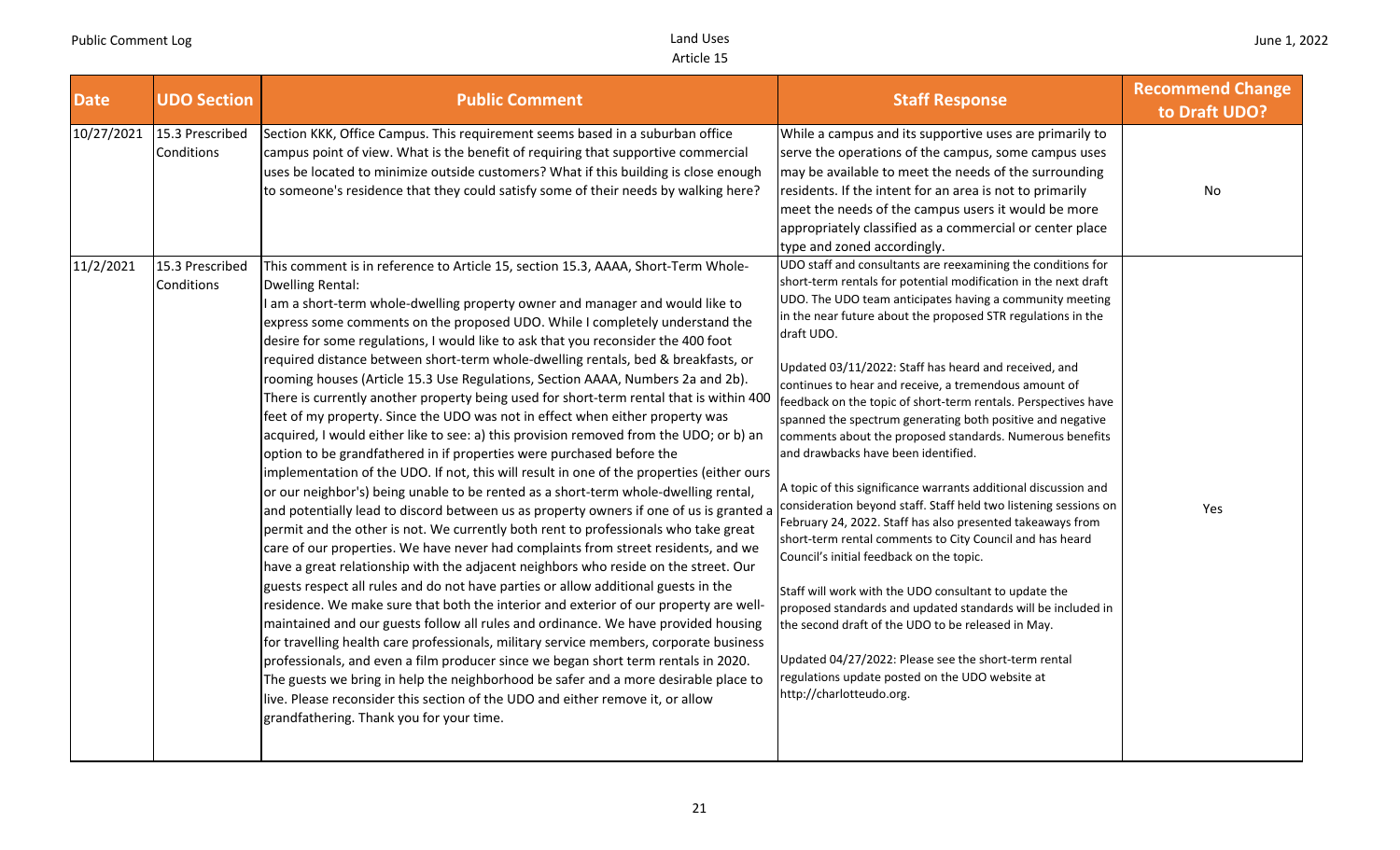| <b>Date</b> | <b>UDO Section</b>            | <b>Public Comment</b>                                                                                                                                                                                                                                                                                                                                                                                                                                                                                                                                                                                                                                                                                                                                                                                                                                                                                                                                                                                                                                                                                                                                                                                                                                                                                                                                                                                                                                                                                                                                                                                                                             | <b>Staff Response</b>                                                                                                                                                                                                                                                                                                                                                                                                                                                                                                                                                                                                                                                                                                                                                                                                                                                                                                                                                                                                                                                                                                                                                                                                                                             | <b>Recommend Change</b><br>to Draft UDO? |
|-------------|-------------------------------|---------------------------------------------------------------------------------------------------------------------------------------------------------------------------------------------------------------------------------------------------------------------------------------------------------------------------------------------------------------------------------------------------------------------------------------------------------------------------------------------------------------------------------------------------------------------------------------------------------------------------------------------------------------------------------------------------------------------------------------------------------------------------------------------------------------------------------------------------------------------------------------------------------------------------------------------------------------------------------------------------------------------------------------------------------------------------------------------------------------------------------------------------------------------------------------------------------------------------------------------------------------------------------------------------------------------------------------------------------------------------------------------------------------------------------------------------------------------------------------------------------------------------------------------------------------------------------------------------------------------------------------------------|-------------------------------------------------------------------------------------------------------------------------------------------------------------------------------------------------------------------------------------------------------------------------------------------------------------------------------------------------------------------------------------------------------------------------------------------------------------------------------------------------------------------------------------------------------------------------------------------------------------------------------------------------------------------------------------------------------------------------------------------------------------------------------------------------------------------------------------------------------------------------------------------------------------------------------------------------------------------------------------------------------------------------------------------------------------------------------------------------------------------------------------------------------------------------------------------------------------------------------------------------------------------|------------------------------------------|
| 11/17/2021  | 15.3 Prescribed<br>Conditions | My comments are intended to apply to Article 15.3 Principal Uses: Prescribed<br>Conditions, Section AAAA (Short-Term Whole Unit Dwellings). As the owner and<br>manager of short-term rentals I understand the community's desire for regulation,<br>oversight, and accountability with regards to that use. I, along with my neighbors<br>(including my mother and many long-time close friends of the sort that developed<br>after living in a neighborhood for 15+ years), share the same concerns. In my<br>circumstance, all of my neighbors know me personally and can reach me directly - but<br>I know this isn't usually the case. Personally, I love to host guests in my home and<br>birth city! But I don't operate a 'party house' - the kind of guests I get are: parents<br>visiting children and grandchildren, patients from all over the world in town for a<br>procedure or operation, neighbors' friends and relatives, people interested in<br>relocating to Charlotte, contractors in town for a job, traveling nurses, people who<br>can't bear to travel without their pets, and many other types of folks who prefer a<br>homey touch and some space to stretch out over a busy and crowded hotel (especially<br>in the post-COVID era) - So I worry about a few elements of the prescribed conditions,<br>especially if existing permitted uses will have to meet these prescribed conditions to<br>continue operation. First, there are other existing short-term rentals within 400' of<br>mine, so I ask that the distance requirement be reduced or eliminated - or that<br>existing use is securely grandfathered. | UDO staff and consultants are reexamining the conditions for<br>short-term rentals for potential modification in the next draft<br>UDO. The UDO team anticipates having a community meeting<br>in the near future about the proposed STR regulations in the<br>draft UDO.<br>Updated 03/11/2022: Staff has heard and received, and<br>continues to hear and receive, a tremendous amount of<br>feedback on the topic of short-term rentals. Perspectives have<br>spanned the spectrum generating both positive and negative<br>comments about the proposed standards. Numerous benefits<br>and drawbacks have been identified.<br>A topic of this significance warrants additional discussion and<br>consideration beyond staff. Staff held two listening sessions on<br>February 24, 2022. Staff has also presented takeaways from<br>short-term rental comments to City Council and has heard<br>Council's initial feedback on the topic.<br>Staff will work with the UDO consultant to update the<br>proposed standards and updated standards will be included in<br>the second draft of the UDO to be released in May.<br>Updated 04/27/2022: Please see the short-term rental<br>regulations update posted on the UDO website at<br>http://charlotteudo.org. | Yes                                      |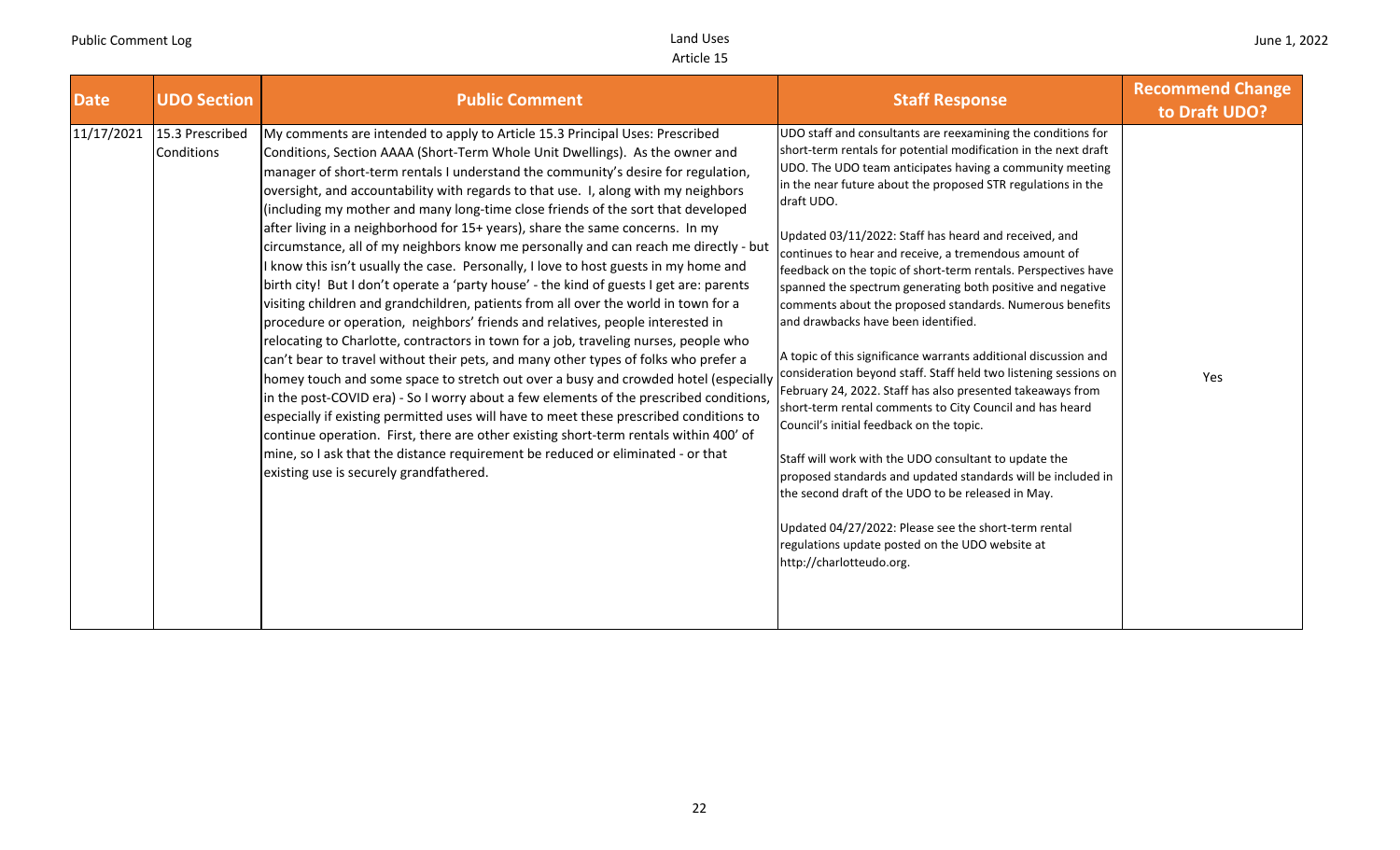| <b>Date</b> | <b>UDO Section</b>            | <b>Public Comment</b>                                                                                                                                                                                                                                                                                                                                                                                                                                                                                                                                                                                                                                                                                                                                                                                                                                                                                                                                                                                                                                                                                                                                                                                                                                                                                                           | <b>Staff Response</b>                                                                                                                                                                                                                                                                                                                                                                                                                                                                                                                                                                                                                                                                                                                                                                                                                                                                                                                                                                                                                                                                                                                                                                                                                                             | <b>Recommend Change</b><br>to Draft UDO? |
|-------------|-------------------------------|---------------------------------------------------------------------------------------------------------------------------------------------------------------------------------------------------------------------------------------------------------------------------------------------------------------------------------------------------------------------------------------------------------------------------------------------------------------------------------------------------------------------------------------------------------------------------------------------------------------------------------------------------------------------------------------------------------------------------------------------------------------------------------------------------------------------------------------------------------------------------------------------------------------------------------------------------------------------------------------------------------------------------------------------------------------------------------------------------------------------------------------------------------------------------------------------------------------------------------------------------------------------------------------------------------------------------------|-------------------------------------------------------------------------------------------------------------------------------------------------------------------------------------------------------------------------------------------------------------------------------------------------------------------------------------------------------------------------------------------------------------------------------------------------------------------------------------------------------------------------------------------------------------------------------------------------------------------------------------------------------------------------------------------------------------------------------------------------------------------------------------------------------------------------------------------------------------------------------------------------------------------------------------------------------------------------------------------------------------------------------------------------------------------------------------------------------------------------------------------------------------------------------------------------------------------------------------------------------------------|------------------------------------------|
| 11/17/2021  | 15.3 Prescribed<br>Conditions | Second, [regarding short term rentals] I am not comfortable with the idea of posting<br>so much personal information "conspicuously" on the exterior of my home. I<br>understand the need for police, fire, or medic to have that information, but surely it<br>could be accomplished simply with a use permit number rather than the extensive list<br>proposed? Most of the other information required should be a matter for the host to<br>provide to the guest and should be ok on the inside of the home only. The other<br>requirements I would be able to meet, though I fear many couldn't. And I worry about<br>how it will be administered (checked on), and whether only the rule-followers will be<br>held accountable. My final comment is one of direction over the last 10 years the<br>short-term rental industry has grown immensely. I know I far prefer an Airbnb to a<br>hotel when I travel. By passing such restrictive regulations around the operation of<br>short term rentals the number of units will dwindle over time and fewer hosts will be<br>able to offer this rewarding and highly desired 'alternative' travel lodging to visitors to<br>our city. Considering the very large impact these regulations will surely have on the<br>practice, I think a variance process should be included. | UDO staff and consultants are reexamining the conditions for<br>short-term rentals for potential modification in the next draft<br>UDO. The UDO team anticipates having a community meeting<br>in the near future about the proposed STR regulations in the<br>draft UDO.<br>Updated 03/11/2022: Staff has heard and received, and<br>continues to hear and receive, a tremendous amount of<br>feedback on the topic of short-term rentals. Perspectives have<br>spanned the spectrum generating both positive and negative<br>comments about the proposed standards. Numerous benefits<br>and drawbacks have been identified.<br>A topic of this significance warrants additional discussion and<br>consideration beyond staff. Staff held two listening sessions on<br>February 24, 2022. Staff has also presented takeaways from<br>short-term rental comments to City Council and has heard<br>Council's initial feedback on the topic.<br>Staff will work with the UDO consultant to update the<br>proposed standards and updated standards will be included in<br>the second draft of the UDO to be released in May.<br>Updated 04/27/2022: Please see the short-term rental<br>regulations update posted on the UDO website at<br>http://charlotteudo.org. | Yes                                      |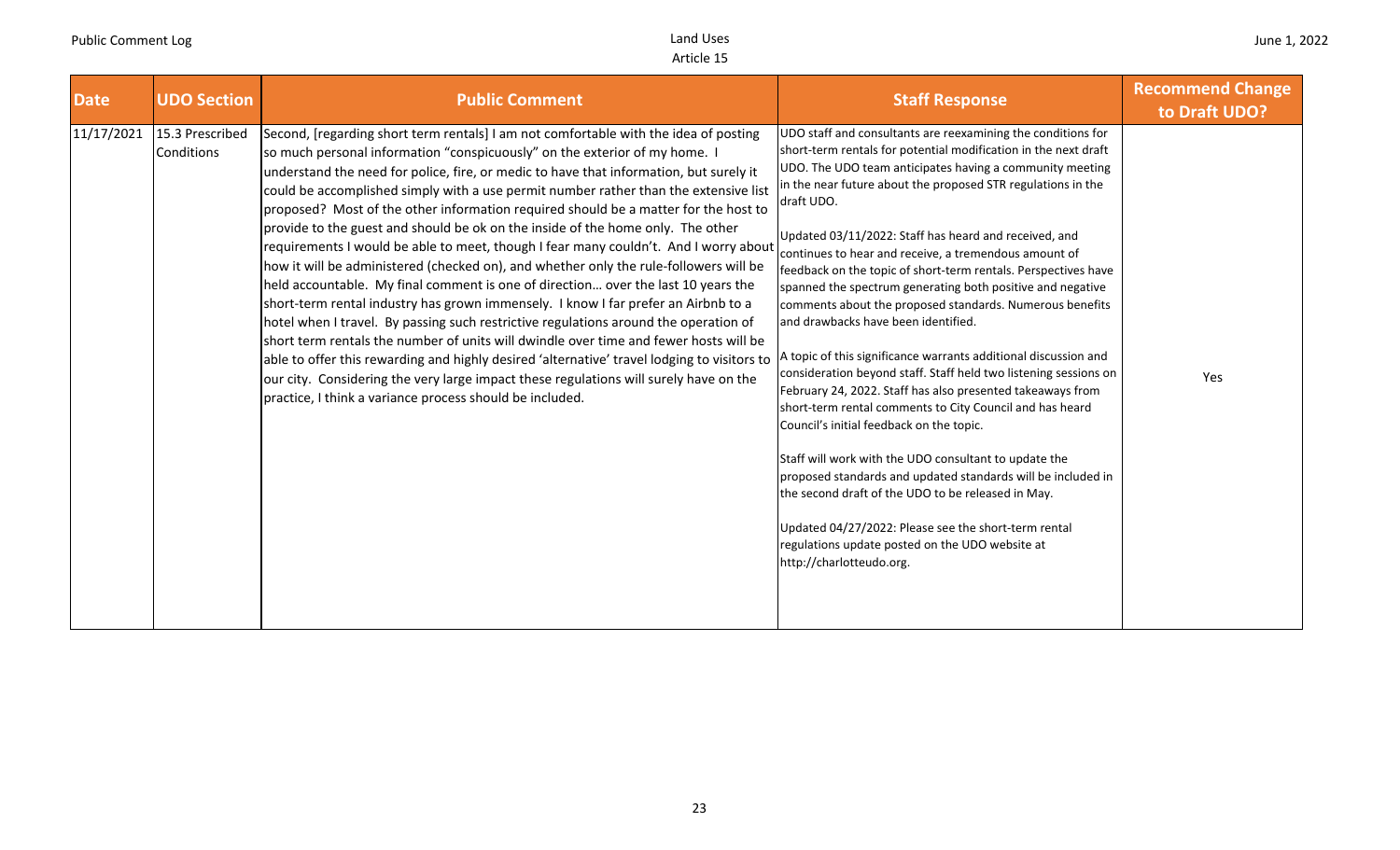| <b>Date</b> | <b>UDO Section</b>            | <b>Public Comment</b>                                                                                                                                                                                                                                                                                                                                                                                                                                                                                                                                                                                                                                                                                                                                                                                                                                                                                                                             | <b>Staff Response</b>                                                                                                                                                                                                                                                                                                                                                                                                                                                                                                                                                                                                                                                                                                                                                                                                                                                                                                                                                                                                                                                                                                                                                                                                                                             | <b>Recommend Change</b><br>to Draft UDO? |
|-------------|-------------------------------|---------------------------------------------------------------------------------------------------------------------------------------------------------------------------------------------------------------------------------------------------------------------------------------------------------------------------------------------------------------------------------------------------------------------------------------------------------------------------------------------------------------------------------------------------------------------------------------------------------------------------------------------------------------------------------------------------------------------------------------------------------------------------------------------------------------------------------------------------------------------------------------------------------------------------------------------------|-------------------------------------------------------------------------------------------------------------------------------------------------------------------------------------------------------------------------------------------------------------------------------------------------------------------------------------------------------------------------------------------------------------------------------------------------------------------------------------------------------------------------------------------------------------------------------------------------------------------------------------------------------------------------------------------------------------------------------------------------------------------------------------------------------------------------------------------------------------------------------------------------------------------------------------------------------------------------------------------------------------------------------------------------------------------------------------------------------------------------------------------------------------------------------------------------------------------------------------------------------------------|------------------------------------------|
| 12/10/2021  | 15.3 Prescribed<br>Conditions | Good afternoon. As a STR property owner I have concern with some of the language<br>in this section.<br>Part VII, Article 15 Use Regulations, Section AAAA, Number 2a and 2b - This section<br>appears to disallow short term rental properties to be within 400' of each other.<br>Adding this section would mean that either our property, or our neighbors STR would<br>have to cease being a STR. Since this UDO did not exist when we purchased the<br>property, adding it would obviously have a significant impact on one of the owners.<br>At a minimum, existing STR owners should be excluded from this new proposed<br>requirement. Also, we are concerned with the sign requirement requiring owners to<br>post their name and telephone number. The outdoor sign would let potential<br>criminals know that the property may be vacant (but fully furnished) or occupied by<br>travelers and become a target for crime or robberies. | UDO staff and consultants are reexamining the conditions for<br>short-term rentals for potential modification in the next draft<br>UDO. The UDO team anticipates having a community meeting<br>in the near future about the proposed STR regulations in the<br>draft UDO.<br>Updated 03/11/2022: Staff has heard and received, and<br>continues to hear and receive, a tremendous amount of<br>feedback on the topic of short-term rentals. Perspectives have<br>spanned the spectrum generating both positive and negative<br>comments about the proposed standards. Numerous benefits<br>and drawbacks have been identified.<br>A topic of this significance warrants additional discussion and<br>consideration beyond staff. Staff held two listening sessions on<br>February 24, 2022. Staff has also presented takeaways from<br>short-term rental comments to City Council and has heard<br>Council's initial feedback on the topic.<br>Staff will work with the UDO consultant to update the<br>proposed standards and updated standards will be included in<br>the second draft of the UDO to be released in May.<br>Updated 04/27/2022: Please see the short-term rental<br>regulations update posted on the UDO website at<br>http://charlotteudo.org. | Yes                                      |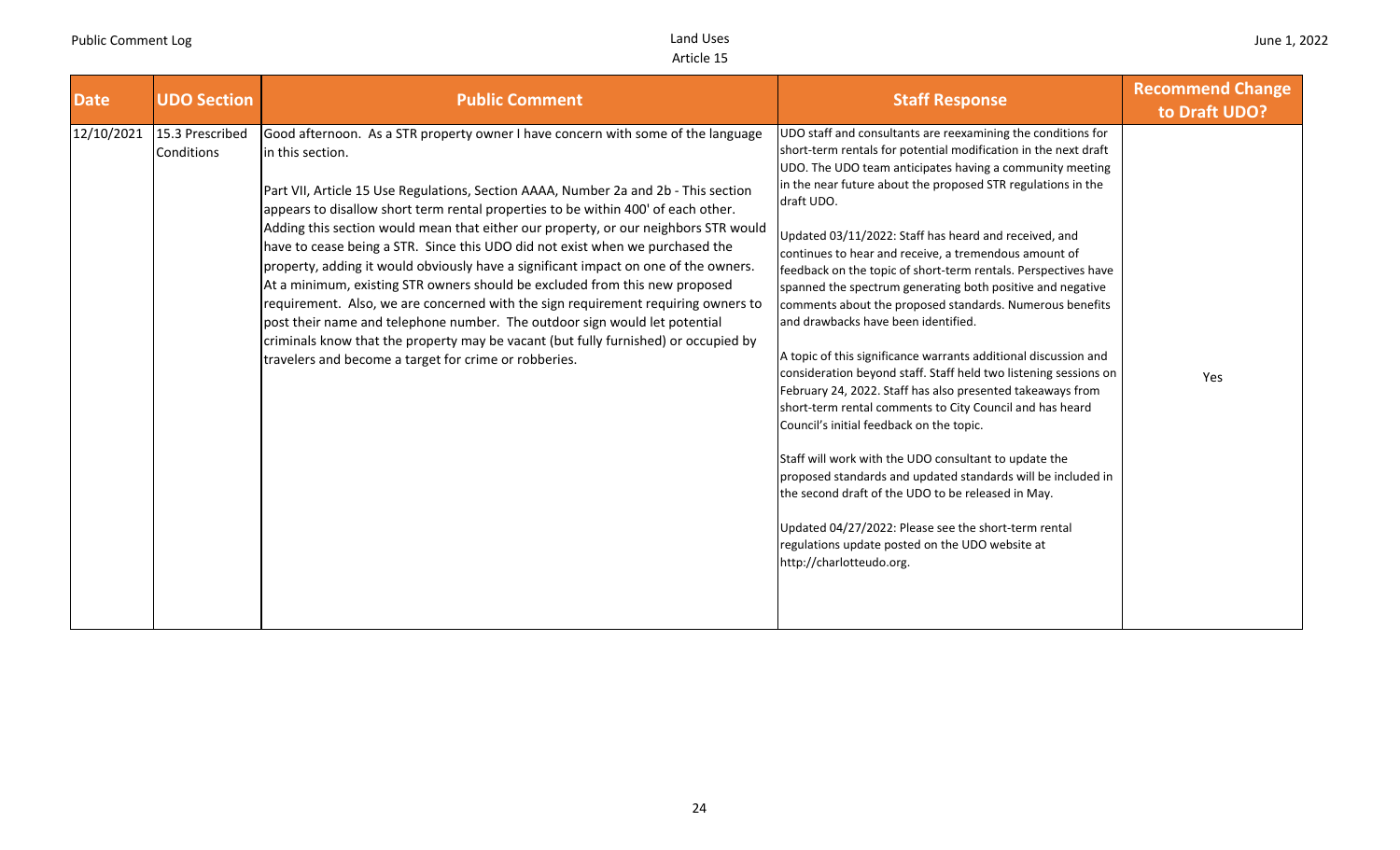| <b>Date</b> | <b>UDO Section</b>            | <b>Public Comment</b>                                                                                                                                                                                                                                                                                                                                                                                                                                                                                                                                                                                                                                                                                                                                                                                                                                                                                                                                                                                                                                                                                                                                                                                                                                                               | <b>Staff Response</b>                                                                                                                                                                                                                                                                                                                                                                                                                                                                                                                                                                                                                                                                                                                                                                                                                                                                                                                                                                                                                                                                                                                                                                                                      | <b>Recommend Change</b><br>to Draft UDO? |
|-------------|-------------------------------|-------------------------------------------------------------------------------------------------------------------------------------------------------------------------------------------------------------------------------------------------------------------------------------------------------------------------------------------------------------------------------------------------------------------------------------------------------------------------------------------------------------------------------------------------------------------------------------------------------------------------------------------------------------------------------------------------------------------------------------------------------------------------------------------------------------------------------------------------------------------------------------------------------------------------------------------------------------------------------------------------------------------------------------------------------------------------------------------------------------------------------------------------------------------------------------------------------------------------------------------------------------------------------------|----------------------------------------------------------------------------------------------------------------------------------------------------------------------------------------------------------------------------------------------------------------------------------------------------------------------------------------------------------------------------------------------------------------------------------------------------------------------------------------------------------------------------------------------------------------------------------------------------------------------------------------------------------------------------------------------------------------------------------------------------------------------------------------------------------------------------------------------------------------------------------------------------------------------------------------------------------------------------------------------------------------------------------------------------------------------------------------------------------------------------------------------------------------------------------------------------------------------------|------------------------------------------|
| 12/10/2021  | 15.3 Prescribed<br>Conditions | In response to "AAAA. Short-Term Whole-Dwelling Rental" - As a short term rental<br>property owner who has built a respectful business, the proposed regulations give me<br>significant concern. This business saved my family when my husband was laid off and<br>continues to take care of us. We respect our neighbors and add value to our<br>community. We follow all federal, state and local ordinances and do not allow<br>parties/events at our rental. The proposed regulation, as written, will severely impact<br>a business I've spent 4 years building. I also feel that posting permits in windows will<br>not be well received from neighbors. We keep our homes well maintained and<br>unsightly signs will detract from the home and the community. Charlotte is an<br>attractive city to visit and we've met some of the most wonderful people. There is<br>great demand for short term vacation rentals in Charlotte. These regulations will make and drawbacks have been identified.<br>it difficult for the good hosts to continue operations and will not solve some of the<br>problems they are meant to solve. I suggest adding some local hosts to the committee<br>writing these regulations in order to get a clear prospective of the issues involved. | UDO staff and consultants are reexamining the conditions for<br>short-term rentals for potential modification in the next draft<br>UDO. The UDO team anticipates having a community meeting<br>in the near future about the proposed STR regulations in the<br>draft UDO.<br>Updated 03/11/2022: Staff has heard and received, and<br>continues to hear and receive, a tremendous amount of<br>feedback on the topic of short-term rentals. Perspectives have<br>spanned the spectrum generating both positive and negative<br>comments about the proposed standards. Numerous benefits<br>A topic of this significance warrants additional discussion and<br>consideration beyond staff. Staff held two listening sessions on<br>February 24, 2022. Staff has also presented takeaways from<br>short-term rental comments to City Council and has heard<br>Council's initial feedback on the topic.<br>Staff will work with the UDO consultant to update the<br>proposed standards and updated standards will be included in<br>the second draft of the UDO to be released in May.<br>Updated 04/27/2022: Please see the short-term rental<br>regulations update posted on the UDO website at<br>http://charlotteudo.org. | Yes                                      |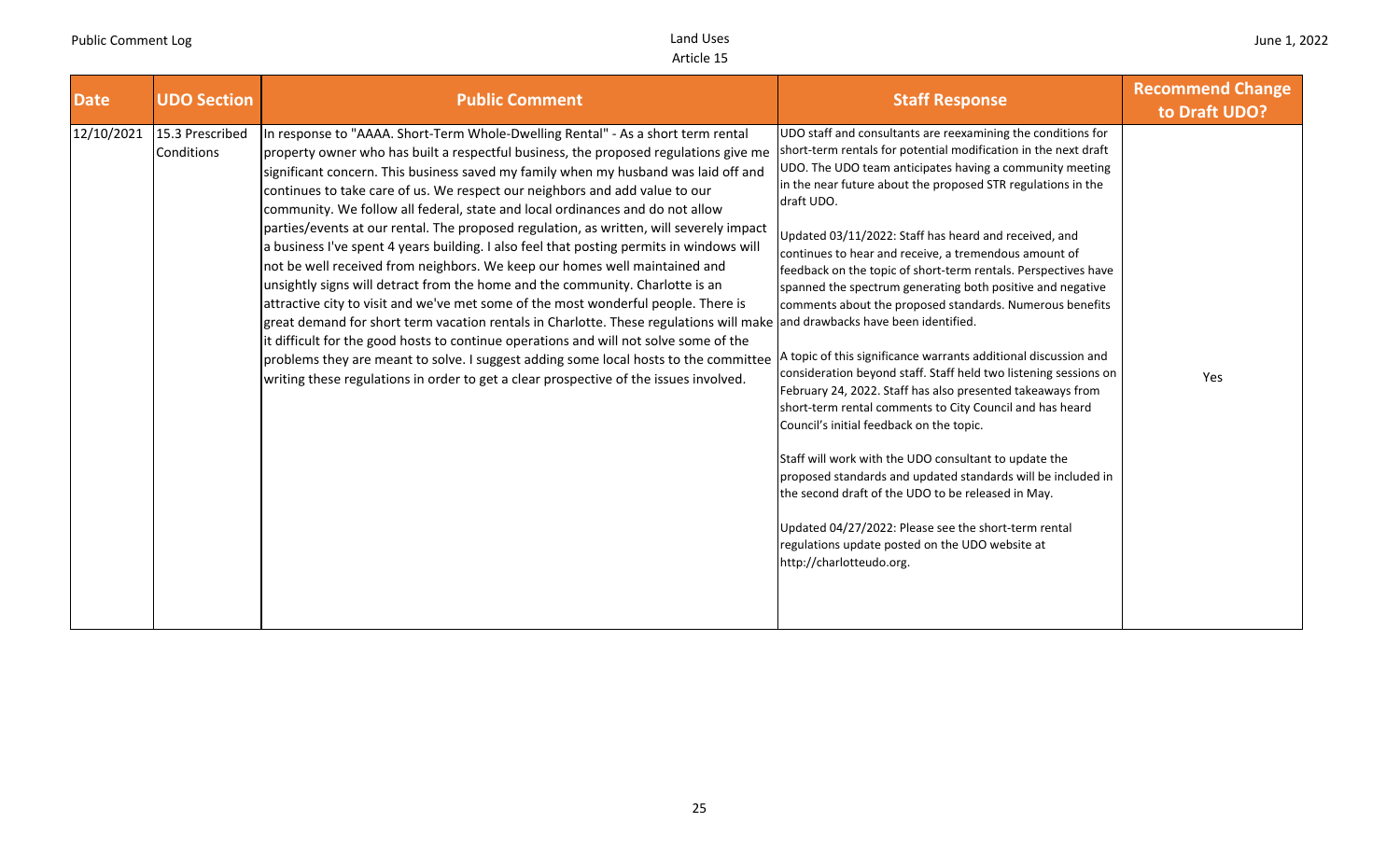| <b>Date</b> | <b>UDO Section</b>            | <b>Public Comment</b>                                                                                                                                                                                                                                                                                                                                                                                                                         | <b>Staff Response</b>                                                                                                                                                                                                                                                                                                                                                                                                                                                                                                                                                                                                                                                                                                                                                                                                                                                                                                                                                                                                                                                                                                                                                                                                                                             | <b>Recommend Change</b><br>to Draft UDO? |
|-------------|-------------------------------|-----------------------------------------------------------------------------------------------------------------------------------------------------------------------------------------------------------------------------------------------------------------------------------------------------------------------------------------------------------------------------------------------------------------------------------------------|-------------------------------------------------------------------------------------------------------------------------------------------------------------------------------------------------------------------------------------------------------------------------------------------------------------------------------------------------------------------------------------------------------------------------------------------------------------------------------------------------------------------------------------------------------------------------------------------------------------------------------------------------------------------------------------------------------------------------------------------------------------------------------------------------------------------------------------------------------------------------------------------------------------------------------------------------------------------------------------------------------------------------------------------------------------------------------------------------------------------------------------------------------------------------------------------------------------------------------------------------------------------|------------------------------------------|
| 12/14/2021  | 15.3 Prescribed<br>Conditions | Section 15.3, AAAA Short-term whole dwelling rentals, #2, 400 ft. separation between<br>rentals in Neighborhoods 1 and 2. It appears this separation is intended for rentals in<br>single family homes, but as written would apply to multifamily, too. Is this the case?<br>And for instances where there are existing rentals within 400 feet of each other,<br>what's the process for determining which property gets a permit? A lottery? | UDO staff and consultants are reexamining the conditions for<br>short-term rentals for potential modification in the next draft<br>UDO. The UDO team anticipates having a community meeting<br>in the near future about the proposed STR regulations in the<br>draft UDO.<br>Updated 03/11/2022: Staff has heard and received, and<br>continues to hear and receive, a tremendous amount of<br>feedback on the topic of short-term rentals. Perspectives have<br>spanned the spectrum generating both positive and negative<br>comments about the proposed standards. Numerous benefits<br>and drawbacks have been identified.<br>A topic of this significance warrants additional discussion and<br>consideration beyond staff. Staff held two listening sessions on<br>February 24, 2022. Staff has also presented takeaways from<br>short-term rental comments to City Council and has heard<br>Council's initial feedback on the topic.<br>Staff will work with the UDO consultant to update the<br>proposed standards and updated standards will be included in<br>the second draft of the UDO to be released in May.<br>Updated 04/27/2022: Please see the short-term rental<br>regulations update posted on the UDO website at<br>http://charlotteudo.org. | Yes                                      |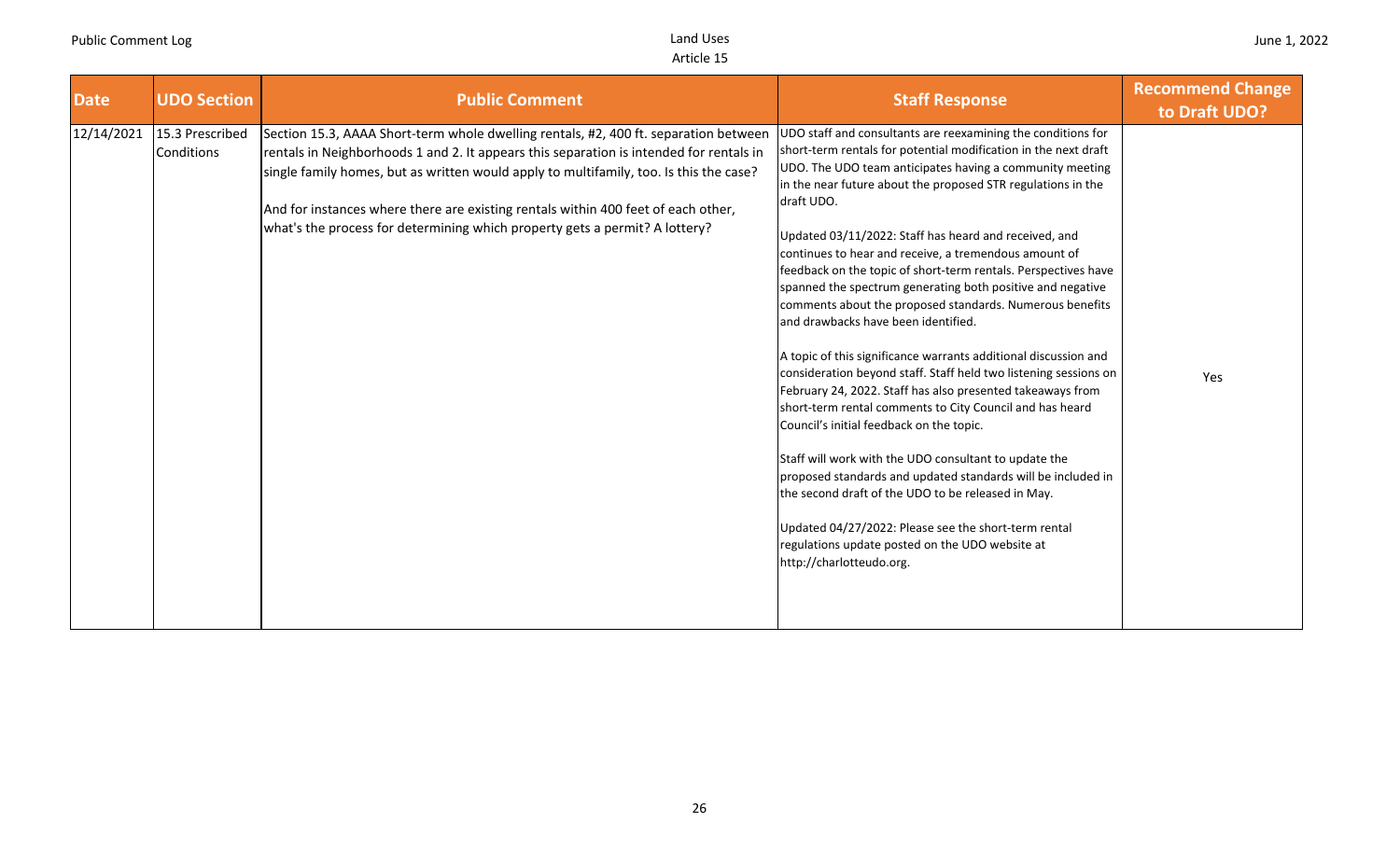| <b>Date</b> | <b>UDO Section</b>                   | <b>Public Comment</b>                                                                                                                                                                                                                                                                                                                                                                                                                                                                                                                                                                                                                                                                                                                                                                                                                                                                                                                       | <b>Staff Response</b>                                                                                                                                                                                                                                                                                                                                                                                                                                                                                                                                                                                                                                                                                                                                                                                                                                                                                                                                                                                                                                                                                                                                                                                 | <b>Recommend Change</b><br>to Draft UDO? |
|-------------|--------------------------------------|---------------------------------------------------------------------------------------------------------------------------------------------------------------------------------------------------------------------------------------------------------------------------------------------------------------------------------------------------------------------------------------------------------------------------------------------------------------------------------------------------------------------------------------------------------------------------------------------------------------------------------------------------------------------------------------------------------------------------------------------------------------------------------------------------------------------------------------------------------------------------------------------------------------------------------------------|-------------------------------------------------------------------------------------------------------------------------------------------------------------------------------------------------------------------------------------------------------------------------------------------------------------------------------------------------------------------------------------------------------------------------------------------------------------------------------------------------------------------------------------------------------------------------------------------------------------------------------------------------------------------------------------------------------------------------------------------------------------------------------------------------------------------------------------------------------------------------------------------------------------------------------------------------------------------------------------------------------------------------------------------------------------------------------------------------------------------------------------------------------------------------------------------------------|------------------------------------------|
| 12/15/2021  | 15.3 Prescribed<br><b>Conditions</b> | the proposed "Minimum 400 feet separation between a STR and any other STR, bed<br>and breakfast, or rooming house". will cause conflict between neighbors who might<br>be offering airbnb in their houses they occupy themselves.<br>regarding "Requirement for a local manager, having an office or residence located<br>within 30 miles of the subject property, to be available 24 hours per day": why not<br>limit the distance to "within the lot" to avoid houses and apartments being misused as<br>STR and driving prices up for long term rentals (by limiting its availability to STR).<br>there could be a exception for people who want to make their otherwise main-<br>residence available to STR when traveling (up to 60 days?). STR services like airbnb and comments about the proposed standards. Numerous benefits<br>vrbo are valuable additions for travelers and local residents, but need to be limited<br>heavily. | UDO staff and consultants are reexamining the conditions for<br>short-term rentals for potential modification in the next draft<br>UDO. The UDO team anticipates having a community meeting<br>in the near future about the proposed STR regulations in the<br>draft UDO.<br>Updated 03/11/2022: Staff has heard and received, and<br>continues to hear and receive, a tremendous amount of<br>feedback on the topic of short-term rentals. Perspectives have<br>spanned the spectrum generating both positive and negative<br>and drawbacks have been identified.<br>A topic of this significance warrants additional discussion and<br>consideration beyond staff. Staff held two listening sessions on<br>February 24, 2022. Staff has also presented takeaways from<br>short-term rental comments to City Council and has heard<br>Council's initial feedback on the topic.<br>Staff will work with the UDO consultant to update the<br>proposed standards and updated standards will be included in<br>the second draft of the UDO to be released in May.<br>Updated 04/27/2022: Please see the short-term rental<br>regulations update posted on the UDO website at<br>http://charlotteudo.org. | Yes                                      |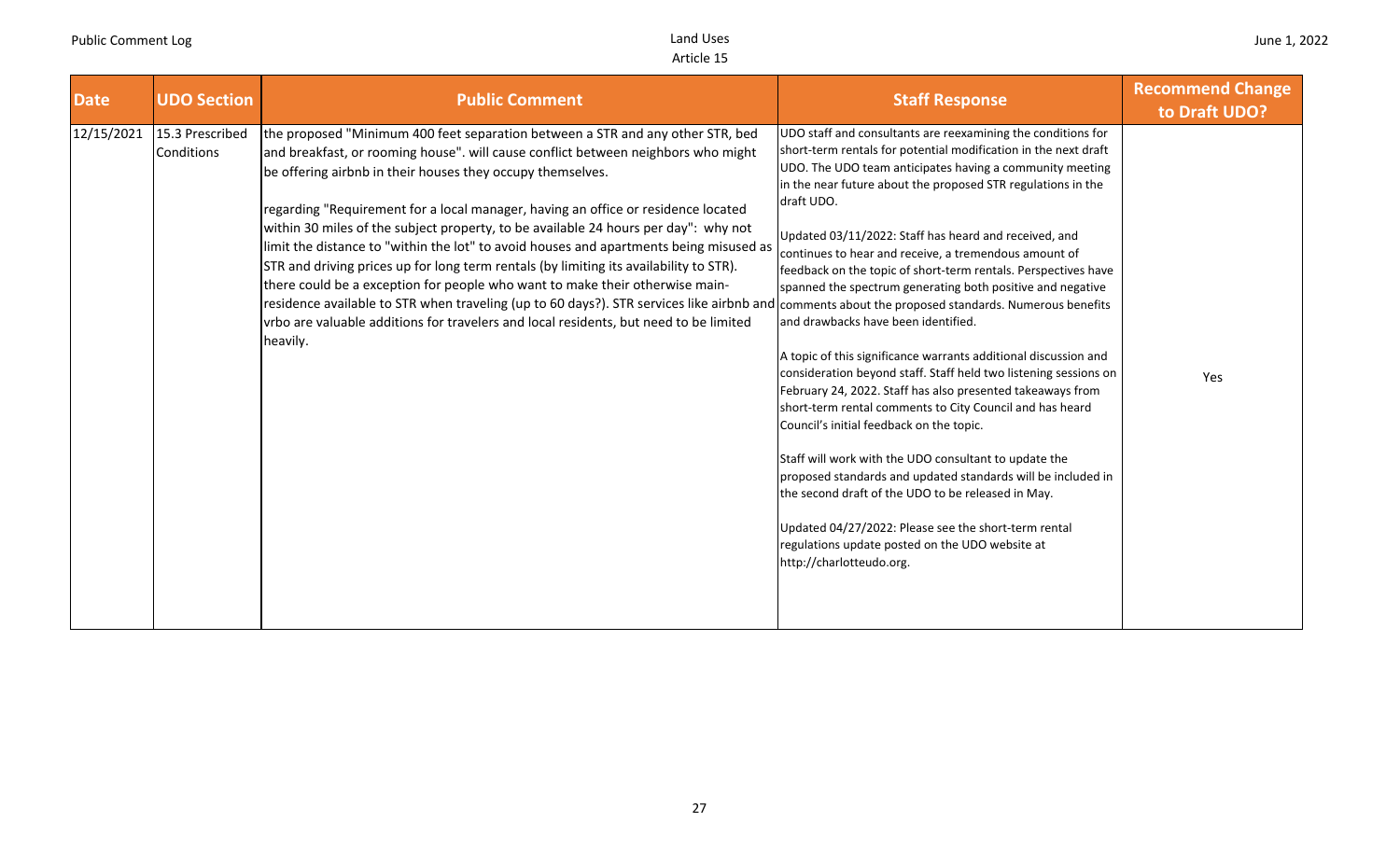| <b>Date</b> | <b>UDO Section</b>                   | <b>Public Comment</b>                                                                                                                | <b>Staff Response</b>                                                                                                                                                                                                                                                                                                                                                                                                                                                                                                                                                                                                                                                                                                                                                                                                                                                                                                                                                                                                                                                                                                                                                                                                                                             | <b>Recommend Change</b><br>to Draft UDO? |
|-------------|--------------------------------------|--------------------------------------------------------------------------------------------------------------------------------------|-------------------------------------------------------------------------------------------------------------------------------------------------------------------------------------------------------------------------------------------------------------------------------------------------------------------------------------------------------------------------------------------------------------------------------------------------------------------------------------------------------------------------------------------------------------------------------------------------------------------------------------------------------------------------------------------------------------------------------------------------------------------------------------------------------------------------------------------------------------------------------------------------------------------------------------------------------------------------------------------------------------------------------------------------------------------------------------------------------------------------------------------------------------------------------------------------------------------------------------------------------------------|------------------------------------------|
| 12/16/2021  | 15.3 Prescribed<br><b>Conditions</b> | I am against any regulations on STR, this will cripple any tourist or growth Charlotte<br>has begin to see in the last couple years. | UDO staff and consultants are reexamining the conditions for<br>short-term rentals for potential modification in the next draft<br>UDO. The UDO team anticipates having a community meeting<br>in the near future about the proposed STR regulations in the<br>draft UDO.<br>Updated 03/11/2022: Staff has heard and received, and<br>continues to hear and receive, a tremendous amount of<br>feedback on the topic of short-term rentals. Perspectives have<br>spanned the spectrum generating both positive and negative<br>comments about the proposed standards. Numerous benefits<br>and drawbacks have been identified.<br>A topic of this significance warrants additional discussion and<br>consideration beyond staff. Staff held two listening sessions on<br>February 24, 2022. Staff has also presented takeaways from<br>short-term rental comments to City Council and has heard<br>Council's initial feedback on the topic.<br>Staff will work with the UDO consultant to update the<br>proposed standards and updated standards will be included in<br>the second draft of the UDO to be released in May.<br>Updated 04/27/2022: Please see the short-term rental<br>regulations update posted on the UDO website at<br>http://charlotteudo.org. | Yes                                      |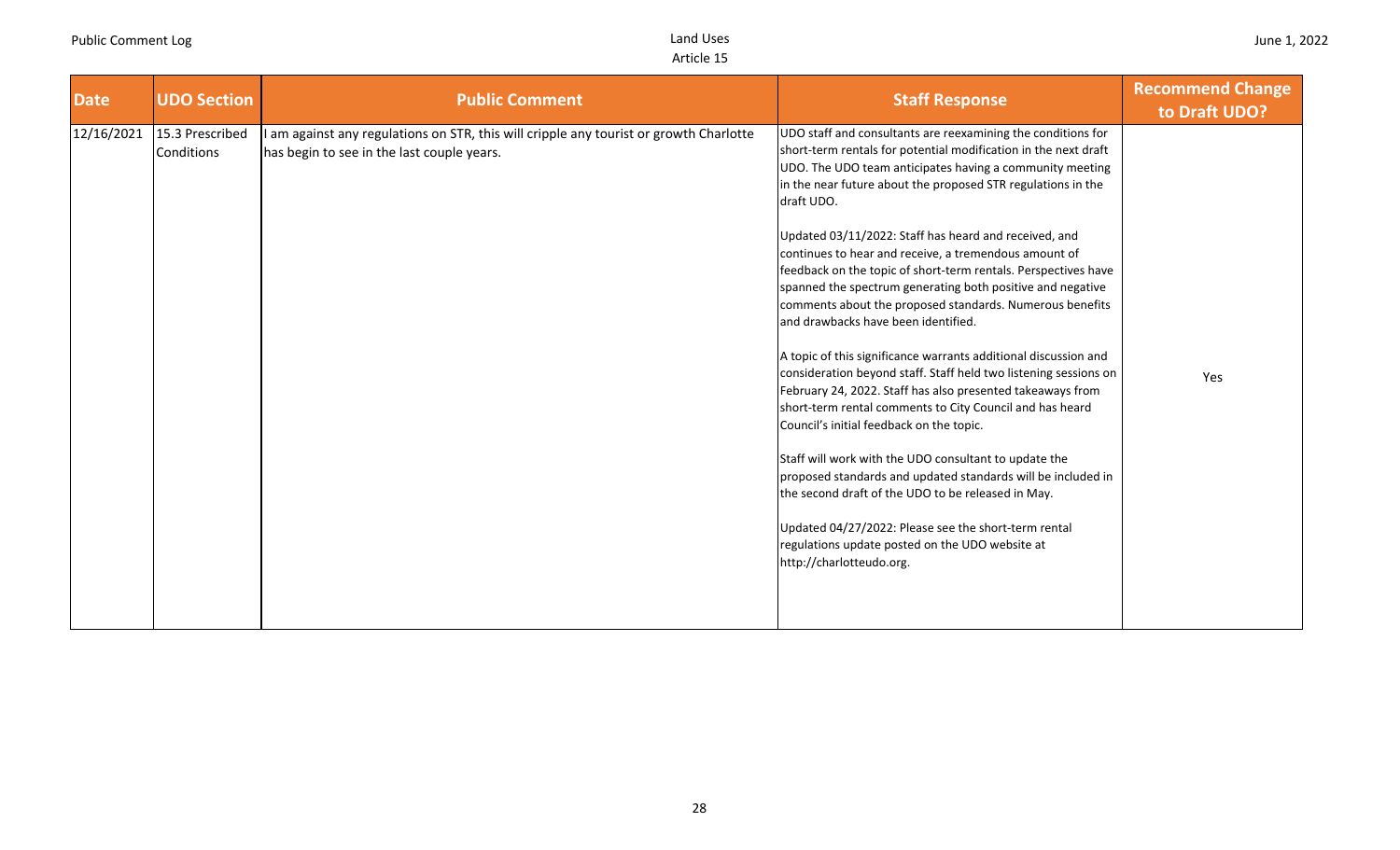| <b>Date</b> | <b>UDO Section</b>            | <b>Public Comment</b>                                                                                                                                                                                                                                                                                                                                                    | <b>Staff Response</b>                                                                                                                                                                                                                                                                                                                                                                                                                                                                                                                                                                                                                                                                                                                                                                                                                                                                                                                                                                                                                                                                                                                                                                                                                                             | <b>Recommend Change</b><br>to Draft UDO? |
|-------------|-------------------------------|--------------------------------------------------------------------------------------------------------------------------------------------------------------------------------------------------------------------------------------------------------------------------------------------------------------------------------------------------------------------------|-------------------------------------------------------------------------------------------------------------------------------------------------------------------------------------------------------------------------------------------------------------------------------------------------------------------------------------------------------------------------------------------------------------------------------------------------------------------------------------------------------------------------------------------------------------------------------------------------------------------------------------------------------------------------------------------------------------------------------------------------------------------------------------------------------------------------------------------------------------------------------------------------------------------------------------------------------------------------------------------------------------------------------------------------------------------------------------------------------------------------------------------------------------------------------------------------------------------------------------------------------------------|------------------------------------------|
| 12/16/2021  | 15.3 Prescribed<br>Conditions | have a question about single room rental units. It says that any single room<br>residence must be 1/2 mile of any other single room residence. Does this apply to<br>someone doing short term rental in a guest bedroom? If so that will make it quite<br>impossible for airbnb hosts who live near each other in a neighborhood and who offer<br>guest rooms on airbnb. | UDO staff and consultants are reexamining the conditions for<br>short-term rentals for potential modification in the next draft<br>UDO. The UDO team anticipates having a community meeting<br>in the near future about the proposed STR regulations in the<br>draft UDO.<br>Updated 03/11/2022: Staff has heard and received, and<br>continues to hear and receive, a tremendous amount of<br>feedback on the topic of short-term rentals. Perspectives have<br>spanned the spectrum generating both positive and negative<br>comments about the proposed standards. Numerous benefits<br>and drawbacks have been identified.<br>A topic of this significance warrants additional discussion and<br>consideration beyond staff. Staff held two listening sessions on<br>February 24, 2022. Staff has also presented takeaways from<br>short-term rental comments to City Council and has heard<br>Council's initial feedback on the topic.<br>Staff will work with the UDO consultant to update the<br>proposed standards and updated standards will be included in<br>the second draft of the UDO to be released in May.<br>Updated 04/27/2022: Please see the short-term rental<br>regulations update posted on the UDO website at<br>http://charlotteudo.org. | Yes                                      |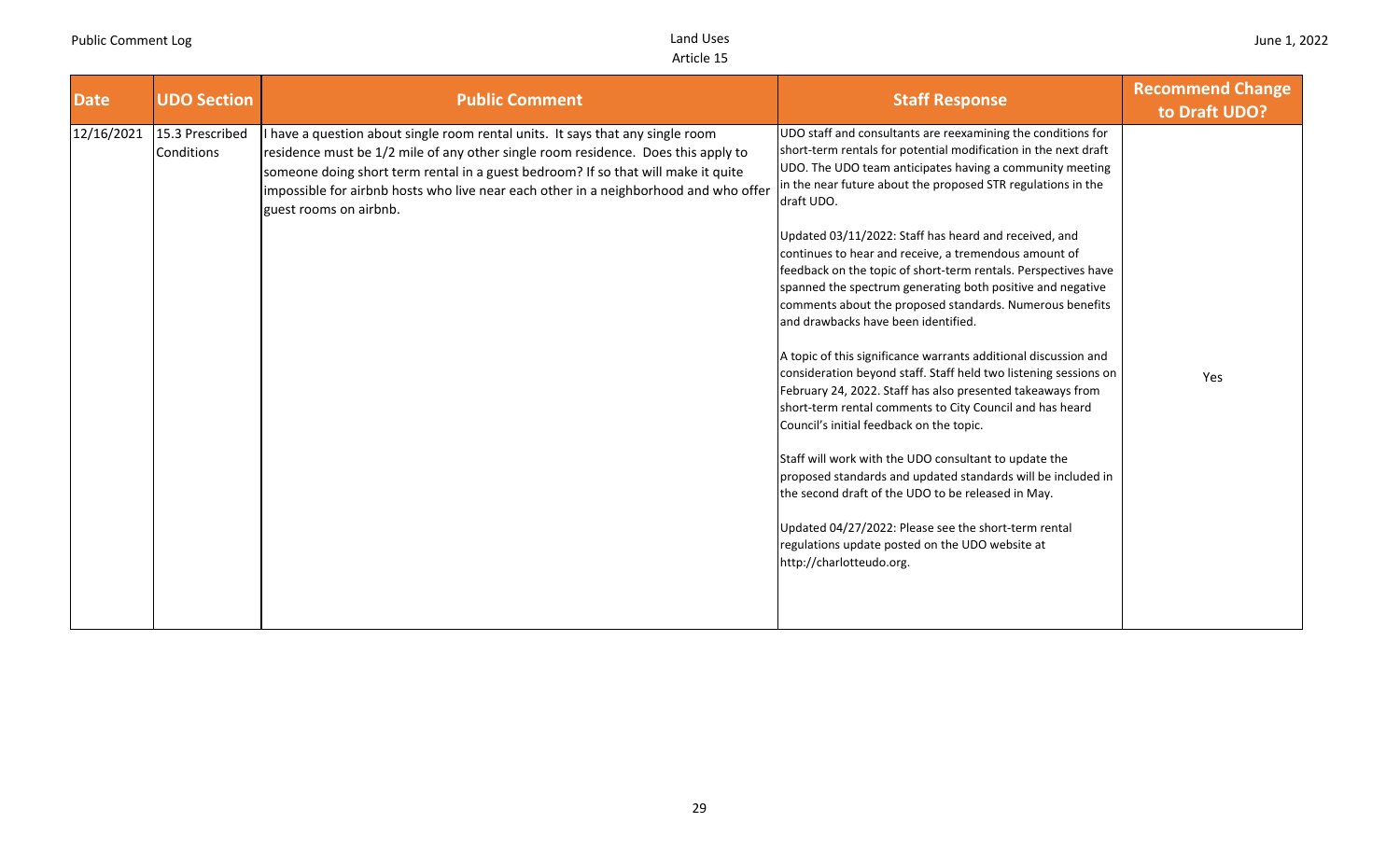| <b>Date</b> | <b>UDO Section</b>            | <b>Public Comment</b>                                                                                                                                                                                                                                                                                                                                                                                                                                                                                                             | <b>Staff Response</b>                                                                                                                                                                                                                                                                                                                                                                                                                                                                                                                                                                                                                                                                                                                                                                                                                                                                                                                                                                                                                                                                                                                                                                                                                                             | <b>Recommend Change</b><br>to Draft UDO? |
|-------------|-------------------------------|-----------------------------------------------------------------------------------------------------------------------------------------------------------------------------------------------------------------------------------------------------------------------------------------------------------------------------------------------------------------------------------------------------------------------------------------------------------------------------------------------------------------------------------|-------------------------------------------------------------------------------------------------------------------------------------------------------------------------------------------------------------------------------------------------------------------------------------------------------------------------------------------------------------------------------------------------------------------------------------------------------------------------------------------------------------------------------------------------------------------------------------------------------------------------------------------------------------------------------------------------------------------------------------------------------------------------------------------------------------------------------------------------------------------------------------------------------------------------------------------------------------------------------------------------------------------------------------------------------------------------------------------------------------------------------------------------------------------------------------------------------------------------------------------------------------------|------------------------------------------|
| 12/18/2021  | 15.3 Prescribed<br>Conditions | AAAA.2.A - I recommend we strike this language, as some short-term whole dwelling<br>units supply housing for guests visiting residents of certain neighborhoods for which<br>hotel and/or bed & breakfasts are not available. At a minimum, current short term<br>whole-dwelling units should be grandfathered in as they were arranged before this<br>ordinance would take effect, and may not currently be within 400 feet of another<br>short-term dwelling unit (such as garage apartments in which the owner lives on-site. | UDO staff and consultants are reexamining the conditions for<br>short-term rentals for potential modification in the next draft<br>UDO. The UDO team anticipates having a community meeting<br>in the near future about the proposed STR regulations in the<br>draft UDO.<br>Updated 03/11/2022: Staff has heard and received, and<br>continues to hear and receive, a tremendous amount of<br>feedback on the topic of short-term rentals. Perspectives have<br>spanned the spectrum generating both positive and negative<br>comments about the proposed standards. Numerous benefits<br>and drawbacks have been identified.<br>A topic of this significance warrants additional discussion and<br>consideration beyond staff. Staff held two listening sessions on<br>February 24, 2022. Staff has also presented takeaways from<br>short-term rental comments to City Council and has heard<br>Council's initial feedback on the topic.<br>Staff will work with the UDO consultant to update the<br>proposed standards and updated standards will be included in<br>the second draft of the UDO to be released in May.<br>Updated 04/27/2022: Please see the short-term rental<br>regulations update posted on the UDO website at<br>http://charlotteudo.org. | Yes                                      |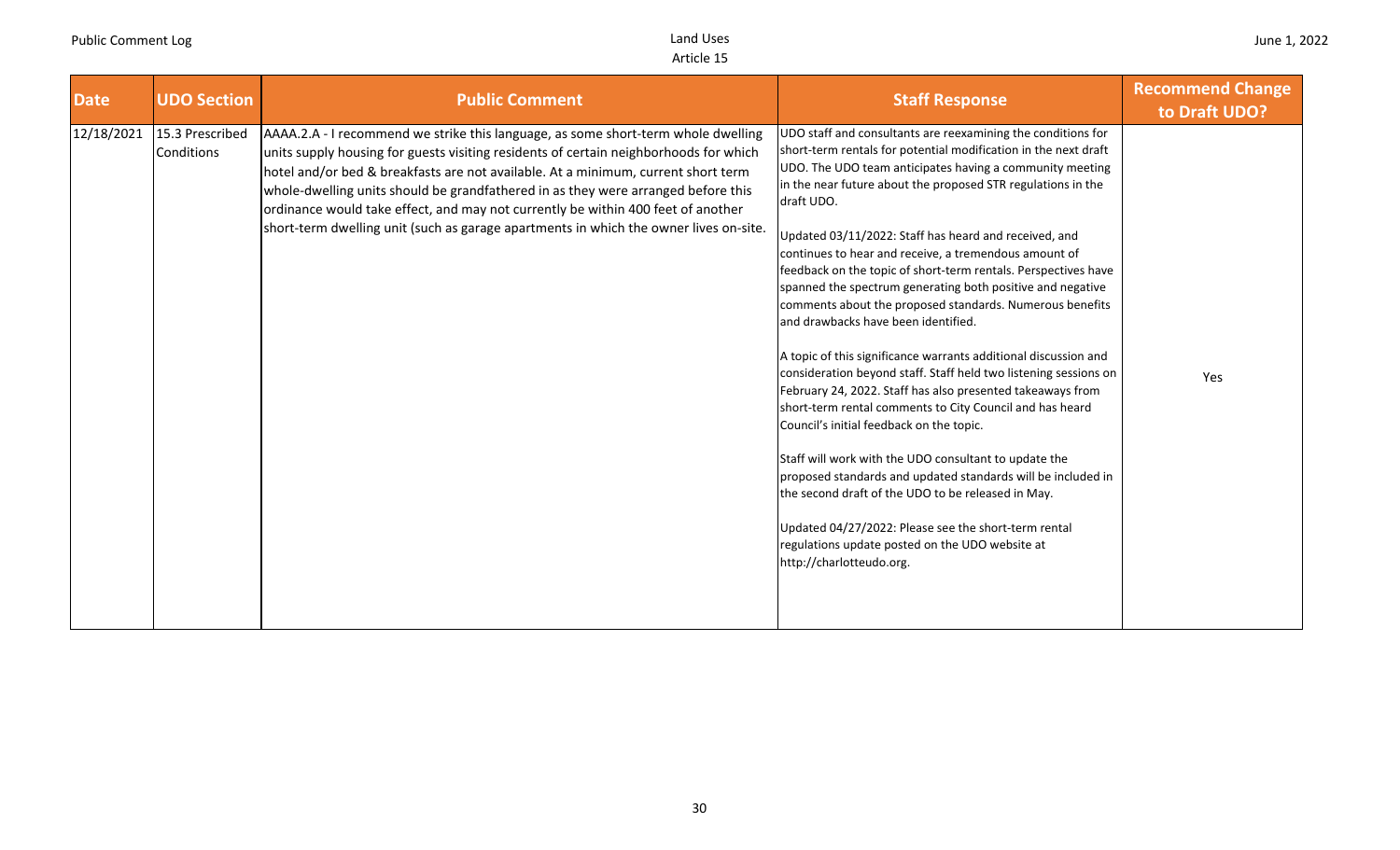| <b>Date</b> | <b>UDO Section</b>            | <b>Public Comment</b>                                                                                                                                                                                                                                                                                                                                                                                                                                                                                                                                                                                                                                                                                                                                                                                                                                                                                                                                                                                                                                                                                                                                                                                                                                                                                                                                                                                         | <b>Staff Response</b>                                                                                                                                                                                                                                                                                                                                                                                                                                                                                                                                                                                                                                                                                                                                                                                                                                                                                                                                                                                                                                                                                                                                                                                                                                             | <b>Recommend Change</b><br>to Draft UDO? |
|-------------|-------------------------------|---------------------------------------------------------------------------------------------------------------------------------------------------------------------------------------------------------------------------------------------------------------------------------------------------------------------------------------------------------------------------------------------------------------------------------------------------------------------------------------------------------------------------------------------------------------------------------------------------------------------------------------------------------------------------------------------------------------------------------------------------------------------------------------------------------------------------------------------------------------------------------------------------------------------------------------------------------------------------------------------------------------------------------------------------------------------------------------------------------------------------------------------------------------------------------------------------------------------------------------------------------------------------------------------------------------------------------------------------------------------------------------------------------------|-------------------------------------------------------------------------------------------------------------------------------------------------------------------------------------------------------------------------------------------------------------------------------------------------------------------------------------------------------------------------------------------------------------------------------------------------------------------------------------------------------------------------------------------------------------------------------------------------------------------------------------------------------------------------------------------------------------------------------------------------------------------------------------------------------------------------------------------------------------------------------------------------------------------------------------------------------------------------------------------------------------------------------------------------------------------------------------------------------------------------------------------------------------------------------------------------------------------------------------------------------------------|------------------------------------------|
| 12/18/2021  | 15.3 Prescribed<br>Conditions | AAAA.5 - I recommend that the parking space requirement apply only to short-term<br>dwelling units with at least 2 bedrooms and those for which street-parking is limited,<br>such as in a central/downtown business corridor. For one-bedroom short-term<br>dwelling units, no additional parking spaces would need to be provided by the owner.<br>This will allow the owners to provide a service to the community in the form of<br>housing where otherwise it would not be available in a neighborhood. This service<br>benefits the residents of a neighborhood who may have guests coming to Charlotte<br>but do not have capacity to house them at their own residence. This promotes more<br>tourism to Charlotte, with the additional revenues for other businesses as well, such<br>as restaurants and shops. Without financially feasible short-term rentals in<br>neighborhoods, the visitors to our city will likely decrease and/or choose to stay in<br>hotels, further driving up costs to visit Charlotte.<br>We want Charlotte to continue to attract residents and visitors - too many restrictions<br>on short-term rentals will limit current owners and adversely impact the neighbors<br>whose guests they are intended to serve. Let's remain a city that is vibrant and open<br>to providing affordable short-term rental opportunities to visitors and guests of our<br>residents. | UDO staff and consultants are reexamining the conditions for<br>short-term rentals for potential modification in the next draft<br>UDO. The UDO team anticipates having a community meeting<br>in the near future about the proposed STR regulations in the<br>draft UDO.<br>Updated 03/11/2022: Staff has heard and received, and<br>continues to hear and receive, a tremendous amount of<br>feedback on the topic of short-term rentals. Perspectives have<br>spanned the spectrum generating both positive and negative<br>comments about the proposed standards. Numerous benefits<br>and drawbacks have been identified.<br>A topic of this significance warrants additional discussion and<br>consideration beyond staff. Staff held two listening sessions on<br>February 24, 2022. Staff has also presented takeaways from<br>short-term rental comments to City Council and has heard<br>Council's initial feedback on the topic.<br>Staff will work with the UDO consultant to update the<br>proposed standards and updated standards will be included in<br>the second draft of the UDO to be released in May.<br>Updated 04/27/2022: Please see the short-term rental<br>regulations update posted on the UDO website at<br>http://charlotteudo.org. | Yes                                      |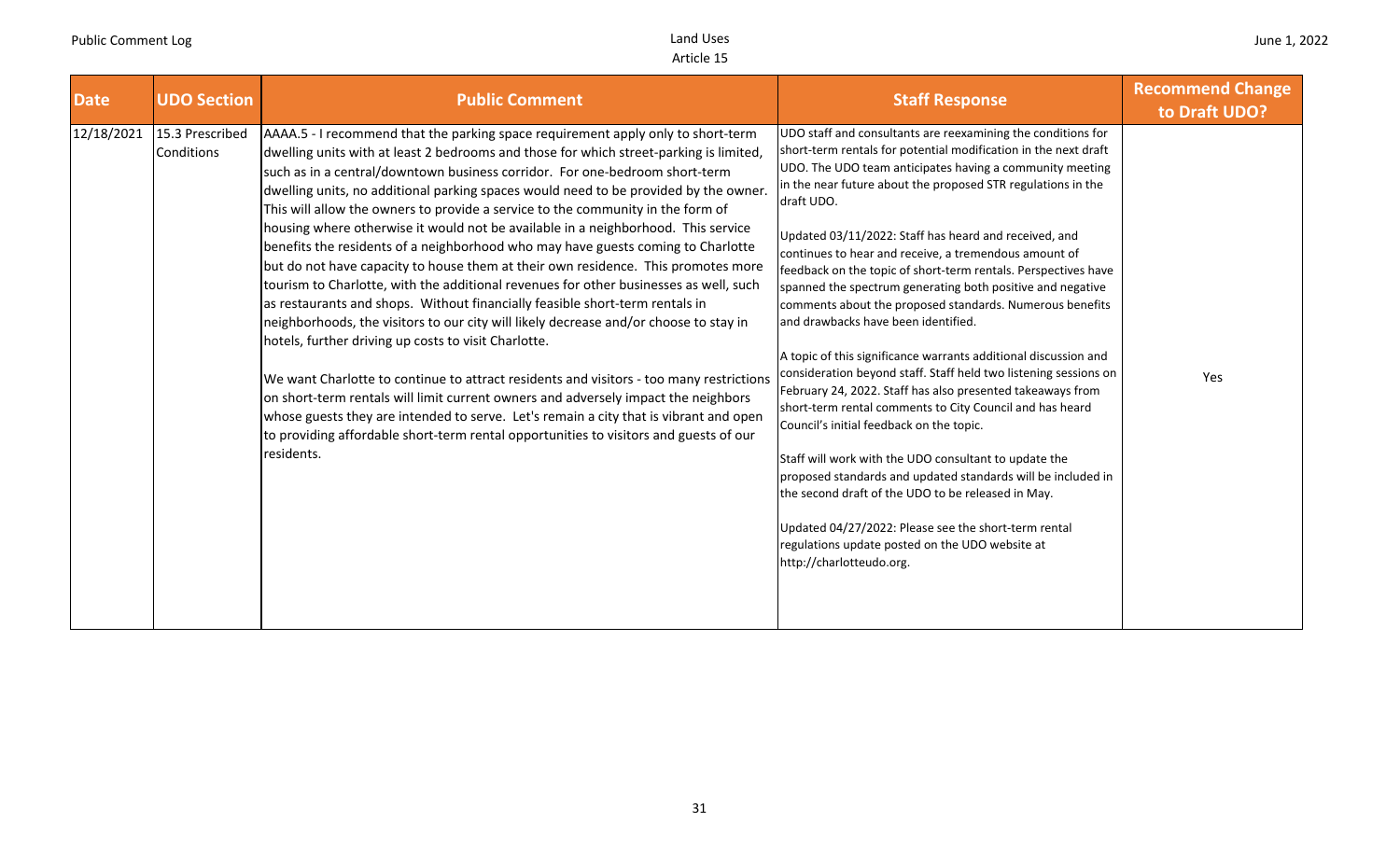| <b>Date</b> | <b>UDO Section</b>            | <b>Public Comment</b>                                                                                                                                                                                                                                                                                                                                                                                                                                                                                                                                                                                                                                                                                                                                                                                                                                                                                                   | <b>Staff Response</b>                                                                                                                                                                                                                                                                                                                                                                                                                                                                                                                                                                                                                                                                                                                                                                                                                                                                                                                                                                                                                                                                                                                                                                                                                                             | <b>Recommend Change</b><br>to Draft UDO? |
|-------------|-------------------------------|-------------------------------------------------------------------------------------------------------------------------------------------------------------------------------------------------------------------------------------------------------------------------------------------------------------------------------------------------------------------------------------------------------------------------------------------------------------------------------------------------------------------------------------------------------------------------------------------------------------------------------------------------------------------------------------------------------------------------------------------------------------------------------------------------------------------------------------------------------------------------------------------------------------------------|-------------------------------------------------------------------------------------------------------------------------------------------------------------------------------------------------------------------------------------------------------------------------------------------------------------------------------------------------------------------------------------------------------------------------------------------------------------------------------------------------------------------------------------------------------------------------------------------------------------------------------------------------------------------------------------------------------------------------------------------------------------------------------------------------------------------------------------------------------------------------------------------------------------------------------------------------------------------------------------------------------------------------------------------------------------------------------------------------------------------------------------------------------------------------------------------------------------------------------------------------------------------|------------------------------------------|
| 12/19/2021  | 15.3 Prescribed<br>Conditions | RE: section 15.3 Prescribed Conditions, I understand the concerns related to noise,<br>parking and general concern of an Airbnb on property values. I believe the majority of<br>the owners who self manage do NOT want a party in their property - we are in it for<br>the growth not to lose money!!! If there needs to be further management from a<br>government body, I believe the pressure needs to be on those locations where a 3rd<br>party service doesn't actually manage the property except thru an AI and NOT penalize<br>the owner/manager hosts. I imagine there are some owner/hosts that might violate<br>this and NOT care about the property so a fine should be allowed. Being a host<br>myself, this is a profitable business model that works and should not be penalized or<br>restrictive when I personally do a good job of providing a positive experience for my<br>guests and no parties. | UDO staff and consultants are reexamining the conditions for<br>short-term rentals for potential modification in the next draft<br>UDO. The UDO team anticipates having a community meeting<br>in the near future about the proposed STR regulations in the<br>draft UDO.<br>Updated 03/11/2022: Staff has heard and received, and<br>continues to hear and receive, a tremendous amount of<br>feedback on the topic of short-term rentals. Perspectives have<br>spanned the spectrum generating both positive and negative<br>comments about the proposed standards. Numerous benefits<br>and drawbacks have been identified.<br>A topic of this significance warrants additional discussion and<br>consideration beyond staff. Staff held two listening sessions on<br>February 24, 2022. Staff has also presented takeaways from<br>short-term rental comments to City Council and has heard<br>Council's initial feedback on the topic.<br>Staff will work with the UDO consultant to update the<br>proposed standards and updated standards will be included in<br>the second draft of the UDO to be released in May.<br>Updated 04/27/2022: Please see the short-term rental<br>regulations update posted on the UDO website at<br>http://charlotteudo.org. | Yes                                      |
| 10/20/2021  | 15.3 Prescribed<br>Conditions | Where are the prescribed conditions listed for 'reuse' in the UDO?                                                                                                                                                                                                                                                                                                                                                                                                                                                                                                                                                                                                                                                                                                                                                                                                                                                      | Reuse in itself does not have any prescribed conditions in<br>the UDO. However, there may be requirements related<br>to changes to an existing structure or changes from one<br>zoning use category to another zoning use category.                                                                                                                                                                                                                                                                                                                                                                                                                                                                                                                                                                                                                                                                                                                                                                                                                                                                                                                                                                                                                               | No.                                      |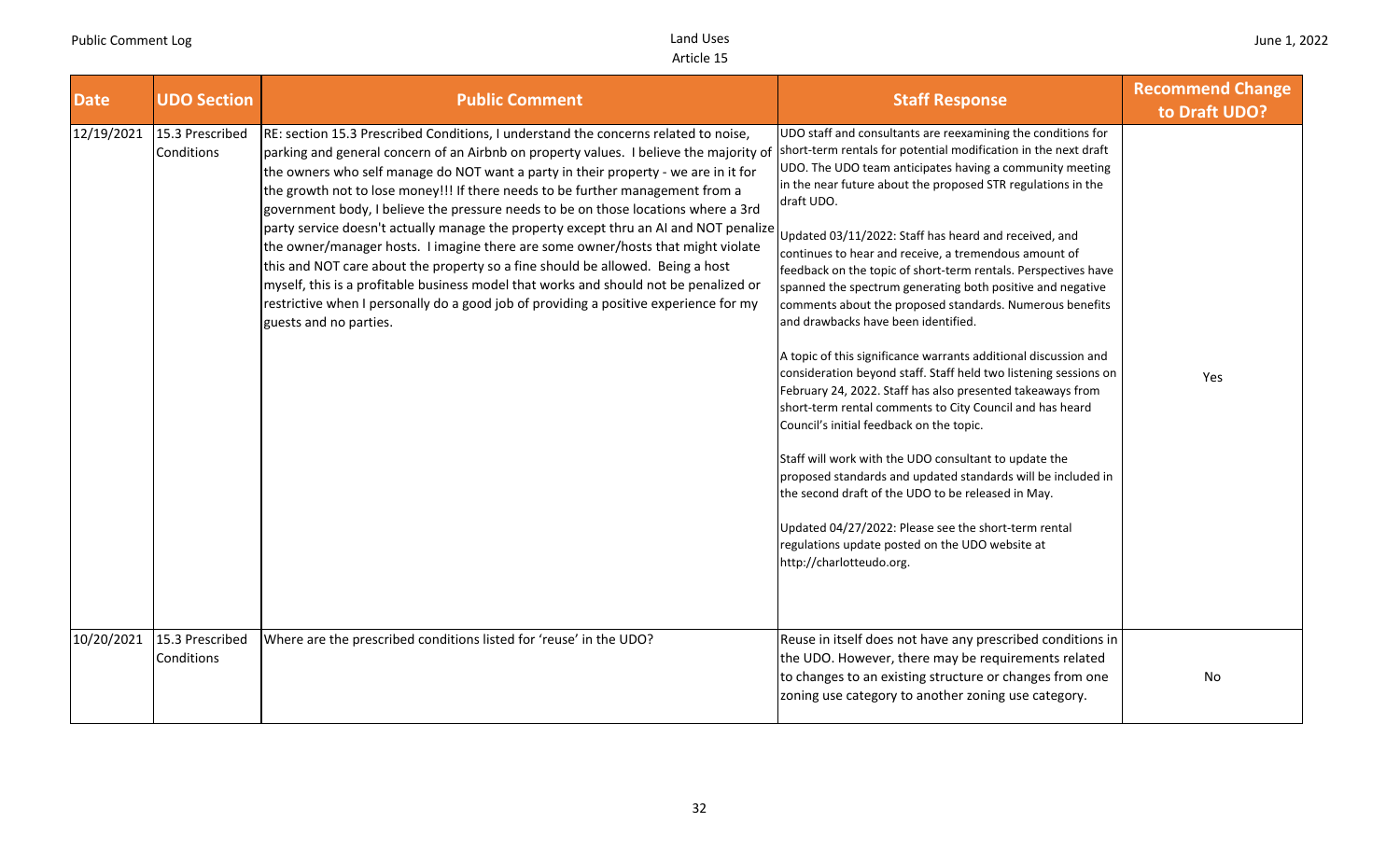| <b>Date</b> | <b>UDO Section</b>            | <b>Public Comment</b>                                                                                                                                                                                                                                                                                                                                                                                                                                     | <b>Staff Response</b>                                                                                                                                                                                                                                                                                                                                                                                                                                                                                                                                                                                                                                                                                                                                                                                                                                                                                                                                                                                                                                                                                                                                                                                                                                             | <b>Recommend Change</b><br>to Draft UDO? |
|-------------|-------------------------------|-----------------------------------------------------------------------------------------------------------------------------------------------------------------------------------------------------------------------------------------------------------------------------------------------------------------------------------------------------------------------------------------------------------------------------------------------------------|-------------------------------------------------------------------------------------------------------------------------------------------------------------------------------------------------------------------------------------------------------------------------------------------------------------------------------------------------------------------------------------------------------------------------------------------------------------------------------------------------------------------------------------------------------------------------------------------------------------------------------------------------------------------------------------------------------------------------------------------------------------------------------------------------------------------------------------------------------------------------------------------------------------------------------------------------------------------------------------------------------------------------------------------------------------------------------------------------------------------------------------------------------------------------------------------------------------------------------------------------------------------|------------------------------------------|
| 12/10/2021  | 15.3 Prescribed<br>Conditions | Regarding the regulations on short term whole dwelling units, there should be a way<br>for existing rentals to be exempt from the 400 feet distancing requirement. This is<br>necessary in situations where two or more existing short term dwellings are within<br>400 feet of each other. These need to be grandfathered in somehow and allow for the<br>400 foot distance requirement to be implemented for new short term dwellings going<br>forward. | UDO staff and consultants are reexamining the conditions for<br>short-term rentals for potential modification in the next draft<br>UDO. The UDO team anticipates having a community meeting<br>in the near future about the proposed STR regulations in the<br>draft UDO.<br>Updated 03/11/2022: Staff has heard and received, and<br>continues to hear and receive, a tremendous amount of<br>feedback on the topic of short-term rentals. Perspectives have<br>spanned the spectrum generating both positive and negative<br>comments about the proposed standards. Numerous benefits<br>and drawbacks have been identified.<br>A topic of this significance warrants additional discussion and<br>consideration beyond staff. Staff held two listening sessions on<br>February 24, 2022. Staff has also presented takeaways from<br>short-term rental comments to City Council and has heard<br>Council's initial feedback on the topic.<br>Staff will work with the UDO consultant to update the<br>proposed standards and updated standards will be included in<br>the second draft of the UDO to be released in May.<br>Updated 04/27/2022: Please see the short-term rental<br>regulations update posted on the UDO website at<br>http://charlotteudo.org. | Yes                                      |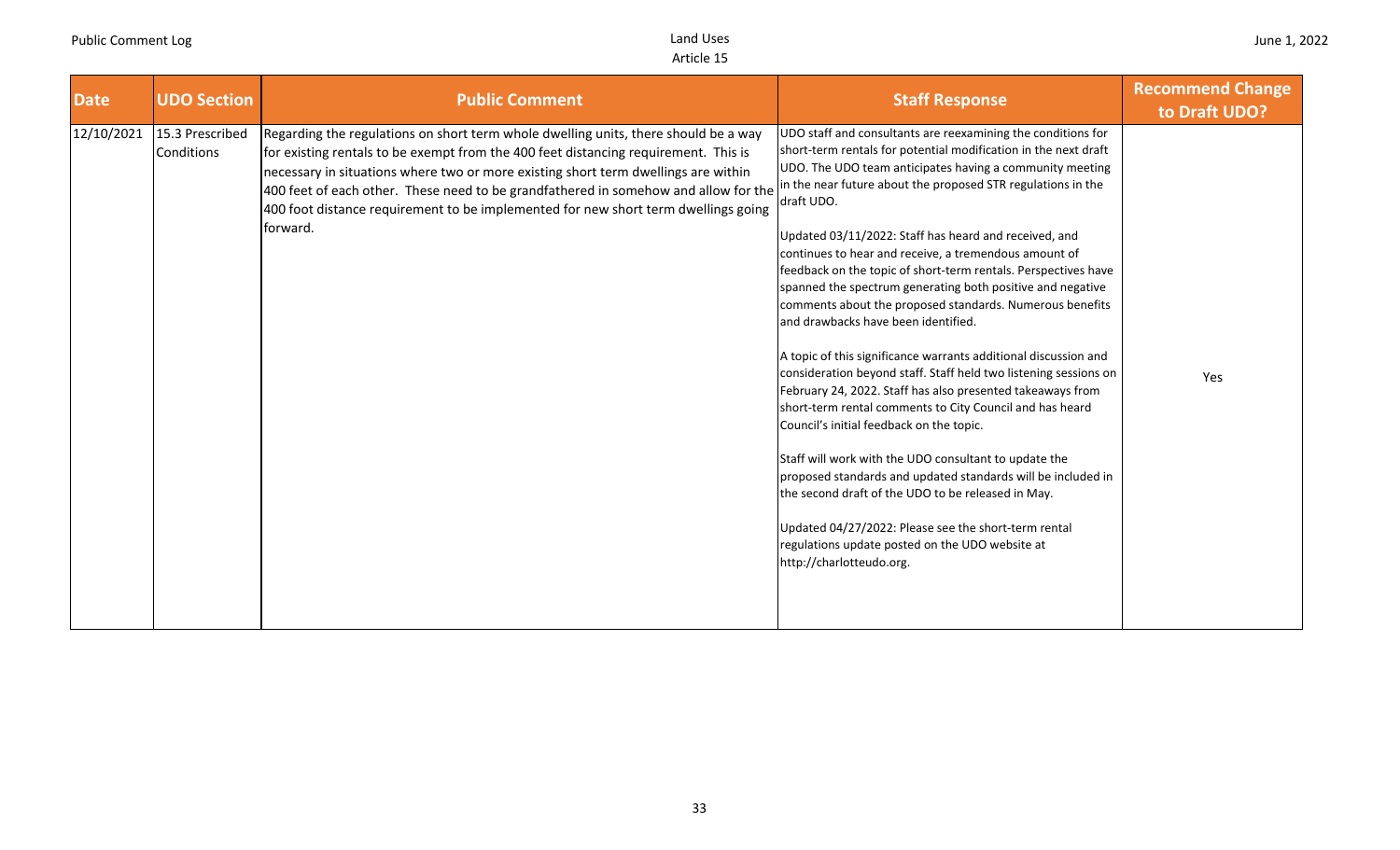| <b>Date</b> | <b>UDO Section</b>            | <b>Public Comment</b>                                                                                                                                                                                                                                                                                                                                                                                                                                                                                                                                                                                                                                                                                                                                                                                                                                                                                                                                                                                                                                                                                                                                                                                                                                                                                                                              | <b>Staff Response</b>                                                                                                                                                                                                                                                                                                                                                                                                                                                                                                                                                                                                                                                                                                                                                                                                                                                                                                                                                                                                                                                                                                                                                                                                                                             | <b>Recommend Change</b><br>to Draft UDO? |
|-------------|-------------------------------|----------------------------------------------------------------------------------------------------------------------------------------------------------------------------------------------------------------------------------------------------------------------------------------------------------------------------------------------------------------------------------------------------------------------------------------------------------------------------------------------------------------------------------------------------------------------------------------------------------------------------------------------------------------------------------------------------------------------------------------------------------------------------------------------------------------------------------------------------------------------------------------------------------------------------------------------------------------------------------------------------------------------------------------------------------------------------------------------------------------------------------------------------------------------------------------------------------------------------------------------------------------------------------------------------------------------------------------------------|-------------------------------------------------------------------------------------------------------------------------------------------------------------------------------------------------------------------------------------------------------------------------------------------------------------------------------------------------------------------------------------------------------------------------------------------------------------------------------------------------------------------------------------------------------------------------------------------------------------------------------------------------------------------------------------------------------------------------------------------------------------------------------------------------------------------------------------------------------------------------------------------------------------------------------------------------------------------------------------------------------------------------------------------------------------------------------------------------------------------------------------------------------------------------------------------------------------------------------------------------------------------|------------------------------------------|
| 12/10/2021  | 15.3 Prescribed<br>Conditions | understand this UDO has severe restrictions on short term rentals. While I'm sure<br>there are valid concerns about "party houses" leading to noise complaints, the scope<br>of these restrictions throws the baby out with the bath water and seems more like a<br>way to aid hotel chains and STR management companies than a genuine effort to cut<br>down on noise in Charlotte neighborhoods. Wouldn't a ban on parties and wedding<br>receptions, etc, combined with some sort of three strikes policy be sufficient to<br>accomplish the stated goals? Requiring a 24 hour manager makes it functionally<br>impossible to self- manage, robbing people with other full time jobs of an important<br>revenue stream (and lining the pockets of professional management companies who<br>typically take 25% off the top). Limiting STRs to one every XX of square feet serves no<br>purpose - if the property is not throwing parties, and it's not creating excess noise,<br>who is harmed by having too many properties in the area? No one. But by restricting<br>these properties you hurt regular folks looking for a little extra income, not to mention<br>potential visitors to the city, who will have fewer and more expensive options to<br>choose from, and all the local businesses who benefit from those visitors to the city. | UDO staff and consultants are reexamining the conditions for<br>short-term rentals for potential modification in the next draft<br>UDO. The UDO team anticipates having a community meeting<br>in the near future about the proposed STR regulations in the<br>draft UDO.<br>Updated 03/11/2022: Staff has heard and received, and<br>continues to hear and receive, a tremendous amount of<br>feedback on the topic of short-term rentals. Perspectives have<br>spanned the spectrum generating both positive and negative<br>comments about the proposed standards. Numerous benefits<br>and drawbacks have been identified.<br>A topic of this significance warrants additional discussion and<br>consideration beyond staff. Staff held two listening sessions on<br>February 24, 2022. Staff has also presented takeaways from<br>short-term rental comments to City Council and has heard<br>Council's initial feedback on the topic.<br>Staff will work with the UDO consultant to update the<br>proposed standards and updated standards will be included in<br>the second draft of the UDO to be released in May.<br>Updated 04/27/2022: Please see the short-term rental<br>regulations update posted on the UDO website at<br>http://charlotteudo.org. | Yes                                      |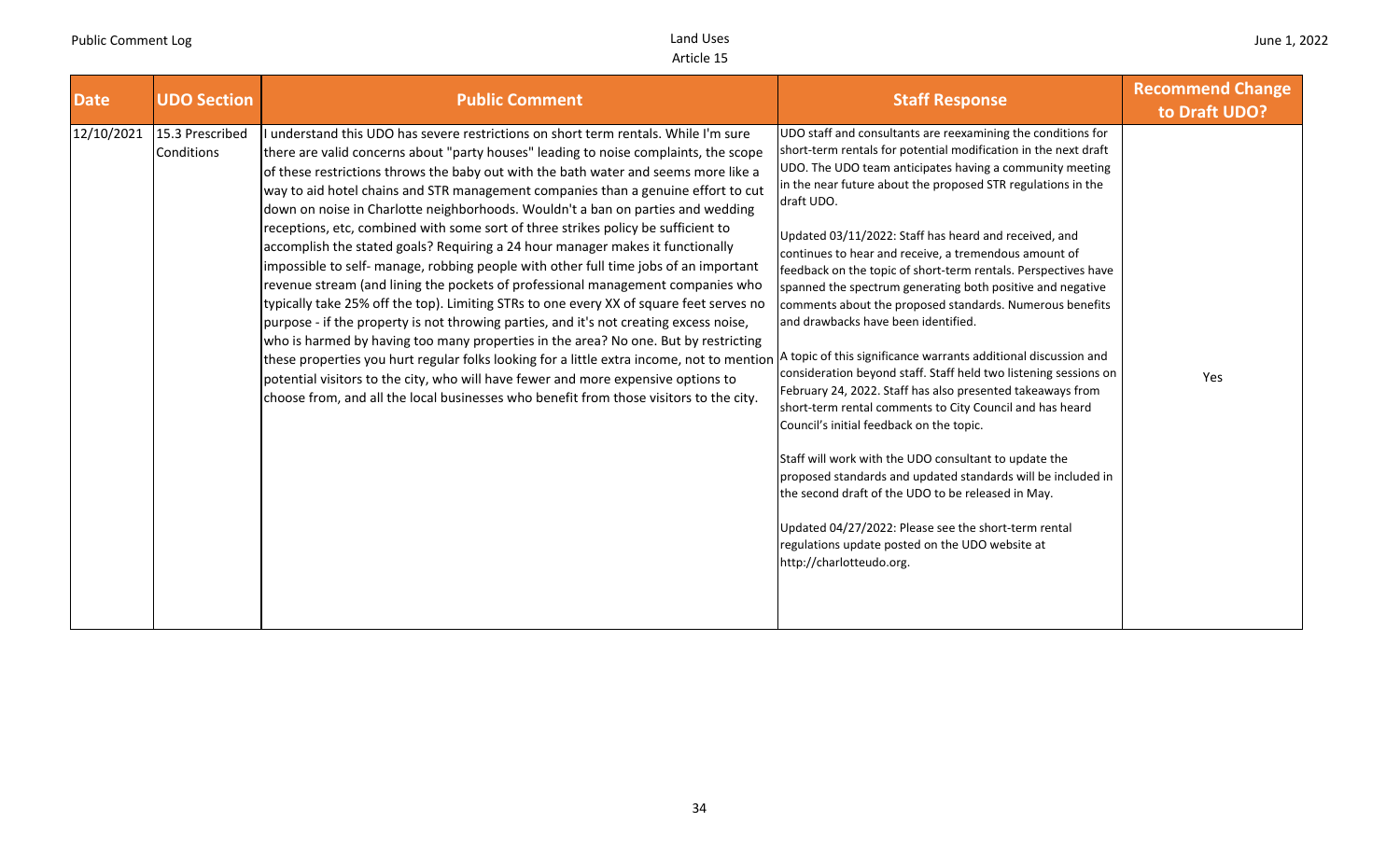| <b>Date</b> | <b>UDO Section</b>            | <b>Public Comment</b>                                                                                                                                                                                                                                                                                                                                                                                                                                                                                                                                                                                                                                                                                                                                                                                                                                   | <b>Staff Response</b>                                                                                                                                                                                                                                                                                                                                                                                                                                                                                                                                                                                                                                                                                                                                                                                                                                                                                                                                                                                                                                                                                                                                                                                                                                             | <b>Recommend Change</b><br>to Draft UDO? |
|-------------|-------------------------------|---------------------------------------------------------------------------------------------------------------------------------------------------------------------------------------------------------------------------------------------------------------------------------------------------------------------------------------------------------------------------------------------------------------------------------------------------------------------------------------------------------------------------------------------------------------------------------------------------------------------------------------------------------------------------------------------------------------------------------------------------------------------------------------------------------------------------------------------------------|-------------------------------------------------------------------------------------------------------------------------------------------------------------------------------------------------------------------------------------------------------------------------------------------------------------------------------------------------------------------------------------------------------------------------------------------------------------------------------------------------------------------------------------------------------------------------------------------------------------------------------------------------------------------------------------------------------------------------------------------------------------------------------------------------------------------------------------------------------------------------------------------------------------------------------------------------------------------------------------------------------------------------------------------------------------------------------------------------------------------------------------------------------------------------------------------------------------------------------------------------------------------|------------------------------------------|
| 12/16/2021  | 15.3 Prescribed<br>Conditions | I'm a homeowner in the Wilmore neighborhood. The Airbnb's are out of control. I<br>have three currently adjoining my property. Airbnb corporate owners are gobbling up<br>what little affordable housing stock we have left and monetizing it through rentals. It<br>is a business operating in a residential neighborhood to the detriment of our<br>community. One owner even added an ADU so that he could rent both the house and<br>the ADU. There has been a lot of suspicious activity at the ADU and a drug raid<br>happened there earlier this week. This isn't an issue in just my section of Wilmore it is<br>throughout the neighborhood. I ask that the UDO does not grandfather in existing<br>Airbnb's . The UDO should apply the 400 feet distance to ALL Airbnb's and correct the<br>harm that Airbnb's have already done to the city. | UDO staff and consultants are reexamining the conditions for<br>short-term rentals for potential modification in the next draft<br>UDO. The UDO team anticipates having a community meeting<br>in the near future about the proposed STR regulations in the<br>draft UDO.<br>Updated 03/11/2022: Staff has heard and received, and<br>continues to hear and receive, a tremendous amount of<br>feedback on the topic of short-term rentals. Perspectives have<br>spanned the spectrum generating both positive and negative<br>comments about the proposed standards. Numerous benefits<br>and drawbacks have been identified.<br>A topic of this significance warrants additional discussion and<br>consideration beyond staff. Staff held two listening sessions on<br>February 24, 2022. Staff has also presented takeaways from<br>short-term rental comments to City Council and has heard<br>Council's initial feedback on the topic.<br>Staff will work with the UDO consultant to update the<br>proposed standards and updated standards will be included in<br>the second draft of the UDO to be released in May.<br>Updated 04/27/2022: Please see the short-term rental<br>regulations update posted on the UDO website at<br>http://charlotteudo.org. | Yes                                      |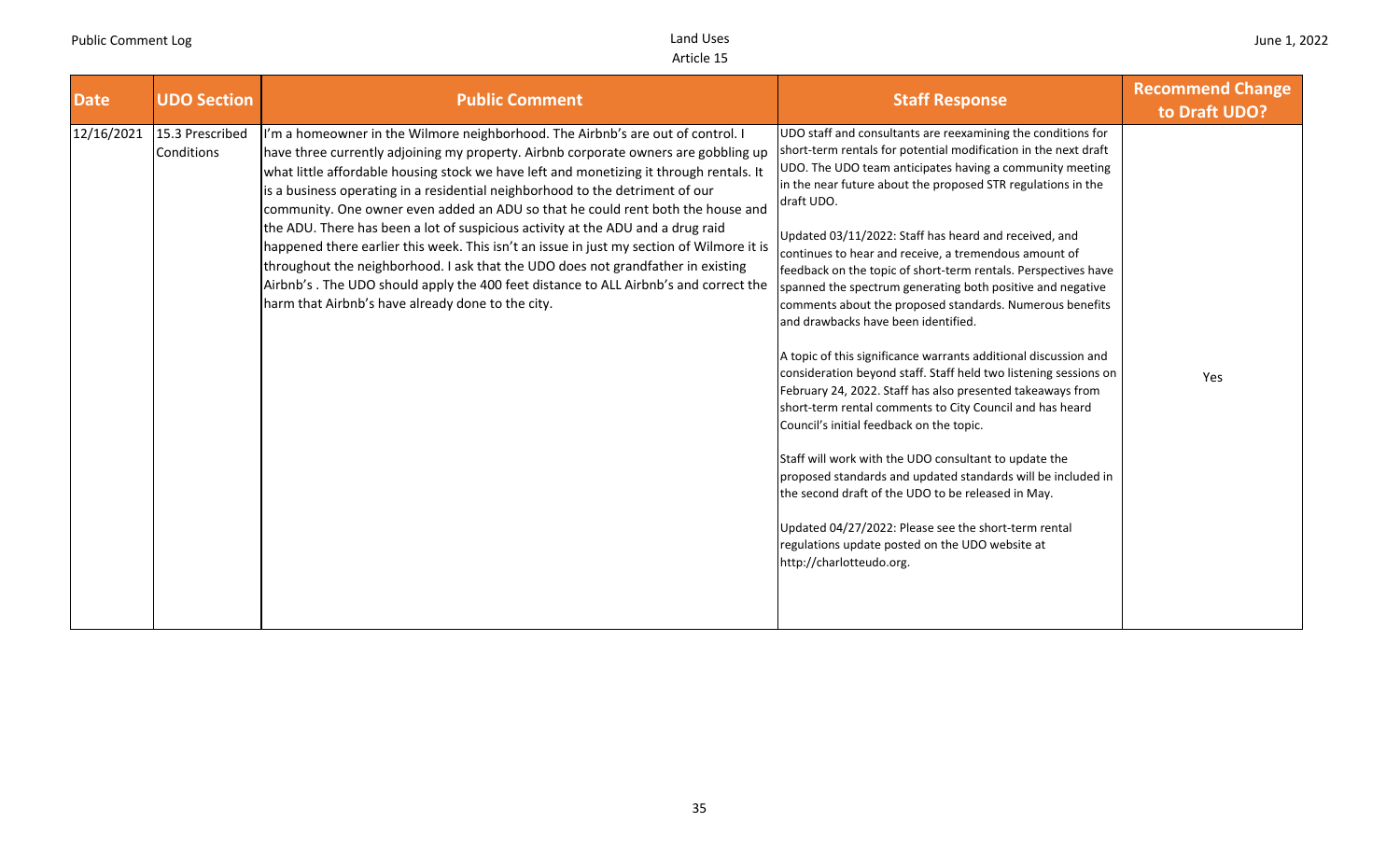| <b>Date</b> | <b>UDO Section</b>            | <b>Public Comment</b>                                                                                                                                                                                                                                                                                                                                                                                                                                                                                                                                                                       | <b>Staff Response</b>                                                                                                                                                                                                                                                                                                                                                                                                                                                                                                                                                                                                                                                                                                                                                                                                                                                                                                                                                                                                                                                                                                      | <b>Recommend Change</b><br>to Draft UDO? |
|-------------|-------------------------------|---------------------------------------------------------------------------------------------------------------------------------------------------------------------------------------------------------------------------------------------------------------------------------------------------------------------------------------------------------------------------------------------------------------------------------------------------------------------------------------------------------------------------------------------------------------------------------------------|----------------------------------------------------------------------------------------------------------------------------------------------------------------------------------------------------------------------------------------------------------------------------------------------------------------------------------------------------------------------------------------------------------------------------------------------------------------------------------------------------------------------------------------------------------------------------------------------------------------------------------------------------------------------------------------------------------------------------------------------------------------------------------------------------------------------------------------------------------------------------------------------------------------------------------------------------------------------------------------------------------------------------------------------------------------------------------------------------------------------------|------------------------------------------|
| 12/10/2021  | 15.3 Prescribed<br>Conditions | The short term rental requirements would drastically decrease the number of STRs in<br>parts of the city. I live in a part with a high number of STRs and truly enjoy them; they<br>are affordable places for people to stay nearby when visiting. Hotel prices are<br>excessive during events; banning STR inventory will make this worse. It is inequitable<br>and would price people out of coming to Charlotte for events.<br>Why is the City looking to lower the number of STRs? They are not a nuisances. Does<br>they City make more tax revenue of Hotel stays and property taxes? | UDO staff and consultants are reexamining the conditions for<br>short-term rentals for potential modification in the next draft<br>UDO. The UDO team anticipates having a community meeting<br>in the near future about the proposed STR regulations in the<br>draft UDO.<br>Updated 03/11/2022: Staff has heard and received, and<br>continues to hear and receive, a tremendous amount of<br>feedback on the topic of short-term rentals. Perspectives have<br>spanned the spectrum generating both positive and negative<br>comments about the proposed standards. Numerous benefits<br>and drawbacks have been identified.<br>A topic of this significance warrants additional discussion and<br>consideration beyond staff. Staff held two listening sessions on<br>February 24, 2022. Staff has also presented takeaways from<br>short-term rental comments to City Council and has heard<br>Council's initial feedback on the topic.<br>Staff will work with the UDO consultant to update the<br>proposed standards and updated standards will be included in<br>the second draft of the UDO to be released in May. | Yes                                      |
|             |                               |                                                                                                                                                                                                                                                                                                                                                                                                                                                                                                                                                                                             | Updated 04/27/2022: Please see the short-term rental<br>regulations update posted on the UDO website at<br>http://charlotteudo.org.                                                                                                                                                                                                                                                                                                                                                                                                                                                                                                                                                                                                                                                                                                                                                                                                                                                                                                                                                                                        |                                          |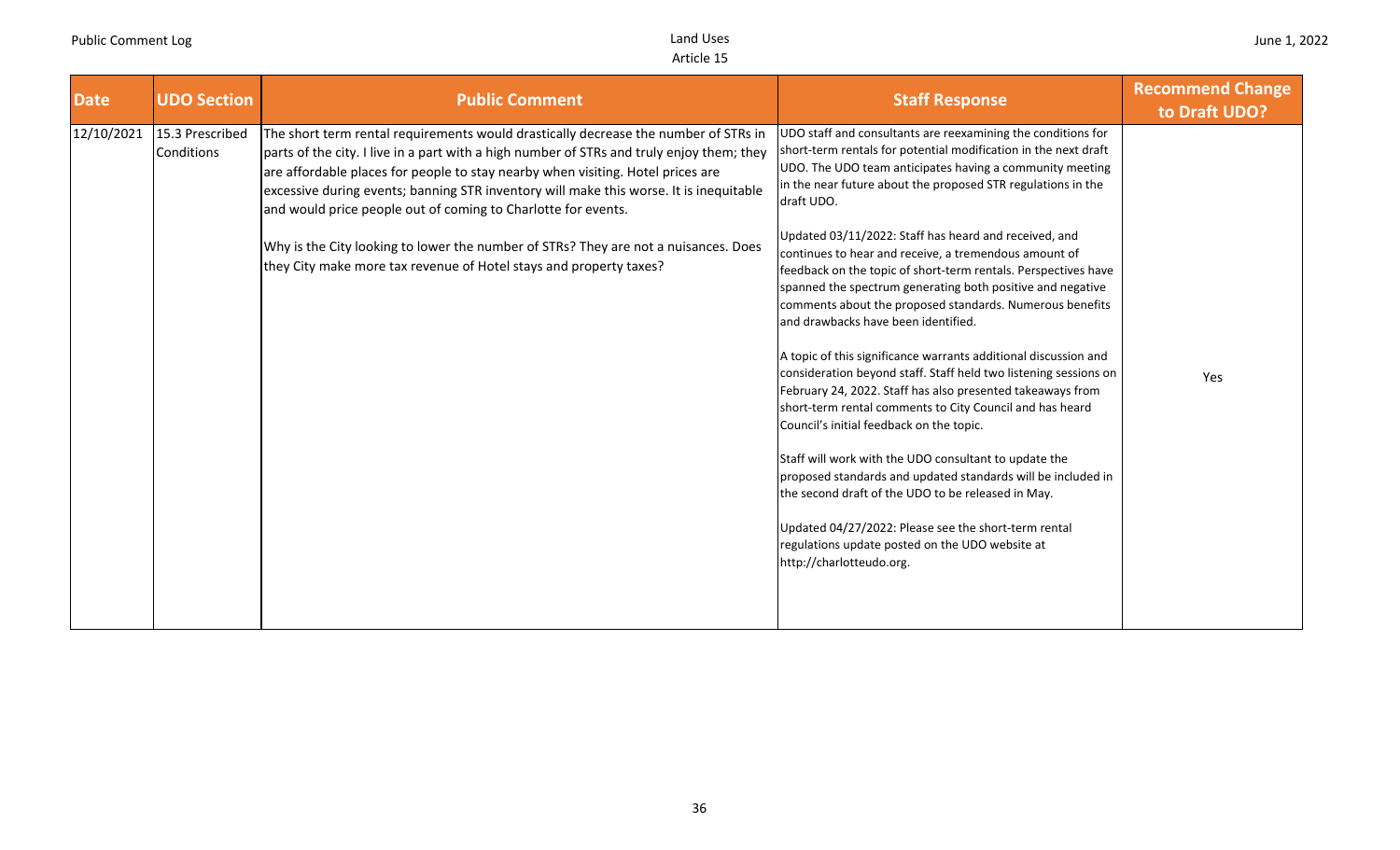| <b>Date</b> | <b>UDO Section</b>            | <b>Public Comment</b>                                                                                                                                                                                                                                                                                                        | <b>Staff Response</b>                                                                                                                                                                                                                                                                                                                                                                                                                                                                                                                                                                                                                                                                                                                                                                                                                                                                                                                                                                                                                                                                                                                                                                                                                                             | <b>Recommend Change</b><br>to Draft UDO? |
|-------------|-------------------------------|------------------------------------------------------------------------------------------------------------------------------------------------------------------------------------------------------------------------------------------------------------------------------------------------------------------------------|-------------------------------------------------------------------------------------------------------------------------------------------------------------------------------------------------------------------------------------------------------------------------------------------------------------------------------------------------------------------------------------------------------------------------------------------------------------------------------------------------------------------------------------------------------------------------------------------------------------------------------------------------------------------------------------------------------------------------------------------------------------------------------------------------------------------------------------------------------------------------------------------------------------------------------------------------------------------------------------------------------------------------------------------------------------------------------------------------------------------------------------------------------------------------------------------------------------------------------------------------------------------|------------------------------------------|
| 12/10/2021  | 15.3 Prescribed<br>Conditions | I'm a short term rental owner. I currently meet all requirements of proposed UDO.<br>There is a home which is just over 400 feet away. I know there is a 400 feet<br>requirement for short term rentals. Is there any discussion of grandfathering owners<br>when UDO begins or will it be a race to file the permit? Thanks | UDO staff and consultants are reexamining the conditions for<br>short-term rentals for potential modification in the next draft<br>UDO. The UDO team anticipates having a community meeting<br>in the near future about the proposed STR regulations in the<br>draft UDO.<br>Updated 03/11/2022: Staff has heard and received, and<br>continues to hear and receive, a tremendous amount of<br>feedback on the topic of short-term rentals. Perspectives have<br>spanned the spectrum generating both positive and negative<br>comments about the proposed standards. Numerous benefits<br>and drawbacks have been identified.<br>A topic of this significance warrants additional discussion and<br>consideration beyond staff. Staff held two listening sessions on<br>February 24, 2022. Staff has also presented takeaways from<br>short-term rental comments to City Council and has heard<br>Council's initial feedback on the topic.<br>Staff will work with the UDO consultant to update the<br>proposed standards and updated standards will be included in<br>the second draft of the UDO to be released in May.<br>Updated 04/27/2022: Please see the short-term rental<br>regulations update posted on the UDO website at<br>http://charlotteudo.org. | Yes                                      |
|             |                               |                                                                                                                                                                                                                                                                                                                              |                                                                                                                                                                                                                                                                                                                                                                                                                                                                                                                                                                                                                                                                                                                                                                                                                                                                                                                                                                                                                                                                                                                                                                                                                                                                   |                                          |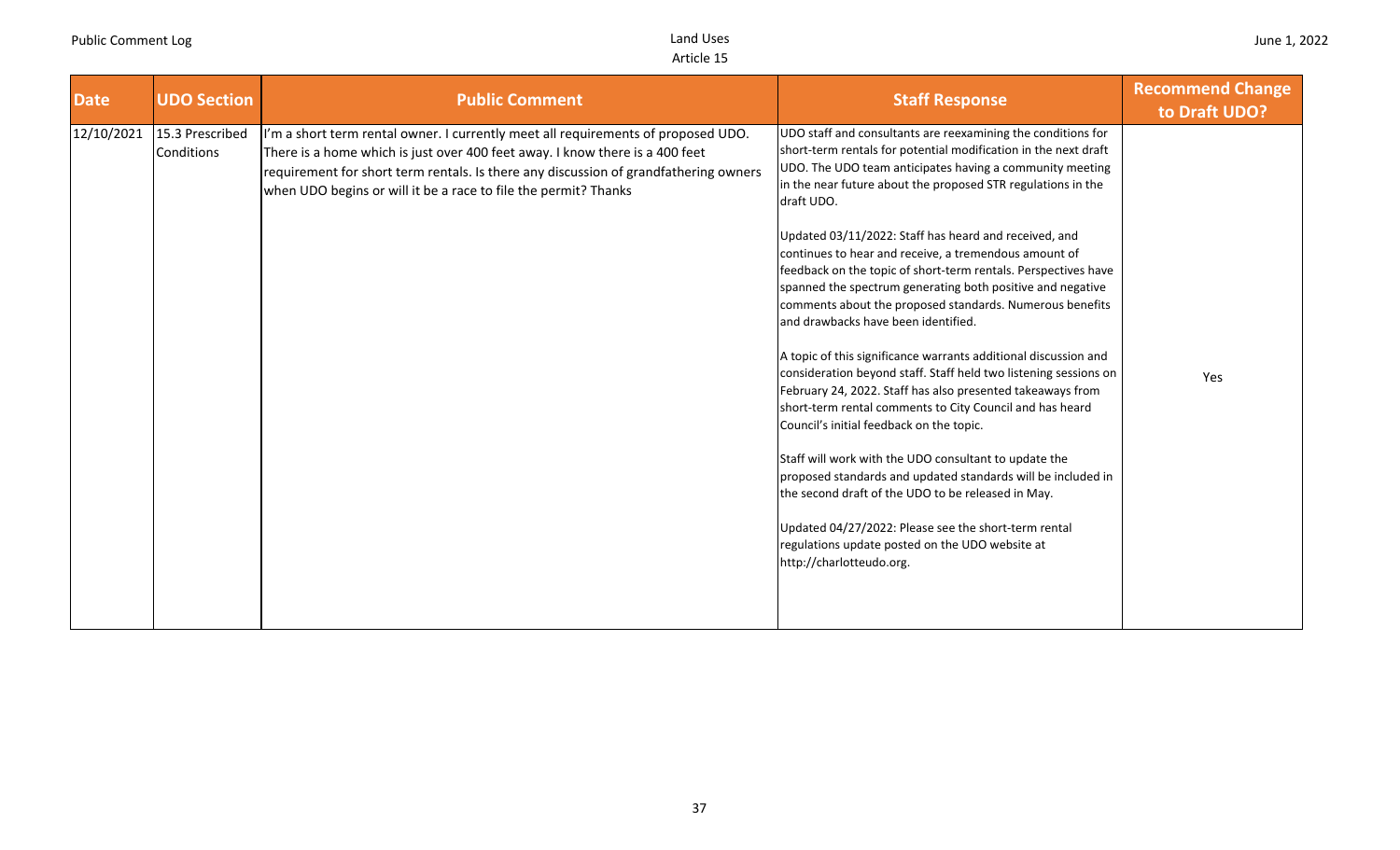| <b>Date</b> | <b>UDO Section</b>            | <b>Public Comment</b>                                                                                                    | <b>Staff Response</b>                                                                                                                                                                                                                                                                                                                                                                                                                                                                                                                                                                                                                                                                                                                                                                                                                                                                                                                                                                                                                                                                                                                                                                                                                                             | <b>Recommend Change</b><br>to Draft UDO? |
|-------------|-------------------------------|--------------------------------------------------------------------------------------------------------------------------|-------------------------------------------------------------------------------------------------------------------------------------------------------------------------------------------------------------------------------------------------------------------------------------------------------------------------------------------------------------------------------------------------------------------------------------------------------------------------------------------------------------------------------------------------------------------------------------------------------------------------------------------------------------------------------------------------------------------------------------------------------------------------------------------------------------------------------------------------------------------------------------------------------------------------------------------------------------------------------------------------------------------------------------------------------------------------------------------------------------------------------------------------------------------------------------------------------------------------------------------------------------------|------------------------------------------|
| 12/16/2021  | 15.3 Prescribed<br>Conditions | STR-these new regulations are not cost effective for the owners, with some renting<br>out rooms/homes to help with bills | UDO staff and consultants are reexamining the conditions for<br>short-term rentals for potential modification in the next draft<br>UDO. The UDO team anticipates having a community meeting<br>in the near future about the proposed STR regulations in the<br>draft UDO.<br>Updated 03/11/2022: Staff has heard and received, and<br>continues to hear and receive, a tremendous amount of<br>feedback on the topic of short-term rentals. Perspectives have<br>spanned the spectrum generating both positive and negative<br>comments about the proposed standards. Numerous benefits<br>and drawbacks have been identified.<br>A topic of this significance warrants additional discussion and<br>consideration beyond staff. Staff held two listening sessions on<br>February 24, 2022. Staff has also presented takeaways from<br>short-term rental comments to City Council and has heard<br>Council's initial feedback on the topic.<br>Staff will work with the UDO consultant to update the<br>proposed standards and updated standards will be included in<br>the second draft of the UDO to be released in May.<br>Updated 04/27/2022: Please see the short-term rental<br>regulations update posted on the UDO website at<br>http://charlotteudo.org. | Yes                                      |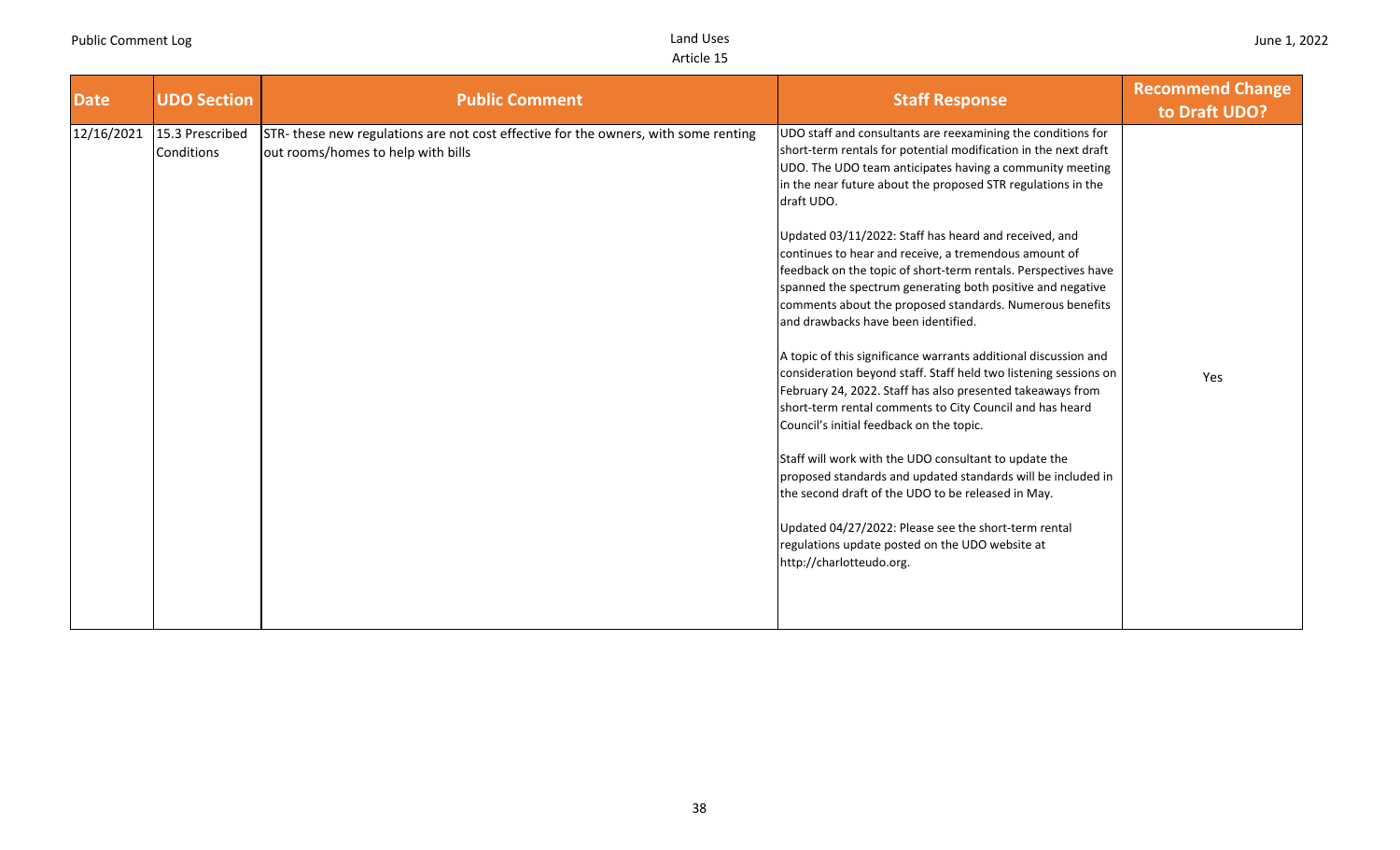| <b>Date</b> | <b>UDO Section</b>            | <b>Public Comment</b>                                                                                                                                                                                                                                                                                                                                                                                                                                                                                                                                                                                                                                                                                                                                                                                                                                                            | <b>Staff Response</b>                                                                                                                                                                                                                                                                                                                                                                                                                                                                                                                                                                                                                                                                                                                                                                                                                                                                                                                                                                                                                                                                                                                                                                                                                                                                                                                                                                    | <b>Recommend Change</b><br>to Draft UDO? |
|-------------|-------------------------------|----------------------------------------------------------------------------------------------------------------------------------------------------------------------------------------------------------------------------------------------------------------------------------------------------------------------------------------------------------------------------------------------------------------------------------------------------------------------------------------------------------------------------------------------------------------------------------------------------------------------------------------------------------------------------------------------------------------------------------------------------------------------------------------------------------------------------------------------------------------------------------|------------------------------------------------------------------------------------------------------------------------------------------------------------------------------------------------------------------------------------------------------------------------------------------------------------------------------------------------------------------------------------------------------------------------------------------------------------------------------------------------------------------------------------------------------------------------------------------------------------------------------------------------------------------------------------------------------------------------------------------------------------------------------------------------------------------------------------------------------------------------------------------------------------------------------------------------------------------------------------------------------------------------------------------------------------------------------------------------------------------------------------------------------------------------------------------------------------------------------------------------------------------------------------------------------------------------------------------------------------------------------------------|------------------------------------------|
| 12/22/2021  | 15.3 Prescribed<br>Conditions | My question is in relation to my specific situation. I want to have a short term rental<br>above the garage of a detached ADU. This is an undefined scenario in the code but yet<br>a very common situation in urban residential neighborhoods.<br>The section on bed and breakfasts does not apply nor does the section on on whole<br>dwelling short term rentals. What is the plan to handle short term rentals in this<br>capcaity?; My question is in relation to my specific situation. I want to have a short<br>term rental above the garage of a detached ADU. This is an undefined scenario in the<br>code but yet a very common situation in urban residential neighborhoods.<br>The section on bed and breakfasts does not apply nor does the section on on whole<br>dwelling short term rentals. What is the plan to handle short term rentals in this<br>capacity? | ADUs may be utilized as a whole-dwelling short-term rental as they<br>would meet the proposed UDO definition for that use.<br>UDO staff and consultants are reexamining the conditions for short-<br>term rentals for potential modification in the next draft UDO. The UDO<br>team anticipates having a community meeting in the near future about<br>the proposed STR regulations in the draft UDO.<br>Updated 03/11/2022: Staff has heard and received, and continues to<br>hear and receive, a tremendous amount of feedback on the topic of<br>short-term rentals. Perspectives have spanned the spectrum<br>generating both positive and negative comments about the proposed<br>standards. Numerous benefits and drawbacks have been identified.<br>A topic of this significance warrants additional discussion and<br>consideration beyond staff. Staff held two listening sessions on<br>February 24, 2022. Staff has also presented takeaways from short-<br>term rental comments to City Council and has heard Council's initial<br>feedback on the topic.<br>Staff will work with the UDO consultant to update the proposed<br>standards and updated standards will be included in the second draft<br>of the UDO to be released in May.<br>Updated 04/27/2022: Please see the short-term rental regulations<br>update posted on the UDO website at http://charlotteudo.org. | Yes                                      |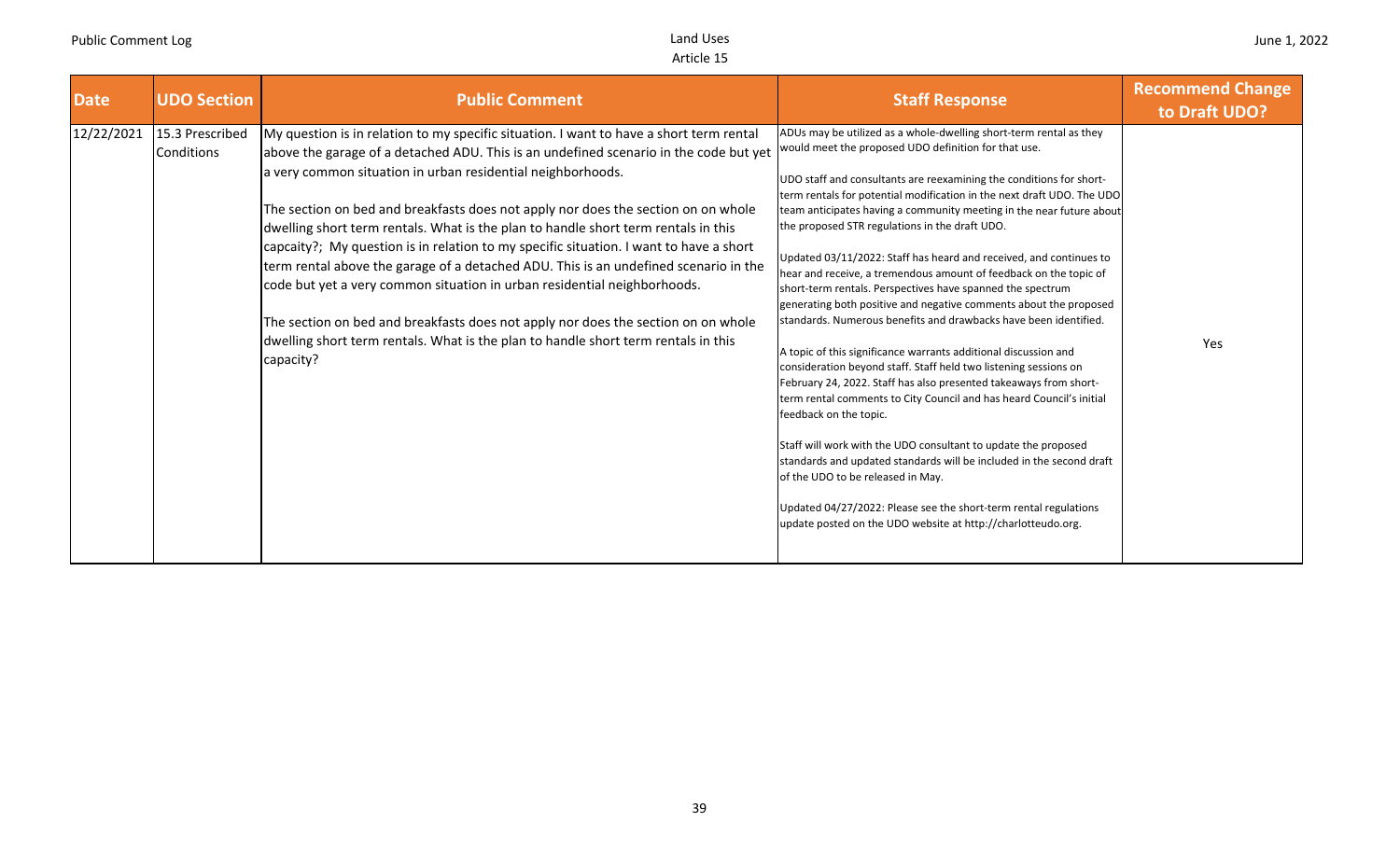| <b>Date</b> | <b>UDO Section</b>            | <b>Public Comment</b>                                                                                                                                                                                                                                                                                                                                                                                                                                                                                                                                                                                                                                                                                                                                                   | <b>Staff Response</b>                                                                                                                                                                                                                                                                                                                                                                                                                                                                                                                                                                                                                                                                                                                                                                                                                                                                                                                                                                                                                                                                                                                                                                                                                                             | <b>Recommend Change</b><br>to Draft UDO? |
|-------------|-------------------------------|-------------------------------------------------------------------------------------------------------------------------------------------------------------------------------------------------------------------------------------------------------------------------------------------------------------------------------------------------------------------------------------------------------------------------------------------------------------------------------------------------------------------------------------------------------------------------------------------------------------------------------------------------------------------------------------------------------------------------------------------------------------------------|-------------------------------------------------------------------------------------------------------------------------------------------------------------------------------------------------------------------------------------------------------------------------------------------------------------------------------------------------------------------------------------------------------------------------------------------------------------------------------------------------------------------------------------------------------------------------------------------------------------------------------------------------------------------------------------------------------------------------------------------------------------------------------------------------------------------------------------------------------------------------------------------------------------------------------------------------------------------------------------------------------------------------------------------------------------------------------------------------------------------------------------------------------------------------------------------------------------------------------------------------------------------|------------------------------------------|
| 12/24/2021  | 15.3 Prescribed<br>Conditions | Hello. This pertains to Short term whole dwelling rental-15-28. I own a few short term<br>rentals through Airbnb. The properties are well maintained and confirm with strict<br>Airbnb guidelines concerning gatherings. Short term rentals have become the main<br>stream of income for me. The main disagreement of the proposed rules is the 400 feet<br>apart rule. I have adjoining and homes that are close to one another. This provision<br>will severely limit the use of the properties. Short term rentals have been a good<br>income avenue for me. I have good standing and communication with my neighbors.<br>Please consider the ramifications of the short term rental owners that will be affected<br>Thank you<br><b>Bill Stamos</b><br>704 806-9704 | UDO staff and consultants are reexamining the conditions for<br>short-term rentals for potential modification in the next draft<br>UDO. The UDO team anticipates having a community meeting<br>in the near future about the proposed STR regulations in the<br>draft UDO.<br>Updated 03/11/2022: Staff has heard and received, and<br>continues to hear and receive, a tremendous amount of<br>feedback on the topic of short-term rentals. Perspectives have<br>spanned the spectrum generating both positive and negative<br>comments about the proposed standards. Numerous benefits<br>and drawbacks have been identified.<br>A topic of this significance warrants additional discussion and<br>consideration beyond staff. Staff held two listening sessions on<br>February 24, 2022. Staff has also presented takeaways from<br>short-term rental comments to City Council and has heard<br>Council's initial feedback on the topic.<br>Staff will work with the UDO consultant to update the<br>proposed standards and updated standards will be included in<br>the second draft of the UDO to be released in May.<br>Updated 04/27/2022: Please see the short-term rental<br>regulations update posted on the UDO website at<br>http://charlotteudo.org. | Yes                                      |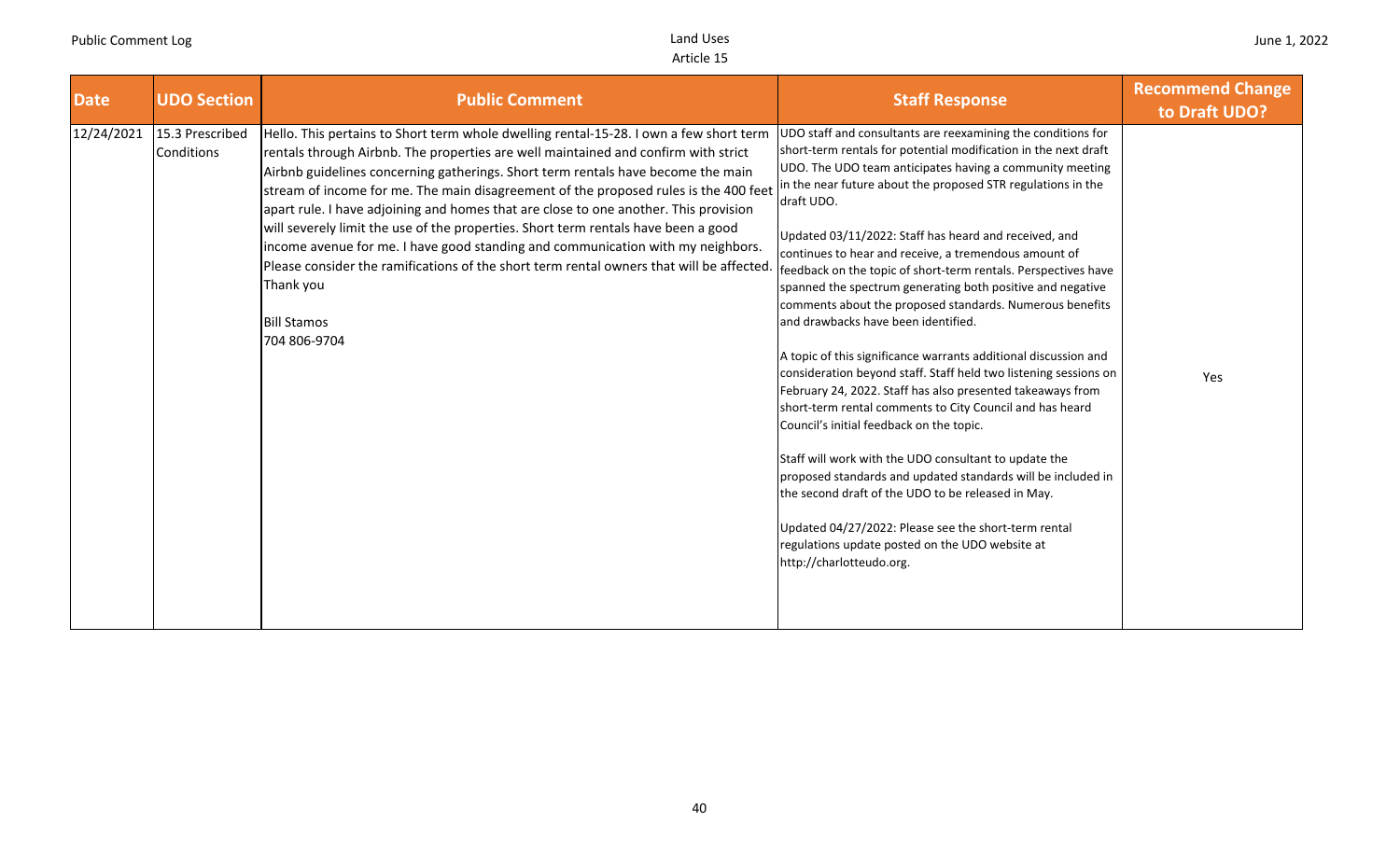| <b>Date</b> | <b>UDO Section</b>            | <b>Public Comment</b>                                                                                                                                                                                                                                                                                                                                                                                                                                                                                                                                                                                                                                                                                                   | <b>Staff Response</b>                                                                                                                                                                                                                                                                                                                                                                                                                                                                                                                                                                                                                                                                                                                                                                                                                                                                                                                                                                                                                                                                                                                                                                          | <b>Recommend Change</b><br>to Draft UDO? |
|-------------|-------------------------------|-------------------------------------------------------------------------------------------------------------------------------------------------------------------------------------------------------------------------------------------------------------------------------------------------------------------------------------------------------------------------------------------------------------------------------------------------------------------------------------------------------------------------------------------------------------------------------------------------------------------------------------------------------------------------------------------------------------------------|------------------------------------------------------------------------------------------------------------------------------------------------------------------------------------------------------------------------------------------------------------------------------------------------------------------------------------------------------------------------------------------------------------------------------------------------------------------------------------------------------------------------------------------------------------------------------------------------------------------------------------------------------------------------------------------------------------------------------------------------------------------------------------------------------------------------------------------------------------------------------------------------------------------------------------------------------------------------------------------------------------------------------------------------------------------------------------------------------------------------------------------------------------------------------------------------|------------------------------------------|
| 1/4/2022    | 15.3 Prescribed<br>Conditions | AAAA.2.a and AAAA.2.b<br>The separation of one Short-Term Whole-Dwelling Rental from another rental by 400ft Short-term rentals for potential modification in the next draft<br>essentially eliminates entire urban neighborhoods from being able to rent. This seems<br>like an unfair restriction to those who are in need of supplementing their income,<br>especially in these times. It is prejudiced toward those who are unable to take<br>advantage of this income resource just because someone else down the street beat<br>them to it. This has kept many families from losing their home in these hard times by<br>supplementing their income. Please remember these are individuals and not<br>businesses. | UDO staff and consultants are reexamining the conditions for<br>JDO. The UDO team anticipates having a community meeting<br>in the near future about the proposed STR regulations in the<br>draft UDO.<br>Updated 03/11/2022: Staff has heard and received, and<br>continues to hear and receive, a tremendous amount of<br>feedback on the topic of short-term rentals. Perspectives have<br>spanned the spectrum generating both positive and negative<br>comments about the proposed standards. Numerous benefits<br>and drawbacks have been identified.<br>A topic of this significance warrants additional discussion and<br>consideration beyond staff. Staff held two listening sessions on<br>February 24, 2022. Staff has also presented takeaways from<br>short-term rental comments to City Council and has heard<br>Council's initial feedback on the topic.<br>Staff will work with the UDO consultant to update the<br>proposed standards and updated standards will be included in<br>the second draft of the UDO to be released in May.<br>Updated 04/27/2022: Please see the short-term rental<br>regulations update posted on the UDO website at<br>http://charlotteudo.org. | Yes                                      |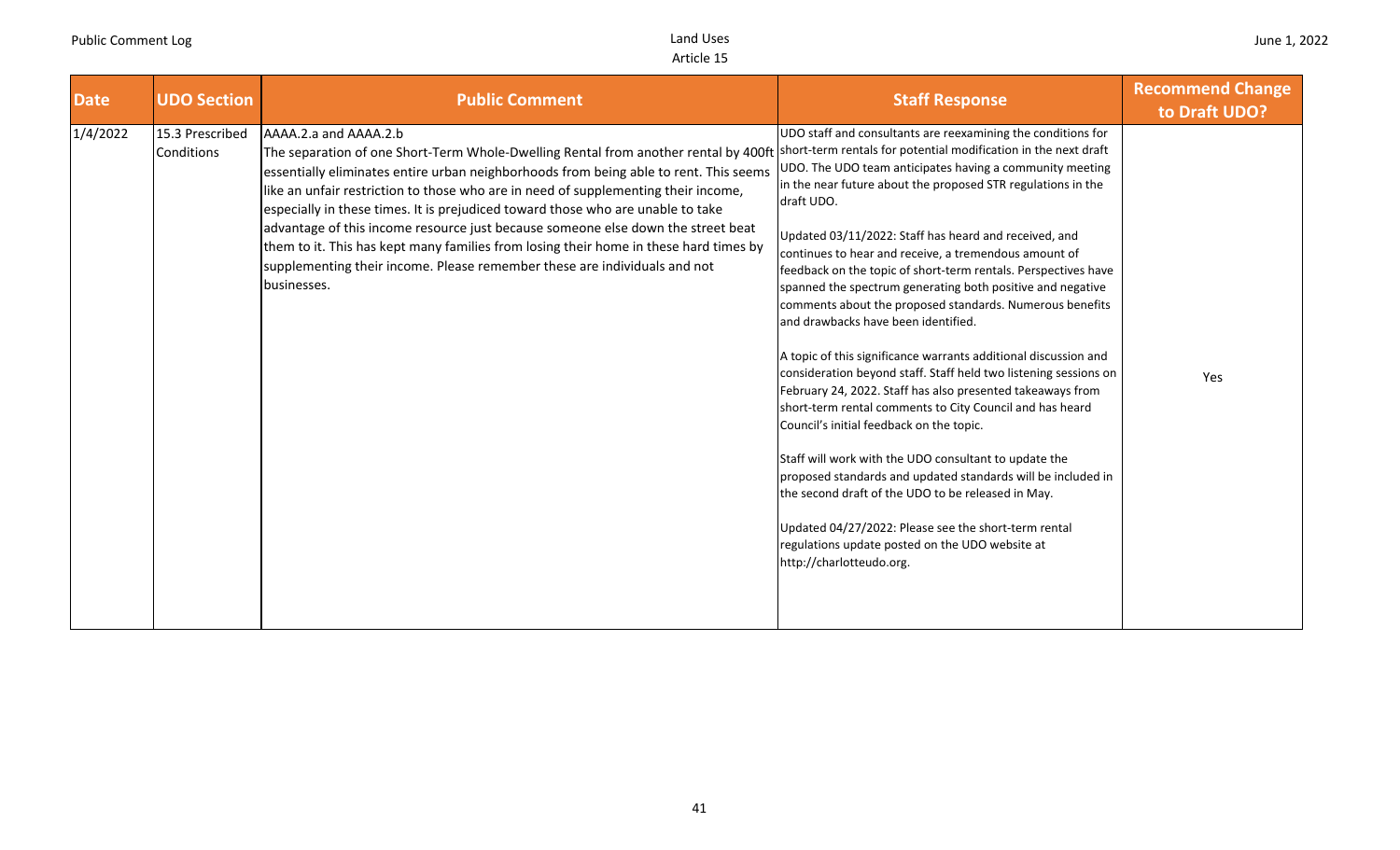| <b>Date</b> | <b>UDO Section</b>            | <b>Public Comment</b>                                                                                                                 | <b>Staff Response</b>                                                                                                                                                                                                                                                                                                                                                                                                                                                                                                                                                                                                                                                                                                                                                                                                                                                                                                                                                                                                                                                                                                                                                                                                                                             | <b>Recommend Change</b><br>to Draft UDO? |
|-------------|-------------------------------|---------------------------------------------------------------------------------------------------------------------------------------|-------------------------------------------------------------------------------------------------------------------------------------------------------------------------------------------------------------------------------------------------------------------------------------------------------------------------------------------------------------------------------------------------------------------------------------------------------------------------------------------------------------------------------------------------------------------------------------------------------------------------------------------------------------------------------------------------------------------------------------------------------------------------------------------------------------------------------------------------------------------------------------------------------------------------------------------------------------------------------------------------------------------------------------------------------------------------------------------------------------------------------------------------------------------------------------------------------------------------------------------------------------------|------------------------------------------|
| 12/11/2021  | 15.3 Prescribed<br>Conditions | As someone who lives in a townhome, very close to a neighbor who uses her<br>townhome as an Airbnb, thank you for this 400 foot rule! | UDO staff and consultants are reexamining the conditions for<br>short-term rentals for potential modification in the next draft<br>UDO. The UDO team anticipates having a community meeting<br>in the near future about the proposed STR regulations in the<br>draft UDO.<br>Updated 03/11/2022: Staff has heard and received, and<br>continues to hear and receive, a tremendous amount of<br>feedback on the topic of short-term rentals. Perspectives have<br>spanned the spectrum generating both positive and negative<br>comments about the proposed standards. Numerous benefits<br>and drawbacks have been identified.<br>A topic of this significance warrants additional discussion and<br>consideration beyond staff. Staff held two listening sessions on<br>February 24, 2022. Staff has also presented takeaways from<br>short-term rental comments to City Council and has heard<br>Council's initial feedback on the topic.<br>Staff will work with the UDO consultant to update the<br>proposed standards and updated standards will be included in<br>the second draft of the UDO to be released in May.<br>Updated 04/27/2022: Please see the short-term rental<br>regulations update posted on the UDO website at<br>http://charlotteudo.org. | Yes                                      |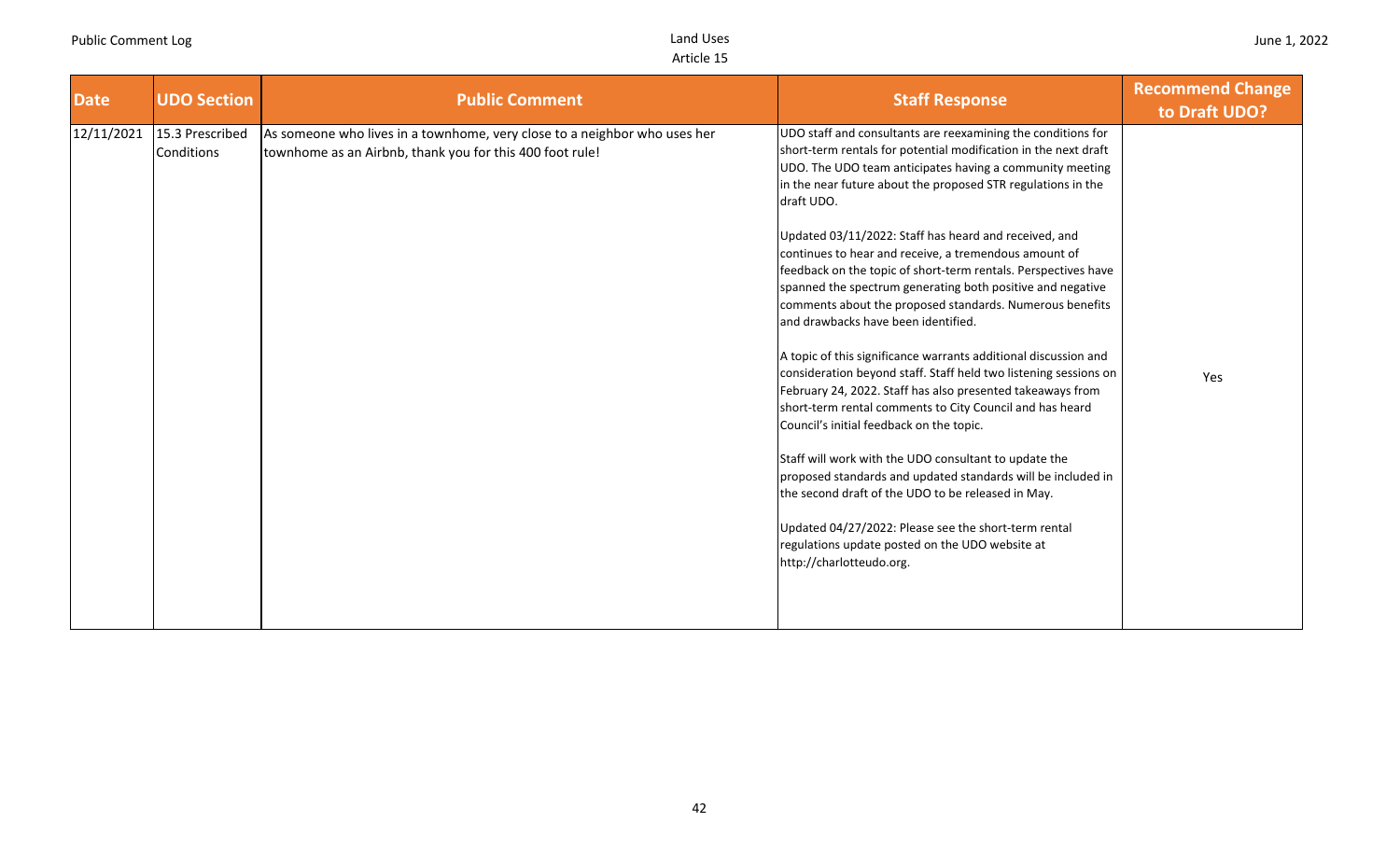| <b>Date</b> | <b>UDO Section</b>            | <b>Public Comment</b>                                                                                                                                                                                                                                                                                                                                                                                                                                                                                                                                                                                                                                                                                                                                                                                                                                                                                                                                                                                                                                                                                                                                                                                                                                                                                                                                                                                                                                                                                                                                                                                                                                     | <b>Staff Response</b>                                                                                                                                                                                                                                                                                                                                                                                                                                                                                                                                                                                                                                                                                                                                                                                                                                                                                                                                                                                                                                                                                                                                                                                                                                             | <b>Recommend Change</b><br>to Draft UDO? |
|-------------|-------------------------------|-----------------------------------------------------------------------------------------------------------------------------------------------------------------------------------------------------------------------------------------------------------------------------------------------------------------------------------------------------------------------------------------------------------------------------------------------------------------------------------------------------------------------------------------------------------------------------------------------------------------------------------------------------------------------------------------------------------------------------------------------------------------------------------------------------------------------------------------------------------------------------------------------------------------------------------------------------------------------------------------------------------------------------------------------------------------------------------------------------------------------------------------------------------------------------------------------------------------------------------------------------------------------------------------------------------------------------------------------------------------------------------------------------------------------------------------------------------------------------------------------------------------------------------------------------------------------------------------------------------------------------------------------------------|-------------------------------------------------------------------------------------------------------------------------------------------------------------------------------------------------------------------------------------------------------------------------------------------------------------------------------------------------------------------------------------------------------------------------------------------------------------------------------------------------------------------------------------------------------------------------------------------------------------------------------------------------------------------------------------------------------------------------------------------------------------------------------------------------------------------------------------------------------------------------------------------------------------------------------------------------------------------------------------------------------------------------------------------------------------------------------------------------------------------------------------------------------------------------------------------------------------------------------------------------------------------|------------------------------------------|
| 1/13/2022   | 15.3 Prescribed<br>Conditions | With reference to subsection - "AAAA. Short-Term Whole-Dwelling Rental" in 15.3<br>Prescribed Conditions section, I would like to comment about the two statements<br>below-<br>" 2. In the Neighborhood 1 and Neighborhood 2 Zoning Districts: a. A short-term<br>whole-dwelling rental shall be separated by a distance of at least 400 feet from any<br>other short-term whole-dwelling rental. b. A short-term whole-dwelling rental shall<br>be separated by a distance of at least 400 feet from any bed and breakfast or rooming<br>house." The above two rules would create an unfair advantage among people of<br>Charlotte. Consider a scenario where two neighboring property owners, where the<br>properties are not 400 feet apart, want to get permits for short term rentals. How<br>would such a scenario be handled if the permits were applied simultaneously? What if<br>one of the neighbors had his/her permit already and the other neighbor would want<br>to apply for one too? Would it not create an unfair advantage in favor of the first one<br>who applied for the permit? As there is no mention of the permit term limit, the first<br>one to apply will always remain first and thus can have a huge advantage on the short<br>term rental business? Consider another scenario where there is a vacant lot beside a<br>house which has the short-term rental permit. If the vacant lot property owner wants<br>to build a house for short term rental, can he still do that? The above two limitations<br>can cause various problems and unfairness issues among property owners or small<br>business owners in the City. | UDO staff and consultants are reexamining the conditions for<br>short-term rentals for potential modification in the next draft<br>JDO. The UDO team anticipates having a community meeting<br>in the near future about the proposed STR regulations in the<br>draft UDO.<br>Updated 03/11/2022: Staff has heard and received, and<br>continues to hear and receive, a tremendous amount of<br>feedback on the topic of short-term rentals. Perspectives have<br>spanned the spectrum generating both positive and negative<br>comments about the proposed standards. Numerous benefits<br>and drawbacks have been identified.<br>A topic of this significance warrants additional discussion and<br>consideration beyond staff. Staff held two listening sessions on<br>February 24, 2022. Staff has also presented takeaways from<br>short-term rental comments to City Council and has heard<br>Council's initial feedback on the topic.<br>Staff will work with the UDO consultant to update the<br>proposed standards and updated standards will be included in<br>the second draft of the UDO to be released in May.<br>Updated 04/27/2022: Please see the short-term rental<br>regulations update posted on the UDO website at<br>http://charlotteudo.org. | Yes                                      |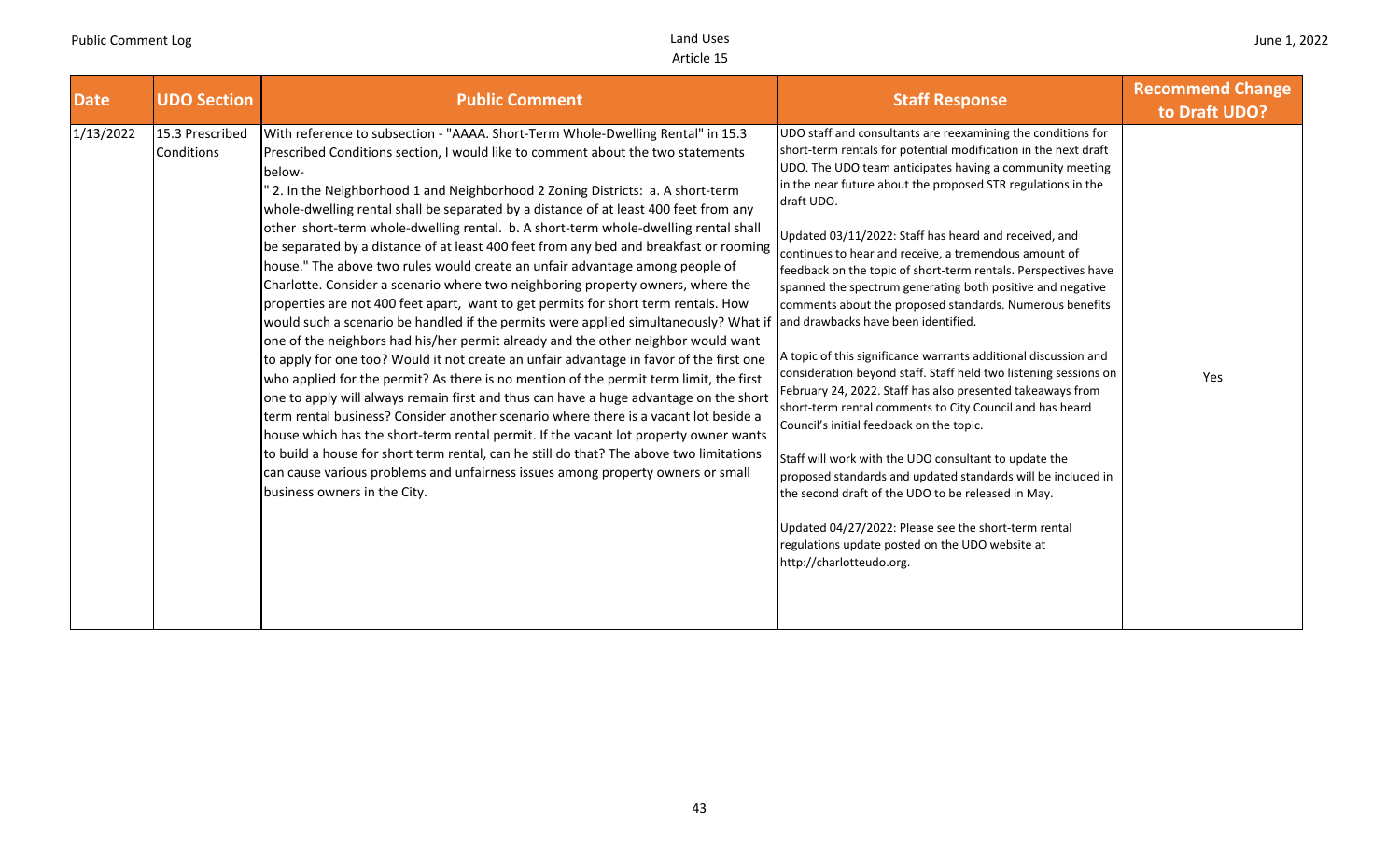| <b>Date</b> | <b>UDO Section</b>            | <b>Public Comment</b>                                                                                                                                                                                                                                                                                                                                                                                                                                                                                                                                                                                                                                                                                                                                                                                                                                                                                                                                                                                                                                                                                                                                                                                                                                                                                                        | <b>Staff Response</b>                                                                                                                                                                                                                                                                                                                                                                                                                                                                                                                                                                                                                                                                                                                                                                                                                                                                                                                                                                                                                                                                                                                                                                          | <b>Recommend Change</b><br>to Draft UDO? |
|-------------|-------------------------------|------------------------------------------------------------------------------------------------------------------------------------------------------------------------------------------------------------------------------------------------------------------------------------------------------------------------------------------------------------------------------------------------------------------------------------------------------------------------------------------------------------------------------------------------------------------------------------------------------------------------------------------------------------------------------------------------------------------------------------------------------------------------------------------------------------------------------------------------------------------------------------------------------------------------------------------------------------------------------------------------------------------------------------------------------------------------------------------------------------------------------------------------------------------------------------------------------------------------------------------------------------------------------------------------------------------------------|------------------------------------------------------------------------------------------------------------------------------------------------------------------------------------------------------------------------------------------------------------------------------------------------------------------------------------------------------------------------------------------------------------------------------------------------------------------------------------------------------------------------------------------------------------------------------------------------------------------------------------------------------------------------------------------------------------------------------------------------------------------------------------------------------------------------------------------------------------------------------------------------------------------------------------------------------------------------------------------------------------------------------------------------------------------------------------------------------------------------------------------------------------------------------------------------|------------------------------------------|
| 1/12/2022   | 15.3 Prescribed<br>Conditions | My name is Wynn and I'm a business owner managing Airbnb's for others as well as<br>renting private apartments and homes (with the approval and authorized permission<br>of the property owner) to sublease for short term stays via a commercial lease. My<br>concern is the minimum 400 feet separation between any other STR. I manage 4<br>apartment units that gives me a full time income through Airbnb all within the same<br>area. I am aware there others doing the same business in the same area as mine and<br>are doing just as well because of the demand. Keep in mind, this isn't to compete with<br>one another but to offer more choices for the modern traveler especially if there's a<br>huge demand in the area. I believe if the city puts restrictions on the locations of our<br>Airbnbs because of this 400 ft rule, it will only lessen the number of options that a<br>traveler can choose from especially during peak season. I believe this interferes with<br>our free enterprise which will allow business owners and entrepreneurs to choose the<br>best location for their short term stays regardless of the 400ft rule. And this will affect A topic of this significance warrants additional discussion and<br>reduce the choices that a consumer traveler can choose from. Thank you. | UDO staff and consultants are reexamining the conditions for<br>short-term rentals for potential modification in the next draft<br>UDO. The UDO team anticipates having a community meeting<br>in the near future about the proposed STR regulations in the<br>draft UDO.<br>Updated 03/11/2022: Staff has heard and received, and<br>continues to hear and receive, a tremendous amount of<br>feedback on the topic of short-term rentals. Perspectives have<br>spanned the spectrum generating both positive and negative<br>comments about the proposed standards. Numerous benefits<br>and drawbacks have been identified.<br>consideration beyond staff. Staff held two listening sessions on<br>February 24, 2022. Staff has also presented takeaways from<br>short-term rental comments to City Council and has heard<br>Council's initial feedback on the topic.<br>Staff will work with the UDO consultant to update the<br>proposed standards and updated standards will be included in<br>the second draft of the UDO to be released in May.<br>Updated 04/27/2022: Please see the short-term rental<br>regulations update posted on the UDO website at<br>http://charlotteudo.org. | Yes                                      |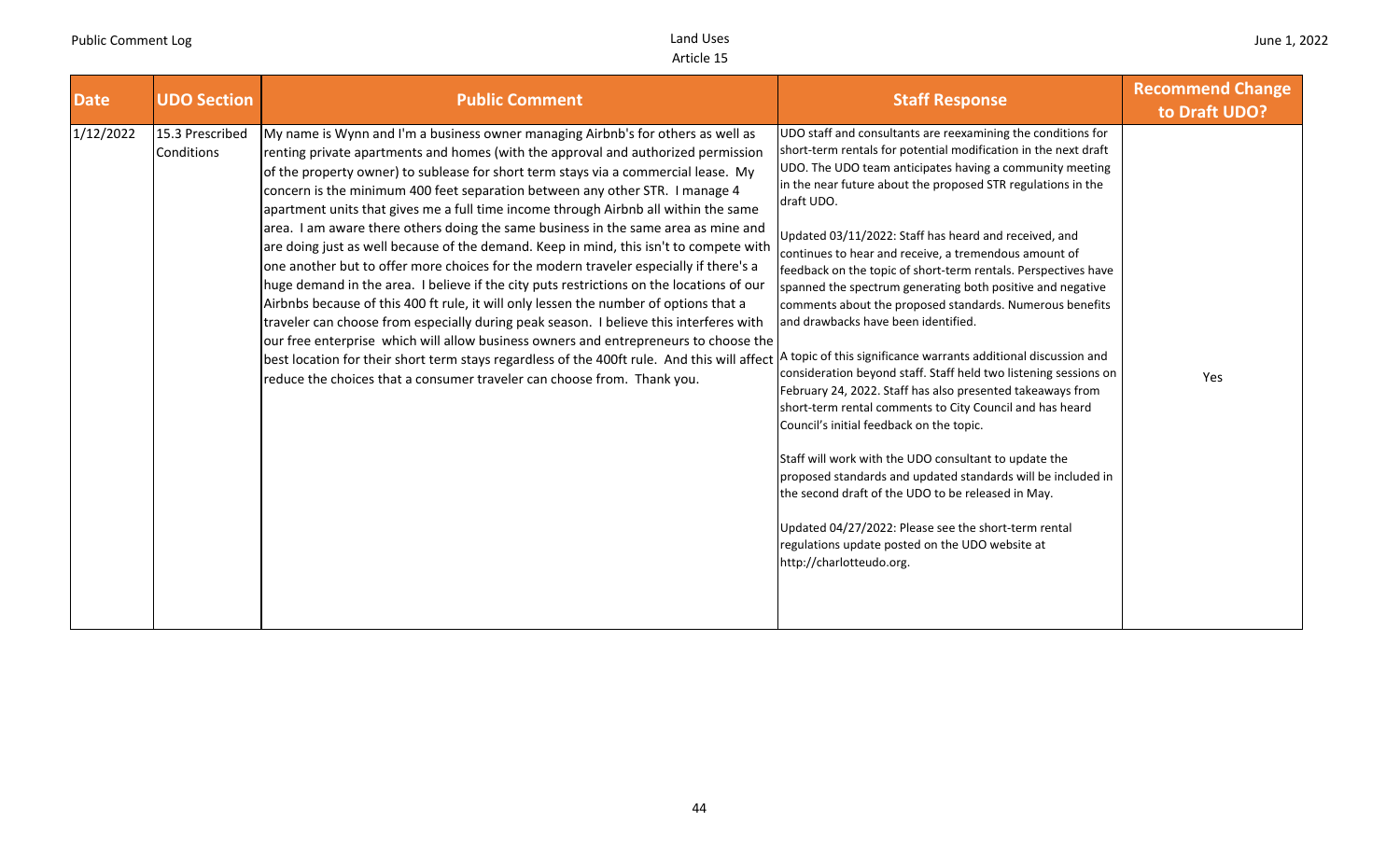| <b>Date</b> | <b>UDO Section</b>            | <b>Public Comment</b>                                                                                                                                                                         | <b>Staff Response</b>                                                                                                                                                                                                                                                                                                                                                                                                                                                                                                                                                                                                                                                                                                                                                                                                                                                                                                                                                                                                                                                                                                                                                                                                                                             | <b>Recommend Change</b><br>to Draft UDO? |
|-------------|-------------------------------|-----------------------------------------------------------------------------------------------------------------------------------------------------------------------------------------------|-------------------------------------------------------------------------------------------------------------------------------------------------------------------------------------------------------------------------------------------------------------------------------------------------------------------------------------------------------------------------------------------------------------------------------------------------------------------------------------------------------------------------------------------------------------------------------------------------------------------------------------------------------------------------------------------------------------------------------------------------------------------------------------------------------------------------------------------------------------------------------------------------------------------------------------------------------------------------------------------------------------------------------------------------------------------------------------------------------------------------------------------------------------------------------------------------------------------------------------------------------------------|------------------------------------------|
| 1/12/2022   | 15.3 Prescribed<br>Conditions | Short-Term Whole-Dwelling Rental; Short-Term Whole-Dwelling Rental:<br>Please reduce 400feet limit to 200 feet to allow airbnb properties to co-exist without<br>too much conflict. Thank you | UDO staff and consultants are reexamining the conditions for<br>short-term rentals for potential modification in the next draft<br>UDO. The UDO team anticipates having a community meeting<br>in the near future about the proposed STR regulations in the<br>draft UDO.<br>Updated 03/11/2022: Staff has heard and received, and<br>continues to hear and receive, a tremendous amount of<br>feedback on the topic of short-term rentals. Perspectives have<br>spanned the spectrum generating both positive and negative<br>comments about the proposed standards. Numerous benefits<br>and drawbacks have been identified.<br>A topic of this significance warrants additional discussion and<br>consideration beyond staff. Staff held two listening sessions on<br>February 24, 2022. Staff has also presented takeaways from<br>short-term rental comments to City Council and has heard<br>Council's initial feedback on the topic.<br>Staff will work with the UDO consultant to update the<br>proposed standards and updated standards will be included in<br>the second draft of the UDO to be released in May.<br>Updated 04/27/2022: Please see the short-term rental<br>regulations update posted on the UDO website at<br>http://charlotteudo.org. | Yes                                      |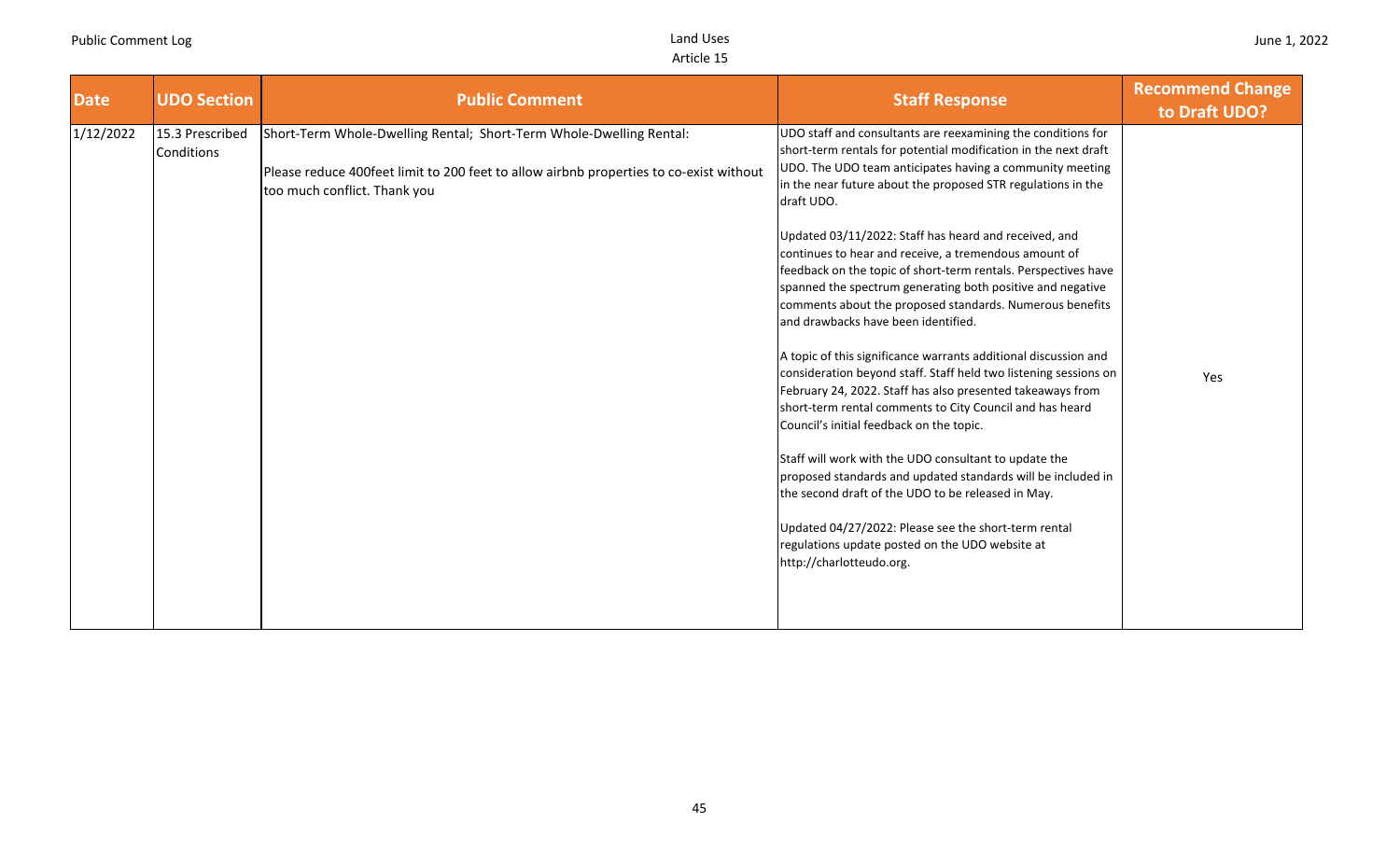| <b>Date</b> | <b>UDO Section</b>            | <b>Public Comment</b>                                                                                                                                                                                                                                                                                                                                                                                                                                                                                                                                                                                                                                                                                                                                                                                                                                                                                                                                                                                                                                                                         | <b>Staff Response</b>                                                                                                                                                                                                                                                                                                                                                                                                                                                                                                                                                                                                                                                                                                                                                                                                                                                                                                                                                                                                                                                                                                                                                                                                                                             | <b>Recommend Change</b><br>to Draft UDO? |
|-------------|-------------------------------|-----------------------------------------------------------------------------------------------------------------------------------------------------------------------------------------------------------------------------------------------------------------------------------------------------------------------------------------------------------------------------------------------------------------------------------------------------------------------------------------------------------------------------------------------------------------------------------------------------------------------------------------------------------------------------------------------------------------------------------------------------------------------------------------------------------------------------------------------------------------------------------------------------------------------------------------------------------------------------------------------------------------------------------------------------------------------------------------------|-------------------------------------------------------------------------------------------------------------------------------------------------------------------------------------------------------------------------------------------------------------------------------------------------------------------------------------------------------------------------------------------------------------------------------------------------------------------------------------------------------------------------------------------------------------------------------------------------------------------------------------------------------------------------------------------------------------------------------------------------------------------------------------------------------------------------------------------------------------------------------------------------------------------------------------------------------------------------------------------------------------------------------------------------------------------------------------------------------------------------------------------------------------------------------------------------------------------------------------------------------------------|------------------------------------------|
| 1/11/2022   | 15.3 Prescribed<br>Conditions | Yes, I would like to say that I was disappointed to find out Charlotte wants to regulate<br>STRs. Are there really any serious issues for the size of the market here in Charlotte?<br>Airbnb has a community center/phone for neighbors and hosts to call in anything<br>unusual and disruptive. Our field manager has all the host names with their address<br>of the place, so I ponder why the city of Charlotte is going to require each of us to get<br>a license? I have no other reason to believe that this is a dollar grab. Many STRs bring<br>in tourism and I know 3-4 years ago hotels were booked for basketball tournament<br>and STRs saved the day. STRs give back to the community and help small business, I<br>know I do. And why the 400 feet regulation? Regulations are going to hurt folks who<br>need an income and disappointed that Charlotte council would even consider hurting<br>the community. Let us find ways to work together instead of regulating and finding<br>ways to make it tough to earn a living. I seek to understand. Thank you for listening. | UDO staff and consultants are reexamining the conditions for<br>short-term rentals for potential modification in the next draft<br>UDO. The UDO team anticipates having a community meeting<br>in the near future about the proposed STR regulations in the<br>draft UDO.<br>Updated 03/11/2022: Staff has heard and received, and<br>continues to hear and receive, a tremendous amount of<br>feedback on the topic of short-term rentals. Perspectives have<br>spanned the spectrum generating both positive and negative<br>comments about the proposed standards. Numerous benefits<br>and drawbacks have been identified.<br>A topic of this significance warrants additional discussion and<br>consideration beyond staff. Staff held two listening sessions on<br>February 24, 2022. Staff has also presented takeaways from<br>short-term rental comments to City Council and has heard<br>Council's initial feedback on the topic.<br>Staff will work with the UDO consultant to update the<br>proposed standards and updated standards will be included in<br>the second draft of the UDO to be released in May.<br>Updated 04/27/2022: Please see the short-term rental<br>regulations update posted on the UDO website at<br>http://charlotteudo.org. | Yes                                      |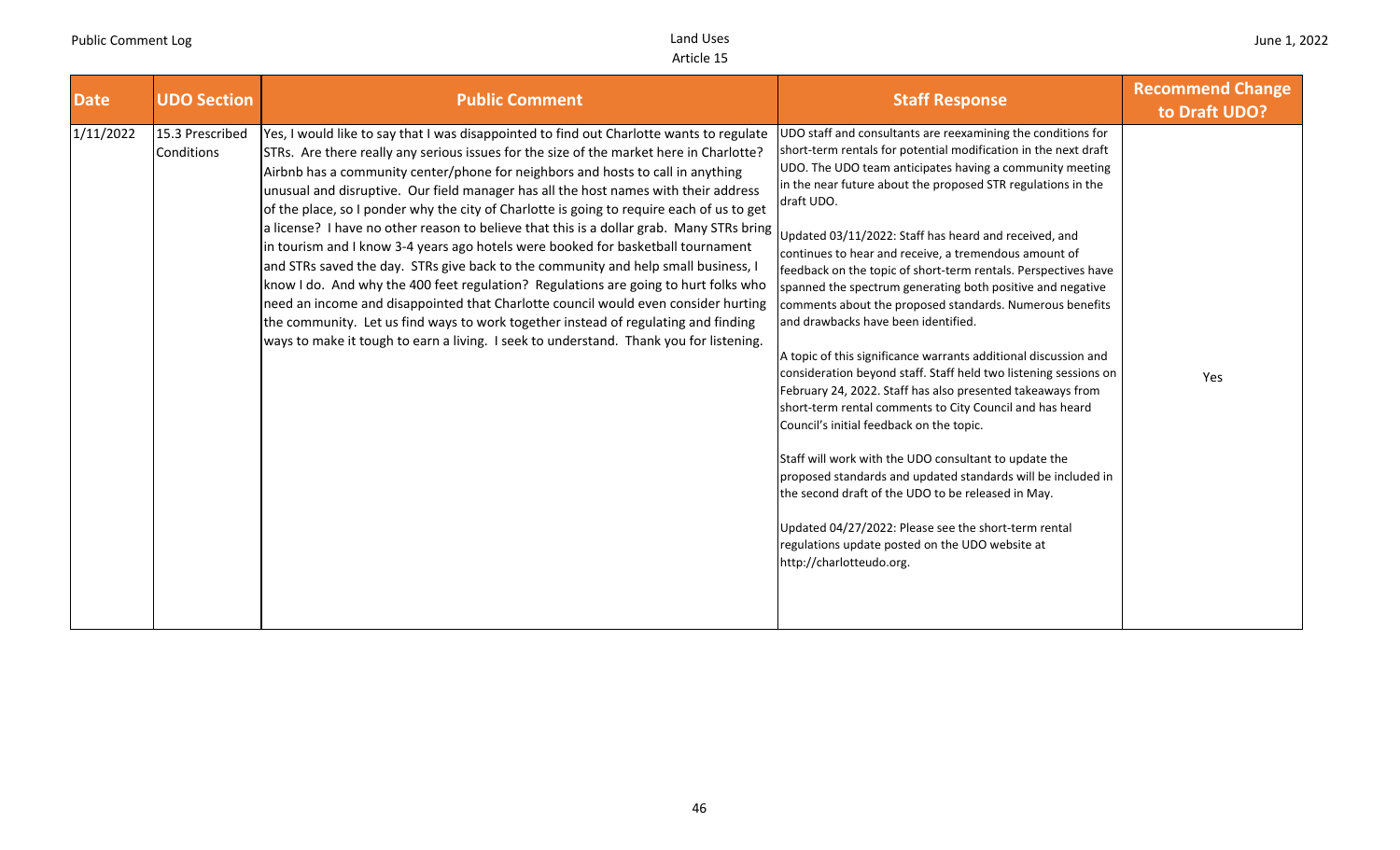| <b>Date</b> | <b>UDO Section</b>            | <b>Public Comment</b>                                                                                                                                                                                                                                                                                                                                                                                                                                                                                                                                                                                                                                                                                                                                                                                                                                                                                                                                                                                                                                                                                                                                                                                                                                                                                                                                                                                                                                                                                                                                                                                                                                                                                            | <b>Staff Response</b>                                                                                                                                                                                                                                                                                                                                                                                                                                                                                                                                                                                                                                                                                                                                                                                                                                                                                                                                                                                                                                                                                                                                                                                 | <b>Recommend Change</b><br>to Draft UDO? |
|-------------|-------------------------------|------------------------------------------------------------------------------------------------------------------------------------------------------------------------------------------------------------------------------------------------------------------------------------------------------------------------------------------------------------------------------------------------------------------------------------------------------------------------------------------------------------------------------------------------------------------------------------------------------------------------------------------------------------------------------------------------------------------------------------------------------------------------------------------------------------------------------------------------------------------------------------------------------------------------------------------------------------------------------------------------------------------------------------------------------------------------------------------------------------------------------------------------------------------------------------------------------------------------------------------------------------------------------------------------------------------------------------------------------------------------------------------------------------------------------------------------------------------------------------------------------------------------------------------------------------------------------------------------------------------------------------------------------------------------------------------------------------------|-------------------------------------------------------------------------------------------------------------------------------------------------------------------------------------------------------------------------------------------------------------------------------------------------------------------------------------------------------------------------------------------------------------------------------------------------------------------------------------------------------------------------------------------------------------------------------------------------------------------------------------------------------------------------------------------------------------------------------------------------------------------------------------------------------------------------------------------------------------------------------------------------------------------------------------------------------------------------------------------------------------------------------------------------------------------------------------------------------------------------------------------------------------------------------------------------------|------------------------------------------|
| 1/11/2022   | 15.3 Prescribed<br>Conditions | Charlotte is facing a major influx of new residents and hole buying is a very time<br>consuming activity that can take a couple of months or many months. While new<br>people transition into or out of Charlotte, they need temporary accommodations to<br>help them during their transition, without having to sign a 6 month, 10 month or 12<br>month lease. Airbnb helps these people to live comfortably in a furnished place<br>without getting stuck in a lease they will have to break and have to furnish just to stay<br>in it. Please support Charlotte's rapidly growing community by not making this<br>difficult on those coming and going.; These new proposed regulations could mean a<br>much more difficult time for incoming new residents to afford temporary living while<br>looking at home buying or even apartment rentals. When you enforce regulations like comments about the proposed standards. Numerous benefits<br>this, you force people to pay for higher cost hotels (maybe that's who is behind this)<br>or to be stuck in a long term lease when they aren't even sure where they want to live<br>yet and need a little while to learn the area. Charlotte is facing unprecedented growth,<br>are we really trying to make it even more difficult for these new neighbors to land<br>softly as they try to navigate this extremely difficult housing market? Some people<br>even use short term stays as a way of affording the increasingly expensive Charlotte<br>living on a fixed income. Do you really want to hurt the good people of this city and<br>new ones coming by making Charlotte even more restrictive to find a place to call<br>home, even if temporarily? | UDO staff and consultants are reexamining the conditions for<br>short-term rentals for potential modification in the next draft<br>UDO. The UDO team anticipates having a community meeting<br>in the near future about the proposed STR regulations in the<br>draft UDO.<br>Updated 03/11/2022: Staff has heard and received, and<br>continues to hear and receive, a tremendous amount of<br>feedback on the topic of short-term rentals. Perspectives have<br>spanned the spectrum generating both positive and negative<br>and drawbacks have been identified.<br>A topic of this significance warrants additional discussion and<br>consideration beyond staff. Staff held two listening sessions on<br>February 24, 2022. Staff has also presented takeaways from<br>short-term rental comments to City Council and has heard<br>Council's initial feedback on the topic.<br>Staff will work with the UDO consultant to update the<br>proposed standards and updated standards will be included in<br>the second draft of the UDO to be released in May.<br>Updated 04/27/2022: Please see the short-term rental<br>regulations update posted on the UDO website at<br>http://charlotteudo.org. | Yes                                      |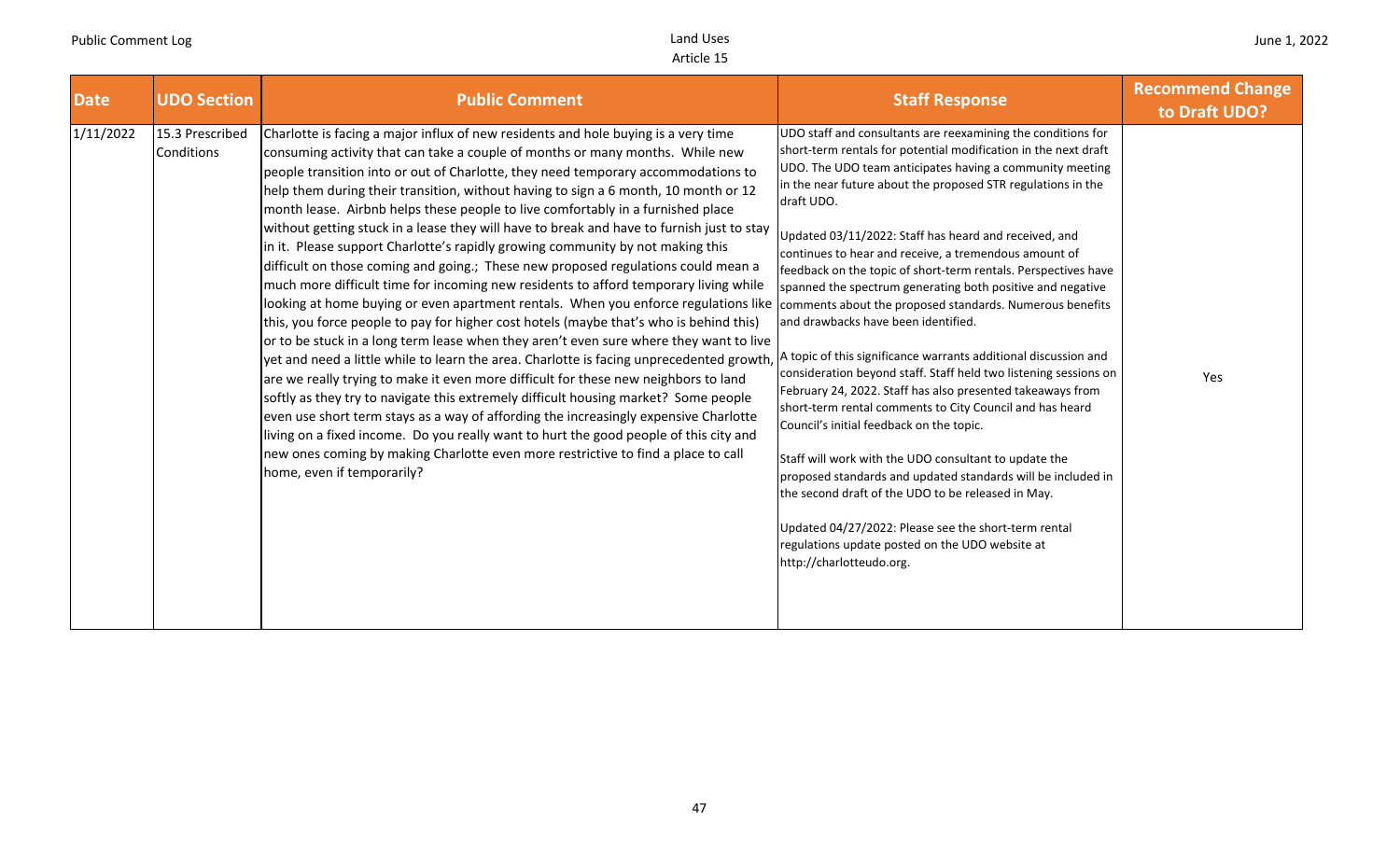| <b>Date</b> | <b>UDO Section</b>            | <b>Public Comment</b>                                                                                                                                                                                                                                                                                                                                                                                                                                                                                                                                                                                                                                                                                                                                                                                                                                                                                                                                                                                                                                                                                                                                                                                                                                                                                                                                                                                                                                                                                                                                                                                                                                                                                                                                                                                                                                                                                                                                        | <b>Staff Response</b>                                                                                                                                                                                                                                                                                                                                                                                                                                                                                                                                                                                                                                                                                                                                                                                                                                                                                                                                                                                                                                                                                                                                                                                                      | <b>Recommend Change</b><br>to Draft UDO? |
|-------------|-------------------------------|--------------------------------------------------------------------------------------------------------------------------------------------------------------------------------------------------------------------------------------------------------------------------------------------------------------------------------------------------------------------------------------------------------------------------------------------------------------------------------------------------------------------------------------------------------------------------------------------------------------------------------------------------------------------------------------------------------------------------------------------------------------------------------------------------------------------------------------------------------------------------------------------------------------------------------------------------------------------------------------------------------------------------------------------------------------------------------------------------------------------------------------------------------------------------------------------------------------------------------------------------------------------------------------------------------------------------------------------------------------------------------------------------------------------------------------------------------------------------------------------------------------------------------------------------------------------------------------------------------------------------------------------------------------------------------------------------------------------------------------------------------------------------------------------------------------------------------------------------------------------------------------------------------------------------------------------------------------|----------------------------------------------------------------------------------------------------------------------------------------------------------------------------------------------------------------------------------------------------------------------------------------------------------------------------------------------------------------------------------------------------------------------------------------------------------------------------------------------------------------------------------------------------------------------------------------------------------------------------------------------------------------------------------------------------------------------------------------------------------------------------------------------------------------------------------------------------------------------------------------------------------------------------------------------------------------------------------------------------------------------------------------------------------------------------------------------------------------------------------------------------------------------------------------------------------------------------|------------------------------------------|
| 1/9/2022    | 15.3 Prescribed<br>Conditions | I am a short term rental property owner and manager and would like to express some<br>comments on the proposed UDO. While I completely understand the desire for some<br>regulations, I would like to ask that you reconsider the 400 foot required distance<br>between short-term whole-dwelling rentals, bed & breakfasts, or rooming houses.<br>There is currently another property being used for short-term rental that is within 400<br>feet of my property. Since the UDO was not in effect when either property was<br>acquired, I would either like to see: a) this provision removed from the UDO; or b) an<br>option to be grandfathered in if properties were purchased before the<br>implementation of the UDO. If not, this will result in one of the properties (either ours<br>or our neighbor's) being unable to be rented as a short-term rental, and potentially<br>lead to discord between us as property owners if one of us is granted a permit and the and drawbacks have been identified.<br>other is not. I would also like to see the requirement for some of the information on<br>the outdoor sign (specifically the name and telephone number of the local manager,<br>and the maximum number of overnight occupants permitted) be eliminated. I'm<br>worried that this information on an outdoor sign would indicate to potential criminals<br>that a property may be vacant (but fully furnished), or occupied by travelers, and may<br>become a target for crime or robberies. I would prefer to see a provision requiring<br>that the contact information of the local manager be shared directly with immediate<br>neighbors of the property as that is something that we already do as responsible short<br>term rental hosts. The level of insurance requirements are also concerning and I<br>would like to see those removed as I believe property owners should be able to<br>determine their own level of liability. | UDO staff and consultants are reexamining the conditions for<br>short-term rentals for potential modification in the next draft<br>UDO. The UDO team anticipates having a community meeting<br>in the near future about the proposed STR regulations in the<br>draft UDO.<br>Updated 03/11/2022: Staff has heard and received, and<br>continues to hear and receive, a tremendous amount of<br>feedback on the topic of short-term rentals. Perspectives have<br>spanned the spectrum generating both positive and negative<br>comments about the proposed standards. Numerous benefits<br>A topic of this significance warrants additional discussion and<br>consideration beyond staff. Staff held two listening sessions on<br>February 24, 2022. Staff has also presented takeaways from<br>short-term rental comments to City Council and has heard<br>Council's initial feedback on the topic.<br>Staff will work with the UDO consultant to update the<br>proposed standards and updated standards will be included in<br>the second draft of the UDO to be released in May.<br>Updated 04/27/2022: Please see the short-term rental<br>regulations update posted on the UDO website at<br>http://charlotteudo.org. | Yes                                      |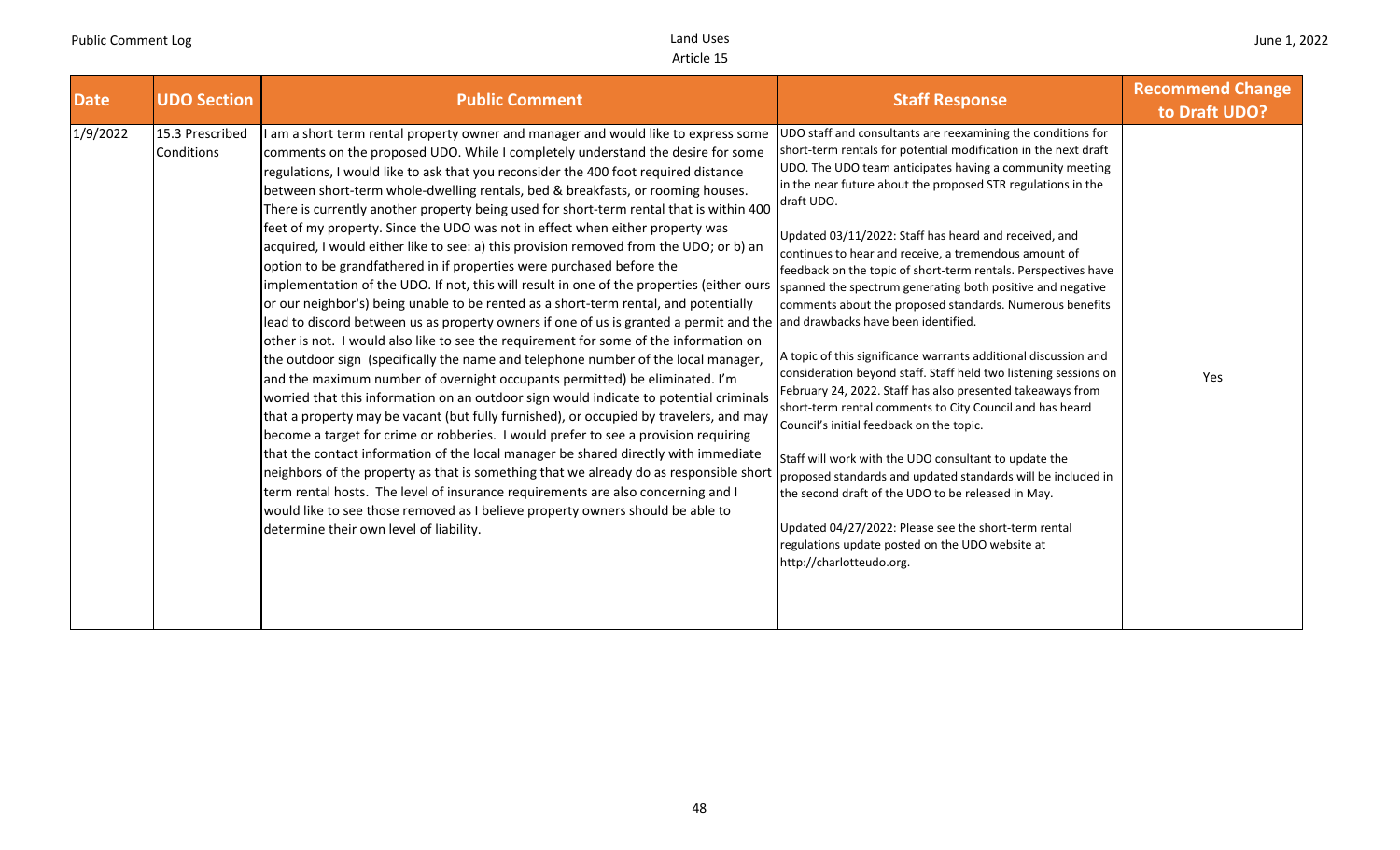| <b>Date</b> | <b>UDO Section</b>           | <b>Public Comment</b>                                                                                                                                                                                                                                                                                                                                                                                                                                                                                                                                                                                                                                                                                              | <b>Staff Response</b>                                                                                                                                                                                                                                                  | <b>Recommend Change</b><br>to Draft UDO? |
|-------------|------------------------------|--------------------------------------------------------------------------------------------------------------------------------------------------------------------------------------------------------------------------------------------------------------------------------------------------------------------------------------------------------------------------------------------------------------------------------------------------------------------------------------------------------------------------------------------------------------------------------------------------------------------------------------------------------------------------------------------------------------------|------------------------------------------------------------------------------------------------------------------------------------------------------------------------------------------------------------------------------------------------------------------------|------------------------------------------|
| 1/20/2022   | 15.3 Principal<br>Conditions | UUU. Restaurant/Bar listed conditions seem very limited when compared to existing<br>Uses: Prescribed   zoning regulations for eating, drinking and entertainment uses. There is no longer any<br>distinction between restaurants that don't serve alcohol (type I) and do serve alcohol<br>(type II). The separation requirements from properties zoned residential<br>(neighborhood 1 place type) that is in the current zoning ordinance is missing<br>completely from the current UDO. Is it true that there are no separation requirements associated with a restaurant.<br>for restaurants from neighborhood 1 properties?<br>Section UUU parts 1 and 2 seem to imply that there is no outside entertainment | Updated 03/12/22: The UDO uses the approach in the<br>TOD district and doesn't differentiate between Type 1<br>and Type II. There are no separation requirements.<br>However, there are standards for outdoor<br>seating/activity areas that would apply if those were | No                                       |
|             |                              | allowed for restaurants / bars and they must be within a permanent enclosed area.<br>Will recorded music, live music or even televisions be allowed outdoors at<br>restaurant/bars? That does not sound reasonable. And if it is allowed, what<br>protections are there from these areas being located directly adjacent to to a<br>neighborhood 1 place type.                                                                                                                                                                                                                                                                                                                                                     |                                                                                                                                                                                                                                                                        |                                          |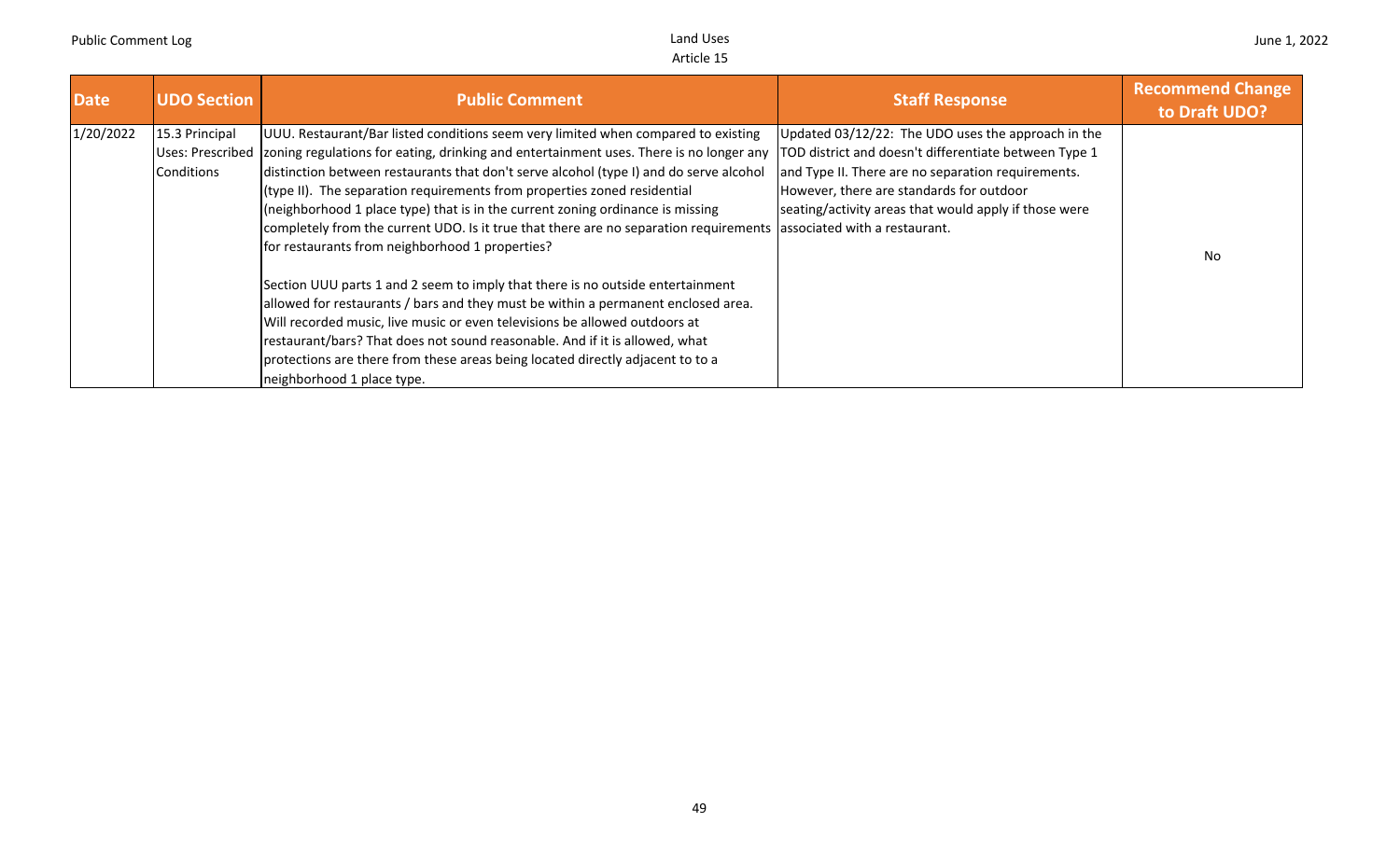| <b>Date</b> | <b>UDO Section</b>                               | <b>Public Comment</b>                                                                                                                                                                                                                                                                                                                                                                                                                                                                                                                                                                                                                                                                                                                                                                                                                                                                                                                                                                                                                                                                                                                                                                                                                                                                                                                                                                                                                                                                                                                                                                                                                                                                                                                                                                                                                                          | <b>Staff Response</b>                                                                                                                                                                                                                                                                                                                                                                                                                                                                                                                                                                                                                                                                                                                                                                                                                                                                                                                                                                                                                                                                                                                                                                                                      | <b>Recommend Change</b><br>to Draft UDO? |
|-------------|--------------------------------------------------|----------------------------------------------------------------------------------------------------------------------------------------------------------------------------------------------------------------------------------------------------------------------------------------------------------------------------------------------------------------------------------------------------------------------------------------------------------------------------------------------------------------------------------------------------------------------------------------------------------------------------------------------------------------------------------------------------------------------------------------------------------------------------------------------------------------------------------------------------------------------------------------------------------------------------------------------------------------------------------------------------------------------------------------------------------------------------------------------------------------------------------------------------------------------------------------------------------------------------------------------------------------------------------------------------------------------------------------------------------------------------------------------------------------------------------------------------------------------------------------------------------------------------------------------------------------------------------------------------------------------------------------------------------------------------------------------------------------------------------------------------------------------------------------------------------------------------------------------------------------|----------------------------------------------------------------------------------------------------------------------------------------------------------------------------------------------------------------------------------------------------------------------------------------------------------------------------------------------------------------------------------------------------------------------------------------------------------------------------------------------------------------------------------------------------------------------------------------------------------------------------------------------------------------------------------------------------------------------------------------------------------------------------------------------------------------------------------------------------------------------------------------------------------------------------------------------------------------------------------------------------------------------------------------------------------------------------------------------------------------------------------------------------------------------------------------------------------------------------|------------------------------------------|
| 1/20/2022   | 15.3 Principal<br>Uses: Prescribed<br>Conditions | (Part 1 of 7) This letter is about old homes in a single family neighborhood. The<br>company gets as many vacationers as possible, they blow in on Thursday night and<br>leave on Sunday mornings. All the time in between is drinking, drugs and whatever<br>they want. On Lake Wylie. Its party weekend. They rent boats, jet skis and invite<br>other boaters over and the cove is filled with drunks bobbing up and down in the<br>water. They persist to want to take our jet skis. Our 11 yr old grand daughters are not<br>safe to be on our own property in fear of one of the vacationers trying to offer them a<br>ride of their life on the pontoons or jet skies. Someone will get killed before anything<br>happens. Its always the few that make it the worst for everybody else. Try having a<br>STR on both sides of your property?? FUN FUN FUN Short term rentals, 3-5 days?<br>Have no issues with people owning property and renting it. Had plenty of them, in the and drawbacks have been identified.<br>properly zoned area, rentals units, with much oversite. Short term--30 days is to<br>much? Then that's why they have hotels and MYRTLE BEACH. go there and vacation.<br>not in our face. you want a horror house on each side of you? Who checks these<br>people out? Search the internet. Find the articles. Owners die. neighbors killed. Find<br>a properly zoned area to have your STR. I should not have to put up with it. Figure it<br>out. SELL Prices are at all time highs, like most of your short term renters<br>(VACATIONERS) are !!!<br>We write this letter to bring to your attention what we feel is an escalating trend<br>which has been a direct assault on our neighborhood, Airbnb and Vrbo short term<br>rentals. We feel that we are losing our rights to live in a safe and peaceful<br>neighborhood. | UDO staff and consultants are reexamining the conditions for<br>short-term rentals for potential modification in the next draft<br>UDO. The UDO team anticipates having a community meeting<br>in the near future about the proposed STR regulations in the<br>draft UDO.<br>Updated 03/11/2022: Staff has heard and received, and<br>continues to hear and receive, a tremendous amount of<br>feedback on the topic of short-term rentals. Perspectives have<br>spanned the spectrum generating both positive and negative<br>comments about the proposed standards. Numerous benefits<br>A topic of this significance warrants additional discussion and<br>consideration beyond staff. Staff held two listening sessions on<br>February 24, 2022. Staff has also presented takeaways from<br>short-term rental comments to City Council and has heard<br>Council's initial feedback on the topic.<br>Staff will work with the UDO consultant to update the<br>proposed standards and updated standards will be included in<br>the second draft of the UDO to be released in May.<br>Updated 04/27/2022: Please see the short-term rental<br>regulations update posted on the UDO website at<br>http://charlotteudo.org. | Yes                                      |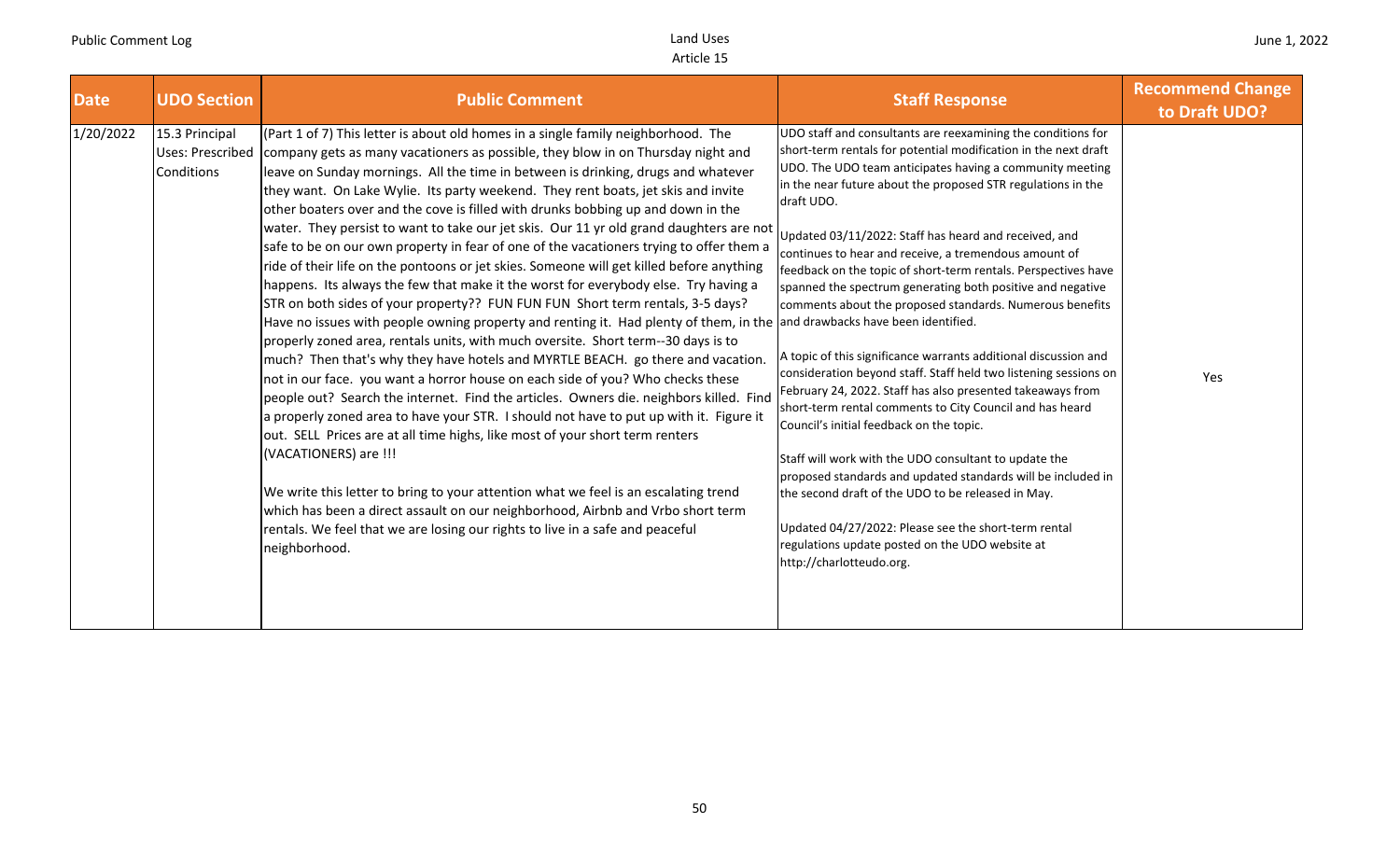| <b>Date</b> | <b>UDO Section</b>                               | <b>Public Comment</b>                                                                                                                                                                                                                                                                                                                                                                                                                                                                                                                                                                                                                                                                                                                                                                                                                                                                                                                                                                                                                                                                                                                                                                                                                                                                                                                                                                                                                                                                                                                                                                                                                                                                                                                                                                                                                                                                                                                                                                                                                    | <b>Staff Response</b>                                                                                                                                                                                                                                                                                                                                                                                                                                                                                                                                                                                                                                                                                                                                                                                                                                                                                                                                                                                                                                                                                                                                                                           | <b>Recommend Change</b><br>to Draft UDO? |
|-------------|--------------------------------------------------|------------------------------------------------------------------------------------------------------------------------------------------------------------------------------------------------------------------------------------------------------------------------------------------------------------------------------------------------------------------------------------------------------------------------------------------------------------------------------------------------------------------------------------------------------------------------------------------------------------------------------------------------------------------------------------------------------------------------------------------------------------------------------------------------------------------------------------------------------------------------------------------------------------------------------------------------------------------------------------------------------------------------------------------------------------------------------------------------------------------------------------------------------------------------------------------------------------------------------------------------------------------------------------------------------------------------------------------------------------------------------------------------------------------------------------------------------------------------------------------------------------------------------------------------------------------------------------------------------------------------------------------------------------------------------------------------------------------------------------------------------------------------------------------------------------------------------------------------------------------------------------------------------------------------------------------------------------------------------------------------------------------------------------------|-------------------------------------------------------------------------------------------------------------------------------------------------------------------------------------------------------------------------------------------------------------------------------------------------------------------------------------------------------------------------------------------------------------------------------------------------------------------------------------------------------------------------------------------------------------------------------------------------------------------------------------------------------------------------------------------------------------------------------------------------------------------------------------------------------------------------------------------------------------------------------------------------------------------------------------------------------------------------------------------------------------------------------------------------------------------------------------------------------------------------------------------------------------------------------------------------|------------------------------------------|
| 1/20/2022   | 15.3 Principal<br>Uses: Prescribed<br>Conditions | (Part 2 of 7) When we purchased our home over eight years ago our neighborhood<br>was safe and peaceful. Since a company purchased 8637 and 8615 Island Point Road,<br>reconstructed both properties and turned them into Airbnb and Vrbo short term<br>rentals things have changed. The neighborhood has experienced continuous<br>disturbances and crime since the Airbnb and Vrbo short term rentals have been in<br>business.<br>During the reconstruction of the house on 8637 Island Point Road we were told by the feedback on the topic of short-term rentals. Perspectives have<br>owner that the reconstruction was for HIS family to use. When asked if the house at<br>8637 was going to be rented, his response was "only to family". With ads on Vrbo and<br>Airbnb websites describing the property as a four-bedroom rental, the "only to family"<br>statement is obviously a deception. The tax maps show that 8637 was last sold as a<br>two-bedroom house.<br>The owner of these properties owns a construction company and does all his own<br>work, usually without filing for permits. If he is caught, he then files. Is there any<br>penalty for that practice? There should be. He has demonstrated this practice time<br>and time again. That suggests a full investigation into his construction company should<br>be open. He has now subdivided 8637 Island Point Road with the intention of building<br>another Airbnb or Vrbo short term rental. He is claiming this new house as his primary<br>residence. Our research indicated he owns other properties which are also listed as a<br>primary residence. How many primary residences is one person allowed to list? Aren't<br>there tax implications to this? Our understanding was that we moved into a<br>neighborhood that is zoned as "single-family" and not zoned as commercial. Is the<br>property owner of 8637 Island Point Road paying taxes on his income from running a<br>business at 8637? Is the property owner paying business taxes? | UDO staff and consultants are reexamining the conditions for<br>short-term rentals for potential modification in the next draft<br>UDO. The UDO team anticipates having a community meeting<br>in the near future about the proposed STR regulations in the<br>draft UDO.<br>Updated 03/11/2022: Staff has heard and received, and<br>continues to hear and receive, a tremendous amount of<br>spanned the spectrum generating both positive and negative<br>comments about the proposed standards. Numerous benefits<br>and drawbacks have been identified.<br>A topic of this significance warrants additional discussion and<br>consideration beyond staff. Staff held two listening sessions on<br>February 24, 2022. Staff has also presented takeaways from<br>short-term rental comments to City Council and has heard<br>Council's initial feedback on the topic.<br>Staff will work with the UDO consultant to update the<br>proposed standards and updated standards will be included in<br>the second draft of the UDO to be released in May.<br>Updated 04/27/2022: Please see the short-term rental<br>regulations update posted on the UDO website at<br>http://charlotteudo.org. | Yes                                      |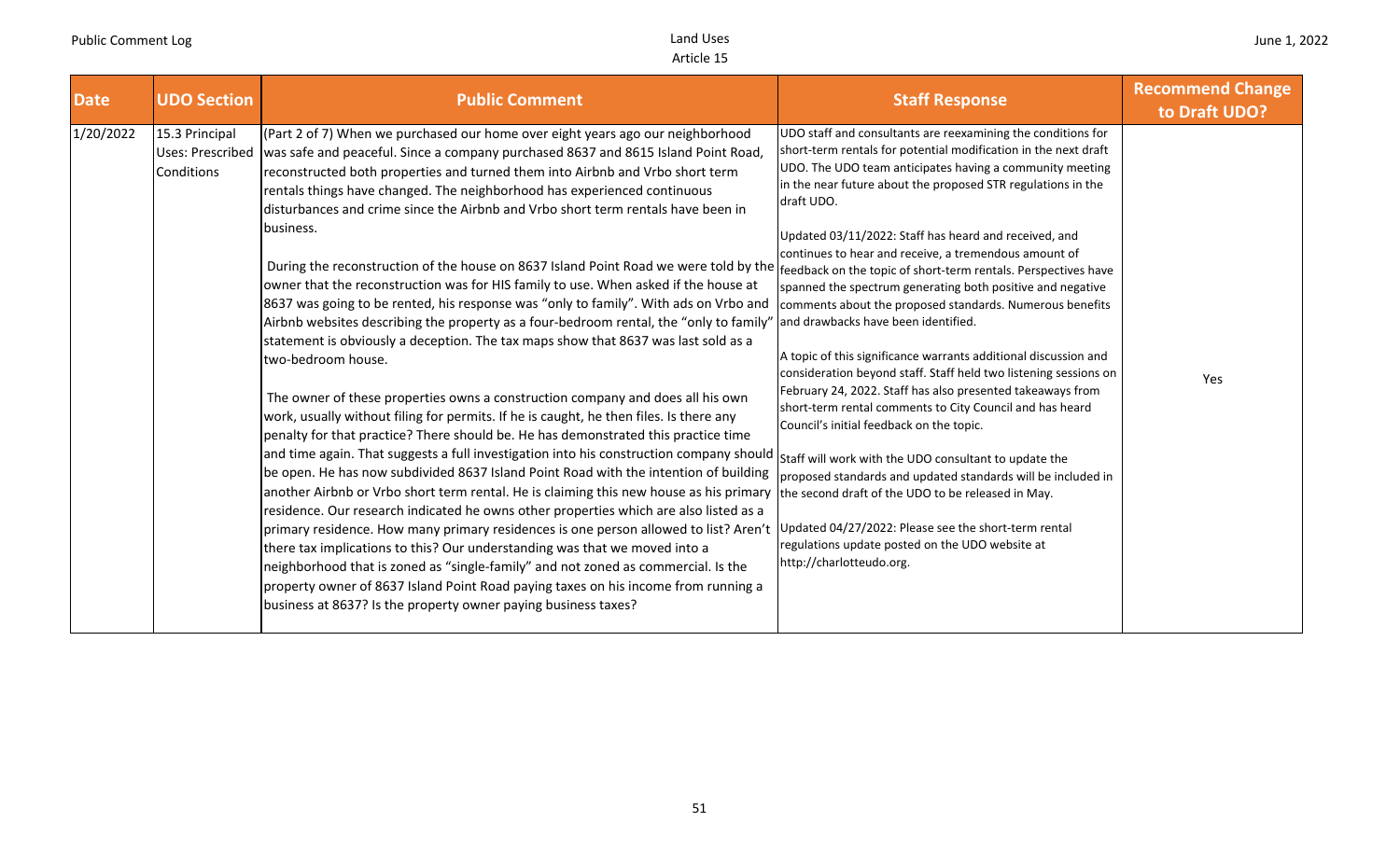|                          | <b>UDO Section</b>                                      | <b>Public Comment</b>                                                                                                                                                                                                                                                                                                                                                                                                                                                                                                                                                                                                                                                                                                                                                                                                                                                                                                                                                                                                                                                                                                                                                                                                                                                                                                                                                           | <b>Staff Response</b>                                                                                                                                                                                                                                                                                                                                                                                                                                                                                                                                                                                                                                                                                                                                                                                                                                                                                                                                                                                | <b>Recommend Change</b><br>to Draft UDO? |
|--------------------------|---------------------------------------------------------|---------------------------------------------------------------------------------------------------------------------------------------------------------------------------------------------------------------------------------------------------------------------------------------------------------------------------------------------------------------------------------------------------------------------------------------------------------------------------------------------------------------------------------------------------------------------------------------------------------------------------------------------------------------------------------------------------------------------------------------------------------------------------------------------------------------------------------------------------------------------------------------------------------------------------------------------------------------------------------------------------------------------------------------------------------------------------------------------------------------------------------------------------------------------------------------------------------------------------------------------------------------------------------------------------------------------------------------------------------------------------------|------------------------------------------------------------------------------------------------------------------------------------------------------------------------------------------------------------------------------------------------------------------------------------------------------------------------------------------------------------------------------------------------------------------------------------------------------------------------------------------------------------------------------------------------------------------------------------------------------------------------------------------------------------------------------------------------------------------------------------------------------------------------------------------------------------------------------------------------------------------------------------------------------------------------------------------------------------------------------------------------------|------------------------------------------|
| <b>Date</b><br>1/20/2022 | 15.3 Principal<br><b>Uses: Prescribed</b><br>Conditions | (Part 3 of 7) Has the property owner filed the appropriate forms for running a business<br>at that address? Is there any licensing or permitting required to run a rental in the<br>middle of a residential area? There should be. What rights as homeowners do we have<br>to protect our neighborhood?<br>During the reconstruction of the house on 8637 Island Point Road we never saw a<br>permit box or any permits displayed. The subject house was converted from a two-<br>bedroom house into a four-bedroom house. It is highly unlikely that the extra burden<br>on the septic system was accounted for and runoff into the lake is likely occurring. For<br>over a year construction debris remains in the roadway in front of our driveway. The<br>owner attempted to build an expansive deck on Lake Wylie without permits.<br>Fortunately, he was stopped by authorities. The owner repeatedly demonstrates<br>complete disregard for doing things legally or per code. Imagine if everyone did that.<br>The owner of 8637 Island Point Rd has now subdivided that property to 8637 and<br>8700 Island Point Rd. He has files for a shallow drip septic system for 8700 so he can<br>build another rental property. Our property (about 1.2 acres), which is next door to<br>8637, has a similar shallow drip septic system. The property on the other side of the | UDO staff and consultants are reexamining the conditions for<br>short-term rentals for potential modification in the next draft<br>UDO. The UDO team anticipates having a community meeting<br>in the near future about the proposed STR regulations in the<br>draft UDO.<br>Updated 03/11/2022: Staff has heard and received, and<br>continues to hear and receive, a tremendous amount of<br>feedback on the topic of short-term rentals. Perspectives have<br>spanned the spectrum generating both positive and negative<br>comments about the proposed standards. Numerous benefits<br>and drawbacks have been identified.<br>A topic of this significance warrants additional discussion and<br>consideration beyond staff. Staff held two listening sessions on<br>February 24, 2022. Staff has also presented takeaways from<br>short-term rental comments to City Council and has heard<br>Council's initial feedback on the topic.<br>Staff will work with the UDO consultant to update the | Yes                                      |
|                          |                                                         | newly subdivided 8700 is about 4 acres and doesn't perk for a septic system. We have<br>an expansive double-deck shallow drip field for our four-bedroom home. With our<br>knowledge of shallow drip septic systems, we are finding it very difficult to understand<br>how such a system to support a large house could fit onto that property. We feel an<br>investigation with oversight should be considered.                                                                                                                                                                                                                                                                                                                                                                                                                                                                                                                                                                                                                                                                                                                                                                                                                                                                                                                                                                | proposed standards and updated standards will be included in<br>the second draft of the UDO to be released in May.<br>Updated 04/27/2022: Please see the short-term rental<br>regulations update posted on the UDO website at<br>http://charlotteudo.org.                                                                                                                                                                                                                                                                                                                                                                                                                                                                                                                                                                                                                                                                                                                                            |                                          |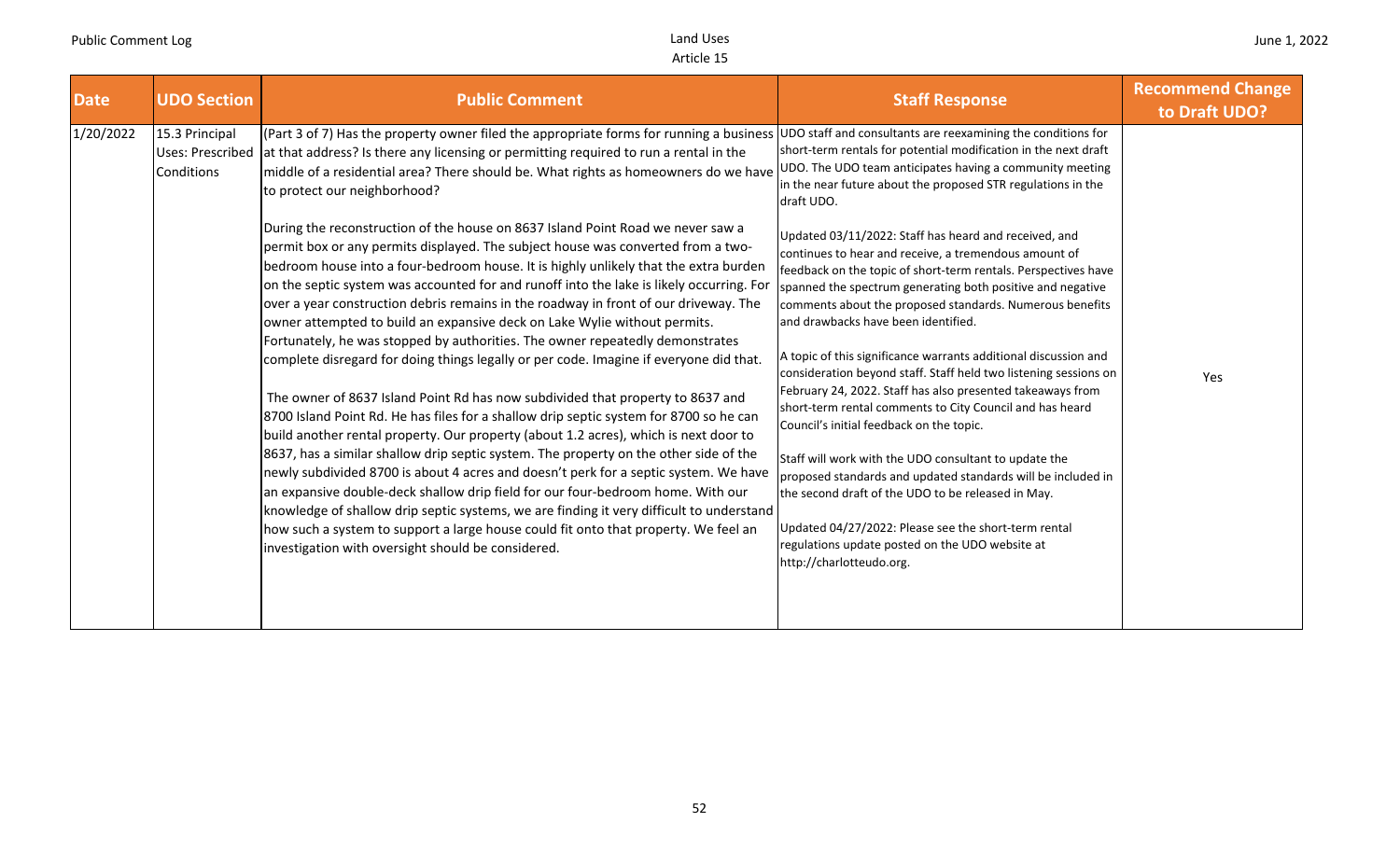| <b>Date</b> | <b>UDO Section</b>                                      | <b>Public Comment</b>                                                                                                                                                                                                                                                                                                                                                                                                                                                                                                                                                                                                                                                                                                                                                                                                                                                                                                                                                                                                                                                                                                                                                                                                                                                                                                                                                                                                                                                                                                                                                                                                                                                          | <b>Staff Response</b>                                                                                                                                                                                                                                                                                                                                                                                                                                                                                                                                                                                                                                                                                                                                                                                                                                                                                                                                                                                                                                                                                                                                                                                                                                             | <b>Recommend Change</b><br>to Draft UDO? |
|-------------|---------------------------------------------------------|--------------------------------------------------------------------------------------------------------------------------------------------------------------------------------------------------------------------------------------------------------------------------------------------------------------------------------------------------------------------------------------------------------------------------------------------------------------------------------------------------------------------------------------------------------------------------------------------------------------------------------------------------------------------------------------------------------------------------------------------------------------------------------------------------------------------------------------------------------------------------------------------------------------------------------------------------------------------------------------------------------------------------------------------------------------------------------------------------------------------------------------------------------------------------------------------------------------------------------------------------------------------------------------------------------------------------------------------------------------------------------------------------------------------------------------------------------------------------------------------------------------------------------------------------------------------------------------------------------------------------------------------------------------------------------|-------------------------------------------------------------------------------------------------------------------------------------------------------------------------------------------------------------------------------------------------------------------------------------------------------------------------------------------------------------------------------------------------------------------------------------------------------------------------------------------------------------------------------------------------------------------------------------------------------------------------------------------------------------------------------------------------------------------------------------------------------------------------------------------------------------------------------------------------------------------------------------------------------------------------------------------------------------------------------------------------------------------------------------------------------------------------------------------------------------------------------------------------------------------------------------------------------------------------------------------------------------------|------------------------------------------|
| 1/20/2022   | 15.3 Principal<br><b>Uses: Prescribed</b><br>Conditions | (Part 4 of 7) We have not kept detailed accounts of all the violations committed at<br>8637 and 8615 Island Point Rd because we did not anticipate that these disturbances<br>would become an ongoing problem. We now know the truth. Below are some of the<br>disturbances that we have endured. To be completely clear, although we feel the<br>renters should be respectful of the surrounding neighborhood and should be held<br>accountable for their actions, we place ALL the responsibility of the renter's actions<br>squarely on the owner of 8637 and 8615 Island Point Road.<br>Disturbances:<br>Renter roaming around the neighborhood and ultimately breaking into our<br>neighbor's home.<br>Renter trying to enter the same home.<br>Renters trespassing onto our property (several times).<br>Renters using our boat dock.<br>Weekend renters. Groups of 15 to 30 (maybe more) people partying until as late<br>as 3:00 am, being loud with total disregard of the neighbors. The rental owner<br>continually rents to these large groups. I have approached the various groups several<br>times to ask if they can be quieter so we can sleep and was greeted with foul<br>language. The police department was called several times. I never saw them respond.<br>no longer approach the renters in fear of violent actions. Substance abuse was clearly<br>evident.<br>Substance abuse has been clearly evident several times.<br>I have called the rental owner several times asking him to deal with the late and<br>loud behavior of the renters. He has never returned a call. Once again demonstrating a<br>total lack of regard for the neighborhood. | UDO staff and consultants are reexamining the conditions for<br>short-term rentals for potential modification in the next draft<br>UDO. The UDO team anticipates having a community meeting<br>in the near future about the proposed STR regulations in the<br>draft UDO.<br>Updated 03/11/2022: Staff has heard and received, and<br>continues to hear and receive, a tremendous amount of<br>feedback on the topic of short-term rentals. Perspectives have<br>spanned the spectrum generating both positive and negative<br>comments about the proposed standards. Numerous benefits<br>and drawbacks have been identified.<br>A topic of this significance warrants additional discussion and<br>consideration beyond staff. Staff held two listening sessions on<br>February 24, 2022. Staff has also presented takeaways from<br>short-term rental comments to City Council and has heard<br>Council's initial feedback on the topic.<br>Staff will work with the UDO consultant to update the<br>proposed standards and updated standards will be included in<br>the second draft of the UDO to be released in May.<br>Updated 04/27/2022: Please see the short-term rental<br>regulations update posted on the UDO website at<br>http://charlotteudo.org. | Yes                                      |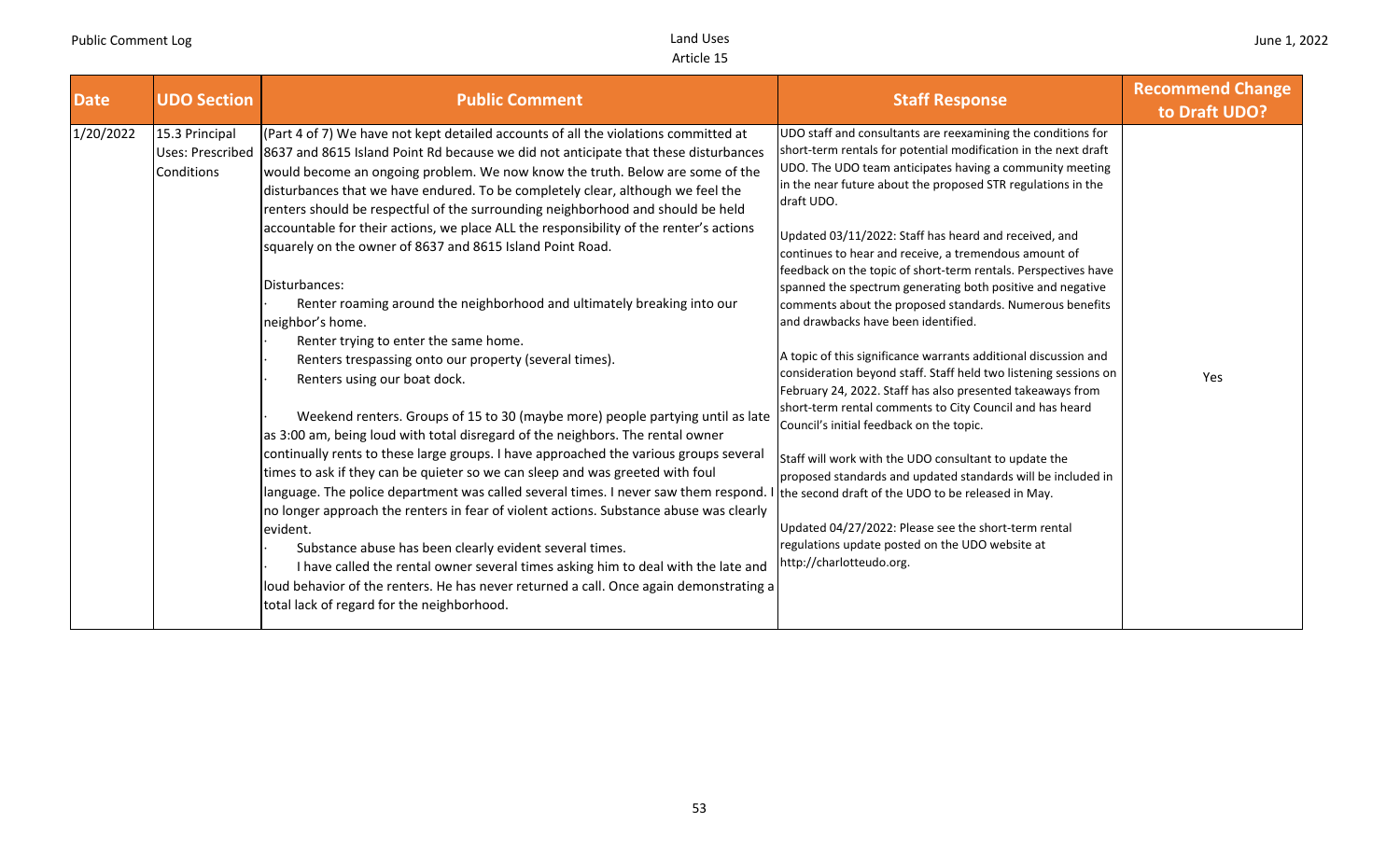| <b>Date</b> | <b>UDO Section</b>                                      | <b>Public Comment</b>                                                                                                                                                                                                                                                                                                                                                                                                                                                                                                                                                                                  | <b>Staff Response</b>                                                                                                                                                                                                                                                                                                                                                                                                                                                                    | <b>Recommend Change</b><br>to Draft UDO? |
|-------------|---------------------------------------------------------|--------------------------------------------------------------------------------------------------------------------------------------------------------------------------------------------------------------------------------------------------------------------------------------------------------------------------------------------------------------------------------------------------------------------------------------------------------------------------------------------------------------------------------------------------------------------------------------------------------|------------------------------------------------------------------------------------------------------------------------------------------------------------------------------------------------------------------------------------------------------------------------------------------------------------------------------------------------------------------------------------------------------------------------------------------------------------------------------------------|------------------------------------------|
| 1/20/2022   | 15.3 Principal<br><b>Uses: Prescribed</b><br>Conditions | (Part 5 of 7)<br>Often there are 8 to 10 cars in their driveway and around the area. They come<br>and go until early morning and are very LOUD.<br>Several cases of partially blocking our driveway.<br>Super bright exterior lighting that illuminates the inside of our home.                                                                                                                                                                                                                                                                                                                        | UDO staff and consultants are reexamining the conditions for<br>short-term rentals for potential modification in the next draft<br>UDO. The UDO team anticipates having a community meeting<br>in the near future about the proposed STR regulations in the<br>draft UDO.                                                                                                                                                                                                                |                                          |
|             |                                                         | On one occasion the renters were playing in the street and on other's private<br>properties in front of the rental house.<br>On one occasion the group was very loud waving banners and being quite<br>rowdy. How can we be sure of their intentions? Shouldn't we feel safe in our own<br>homes?                                                                                                                                                                                                                                                                                                      | Updated 03/11/2022: Staff has heard and received, and<br>continues to hear and receive, a tremendous amount of<br>feedback on the topic of short-term rentals. Perspectives have<br>spanned the spectrum generating both positive and negative<br>comments about the proposed standards. Numerous benefits<br>and drawbacks have been identified.<br>A topic of this significance warrants additional discussion and<br>consideration beyond staff. Staff held two listening sessions on | Yes                                      |
|             |                                                         | Due to large groups of renters congregating near our property we are<br>uncomfortable walking around our own property due to health (Covid-19) concerns.<br>No masks are worn by renters in direct violation of county guidelines.                                                                                                                                                                                                                                                                                                                                                                     | February 24, 2022. Staff has also presented takeaways from<br>short-term rental comments to City Council and has heard<br>Council's initial feedback on the topic.                                                                                                                                                                                                                                                                                                                       |                                          |
|             |                                                         | Several times, large bonfires. I have witnessed fires 20 feet high. This entire area<br>is wooded. I doubt they have a safe fire pit to contain the large fires or extinguishing<br>equipment if it gets out of control. Furthermore, we have had our home full of smoke<br>fumes during these fires. On one occasion the fire department was called because the<br>flames were so high, I was in fear of a disaster. I called the property owner so he could<br>rectify the problem. Once again, he did not return my call. Once again, he<br>demonstrates total lack of regard for the neighborhood. | Staff will work with the UDO consultant to update the<br>proposed standards and updated standards will be included in<br>the second draft of the UDO to be released in May.<br>Updated 04/27/2022: Please see the short-term rental<br>regulations update posted on the UDO website at<br>http://charlotteudo.org.                                                                                                                                                                       |                                          |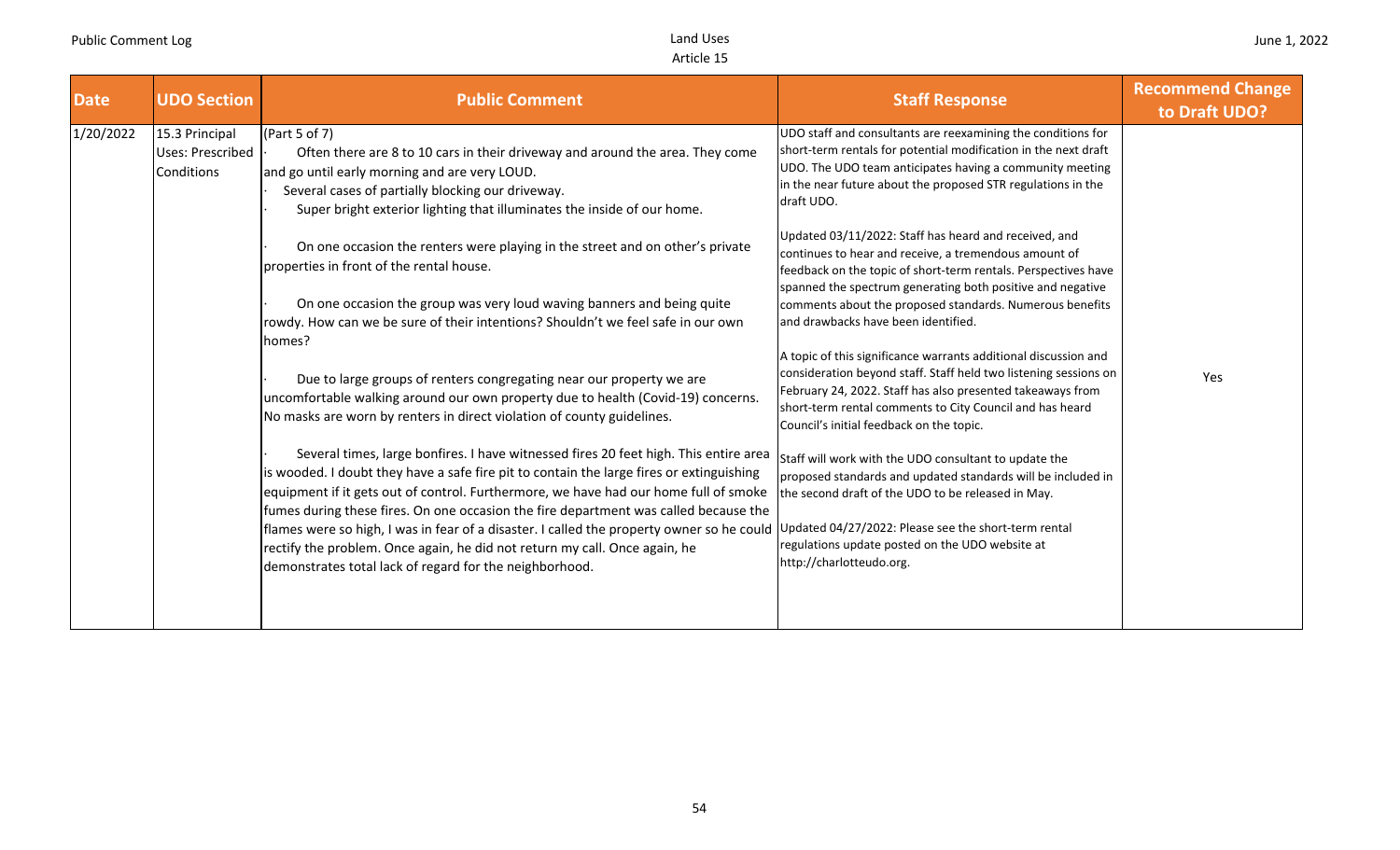| <b>Date</b> | <b>UDO Section</b>                                      | <b>Public Comment</b>                                                                                                                                                                                                                                                                                                                                                                                                                                                                                                                                                                                                                                                                                                                                                                                                                                                                                                                                                                                                                                                                                                                                                                                                                                                                                                                                                                                                                                                                                                                                                                                                      | <b>Staff Response</b>                                                                                                                                                                                                                                                                                                                                                                                                                                                                                                                                                                                                                                                                                                                                                                                                                                                                                                                                                                                                                                                                                                                                                                                                                                             | <b>Recommend Change</b><br>to Draft UDO? |
|-------------|---------------------------------------------------------|----------------------------------------------------------------------------------------------------------------------------------------------------------------------------------------------------------------------------------------------------------------------------------------------------------------------------------------------------------------------------------------------------------------------------------------------------------------------------------------------------------------------------------------------------------------------------------------------------------------------------------------------------------------------------------------------------------------------------------------------------------------------------------------------------------------------------------------------------------------------------------------------------------------------------------------------------------------------------------------------------------------------------------------------------------------------------------------------------------------------------------------------------------------------------------------------------------------------------------------------------------------------------------------------------------------------------------------------------------------------------------------------------------------------------------------------------------------------------------------------------------------------------------------------------------------------------------------------------------------------------|-------------------------------------------------------------------------------------------------------------------------------------------------------------------------------------------------------------------------------------------------------------------------------------------------------------------------------------------------------------------------------------------------------------------------------------------------------------------------------------------------------------------------------------------------------------------------------------------------------------------------------------------------------------------------------------------------------------------------------------------------------------------------------------------------------------------------------------------------------------------------------------------------------------------------------------------------------------------------------------------------------------------------------------------------------------------------------------------------------------------------------------------------------------------------------------------------------------------------------------------------------------------|------------------------------------------|
| 1/20/2022   | 15.3 Principal<br><b>Uses: Prescribed</b><br>Conditions | (Part 6 of 7)<br>There is no indication that anything will change.<br>There is much more, but point made.<br>We do not feel it is our responsibility to police the renters. It has become obvious that<br>the property owner does not care or want to assume any responsibility for the<br>neighborhood disturbances. We are genuinely concerned for our safety, the<br>destruction of our neighborhood and the effects on our property value. 8637 should<br>be restored back to being a single-family dwelling with no or limited (long term only)<br>rentals. We will settle for no less. The owner of 8637 and 8615 (and soon to be 8700)<br>Island Point Road has left us with no choice but to take action and contact our<br>representative. Ordinances and laws governing short term rental must be put in place<br>or amended to clamp down on this flagrant disregard of preserving a safe and<br>peaceful neighborhood.<br>Many of the same issues and complaints also apply to 8615 Island Point Road. We<br>have witnessed extensive house reconstruction without permits from a four-bedroom<br>house to an advertised eight-bedroom house. Expanded lake dock without permits<br>and what appears as sub-par construction. Construction late into the night (11:30 pm<br>with total disregard to the neighbors. Construction vehicles blocking the street and<br>leaving a mess. We have experienced loud parties into the early hours of the morning<br>and vulgar language. On several occasions we have been startled by uncontrolled<br>fireworks. The rental owner has verbally insulted our neighbor. | UDO staff and consultants are reexamining the conditions for<br>short-term rentals for potential modification in the next draft<br>UDO. The UDO team anticipates having a community meeting<br>in the near future about the proposed STR regulations in the<br>draft UDO.<br>Updated 03/11/2022: Staff has heard and received, and<br>continues to hear and receive, a tremendous amount of<br>feedback on the topic of short-term rentals. Perspectives have<br>spanned the spectrum generating both positive and negative<br>comments about the proposed standards. Numerous benefits<br>and drawbacks have been identified.<br>A topic of this significance warrants additional discussion and<br>consideration beyond staff. Staff held two listening sessions on<br>February 24, 2022. Staff has also presented takeaways from<br>short-term rental comments to City Council and has heard<br>Council's initial feedback on the topic.<br>Staff will work with the UDO consultant to update the<br>proposed standards and updated standards will be included in<br>the second draft of the UDO to be released in May.<br>Updated 04/27/2022: Please see the short-term rental<br>regulations update posted on the UDO website at<br>http://charlotteudo.org. | Yes                                      |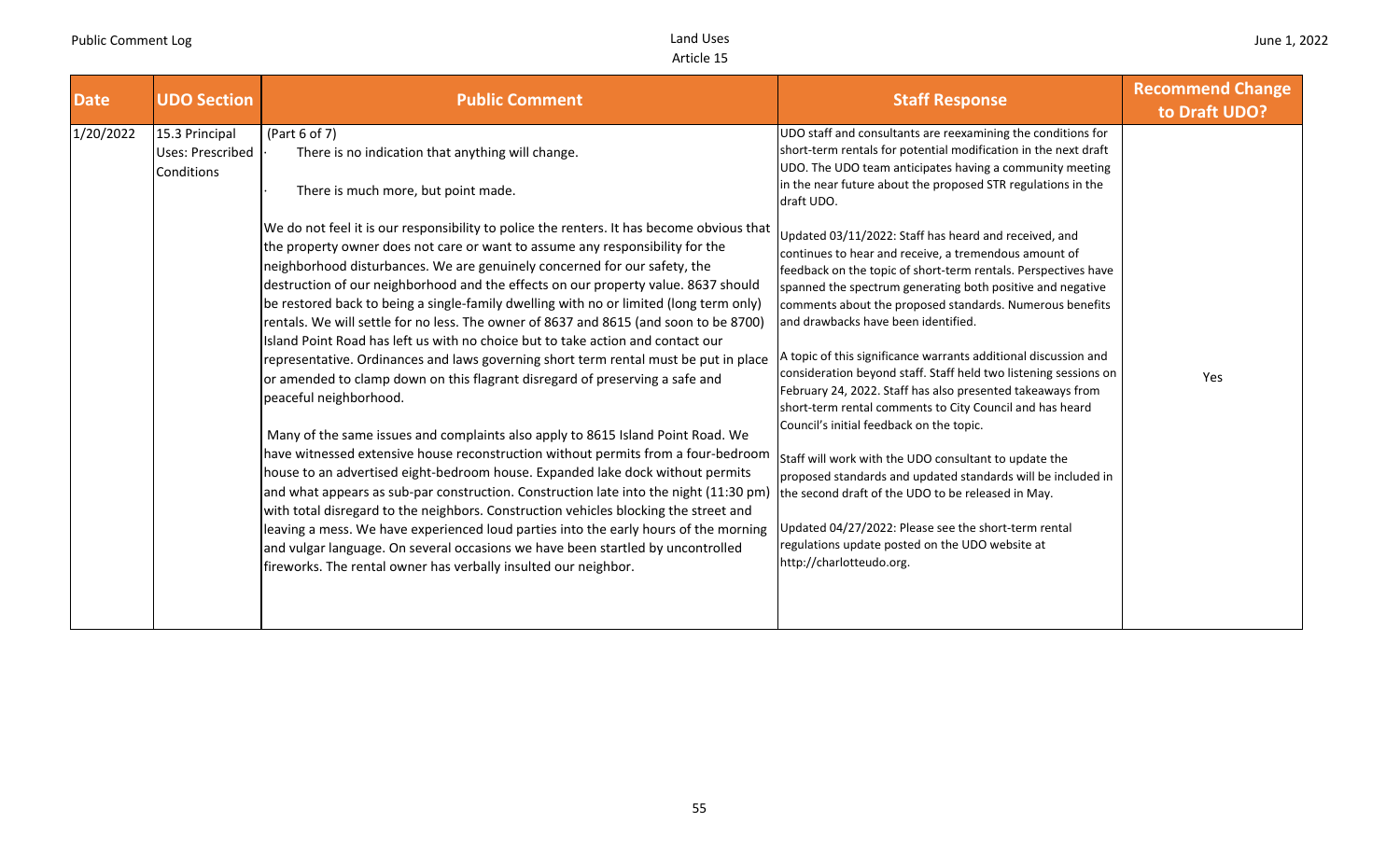| <b>Date</b> | <b>UDO Section</b>                               | <b>Public Comment</b>                                                                                                                                                                                                                                                                                                                                                                                                                                                                                                                                                                                                                                                                                                                                                                                                                                                                                                                                                                                                                                                                                                                                                                                                                                | <b>Staff Response</b>                                                                                                                                                                                                                                                                                                                                                                                                                                                                                                                                                                                                                                                                                                                                                                                                                                                                                                                                                                                                                                                                                                                                                                                 | <b>Recommend Change</b><br>to Draft UDO? |
|-------------|--------------------------------------------------|------------------------------------------------------------------------------------------------------------------------------------------------------------------------------------------------------------------------------------------------------------------------------------------------------------------------------------------------------------------------------------------------------------------------------------------------------------------------------------------------------------------------------------------------------------------------------------------------------------------------------------------------------------------------------------------------------------------------------------------------------------------------------------------------------------------------------------------------------------------------------------------------------------------------------------------------------------------------------------------------------------------------------------------------------------------------------------------------------------------------------------------------------------------------------------------------------------------------------------------------------|-------------------------------------------------------------------------------------------------------------------------------------------------------------------------------------------------------------------------------------------------------------------------------------------------------------------------------------------------------------------------------------------------------------------------------------------------------------------------------------------------------------------------------------------------------------------------------------------------------------------------------------------------------------------------------------------------------------------------------------------------------------------------------------------------------------------------------------------------------------------------------------------------------------------------------------------------------------------------------------------------------------------------------------------------------------------------------------------------------------------------------------------------------------------------------------------------------|------------------------------------------|
| 1/20/2022   | 15.3 Principal<br>Uses: Prescribed<br>Conditions | (Part 7 of 7) If short term rentals are allowed to spring up anywhere without any<br>oversight this destruction of neighborhoods can happen anywhere. Just imagine<br>moving into a nice quiet neighborhood, investing time and resources into your<br>property to enhance the neighborhood, befriending neighbors only to have someone<br>buy the house next to you and convert it into a hotel. This very occurrence has<br>happened in our neighborhood.<br>We strongly support that a moratorium be placed on any new construction in our<br>neighborhood until safeguards are put into place to protect us. There must be strict<br>oversight on rental properties in single family areas. Rental property owners should be comments about the proposed standards. Numerous benefits<br>required to register their rental business and follow strict guidelines which limit short<br>term rentals. Furthermore, rental property owners should assume complete<br>responsibility for any and all violations. Corporate ownership should not be allowed.<br>Business tax laws should apply.<br>We are grateful for any help or advice about how we can reclaim our neighborhood.<br>We are deeply concerned about the future of our neighborhood. | UDO staff and consultants are reexamining the conditions for<br>short-term rentals for potential modification in the next draft<br>UDO. The UDO team anticipates having a community meeting<br>in the near future about the proposed STR regulations in the<br>draft UDO.<br>Updated 03/11/2022: Staff has heard and received, and<br>continues to hear and receive, a tremendous amount of<br>feedback on the topic of short-term rentals. Perspectives have<br>spanned the spectrum generating both positive and negative<br>and drawbacks have been identified.<br>A topic of this significance warrants additional discussion and<br>consideration beyond staff. Staff held two listening sessions on<br>February 24, 2022. Staff has also presented takeaways from<br>short-term rental comments to City Council and has heard<br>Council's initial feedback on the topic.<br>Staff will work with the UDO consultant to update the<br>proposed standards and updated standards will be included in<br>the second draft of the UDO to be released in May.<br>Updated 04/27/2022: Please see the short-term rental<br>regulations update posted on the UDO website at<br>http://charlotteudo.org. | Yes                                      |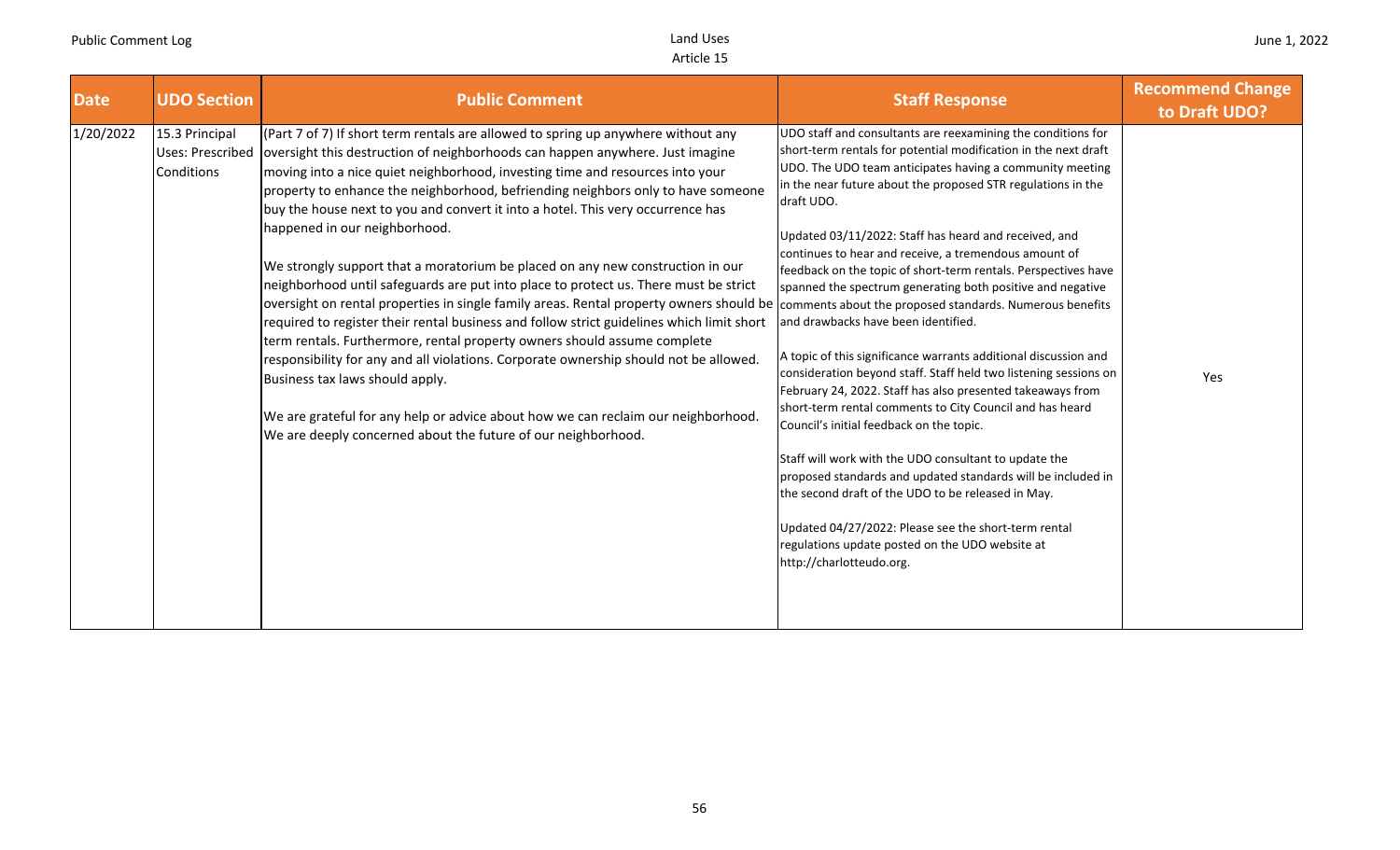| <b>Date</b> | <b>UDO Section</b>                                      | <b>Public Comment</b>                                                                                                                                                                                                                                                                                                                                                                                                                                                                                                                                                                                                                                                                                                                                                                                                                                                                                                                                                                                                                                                                                                                                                                           | <b>Staff Response</b>                                                                                                                                                                                                                                                                                                                                                                                                                                                                                                                                                                                                                                                                                                                                                                                                                                                                                                                                                                                                                                                                                                                                                                                                                                             | <b>Recommend Change</b><br>to Draft UDO? |
|-------------|---------------------------------------------------------|-------------------------------------------------------------------------------------------------------------------------------------------------------------------------------------------------------------------------------------------------------------------------------------------------------------------------------------------------------------------------------------------------------------------------------------------------------------------------------------------------------------------------------------------------------------------------------------------------------------------------------------------------------------------------------------------------------------------------------------------------------------------------------------------------------------------------------------------------------------------------------------------------------------------------------------------------------------------------------------------------------------------------------------------------------------------------------------------------------------------------------------------------------------------------------------------------|-------------------------------------------------------------------------------------------------------------------------------------------------------------------------------------------------------------------------------------------------------------------------------------------------------------------------------------------------------------------------------------------------------------------------------------------------------------------------------------------------------------------------------------------------------------------------------------------------------------------------------------------------------------------------------------------------------------------------------------------------------------------------------------------------------------------------------------------------------------------------------------------------------------------------------------------------------------------------------------------------------------------------------------------------------------------------------------------------------------------------------------------------------------------------------------------------------------------------------------------------------------------|------------------------------------------|
| 1/14/2022   | 15.3 Principal<br><b>Uses: Prescribed</b><br>Conditions | AAAA.2.a and AAAA.2.b<br>I don't agree with adding a limitation of not allowing a Short-Term Whole-Dwelling<br>Rental (STWDR) from being separated by a distance of at least 400 feet from any other<br>STWDR, bed and breakfast, or rooming house. The same limitations don't apply for<br>bed and breakfast or rooming houses. I don't see why STWDR would be uniquely<br>separated and have this additional limitation.<br>The use of the STWDR is in similar alignment to a single family dwelling. There<br>generally isn't an increase in occupancy or property usage from a single family<br>dwelling. There generally isn't increased need for parking. There isn't generally an<br>increased amount of to and from traffic. Guests of an STWDR use the space as they<br>would their own home, just as a rental unit. Why the need to keep them separated<br>from each other when usage is the same as a single family dwelling? This is<br>unnecessary regulation that doesn't provide any benefit.<br>I have no issues with any other item within this section (15.3.AAAA) other than those<br>listed above. The other sections feel fair to maintain guest safety and documentation. | UDO staff and consultants are reexamining the conditions for<br>short-term rentals for potential modification in the next draft<br>UDO. The UDO team anticipates having a community meeting<br>in the near future about the proposed STR regulations in the<br>draft UDO.<br>Updated 03/11/2022: Staff has heard and received, and<br>continues to hear and receive, a tremendous amount of<br>feedback on the topic of short-term rentals. Perspectives have<br>spanned the spectrum generating both positive and negative<br>comments about the proposed standards. Numerous benefits<br>and drawbacks have been identified.<br>A topic of this significance warrants additional discussion and<br>consideration beyond staff. Staff held two listening sessions on<br>February 24, 2022. Staff has also presented takeaways from<br>short-term rental comments to City Council and has heard<br>Council's initial feedback on the topic.<br>Staff will work with the UDO consultant to update the<br>proposed standards and updated standards will be included in<br>the second draft of the UDO to be released in May.<br>Updated 04/27/2022: Please see the short-term rental<br>regulations update posted on the UDO website at<br>http://charlotteudo.org. | Yes                                      |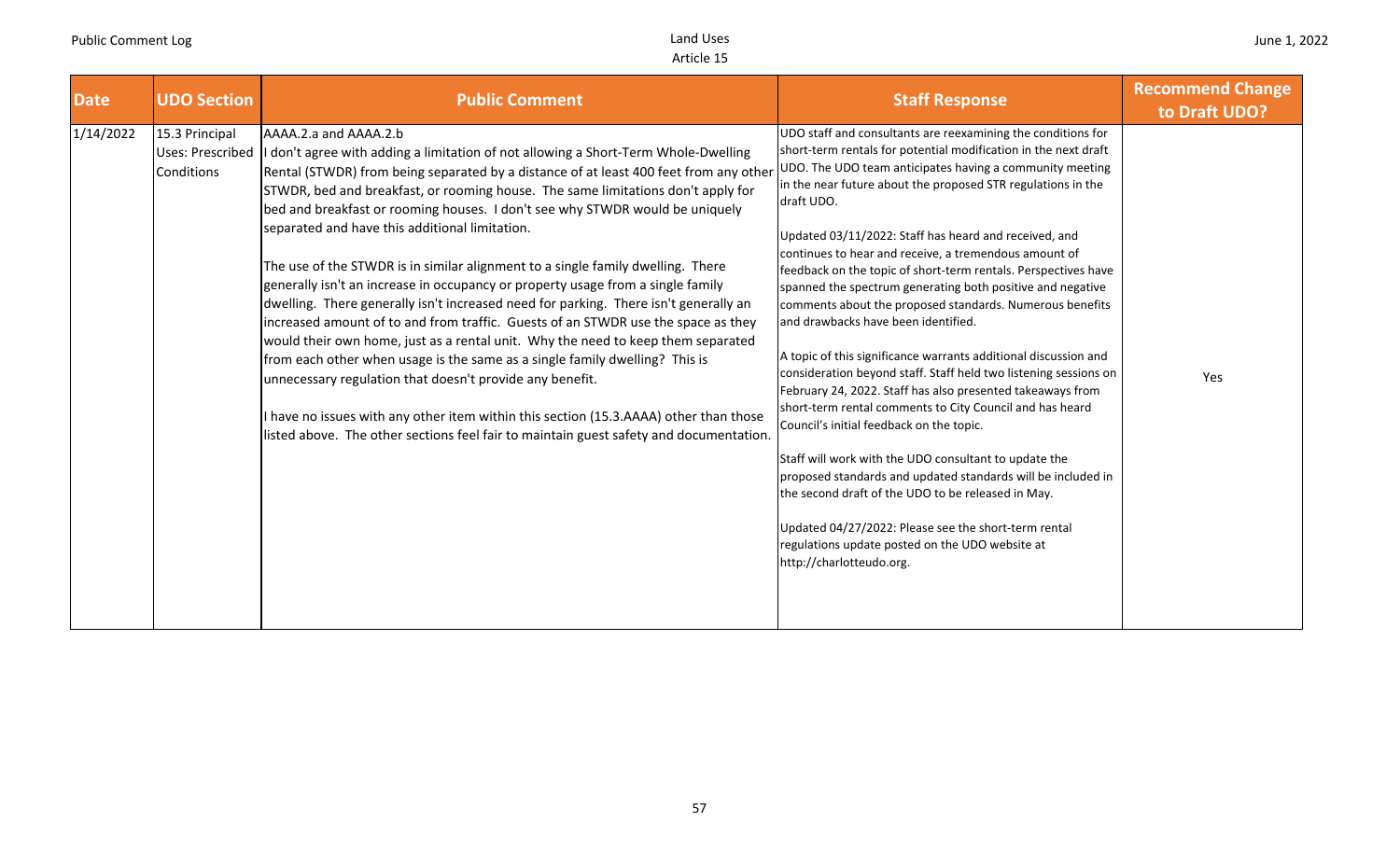| <b>Date</b> | <b>UDO Section</b>                                      | <b>Public Comment</b>                                                                                                                                                                                                                                                                                                                                                                                                                                                                                                                                                                                                                                                                                                                                                                                                                                                                                                                                                                                                                                                                                                                                                                                                                                                                                                                                                                                        | <b>Staff Response</b>                                                                                                                                                                                                                                                                                                                                                                                                                                                                                                                                                                                                                                                                                                                                                                                                                                                                                                                                                                                                                                                                                                                                                                                                                                             | <b>Recommend Change</b><br>to Draft UDO? |
|-------------|---------------------------------------------------------|--------------------------------------------------------------------------------------------------------------------------------------------------------------------------------------------------------------------------------------------------------------------------------------------------------------------------------------------------------------------------------------------------------------------------------------------------------------------------------------------------------------------------------------------------------------------------------------------------------------------------------------------------------------------------------------------------------------------------------------------------------------------------------------------------------------------------------------------------------------------------------------------------------------------------------------------------------------------------------------------------------------------------------------------------------------------------------------------------------------------------------------------------------------------------------------------------------------------------------------------------------------------------------------------------------------------------------------------------------------------------------------------------------------|-------------------------------------------------------------------------------------------------------------------------------------------------------------------------------------------------------------------------------------------------------------------------------------------------------------------------------------------------------------------------------------------------------------------------------------------------------------------------------------------------------------------------------------------------------------------------------------------------------------------------------------------------------------------------------------------------------------------------------------------------------------------------------------------------------------------------------------------------------------------------------------------------------------------------------------------------------------------------------------------------------------------------------------------------------------------------------------------------------------------------------------------------------------------------------------------------------------------------------------------------------------------|------------------------------------------|
| 1/27/2022   | 15.3 Principal<br><b>Uses: Prescribed</b><br>Conditions | (Part 1 of 2) Having read most of the comments, it seems people are confused with<br>the meaning of STR. short term Rental. It addresses mainly the many problems that<br>occur with VRBO and AIRBNB Vacation rental by owner is a major problem all over<br>Mecklenburg County. Our neighborhood is run over with what ever you wish to call<br>them. I understand some people do it correctly, but in our situation, having 8 or so,<br>door to door in a single family neighborhood is totally unbearable. The companies<br>allow anybody to rent for min 4 days, usually Thursday through Sunday. Its PARTY ON<br>all 4 days. All kinds of events, as many friends come to party, drugs, vehicles blocking<br>streets, you name it, it happens. Theft, burglary, tresspassing etc. etc. We are in our<br>3rd decade of living where we are. Finally get to retire and enjoy the grand kids. But<br>these companies come in, lots of money, then convert the homes on acre lots to party<br>central. We don't have a HOA. Our circumstances are different. We too live on Lake<br>Wylie, and you would not want to see what we have to tolerate. The parties, the<br>rentals of boats, jet skis, the drunks. its terrible. We are over run every weekend by<br>party goers, its as if they get together every weekend and pick another location to<br>disrupt. Sure, we call the police, they don't come. | UDO staff and consultants are reexamining the conditions for<br>short-term rentals for potential modification in the next draft<br>UDO. The UDO team anticipates having a community meeting<br>in the near future about the proposed STR regulations in the<br>draft UDO.<br>Updated 03/11/2022: Staff has heard and received, and<br>continues to hear and receive, a tremendous amount of<br>feedback on the topic of short-term rentals. Perspectives have<br>spanned the spectrum generating both positive and negative<br>comments about the proposed standards. Numerous benefits<br>and drawbacks have been identified.<br>A topic of this significance warrants additional discussion and<br>consideration beyond staff. Staff held two listening sessions on<br>February 24, 2022. Staff has also presented takeaways from<br>short-term rental comments to City Council and has heard<br>Council's initial feedback on the topic.<br>Staff will work with the UDO consultant to update the<br>proposed standards and updated standards will be included in<br>the second draft of the UDO to be released in May.<br>Updated 04/27/2022: Please see the short-term rental<br>regulations update posted on the UDO website at<br>http://charlotteudo.org. | Yes                                      |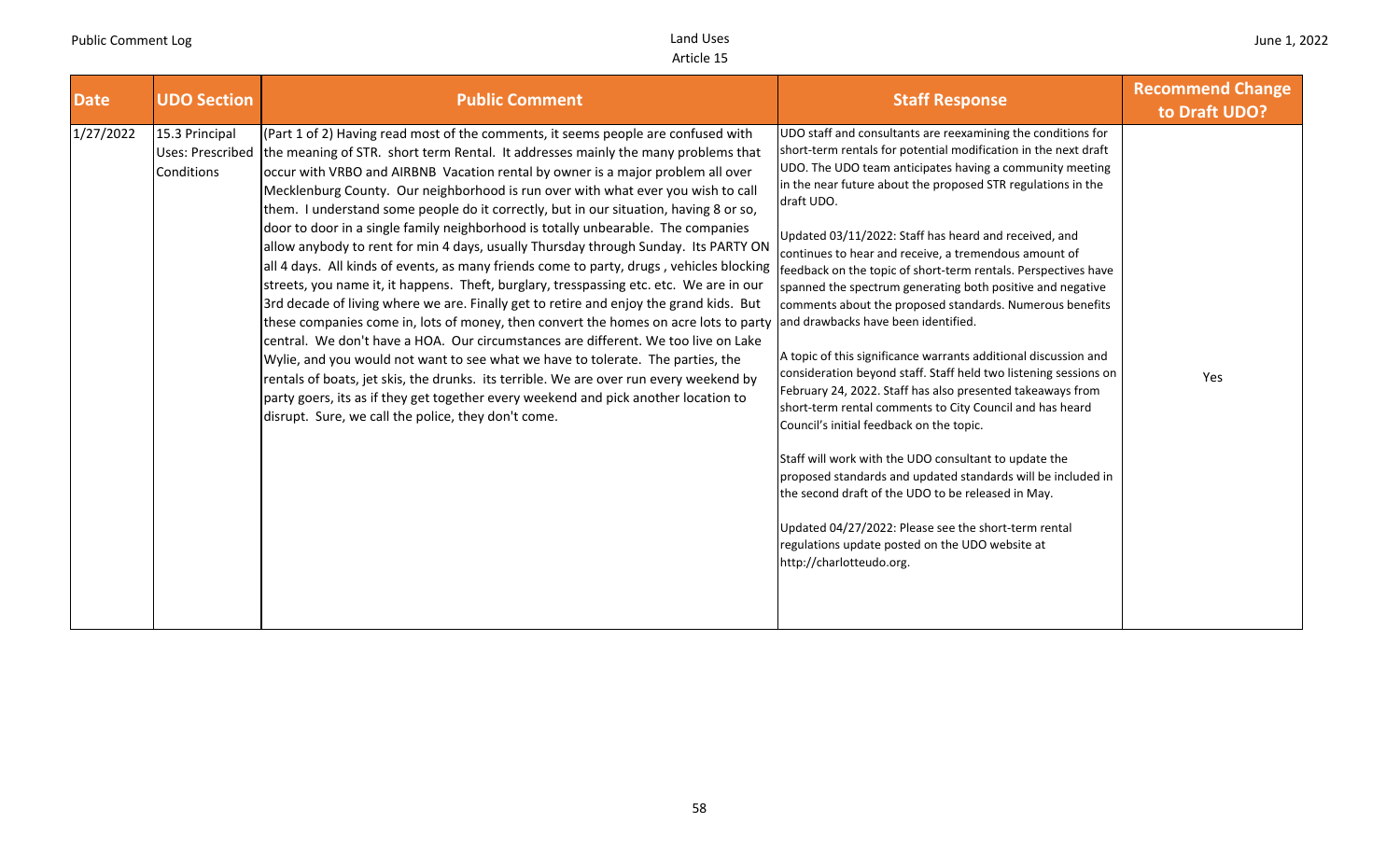| <b>Date</b> | <b>UDO Section</b>           | <b>Public Comment</b>                                                                                                                                                                                                                                                                                                                                                                                                                                                                                                                                                                                                                                                                                                                                                                                                                                                                                                                                                                                                                                                                                                                                                                                                                                                                                                                                                                                                           | <b>Staff Response</b>                                                                                                                                                                                                                                                                                                                                                                                                                                                                                                                                                                                                                                                                                                                                                                                                                                                                                                                                                                                                                                                                                                                                                                                                                                             | <b>Recommend Change</b><br>to Draft UDO? |
|-------------|------------------------------|---------------------------------------------------------------------------------------------------------------------------------------------------------------------------------------------------------------------------------------------------------------------------------------------------------------------------------------------------------------------------------------------------------------------------------------------------------------------------------------------------------------------------------------------------------------------------------------------------------------------------------------------------------------------------------------------------------------------------------------------------------------------------------------------------------------------------------------------------------------------------------------------------------------------------------------------------------------------------------------------------------------------------------------------------------------------------------------------------------------------------------------------------------------------------------------------------------------------------------------------------------------------------------------------------------------------------------------------------------------------------------------------------------------------------------|-------------------------------------------------------------------------------------------------------------------------------------------------------------------------------------------------------------------------------------------------------------------------------------------------------------------------------------------------------------------------------------------------------------------------------------------------------------------------------------------------------------------------------------------------------------------------------------------------------------------------------------------------------------------------------------------------------------------------------------------------------------------------------------------------------------------------------------------------------------------------------------------------------------------------------------------------------------------------------------------------------------------------------------------------------------------------------------------------------------------------------------------------------------------------------------------------------------------------------------------------------------------|------------------------------------------|
| 1/27/2022   | 15.3 Principal<br>Conditions | (Part 2 of 2) I can understand your issues, but something needs to be done to prevent<br>Uses: Prescribed this from occuring.<br>Why is it wrong to have proper paperwork?<br>Proper notices? Inside the home.<br>People in charge 24/7? what about that main water line broken? call 911? wait til the<br>morning??<br>You have to get a drivers license!<br>you have to go the speed limit!<br>You have to have insurance on your vehicles.<br>You have to get a permit to build the house.<br>You have to fill out lots of paperwork to get the house. You have to make the<br>payments<br>Sure, your neighbors don't want just anybody staying next door. Rapists? Drug deals<br>going down.<br>Try to see the other side of the problem, and help find solutions instead of just<br>wanting the money. There are rules for a reason. This issue is being addressed<br>because there is a HUGE PROBLEM with STR, or VRBO, or AIRBNB in Mecklenburg<br>County. Do some investigating into the problems and you will find out a whole lot of<br>information.<br>to my knowledge, there is no application at this time to prove anybody was or is a STR<br>or VRBO OR AIRBNB.<br>Ask your neighbors how they feel to have new neighbors every weekend!!; 15.1 get<br>educated on what happens in VRBO and AIRBNB when there is no oversight watch<br><b>Ithis</b><br>airbnbwatch.org/<br>its coming to a neighborhood near you | UDO staff and consultants are reexamining the conditions for<br>short-term rentals for potential modification in the next draft<br>UDO. The UDO team anticipates having a community meeting<br>in the near future about the proposed STR regulations in the<br>draft UDO.<br>Updated 03/11/2022: Staff has heard and received, and<br>continues to hear and receive, a tremendous amount of<br>feedback on the topic of short-term rentals. Perspectives have<br>spanned the spectrum generating both positive and negative<br>comments about the proposed standards. Numerous benefits<br>and drawbacks have been identified.<br>A topic of this significance warrants additional discussion and<br>consideration beyond staff. Staff held two listening sessions on<br>February 24, 2022. Staff has also presented takeaways from<br>short-term rental comments to City Council and has heard<br>Council's initial feedback on the topic.<br>Staff will work with the UDO consultant to update the<br>proposed standards and updated standards will be included in<br>the second draft of the UDO to be released in May.<br>Updated 04/27/2022: Please see the short-term rental<br>regulations update posted on the UDO website at<br>http://charlotteudo.org. | Yes                                      |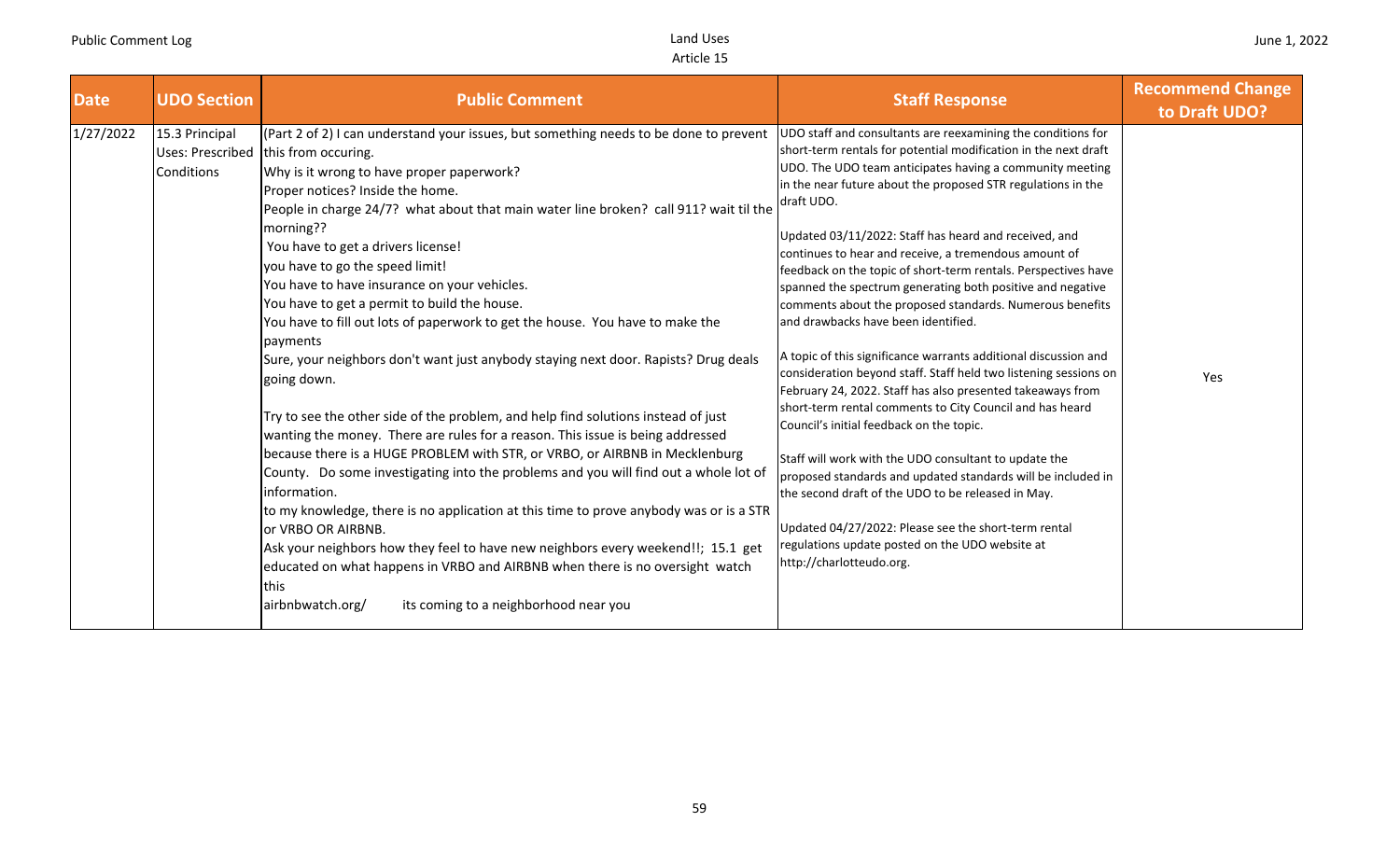| <b>Date</b> | <b>UDO Section</b>                                      | <b>Public Comment</b>                                                                                                                                                                                                                                                                                                                                                                                                                                                                                                                                                                                                                                                                                                                                                                                                                                                                                                                                                                                                                                                                                                                                                                                                                                                                                                                                                                                                                                                                                                                                                                                                                                                                                                                    | <b>Staff Response</b>                                                                                                                                                                                                                                                                                                                                                                                                                                                                                                                                                                                                                                                                                                                                                                                                                                                                                                                                                                                                                                                                                                                                                                                                                                             | <b>Recommend Change</b><br>to Draft UDO? |
|-------------|---------------------------------------------------------|------------------------------------------------------------------------------------------------------------------------------------------------------------------------------------------------------------------------------------------------------------------------------------------------------------------------------------------------------------------------------------------------------------------------------------------------------------------------------------------------------------------------------------------------------------------------------------------------------------------------------------------------------------------------------------------------------------------------------------------------------------------------------------------------------------------------------------------------------------------------------------------------------------------------------------------------------------------------------------------------------------------------------------------------------------------------------------------------------------------------------------------------------------------------------------------------------------------------------------------------------------------------------------------------------------------------------------------------------------------------------------------------------------------------------------------------------------------------------------------------------------------------------------------------------------------------------------------------------------------------------------------------------------------------------------------------------------------------------------------|-------------------------------------------------------------------------------------------------------------------------------------------------------------------------------------------------------------------------------------------------------------------------------------------------------------------------------------------------------------------------------------------------------------------------------------------------------------------------------------------------------------------------------------------------------------------------------------------------------------------------------------------------------------------------------------------------------------------------------------------------------------------------------------------------------------------------------------------------------------------------------------------------------------------------------------------------------------------------------------------------------------------------------------------------------------------------------------------------------------------------------------------------------------------------------------------------------------------------------------------------------------------|------------------------------------------|
| 1/27/2022   | 15.3 Principal<br>Uses: Prescribed<br>Conditions        | 15.3 Principal Uses: Prescribed Conditions<br>Comments:AAAA. Short-Term Whole-Dwelling Rental<br>2a. There are two issues with this. 1) How can a short term rental operator know of<br>what other short term rentals are within 400 feet? Will the city provide a map or<br>some type of tech solution to determine this? Let's say I want to buy a property for<br>this purpose, how can be sure my property will be compliant if I don't have a way to<br>determine this. Platforms like Airbnb conceal the exact location of listings on the<br>map by giving a general radius of the location. So this seems like it would be difficult<br>to comply with, without some type of publically accessible technology platform that<br>shows the exact location of short term rentals in the city so that prospective operator.<br>can find opportunities to purchase properties that are not within 400 feet of other<br>short term rentals.<br>2) I have a number of short term rentals that are directly next to other short term<br>rentals already. How does this affect us and how does the city equitably determine<br>who can get a permit? We have both operated our rentals without issue for years,<br>and now this ordinance would potentially put one or both of us out of business at<br>these addresses. Is this a thing where the first person to apply and get approved gets<br>the permit and the other has to give up their right to rent their property as they<br>choose? Will there be a grandfathering for these scenarios?<br>This seems a bit overreaching and has some unintended consequences that need to<br>be thought through a bit more. I see issues of equity and fairness that are concerning<br>here. | UDO staff and consultants are reexamining the conditions for<br>short-term rentals for potential modification in the next draft<br>UDO. The UDO team anticipates having a community meeting<br>in the near future about the proposed STR regulations in the<br>draft UDO.<br>Updated 03/11/2022: Staff has heard and received, and<br>continues to hear and receive, a tremendous amount of<br>feedback on the topic of short-term rentals. Perspectives have<br>spanned the spectrum generating both positive and negative<br>comments about the proposed standards. Numerous benefits<br>and drawbacks have been identified.<br>A topic of this significance warrants additional discussion and<br>consideration beyond staff. Staff held two listening sessions on<br>February 24, 2022. Staff has also presented takeaways from<br>short-term rental comments to City Council and has heard<br>Council's initial feedback on the topic.<br>Staff will work with the UDO consultant to update the<br>proposed standards and updated standards will be included in<br>the second draft of the UDO to be released in May.<br>Updated 04/27/2022: Please see the short-term rental<br>regulations update posted on the UDO website at<br>http://charlotteudo.org. | Yes                                      |
| 1/26/2022   | 15.3 Principal<br><b>Uses: Prescribed</b><br>Conditions | current ordinance requires public safety facilities on a Collector rd. Is it intentional<br>that this is not in the UDO? If you intend to add it back we need CDOT to respond to<br>the roads incorrectly changed back to 'local' roads on the Street Map                                                                                                                                                                                                                                                                                                                                                                                                                                                                                                                                                                                                                                                                                                                                                                                                                                                                                                                                                                                                                                                                                                                                                                                                                                                                                                                                                                                                                                                                                | Updated 03/12/22: This will be updated in the next UDO<br>draft.<br>Updated 04/14/2022: To clarify the previous update -<br>The facilities currently listed as requiring access on a<br>collector road will updated to reflect the same condition<br>in the second draft UDO.                                                                                                                                                                                                                                                                                                                                                                                                                                                                                                                                                                                                                                                                                                                                                                                                                                                                                                                                                                                     | Yes                                      |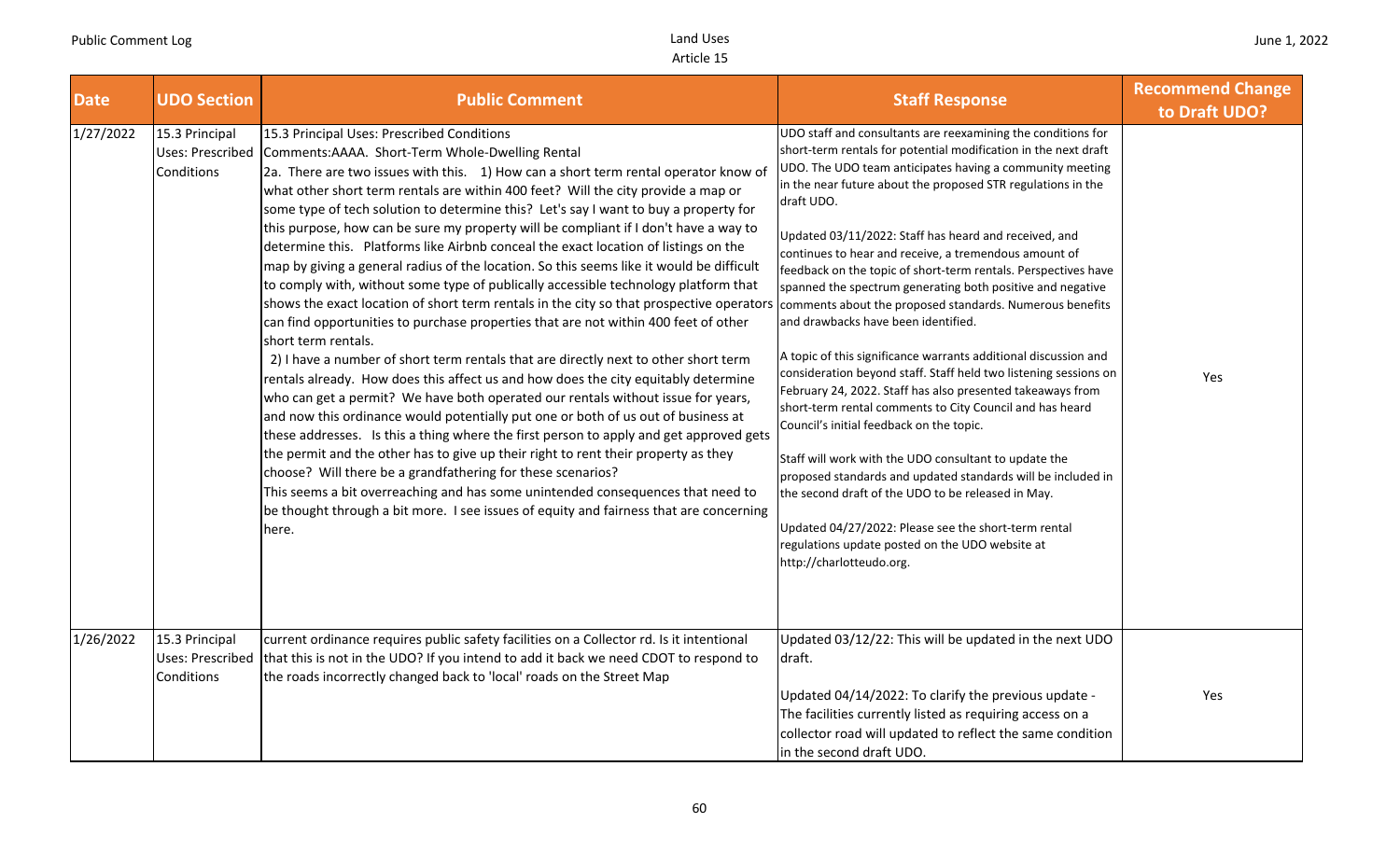| <b>Date</b> | <b>UDO Section</b>                                      | <b>Public Comment</b>                                                                                                                                                                                                                                                                                                                                                                                                                                                                                                                                                                                                                                                                                                                                                                                                                                                                                                           | <b>Staff Response</b>                                                                                                                                                                                                                                                                                                                                                                                                                                                                                                                                                                                                                                                                                                                                                                                                                                                                                                                                                                                                                                                                                                                                                                                                                                             | <b>Recommend Change</b><br>to Draft UDO? |
|-------------|---------------------------------------------------------|---------------------------------------------------------------------------------------------------------------------------------------------------------------------------------------------------------------------------------------------------------------------------------------------------------------------------------------------------------------------------------------------------------------------------------------------------------------------------------------------------------------------------------------------------------------------------------------------------------------------------------------------------------------------------------------------------------------------------------------------------------------------------------------------------------------------------------------------------------------------------------------------------------------------------------|-------------------------------------------------------------------------------------------------------------------------------------------------------------------------------------------------------------------------------------------------------------------------------------------------------------------------------------------------------------------------------------------------------------------------------------------------------------------------------------------------------------------------------------------------------------------------------------------------------------------------------------------------------------------------------------------------------------------------------------------------------------------------------------------------------------------------------------------------------------------------------------------------------------------------------------------------------------------------------------------------------------------------------------------------------------------------------------------------------------------------------------------------------------------------------------------------------------------------------------------------------------------|------------------------------------------|
| 1/10/2022   | 15.3 Principle<br><b>Uses: Prescribed</b><br>Conditions | Article 38.7 for permits. We recently purchased a townhome with the opportunity to<br>rent out a room. This makes affordable for hoa and other fees. I saw a 400 ft space for<br>airbnb rentals. So if my neighbor rents for airbnb does this mean I would not have<br>option to rent since they are next door? Airbnb jas given Charlotte the opportunity to<br>host major events die to lack of hotel space and giving tourists additional options. This<br>will have a significant impact not only on people trying to offset bills and make<br>additional income but could put more people out of thier homes. Before imposing<br>more restrictions and fees, I would hope the council would work on housing for the<br>Charlotteans who have been here their whole lives and been displaced from rising<br>taxes and rezoning to get developers and non-residents rich while people who service<br>and live here struggle. | UDO staff and consultants are reexamining the conditions for<br>short-term rentals for potential modification in the next draft<br>UDO. The UDO team anticipates having a community meeting<br>in the near future about the proposed STR regulations in the<br>draft UDO.<br>Updated 03/11/2022: Staff has heard and received, and<br>continues to hear and receive, a tremendous amount of<br>feedback on the topic of short-term rentals. Perspectives have<br>spanned the spectrum generating both positive and negative<br>comments about the proposed standards. Numerous benefits<br>and drawbacks have been identified.<br>A topic of this significance warrants additional discussion and<br>consideration beyond staff. Staff held two listening sessions on<br>February 24, 2022. Staff has also presented takeaways from<br>short-term rental comments to City Council and has heard<br>Council's initial feedback on the topic.<br>Staff will work with the UDO consultant to update the<br>proposed standards and updated standards will be included in<br>the second draft of the UDO to be released in May.<br>Updated 04/27/2022: Please see the short-term rental<br>regulations update posted on the UDO website at<br>http://charlotteudo.org. | Yes                                      |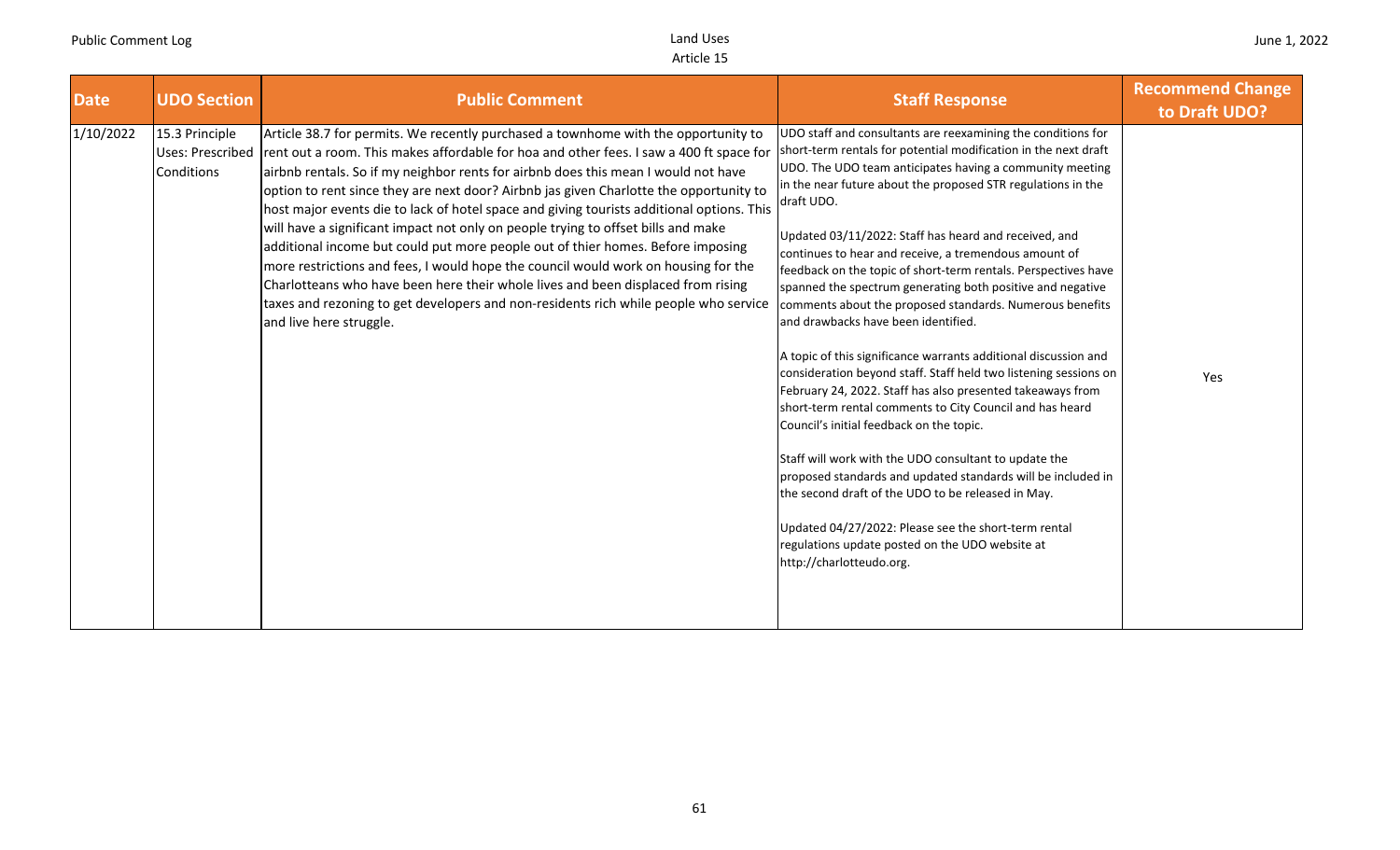| <b>Date</b> | <b>UDO Section</b>                               | <b>Public Comment</b>                                                                                                                                                                                                                                                                                                                                                                                                                                                                                                                                                                                                                                                                                                                                                                                                                                                                                                                                                                                                                                                                                                                                                                                                                                                                                                                                                                                                                                                                                                                                                                                                                                                                                                                                                                                                                                                                                                                                                                                                                                                                                                                                                                             | <b>Staff Response</b>                                                                                                                                                                                                                                                                                                                                                                                                                                                                                                                                                                                                                                                                                                                                                                                                                                                                                                                                                                                                                                                                                                                                    | <b>Recommend Change</b><br>to Draft UDO? |
|-------------|--------------------------------------------------|---------------------------------------------------------------------------------------------------------------------------------------------------------------------------------------------------------------------------------------------------------------------------------------------------------------------------------------------------------------------------------------------------------------------------------------------------------------------------------------------------------------------------------------------------------------------------------------------------------------------------------------------------------------------------------------------------------------------------------------------------------------------------------------------------------------------------------------------------------------------------------------------------------------------------------------------------------------------------------------------------------------------------------------------------------------------------------------------------------------------------------------------------------------------------------------------------------------------------------------------------------------------------------------------------------------------------------------------------------------------------------------------------------------------------------------------------------------------------------------------------------------------------------------------------------------------------------------------------------------------------------------------------------------------------------------------------------------------------------------------------------------------------------------------------------------------------------------------------------------------------------------------------------------------------------------------------------------------------------------------------------------------------------------------------------------------------------------------------------------------------------------------------------------------------------------------------|----------------------------------------------------------------------------------------------------------------------------------------------------------------------------------------------------------------------------------------------------------------------------------------------------------------------------------------------------------------------------------------------------------------------------------------------------------------------------------------------------------------------------------------------------------------------------------------------------------------------------------------------------------------------------------------------------------------------------------------------------------------------------------------------------------------------------------------------------------------------------------------------------------------------------------------------------------------------------------------------------------------------------------------------------------------------------------------------------------------------------------------------------------|------------------------------------------|
| 1/10/2022   | 15.3 Principle<br>Uses: Prescribed<br>Conditions | (Part 1 of 2) Hello - just wanted to provide some thoughts / input on the proposed<br>short-term whole-dwelling rule modifications. My wife and I own a short-term rental<br>unit and have taken significant steps to vet our tenants and ensure that neighbors are<br>not negatively affected. While I realize that there have been some bad actors and<br>people negatively affected by the current system, it seems to me like the proposed<br>modifications are overly punitive to responsible parties. A few thoughts below:<br>1) For short-term rentals allowed in units already governed by an HOA, it seems like<br>there are already mechanisms in place to prevent irresponsible owners from operating f <sub>feedback</sub> on the topic of short-term rentals. Perspectives have<br>I would argue that punishing responsible owners (especially those subject to existing<br>HOAs) doesn't feel like the right path forward<br>[2] Charlotte is a rapidly growing city and one of the most common requests we receive and drawbacks have been identified.<br>is from people who "want to see what Charlotte is like" before moving, and I'd argue<br>that short-term rentals provide a perfect opportunity for them to do so. Anecdotally,<br>we've had folks that have rented for a short period of time to scope out the city and<br>then, after a great experience, later rent for a slightly longer period of time after<br>they've decided to move and are looking for a permanent residence. Often, hotels are<br>not located in areas of the city in which folks are looking to establish permanent<br>residences, meaning that people looking for this experience are not well-served with<br>other options to get a great "feel" for the city.<br>3) I'd envision that enforcement for these regulations would present the city with<br>significant administrative difficulty. To be brief, good actors (who were likely not<br>contributing to the concerns behind these regulations in the first place) will likely<br>comply while bad actors likely will not, meaning that the underlying problems<br>manifesting themselves in these regulations may not be addressed. | UDO staff and consultants are reexamining the conditions for<br>short-term rentals for potential modification in the next draft<br>UDO. The UDO team anticipates having a community meeting<br>in the near future about the proposed STR regulations in the<br>draft UDO.<br>Updated 03/11/2022: Staff has heard and received, and<br>continues to hear and receive, a tremendous amount of<br>spanned the spectrum generating both positive and negative<br>comments about the proposed standards. Numerous benefits<br>A topic of this significance warrants additional discussion and<br>consideration beyond staff. Staff held two listening sessions on<br>February 24, 2022. Staff has also presented takeaways from<br>short-term rental comments to City Council and has heard<br>Council's initial feedback on the topic.<br>Staff will work with the UDO consultant to update the<br>proposed standards and updated standards will be included in<br>the second draft of the UDO to be released in May.<br>Updated 04/27/2022: Please see the short-term rental<br>regulations update posted on the UDO website at<br>http://charlotteudo.org. | Yes                                      |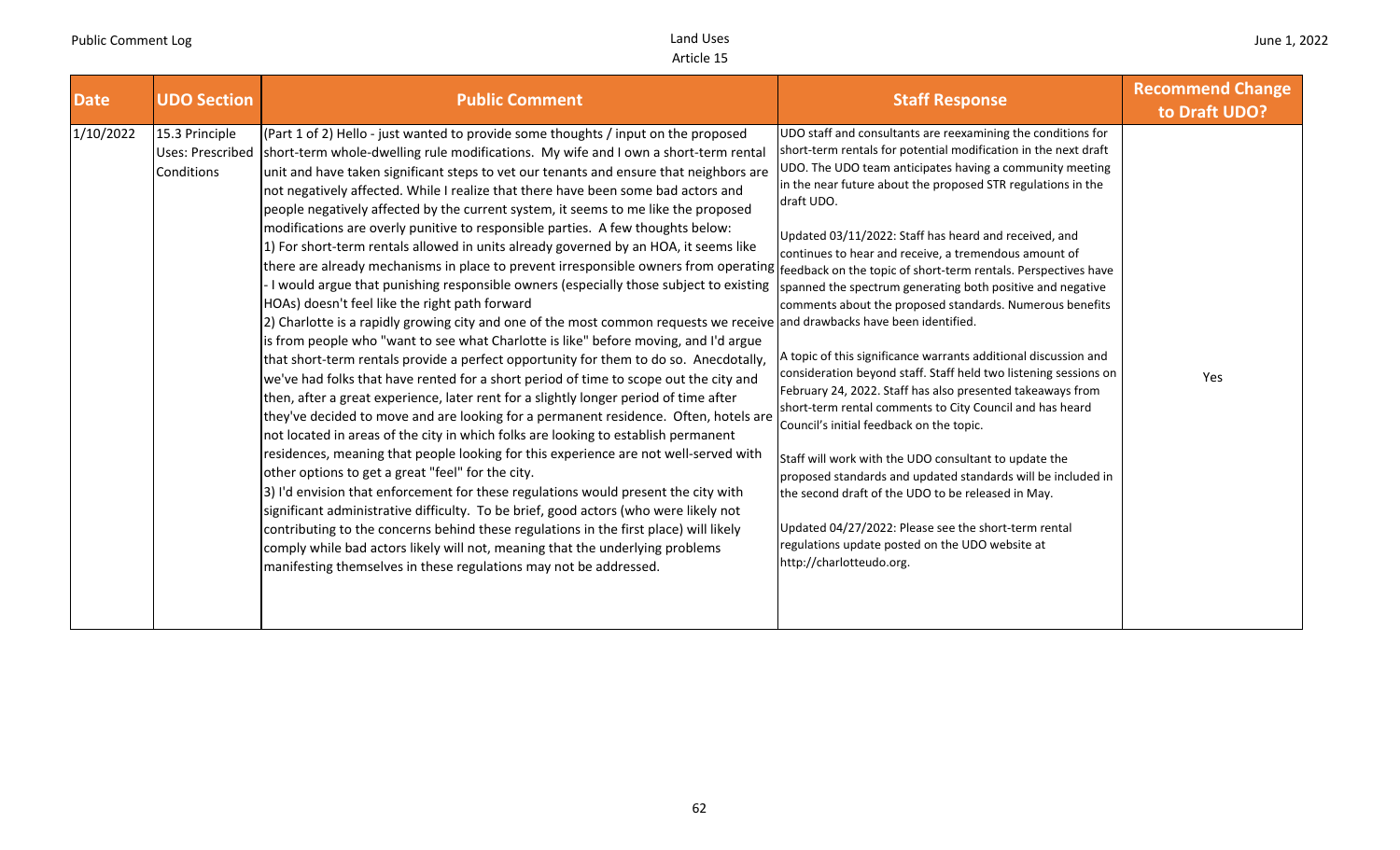| <b>Date</b> | <b>UDO Section</b>                               | <b>Public Comment</b>                                                                                                                                                                                                                                                                                                                                                                                                                                                                                                                                                                                     | <b>Staff Response</b>                                                                                                                                                                                                                                                                                                                                                                                                                                                                                                                                                                                                                                                                                                                                                                                                                                                                                                                                                                                                                                                                                                                                                                                                                                             | <b>Recommend Change</b><br>to Draft UDO? |
|-------------|--------------------------------------------------|-----------------------------------------------------------------------------------------------------------------------------------------------------------------------------------------------------------------------------------------------------------------------------------------------------------------------------------------------------------------------------------------------------------------------------------------------------------------------------------------------------------------------------------------------------------------------------------------------------------|-------------------------------------------------------------------------------------------------------------------------------------------------------------------------------------------------------------------------------------------------------------------------------------------------------------------------------------------------------------------------------------------------------------------------------------------------------------------------------------------------------------------------------------------------------------------------------------------------------------------------------------------------------------------------------------------------------------------------------------------------------------------------------------------------------------------------------------------------------------------------------------------------------------------------------------------------------------------------------------------------------------------------------------------------------------------------------------------------------------------------------------------------------------------------------------------------------------------------------------------------------------------|------------------------------------------|
| 1/10/2022   | 15.3 Principle<br>Uses: Prescribed<br>Conditions | (Part 2 of 2)<br>While I can certainly appreciate that some have been negatively affected by problems<br>from irresponsible short-term rental owners, I don't believe the proposed regulations<br>are the best way to address them. The debate is certainly nuanced, and I'd be happy<br>to have a discussion with a representative of the UDO to provide additional input /<br>feedback. I moved to Charlotte in 2014 (more or less sight unseen) and have loved<br>living in and watching the city continue to grow, and I want to see that growth<br>continue and the area to prosper.<br>Best,<br>Joe | UDO staff and consultants are reexamining the conditions for<br>short-term rentals for potential modification in the next draft<br>UDO. The UDO team anticipates having a community meeting<br>in the near future about the proposed STR regulations in the<br>draft UDO.<br>Updated 03/11/2022: Staff has heard and received, and<br>continues to hear and receive, a tremendous amount of<br>feedback on the topic of short-term rentals. Perspectives have<br>spanned the spectrum generating both positive and negative<br>comments about the proposed standards. Numerous benefits<br>and drawbacks have been identified.<br>A topic of this significance warrants additional discussion and<br>consideration beyond staff. Staff held two listening sessions on<br>February 24, 2022. Staff has also presented takeaways from<br>short-term rental comments to City Council and has heard<br>Council's initial feedback on the topic.<br>Staff will work with the UDO consultant to update the<br>proposed standards and updated standards will be included in<br>the second draft of the UDO to be released in May.<br>Updated 04/27/2022: Please see the short-term rental<br>regulations update posted on the UDO website at<br>http://charlotteudo.org. | Yes                                      |
| 1/11/2022   | 15.4 Temporary<br>Uses                           | 15.4- Temporary Uses<br>B. Mobile Food Vendor<br>The regulations for this activity do not appear to be aligned with the current EDEE<br>standards—which focus groups and stakeholder groups worked to establish?                                                                                                                                                                                                                                                                                                                                                                                          | These standards are consistent with the updated<br>approach in the Transit-Oriented Development (TOD)<br>Districts implemented in 2019.                                                                                                                                                                                                                                                                                                                                                                                                                                                                                                                                                                                                                                                                                                                                                                                                                                                                                                                                                                                                                                                                                                                           | No                                       |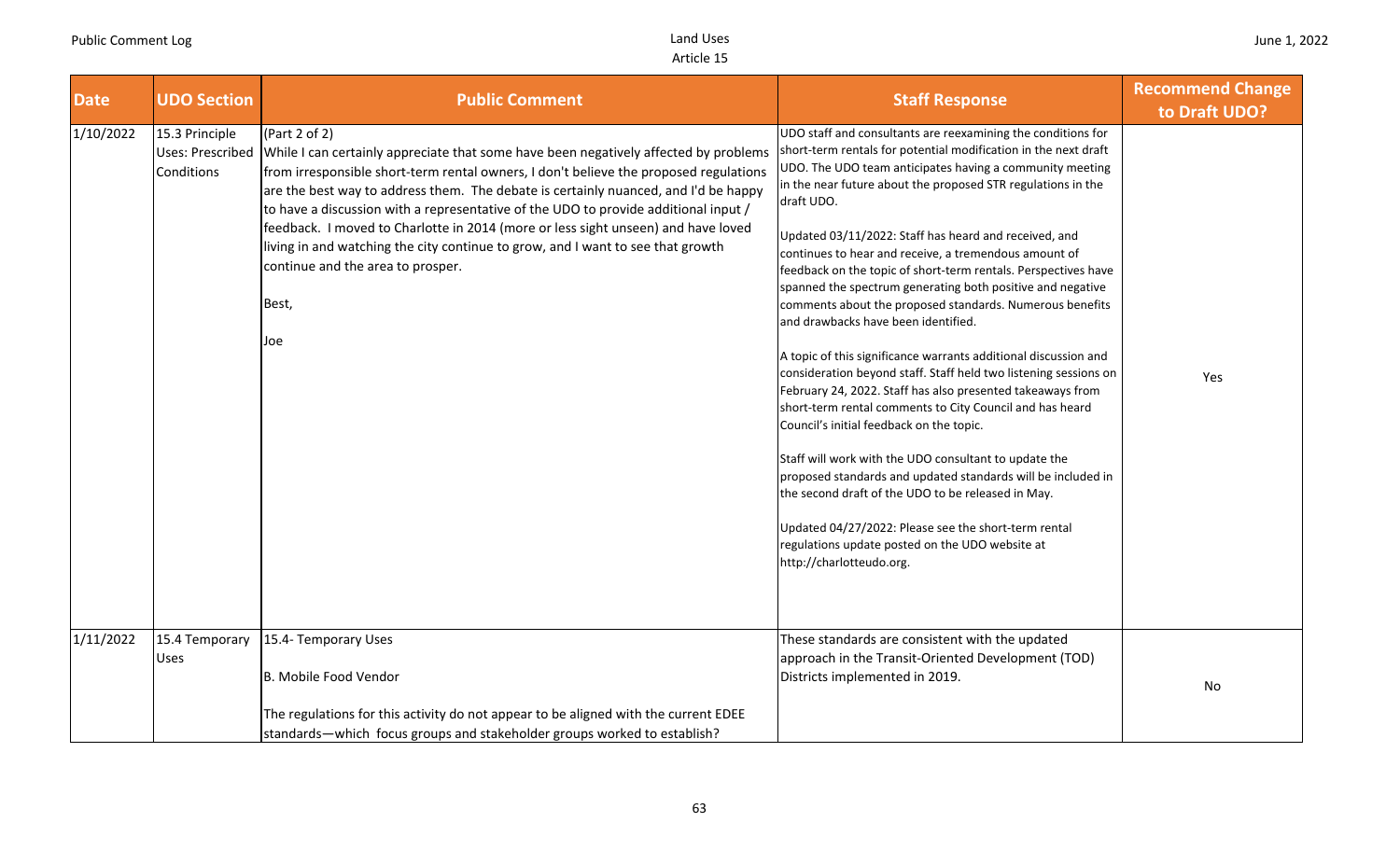| <b>Date</b> | <b>UDO Section</b>                                      | <b>Public Comment</b>                                                                                                                                                                                                                                                                                                                                                                                                                                                                                                                                                                                                                                                                                                                                                                                                                                                                                                                                                                                                                                                                                                                                                                                                                                                                                                                                                                                                                                                                                                                                                                                                                                                                                                                   | <b>Staff Response</b>                                                                                                                                                                                                                                                                                                                                                                                                                                                                                                                                                                                                                                                                                                                                                                                                                                                                                                                                                                                                                                                                                                                    | <b>Recommend Change</b><br>to Draft UDO? |
|-------------|---------------------------------------------------------|-----------------------------------------------------------------------------------------------------------------------------------------------------------------------------------------------------------------------------------------------------------------------------------------------------------------------------------------------------------------------------------------------------------------------------------------------------------------------------------------------------------------------------------------------------------------------------------------------------------------------------------------------------------------------------------------------------------------------------------------------------------------------------------------------------------------------------------------------------------------------------------------------------------------------------------------------------------------------------------------------------------------------------------------------------------------------------------------------------------------------------------------------------------------------------------------------------------------------------------------------------------------------------------------------------------------------------------------------------------------------------------------------------------------------------------------------------------------------------------------------------------------------------------------------------------------------------------------------------------------------------------------------------------------------------------------------------------------------------------------|------------------------------------------------------------------------------------------------------------------------------------------------------------------------------------------------------------------------------------------------------------------------------------------------------------------------------------------------------------------------------------------------------------------------------------------------------------------------------------------------------------------------------------------------------------------------------------------------------------------------------------------------------------------------------------------------------------------------------------------------------------------------------------------------------------------------------------------------------------------------------------------------------------------------------------------------------------------------------------------------------------------------------------------------------------------------------------------------------------------------------------------|------------------------------------------|
| 1/21/2022   | 15.4 Temporary<br><b>Uses: Prescribed</b><br>Conditions | (Part 1 of 2) In reference to 15-28 AAAA Short Term Whole Dwelling Unit, in<br>purchasing and owning multiple properties that have guests staying some times for 3<br>days and some times for 90 days in the same property, I feel this ordinance misses the<br>mark on how consumers are actually choosing to live.<br>In addition, it's assumed that a guest who stays for less time is more of a nuisance<br>than one who stays for an extended period (over 30 days), yet this has not been<br>proven in our data.<br>As a technology company in Charlotte, we would be willing to partner with other<br>interested parties to build a proper registration system for all rental units which wish<br>to be able to permit short term rentals, but also to integrate further to provide details<br>on each stay by integrating into a city system that we would help create which ensures A topic of this significance warrants additional discussion and<br>the City (and authorities) know who is booked in each property, for how long, and if<br>desired, how much they are paying (for tax purposes).<br>By registering the actual booking guest's name and details (utilizing tech we have<br>today that verifies name to identification), it would further deter bad actors from<br>staying in properties (the actual problem) and help with verification of responsible<br>parties for damages, violations, etc. Additionally, the city could better understand how the second draft of the UDO to be released in May.<br>many guests that are booking on platforms like AirBnB or VRBO are staying for days,<br>weeks, months, or years as these platforms become more than just booking platforms<br>for short term stays. | UDO staff and consultants are reexamining the conditions for<br>short-term rentals for potential modification in the next draft<br>UDO. The UDO team anticipates having a community meeting<br>in the near future about the proposed STR regulations in the<br>draft UDO.<br>Updated 03/11/2022: Staff has heard and received, and<br>continues to hear and receive, a tremendous amount of<br>feedback on the topic of short-term rentals. Perspectives have<br>spanned the spectrum generating both positive and negative<br>comments about the proposed standards. Numerous benefits<br>and drawbacks have been identified.<br>consideration beyond staff. Staff held two listening sessions on<br>February 24, 2022. Staff has also presented takeaways from<br>short-term rental comments to City Council and has heard<br>Council's initial feedback on the topic.<br>Staff will work with the UDO consultant to update the<br>proposed standards and updated standards will be included in<br>Updated 04/27/2022: Please see the short-term rental<br>regulations update posted on the UDO website at<br>http://charlotteudo.org. | Yes                                      |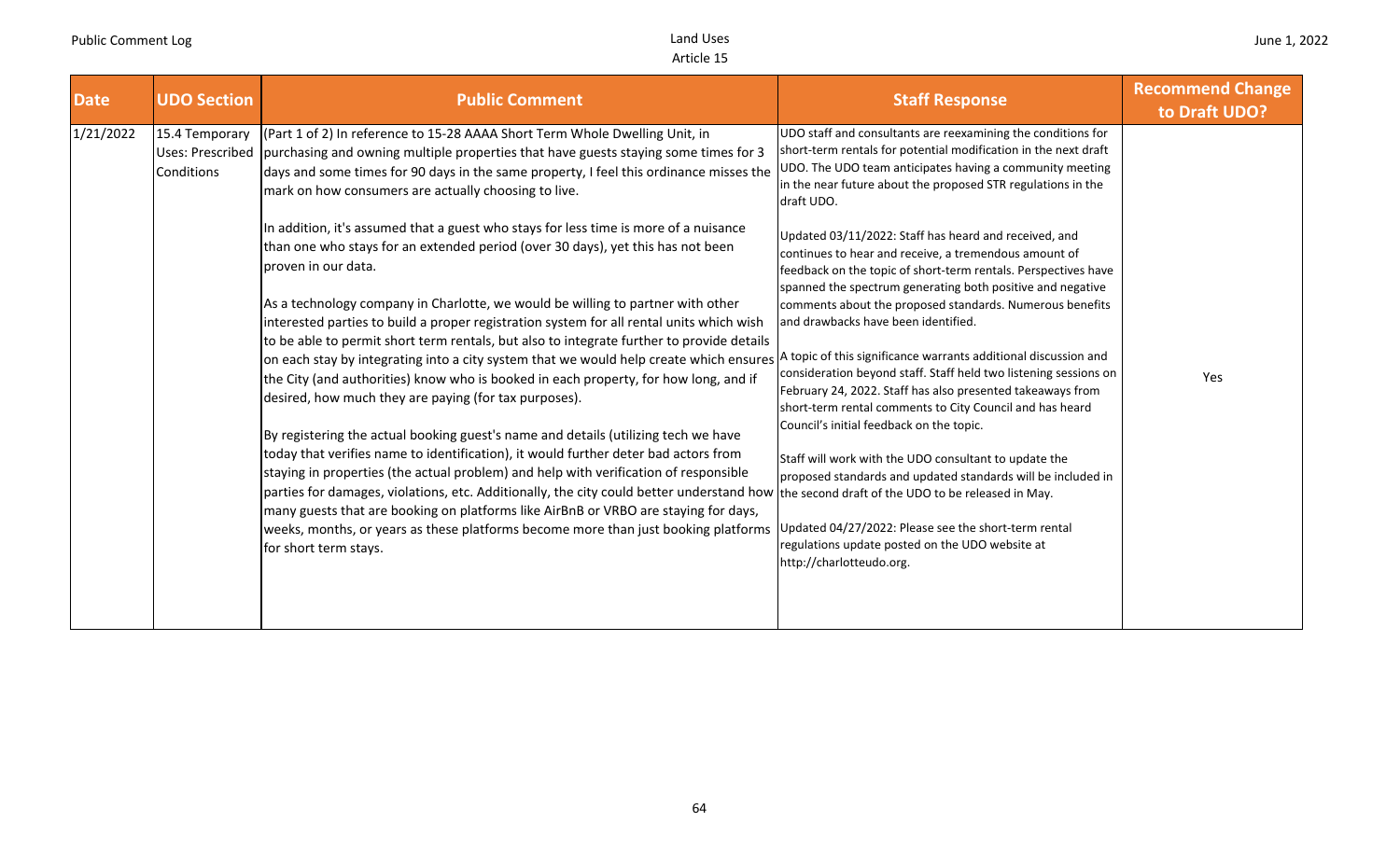| <b>Date</b> | <b>UDO Section</b>                               | <b>Public Comment</b>                                                                                                                                                                                                                                                                                                                                                                                                                                                                                                                                                                                                                                                                                                                                                                                                                                                                                                                                                                                                                                                                                                                                                                                                                                                                                                                                                                                                                                                                                                                                                                                                                                                                                                                                                                                                                        | <b>Staff Response</b>                                                                                                                                                                                                                                                                                                                                                                                                                                                                                                                                                                                                                                                                                                                                                                                                                                                                                                                                                                                                                                                                                                                                                                                                                                             | <b>Recommend Change</b><br>to Draft UDO? |
|-------------|--------------------------------------------------|----------------------------------------------------------------------------------------------------------------------------------------------------------------------------------------------------------------------------------------------------------------------------------------------------------------------------------------------------------------------------------------------------------------------------------------------------------------------------------------------------------------------------------------------------------------------------------------------------------------------------------------------------------------------------------------------------------------------------------------------------------------------------------------------------------------------------------------------------------------------------------------------------------------------------------------------------------------------------------------------------------------------------------------------------------------------------------------------------------------------------------------------------------------------------------------------------------------------------------------------------------------------------------------------------------------------------------------------------------------------------------------------------------------------------------------------------------------------------------------------------------------------------------------------------------------------------------------------------------------------------------------------------------------------------------------------------------------------------------------------------------------------------------------------------------------------------------------------|-------------------------------------------------------------------------------------------------------------------------------------------------------------------------------------------------------------------------------------------------------------------------------------------------------------------------------------------------------------------------------------------------------------------------------------------------------------------------------------------------------------------------------------------------------------------------------------------------------------------------------------------------------------------------------------------------------------------------------------------------------------------------------------------------------------------------------------------------------------------------------------------------------------------------------------------------------------------------------------------------------------------------------------------------------------------------------------------------------------------------------------------------------------------------------------------------------------------------------------------------------------------|------------------------------------------|
| 1/21/2022   | 15.4 Temporary<br>Uses: Prescribed<br>Conditions | (Part 2 of 2) Lastly, some rules such as 24/7 local managers and 400ft between<br>licensed properties we believe misses that mark on the actual problem.<br>On Local management, we think this is too reactive. Our suggestion would be to<br>require 24/7 active monitoring of sound and guests to detect events and noise<br>violations before complaints occur. We use technologies that average \$250 per<br>property to enable this. We can detect when more than the registered number of<br>guests are on the property, we can set quiet hours and detect decibel levels in our<br>homesall in a privacy centric fashion that does not utilize video monitoring or other<br>invasive means. Our suggestion would be to require 24/7 monitoring with local<br>management that can react when necessary.<br>Lastly, the 400ft rule seems arbitrary. We have two townhomes next to each other<br>and our tenants are great guests and contribute to the community. We believe with<br>the proper registration system that registers not just the property itself, but requires<br>that managers or platforms provide real-time updates on who is staying in properties<br>and that their ID has been verified will create a safer environment for neighborhoods<br>and embrace the current desire for a more nomadic lifestyle by the new workforce<br>that can be remote and is choosing to try Charlotte NC before buying.<br>Detering short term rentals only works to deter this new generation and workforce<br>from trying our great city. We believe Charlotte should be on the forefront of using<br>technology and intelligent regulation to embrace the nomadic lifestyle and the digital<br>natives that can become our future city leaders once they have had the chance to<br>explore and enjoy all Charlotte has to offer. | UDO staff and consultants are reexamining the conditions for<br>short-term rentals for potential modification in the next draft<br>UDO. The UDO team anticipates having a community meeting<br>in the near future about the proposed STR regulations in the<br>draft UDO.<br>Updated 03/11/2022: Staff has heard and received, and<br>continues to hear and receive, a tremendous amount of<br>feedback on the topic of short-term rentals. Perspectives have<br>spanned the spectrum generating both positive and negative<br>comments about the proposed standards. Numerous benefits<br>and drawbacks have been identified.<br>A topic of this significance warrants additional discussion and<br>consideration beyond staff. Staff held two listening sessions on<br>February 24, 2022. Staff has also presented takeaways from<br>short-term rental comments to City Council and has heard<br>Council's initial feedback on the topic.<br>Staff will work with the UDO consultant to update the<br>proposed standards and updated standards will be included in<br>the second draft of the UDO to be released in May.<br>Updated 04/27/2022: Please see the short-term rental<br>regulations update posted on the UDO website at<br>http://charlotteudo.org. | Yes                                      |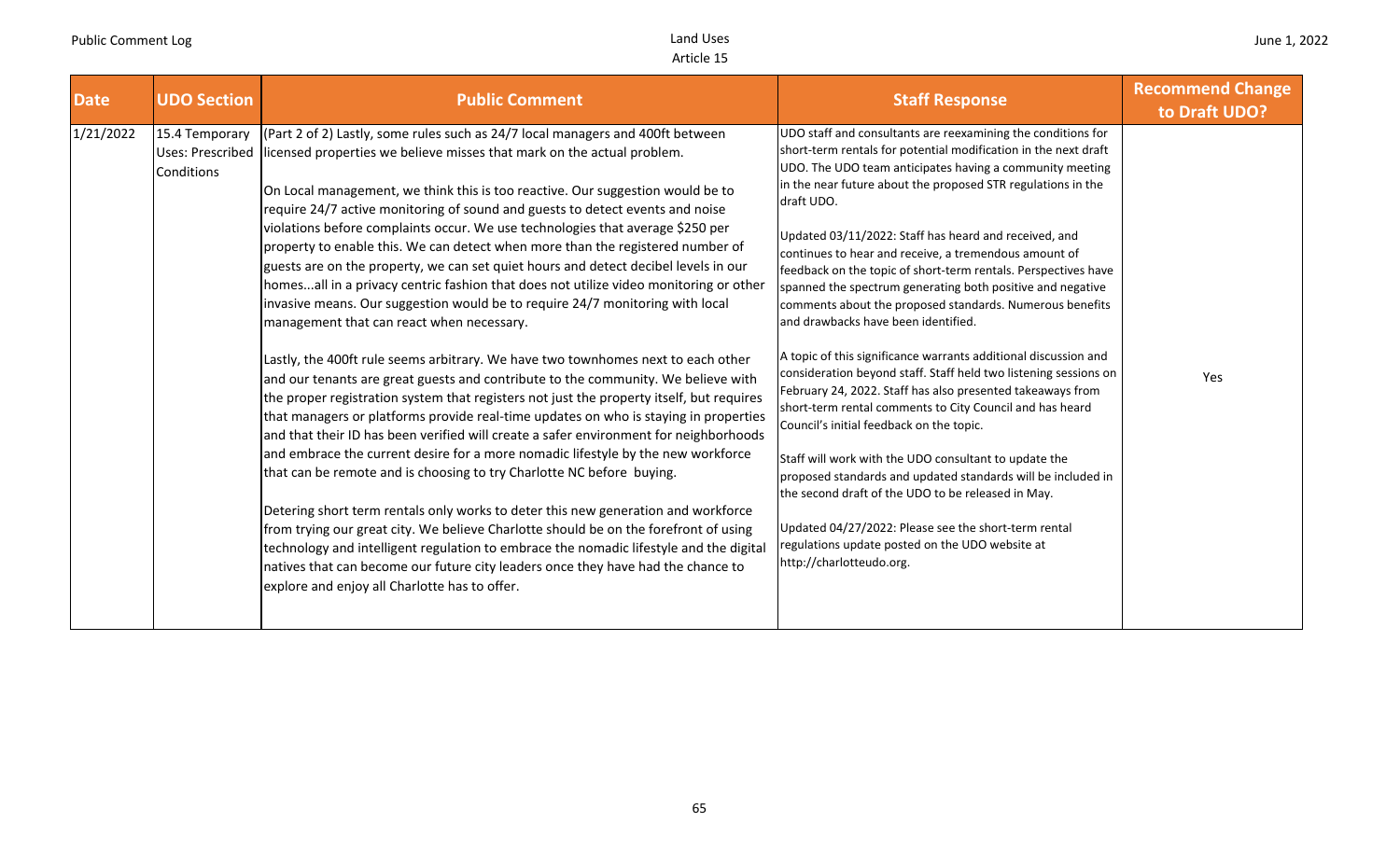| <b>Date</b> | <b>UDO Section</b>      | <b>Public Comment</b>                                                                                                                                                                                                                                                                                       | <b>Staff Response</b>                                                                                                                                                                                                                                                                                        | <b>Recommend Change</b><br>to Draft UDO? |
|-------------|-------------------------|-------------------------------------------------------------------------------------------------------------------------------------------------------------------------------------------------------------------------------------------------------------------------------------------------------------|--------------------------------------------------------------------------------------------------------------------------------------------------------------------------------------------------------------------------------------------------------------------------------------------------------------|------------------------------------------|
| 10/27/2021  | 15.4 Use<br>Definitions | Section 15.4, F: I note that the City has decided not to create a Temporary Indoor<br>Event permit, which other NC jurisdictions address via zoning permit.                                                                                                                                                 | We do not recommend creating such a permit for indoor<br>activities.                                                                                                                                                                                                                                         |                                          |
|             |                         |                                                                                                                                                                                                                                                                                                             | Updated 04/14/2022: To clarify the previous update -<br>Staff does not feel such a permit is necessary, and may<br>also be an unneccessary extra step, as such activities<br>should be accommodated by the allowed uses of the<br>zoning district.                                                           | <b>No</b>                                |
| 10/27/2021  | 15.4 Use<br>Definitions | Section 15.4 F(5) - define more clearly: is an event that occurs on three subsequent<br>weekends and is not taken down in between (a) one 22 day event or (b) three two day<br>events? If you intend the former, you are prohibiting numerous events during the<br>course of the year that occur in series. | The following language that is found in the draft is<br>designed to provide the desired flexibility: "The Zoning<br>Administrator is authorized to extend the duration of the<br>temporary outdoor entertainment permit beyond 14<br>days if there is a unique situation that warrants a time<br>extension." | No                                       |
| 11/26/2021  | 15.4 Use<br>Definitions | PLEASE fix the column headings. These charts are useless if the column headings are<br>not on the top of every page; campgrounds should not require a Conditional rezoning the UDO.                                                                                                                         | The column headings will be added to the next draft of                                                                                                                                                                                                                                                       |                                          |
|             |                         |                                                                                                                                                                                                                                                                                                             | Campgrounds are a unique use not necessarily<br>compatible with surrounding residential properties in all<br>circumstances.                                                                                                                                                                                  | Yes                                      |
| 11/26/2021  | 15.4 Use<br>Definitions | Farms need to be allowed in EVERY zoning category to comply with state law                                                                                                                                                                                                                                  | UDO staff will review this with the City Attorney's Office.                                                                                                                                                                                                                                                  |                                          |
|             |                         |                                                                                                                                                                                                                                                                                                             | Updated 03/10/22: Bone fide farms will be added to the<br>ordinance and allowed in all districts in the etj, consistent<br>with state law.                                                                                                                                                                   | Yes                                      |
| 11/26/2021  | 15.4 Use<br>Definitions | pg 15-16 What is the rationale for mandating 400' separation for in home child care?                                                                                                                                                                                                                        | This separation is carried over from the existing zoning<br>ordinance standard for this use and is intended to<br>mitigate clustering of these uses in residential areas.                                                                                                                                    | No                                       |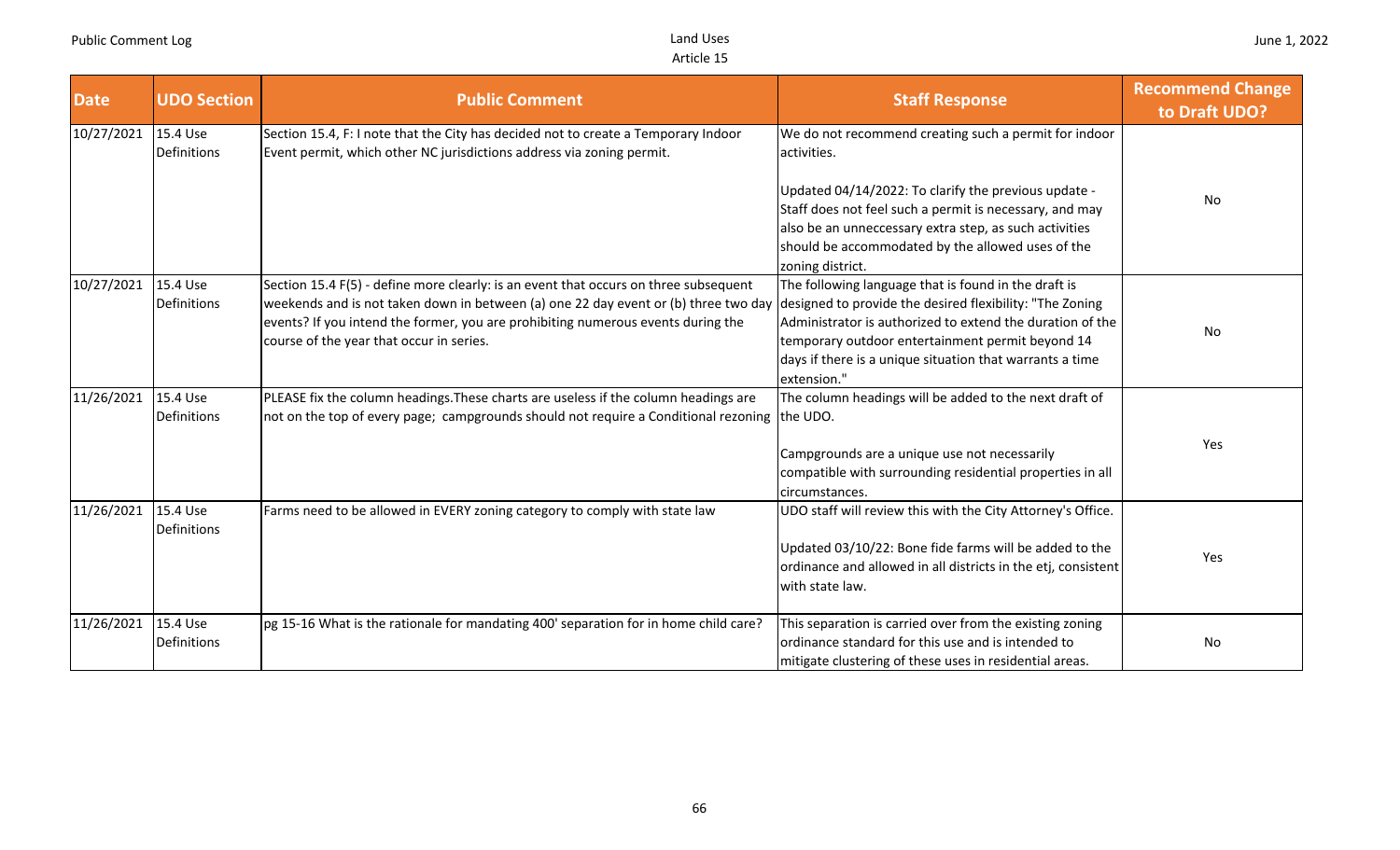| <b>Date</b> | <b>UDO Section</b>             | <b>Public Comment</b>                                                                                                                                                                                                                                                                             | <b>Staff Response</b>                                                                                                                                                                                                                                                                                                                                                           | <b>Recommend Change</b><br>to Draft UDO?                                                    |
|-------------|--------------------------------|---------------------------------------------------------------------------------------------------------------------------------------------------------------------------------------------------------------------------------------------------------------------------------------------------|---------------------------------------------------------------------------------------------------------------------------------------------------------------------------------------------------------------------------------------------------------------------------------------------------------------------------------------------------------------------------------|---------------------------------------------------------------------------------------------|
| 11/26/2021  | 15.4 Use<br><b>Definitions</b> | page 15-18 In order to increase density & encourage infill why are you limiting<br>duplexes in the N2-B zoning?                                                                                                                                                                                   | The N2-B zoning districts, as well as all of the rest of the<br>N2 zoning districts, are intended to allow a range of<br>moderate to high-intensity residential development<br>types, such as townhomes and multi-family. Duplexes,<br>while still allowed in some circumstances in the N2-B<br>zoning district, are generally a low-intensity residential<br>development form. | <b>No</b>                                                                                   |
| 11/26/2021  | 15.4 Use<br>Definitions        | page 15-18 Quadraplexes can also be townhomes of 4 units. more definition is needed<br>to figure out why the limitations for these housing types only on the Busier Arterial.<br>And Under what statutory authority do you have the right to mandate the sales prices<br>of a dwelling unit (TH)? | Quadraplexes and townhomes are defined differently in<br>the draft UDO. In the draft UDO townhomes consist of<br>Ifive units or more.<br>The limitation of quadraplexes to be located on arterials<br>applies only to the Neighborhood 1 Zoning Districts.<br>UDO staff will review statutory authority with the City<br>Attorney's Office.                                     | <b>No</b><br>TBD - On statutory authority<br>pending review with City<br>Attorney's Office. |
| 11/26/2021  | 15.4 Use<br>Definitions        | page 15-19 Farms has no definition. § 160D-903 exempts bonefide farms from all<br>zoning. Need to vet these limitations - across all zoning categories- with the law.                                                                                                                             | UDO staff will review this with the City Attorney's Office.<br>Updated 03/10/22: The definition of farm is found page<br>15-45. Bone fide farms will be added to the ordinance<br>and allowed in all districts in the etj, consistent with state<br>law.                                                                                                                        | Yes                                                                                         |
| 11/26/2021  | 15.4 Use<br>Definitions        | Where are jails/ prisons allowed?                                                                                                                                                                                                                                                                 | The current draft UDO allows jails/prisons (correctional<br>facilities) via an approved rezoning conditional plan in<br>the ML-1, ML-2, and UC zoning districts.                                                                                                                                                                                                                | No                                                                                          |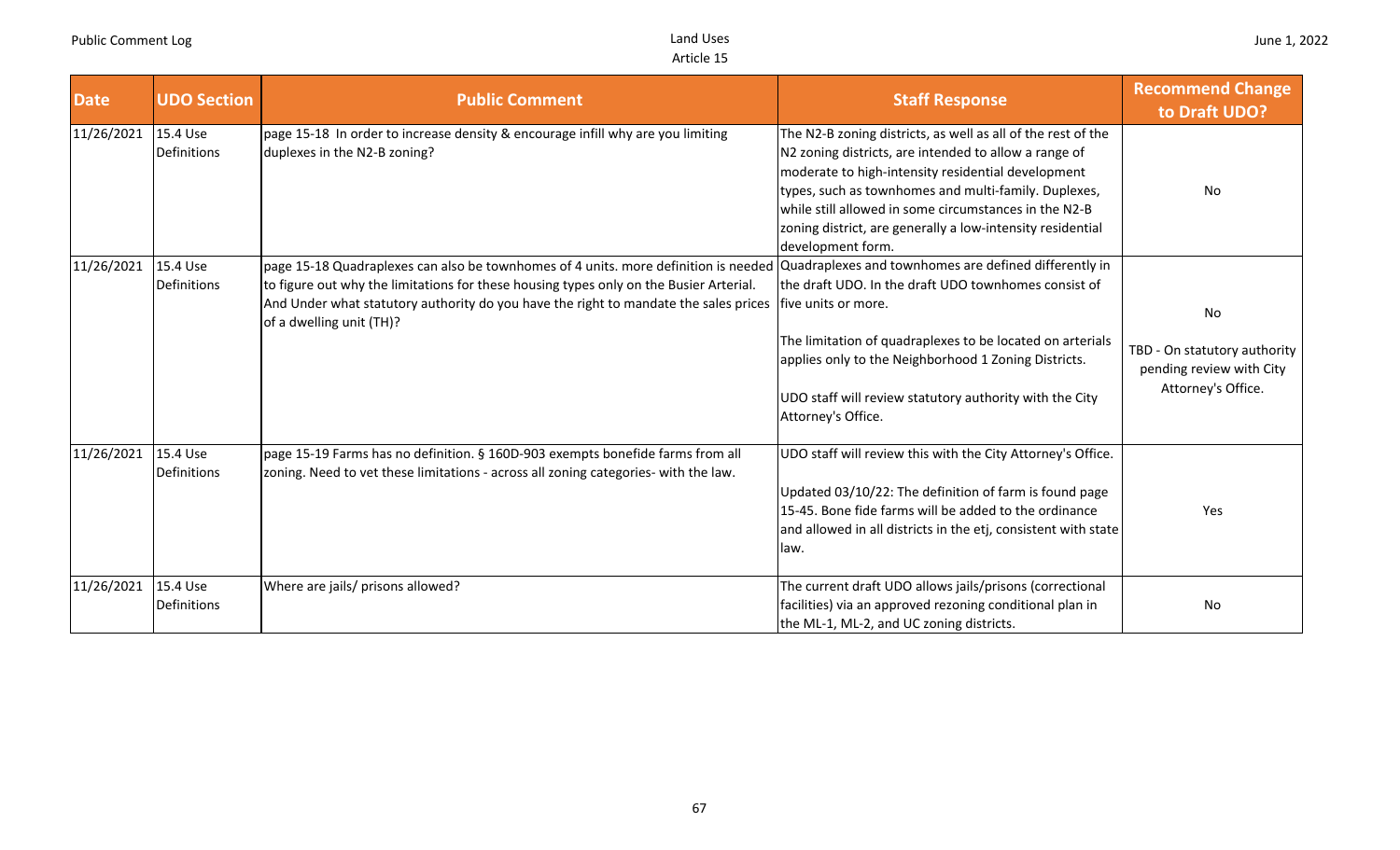| Date       | <b>UDO Section</b> | <b>Public Comment</b>                                                           | <b>Staff Response</b>                                                                                                                                                                                                                                       | <b>Recommend Change</b><br>to Draft UDO? |
|------------|--------------------|---------------------------------------------------------------------------------|-------------------------------------------------------------------------------------------------------------------------------------------------------------------------------------------------------------------------------------------------------------|------------------------------------------|
| 11/26/2021 | 15.4 Use           | page 15-23 UDO consistently uses Micro-production but never mentions the use of | Micro-production of alcohol is permitted in more zoning                                                                                                                                                                                                     |                                          |
|            | Definitions        | production of alcohol.' why the distinction?                                    | districts but with more prescribed conditions.                                                                                                                                                                                                              |                                          |
|            |                    |                                                                                 | Updated 04/14/2022: To clarify the previous update - As<br>referenced, the production of alcohol, while not explicitly<br>mentioned, would be considered a general industrial use<br>and allowed in all zoning districts where those uses are<br>permitted. | <b>No</b>                                |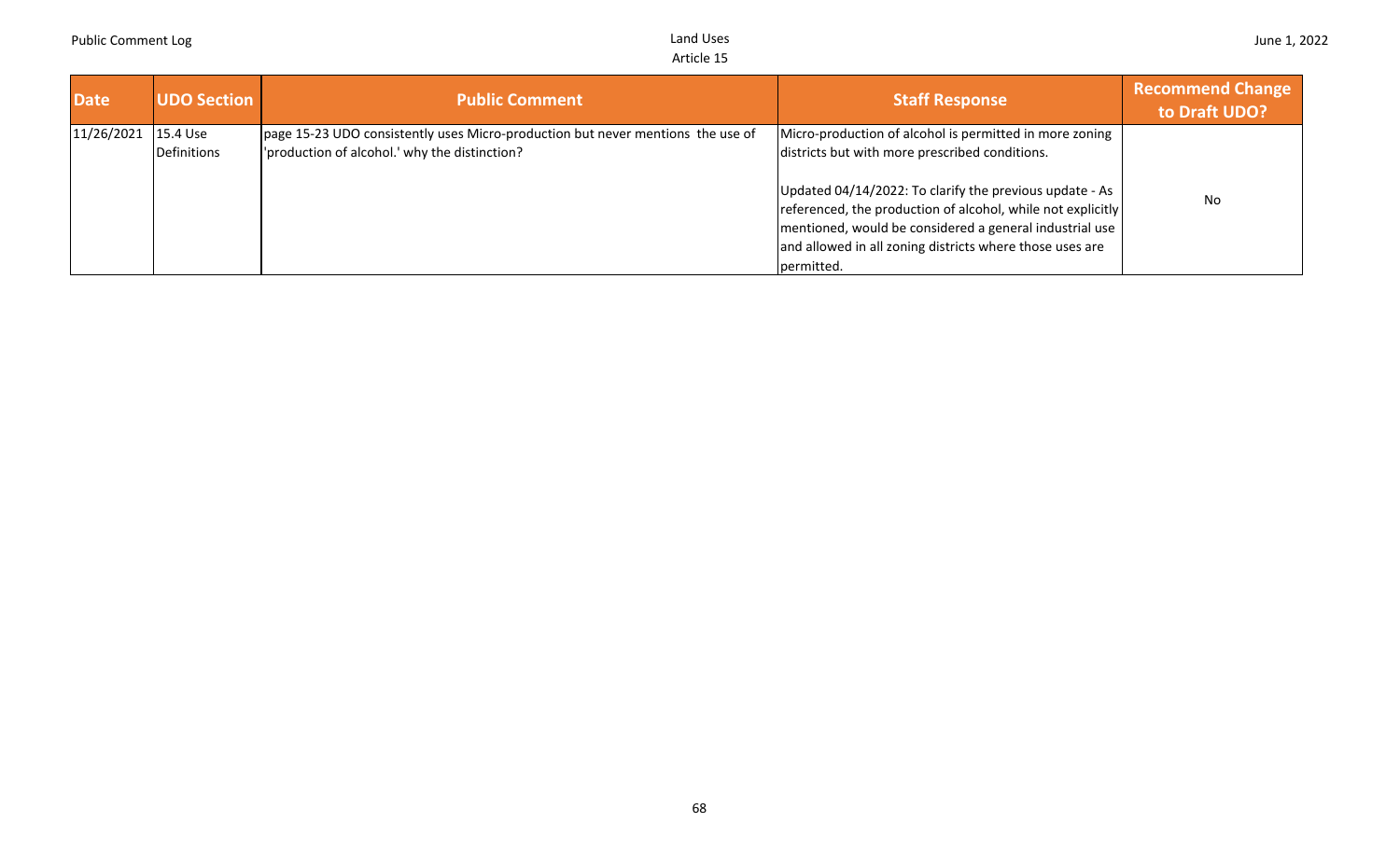| <b>Date</b> | <b>UDO Section</b>      | <b>Public Comment</b>                                                                                                                                                                                                                                                                                                                                                                                                                                                                     | <b>Staff Response</b>                                                                                                                                                                                                                                                                                                                                                                                                                                                                                                                                                                                                                                                                                                                                                                                                                                                                                                                                                                                                                                                                                                                                                                                                                                             | <b>Recommend Change</b><br>to Draft UDO? |
|-------------|-------------------------|-------------------------------------------------------------------------------------------------------------------------------------------------------------------------------------------------------------------------------------------------------------------------------------------------------------------------------------------------------------------------------------------------------------------------------------------------------------------------------------------|-------------------------------------------------------------------------------------------------------------------------------------------------------------------------------------------------------------------------------------------------------------------------------------------------------------------------------------------------------------------------------------------------------------------------------------------------------------------------------------------------------------------------------------------------------------------------------------------------------------------------------------------------------------------------------------------------------------------------------------------------------------------------------------------------------------------------------------------------------------------------------------------------------------------------------------------------------------------------------------------------------------------------------------------------------------------------------------------------------------------------------------------------------------------------------------------------------------------------------------------------------------------|------------------------------------------|
| 11/26/2021  | 15.4 Use<br>Definitions | pg 15-28, 29, 30 Whole House rentals. several provisions violate Session Law 2019-73<br>Requiring the excess parking takes out more trees & can't be in the setback. Outdoor<br>signage is a privacy violation. Prohibiting variances from the UDO is capricious.<br>section 7 (violations of code) does not comply with state law. Requiring General<br>Liability insurance is a personal matter not required of any other use in the City.<br>Record keeping has no nexus for the rule. | UDO staff and consultants are reexamining the conditions for<br>short-term rentals for potential modification in the next draft<br>UDO. The UDO team anticipates having a community meeting<br>in the near future about the proposed STR regulations in the<br>draft UDO.<br>Updated 03/11/2022: Staff has heard and received, and<br>continues to hear and receive, a tremendous amount of<br>feedback on the topic of short-term rentals. Perspectives have<br>spanned the spectrum generating both positive and negative<br>comments about the proposed standards. Numerous benefits<br>and drawbacks have been identified.<br>A topic of this significance warrants additional discussion and<br>consideration beyond staff. Staff held two listening sessions on<br>February 24, 2022. Staff has also presented takeaways from<br>short-term rental comments to City Council and has heard<br>Council's initial feedback on the topic.<br>Staff will work with the UDO consultant to update the<br>proposed standards and updated standards will be included in<br>the second draft of the UDO to be released in May.<br>Updated 04/27/2022: Please see the short-term rental<br>regulations update posted on the UDO website at<br>http://charlotteudo.org. | Yes                                      |
| 11/26/2021  | 15.4 Use<br>Definitions | SRO's should be encouraged more than these Prescribed Conditions would indicate.                                                                                                                                                                                                                                                                                                                                                                                                          | Thank you for your comment. Do you have any specific<br>recommendations for changes to the prescribed<br>conditions?                                                                                                                                                                                                                                                                                                                                                                                                                                                                                                                                                                                                                                                                                                                                                                                                                                                                                                                                                                                                                                                                                                                                              | No                                       |
| 11/26/2021  | 15.4 Use<br>Definitions | where are stadiums & Arenas allowed?                                                                                                                                                                                                                                                                                                                                                                                                                                                      | The current draft UDO allows stadiums via an approved<br>rezoning conditional plan in the CR, ML-1, RAC, UE, and<br>UC zoning districts. This is noted in the Use Matrix Table<br>15-1, which begins on page 15-2.                                                                                                                                                                                                                                                                                                                                                                                                                                                                                                                                                                                                                                                                                                                                                                                                                                                                                                                                                                                                                                                | No                                       |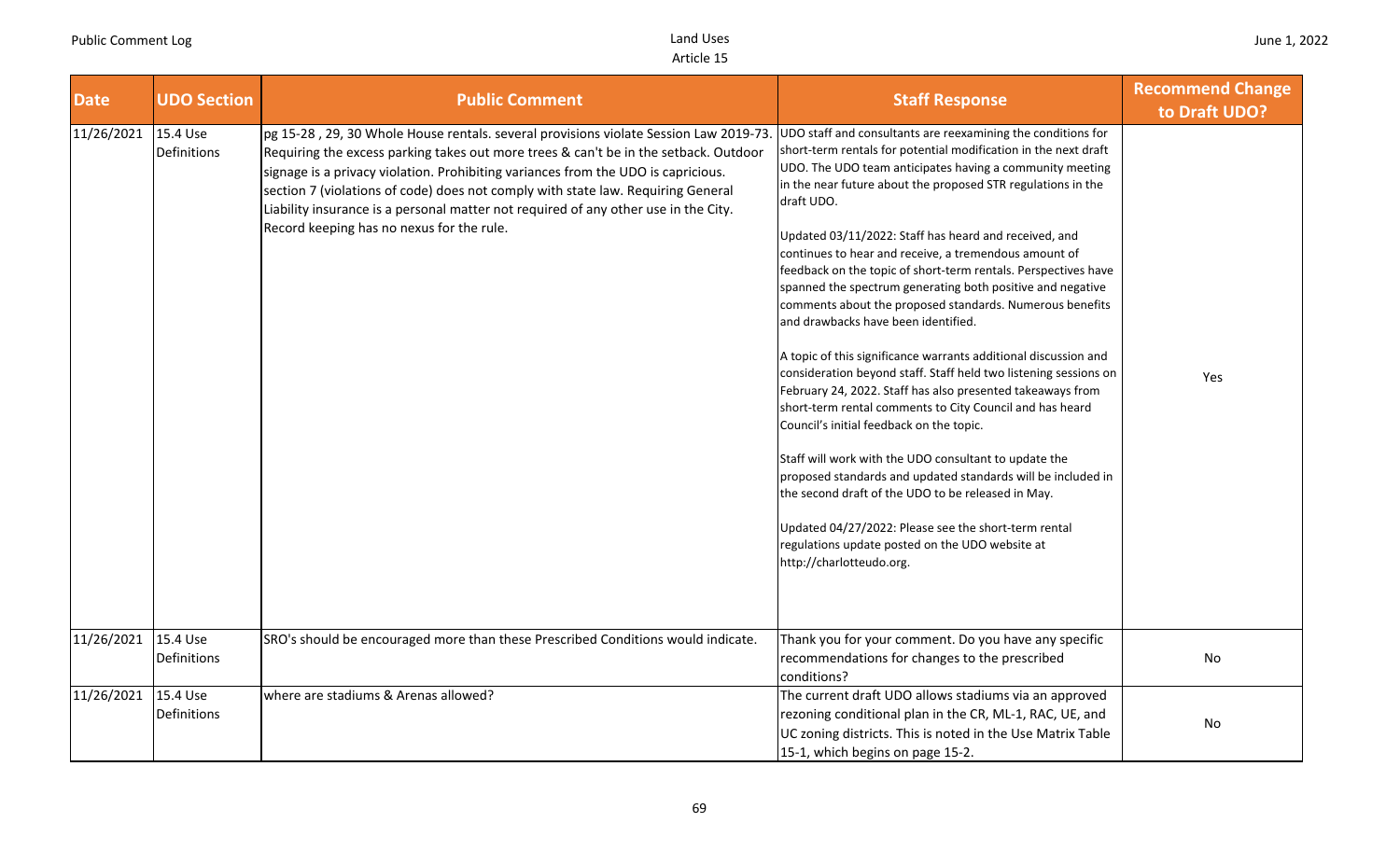| <b>Date</b> | <b>UDO Section</b>      | <b>Public Comment</b>                                                                                                                                                                                                                                                              | <b>Staff Response</b>                                                                                                                                                                                                                                                                                                                                                                                                                                                                                                                    | <b>Recommend Change</b><br>to Draft UDO? |
|-------------|-------------------------|------------------------------------------------------------------------------------------------------------------------------------------------------------------------------------------------------------------------------------------------------------------------------------|------------------------------------------------------------------------------------------------------------------------------------------------------------------------------------------------------------------------------------------------------------------------------------------------------------------------------------------------------------------------------------------------------------------------------------------------------------------------------------------------------------------------------------------|------------------------------------------|
| 11/26/2021  | 15.4 Use<br>Definitions | vehicle dealerships and rentals should not be limited to 2 acres                                                                                                                                                                                                                   | This restriction only applies to outdoor vehicle<br>dealerships in the CG (General Commercial) district. It<br>does not apply to the CR (Regional Commercial) district,<br>where large dealerships are anticipated to be located.                                                                                                                                                                                                                                                                                                        | No                                       |
| 11/26/2021  | 15.4 Use<br>Definitions | pg 15-35 Temporary contract office/ yards should not need a zoning use permit. no<br>reason to limit to 1 bldg - especially if it's a very large construction site (B of A stadium<br>as an example). sometimes Barbed wire is needed to control theft. remove that<br>prohibition | These standards are similar to current zoning<br>requirements. UDO staff and consultants are<br>reexamining this limitation on one temporary office per<br>site for larger sites and for barbed wire fencing for<br>potential modification in the next draft UDO.<br>Updated 04/14/2022: To clarify the previous update -<br>Staff will update the language of the second draft UDO to<br>accommodate conditions for multiple temporary<br>contractor's offices on larger sites and to strike the<br>prohibition of barbed wire fencing. | Yes                                      |
| 11/26/2021  | 15.4 Use<br>Definitions | page 15-36 & 37 ADU- #6c makes no sense. not clear if you can or can not be in the<br>rear setback. it says it both ways                                                                                                                                                           | UDO staff will clarify this language in the next draft.                                                                                                                                                                                                                                                                                                                                                                                                                                                                                  | Yes                                      |
| 11/26/2021  | 15.4 Use<br>Definitions | pg 15-37 Home occupation. #8 needs to be deleted. what is the difference in an<br>employee coming to get a paycheck at the Home occupation of the owner going tho<br>their home to drop of the paycheck. (or pick up or drop off supplies, etc)                                    | UDO staff and consultants are reexamining this condition<br>for potential modification in the next draft UDO.<br>Updated 04/14/2022: Staff has reexamined this<br>comment. The referenced condition exists in the current<br>zoning ordinance and staff feels it is appropriate<br>language to carry foward into the UDO with the intent to<br>preserve the residential character of neighborhoods.                                                                                                                                      | No                                       |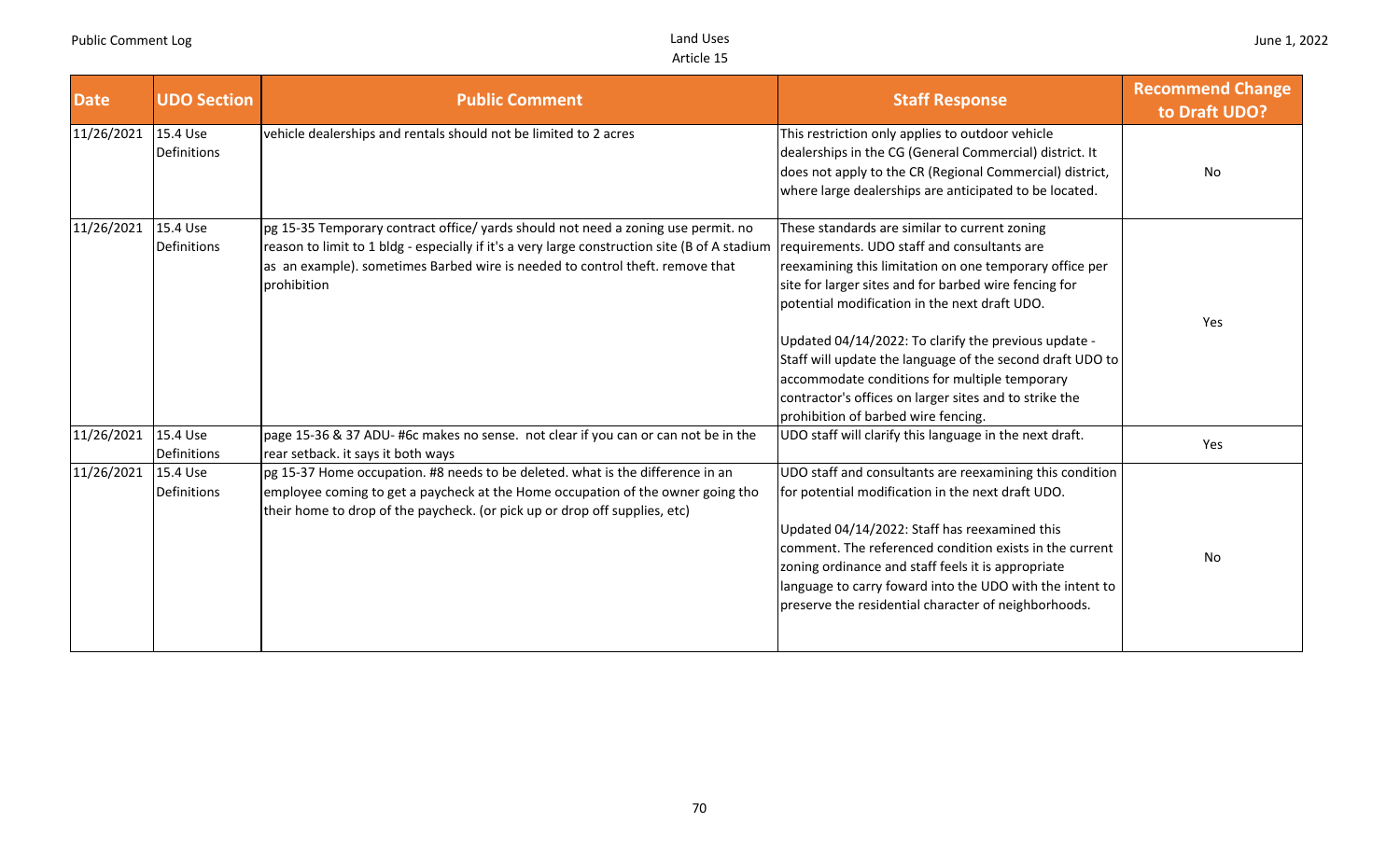| <b>Date</b>         | <b>UDO Section</b>             | <b>Public Comment</b>                                                                                                                                                                                                                                                                                                                                                      | <b>Staff Response</b>                                                                                                                                                                                                                                                                                                                                                                                                                                                                                                                                                                                 | <b>Recommend Change</b><br>to Draft UDO? |
|---------------------|--------------------------------|----------------------------------------------------------------------------------------------------------------------------------------------------------------------------------------------------------------------------------------------------------------------------------------------------------------------------------------------------------------------------|-------------------------------------------------------------------------------------------------------------------------------------------------------------------------------------------------------------------------------------------------------------------------------------------------------------------------------------------------------------------------------------------------------------------------------------------------------------------------------------------------------------------------------------------------------------------------------------------------------|------------------------------------------|
| 11/26/2021 15.4 Use | Definitions                    | #11, 12 & 13 need to be deleted. vehicle rules are elsewhere & requiring appointments<br>& # of appointments is excessive & unenforceable. #14 would encompass anyone<br>who sells stuff off Facebook marketplace, for example. This needs to be deleted. #15<br>is undefined and needs to be deleted as overly broad;                                                     | UDO staff and consultants are reexamining this language<br>for potential modification in the next draft UDO.<br>Updated 04/14/2022: Staff has reexamined this<br>comment. Staff will amend the language for the second<br>draft UDO to expand the hours whereby business with<br>visitations may be conducted at the home. Staff will also<br>amend the vehicle language by striking vehicle<br>references but maintaining references to equipment.<br>Staff feels the language references of #13, 14, & 15 are<br>appropriate with the intent to preserve residential<br>character of neighborhoods. | Yes                                      |
| 11/26/2021          | 15.4 Use<br>Definitions        | All definitions need to be in the Definitions Article. this is unnecessarily cumbersome<br>to hide definitions in some Articles, but not is all Articles                                                                                                                                                                                                                   | A select few articles of the UDO have article-specific<br>definitions that apply only to that article. As such, those<br>definitions are held separately from the general<br>definitions. Staff will add a sentence to Article 2 to clarify<br>this approach.                                                                                                                                                                                                                                                                                                                                         | Yes                                      |
| 11/26/2021          | 15.4 Use<br>Definitions        | the definition & drawing of Multi-Family Dwelling Attached does not match the North<br>Carolina Residential Code for One- and Two-Family Dwellings nor § 160D-702                                                                                                                                                                                                          | Multi-Family Dwelling Attached is not the same dwelling<br>type as one and two-family dwellings.                                                                                                                                                                                                                                                                                                                                                                                                                                                                                                      | No                                       |
| 11/26/2021          | 15.4 Use<br><b>Definitions</b> | changes to the restaurant/ bar outdoor seating need to be revisited. We should<br>encourage outdoor seating where appropriate. not make it harder                                                                                                                                                                                                                          | Updated 03/12/22: The outdoor seating/activity area<br>standards are designed to allow this use while minimizing<br>the impact on nearby residents. Please provide any<br>standards that you think should be reconsidered.                                                                                                                                                                                                                                                                                                                                                                            | No                                       |
| 12/23/2021          | 15.4 Use<br>Definitions        | My comments pertain to section 15.5.G. A question: will "Outdoor Sales & Displays"<br>include local Farmers Markets - such as the current Cotswold Farmers Market? I<br>currently do not see in the UDO Draft 1 any mention of Farmers Markets being<br>allowed to operate on the campus of churches/houses of worship. In Draft 2, could<br>this be clarified? Thank you! | UDO staff and consultants are reexamining this for<br>potential modification in the next draft UDO.<br>Updated 04/14/2022: Staff agrees with this comment<br>and will amend the second draft UDO to accommodate<br>these type of activities on a temporary basis.                                                                                                                                                                                                                                                                                                                                     | Yes                                      |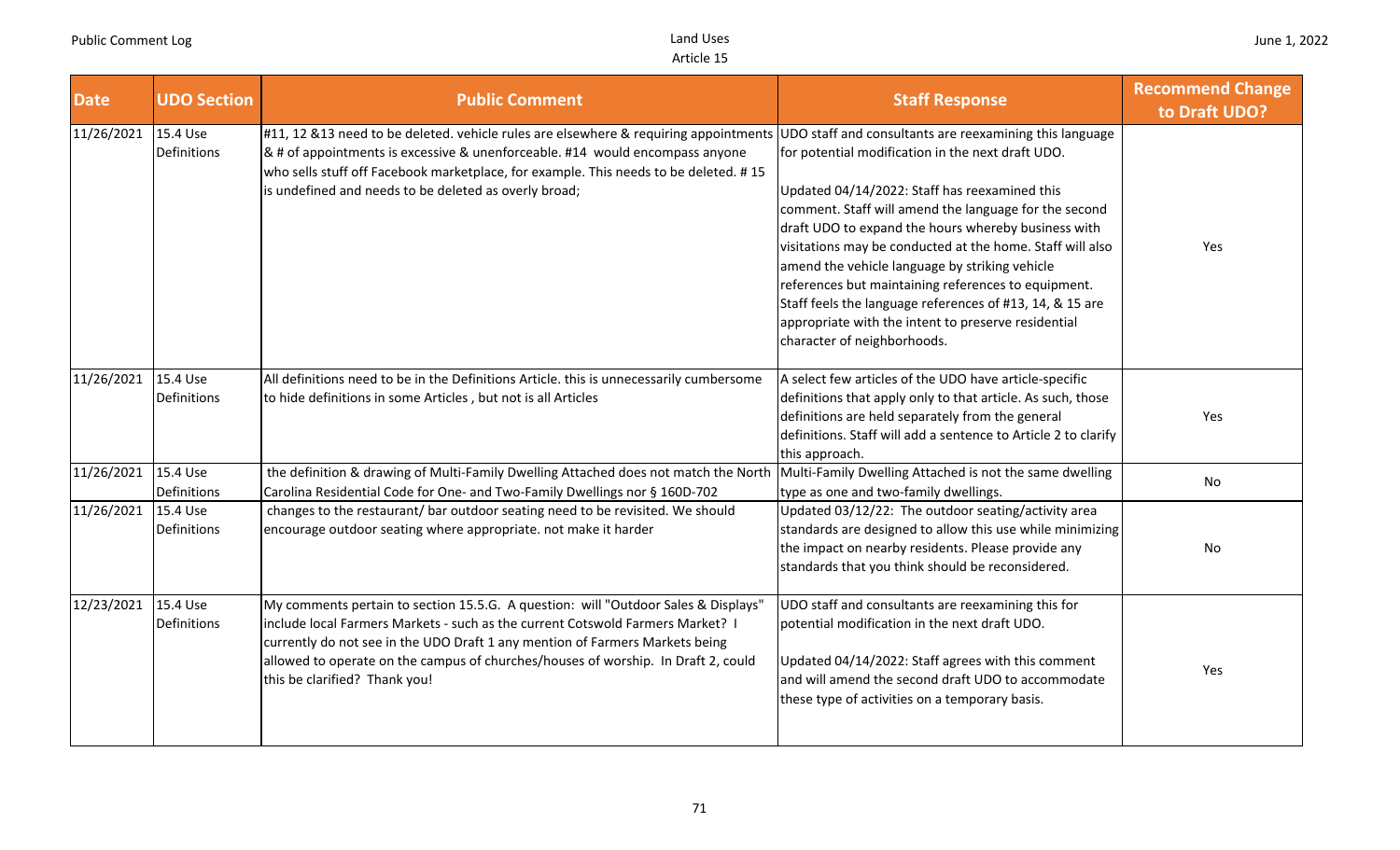| <b>Date</b> | <b>UDO Section</b>      | <b>Public Comment</b>                                                                                                            | <b>Staff Response</b>                                                                                                                                                                                                                                                                                                                                                           | <b>Recommend Change</b><br>to Draft UDO? |
|-------------|-------------------------|----------------------------------------------------------------------------------------------------------------------------------|---------------------------------------------------------------------------------------------------------------------------------------------------------------------------------------------------------------------------------------------------------------------------------------------------------------------------------------------------------------------------------|------------------------------------------|
| 1/11/2022   | 15.4 Use<br>Definitions | PLEASE fix the column headings. These charts are useless if the column headings are<br>not on the top of every page              | The column headings will be added to the next draft of<br>the UDO.                                                                                                                                                                                                                                                                                                              | Yes                                      |
| 1/11/2022   | 15.4 Use<br>Definitions | campgrounds should not require a Conditional rezoning                                                                            | Campgrounds are a unique use not necessarily<br>compatible with surrounding residential properties in all<br>circumstances.                                                                                                                                                                                                                                                     | No.                                      |
| 1/11/2022   | 15.4 Use<br>Definitions | pg 15-16 What is the rationale for mandating 400' separation for in home child care?                                             | This separation is carried over from the existing zoning<br>ordinance standard for this use and is intended to<br>mitigate clustering of these uses in residential areas.                                                                                                                                                                                                       | No                                       |
| 1/11/2022   | 15.4 Use<br>Definitions | page 15-18 In order to increase density & encourage infill why are you limiting<br>duplexes in the N2-B zoning?                  | The N2-B zoning districts, as well as all of the rest of the<br>N2 zoning districts, are intended to allow a range of<br>moderate to high-intensity residential development<br>types, such as townhomes and multi-family. Duplexes,<br>while still allowed in some circumstances in the N2-B<br>zoning district, are generally a low-intensity residential<br>development form. | No                                       |
| 1/11/2022   | 15.4 Use<br>Definitions | Where are jails/ prisons allowed?                                                                                                | The current draft UDO allows jails/prisons (correctional<br>facilities) via an approved rezoning conditional plan in<br>the ML-1, ML-2, and UC zoning districts.                                                                                                                                                                                                                | No                                       |
| 1/11/2022   | 15.4 Use<br>Definitions | page 15-23 UDO consistently uses Micro-production but never mentions the use of<br>'production of alcohol.' why the distinction? | Micro-production of alcohol is permitted in more zoning<br>districts but with more prescribed conditions.<br>Updated 04/14/2022: To clarify the previous update - As<br>referenced, the production of alcohol, while not explicitly<br>mentioned, would be considered a general industrial use<br>and allowed in all zoning districts where those uses are<br>permitted.        | No                                       |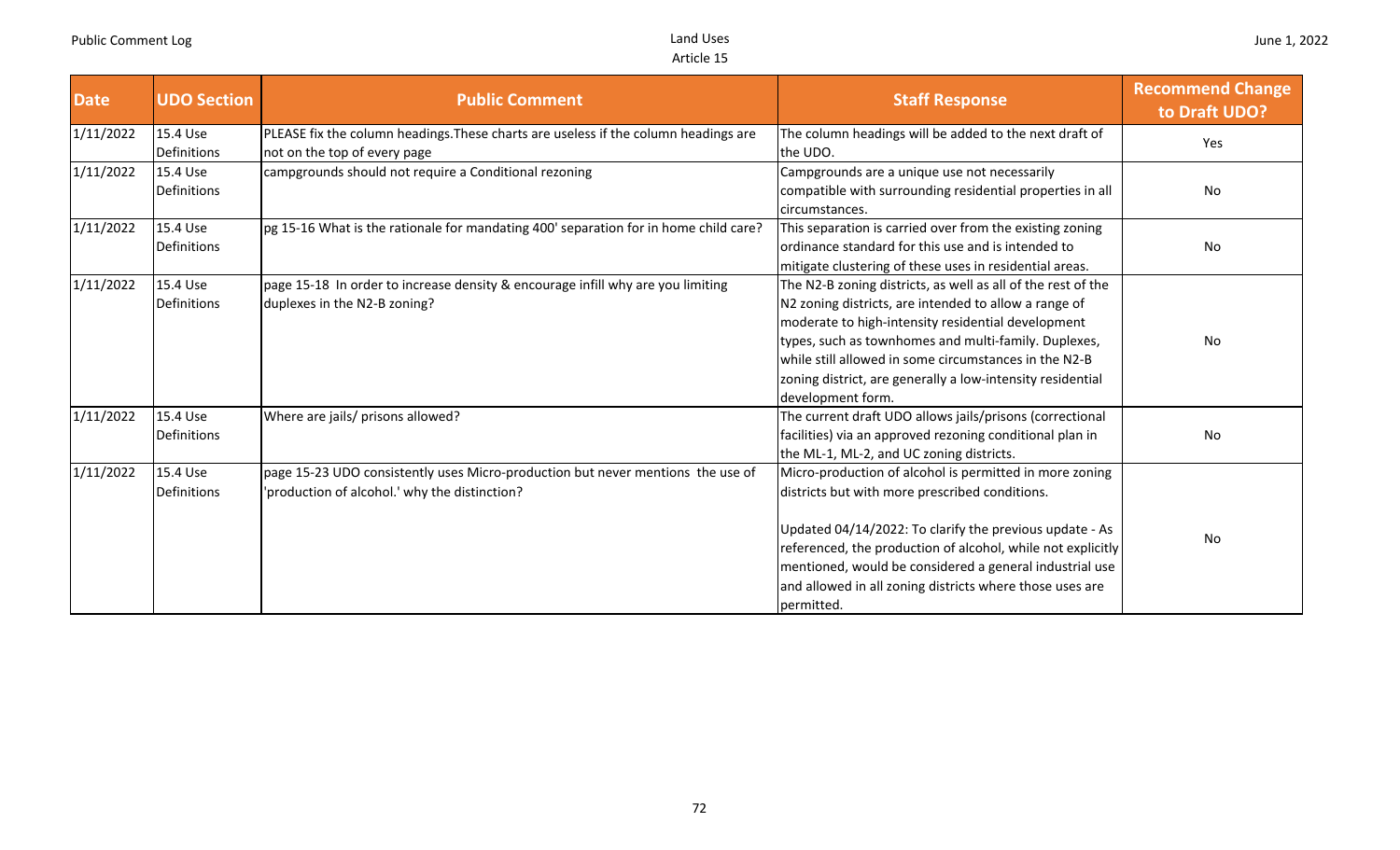| <b>Date</b> | <b>UDO Section</b>      | <b>Public Comment</b>                                                                                                                                                                                                                                                                                                                                                                                                                                                                     | <b>Staff Response</b>                                                                                                                                                                                                                                                                                                                                                                                                                                                                                                                                                                                                                                                                                                                                                                                                                                                                                                                                                                                                                                                                                                                                                                                                                                             | <b>Recommend Change</b><br>to Draft UDO? |
|-------------|-------------------------|-------------------------------------------------------------------------------------------------------------------------------------------------------------------------------------------------------------------------------------------------------------------------------------------------------------------------------------------------------------------------------------------------------------------------------------------------------------------------------------------|-------------------------------------------------------------------------------------------------------------------------------------------------------------------------------------------------------------------------------------------------------------------------------------------------------------------------------------------------------------------------------------------------------------------------------------------------------------------------------------------------------------------------------------------------------------------------------------------------------------------------------------------------------------------------------------------------------------------------------------------------------------------------------------------------------------------------------------------------------------------------------------------------------------------------------------------------------------------------------------------------------------------------------------------------------------------------------------------------------------------------------------------------------------------------------------------------------------------------------------------------------------------|------------------------------------------|
| 1/11/2022   | 15.4 Use<br>Definitions | pg 15-28, 29, 30 Whole House rentals. several provisions violate Session Law 2019-73<br>Requiring the excess parking takes out more trees & can't be in the setback. Outdoor<br>signage is a privacy violation. Prohibiting variances from the UDO is capricious.<br>section 7 (violations of code) does not comply with state law. Requiring General<br>Liability insurance is a personal matter not required of any other use in the City.<br>Record keeping has no nexus for the rule. | UDO staff and consultants are reexamining the conditions for<br>short-term rentals for potential modification in the next draft<br>UDO. The UDO team anticipates having a community meeting<br>in the near future about the proposed STR regulations in the<br>draft UDO.<br>Updated 03/11/2022: Staff has heard and received, and<br>continues to hear and receive, a tremendous amount of<br>feedback on the topic of short-term rentals. Perspectives have<br>spanned the spectrum generating both positive and negative<br>comments about the proposed standards. Numerous benefits<br>and drawbacks have been identified.<br>A topic of this significance warrants additional discussion and<br>consideration beyond staff. Staff held two listening sessions on<br>February 24, 2022. Staff has also presented takeaways from<br>short-term rental comments to City Council and has heard<br>Council's initial feedback on the topic.<br>Staff will work with the UDO consultant to update the<br>proposed standards and updated standards will be included in<br>the second draft of the UDO to be released in May.<br>Updated 04/27/2022: Please see the short-term rental<br>regulations update posted on the UDO website at<br>http://charlotteudo.org. | Yes                                      |
| 1/11/2022   | 15.4 Use<br>Definitions | SRO's should be encouraged more than these Prescribed Conditions would indicate.                                                                                                                                                                                                                                                                                                                                                                                                          | Thank you for your comment. Do you have any specific<br>recommendations for changes to the prescribed<br>conditions?                                                                                                                                                                                                                                                                                                                                                                                                                                                                                                                                                                                                                                                                                                                                                                                                                                                                                                                                                                                                                                                                                                                                              | No                                       |
| 1/11/2022   | 15.4 Use<br>Definitions | where are stadiums & Arenas allowed?                                                                                                                                                                                                                                                                                                                                                                                                                                                      | The current draft UDO allows stadiums via an approved<br>rezoning conditional plan in the CR, ML-1, RAC, UE, and<br>UC zoning districts. This is noted in the Use Matrix Table<br>15-1, which begins on page 15-2.                                                                                                                                                                                                                                                                                                                                                                                                                                                                                                                                                                                                                                                                                                                                                                                                                                                                                                                                                                                                                                                | No                                       |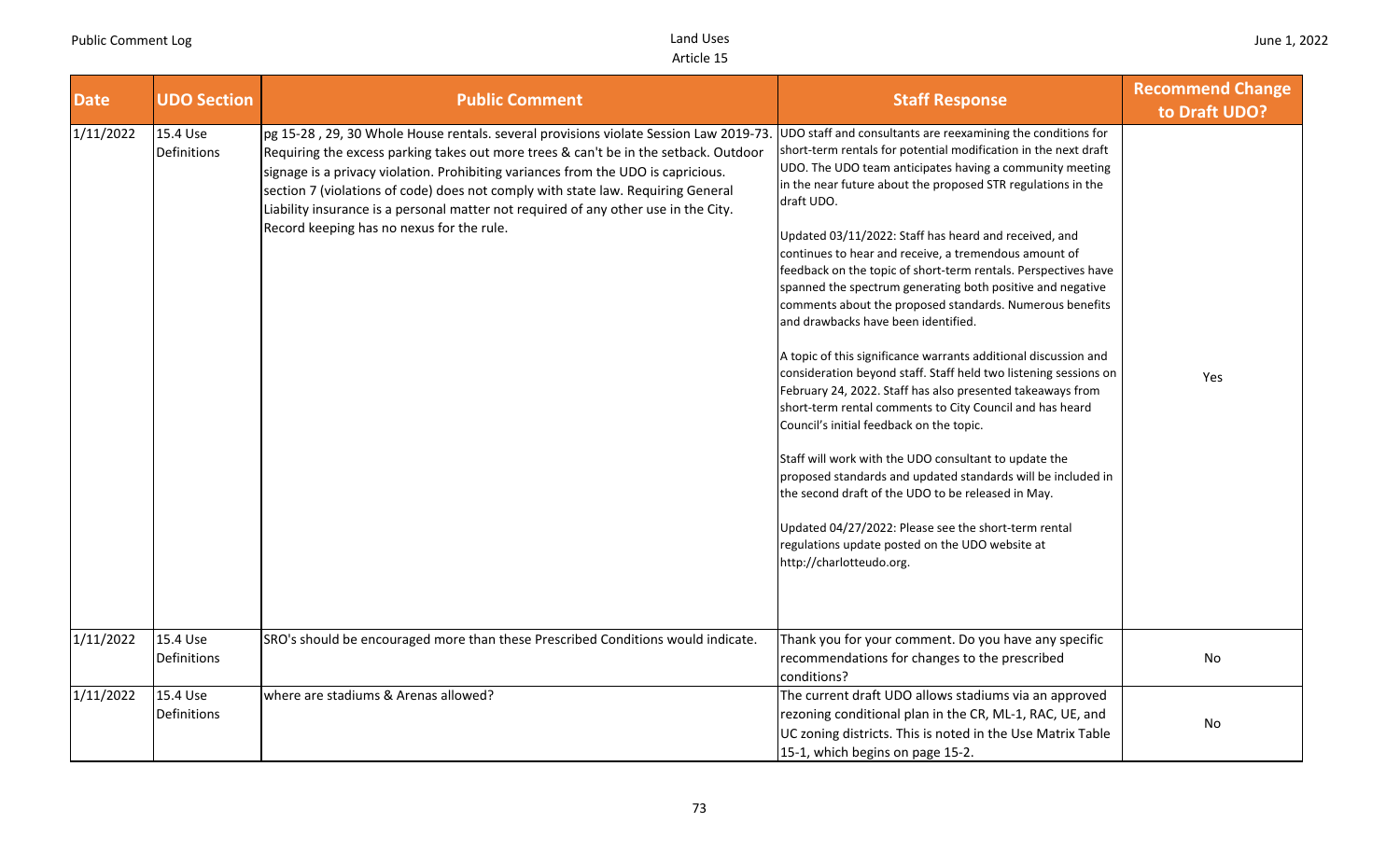| <b>Date</b> | <b>UDO Section</b>             | <b>Public Comment</b>                                                                                                                                                                                                                           | <b>Staff Response</b>                                                                                                                                                                                                                                                                                                                                                                               | <b>Recommend Change</b><br>to Draft UDO? |
|-------------|--------------------------------|-------------------------------------------------------------------------------------------------------------------------------------------------------------------------------------------------------------------------------------------------|-----------------------------------------------------------------------------------------------------------------------------------------------------------------------------------------------------------------------------------------------------------------------------------------------------------------------------------------------------------------------------------------------------|------------------------------------------|
| 1/11/2022   | 15.4 Use<br>Definitions        | vehicle dealerships and rentals should not be limited to 2 acres                                                                                                                                                                                | This restriction only applies to outdoor vehicle<br>dealerships in the CG (General Commercial) district. It<br>does not apply to the CR (Regional Commercial) district,<br>where large dealerships are anticipated to be located.                                                                                                                                                                   | No                                       |
| 1/11/2022   | 15.4 Use<br><b>Definitions</b> | pg 15-35 Temporary contract office/ yards should not need a zoning use permit. no<br>reason to limit to 1 bldg - especially if it's a very large construction site (B of A stadium<br>as an example)                                            | UDO staff and consultants are reexamining the limitation<br>on one temporary office per site for larger sites for<br>potential modification in the next draft UDO.<br>Updated 04/14/2022: To clarify the previous update -<br>Staff will update the language of the second draft UDO to<br>accommodate conditions for multiple temporary<br>contractor's offices on larger sites.                   | Yes                                      |
| 1/11/2022   | 15.4 Use<br>Definitions        | sometimes Barbed wire is needed to control theft. remove that prohibition                                                                                                                                                                       | UDO staff and consultants are reexamining the<br>prohibition of barbed wire fencing for potential<br>modification in the next draft UDO.<br>Updated 04/14/2022: To clarify the previous update -<br>Staff will update the language of the second draft UDO to<br>strike the prohibition of barbed wire fencing.                                                                                     | Yes                                      |
| 1/11/2022   | 15.4 Use<br>Definitions        | page 15-36 & 37 ADU- #6c makes no sense. not clear if you can or can not be in the<br>rear setback. it says it both ways                                                                                                                        | UDO staff will clarify this language in the next draft.                                                                                                                                                                                                                                                                                                                                             | Yes                                      |
| 1/11/2022   | 15.4 Use<br>Definitions        | pg 15-37 Home occupation. #8 needs to be deleted. what is the difference in an<br>employee coming to get a paycheck at the Home occupation of the owner going tho<br>their home to drop of the paycheck. (or pick up or drop off supplies, etc) | UDO staff and consultants are reexamining this condition<br>for potential modification in the next draft UDO.<br>Updated 04/14/2022: Staff has reexamined this<br>comment. The referenced condition exists in the current<br>zoning ordinance and staff feels it is appropriate<br>language to carry foward into the UDO with the intent to<br>preserve the residential character of neighborhoods. | No                                       |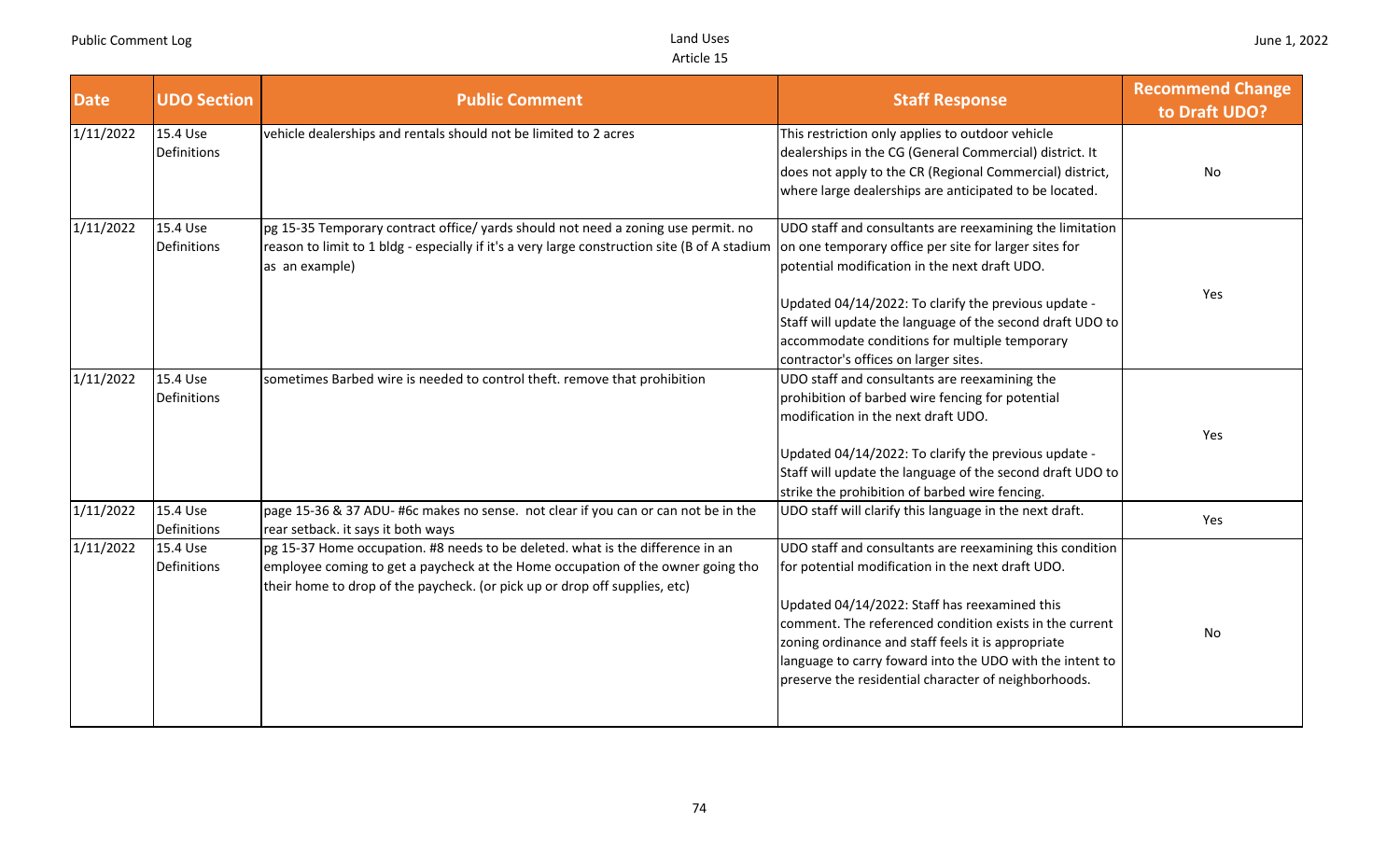| <b>Date</b> | <b>UDO Section</b>                                      | <b>Public Comment</b>                                                                                                                                                                                                                                                                                                | <b>Staff Response</b>                                                                                                                                                                                                                                                                                                                                                                                                                                                                                                                                                                                 | <b>Recommend Change</b><br>to Draft UDO? |
|-------------|---------------------------------------------------------|----------------------------------------------------------------------------------------------------------------------------------------------------------------------------------------------------------------------------------------------------------------------------------------------------------------------|-------------------------------------------------------------------------------------------------------------------------------------------------------------------------------------------------------------------------------------------------------------------------------------------------------------------------------------------------------------------------------------------------------------------------------------------------------------------------------------------------------------------------------------------------------------------------------------------------------|------------------------------------------|
| 1/11/2022   | 15.4 Use<br>Definitions                                 | #11, 12 &13 need to be deleted. vehicle rules are elsewhere & requiring appointments<br>& # of appointments is excessive & unenforceable. #14 would encompass anyone<br>who sells stuff off Facebook marketplace, for example. This needs to be deleted. #15<br>is undefined and needs to be deleted as overly broad | UDO staff and consultants are reexamining this language<br>for potential modification in the next draft UDO.<br>Updated 04/14/2022: Staff has reexamined this<br>comment. Staff will amend the language for the second<br>draft UDO to expand the hours whereby business with<br>visitations may be conducted at the home. Staff will also<br>amend the vehicle language by striking vehicle<br>references but maintaining references to equipment.<br>Staff feels the language references of #13, 14, & 15 are<br>appropriate with the intent to preserve residential<br>character of neighborhoods. | Yes                                      |
| 1/11/2022   | 15.4 Use<br>Definitions                                 | All definitions need to be in the Definitions Article. this is unnecessarily cumbersome<br>to hide definitions in some Articles, but not is all Articles                                                                                                                                                             | A select few articles of the UDO have article-specific<br>definitions that apply only to that article. As such, those<br>definitions are held separately from the general<br>definitions. Staff will add a sentence to Article 2 to clarify<br>this approach.                                                                                                                                                                                                                                                                                                                                         | Yes                                      |
| 1/11/2022   | 15.4 Use<br>Definitions                                 | the definition & drawing of Multi-Family Dwelling Attached does not match the North<br>Carolina Residential Code for One- and Two-Family Dwellings nor § 160D-702.                                                                                                                                                   | Multi-Family Dwelling Attached is not the same dwelling<br>type as one and two-family dwellings.                                                                                                                                                                                                                                                                                                                                                                                                                                                                                                      | No.                                      |
| 1/11/2022   | 15.4 Use<br>Definitions                                 | changes to the restaurant/ bar outdoor seating need to be revisited. We should<br>encourage outdoor seating where appropriate. not make it harder                                                                                                                                                                    | Updated 03/12/22: The outdoor seating/activity area<br>standards are designed to allow this use while minimizing<br>the impact on nearby residents. Please provide any<br>standards that you think should be reconsidered.                                                                                                                                                                                                                                                                                                                                                                            | No                                       |
| 10/27/2021  | 15.5 Accessory<br><b>Uses: Prescribed</b><br>Conditions | 15.5 isn't a choice above --- but: 15.5(h)(1): Why can outdoor seating not be located in UDO staff are reexamining this issue with CDOT for<br>an amenity zone? Isn't outdoor seating an amenity?                                                                                                                    | potential modification in the next draft UDO.<br>Updated 03/12/22: This text will be amended to allow<br>this use in the amenity zone under certain conditions<br>including approval for an encroachment agreement from<br>CDOT/NCDOT when amenity zone is on public property.                                                                                                                                                                                                                                                                                                                        | Yes                                      |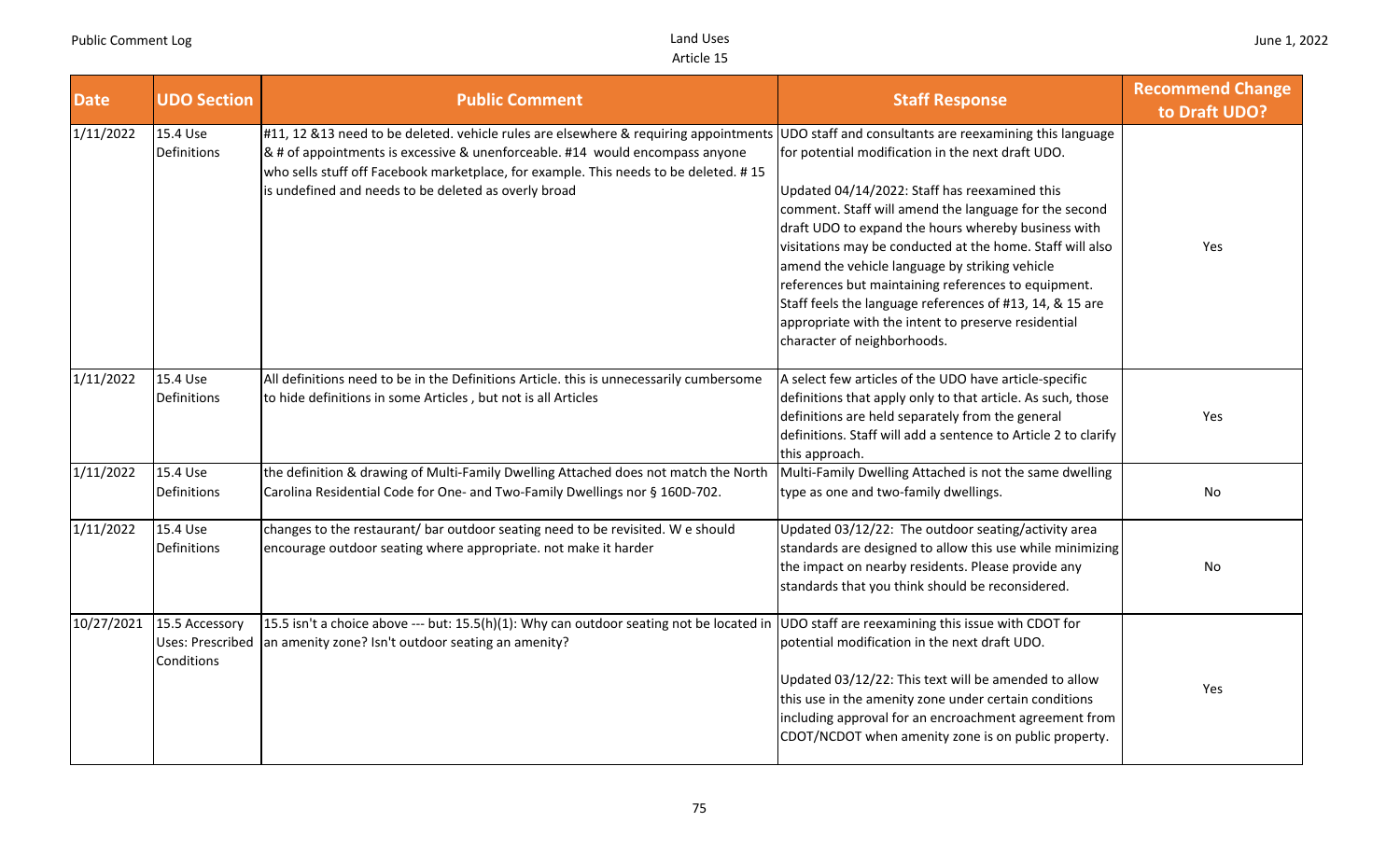| <b>Date</b> | <b>UDO Section</b> | <b>Public Comment</b>                                                                  | <b>Staff Response</b>                                    | <b>Recommend Change</b><br>to Draft UDO? |
|-------------|--------------------|----------------------------------------------------------------------------------------|----------------------------------------------------------|------------------------------------------|
| 1/11/2022   | 15.5 Accessory     | 15.5 Accessory Uses                                                                    | Updated 03/12/22: An ADU is incidental to the primary    |                                          |
|             | Uses: Prescribed   |                                                                                        | structure and may be detached. The definitions will be   |                                          |
|             | Conditions         | C. Dwelling- ACU                                                                       | updated to clarify the difference.                       | Yes                                      |
|             |                    | Is this defined clearly enough to be different than a duplex, and why the distinction? |                                                          |                                          |
| 1/11/2022   | 15.5 Accessory     | D. Helistop                                                                            | UDO staff and consultants are reexamining this language  |                                          |
|             | Uses: Prescribed   |                                                                                        | for potential modification in the next draft UDO.        |                                          |
|             | Conditions         | A 100' minimum distance to N-1 Place Type does not seem 'safe' given the backwash      |                                                          | Yes                                      |
|             |                    | and rotor spin of helicopters. 300' seems more appropriate.                            | Updated 03/12/22: This will be updated in the next UDO   |                                          |
|             |                    |                                                                                        | draft to increase the separation distance.               |                                          |
| 1/11/2022   | 15.5 Accessory     | E. Home Occupation                                                                     | Staff believe the current proposed guidelines are clear. |                                          |
|             | Uses: Prescribed   |                                                                                        |                                                          |                                          |
|             | Conditions         | Given the number of people now working from home, and likely changes in the future     |                                                          | No                                       |
|             |                    | of 'home work' are these guidelines clear as to where working from home becomes        |                                                          |                                          |
|             |                    | 'Home Occupation'?                                                                     |                                                          |                                          |
| 1/16/2022   | 15.6 Use           | 15.5 and Definitions - ADU's are restricted to lots with SF homes only. There are      | UDO staff and consultants are reexamining this for       |                                          |
|             | Definitions        | hundreds of NOAH (naturally occurring affordable housing) duplexes built around        | potential modification in the next draft UDO.            |                                          |
|             |                    | Charlotte that could use an ADU to provide a third affordable housing unit. Your       |                                                          |                                          |
|             |                    | proposal allows those duplexes to be torn down and replaced with a more expensive      | Updated 05/01/2022: The 2nd draft UDO will be revised    |                                          |
|             |                    | triplex, but you can't allow a 3rd unit to added to an existing duplex? It makes no    | to allow an ADU with a duplex building, as long as the   | <b>TBD</b>                               |
|             |                    | sense in light of the stated desire to provide more affordable units. Please consider  | duplexes are not on sublots.                             |                                          |
|             |                    | allowing ADU's to be added to existing duplexes as long as the ownership of the three  |                                                          |                                          |
|             |                    | units remains with one owner. To seems completely consistent with the City's stated    |                                                          |                                          |
|             |                    | desires.                                                                               |                                                          |                                          |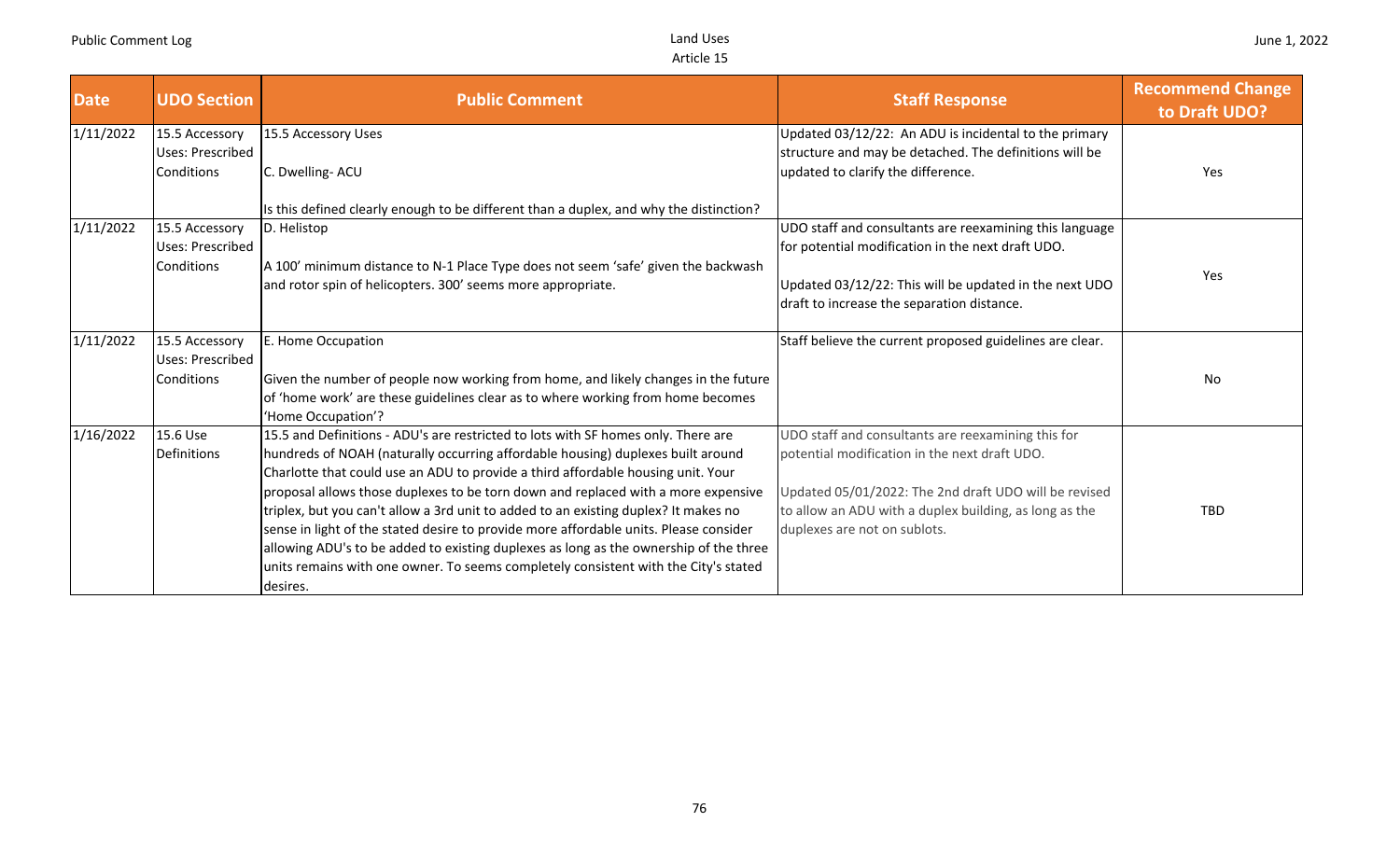| <b>Date</b> | <b>UDO Section</b>                                      | <b>Public Comment</b>                                                                                                                                                                                                                                                                                                                                 | <b>Staff Response</b>                                                                                                                                                                                                                                                                                                                                                                                                                                                                                                                                                                                                                                                                                                                                                                                                                                                                                                                                                                                                                                                                                                                                                                                                                                             | <b>Recommend Change</b><br>to Draft UDO? |
|-------------|---------------------------------------------------------|-------------------------------------------------------------------------------------------------------------------------------------------------------------------------------------------------------------------------------------------------------------------------------------------------------------------------------------------------------|-------------------------------------------------------------------------------------------------------------------------------------------------------------------------------------------------------------------------------------------------------------------------------------------------------------------------------------------------------------------------------------------------------------------------------------------------------------------------------------------------------------------------------------------------------------------------------------------------------------------------------------------------------------------------------------------------------------------------------------------------------------------------------------------------------------------------------------------------------------------------------------------------------------------------------------------------------------------------------------------------------------------------------------------------------------------------------------------------------------------------------------------------------------------------------------------------------------------------------------------------------------------|------------------------------------------|
| 1/30/2022   | 15.3 Principal<br><b>Uses: Prescribed</b><br>Conditions | Hi, I currently have a duplex rental with Airbnb which has a 5.0 rating and 4.97 with 51<br>reviews total. I only allow guests to stay if they have a positive review from a previous<br>host. Because I own a duplex, how does the 400 feet separation rule impact me if each<br>unit shares the same "lot number" after registration.; Article 15.3 | UDO staff and consultants are reexamining the conditions for<br>short-term rentals for potential modification in the next draft<br>UDO. The UDO team anticipates having a community meeting<br>in the near future about the proposed STR regulations in the<br>draft UDO.<br>Updated 03/11/2022: Staff has heard and received, and<br>continues to hear and receive, a tremendous amount of<br>feedback on the topic of short-term rentals. Perspectives have<br>spanned the spectrum generating both positive and negative<br>comments about the proposed standards. Numerous benefits<br>and drawbacks have been identified.<br>A topic of this significance warrants additional discussion and<br>consideration beyond staff. Staff held two listening sessions on<br>February 24, 2022. Staff has also presented takeaways from<br>short-term rental comments to City Council and has heard<br>Council's initial feedback on the topic.<br>Staff will work with the UDO consultant to update the<br>proposed standards and updated standards will be included in<br>the second draft of the UDO to be released in May.<br>Updated 04/27/2022: Please see the short-term rental<br>regulations update posted on the UDO website at<br>http://charlotteudo.org. | Yes                                      |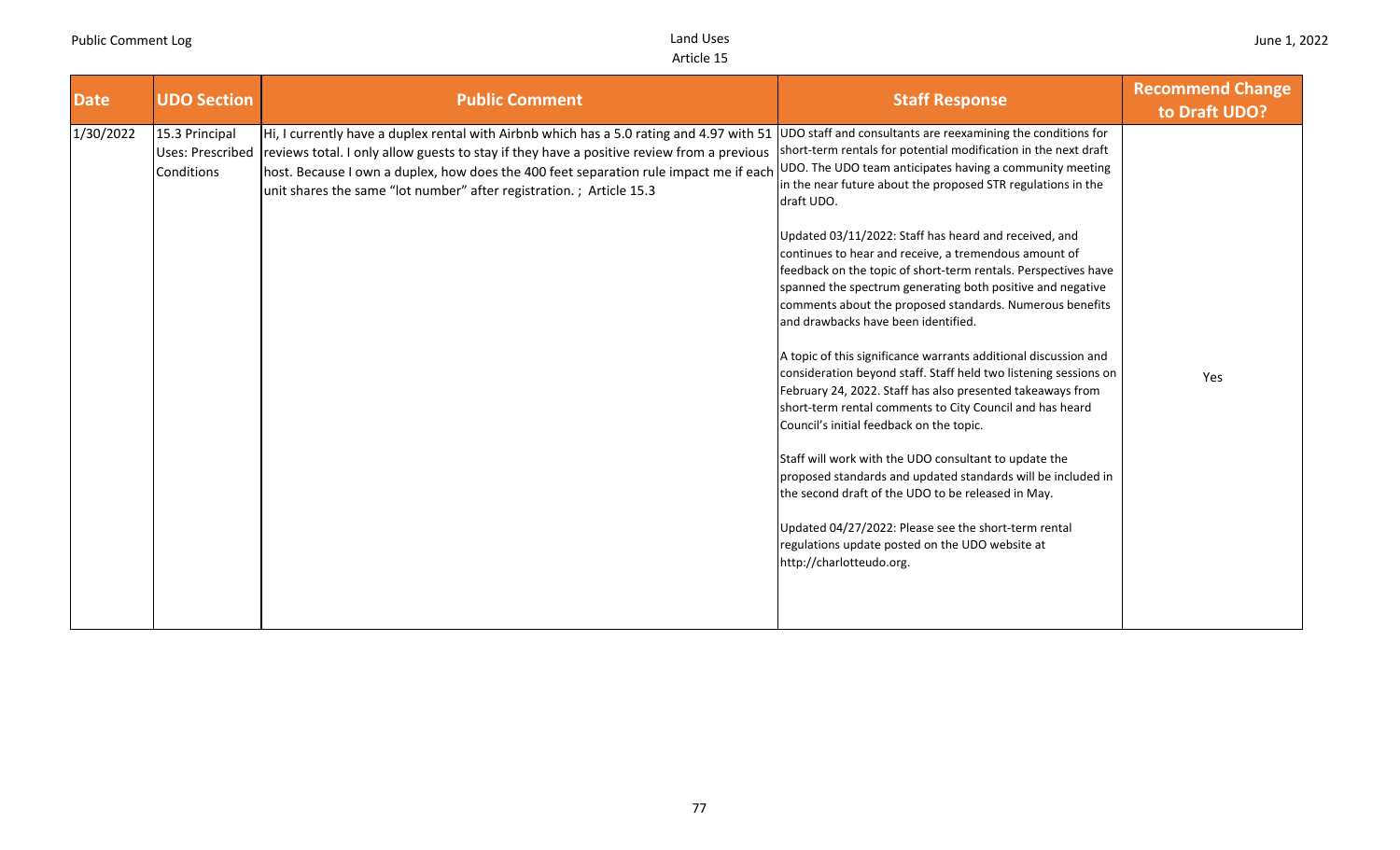| <b>Date</b> | <b>UDO Section</b> | <b>Public Comment</b>                                                                                                                                                                                                                                                                                                                                                                                                                                                                                                                                                                                                                                                                                                                                                                                                                                     | <b>Staff Response</b>                                                                                                                                                                                                                                                                                                                                                                                                                                                                                                                                                                                                                                                                                                                                                                                                                                                                                                                                                                                                                                                                                                                                                                                                                                             | <b>Recommend Change</b><br>to Draft UDO? |
|-------------|--------------------|-----------------------------------------------------------------------------------------------------------------------------------------------------------------------------------------------------------------------------------------------------------------------------------------------------------------------------------------------------------------------------------------------------------------------------------------------------------------------------------------------------------------------------------------------------------------------------------------------------------------------------------------------------------------------------------------------------------------------------------------------------------------------------------------------------------------------------------------------------------|-------------------------------------------------------------------------------------------------------------------------------------------------------------------------------------------------------------------------------------------------------------------------------------------------------------------------------------------------------------------------------------------------------------------------------------------------------------------------------------------------------------------------------------------------------------------------------------------------------------------------------------------------------------------------------------------------------------------------------------------------------------------------------------------------------------------------------------------------------------------------------------------------------------------------------------------------------------------------------------------------------------------------------------------------------------------------------------------------------------------------------------------------------------------------------------------------------------------------------------------------------------------|------------------------------------------|
| 2/1/2022    | Regulations        | 15.1 General Use This comment is in reference to the proposed short-term rental regulations The City of<br>Charlotte is considering. My partner and I have run a STR for almost three years and<br>take it very serious. I am very open to putting some regulations in, but am very<br>opposed to the idea of the minimum 400 foot separation between a STR and any<br>other STR. This is very unfair to say the least. The City should at least put in a<br>grandfather clause as this is our business and have invested alot of money into buying<br>the property and keeping it in order. Some of the other proposed regulations make<br>sense but this 400 ft idea is not good and will be fought through lawyers. This will out<br>us out of business as there are other STR within 400 ft. Please consider removing this<br>requirement. Thank you. | UDO staff and consultants are reexamining the conditions for<br>short-term rentals for potential modification in the next draft<br>UDO. The UDO team anticipates having a community meeting<br>in the near future about the proposed STR regulations in the<br>draft UDO.<br>Updated 03/11/2022: Staff has heard and received, and<br>continues to hear and receive, a tremendous amount of<br>feedback on the topic of short-term rentals. Perspectives have<br>spanned the spectrum generating both positive and negative<br>comments about the proposed standards. Numerous benefits<br>and drawbacks have been identified.<br>A topic of this significance warrants additional discussion and<br>consideration beyond staff. Staff held two listening sessions on<br>February 24, 2022. Staff has also presented takeaways from<br>short-term rental comments to City Council and has heard<br>Council's initial feedback on the topic.<br>Staff will work with the UDO consultant to update the<br>proposed standards and updated standards will be included in<br>the second draft of the UDO to be released in May.<br>Updated 04/27/2022: Please see the short-term rental<br>regulations update posted on the UDO website at<br>http://charlotteudo.org. | Yes                                      |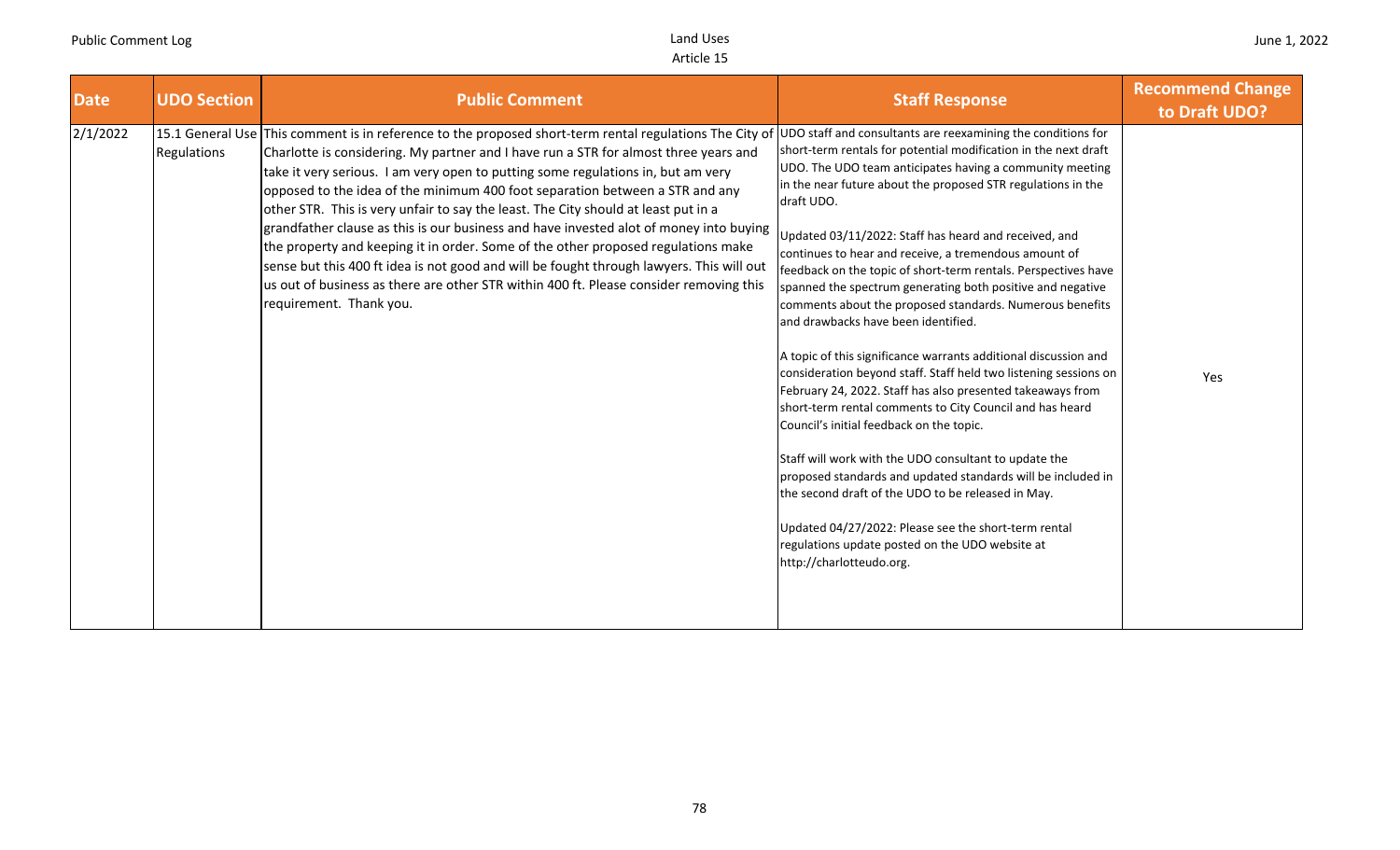| <b>Date</b> | <b>UDO Section</b> | <b>Public Comment</b>                                                                                               | <b>Staff Response</b>                                                                                                                                                                                                                                                                                                                             | <b>Recommend Change</b><br>to Draft UDO? |
|-------------|--------------------|---------------------------------------------------------------------------------------------------------------------|---------------------------------------------------------------------------------------------------------------------------------------------------------------------------------------------------------------------------------------------------------------------------------------------------------------------------------------------------|------------------------------------------|
| 2/1/2022    |                    | Other Comments See comment on 400 ft proposed idea. This should be removed or at least grandfather<br>existing STR. | UDO staff and consultants are reexamining the conditions for<br>short-term rentals for potential modification in the next draft<br>UDO. The UDO team anticipates having a community meeting<br>in the near future about the proposed STR regulations in the<br>draft UDO.                                                                         |                                          |
|             |                    |                                                                                                                     | Updated 03/11/2022: Staff has heard and received, and<br>continues to hear and receive, a tremendous amount of<br>feedback on the topic of short-term rentals. Perspectives have<br>spanned the spectrum generating both positive and negative<br>comments about the proposed standards. Numerous benefits<br>and drawbacks have been identified. |                                          |
|             |                    |                                                                                                                     | A topic of this significance warrants additional discussion and<br>consideration beyond staff. Staff held two listening sessions on<br>February 24, 2022. Staff has also presented takeaways from<br>short-term rental comments to City Council and has heard<br>Council's initial feedback on the topic.                                         | Yes                                      |
|             |                    |                                                                                                                     | Staff will work with the UDO consultant to update the<br>proposed standards and updated standards will be included in<br>the second draft of the UDO to be released in May.                                                                                                                                                                       |                                          |
|             |                    |                                                                                                                     | Updated 04/27/2022: Please see the short-term rental<br>regulations update posted on the UDO website at<br>http://charlotteudo.org.                                                                                                                                                                                                               |                                          |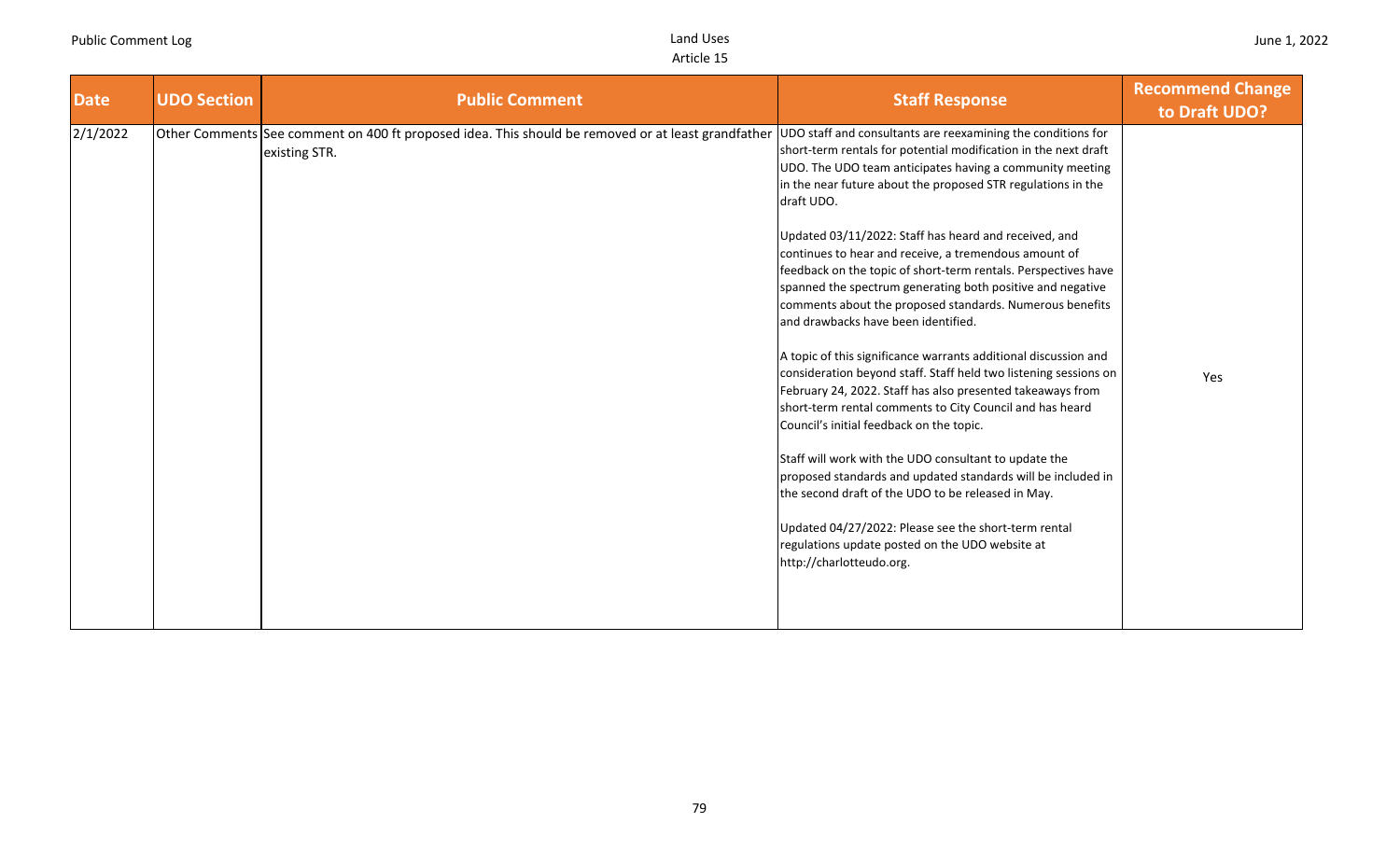| <b>Date</b> | <b>UDO Section</b>                               | <b>Public Comment</b>                                                                                                                                                                                                                                                                                                                                                                                                                                                                                                                                                                                                                                                                                                                                                                                                    | <b>Staff Response</b>                                                                                                                                                                                                                                                                                                                                                                                                                                                                                                                                                                                                                                                                                                                                                                                                                                                                                                                                                                                                                                                                                                                                                                                                                                             | <b>Recommend Change</b><br>to Draft UDO? |
|-------------|--------------------------------------------------|--------------------------------------------------------------------------------------------------------------------------------------------------------------------------------------------------------------------------------------------------------------------------------------------------------------------------------------------------------------------------------------------------------------------------------------------------------------------------------------------------------------------------------------------------------------------------------------------------------------------------------------------------------------------------------------------------------------------------------------------------------------------------------------------------------------------------|-------------------------------------------------------------------------------------------------------------------------------------------------------------------------------------------------------------------------------------------------------------------------------------------------------------------------------------------------------------------------------------------------------------------------------------------------------------------------------------------------------------------------------------------------------------------------------------------------------------------------------------------------------------------------------------------------------------------------------------------------------------------------------------------------------------------------------------------------------------------------------------------------------------------------------------------------------------------------------------------------------------------------------------------------------------------------------------------------------------------------------------------------------------------------------------------------------------------------------------------------------------------|------------------------------------------|
| 2/4/2022    | 15.3 Principal<br>Uses: Prescribed<br>Conditions | AAAA. Short-term Whole Dwelling Rental<br>1. CRITICAL: Restrictions must be placed on the number of people who can occupy a<br>rental property. It should be clearly quantified. 2 persons per bedroom that is<br>allowed by the tax records (also building permit or septic system permit it the<br>building has been built when these record were kept).<br>2. Included in the list of prohibited events should be business meetings or business<br>retreats.<br>3. Rentals must be made to an adult (at least 21 years old). A responsible adult must<br>be present whenever there are people younger than 21 years old.<br>4. The owners must ensure that renters follow all local regulations, such as use of<br>fireworks, serving liquor to minors, etc.<br>A basic question is who will enforce the regulations? | UDO staff and consultants are reexamining the conditions for<br>short-term rentals for potential modification in the next draft<br>UDO. The UDO team anticipates having a community meeting<br>in the near future about the proposed STR regulations in the<br>draft UDO.<br>Updated 03/11/2022: Staff has heard and received, and<br>continues to hear and receive, a tremendous amount of<br>feedback on the topic of short-term rentals. Perspectives have<br>spanned the spectrum generating both positive and negative<br>comments about the proposed standards. Numerous benefits<br>and drawbacks have been identified.<br>A topic of this significance warrants additional discussion and<br>consideration beyond staff. Staff held two listening sessions on<br>February 24, 2022. Staff has also presented takeaways from<br>short-term rental comments to City Council and has heard<br>Council's initial feedback on the topic.<br>Staff will work with the UDO consultant to update the<br>proposed standards and updated standards will be included in<br>the second draft of the UDO to be released in May.<br>Updated 04/27/2022: Please see the short-term rental<br>regulations update posted on the UDO website at<br>http://charlotteudo.org. | Yes                                      |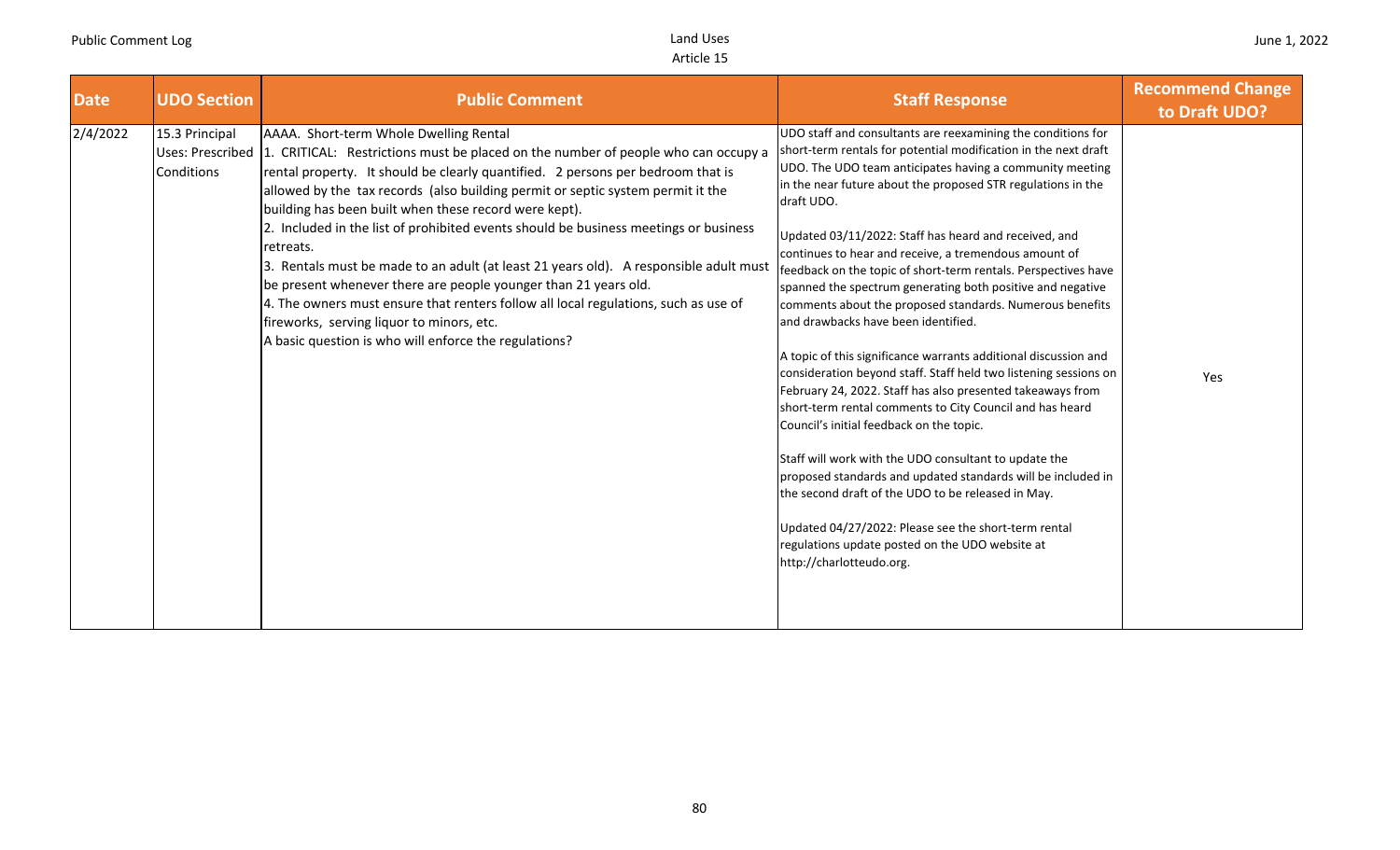| <b>Date</b> | <b>UDO Section</b> | <b>Public Comment</b>                                                                                                                              | <b>Staff Response</b>                                     | <b>Recommend Change</b><br>to Draft UDO? |
|-------------|--------------------|----------------------------------------------------------------------------------------------------------------------------------------------------|-----------------------------------------------------------|------------------------------------------|
| 2/6/2022    |                    | 15.1 General Use 15.1 uses regulations I see most of the comments refer to their VRBO and AIRBNB as                                                | Updated 03/11/2022: Staff has heard and received, and     |                                          |
|             | <b>Regulations</b> | businesses,                                                                                                                                        | continues to hear and receive, a tremendous amount of     |                                          |
|             |                    | Well, if its a business it has no right to be within a SINGLE FAMILY NEIGHBORHOOD! It                                                              | feedback on the topic of short-term rentals. Perspectives |                                          |
|             |                    | needs to to licensed, regulated, like a hair cutting salon, a gas station, a fast food                                                             | have spanned the spectrum generating both positive and    |                                          |
|             |                    | restrauant, a bar, a METH LAB. We have been in the Charlotte area for 20 years. We                                                                 | negative comments about the proposed standards.           |                                          |
|             |                    | didn't seek a vacation rental or AIRBNB when we came to search out the areas. They                                                                 | Numerous benefits and drawbacks have been identified.     |                                          |
|             |                    | have things called HOTELS, plenty of them all over. THEY are regulated, have licenses,                                                             |                                                           |                                          |
|             |                    | food service oversight, etc etc. Nurses? one would think they get reimbursed for their A topic of this significance warrants additional discussion |                                                           |                                          |
|             |                    | travel. Everyone says we are GRANDFATHERED! How can you be grandfathered for a                                                                     | and consideration beyond staff. Staff held two listening  |                                          |
|             |                    | regulation that doesn't exist? With that point we all are grandfathered for any thing                                                              | sessions on February 24, 2022. Staff has also presented   |                                          |
|             |                    | we want. Saying it doesn't make it so. 400 feet is more then reasonable. Most                                                                      | takeaways from short-term rental comments to City         |                                          |
|             |                    | neighborhoods have 100 foot frontage, newer, denser ones even less crammed into                                                                    | Council and has heard Council's initial feedback on the   | Yes                                      |
|             |                    | the subdivision. Go to a regulated area and do it We didn't buy here so that 15 years                                                              | topic.                                                    |                                          |
|             |                    | later our neighbors homes were bought up and many other in the neighborhood to                                                                     |                                                           |                                          |
|             |                    | watch our single FAMILY NEIGHBORHOOD turned into PARTY WEEKENDS. Do you                                                                            | Staff will work with the UDO consultant to update the     |                                          |
|             |                    | think all you "businesses" are reporting the income you are making? are you filing it                                                              | proposed standards and updated standards will be          |                                          |
|             |                    | on you tax returns? Likely NOT! Well, regulated businesses have to, the bar, the diner,                                                            | included in the second draft of the UDO to be released in |                                          |
|             |                    | the gas station, they all have to. If you can't afford to live where you live go                                                                   | May.                                                      |                                          |
|             |                    | somewhere else in the city and buy, live within your means. I doubt very highly that                                                               |                                                           |                                          |
|             |                    | the VRBO and AIRBNB revitalized a defunked neighborhood? Likely a business bought                                                                  | Jpdated 04/27/2022: Please see the short-term rental      |                                          |
|             |                    | the homes all up, at a very reduced price, refurbed them, and started renting them.                                                                | regulations update posted on the UDO website at           |                                          |
|             |                    | Nothing wrong with a 6 or 12 month rental. We don't want new neighbors every                                                                       | http://charlotteudo.org.                                  |                                          |
|             |                    | weekend!!!                                                                                                                                         |                                                           |                                          |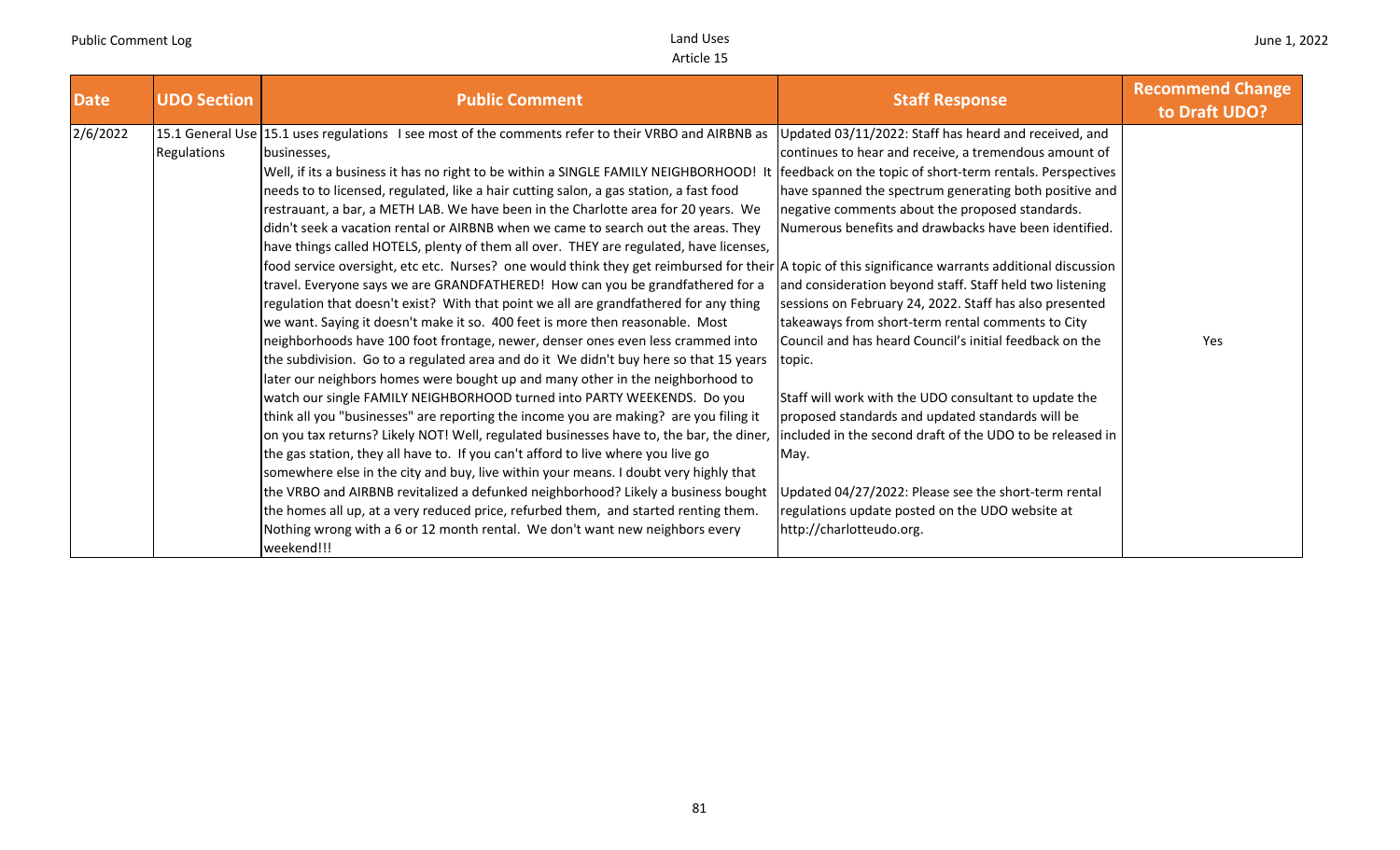| <b>Date</b> | <b>UDO Section</b>                               | <b>Public Comment</b>                                                                                                                                                                                                                                                                                                                                                                                                                                                                                                                                                                                                                                                                                                                                                                                                                                                                                                                                                                                                                                                                                                                                                                                                                                                                                                                                                                                                                                                                                                                                                                                                                                                             | <b>Staff Response</b>                                                                                                                                                                                                                                                                                                                                                                                                                                                                                                                                                                                                                                                                                                                                                                                                                                                                                                                   | <b>Recommend Change</b><br>to Draft UDO? |
|-------------|--------------------------------------------------|-----------------------------------------------------------------------------------------------------------------------------------------------------------------------------------------------------------------------------------------------------------------------------------------------------------------------------------------------------------------------------------------------------------------------------------------------------------------------------------------------------------------------------------------------------------------------------------------------------------------------------------------------------------------------------------------------------------------------------------------------------------------------------------------------------------------------------------------------------------------------------------------------------------------------------------------------------------------------------------------------------------------------------------------------------------------------------------------------------------------------------------------------------------------------------------------------------------------------------------------------------------------------------------------------------------------------------------------------------------------------------------------------------------------------------------------------------------------------------------------------------------------------------------------------------------------------------------------------------------------------------------------------------------------------------------|-----------------------------------------------------------------------------------------------------------------------------------------------------------------------------------------------------------------------------------------------------------------------------------------------------------------------------------------------------------------------------------------------------------------------------------------------------------------------------------------------------------------------------------------------------------------------------------------------------------------------------------------------------------------------------------------------------------------------------------------------------------------------------------------------------------------------------------------------------------------------------------------------------------------------------------------|------------------------------------------|
| 2/7/2022    | 15.3 Principal<br>Uses: Prescribed<br>Conditions | (Part 1 of 4) Thanks to everyone for their engagement on this. I thought it might be<br>helpful to share a link to the legislation regarding vacation rentals in NC:<br>https://www.ncleg.gov/EnactedLegislation/Statutes/HTML/ByChapter/Chapter_160D<br>lhtml<br>It also might be helpful to share a link regarding the recent court ruling on Wilminton's negative comments about the proposed standards.<br>STR regulations (in many ways, Wilmington's regulations were very similar to the<br>proposed language in our UDO draft):<br>https://ij.org/wp-content/uploads/2020/08/Amended-Complaint-NC-Amortization-<br>Exhibit-A-Clean-Copy-copy.pdf<br>The key takeaway from these links are:<br>1) On February 5, 2019, Wilmington adopted City Code § 18-331, requiring property<br>owners utilizing or intending to utilize their property as a short-term rental to register<br>each applicable property with the City of Wilmington. Additionally, the Wilmington<br>Code required the following: (1) a separation requirement of four hundred (400) feet<br>between the rental property and any other rental property and/or bed and breakfast;<br>(2) a lottery process to determine which properties would be allowed to continue as a<br>short-term rental.<br>2) However, recent NC legislation limits how local governments can regulate STRs. It<br>specifically it includes this language:<br>'In no event may a local government do any of the following: (i) adopt or enforce any<br>ordinance that would require any owner or manager of rental property to obtain any<br>permit or permission under Article 11 or Article 12 of this Chapter from the local | Updated 03/11/2022: Staff has heard and received, and<br>continues to hear and receive, a tremendous amount of<br>feedback on the topic of short-term rentals. Perspectives<br>have spanned the spectrum generating both positive and<br>Numerous benefits and drawbacks have been identified.<br>A topic of this significance warrants additional discussion<br>and consideration beyond staff. Staff held two listening<br>sessions on February 24, 2022. Staff has also presented<br>takeaways from short-term rental comments to City<br>Council and has heard Council's initial feedback on the<br>topic.<br>Staff will work with the UDO consultant to update the<br>proposed standards and updated standards will be<br>included in the second draft of the UDO to be released in<br>May.<br>Updated 04/27/2022: Please see the short-term rental<br>regulations update posted on the UDO website at<br>http://charlotteudo.org. | Yes                                      |
|             |                                                  | government to lease or rent residential real property or to register rental property<br>with the local government[.]"                                                                                                                                                                                                                                                                                                                                                                                                                                                                                                                                                                                                                                                                                                                                                                                                                                                                                                                                                                                                                                                                                                                                                                                                                                                                                                                                                                                                                                                                                                                                                             |                                                                                                                                                                                                                                                                                                                                                                                                                                                                                                                                                                                                                                                                                                                                                                                                                                                                                                                                         |                                          |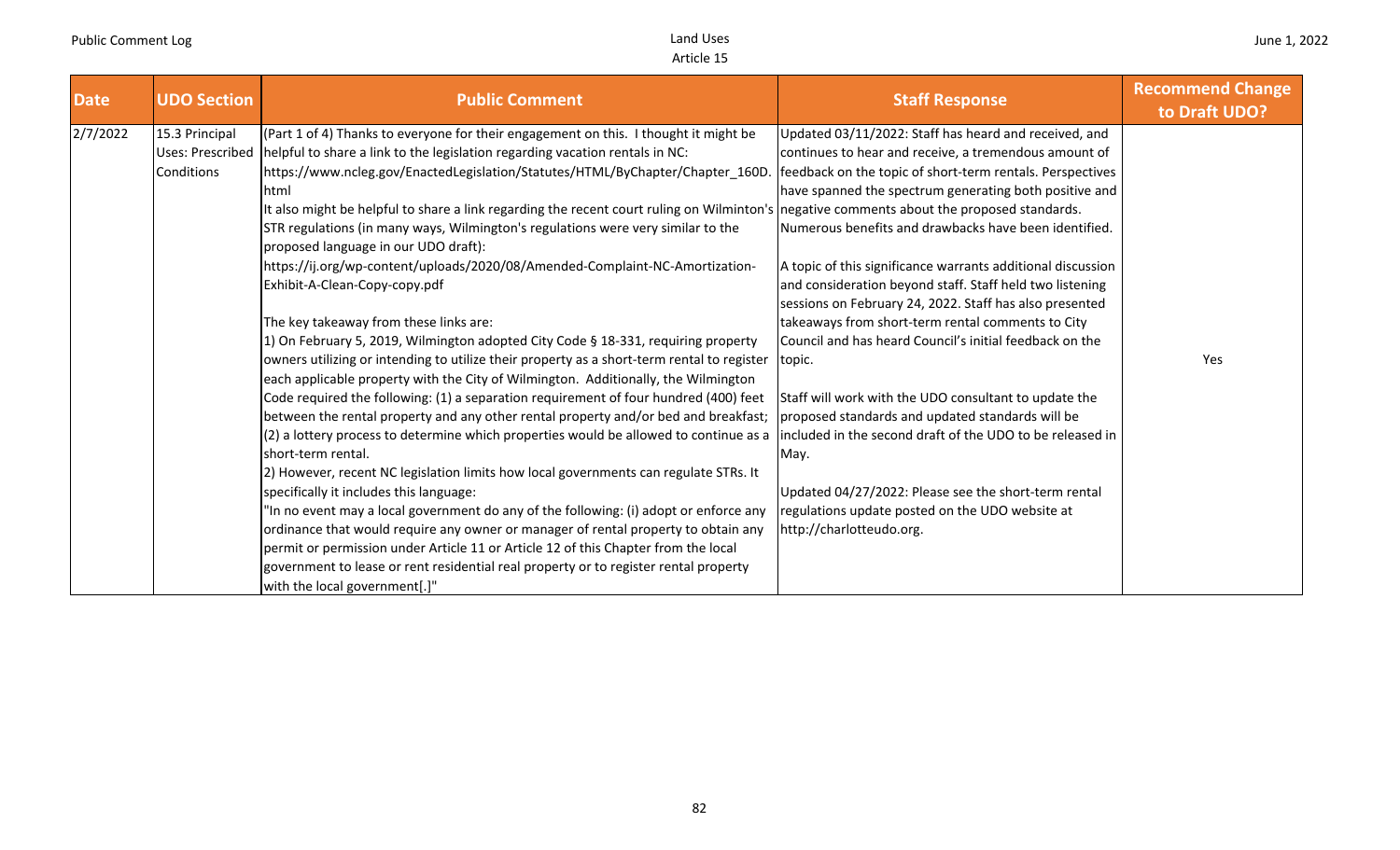| <b>Date</b> | <b>UDO Section</b>                                      | <b>Public Comment</b>                                                                                                                                                                                                                                                                                                                                                                                                                                                                                                                                                                                                                                                                                                                                                                                                                                                                                                                                                                                                                                                                                                                                                                                                                                                                                                                                                                                                                                                                                                                                                                      | <b>Staff Response</b>                                                                                                                                                                                                                                                                                                                                                                                                                                                                                                                                                                                                                                                                                                                                                                                                                                                                             | <b>Recommend Change</b><br>to Draft UDO? |
|-------------|---------------------------------------------------------|--------------------------------------------------------------------------------------------------------------------------------------------------------------------------------------------------------------------------------------------------------------------------------------------------------------------------------------------------------------------------------------------------------------------------------------------------------------------------------------------------------------------------------------------------------------------------------------------------------------------------------------------------------------------------------------------------------------------------------------------------------------------------------------------------------------------------------------------------------------------------------------------------------------------------------------------------------------------------------------------------------------------------------------------------------------------------------------------------------------------------------------------------------------------------------------------------------------------------------------------------------------------------------------------------------------------------------------------------------------------------------------------------------------------------------------------------------------------------------------------------------------------------------------------------------------------------------------------|---------------------------------------------------------------------------------------------------------------------------------------------------------------------------------------------------------------------------------------------------------------------------------------------------------------------------------------------------------------------------------------------------------------------------------------------------------------------------------------------------------------------------------------------------------------------------------------------------------------------------------------------------------------------------------------------------------------------------------------------------------------------------------------------------------------------------------------------------------------------------------------------------|------------------------------------------|
| 2/7/2022    | 15.3 Principal<br>Uses: Prescribed<br><b>Conditions</b> | (Part 2 of 4) 3) The court ruled that Wilmington's STR regulations were in conflict with<br>this statute and were subsequently deemed unlawful. Wilmington appealed the<br>decision and the appellate court heard the case this past November. The appellate<br>court decision will be announced soon and the expectation is that the lower court<br>ruling will stand.<br>4) The appellate court decision will impact not only Wilmington, but all cities and<br>towns across the state, including Charlotte.<br>Per the above takeaways, it might make sense to wait until the appellate court<br>decision is announced before revising the UDO language or holding community<br>feedback sessions. If the lower court ruling stands as expected, the scope of what can<br>lawfully be addressed by the UDO will change.<br>Thank you again to everyone for all your hard work on the UDO. I can only imagine<br>how complicated it is to draft a new set of codes and ordinances that reflect the needs topic.<br>of a growing city while also being inclusive of the needs of all residents.<br>I want to provide some feedback in case it's helpful. I'm not sure who to send this<br>to, but please feel free to forward to your colleagues as needed:<br>1) The vast majority of short-term rental owners take noise and nuisance very<br>seriously and will fully support requirements that restrict events and disruptive<br>activity.<br>2) Restricting STR activities to property owners and preventing renters from subletting regulations update posted on the UDO website at | Updated 03/11/2022: Staff has heard and received, and<br>continues to hear and receive, a tremendous amount of<br>feedback on the topic of short-term rentals. Perspectives<br>have spanned the spectrum generating both positive and<br>negative comments about the proposed standards.<br>Numerous benefits and drawbacks have been identified.<br>A topic of this significance warrants additional discussion<br>and consideration beyond staff. Staff held two listening<br>sessions on February 24, 2022. Staff has also presented<br>takeaways from short-term rental comments to City<br>Council and has heard Council's initial feedback on the<br>Staff will work with the UDO consultant to update the<br>proposed standards and updated standards will be<br>included in the second draft of the UDO to be released in<br>May.<br>Updated 04/27/2022: Please see the short-term rental | Yes                                      |
|             |                                                         | STRs will also have strong support from the host community.                                                                                                                                                                                                                                                                                                                                                                                                                                                                                                                                                                                                                                                                                                                                                                                                                                                                                                                                                                                                                                                                                                                                                                                                                                                                                                                                                                                                                                                                                                                                | http://charlotteudo.org.                                                                                                                                                                                                                                                                                                                                                                                                                                                                                                                                                                                                                                                                                                                                                                                                                                                                          |                                          |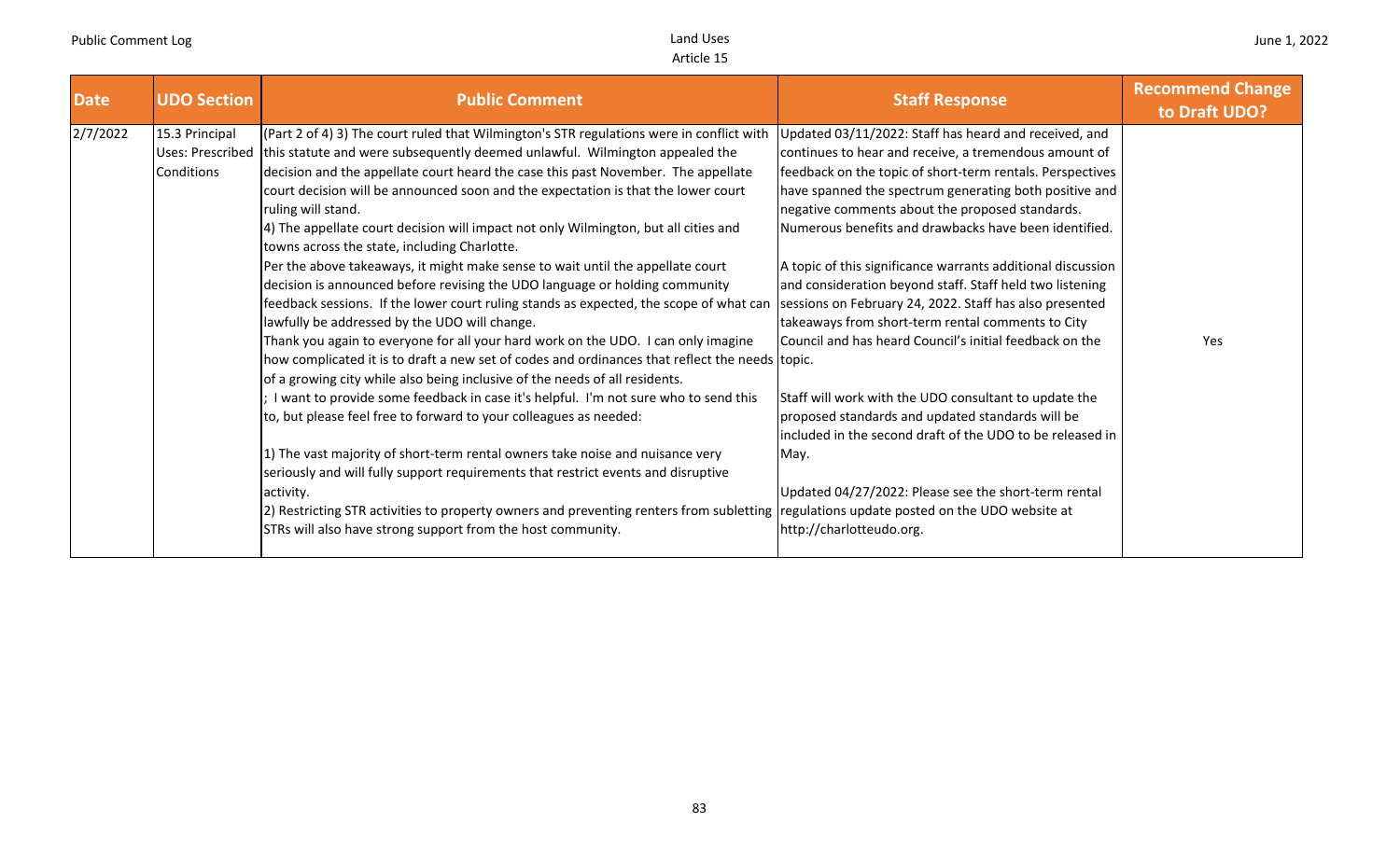| <b>Date</b> | <b>UDO Section</b>                               | <b>Public Comment</b>                                                                                                                                                                                                                                                                                                                                                                                                                                                                                                                                      | <b>Staff Response</b>                                                                                                                                                                                                                                                                                                                             | <b>Recommend Change</b><br>to Draft UDO? |
|-------------|--------------------------------------------------|------------------------------------------------------------------------------------------------------------------------------------------------------------------------------------------------------------------------------------------------------------------------------------------------------------------------------------------------------------------------------------------------------------------------------------------------------------------------------------------------------------------------------------------------------------|---------------------------------------------------------------------------------------------------------------------------------------------------------------------------------------------------------------------------------------------------------------------------------------------------------------------------------------------------|------------------------------------------|
| 2/7/2022    | 15.3 Principal<br>Uses: Prescribed<br>Conditions | (Part 3 of 4) 3) I would strongly urge the city to find a way to work with existing STRs<br>that are within 400 ft of each other. The cities that have allowed for grandfathering<br>have had good success with STR ordinances (Lousiville for example). Conducting<br>lotteries or random assignment of permits has largely resulted in chaos and lawsuits<br>(Wilmington for example).                                                                                                                                                                   | Updated 03/11/2022: Staff has heard and received, and<br>continues to hear and receive, a tremendous amount of<br>feedback on the topic of short-term rentals. Perspectives<br>have spanned the spectrum generating both positive and<br>negative comments about the proposed standards.<br>Numerous benefits and drawbacks have been identified. |                                          |
|             |                                                  | Also, I want to make sure the city planning folks are aware of the very recent<br>Schroeder vs Wilmington court case. Wilmington conducted a lottery to assign STR<br>permits; the city was sued by property owners and lost. The case was appealed (the<br>appellate ruling will be announced soon), but expectations are that the lower court<br>ruling will stand as Wilmington's STR zoning ordinance is in violation of NC law. Here<br>is a link for more detail on the court case, which may affect how this UDO language is<br>ultimately written: | A topic of this significance warrants additional discussion<br>and consideration beyond staff. Staff held two listening<br>sessions on February 24, 2022. Staff has also presented<br>takeaways from short-term rental comments to City<br>Council and has heard Council's initial feedback on the<br>topic.                                      | Yes                                      |
|             |                                                  | https://www.starnewsonline.com/story/news/2020/09/16/wilmingtons-vacation-<br>rental-law-ruled-illegal-judge/5818514002/<br>I am aware that STR regulations can be a sensitive topic. And I think the current UDO<br>does a nice job of:                                                                                                                                                                                                                                                                                                                   | Staff will work with the UDO consultant to update the<br>proposed standards and updated standards will be<br>included in the second draft of the UDO to be released in<br>May.<br>Updated 04/27/2022: Please see the short-term rental                                                                                                            |                                          |
|             |                                                  | 1) including property owners who are willing and able to operate STRs responsibly,<br>2) paying attention to the needs of neighborhoods that don't want to be overrun with<br>vacation rentals, and<br>3) aligning well with the 2040 plan's goals to have a thriving city that includes the<br>needs of all residents                                                                                                                                                                                                                                     | regulations update posted on the UDO website at<br>http://charlotteudo.org.                                                                                                                                                                                                                                                                       |                                          |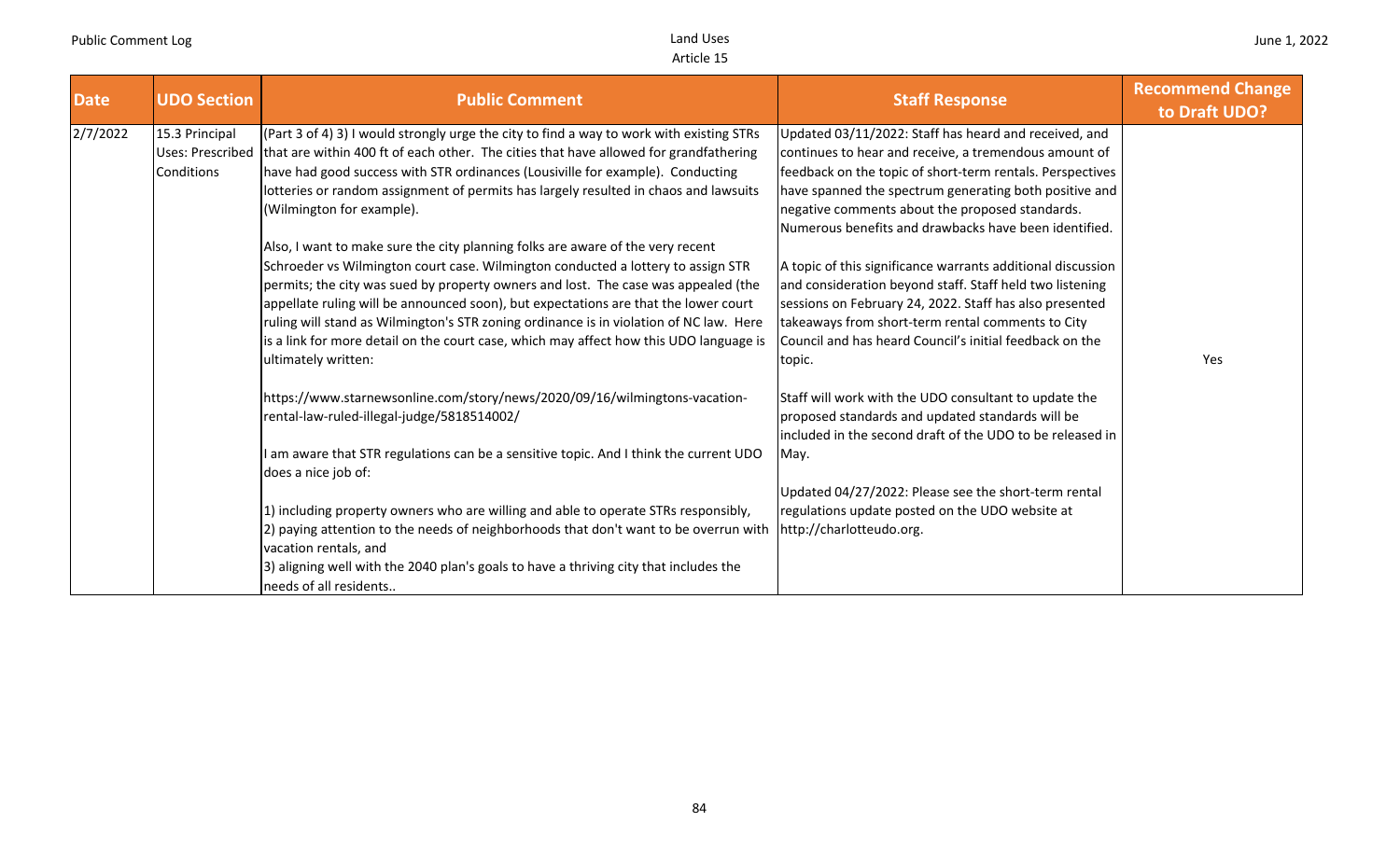| <b>Date</b> | <b>UDO Section</b>                               | <b>Public Comment</b>                                                                                                                                                                                                                                                                                                                                                                                                                                                                                                                                                                                                                                      | <b>Staff Response</b>                                                                                                                                                                                                                                                                                                                                                                                                                                                                                                                                                                                                                                                                                                                                                                                                                                                                                                                                                                      | <b>Recommend Change</b><br>to Draft UDO? |
|-------------|--------------------------------------------------|------------------------------------------------------------------------------------------------------------------------------------------------------------------------------------------------------------------------------------------------------------------------------------------------------------------------------------------------------------------------------------------------------------------------------------------------------------------------------------------------------------------------------------------------------------------------------------------------------------------------------------------------------------|--------------------------------------------------------------------------------------------------------------------------------------------------------------------------------------------------------------------------------------------------------------------------------------------------------------------------------------------------------------------------------------------------------------------------------------------------------------------------------------------------------------------------------------------------------------------------------------------------------------------------------------------------------------------------------------------------------------------------------------------------------------------------------------------------------------------------------------------------------------------------------------------------------------------------------------------------------------------------------------------|------------------------------------------|
| 2/7/2022    | 15.3 Principal<br>Uses: Prescribed<br>Conditions | (Part 4 of 4) The only thing that seems to be missing is:<br>1) Some clarification that the 400ft distance requirement will be applied going<br>forward, since applying it retroactively would be extremely difficult and problematic.<br>[2] Per the Wilmington lawsuit, the requirement for registering STRs may need to be<br>limited to properties that prove to be problematic. Otherwise, the STR restrictions in<br>the UDO may be in violation of state law.<br>I hope this all makes sense. Please feel free to contact me if you have any questions<br>or need any clarification.<br>Sincerely and respectfully,<br>Jason Typrin<br>310-918-1174 | Updated 03/11/2022: Staff has heard and received, and<br>continues to hear and receive, a tremendous amount of<br>feedback on the topic of short-term rentals. Perspectives<br>have spanned the spectrum generating both positive and<br>negative comments about the proposed standards.<br>Numerous benefits and drawbacks have been identified.<br>A topic of this significance warrants additional discussion<br>and consideration beyond staff. Staff held two listening<br>sessions on February 24, 2022. Staff has also presented<br>takeaways from short-term rental comments to City<br>Council and has heard Council's initial feedback on the<br>topic.<br>Staff will work with the UDO consultant to update the<br>proposed standards and updated standards will be<br>included in the second draft of the UDO to be released in<br>May.<br>Updated 04/27/2022: Please see the short-term rental<br>regulations update posted on the UDO website at<br>http://charlotteudo.org. | Yes                                      |
|             |                                                  |                                                                                                                                                                                                                                                                                                                                                                                                                                                                                                                                                                                                                                                            |                                                                                                                                                                                                                                                                                                                                                                                                                                                                                                                                                                                                                                                                                                                                                                                                                                                                                                                                                                                            |                                          |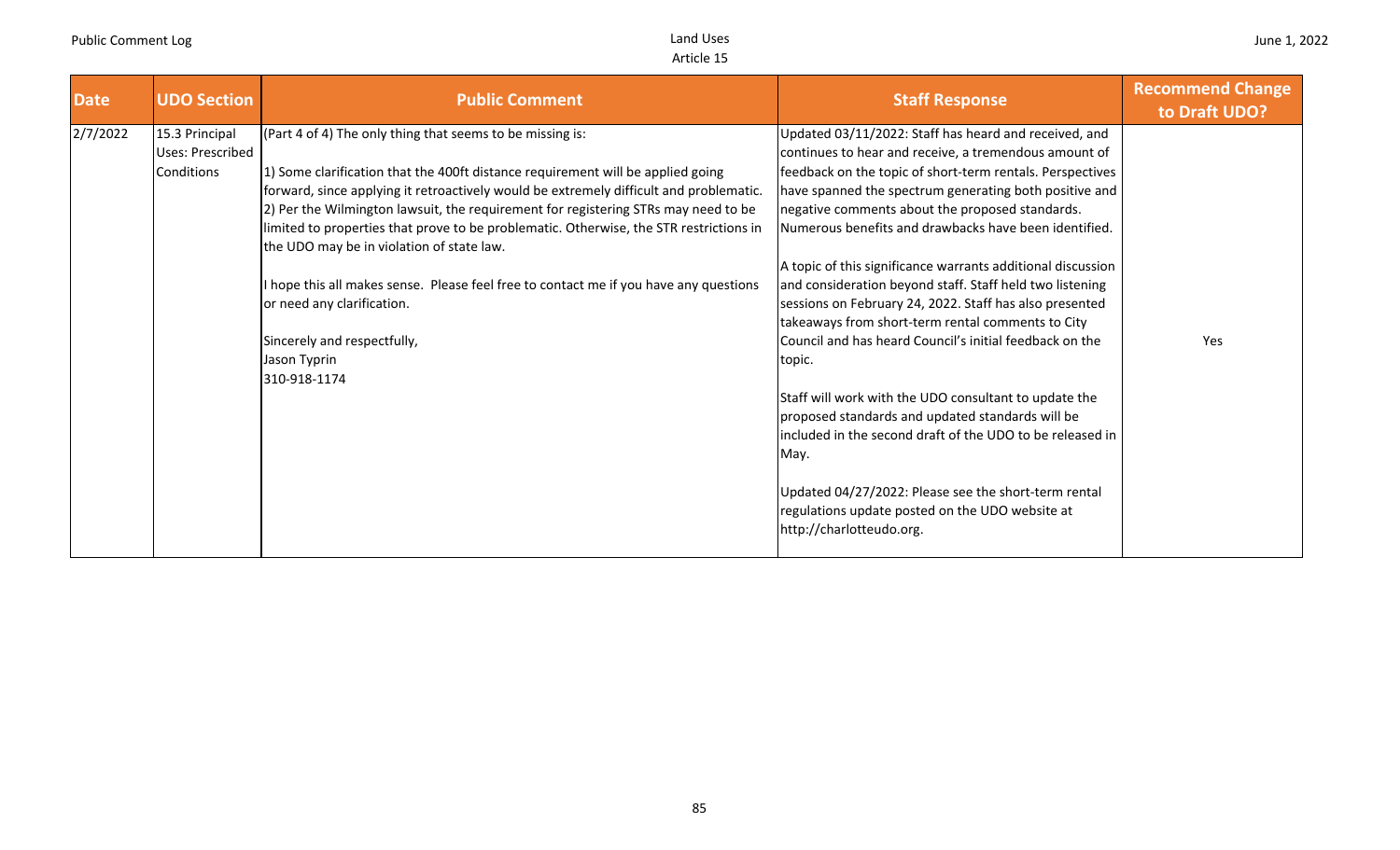| <b>UDO Section</b><br><b>Date</b>                            | <b>Public Comment</b>                                                                                                                                                                                                                                                                                                                                                                                                                                                                                                                                                                                                                                                                                                                                                                                                                                                                                                                                                                                                                                                                                                                                                                                                                                                                                                                                                                                                                                                                                                                                                  | <b>Staff Response</b>                                                                                                                                                                                                                                                                                                                                                                                                                                                                                                                                                                                                                                                                                                                                                                                                                                                                                                                                                              | <b>Recommend Change</b><br>to Draft UDO? |
|--------------------------------------------------------------|------------------------------------------------------------------------------------------------------------------------------------------------------------------------------------------------------------------------------------------------------------------------------------------------------------------------------------------------------------------------------------------------------------------------------------------------------------------------------------------------------------------------------------------------------------------------------------------------------------------------------------------------------------------------------------------------------------------------------------------------------------------------------------------------------------------------------------------------------------------------------------------------------------------------------------------------------------------------------------------------------------------------------------------------------------------------------------------------------------------------------------------------------------------------------------------------------------------------------------------------------------------------------------------------------------------------------------------------------------------------------------------------------------------------------------------------------------------------------------------------------------------------------------------------------------------------|------------------------------------------------------------------------------------------------------------------------------------------------------------------------------------------------------------------------------------------------------------------------------------------------------------------------------------------------------------------------------------------------------------------------------------------------------------------------------------------------------------------------------------------------------------------------------------------------------------------------------------------------------------------------------------------------------------------------------------------------------------------------------------------------------------------------------------------------------------------------------------------------------------------------------------------------------------------------------------|------------------------------------------|
| 2/7/2022<br>15.3 Principal<br>Uses: Prescribed<br>Conditions | (Part 1 of 3) Regarding short-term rentals. If there is a desire to limit the number of<br>STR in the community, it would be easier to just place a cap on the number of short-<br>term rentals instead of a 400ft distance requirement and a lottery. Savannah GA has<br>done this successfully and could be a model for the city. A cap/limit would be better<br>for several reasons:<br>1) It would eliminate issues where considerate members of the Charlotte community<br>(who are responsibly managing short-term rentals) arbitrarily lose the rights to rent<br>their property because they lost a random lottery. This has been the basis for lawsuits<br>in Wilmington NC and would be a huge problem for residents that have their financial<br>livelihoods connected to their ability to responsibly operate STRs.<br>[2] The cap/limit could be set so that it accommodates all existing STRs, but limits the<br>number of ADDITIONAL STRs that can be added. This would address concerns from<br>community members that want to limit the growth of STRs in our city.<br>3) A lottery system is problematic because it ignores how long community members<br>have been renting their property, how considerate and responsible they've been as a<br>property owner, and how much money they've invested in repairing the home and<br>making it suitable as a short term rental. Property owner rights would be retroactively May.<br>denied, which is what has caused all sorts of legal issues and lawsuits in other NC cities<br>(i.e. Wilmington NC) | Updated 03/11/2022: Staff has heard and received, and<br>continues to hear and receive, a tremendous amount of<br>feedback on the topic of short-term rentals. Perspectives<br>have spanned the spectrum generating both positive and<br>negative comments about the proposed standards.<br>Numerous benefits and drawbacks have been identified.<br>A topic of this significance warrants additional discussion<br>and consideration beyond staff. Staff held two listening<br>sessions on February 24, 2022. Staff has also presented<br>takeaways from short-term rental comments to City<br>Council and has heard Council's initial feedback on the<br>topic.<br>Staff will work with the UDO consultant to update the<br>proposed standards and updated standards will be<br>included in the second draft of the UDO to be released in<br>Updated 04/27/2022: Please see the short-term rental<br>regulations update posted on the UDO website at<br>http://charlotteudo.org. | Yes                                      |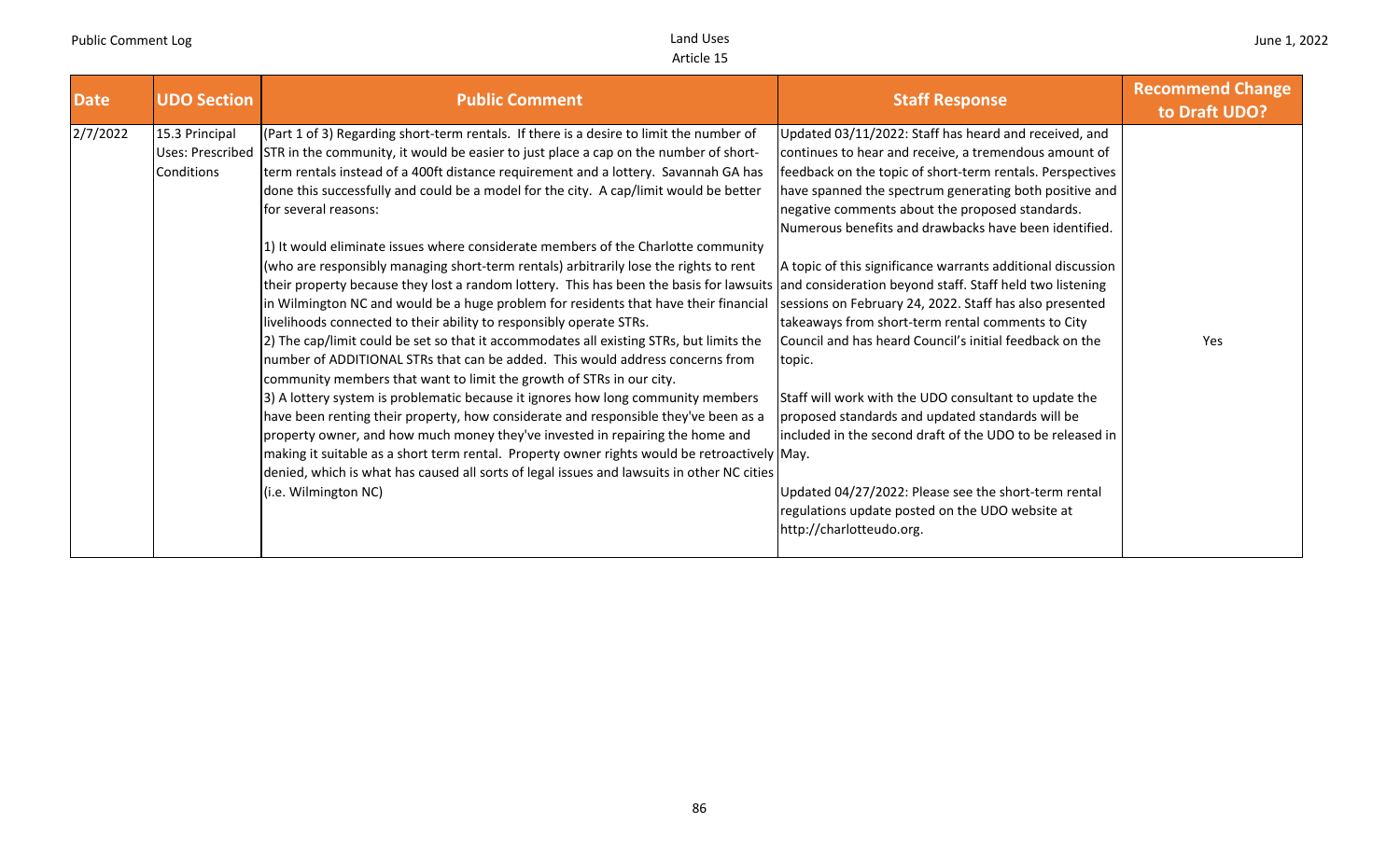| <b>Date</b> | <b>UDO Section</b> | <b>Public Comment</b>                                                                                                                                  | <b>Staff Response</b>                                     | <b>Recommend Change</b><br>to Draft UDO? |
|-------------|--------------------|--------------------------------------------------------------------------------------------------------------------------------------------------------|-----------------------------------------------------------|------------------------------------------|
| 2/7/2022    | 15.3 Principal     | (Part 2 of 3)                                                                                                                                          | Updated 03/11/2022: Staff has heard and received, and     |                                          |
|             | Uses: Prescribed   | 4) A cap/limit on the number of STRs allows the city to manage a simple "wait list"                                                                    | continues to hear and receive, a tremendous amount of     |                                          |
|             | Conditions         | instead of running regular lotteries to see which folks can get an STR permit and which                                                                | feedback on the topic of short-term rentals. Perspectives |                                          |
|             |                    | folks cannot. The administrative burden and randomness of regularly held lotteries                                                                     | have spanned the spectrum generating both positive and    |                                          |
|             |                    | would be high and I assume undesirable. Cities that have place limits/caps on the                                                                      | negative comments about the proposed standards.           |                                          |
|             |                    | number of STRs do so with very simple administration; when one permit is expired or                                                                    | Numerous benefits and drawbacks have been identified.     |                                          |
|             |                    | cancelled, the next person on the wait list is offered the permit. Super simple in                                                                     |                                                           |                                          |
|             |                    | contrast to regularly held lotteries that result in upset property owners and very unfair  A topic of this significance warrants additional discussion |                                                           |                                          |
|             |                    | to those who lose the lottery over and over again.                                                                                                     | and consideration beyond staff. Staff held two listening  |                                          |
|             |                    |                                                                                                                                                        | sessions on February 24, 2022. Staff has also presented   |                                          |
|             |                    | 5) Lotteries based on a 400ft distance requirement would be additionally unfair                                                                        | takeaways from short-term rental comments to City         |                                          |
|             |                    | because the outcome would depend heavily on which property was assigned a permit                                                                       | Council and has heard Council's initial feedback on the   | Yes                                      |
|             |                    | first. Imagine a scenario where the first property awarded a permit was within 400                                                                     | topic.                                                    |                                          |
|             |                    | feet of 5 other STRs. All 5 would be excluded, even if those 5 are not within 400ft of                                                                 |                                                           |                                          |
|             |                    | any other STRs except for the one that was awarded the permit first. So in this                                                                        | Staff will work with the UDO consultant to update the     |                                          |
|             |                    | example, only one STRs was awarded a permit when in reality, we could have                                                                             | proposed standards and updated standards will be          |                                          |
|             |                    | optimized the assignment of permits so that 5 responsible community members were                                                                       | included in the second draft of the UDO to be released in |                                          |
|             |                    | allowed to rent their homes as STRs. This is an example of how complicated and                                                                         | May.                                                      |                                          |
|             |                    | unfair this type of lottery becomes. And this lottery is also indifferent to which                                                                     |                                                           |                                          |
|             |                    | properties are operated most responsibly are the most respectful and considerate.                                                                      | Updated 04/27/2022: Please see the short-term rental      |                                          |
|             |                    | This arbitrary assignment of permits without regard to optimization or responsible                                                                     | regulations update posted on the UDO website at           |                                          |
|             |                    | operation is problematic.                                                                                                                              | http://charlotteudo.org.                                  |                                          |
|             |                    |                                                                                                                                                        |                                                           |                                          |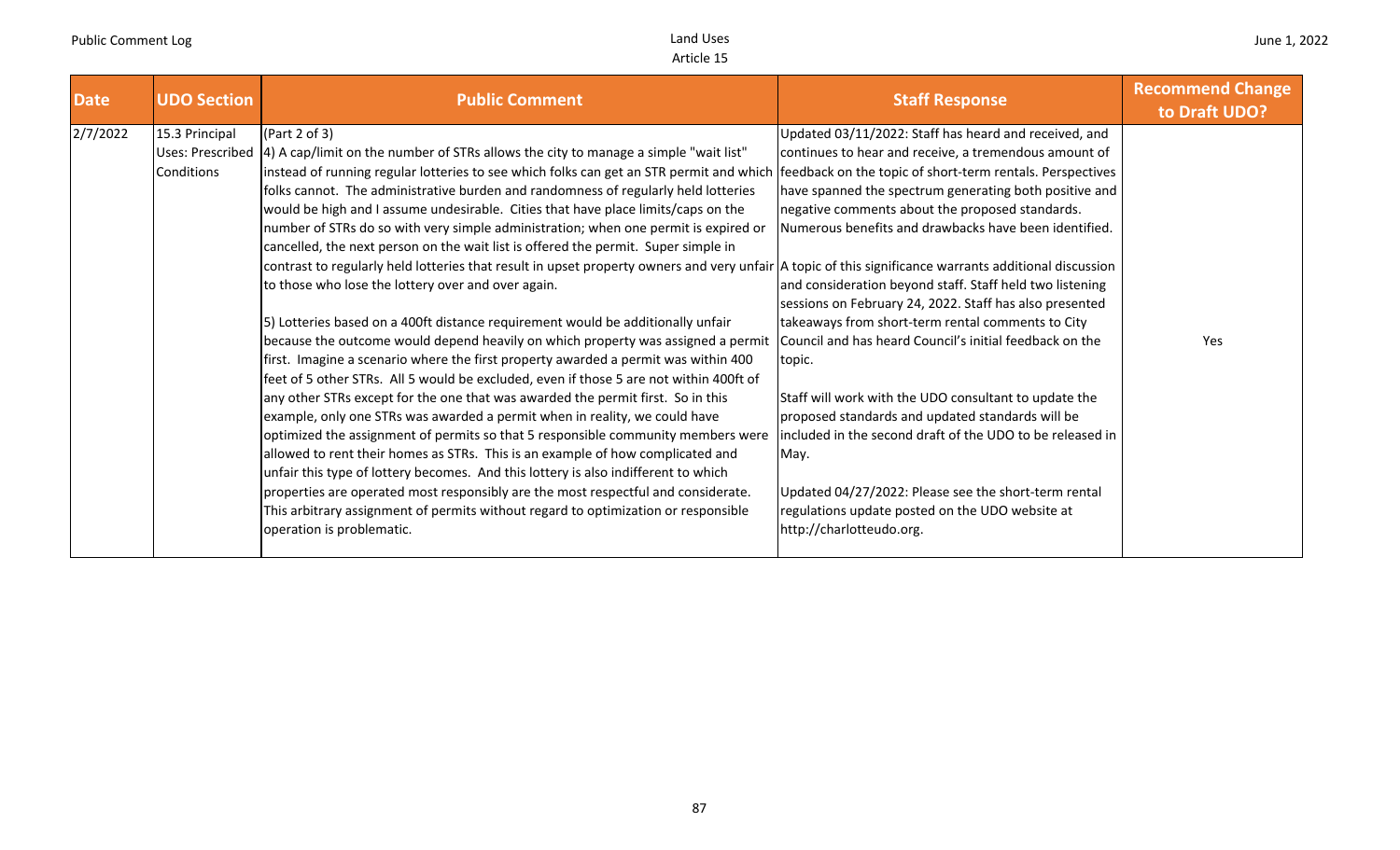| <b>Date</b><br><b>UDO Section</b>               | <b>Public Comment</b>                                                                                                                                                                                                                                                                                                                                                                                                                                                                                                                                                                                                                                                                                                                                                                                                                                                                                                                                                                                                                                                                                                                                                                                                                                                                                                                                                                          | <b>Staff Response</b>                                                                                                                                                                                                                                                                                                                                                                                                                                                                                                                                                                                                                                                                                                                                                                                                                                                                                                         | <b>Recommend Change</b><br>to Draft UDO? |
|-------------------------------------------------|------------------------------------------------------------------------------------------------------------------------------------------------------------------------------------------------------------------------------------------------------------------------------------------------------------------------------------------------------------------------------------------------------------------------------------------------------------------------------------------------------------------------------------------------------------------------------------------------------------------------------------------------------------------------------------------------------------------------------------------------------------------------------------------------------------------------------------------------------------------------------------------------------------------------------------------------------------------------------------------------------------------------------------------------------------------------------------------------------------------------------------------------------------------------------------------------------------------------------------------------------------------------------------------------------------------------------------------------------------------------------------------------|-------------------------------------------------------------------------------------------------------------------------------------------------------------------------------------------------------------------------------------------------------------------------------------------------------------------------------------------------------------------------------------------------------------------------------------------------------------------------------------------------------------------------------------------------------------------------------------------------------------------------------------------------------------------------------------------------------------------------------------------------------------------------------------------------------------------------------------------------------------------------------------------------------------------------------|------------------------------------------|
| 2/7/2022<br>15.3 Principal<br><b>Conditions</b> | (Part 3 of 3)<br>Uses: Prescribed 6) The best way to plan for STR allocation in Charlotte is to (1) be inclusive of existing<br>STR operators that have demonstrated that they can operate responsibly and (2) avoid feedback on the topic of short-term rentals. Perspectives<br>an arbitrary lottery system that doesn't optimize for anything and is cumbersome,<br>creates administrative burdens, and is confusing and unfair to members of the<br>Charlotte community.<br>Overall, I think it's important to recognize that the primary concern around STRs is<br>noise and nuisance. And the vast majority of community members in Charlotte that<br>operate STRs do so respectfully and responsibly. I would love to see the UDO focus<br>more on how problem properties would be managed and how those owners would be<br>held accountable. Also, STRs play an important role in the local economy. They have<br>become the financial livelihood for thousands of members of our community. They<br>employ lots of folks and generate tax revenue for the city. And they fill a need for<br>families that are visiting our beautiful city and need a place to stay. Our city is diverse<br>and growing, which is wonderful. I am hopeful that we can find a way to be inclusive<br>of the needs of all citizens. After all, we all want to see Charlotte thrive and grow<br>together. | Updated 03/11/2022: Staff has heard and received, and<br>continues to hear and receive, a tremendous amount of<br>have spanned the spectrum generating both positive and<br>negative comments about the proposed standards.<br>Numerous benefits and drawbacks have been identified.<br>A topic of this significance warrants additional discussion<br>and consideration beyond staff. Staff held two listening<br>sessions on February 24, 2022. Staff has also presented<br>takeaways from short-term rental comments to City<br>Council and has heard Council's initial feedback on the<br>topic.<br>Staff will work with the UDO consultant to update the<br>proposed standards and updated standards will be<br>included in the second draft of the UDO to be released in<br>May.<br>Updated 04/27/2022: Please see the short-term rental<br>regulations update posted on the UDO website at<br>http://charlotteudo.org. | Yes                                      |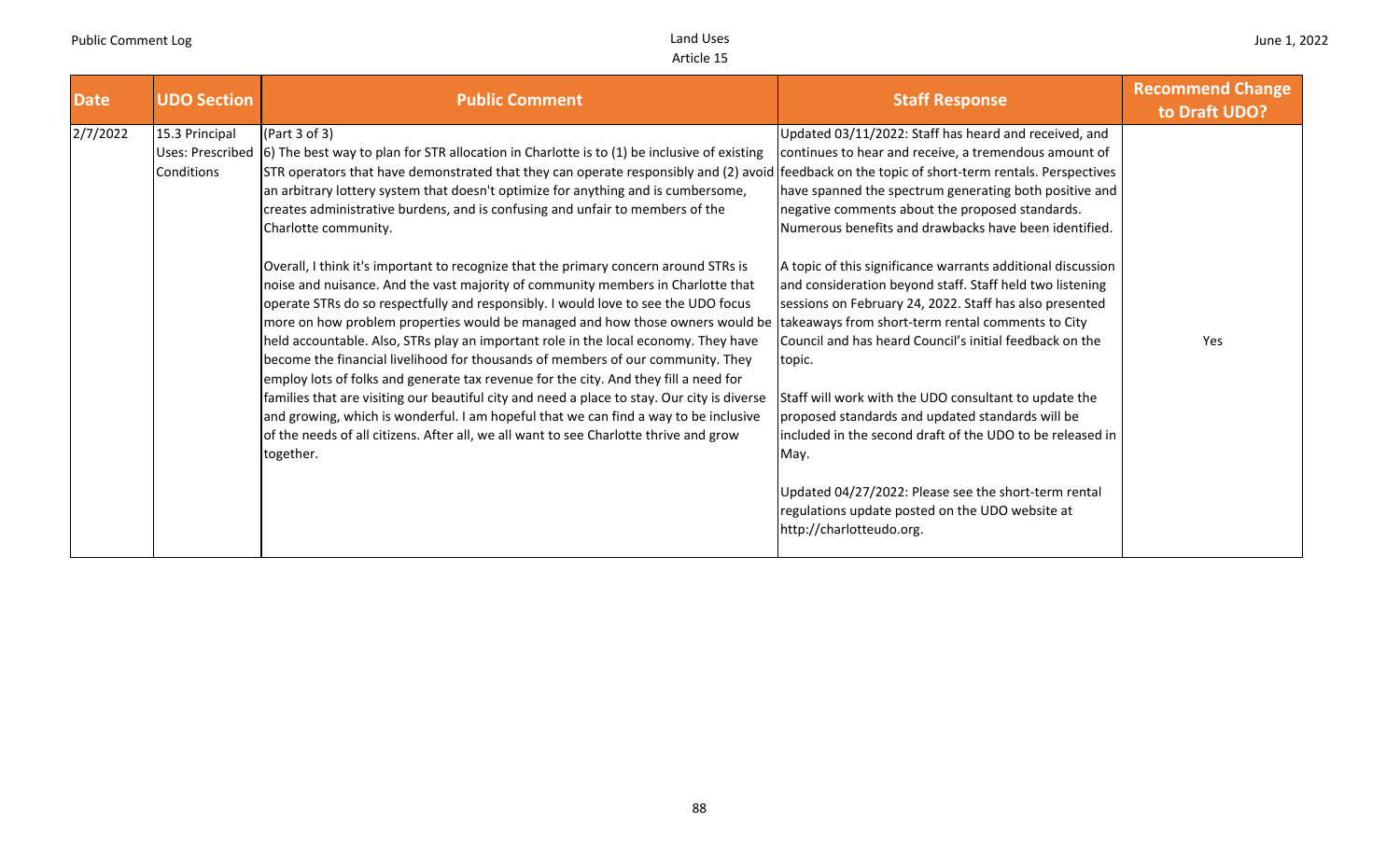| <b>UDO Section</b><br><b>Date</b>                                   | <b>Public Comment</b>                                                                                                                                                                                                                                                                                                                                                                                                                                                                                                                                                                                                                                                                                                                                                                                                                                                                                                                                                                                                                                                                                                                                                                                                                                                                                                                                                                                                                                                                                                                                                                                                                                                     | <b>Staff Response</b>                                                                                                                                                                                                                                                                                                                                                                                                                                                                                                                                                                                                                                                                                                                                                                                                                                                                                                       | <b>Recommend Change</b><br>to Draft UDO? |
|---------------------------------------------------------------------|---------------------------------------------------------------------------------------------------------------------------------------------------------------------------------------------------------------------------------------------------------------------------------------------------------------------------------------------------------------------------------------------------------------------------------------------------------------------------------------------------------------------------------------------------------------------------------------------------------------------------------------------------------------------------------------------------------------------------------------------------------------------------------------------------------------------------------------------------------------------------------------------------------------------------------------------------------------------------------------------------------------------------------------------------------------------------------------------------------------------------------------------------------------------------------------------------------------------------------------------------------------------------------------------------------------------------------------------------------------------------------------------------------------------------------------------------------------------------------------------------------------------------------------------------------------------------------------------------------------------------------------------------------------------------|-----------------------------------------------------------------------------------------------------------------------------------------------------------------------------------------------------------------------------------------------------------------------------------------------------------------------------------------------------------------------------------------------------------------------------------------------------------------------------------------------------------------------------------------------------------------------------------------------------------------------------------------------------------------------------------------------------------------------------------------------------------------------------------------------------------------------------------------------------------------------------------------------------------------------------|------------------------------------------|
| 2/9/2022<br>15.3 Principal<br><b>Uses: Prescribed</b><br>Conditions | $(Part 1 of 2)$ I am a resident of Ballantyne, as well as a short term rental property<br>owner and manager. I would like to express some concerns related to the proposed<br>UDO, specifically the section regarding short term rentals (Part VII, Article 15 Use<br>Regulations, Section AAAA). While I completely understand the desire for some<br>regulations, I would like to ask that you support making some important revisions to<br>the UDO outlined below:<br>- Please consider revising the requirement for some of the information on the<br>outdoor signage that will be required. Please revise the requirement for the name and  A topic of this significance warrants additional discussion<br>telephone number of the local manager and the maximum number of overnight<br>occupants permitted. I'm worried that this information on an outdoor sign<br>would indicate to potential criminals that a property may be vacant (but fully<br>furnished), or occupied by travelers, and may become a target for crime or robberies.<br>Could it be an option to simply post zoning permit number or something of that<br>Inature instead? Versus all that info?<br>- The minimum liability insurance requirements for STR is concerning. Shouldn't<br>property owners decide about their own liability coverages??<br>- Please reconsider the 400 foot required distance between short-term whole-<br>dwelling rentals,<br>bed & breakfasts, or rooming houses (Part VII, Article 15 Use Regulations, Section<br>AAAA, Number 2a and 2b). There is currently another property being used for short-<br>term rental that is within 400 feet of my property. | Updated 03/11/2022: Staff has heard and received, and<br>continues to hear and receive, a tremendous amount of<br>feedback on the topic of short-term rentals. Perspectives<br>have spanned the spectrum generating both positive and<br>negative comments about the proposed standards.<br>Numerous benefits and drawbacks have been identified.<br>and consideration beyond staff. Staff held two listening<br>sessions on February 24, 2022. Staff has also presented<br>takeaways from short-term rental comments to City<br>Council and has heard Council's initial feedback on the<br>topic.<br>Staff will work with the UDO consultant to update the<br>proposed standards and updated standards will be<br>included in the second draft of the UDO to be released in<br>May.<br>Updated 04/27/2022: Please see the short-term rental<br>regulations update posted on the UDO website at<br>http://charlotteudo.org. | Yes                                      |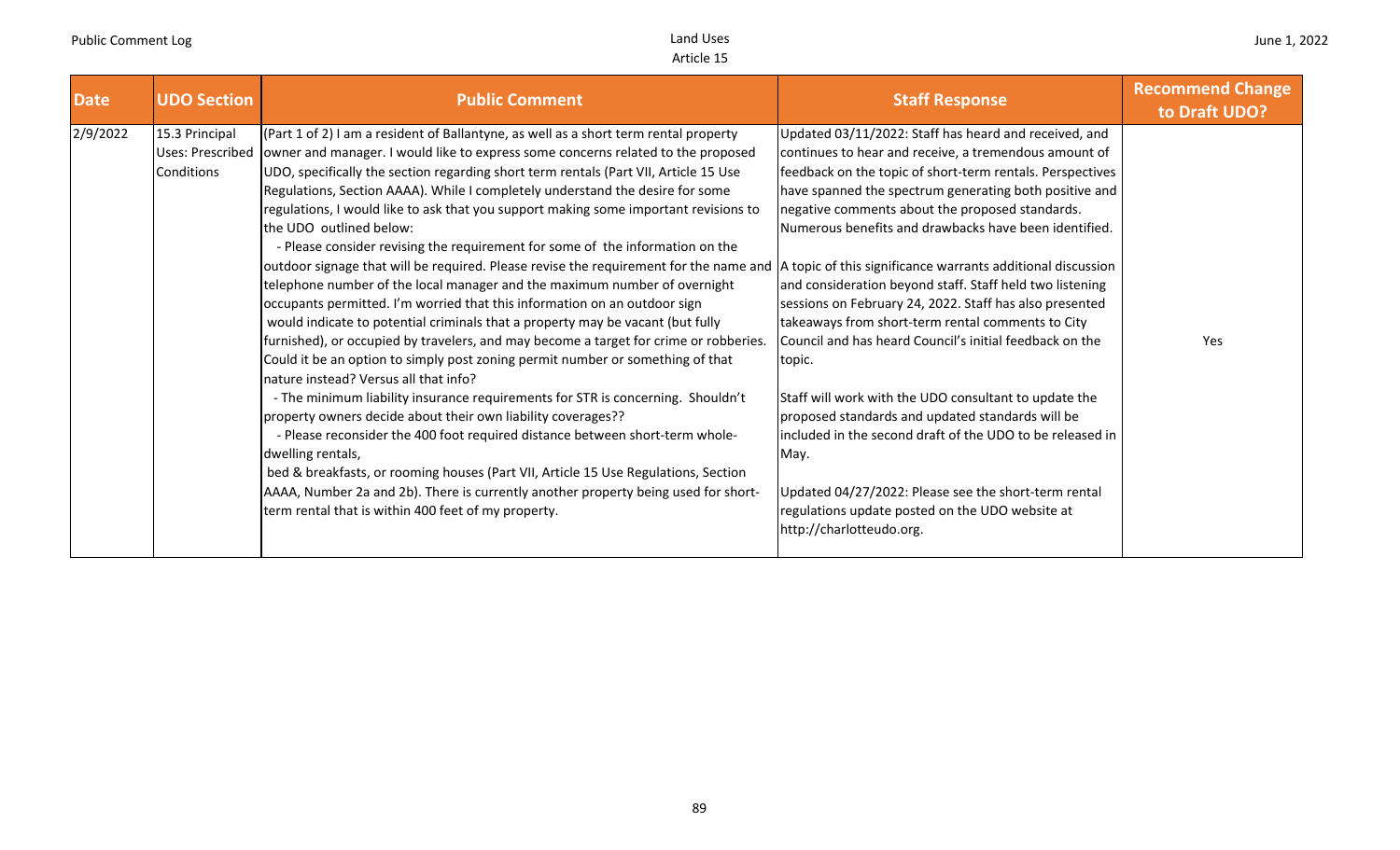| <b>UDO Section</b><br><b>Date</b>                            | <b>Public Comment</b>                                                                                                                                                                                                                                                                                                                                                                                                                                                                                                                                                                                                                                                                                                                                                                                                                                                                                                                                                                                                                                                                                                                                                                                                                                                                                                                                                                                                                                                                                                                                                                                                                         | <b>Staff Response</b>                                                                                                                                                                                                                                                                                                                                                                                                                                                                                                                                                                                                                                                                                                                                                                                                                                                                                                             | <b>Recommend Change</b><br>to Draft UDO? |
|--------------------------------------------------------------|-----------------------------------------------------------------------------------------------------------------------------------------------------------------------------------------------------------------------------------------------------------------------------------------------------------------------------------------------------------------------------------------------------------------------------------------------------------------------------------------------------------------------------------------------------------------------------------------------------------------------------------------------------------------------------------------------------------------------------------------------------------------------------------------------------------------------------------------------------------------------------------------------------------------------------------------------------------------------------------------------------------------------------------------------------------------------------------------------------------------------------------------------------------------------------------------------------------------------------------------------------------------------------------------------------------------------------------------------------------------------------------------------------------------------------------------------------------------------------------------------------------------------------------------------------------------------------------------------------------------------------------------------|-----------------------------------------------------------------------------------------------------------------------------------------------------------------------------------------------------------------------------------------------------------------------------------------------------------------------------------------------------------------------------------------------------------------------------------------------------------------------------------------------------------------------------------------------------------------------------------------------------------------------------------------------------------------------------------------------------------------------------------------------------------------------------------------------------------------------------------------------------------------------------------------------------------------------------------|------------------------------------------|
| 2/9/2022<br>15.3 Principal<br>Uses: Prescribed<br>Conditions | (Part 2 of 2) Since the UDO was not in effect when either property was acquired, I<br>would either like to see: a) this provision removed from the UDO; or b) an option to be continues to hear and receive, a tremendous amount of<br>grandfathered in if properties were purchased before the implementation of the UDO.<br>If not, this will result in one of the properties (either ours or our neighbor's) being<br>unable to be rented as a short-term rental, and potentially lead to discord between us<br>as property owners if one of us is granted a permit and the other is not. We currently<br>both rent to professionals who take great care of our properties. We have never had<br>complaints from street residents, and we have a great relationship with the adjacent<br>neighbors who reside on the street. Our guests respect all rules and<br>do not have parties or allow additional guests in the residence. We have provided<br>housing for travelling health care professionals, military service members, corporate<br>business professionals, and even a film producer since we began short term rentals in<br>2020.<br>The guests we bring in help the neighborhood be safer and a more desirable place in<br>which to live.<br>Thank you for your time in reading our concerns, and please reach back out if I can<br>clarify anything, or if you have any insights to share. My husband and I are active<br>voters, and we will vote for candidates and council members that support our ability<br>to continue to maintain our short term rentals successfully. Thanks for your service!!!<br>-Christy Altman | Updated 03/11/2022: Staff has heard and received, and<br>feedback on the topic of short-term rentals. Perspectives<br>have spanned the spectrum generating both positive and<br>negative comments about the proposed standards.<br>Numerous benefits and drawbacks have been identified.<br>A topic of this significance warrants additional discussion<br>and consideration beyond staff. Staff held two listening<br>sessions on February 24, 2022. Staff has also presented<br>takeaways from short-term rental comments to City<br>Council and has heard Council's initial feedback on the<br>topic.<br>Staff will work with the UDO consultant to update the<br>proposed standards and updated standards will be<br>included in the second draft of the UDO to be released in<br>May.<br>Updated 04/27/2022: Please see the short-term rental<br>regulations update posted on the UDO website at<br>http://charlotteudo.org. | Yes                                      |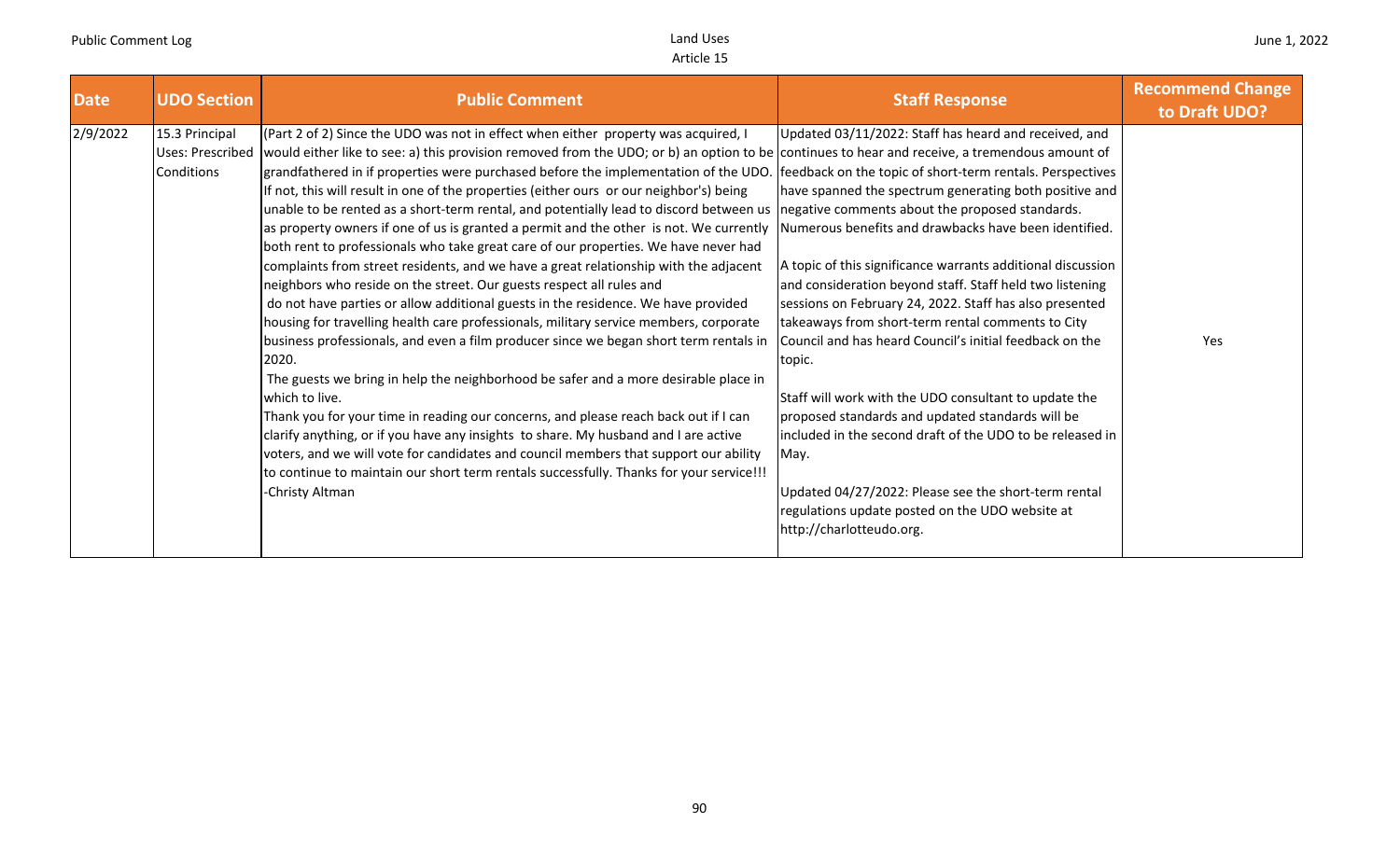| Date      | <b>UDO Section</b>                                 | <b>Public Comment</b>                                                                                                                                                                                                                                                                                                                                                                                                                                                                                                                                                                                                                                                                                                                                                                                                                                                                                                                                                                                                                             | <b>Staff Response</b>                                                                                                                                                                                                                                                                                                                                                                                                                                                                                                                                                                                                                                                                                                                                                                                                                                                                                                                                                                      | <b>Recommend Change</b><br>to Draft UDO? |
|-----------|----------------------------------------------------|---------------------------------------------------------------------------------------------------------------------------------------------------------------------------------------------------------------------------------------------------------------------------------------------------------------------------------------------------------------------------------------------------------------------------------------------------------------------------------------------------------------------------------------------------------------------------------------------------------------------------------------------------------------------------------------------------------------------------------------------------------------------------------------------------------------------------------------------------------------------------------------------------------------------------------------------------------------------------------------------------------------------------------------------------|--------------------------------------------------------------------------------------------------------------------------------------------------------------------------------------------------------------------------------------------------------------------------------------------------------------------------------------------------------------------------------------------------------------------------------------------------------------------------------------------------------------------------------------------------------------------------------------------------------------------------------------------------------------------------------------------------------------------------------------------------------------------------------------------------------------------------------------------------------------------------------------------------------------------------------------------------------------------------------------------|------------------------------------------|
| 2/10/2022 | <b>Principal Uses:</b><br>Prescribed<br>Conditions | 15.1 General Use If the law is passed that only owners may obtain a license for short-term rentals my<br>Regulations; 15.3 business will surely fail. I don't own the home I Airbnb I lease it through my LLC and<br>have an agreement to sublet. I would no longer be able to operate and would have to<br>close my business down. I also am within 300 feet of another airbnb but have plenty<br>of parking for my guests. I would like you all to allow the host to apply for the license<br>and take away the 400 foot rule. Maybe all short term rentals should be made to<br>register with the police department in order to maintain noise etc. Or even put an<br>airbnb sign in the front yard. All I know is, with the draft currently in place, my<br>business will not be sustained and I will be forced to close. I don't think it is fair or<br>appropriate, maybe even elitist, to only allow owners to receive the permit necessary.<br>am a young entrepreneur and urge you all to not follow through with the proposed<br>draft. | Updated 03/11/2022: Staff has heard and received, and<br>continues to hear and receive, a tremendous amount of<br>feedback on the topic of short-term rentals. Perspectives<br>have spanned the spectrum generating both positive and<br>negative comments about the proposed standards.<br>Numerous benefits and drawbacks have been identified.<br>A topic of this significance warrants additional discussion<br>and consideration beyond staff. Staff held two listening<br>sessions on February 24, 2022. Staff has also presented<br>takeaways from short-term rental comments to City<br>Council and has heard Council's initial feedback on the<br>topic.<br>Staff will work with the UDO consultant to update the<br>proposed standards and updated standards will be<br>included in the second draft of the UDO to be released in<br>May.<br>Updated 04/27/2022: Please see the short-term rental<br>regulations update posted on the UDO website at<br>http://charlotteudo.org. | Yes                                      |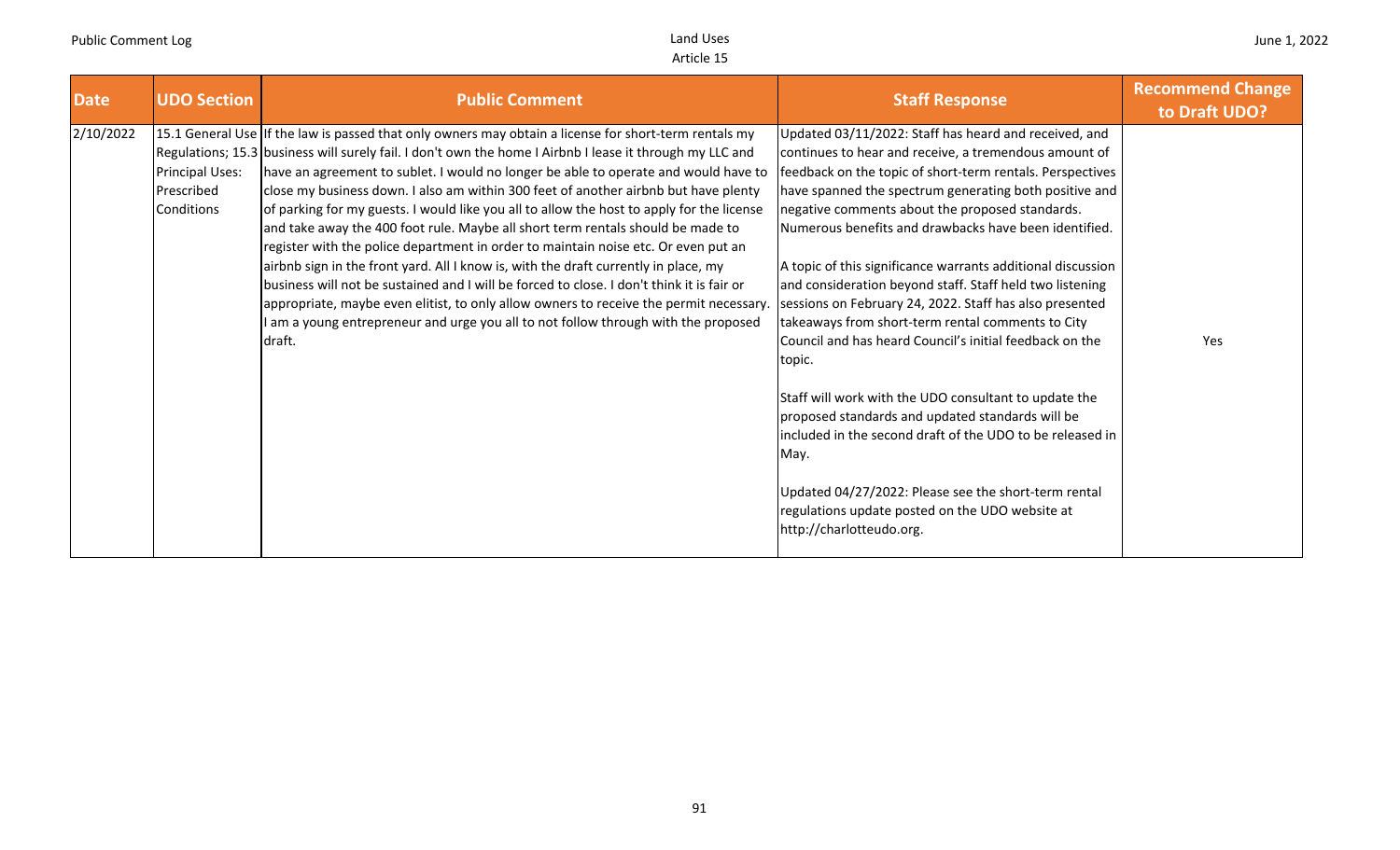| <b>Date</b> | <b>UDO Section</b> | <b>Public Comment</b>                                                                                | <b>Staff Response</b>                                       | <b>Recommend Change</b><br>to Draft UDO? |
|-------------|--------------------|------------------------------------------------------------------------------------------------------|-------------------------------------------------------------|------------------------------------------|
| 2/11/2022   |                    | 15.1 General Use 15.1 My brother in another state has done this so called AIRBNB for years. HE LIVES | Updated 03/11/2022: Staff has heard and received, and       |                                          |
|             | Regulations        | IN THE HOME, is always there when he rents out a room. His minimum stay is 1 nights                  | continues to hear and receive, a tremendous amount of       |                                          |
|             |                    | at \$125. second person additional \$25, then he has to charge the fee for airbnb and                | feedback on the topic of short-term rentals. Perspectives   |                                          |
|             |                    | they charge taxes. Then there is the cleaning fee, and well, the deposit, and guest                  | have spanned the spectrum generating both positive and      |                                          |
|             |                    | service fee, and so on. That doesn't sound less expensive then a hotel. AIRBNB gets                  | negative comments about the proposed standards.             |                                          |
|             |                    | about 15-20% of everything.                                                                          | Numerous benefits and drawbacks have been identified.       |                                          |
|             |                    | They have no kitchen privileges or house privileges, no yard privileges.                             |                                                             |                                          |
|             |                    | AT a hotel ITS CLEANED as needed or requested, you can stay or go as you want, and                   | A topic of this significance warrants additional discussion |                                          |
|             |                    | you realize you are safer then in some neighborhood. Somebody is always there. And                   | and consideration beyond staff. Staff held two listening    |                                          |
|             |                    | I see Extended stay Hotels that rent weekly. How convenient for travelers and safer.                 | sessions on February 24, 2022. Staff has also presented     |                                          |
|             |                    | Likely less expensive then AIRBNB.                                                                   | takeaways from short-term rental comments to City           |                                          |
|             |                    |                                                                                                      | Council and has heard Council's initial feedback on the     | Yes                                      |
|             |                    | He's only had one death. Now carries \$1,000,000 liability insurance after getting sued              | topic.                                                      |                                          |
|             |                    | by the dead persons family. Luckily, for him anyway, it was concluded the person had                 |                                                             |                                          |
|             |                    | the heart attack before falling through the banister and landing on the floor. He was                | Staff will work with the UDO consultant to update the       |                                          |
|             |                    | found the next morning.                                                                              | proposed standards and updated standards will be            |                                          |
|             |                    |                                                                                                      | included in the second draft of the UDO to be released in   |                                          |
|             |                    | Everybody keeps saying "we have a business" well businesses are regulated, that's just May.          |                                                             |                                          |
|             |                    | the facts.                                                                                           |                                                             |                                          |
|             |                    | If you cant afford a home to stay in now, how will bringing in a temp person paying                  | Updated 04/27/2022: Please see the short-term rental        |                                          |
|             |                    | you some money help next week? Might want to reconsider that. And do you claim it                    | regulations update posted on the UDO website at             |                                          |
|             |                    | on your taxes like a hotel or motel? likely not.                                                     | http://charlotteudo.org.                                    |                                          |
|             |                    |                                                                                                      |                                                             |                                          |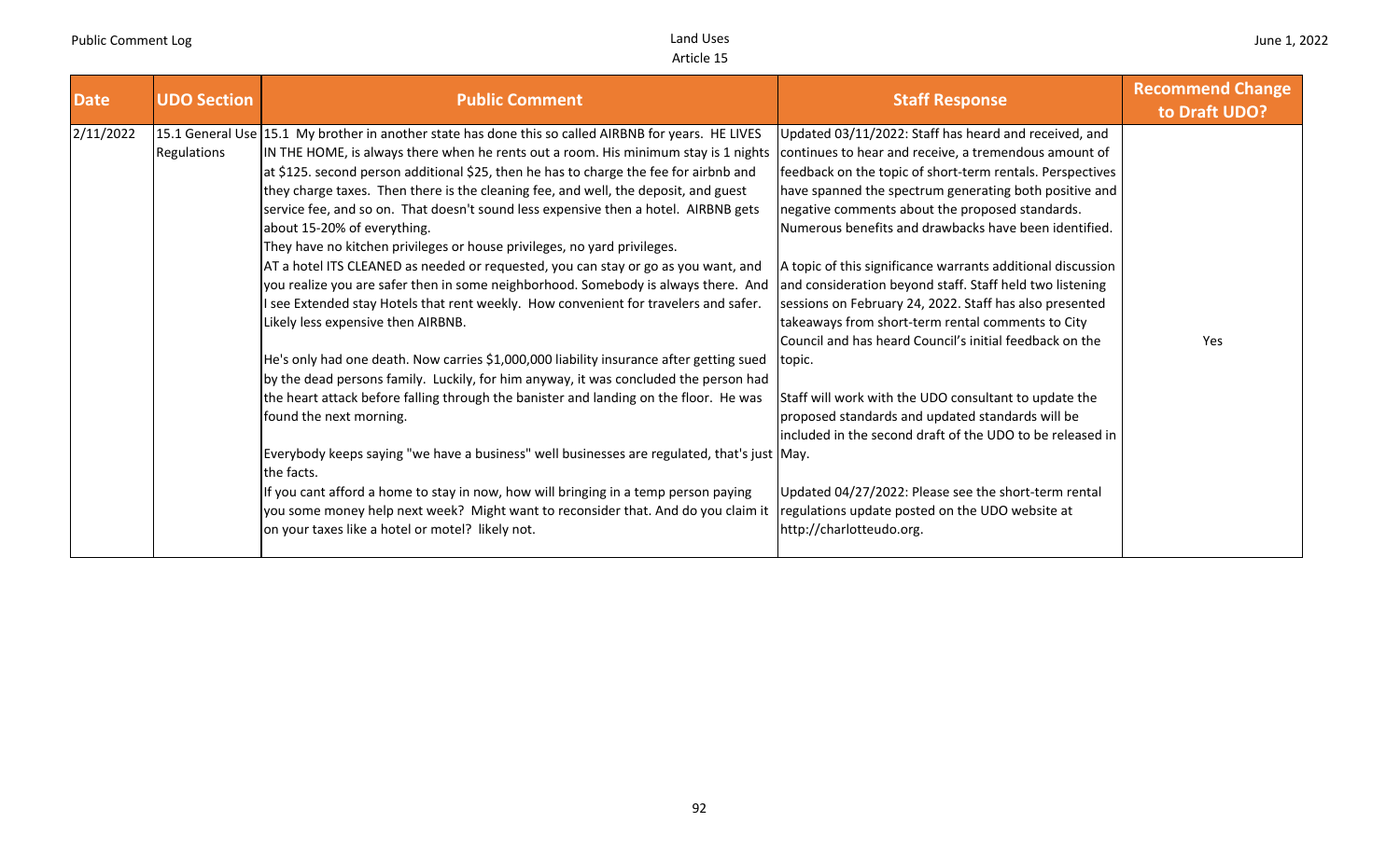| <b>Date</b> | <b>UDO Section</b>        | <b>Public Comment</b>                                                                                                                                                                                                                                                                                                                                                                                                                                                                                                                                                                                                                                                                                                                                                                                                                                                                                                                                                                                                                                                                                                                                                                                                                                                                               | <b>Staff Response</b>                                                                                                                                                                                                                                                                                                                                                                                                                                                                                                                                                                                                                                                                                                                                                                                                                                                | <b>Recommend Change</b><br>to Draft UDO? |
|-------------|---------------------------|-----------------------------------------------------------------------------------------------------------------------------------------------------------------------------------------------------------------------------------------------------------------------------------------------------------------------------------------------------------------------------------------------------------------------------------------------------------------------------------------------------------------------------------------------------------------------------------------------------------------------------------------------------------------------------------------------------------------------------------------------------------------------------------------------------------------------------------------------------------------------------------------------------------------------------------------------------------------------------------------------------------------------------------------------------------------------------------------------------------------------------------------------------------------------------------------------------------------------------------------------------------------------------------------------------|----------------------------------------------------------------------------------------------------------------------------------------------------------------------------------------------------------------------------------------------------------------------------------------------------------------------------------------------------------------------------------------------------------------------------------------------------------------------------------------------------------------------------------------------------------------------------------------------------------------------------------------------------------------------------------------------------------------------------------------------------------------------------------------------------------------------------------------------------------------------|------------------------------------------|
| 2/11/2022   | Regulations               | 15.1 General Use I think the distance in certain areas it should be 500 feet apart. These neighborhood<br>of years gone by had larger tracts of land, usually an acre. The newer ones are lucky<br>to get .25 acre. Maybe in condos or town houses where you own the property it could feedback on the topic of short-term rentals. Perspectives<br>be a shorter distance, and likely the development has restrictions. Some discussion<br>likely.<br>Hotels and Motels pay to be in business and are regulated I think by the county or<br>state, like restaurant's are. You must have seen the grading of restaurant's when you<br>eat out. Well you may get to have one of them stickers too.  What's wrong with that?<br>You want the upside of the money for nothing, but don't want to deal with the<br>downside. Obviously by the comments, the VRBO and AIRBNB people aren't buying<br>old dilapidated homes where there are HOA's. Then they likely could not do this. So<br>all your neighbors get to suffer, because its your land.<br>If it was not a problem, out of control, I don't think the city council would be doing this Staff will work with the UDO consultant to update the<br>kind of ordinance to keep things from getting out of control any more then it is<br>already. | Updated 03/11/2022: Staff has heard and received, and<br>continues to hear and receive, a tremendous amount of<br>have spanned the spectrum generating both positive and<br>negative comments about the proposed standards.<br>Numerous benefits and drawbacks have been identified.<br>A topic of this significance warrants additional discussion<br>and consideration beyond staff. Staff held two listening<br>sessions on February 24, 2022. Staff has also presented<br>takeaways from short-term rental comments to City<br>Council and has heard Council's initial feedback on the<br>topic.<br>proposed standards and updated standards will be<br>included in the second draft of the UDO to be released in<br>May.<br>Updated 04/27/2022: Please see the short-term rental<br>regulations update posted on the UDO website at<br>http://charlotteudo.org. | Yes                                      |
| 2/15/2022   | 15.2 Global Use<br>Matrix | Residential use should be permitted in the commercial zonings (CG & CR), even if<br>ground floor retail is required as a condition. There are some areas on the map that<br>are currently slated as a "commercial" place type that are within walking distance of<br>light rail stops and clearly a "mixed use" type of area (i.e. N Tryon block on north side<br>of 36th St. intersection).<br>Either residential (specifically mixed use including multifamily) should be allowed in<br>this place type, or the map should be updated so that properties like this are either<br>TODD or Community Activity Center.                                                                                                                                                                                                                                                                                                                                                                                                                                                                                                                                                                                                                                                                               | Updated 03/12/22: The CG and CR districts were<br>developed to implement the adopted policies of the<br>Commercial Place Type, which does not include<br>residential uses. However, there are many locations<br>along arterial streets that are mapped as other Place<br>Types such as Neighborhood 2 or Centers, which would<br>allow multi-family dwellings.                                                                                                                                                                                                                                                                                                                                                                                                                                                                                                       | No                                       |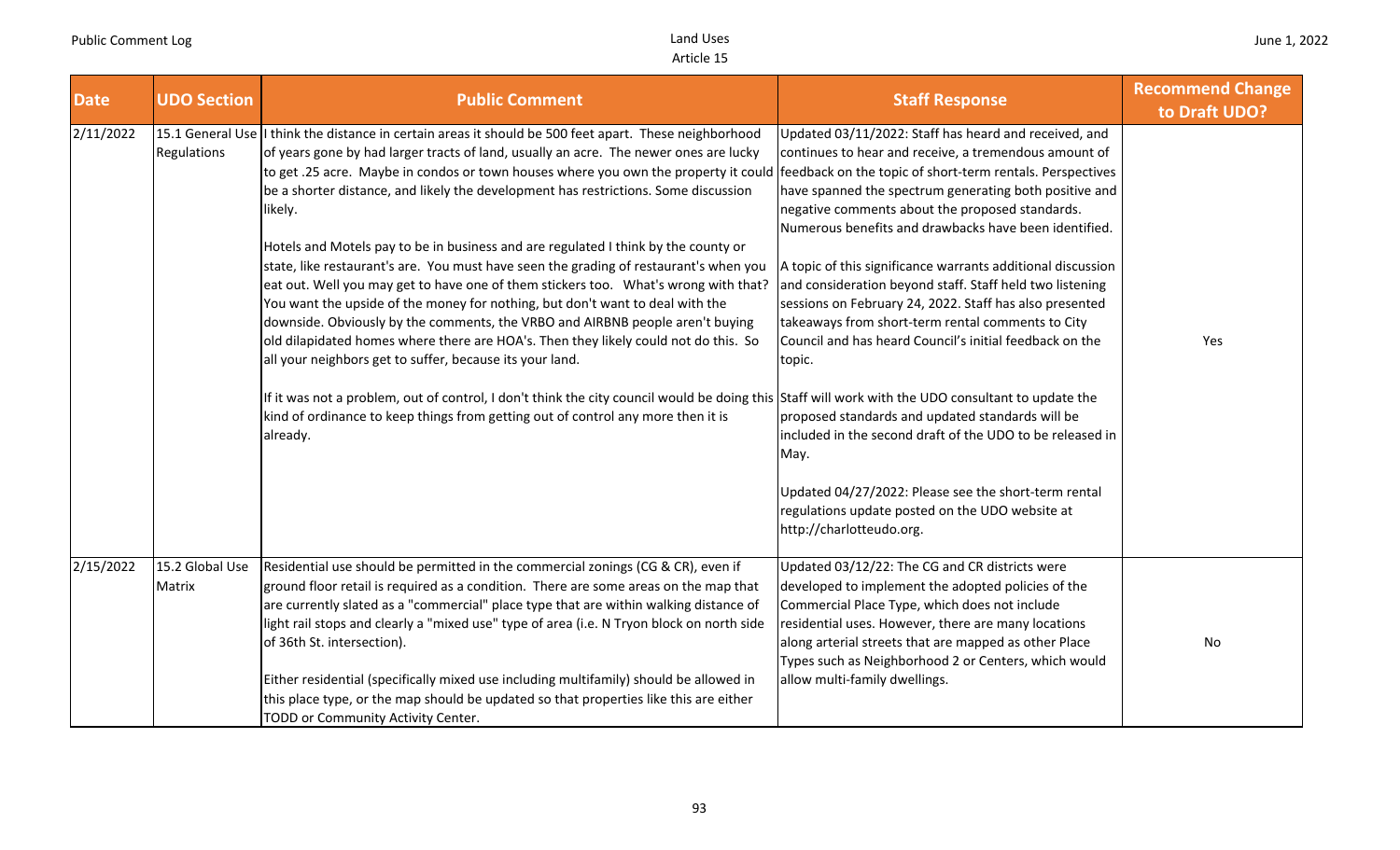| <b>Date</b><br><b>UDO Section</b>                             | <b>Public Comment</b>                                                                                                                                                                                                                                                                                                                                                                                                                                                                                                                                                                                                                                                                                                                                                                                                                                                                                                                                                                                                                                                                                                                                                                                                                                                                                                                                                                                                                                                                                                                                                                                                                                                                                                                                                                                                                                                                                                                                                                                                           | <b>Staff Response</b>                                                                                                                                                                                                                                                                                                                                                                                                                                                                                                                                                                                                                                                                                                                                                                                                                                                                                                           | <b>Recommend Change</b><br>to Draft UDO? |
|---------------------------------------------------------------|---------------------------------------------------------------------------------------------------------------------------------------------------------------------------------------------------------------------------------------------------------------------------------------------------------------------------------------------------------------------------------------------------------------------------------------------------------------------------------------------------------------------------------------------------------------------------------------------------------------------------------------------------------------------------------------------------------------------------------------------------------------------------------------------------------------------------------------------------------------------------------------------------------------------------------------------------------------------------------------------------------------------------------------------------------------------------------------------------------------------------------------------------------------------------------------------------------------------------------------------------------------------------------------------------------------------------------------------------------------------------------------------------------------------------------------------------------------------------------------------------------------------------------------------------------------------------------------------------------------------------------------------------------------------------------------------------------------------------------------------------------------------------------------------------------------------------------------------------------------------------------------------------------------------------------------------------------------------------------------------------------------------------------|---------------------------------------------------------------------------------------------------------------------------------------------------------------------------------------------------------------------------------------------------------------------------------------------------------------------------------------------------------------------------------------------------------------------------------------------------------------------------------------------------------------------------------------------------------------------------------------------------------------------------------------------------------------------------------------------------------------------------------------------------------------------------------------------------------------------------------------------------------------------------------------------------------------------------------|------------------------------------------|
| 2/18/2022<br>15.3 Principal<br>Uses: Prescribed<br>Conditions | Hello,<br>With reference to subsection - "AAAA. Short-Term Whole-Dwelling Rental" in 15.3<br>Prescribed Conditions section, I would like to comment about the two statements<br>below-<br>2. In the Neighborhood 1 and Neighborhood 2 Zoning Districts:<br>a. A short-term whole-dwelling rental shall be separated by a distance of at least 400<br>feet from any other short-term whole-dwelling rental.<br>b. A short-term whole-dwelling rental shall be separated by a distance of at least 400<br>feet from any bed and breakfast or rooming house."<br>The above two rules would create an unfair advantage among people of Charlotte.<br>Consider a scenario where two neighboring property owners, where the properties are Council and has heard Council's initial feedback on the<br>not 400 feet apart, want to get permits for short term rentals. How would such a<br>scenario be handled if the permits were applied simultaneously? What if one of the<br>neighbors had his/her permit already and the other neighbor would want to apply for<br>one too? Would it not create an unfair advantage in favor of the first one who applied<br>for the permit? As there is no mention of the permit term limit, the first one to apply<br>will always remain first and thus can have a huge advantage on the short term rental<br>business? Consider another scenario where there is a vacant lot beside a house which<br>has the short-term rental permit. If the vacant lot property owner wants to build a<br>house for short term rental, can he still do that? The above two limitations can cause<br>various problems and unfairness issues among property owners or small business<br>owners in the City.; With Regards to the Article 15 use matrix (page 15-8). The 'Micro-<br>Production of Alcohol' has been permitted in industrial zoning(I1) but UDO analogous<br>category ML1 does not indicate the usage for that type of category. Should the ML1<br>zone have the right to conduct such business? | Updated 03/11/2022: Staff has heard and received, and<br>continues to hear and receive, a tremendous amount of<br>feedback on the topic of short-term rentals. Perspectives<br>have spanned the spectrum generating both positive and<br>negative comments about the proposed standards.<br>Numerous benefits and drawbacks have been identified.<br>A topic of this significance warrants additional discussion<br>and consideration beyond staff. Staff held two listening<br>sessions on February 24, 2022. Staff has also presented<br>takeaways from short-term rental comments to City<br>topic.<br>Staff will work with the UDO consultant to update the<br>proposed standards and updated standards will be<br>included in the second draft of the UDO to be released in<br>May.<br>Updated 04/27/2022: Please see the short-term rental<br>regulations update posted on the UDO website at<br>http://charlotteudo.org. | Yes                                      |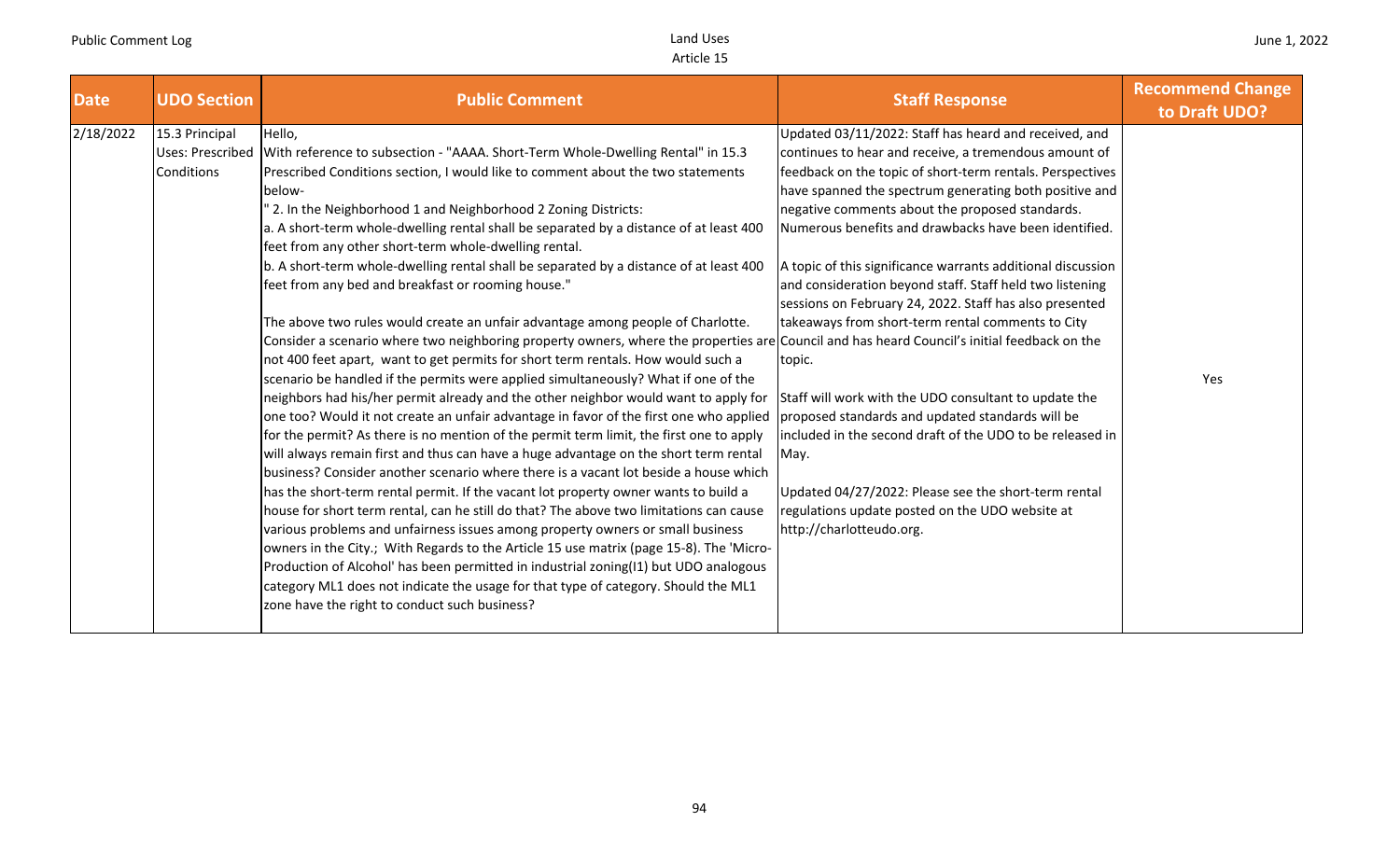| <b>Date</b> | <b>UDO Section</b>                                      | <b>Public Comment</b>                                                                                                                                                                                                                                                                                                          | <b>Staff Response</b>                                                                                                                                                                                                                                                                                                                                                                                                                                                                                                                                                                                                                                                                                                                                                                                                                                                                                                                                                                                                                                                                                   | <b>Recommend Change</b><br>to Draft UDO? |
|-------------|---------------------------------------------------------|--------------------------------------------------------------------------------------------------------------------------------------------------------------------------------------------------------------------------------------------------------------------------------------------------------------------------------|---------------------------------------------------------------------------------------------------------------------------------------------------------------------------------------------------------------------------------------------------------------------------------------------------------------------------------------------------------------------------------------------------------------------------------------------------------------------------------------------------------------------------------------------------------------------------------------------------------------------------------------------------------------------------------------------------------------------------------------------------------------------------------------------------------------------------------------------------------------------------------------------------------------------------------------------------------------------------------------------------------------------------------------------------------------------------------------------------------|------------------------------------------|
| 2/24/2022   | 15.3 Principal<br><b>Uses: Prescribed</b><br>Conditions | The 400 ft rule will not solve short term rentals that have Party/loud noise issues. We<br>airbnb our home when we are away. We invested in our property to be able to have<br>short term rental income. We believe existing short term rentals should be<br>grandfathered in and not have to make changes based on new rules. | Updated 03/23/22: UDO staff and consultants are<br>reexamining the conditions for short-term rentals for<br>potential modification in the next draft UDO.<br>Staff has heard and received, and continues to hear and<br>receive, a tremendous amount of feedback on the topic<br>of short-term rentals. Perspectives have spanned the<br>spectrum generating both positive and negative<br>comments about the proposed standards. Numerous<br>benefits and drawbacks have been identified.<br>A topic of this significance warrants additional discussion<br>and consideration beyond staff. Staff held two listening<br>sessions on February 24, 2022. Staff has also presented<br>takeaways from short-term rental comments to City<br>Council and has heard Council's initial feedback on the<br>topic.<br>Staff will work with the UDO consultant to update the<br>proposed standards and updated standards will be<br>included in the second draft of the UDO to be released in<br>May.<br>Updated 04/27/2022: Please see the short-term rental<br>regulations update posted on the UDO website at | Yes                                      |
| 2/20/2022   | 15.2 Global Use                                         | What is the thought process behind the decision to limit a Mobile Car Wash to only                                                                                                                                                                                                                                             | http://charlotteudo.org.<br>Updated 03/12/22: A Mobile Car Wash would operate                                                                                                                                                                                                                                                                                                                                                                                                                                                                                                                                                                                                                                                                                                                                                                                                                                                                                                                                                                                                                           |                                          |
|             | Matrix                                                  | the CG, CR, and ML-1 zoning districts? I don't understand why it would be excluded<br>from neighborhoods or areas where there are offices.                                                                                                                                                                                     | from a fixed location and would clean multiple cars from<br>that location, as opposed to a business that comes to an<br>office or home to wash a small number of cars. This will<br>be clarified in the next draft UDO.                                                                                                                                                                                                                                                                                                                                                                                                                                                                                                                                                                                                                                                                                                                                                                                                                                                                                 | Yes                                      |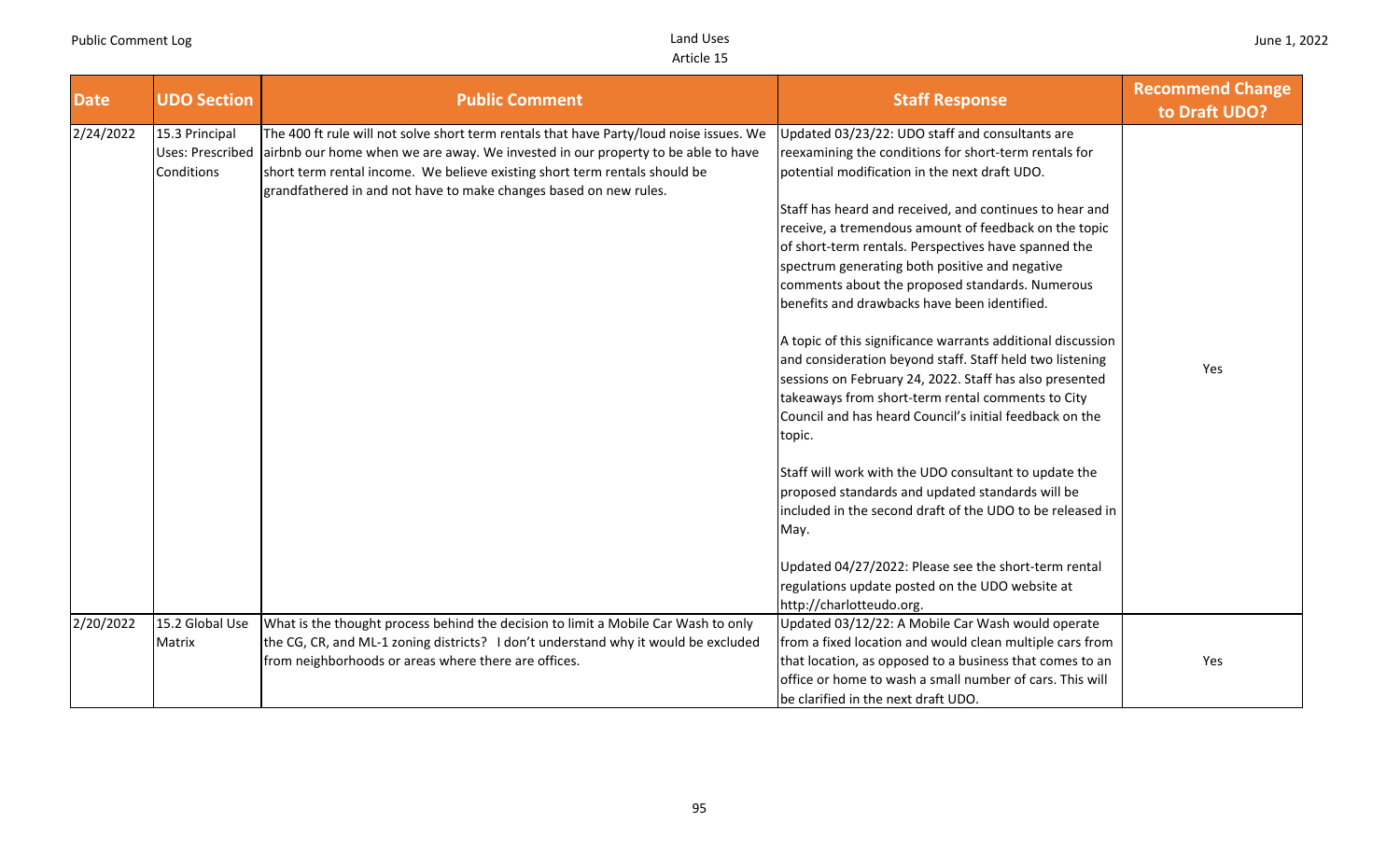| <b>Date</b> | <b>UDO Section</b>        | <b>Public Comment</b>                                                                                                                                                                                                                                                                                                                                                                                                                                                                                                                                                          | <b>Staff Response</b>                                                                                                                                                                                                                      | <b>Recommend Change</b><br>to Draft UDO? |
|-------------|---------------------------|--------------------------------------------------------------------------------------------------------------------------------------------------------------------------------------------------------------------------------------------------------------------------------------------------------------------------------------------------------------------------------------------------------------------------------------------------------------------------------------------------------------------------------------------------------------------------------|--------------------------------------------------------------------------------------------------------------------------------------------------------------------------------------------------------------------------------------------|------------------------------------------|
| 2/20/2022   | 15.2 Global Use<br>Matrix | What is the thought process behind limiting a Mobile Retail Vendor in Neighborhood<br>zoning districts to be an accessory use to an established nonresidential principal use?<br>Throughout the year there are vendors that go through neighborhoods selling bales of<br>pine straw that are not associated with any residential or nonresidential use in the<br>neighborhood. During warm months, there are vendors that go through<br>neighborhoods selling ice cream. These type of vendors would not be permitted<br>under the prescribed conditions as currently written. | Updated 03/12/22: This type of activity is not governed<br>by zoning regulation in the UDO as they are moving<br>through the neighborhood and are not operating from a<br>fixed location. This will be clarified in the next draft<br>UDO. | Yes                                      |
| 2/20/2022   | 15.2 Global Use<br>Matrix | Why are Educational Facilities excluded from Campus zoning districts? All of the<br>schools I have looked at on the Policy Map have been given a Campus Place Type.                                                                                                                                                                                                                                                                                                                                                                                                            | Updated 03/12/22: A school would be allowed as a use<br>that is part of a Campus based on the definition of each<br>of the Campus uses.                                                                                                    | No                                       |
| 2/20/2022   | 15.2 Global Use<br>Matrix | Why are Places of Worship excluded from Campus zoning districts? A number of<br>churches are in a Campus Place Type.                                                                                                                                                                                                                                                                                                                                                                                                                                                           | Updated 03/12/22: A Place of Worship would be allowed<br>as a use that is part of a Campus based on the definition<br>of each of the Campus uses.                                                                                          | No                                       |
| 2/20/2022   | 15.2 Global Use<br>Matrix | Why are Temporary Sales excluded from Neighborhood zoning districts? Many<br>churches have a Neighborhood 1 Place type and they would be prevented from<br>having a "pumpkin patch" in the fall or tree sales at Christmas.;                                                                                                                                                                                                                                                                                                                                                   | Updated 03/12/22: This use will be allowed with<br>prescribed conditions in the next UDO draft.                                                                                                                                            | Yes                                      |
| 2/20/2022   | 15.2 Global Use<br>Matrix | What is the rationale for only permitting a Car Wash in Commercial zoning districts<br>while Gas stations are permitted not only in Commercial districts but also ML, IMU,<br>NC, and CAC zoning districts? Many gas stations have an auxiliary drive-through car<br>wash which would not be permitted under the UDO.                                                                                                                                                                                                                                                          | Updated 03/24/2022: The UDO definition of Gas Station<br>allows for an accessory car wash bay. Car Wash is a sand-<br>alone car wash and not the type of car wash bay typically<br>found at a gas station.                                 | No                                       |
| 2/20/2022   | 15.2 Global Use<br>Matrix | The definition of a Religious Campus would indicate that any parcel which has a place<br>of worship by definition is a Religious Campus. However, in the Use Matrix (Table 15-<br>1) a Religious Campus is only allowed in zoning districts IC-1 and IC-2 while Place of<br>Worship is excluded from IC-1 and IC-2. What is the distinction between the two<br>uses?                                                                                                                                                                                                           | Updated 03/12/22: A religious campus iwould have a<br>wider range of uses and would be larger than a typical<br>place of worship. The IC districts have minimum district<br>sizes.                                                         | No                                       |
| 2/20/2022   | 15.2 Global Use<br>Matrix | What is the rationale of not allowing a cemetery in a Religious Campus?                                                                                                                                                                                                                                                                                                                                                                                                                                                                                                        | Updated 03/12/22: A cemetery that is associated with<br>the Religious Campus would be allowed.                                                                                                                                             | No                                       |
| 2/20/2022   | 15.2 Global Use<br>Matrix | Based on the definitions in Section 15.6, a facility that provides a continuum of care to<br>residents that is housed in a number of multi-family dwellings would not qualify as a<br>CCRC since it doesn't have a range of dwelling types. Is that correct?                                                                                                                                                                                                                                                                                                                   | Updated 03/12/22: All care could be provided in multi-<br>family units. This will be clarified in the next UDO draft.                                                                                                                      | Yes                                      |
| 2/20/2022   | 15.2 Global Use<br>Matrix | In the defining a Continuum Care Retirement Community, what is the criteria for being Updated 03/12/22: If there is a questions about whether<br>large-scale? Is number of buildings or number of residents or land area? Who makes<br>that determination?                                                                                                                                                                                                                                                                                                                     | a uses is a Continuum Care Retirement Community, the<br>Zoning Administrator would make the determination.                                                                                                                                 | No                                       |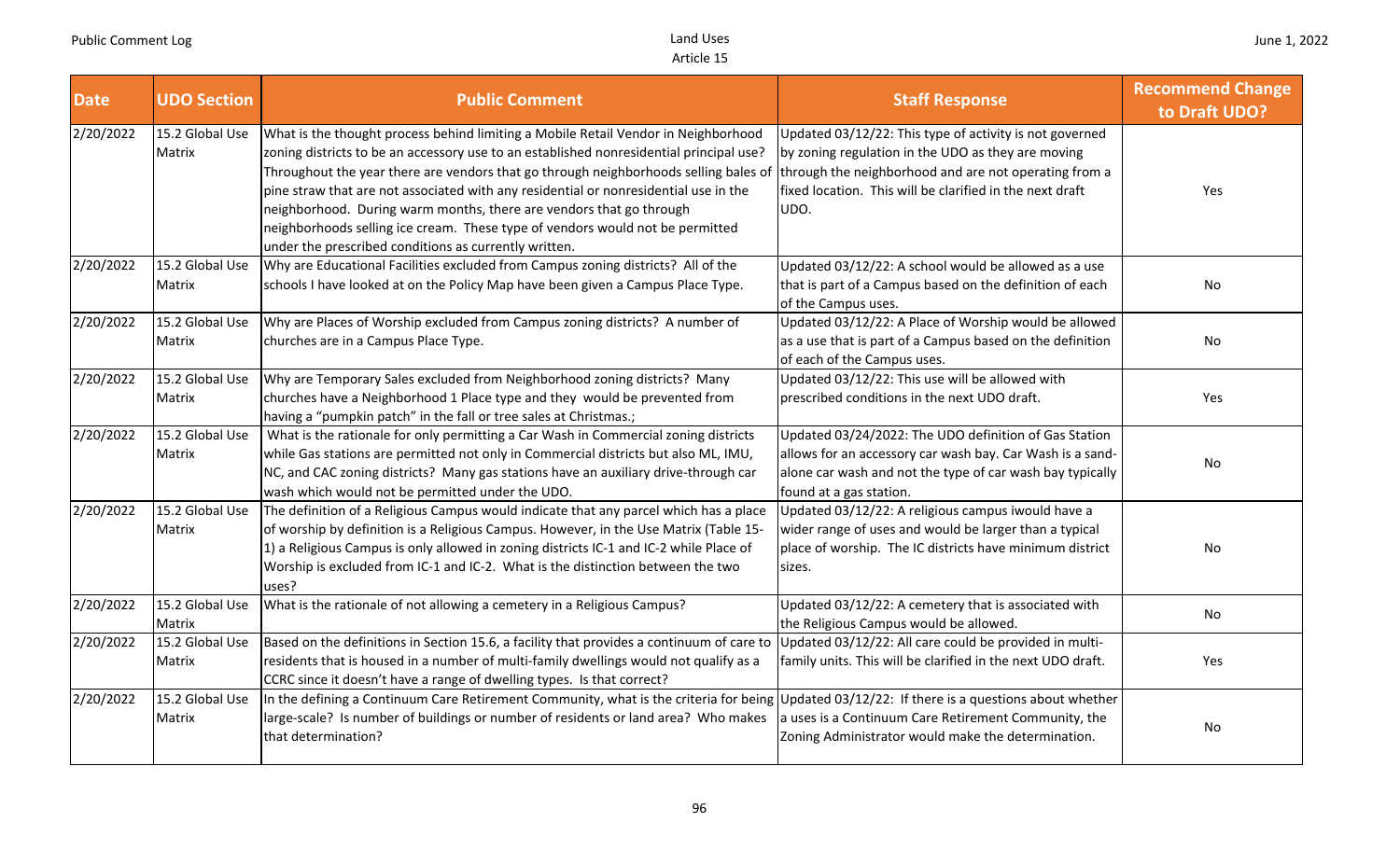| <b>Date</b> | <b>UDO Section</b>                               | <b>Public Comment</b>                                                                                                                                                                                                                                                                                                                                                                                                                                                                                                                                                                                                                                                                                                                                                                                                                                                                         | <b>Staff Response</b>                                                                                                                                                                                                                                   | <b>Recommend Change</b><br>to Draft UDO? |
|-------------|--------------------------------------------------|-----------------------------------------------------------------------------------------------------------------------------------------------------------------------------------------------------------------------------------------------------------------------------------------------------------------------------------------------------------------------------------------------------------------------------------------------------------------------------------------------------------------------------------------------------------------------------------------------------------------------------------------------------------------------------------------------------------------------------------------------------------------------------------------------------------------------------------------------------------------------------------------------|---------------------------------------------------------------------------------------------------------------------------------------------------------------------------------------------------------------------------------------------------------|------------------------------------------|
| 2/20/2022   | 15.2 Global Use<br><b>Matrix</b>                 | What was the rationale for excluding Community Garden use from any Campus zoning Updated 03/12/22: Community Gardens would be<br>district?                                                                                                                                                                                                                                                                                                                                                                                                                                                                                                                                                                                                                                                                                                                                                    | allowed if related to the camput use. See the definitions<br>for campus uses.                                                                                                                                                                           | <b>No</b>                                |
| 2/22/2022   | 15.3 Principal<br>Conditions                     | I had a question about one of your responses to a question about the Restaurant use<br>Uses: Prescribed (15.3 UUU) requirements not being aligned with current EDEE standards that were<br>developed with public and stakeholder interests. Your response stated that "these<br>standards are consistent with updated approach in TOD implemented in 2019. Does<br>that imply that all zoning districts will be regulated using the 2019 TOD standards<br>when it comes to restaurants?<br>I believe that different zoning districts should have additional restrictions to<br>Restaurant/Bar use such as separation distances, buffers, etc. - especially to N1<br>districts. Restaurant noise from the entertainment, dumpsters, deliveries, patrons at<br>all hours of the night directly adjacent to N1 neighborhoods is not addressed in the<br>UDO like it is in the current standards. | The current zoning ordinance separate EDEEs into two<br>types - Type I and Type II. Separation buffers apply to<br>only Type II EDEEs. While not the same, the current draft<br>UDO language does have some provisions to protect<br>residential areas. | <b>No</b>                                |
| 2/23/2022   | 15.5 Accessory<br>Uses: Prescribed<br>Conditions | Charlotte's UDO should include an option for Accessory Commercial Units as an<br>additional way to enable neighborhood-based commercial activity in support of<br>CF2040 Goal 1, 2, 6, and 8. Ideally this should apply to all neighborhood Place Types.<br>See Raleigh's recently adopted ACU ordinance:<br>https://raleighnc.gov/SupportPages/what-are-accessory-commercial-units-or-acus                                                                                                                                                                                                                                                                                                                                                                                                                                                                                                   | Updated 03/12/22: This is a concept that will be<br>considered in future updates to the UDO. However, it<br>will need significant community input prior to<br>implementing. In the meantime, the UDO does<br>accommodate home occuplations.             | <b>No</b>                                |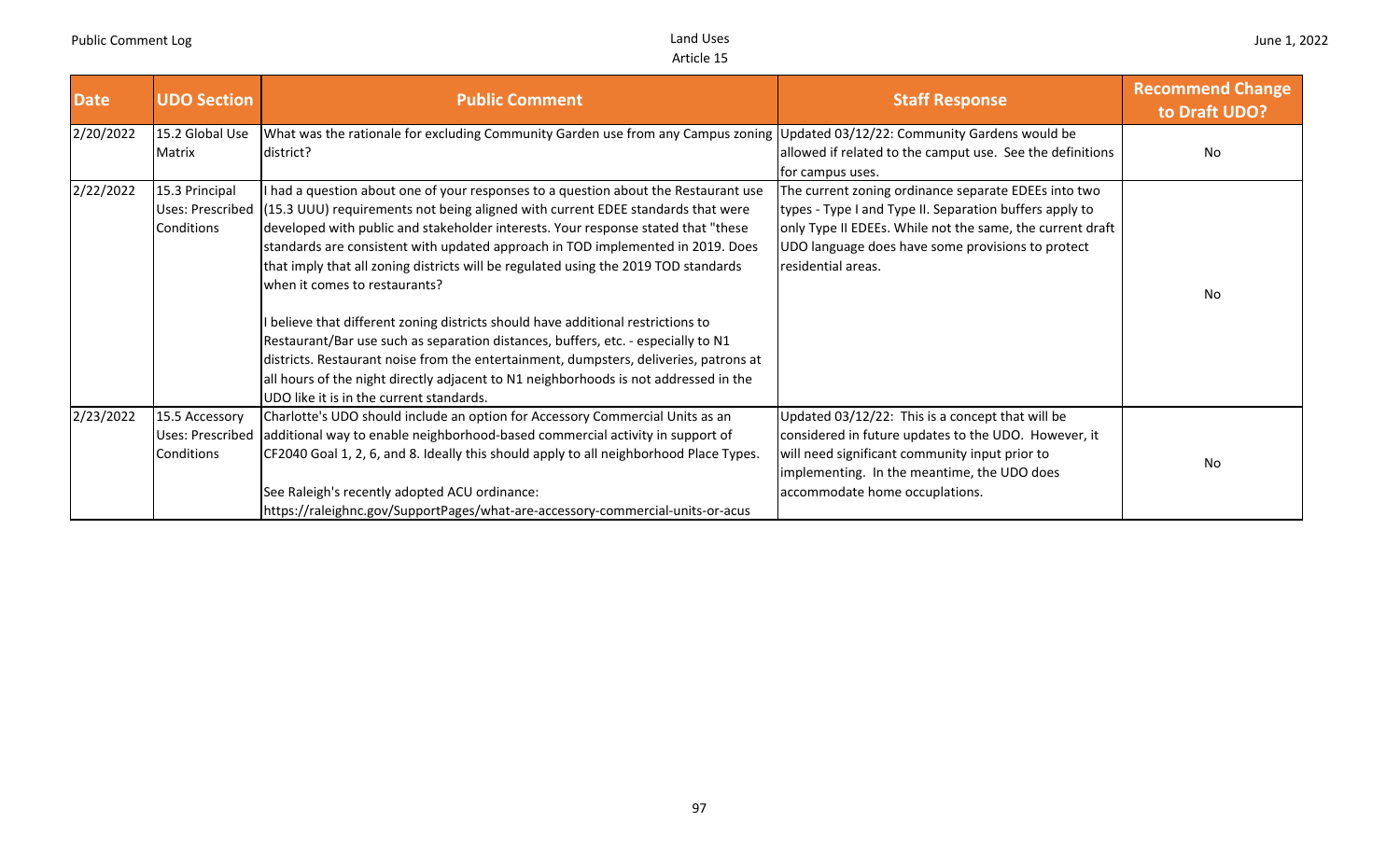| <b>Date</b> | <b>UDO Section</b> | <b>Public Comment</b>                                                                     | <b>Staff Response</b>                                       | <b>Recommend Change</b><br>to Draft UDO? |
|-------------|--------------------|-------------------------------------------------------------------------------------------|-------------------------------------------------------------|------------------------------------------|
| 2/23/2022   | 15.3 Principal     | Statement of Peter Ciafone and Katherine Pilcher Ciafone                                  | Updated 03/11/2022: Staff has heard and received, and       |                                          |
|             | Uses: Prescribed   |                                                                                           | continues to hear and receive, a tremendous amount of       |                                          |
|             | Conditions         | We are Peter Ciafone and Katherine Pilcher Ciafone. We own 4135 Merlane Drive,            | feedback on the topic of short-term rentals. Perspectives   |                                          |
|             |                    | Charlotte, NC 28206. We purchased this property in 2020 specifically to be used as a      | have spanned the spectrum generating both positive and      |                                          |
|             |                    | short term rental (Air BnB and VRBO) as an investment that generates income for our       | negative comments about the proposed standards.             |                                          |
|             |                    | family.                                                                                   | Numerous benefits and drawbacks have been identified.       |                                          |
|             |                    | If the 400' separation requirement for short term rentals becomes law we will have to     |                                                             |                                          |
|             |                    | consider selling the property, as it is no longer financially viable to rent this to long | A topic of this significance warrants additional discussion |                                          |
|             |                    | term tenants. In addition to people travelling from out of town, we house contractors,    | and consideration beyond staff. Staff held two listening    |                                          |
|             |                    | nurses, and other workers who are looking for longer term stays (more than a few          | sessions on February 24, 2022. Staff has also presented     |                                          |
|             |                    | days), where a hotel does not meet the comfort levels. We are aware that 22 of the 24     | takeaways from short-term rental comments to City           |                                          |
|             |                    | properties on Merlane Drive are short term rentals. It would be unfair and anti-          | Council and has heard Council's initial feedback on the     | Yes                                      |
|             |                    | competitive to us and the other property owners if this requirement becomes law.          | topic.                                                      |                                          |
|             |                    | Please oppose this unreasonable proposal.                                                 |                                                             |                                          |
|             |                    |                                                                                           | Staff will work with the UDO consultant to update the       |                                          |
|             |                    | Sincerely,                                                                                | proposed standards and updated standards will be            |                                          |
|             |                    |                                                                                           | included in the second draft of the UDO to be released in   |                                          |
|             |                    | Peter Ciafone                                                                             | May.                                                        |                                          |
|             |                    | Katherine Ciafone                                                                         |                                                             |                                          |
|             |                    |                                                                                           | Updated 04/27/2022: Please see the short-term rental        |                                          |
|             |                    |                                                                                           | regulations update posted on the UDO website at             |                                          |
|             |                    |                                                                                           | http://charlotteudo.org.                                    |                                          |
|             |                    |                                                                                           |                                                             |                                          |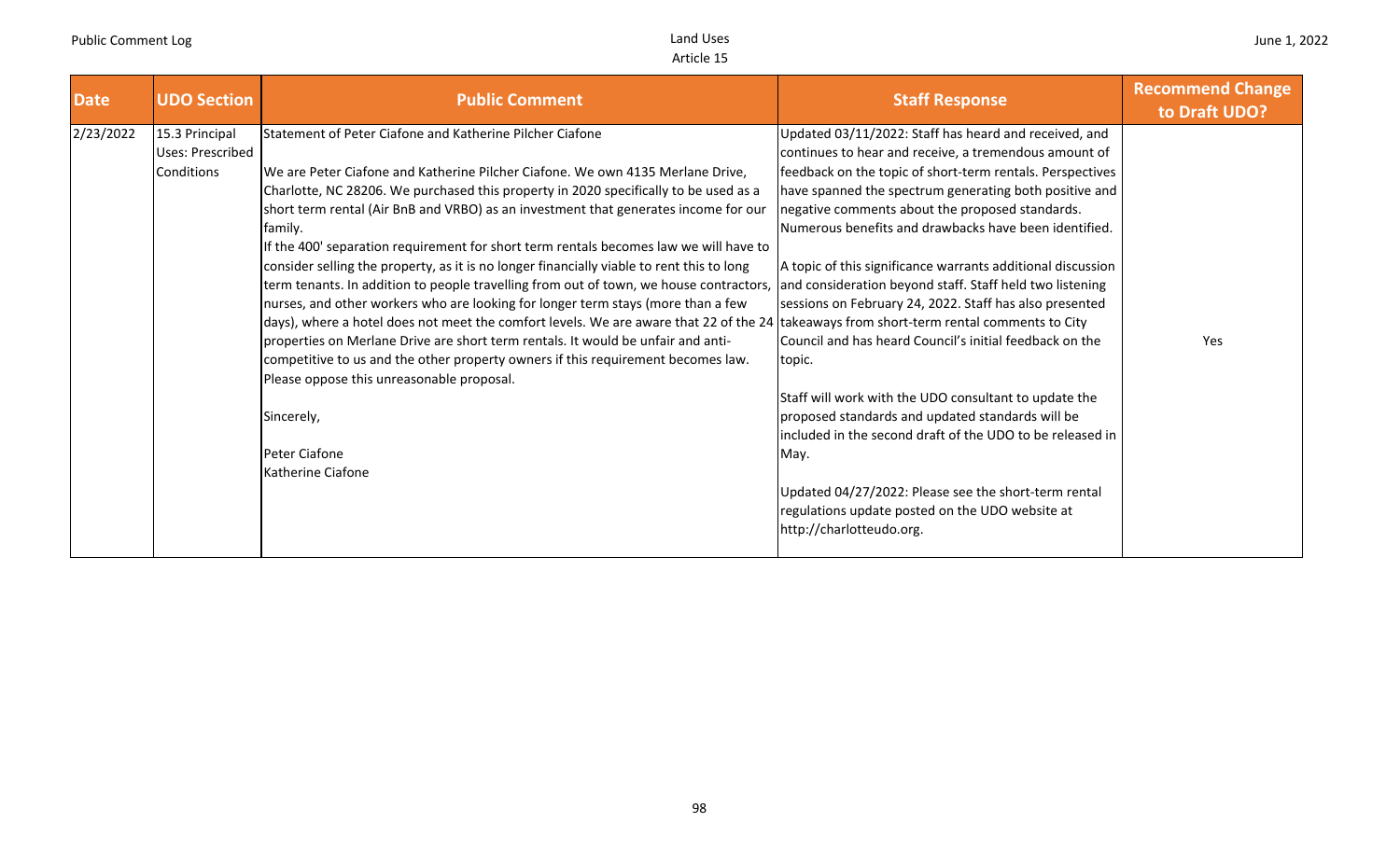| <b>Date</b> | <b>UDO Section</b>      | <b>Public Comment</b>                                                                   | <b>Staff Response</b>                                       | <b>Recommend Change</b><br>to Draft UDO? |
|-------------|-------------------------|-----------------------------------------------------------------------------------------|-------------------------------------------------------------|------------------------------------------|
| 2/23/2022   | 15.3 Principal          | February 22, 2022                                                                       | Updated 03/11/2022: Staff has heard and received, and       |                                          |
|             | <b>Uses: Prescribed</b> |                                                                                         | continues to hear and receive, a tremendous amount of       |                                          |
|             | Conditions              | Statement of Andrew Kittle                                                              | feedback on the topic of short-term rentals. Perspectives   |                                          |
|             |                         |                                                                                         | have spanned the spectrum generating both positive and      |                                          |
|             |                         | My name is Andrew Kittle. I own 4147 Merlane Drive, Charlotte, NC 28206. I              | negative comments about the proposed standards.             |                                          |
|             |                         | purchased this property in 2021 specifically to be used as a short term rental (Air BnB | Numerous benefits and drawbacks have been identified.       |                                          |
|             |                         | and VRBO) as an investment that generates income for my family.                         |                                                             |                                          |
|             |                         | If the 400' separation requirement for short term rentals becomes law I will have to    | A topic of this significance warrants additional discussion |                                          |
|             |                         | consider selling my property! I am aware that 22 of the 24 properties on Merlane        | and consideration beyond staff. Staff held two listening    |                                          |
|             |                         | Drive are short term rentals. It would be unfair and anti-competitive to the other      | sessions on February 24, 2022. Staff has also presented     |                                          |
|             |                         | property owners and myself if this requirement becomes law.                             | takeaways from short-term rental comments to City           |                                          |
|             |                         | Please oppose this unreasonable proposal.                                               | Council and has heard Council's initial feedback on the     | Yes                                      |
|             |                         |                                                                                         | topic.                                                      |                                          |
|             |                         | Sincerely,                                                                              |                                                             |                                          |
|             |                         |                                                                                         | Staff will work with the UDO consultant to update the       |                                          |
|             |                         | <b>Andrew Kittle</b>                                                                    | proposed standards and updated standards will be            |                                          |
|             |                         | February 22, 2022                                                                       | included in the second draft of the UDO to be released in   |                                          |
|             |                         |                                                                                         | May.                                                        |                                          |
|             |                         |                                                                                         |                                                             |                                          |
|             |                         |                                                                                         | Updated 04/27/2022: Please see the short-term rental        |                                          |
|             |                         |                                                                                         | regulations update posted on the UDO website at             |                                          |
|             |                         |                                                                                         | http://charlotteudo.org.                                    |                                          |
|             |                         |                                                                                         |                                                             |                                          |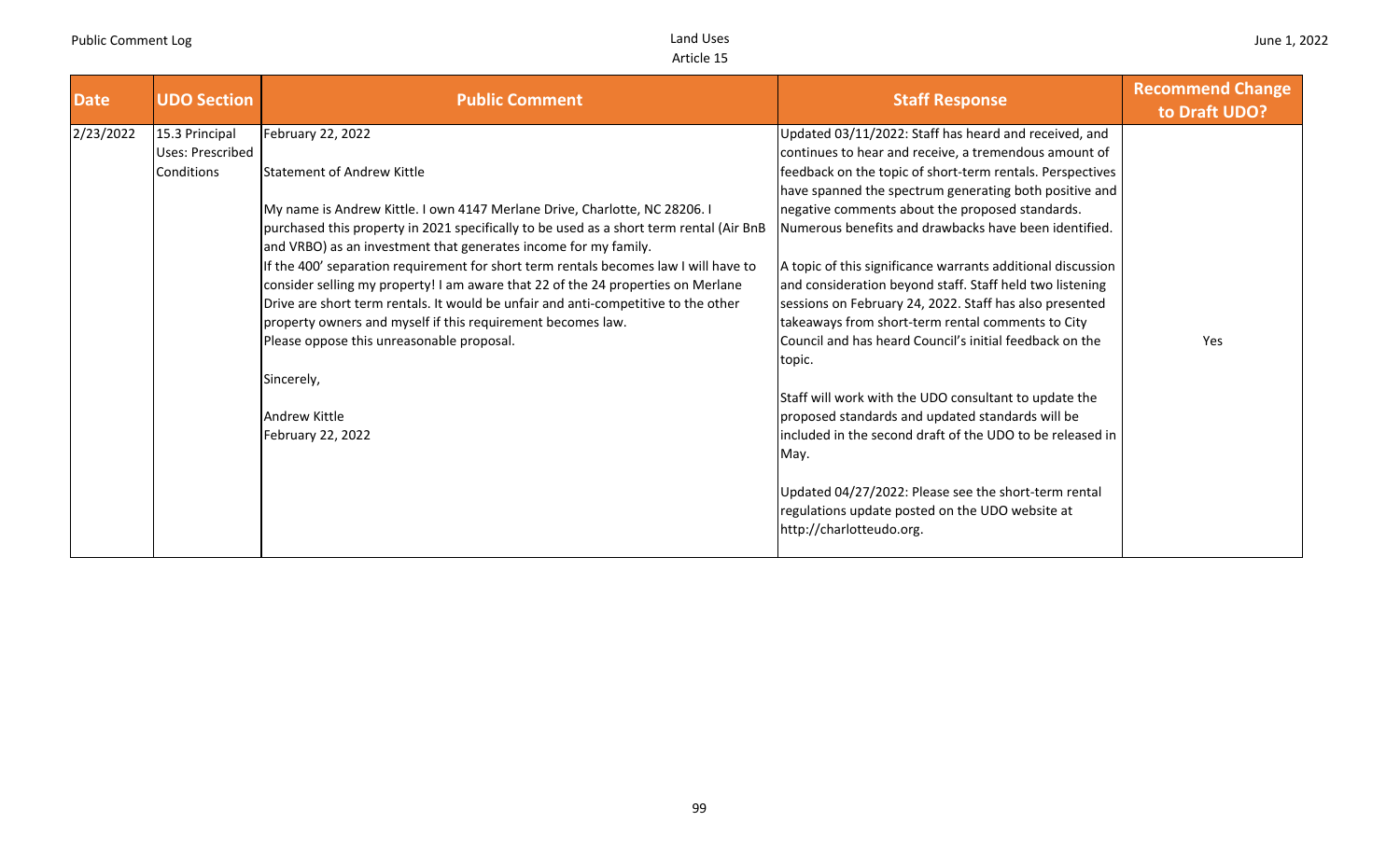| <b>Date</b> | <b>UDO Section</b> | <b>Public Comment</b>                                                                     | <b>Staff Response</b>                                       | <b>Recommend Change</b><br>to Draft UDO? |
|-------------|--------------------|-------------------------------------------------------------------------------------------|-------------------------------------------------------------|------------------------------------------|
| 2/23/2022   | 15.3 Principal     | Statement of Michael Dennis Corbi and Emily Collins Corbi                                 | Updated 03/11/2022: Staff has heard and received, and       |                                          |
|             | Uses: Prescribed   |                                                                                           | continues to hear and receive, a tremendous amount of       |                                          |
|             | Conditions         | We are Michael Dennis Corbi and Emily Collins Corbi. We own 4131 Merlane Drive,           | feedback on the topic of short-term rentals. Perspectives   |                                          |
|             |                    | Charlotte, NC 28206. We purchased this property in 2020 specifically to be used as a      | have spanned the spectrum generating both positive and      |                                          |
|             |                    | short term rental (Air BnB and VRBO) as an investment that generates income for our       | negative comments about the proposed standards.             |                                          |
|             |                    | family.                                                                                   | Numerous benefits and drawbacks have been identified.       |                                          |
|             |                    | If the 400' separation requirement for short term rentals becomes law we will have to     |                                                             |                                          |
|             |                    | consider selling the property as it will no longer be financially viable to rent it long- | A topic of this significance warrants additional discussion |                                          |
|             |                    | term. We are aware that 22 of the 24 properties on Merlane Drive are short term           | and consideration beyond staff. Staff held two listening    |                                          |
|             |                    | rentals. It would be unfair and anti-competitive to us and the other property owners if   | sessions on February 24, 2022. Staff has also presented     |                                          |
|             |                    | this requirement becomes law.                                                             | takeaways from short-term rental comments to City           |                                          |
|             |                    | Please oppose this unreasonable proposal.                                                 | Council and has heard Council's initial feedback on the     | Yes                                      |
|             |                    |                                                                                           | topic.                                                      |                                          |
|             |                    | Sincerely,                                                                                |                                                             |                                          |
|             |                    |                                                                                           | Staff will work with the UDO consultant to update the       |                                          |
|             |                    | Michael Corbi (Feb 20, 2022 09:09 EST)                                                    | proposed standards and updated standards will be            |                                          |
|             |                    |                                                                                           | included in the second draft of the UDO to be released in   |                                          |
|             |                    | Michael Dennis Corbi February 22, 2022                                                    | May.                                                        |                                          |
|             |                    |                                                                                           |                                                             |                                          |
|             |                    | Emily Collins Corbi                                                                       | Updated 04/27/2022: Please see the short-term rental        |                                          |
|             |                    |                                                                                           | regulations update posted on the UDO website at             |                                          |
|             |                    |                                                                                           | http://charlotteudo.org.                                    |                                          |
|             |                    |                                                                                           |                                                             |                                          |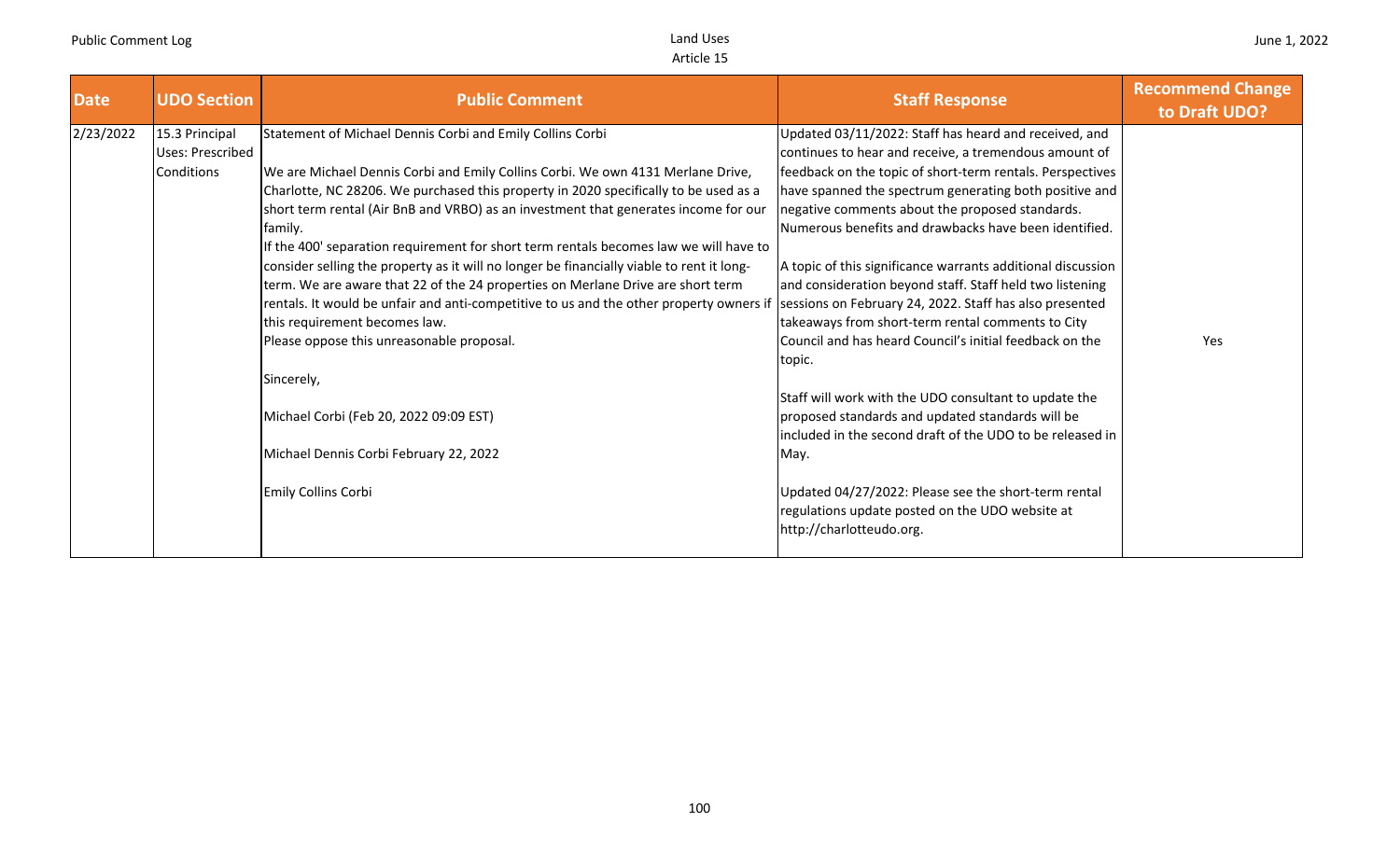| <b>Date</b> | <b>UDO Section</b>                               | <b>Public Comment</b>                                                                                                                                                                                                                                                                                                                                                                                                                                                                                                                                                                                                  | <b>Staff Response</b>                                                                                                                                                                                                                                                                                                                                                                                                                                                        | <b>Recommend Change</b><br>to Draft UDO? |
|-------------|--------------------------------------------------|------------------------------------------------------------------------------------------------------------------------------------------------------------------------------------------------------------------------------------------------------------------------------------------------------------------------------------------------------------------------------------------------------------------------------------------------------------------------------------------------------------------------------------------------------------------------------------------------------------------------|------------------------------------------------------------------------------------------------------------------------------------------------------------------------------------------------------------------------------------------------------------------------------------------------------------------------------------------------------------------------------------------------------------------------------------------------------------------------------|------------------------------------------|
| 2/23/2022   | 15.3 Principal<br>Uses: Prescribed<br>Conditions | <b>Statement of Amy Mitchell</b><br>My name is Amy Mitchell. I own Amyo, LLC, d/b/a Turnover Team. Turnover Team<br>manages and cleans short term rentals (Air BnB and VRBO) primarily in Mecklenburg<br>County. I have 14 independent contractors working for me to clean and maintain the<br>short term rentals. Most of my contractors work on properties owned by Sugartree<br>Issuer, LLC or managed by Ermer Real Estate Holdings, LLC in Mecklenburg County on<br>Merlane Drive off of Sugarcreek Road. There are 22 short term rentals clustered<br>together on the street. They are right next to each other. | Updated 03/11/2022: Staff has heard and received, and<br>continues to hear and receive, a tremendous amount of<br>feedback on the topic of short-term rentals. Perspectives<br>have spanned the spectrum generating both positive and<br>negative comments about the proposed standards.<br>Numerous benefits and drawbacks have been identified.<br>A topic of this significance warrants additional discussion<br>and consideration beyond staff. Staff held two listening |                                          |
|             |                                                  | This is the primary source of income for all but one of my contractors, half of which<br>are single mothers who cannot afford the expense of childcare. Working for Turnover<br>Team allows my contractors to work flexible hours that work best for them.<br>If the 400' separation requirement for short term rentals becomes law I will have to<br>layoff 8 or 9 of the single mothers who work for me.                                                                                                                                                                                                             | sessions on February 24, 2022. Staff has also presented<br>takeaways from short-term rental comments to City<br>Council and has heard Council's initial feedback on the<br>topic.                                                                                                                                                                                                                                                                                            | Yes                                      |
|             |                                                  | This requirement will really hurt my cleaners' ability to provide for their children and<br>themselves. Please oppose this unreasonable proposal.<br>Sincerely,<br>February, 2022                                                                                                                                                                                                                                                                                                                                                                                                                                      | Staff will work with the UDO consultant to update the<br>proposed standards and updated standards will be<br>included in the second draft of the UDO to be released in<br>May.<br>Updated 04/27/2022: Please see the short-term rental<br>regulations update posted on the UDO website at<br>http://charlotteudo.org.                                                                                                                                                        |                                          |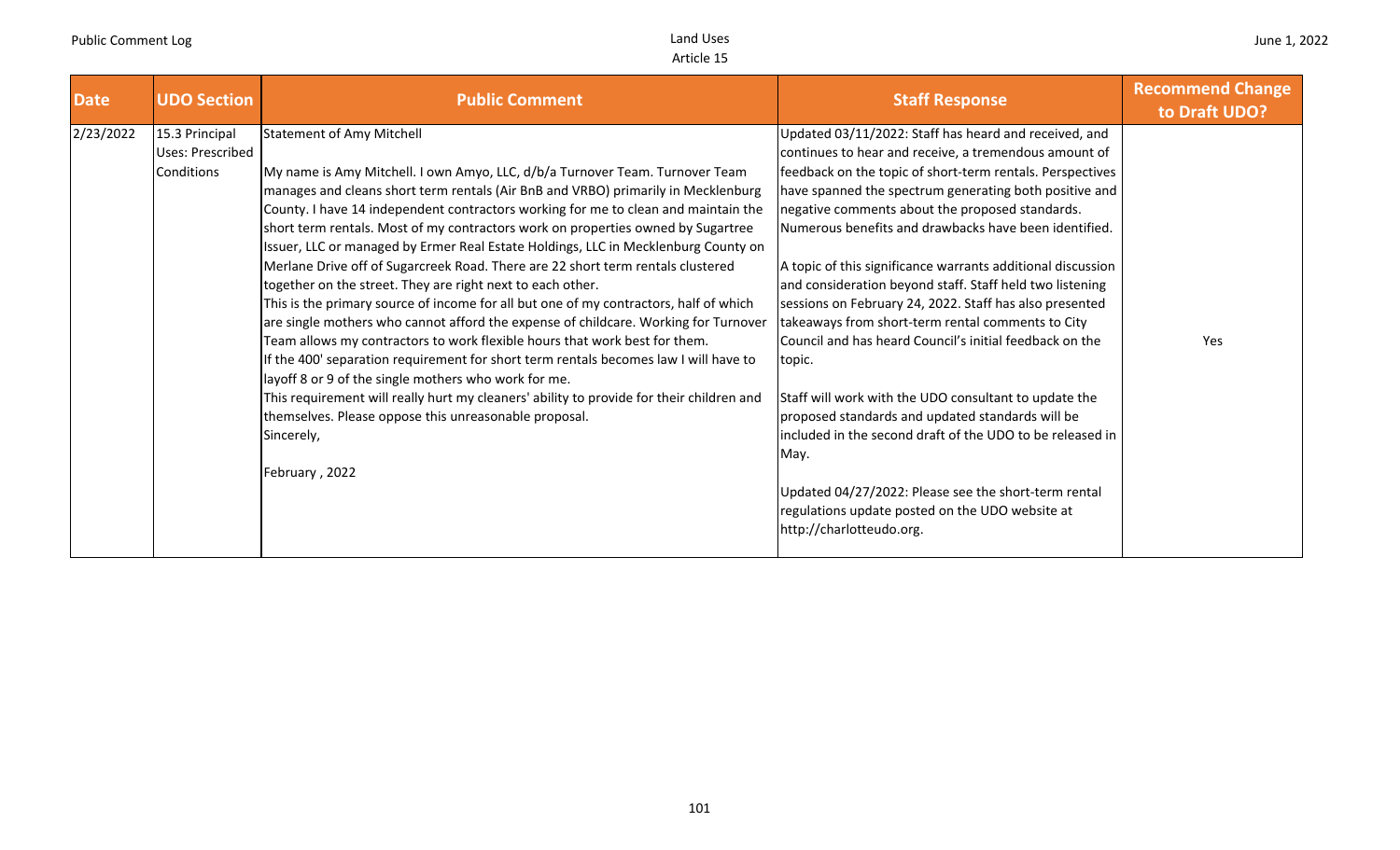| <b>Date</b> | <b>UDO Section</b>                 | <b>Public Comment</b>                                                                                                                                                                                                                  | <b>Staff Response</b>                                                                                                                                                          | <b>Recommend Change</b><br>to Draft UDO? |
|-------------|------------------------------------|----------------------------------------------------------------------------------------------------------------------------------------------------------------------------------------------------------------------------------------|--------------------------------------------------------------------------------------------------------------------------------------------------------------------------------|------------------------------------------|
| 2/23/2022   | 15.3 Principal<br>Uses: Prescribed | Statement of Timothy P. Kahoe                                                                                                                                                                                                          | Updated 03/11/2022: Staff has heard and received, and<br>continues to hear and receive, a tremendous amount of                                                                 |                                          |
|             | <b>Conditions</b>                  | My name is Timothy P. Kahae. I own 4139 Merlane Drive, Charlotte, NC 28206. I<br>purchased this property in 2020 specifically to be used as a short term rental (Air BnB                                                               | feedback on the topic of short-term rentals. Perspectives<br>have spanned the spectrum generating both positive and                                                            |                                          |
|             |                                    | and VRBO) as an investment that generates income for myself.<br>If the 400' separation requirement for short term rentals becomes law I will have to                                                                                   | negative comments about the proposed standards.<br>Numerous benefits and drawbacks have been identified.                                                                       |                                          |
|             |                                    | consider selling the property. I am aware that 22 of the 24 properties on Merlane<br>Drive are short term rentals. It would be unfair and anti-competitive to the other<br>property owners and myself if this requirement becomes law. | A topic of this significance warrants additional discussion<br>and consideration beyond staff. Staff held two listening                                                        |                                          |
|             |                                    | Please oppose this unreasonable proposal.                                                                                                                                                                                              | sessions on February 24, 2022. Staff has also presented<br>takeaways from short-term rental comments to City                                                                   |                                          |
|             |                                    | Sincerely,                                                                                                                                                                                                                             | Council and has heard Council's initial feedback on the<br>topic.                                                                                                              | Yes                                      |
|             |                                    | T!;tf(JT!-fYKA!fOc                                                                                                                                                                                                                     |                                                                                                                                                                                |                                          |
|             |                                    | TIMOTHY KAHOE (Feb 21, 202212:14 EST)<br>Timothy P. Kahoe February 22, 2022                                                                                                                                                            | Staff will work with the UDO consultant to update the<br>proposed standards and updated standards will be<br>included in the second draft of the UDO to be released in<br>May. |                                          |
|             |                                    |                                                                                                                                                                                                                                        | Updated 04/27/2022: Please see the short-term rental<br>regulations update posted on the UDO website at<br>http://charlotteudo.org.                                            |                                          |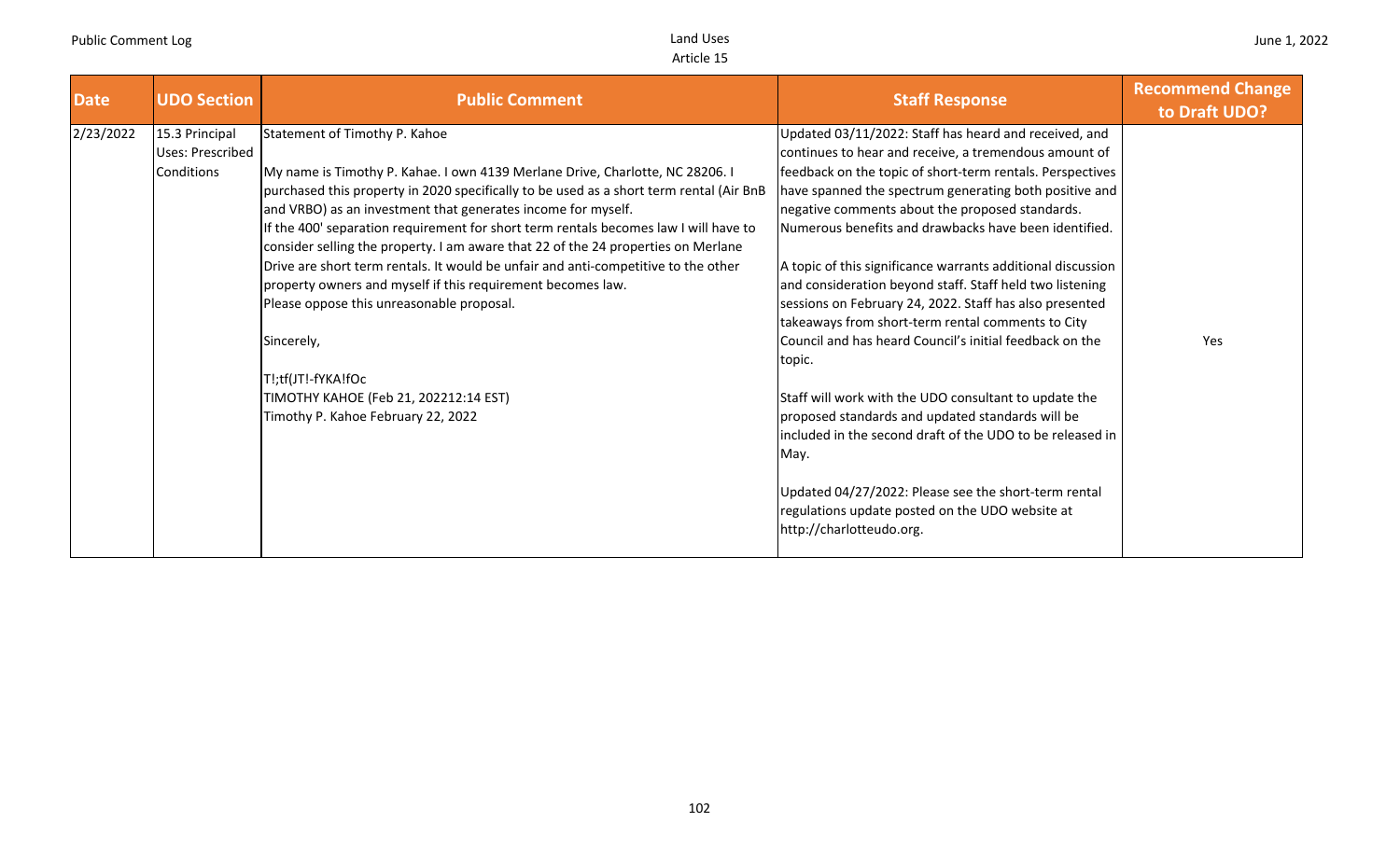| <b>Date</b> | <b>UDO Section</b>                               | <b>Public Comment</b>                                                                                                                                                                                                                                                                                                                                                                                                                                                                                                                                                                                                                                                                                                                                                                                                                                                                                                                                                                                                                                                                                                                                                                                                                                                                                                                                                                                                                                                                                                                                                                                                                                                                                                                                                          | <b>Staff Response</b>                                                                                                                                                                                                                                                                                                                                                                                                                                                                                                                                                                                                                                                                                                                                                                                                                                              | <b>Recommend Change</b><br>to Draft UDO? |
|-------------|--------------------------------------------------|--------------------------------------------------------------------------------------------------------------------------------------------------------------------------------------------------------------------------------------------------------------------------------------------------------------------------------------------------------------------------------------------------------------------------------------------------------------------------------------------------------------------------------------------------------------------------------------------------------------------------------------------------------------------------------------------------------------------------------------------------------------------------------------------------------------------------------------------------------------------------------------------------------------------------------------------------------------------------------------------------------------------------------------------------------------------------------------------------------------------------------------------------------------------------------------------------------------------------------------------------------------------------------------------------------------------------------------------------------------------------------------------------------------------------------------------------------------------------------------------------------------------------------------------------------------------------------------------------------------------------------------------------------------------------------------------------------------------------------------------------------------------------------|--------------------------------------------------------------------------------------------------------------------------------------------------------------------------------------------------------------------------------------------------------------------------------------------------------------------------------------------------------------------------------------------------------------------------------------------------------------------------------------------------------------------------------------------------------------------------------------------------------------------------------------------------------------------------------------------------------------------------------------------------------------------------------------------------------------------------------------------------------------------|------------------------------------------|
| 2/24/2022   | 15.3 Principal<br>Uses: Prescribed<br>Conditions | (Part 1 of 5) Section AAAA. Short-Term Whole-Dwelling Rental Starting on Page 15-28<br>Comments are within ******<br>4. The short-term whole-dwelling rental shall require a local manager, available 24<br>hours per day. Local is defined as an office or residence located within 30 miles of the<br>subject property. ***CONSEQUENSES for no immediate response to complaints need<br>to be specified. However, this cannot be enforced effectively by the city.***<br>7. Any short-term whole-dwelling rental for which there are three final determinations sessions on February 24, 2022. Staff has also presented<br>of violations of the City Code of Ordinances and/or this Ordinance related to the<br>subject property parcel within any rolling 365 day period, shall be deemed in violation<br>of the terms of the zoning use permit and such permit shall be terminated.<br>a. For any zoning use permit that is terminated due to code violations, the property<br>owner shall be ineligible for a short-term whole-dwelling rental zoning use permit for<br>a period of three years at the subject property parcel at which the permit was<br>terminated. ***How is this enforced? Is this based on phone calls to the police? Or is included in the second draft of the UDO to be released in<br>there a City Code of Ordinance hotline for residential neighbors? If an STR is a<br>nuisance with parties/events, even periodically, to obtain 3 final determinations of<br>violations in a "rolling 365 day period" is too much opportunity to avoid<br>consequences. At a minimum, the permitted property should be penalized more<br>quickly on a 2 or 3 strike basis. With no probation, they should be out of business for<br>a period of 3 years. *** | Updated 03/11/2022: Staff has heard and received, and<br>continues to hear and receive, a tremendous amount of<br>feedback on the topic of short-term rentals. Perspectives<br>have spanned the spectrum generating both positive and<br>negative comments about the proposed standards.<br>Numerous benefits and drawbacks have been identified.<br>A topic of this significance warrants additional discussion<br>and consideration beyond staff. Staff held two listening<br>takeaways from short-term rental comments to City<br>Council and has heard Council's initial feedback on the<br>topic.<br>Staff will work with the UDO consultant to update the<br>proposed standards and updated standards will be<br>May.<br>Updated 04/27/2022: Please see the short-term rental<br>regulations update posted on the UDO website at<br>http://charlotteudo.org. | Yes                                      |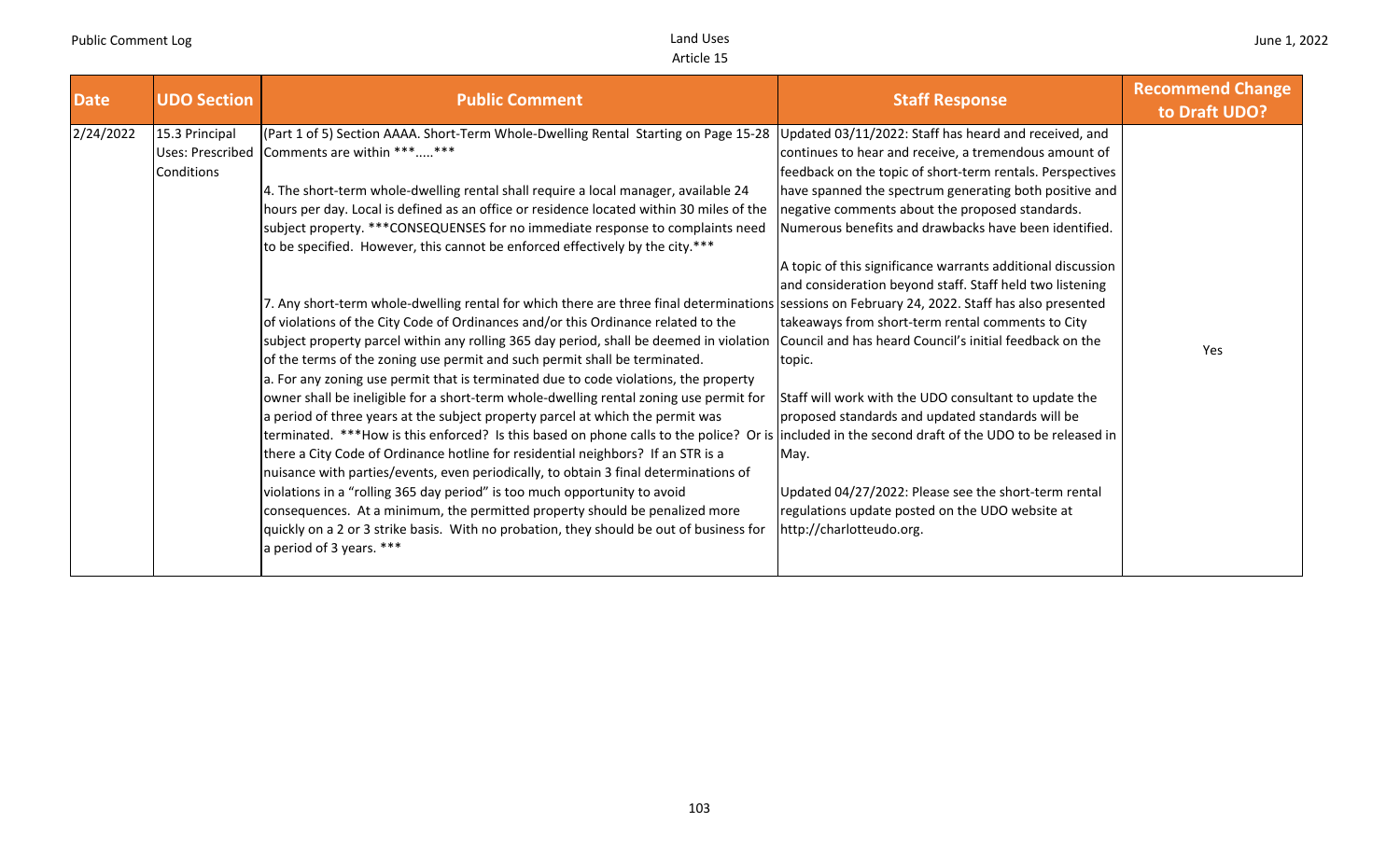| <b>Date</b><br><b>UDO Section</b>         | <b>Public Comment</b>                                                                                                                                                                                                                                                                                                                                                                                                                                                                                                                                                                                                                                                                                                                                                                                                                                                                                                                                                                                                                                                                                             | <b>Staff Response</b>                                                                                                                                                                                                                                                                                                                                                                                                                                                                                                                                                                                                                                                                                                                                                                                                                                                                                                                                                            | <b>Recommend Change</b><br>to Draft UDO? |
|-------------------------------------------|-------------------------------------------------------------------------------------------------------------------------------------------------------------------------------------------------------------------------------------------------------------------------------------------------------------------------------------------------------------------------------------------------------------------------------------------------------------------------------------------------------------------------------------------------------------------------------------------------------------------------------------------------------------------------------------------------------------------------------------------------------------------------------------------------------------------------------------------------------------------------------------------------------------------------------------------------------------------------------------------------------------------------------------------------------------------------------------------------------------------|----------------------------------------------------------------------------------------------------------------------------------------------------------------------------------------------------------------------------------------------------------------------------------------------------------------------------------------------------------------------------------------------------------------------------------------------------------------------------------------------------------------------------------------------------------------------------------------------------------------------------------------------------------------------------------------------------------------------------------------------------------------------------------------------------------------------------------------------------------------------------------------------------------------------------------------------------------------------------------|------------------------------------------|
| 2/24/2022<br>15.3 Principal<br>Conditions | (Part 2 of 5) 8. The following conditions apply to the operation of a permitted short-<br>Uses: Prescribed term whole-dwelling rental:<br>a. The property owner is responsible for ensuring compliance with all applicable<br>federal, state, and local laws, including but not limited to, tax code, building code, fire<br>code, and environmental health regulations for the level of occupancy of the lodging.<br>*** What are the consequences if the property owner doesn't do this and how is this<br>discovered? Who is responsible for ensuring compliance with laws for (but not limited<br>to) trespass, noise, public drinking, drugs, discharging firearms and traffic<br>violations?****<br>8.c. The property owner shall keep in full force and effect during all times the short-<br>term whole-dwelling rental lodging is in operation commercial general liability<br>insurance with a total limit of not less than \$500,000 each occurrence for bodily injury topic.<br>and property damage. ***I agree these are "commercial" businesses. Why are they<br>allowed in "residential" zones?*** | Updated 03/11/2022: Staff has heard and received, and<br>continues to hear and receive, a tremendous amount of<br>feedback on the topic of short-term rentals. Perspectives<br>have spanned the spectrum generating both positive and<br>negative comments about the proposed standards.<br>Numerous benefits and drawbacks have been identified.<br>A topic of this significance warrants additional discussion<br>and consideration beyond staff. Staff held two listening<br>sessions on February 24, 2022. Staff has also presented<br>takeaways from short-term rental comments to City<br>Council and has heard Council's initial feedback on the<br>Staff will work with the UDO consultant to update the<br>proposed standards and updated standards will be<br>included in the second draft of the UDO to be released in<br>May.<br>Updated 04/27/2022: Please see the short-term rental<br>regulations update posted on the UDO website at<br>http://charlotteudo.org. | Yes                                      |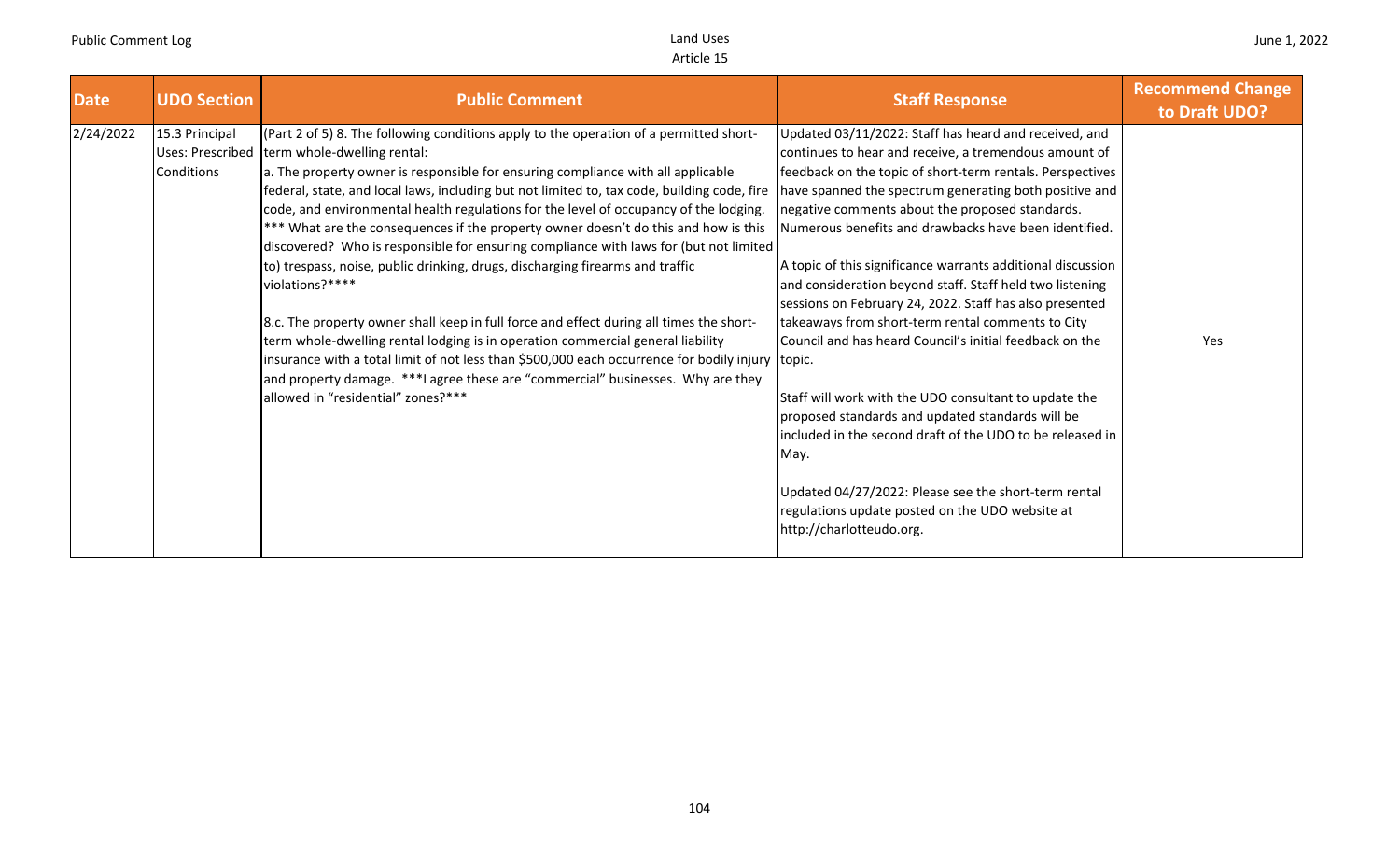| <b>Date</b> | <b>UDO Section</b>                                      | <b>Public Comment</b>                                                                                                                                                                                                                                                                                                                                                                                                                                                                                                                                                                                                                                                                                                                                                                                                                                                                                                                                                                                                             | <b>Staff Response</b>                                                                                                                                                                                                                                                                                                                                                                                                                                                                                                                                                                                                                                                                                                                                                                                                                                                                                                                                                             | <b>Recommend Change</b><br>to Draft UDO? |
|-------------|---------------------------------------------------------|-----------------------------------------------------------------------------------------------------------------------------------------------------------------------------------------------------------------------------------------------------------------------------------------------------------------------------------------------------------------------------------------------------------------------------------------------------------------------------------------------------------------------------------------------------------------------------------------------------------------------------------------------------------------------------------------------------------------------------------------------------------------------------------------------------------------------------------------------------------------------------------------------------------------------------------------------------------------------------------------------------------------------------------|-----------------------------------------------------------------------------------------------------------------------------------------------------------------------------------------------------------------------------------------------------------------------------------------------------------------------------------------------------------------------------------------------------------------------------------------------------------------------------------------------------------------------------------------------------------------------------------------------------------------------------------------------------------------------------------------------------------------------------------------------------------------------------------------------------------------------------------------------------------------------------------------------------------------------------------------------------------------------------------|------------------------------------------|
| 2/24/2022   | 15.3 Principal<br>Uses: Prescribed<br><b>Conditions</b> | (Part 3 of 5) e. The property owner shall conspicuously post written notice setting<br>forth the following information inside and on the exterior of the short-term whole-<br>dwelling rental:<br>i. The name and telephone number of the local manager.<br>ii. The address of the short-term whole-dwelling rental lodging, the maximum number<br>of overnight occupants permitted in compliance with applicable zoning regulations,<br>and the day(s) established for refuse/recycling collection.<br>iii. The non-emergency phone number for local law enforcement.<br>iv. The issued zoning use permit number.<br>v. That parties, events, classes, weddings, receptions, and other large gatherings are<br>not permitted. ***Not sure what good this "posting" will provide, but it should also<br>list consequences for guests not adhering to Item 8.e.v. Again, how is this enforced?<br>Is this based on phone calls to the police? Or is there a City Code of Ordinance hotline topic.<br>for residential neighbors?*** | Updated 03/11/2022: Staff has heard and received, and<br>continues to hear and receive, a tremendous amount of<br>feedback on the topic of short-term rentals. Perspectives<br>have spanned the spectrum generating both positive and<br>negative comments about the proposed standards.<br>Numerous benefits and drawbacks have been identified.<br>A topic of this significance warrants additional discussion<br>and consideration beyond staff. Staff held two listening<br>sessions on February 24, 2022. Staff has also presented<br>takeaways from short-term rental comments to City<br>Council and has heard Council's initial feedback on the<br>Staff will work with the UDO consultant to update the<br>proposed standards and updated standards will be<br>lincluded in the second draft of the UDO to be released in<br>May.<br>Updated 04/27/2022: Please see the short-term rental<br>regulations update posted on the UDO website at<br>http://charlotteudo.org. | Yes                                      |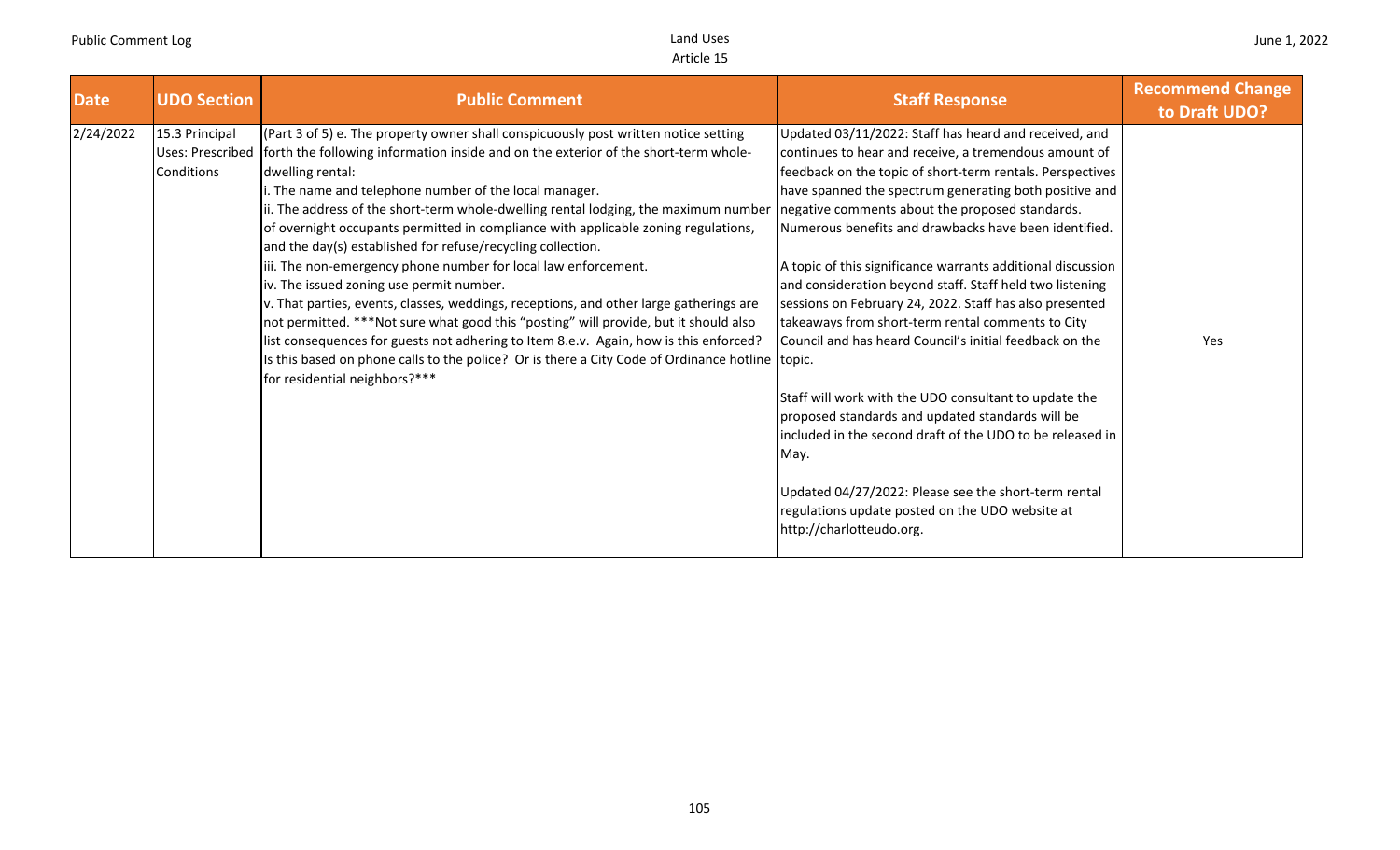| <b>Date</b> | <b>UDO Section</b>                               | <b>Public Comment</b>                                                                                                                                                                                                                                                                                                                                                                                                                                                                                                                                                                                                                                                                                                                                                                                                                                                                                                                                                                                                                                                                                                       | <b>Staff Response</b>                                                                                                                                                                                                                                                                                                                                                                                                                                                                                                                                                                                                                                                                                                                                                                                                                                                                                                                   | <b>Recommend Change</b><br>to Draft UDO? |
|-------------|--------------------------------------------------|-----------------------------------------------------------------------------------------------------------------------------------------------------------------------------------------------------------------------------------------------------------------------------------------------------------------------------------------------------------------------------------------------------------------------------------------------------------------------------------------------------------------------------------------------------------------------------------------------------------------------------------------------------------------------------------------------------------------------------------------------------------------------------------------------------------------------------------------------------------------------------------------------------------------------------------------------------------------------------------------------------------------------------------------------------------------------------------------------------------------------------|-----------------------------------------------------------------------------------------------------------------------------------------------------------------------------------------------------------------------------------------------------------------------------------------------------------------------------------------------------------------------------------------------------------------------------------------------------------------------------------------------------------------------------------------------------------------------------------------------------------------------------------------------------------------------------------------------------------------------------------------------------------------------------------------------------------------------------------------------------------------------------------------------------------------------------------------|------------------------------------------|
| 2/24/2022   | 15.3 Principal<br>Uses: Prescribed<br>Conditions | (Part 4 of 5) 9. The local manager shall ensure that all refuse is stored in appropriate<br>containers and set out for collection on the proper collection day and the carts<br>removed from the street or alley on the scheduled collection day, in accordance with<br>Chapter 10 of the City Code of Ordinances. *** With repeated experience on this<br>subject, the "local manager" has no interest in adhering to Chapter 10 of the City Code negative comments about the proposed standards.<br>of Ordinances. There is a constant flux of scavenging wildlife due to overflowing trash<br>at our local STR. Again, how is this enforced? Is this based on phone calls to the<br>police? Or is there a City Code of Ordinance hotline for residential neighbors? What<br>are the consequences?***<br>10. The preparation and service of food by the local operator for guests is prohibited.<br>Additionally, no cooking facilities shall be permitted in individual bedrooms. ***How<br>does the city find out if there are cooking facilities in individual bedrooms? And what<br>are the consequences for this?*** | Updated 03/11/2022: Staff has heard and received, and<br>continues to hear and receive, a tremendous amount of<br>feedback on the topic of short-term rentals. Perspectives<br>have spanned the spectrum generating both positive and<br>Numerous benefits and drawbacks have been identified.<br>A topic of this significance warrants additional discussion<br>and consideration beyond staff. Staff held two listening<br>sessions on February 24, 2022. Staff has also presented<br>takeaways from short-term rental comments to City<br>Council and has heard Council's initial feedback on the<br>topic.<br>Staff will work with the UDO consultant to update the<br>proposed standards and updated standards will be<br>included in the second draft of the UDO to be released in<br>May.<br>Updated 04/27/2022: Please see the short-term rental<br>regulations update posted on the UDO website at<br>http://charlotteudo.org. | Yes                                      |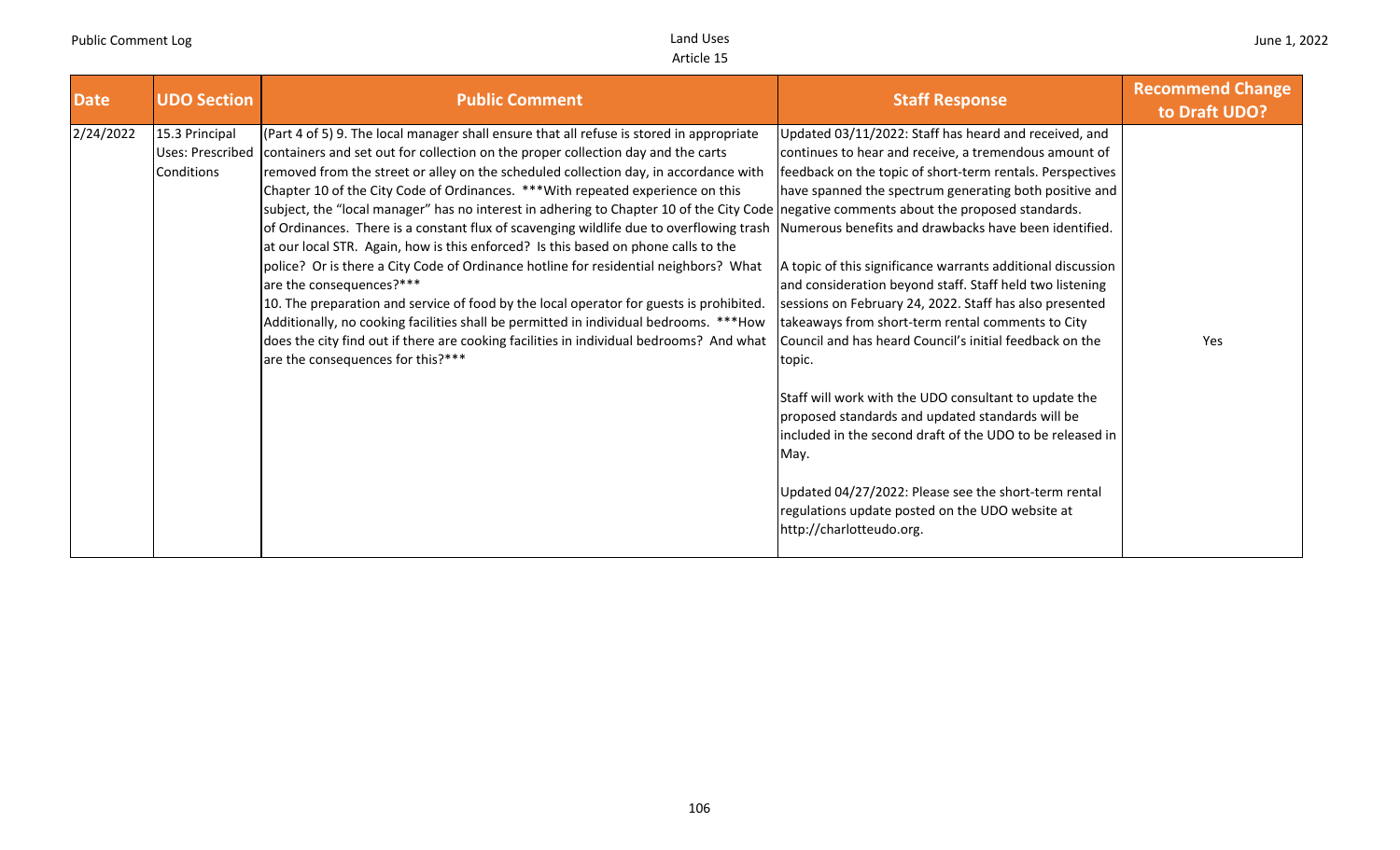| <b>Date</b> | <b>UDO Section</b>                               | <b>Public Comment</b>                                                                                                                                                                                                                                                                                                                                                                                                                                                                                                                                                 | <b>Staff Response</b>                                                                                                                                                                                                                                                                                                                                                                                                                                                                                                                                                                                                                                                                                                                                                                                                                                                                                                                                                                      | <b>Recommend Change</b><br>to Draft UDO? |
|-------------|--------------------------------------------------|-----------------------------------------------------------------------------------------------------------------------------------------------------------------------------------------------------------------------------------------------------------------------------------------------------------------------------------------------------------------------------------------------------------------------------------------------------------------------------------------------------------------------------------------------------------------------|--------------------------------------------------------------------------------------------------------------------------------------------------------------------------------------------------------------------------------------------------------------------------------------------------------------------------------------------------------------------------------------------------------------------------------------------------------------------------------------------------------------------------------------------------------------------------------------------------------------------------------------------------------------------------------------------------------------------------------------------------------------------------------------------------------------------------------------------------------------------------------------------------------------------------------------------------------------------------------------------|------------------------------------------|
| 2/24/2022   | 15.3 Principal<br>Uses: Prescribed<br>Conditions | (Part 5 of 5) 11. Short-term whole-dwelling rentals are not permitted in recreational<br> vehicles, travel trailers, campers, or any other type of motor vehicle. *** Why not?<br>The commercial businesses are allowed in residential neighborhoods. Following the<br>rules doesn't seem to apply to STRs.***<br>Final comment: *** Only Item 7 seems to address a consequence for owners who<br>don't follow the rules set forth by this UDO. No where does the UDO specify which<br>actions can become a violation. This should be clear so it can be enforced.*** | Updated 03/11/2022: Staff has heard and received, and<br>continues to hear and receive, a tremendous amount of<br>feedback on the topic of short-term rentals. Perspectives<br>have spanned the spectrum generating both positive and<br>negative comments about the proposed standards.<br>Numerous benefits and drawbacks have been identified.<br>A topic of this significance warrants additional discussion<br>and consideration beyond staff. Staff held two listening<br>sessions on February 24, 2022. Staff has also presented<br>takeaways from short-term rental comments to City<br>Council and has heard Council's initial feedback on the<br>topic.<br>Staff will work with the UDO consultant to update the<br>proposed standards and updated standards will be<br>included in the second draft of the UDO to be released in<br>May.<br>Updated 04/27/2022: Please see the short-term rental<br>regulations update posted on the UDO website at<br>http://charlotteudo.org. | Yes                                      |
| 2/24/2022   | Regulations                                      | 15.1 General Use Please clarify definition of property manager, can this be property owner or has to be<br>a licensed property manager?                                                                                                                                                                                                                                                                                                                                                                                                                               | Updated 03/12/22: The property owner can be the<br>property manager.                                                                                                                                                                                                                                                                                                                                                                                                                                                                                                                                                                                                                                                                                                                                                                                                                                                                                                                       | No                                       |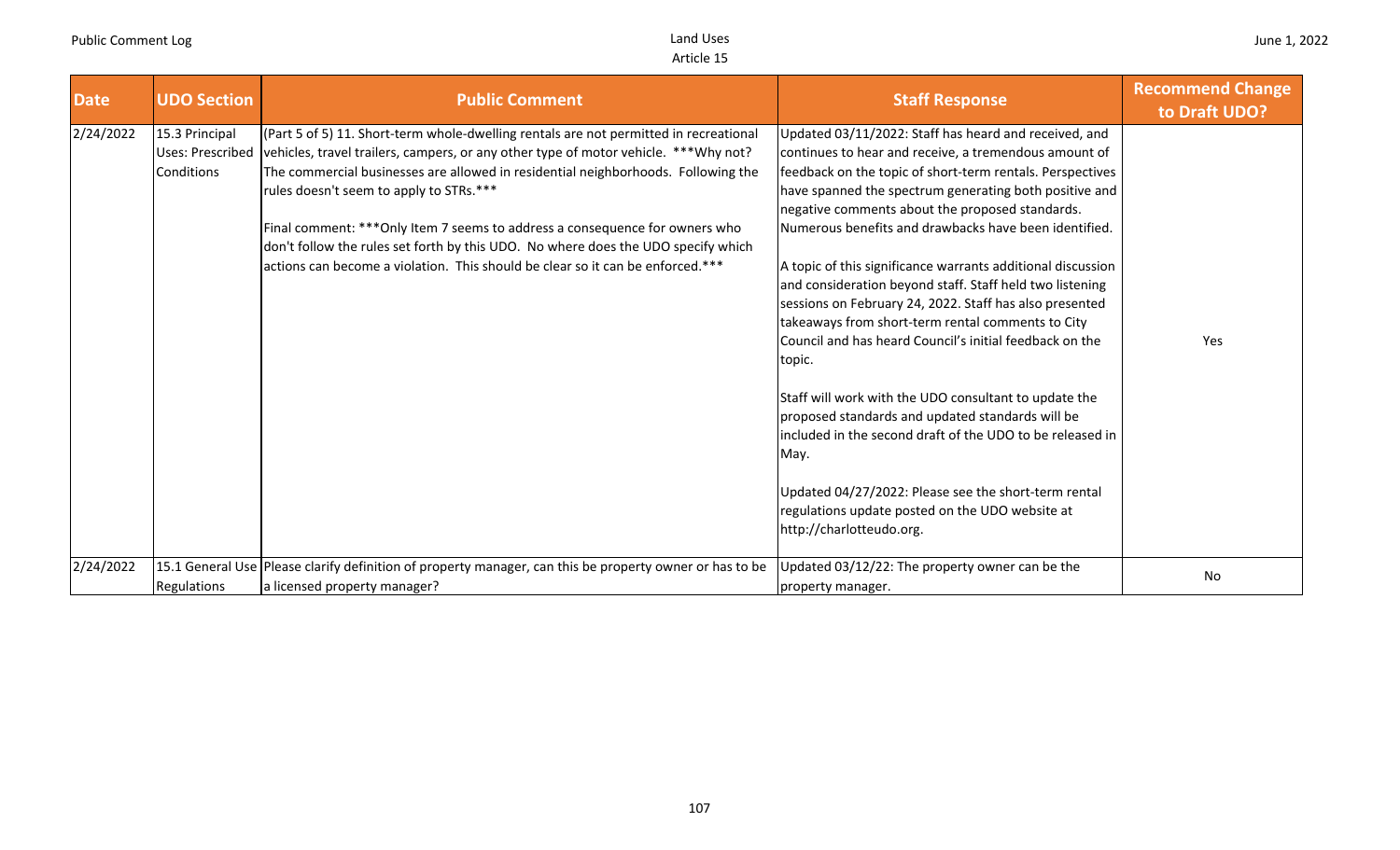| <b>Date</b> | <b>UDO Section</b> | <b>Public Comment</b>                                                                                                                                                                                                                                                                                                                                                                                                                                                                                                                                                                                                                                                                                     | <b>Staff Response</b>                                                                                                                                                                                                                                                                                                                                                                                                                                                                                                                                                                                                                                                                                                                                                                                                                                                                                                                                                                      | <b>Recommend Change</b><br>to Draft UDO? |
|-------------|--------------------|-----------------------------------------------------------------------------------------------------------------------------------------------------------------------------------------------------------------------------------------------------------------------------------------------------------------------------------------------------------------------------------------------------------------------------------------------------------------------------------------------------------------------------------------------------------------------------------------------------------------------------------------------------------------------------------------------------------|--------------------------------------------------------------------------------------------------------------------------------------------------------------------------------------------------------------------------------------------------------------------------------------------------------------------------------------------------------------------------------------------------------------------------------------------------------------------------------------------------------------------------------------------------------------------------------------------------------------------------------------------------------------------------------------------------------------------------------------------------------------------------------------------------------------------------------------------------------------------------------------------------------------------------------------------------------------------------------------------|------------------------------------------|
| 3/8/2022    | Regulations        | 15.1 General Use Section AAAA - Short Term Whole Rental Dwelling. I own and operate 22 short-term<br>rentals in close proximity to each other. It took me years to build this business and I<br>am finally successful hosting thousands of contractors, tourist, and transplants to the<br>Charlotte area. The 400 foot rule would put my company out of business and be<br>detrimental to the growth of the city. I do not allow parties or events at any of my<br>properties and will continue to maintain that policy. Please oppose this 400 foot rule<br>and allow responsible Airbnb owners / operators to continue running their businesses<br>undisrupted but inane regulations such as this one. | Updated 03/11/2022: Staff has heard and received, and<br>continues to hear and receive, a tremendous amount of<br>feedback on the topic of short-term rentals. Perspectives<br>have spanned the spectrum generating both positive and<br>negative comments about the proposed standards.<br>Numerous benefits and drawbacks have been identified.<br>A topic of this significance warrants additional discussion<br>and consideration beyond staff. Staff held two listening<br>sessions on February 24, 2022. Staff has also presented<br>takeaways from short-term rental comments to City<br>Council and has heard Council's initial feedback on the<br>topic.<br>Staff will work with the UDO consultant to update the<br>proposed standards and updated standards will be<br>included in the second draft of the UDO to be released in<br>May.<br>Updated 04/27/2022: Please see the short-term rental<br>regulations update posted on the UDO website at<br>http://charlotteudo.org. | Yes                                      |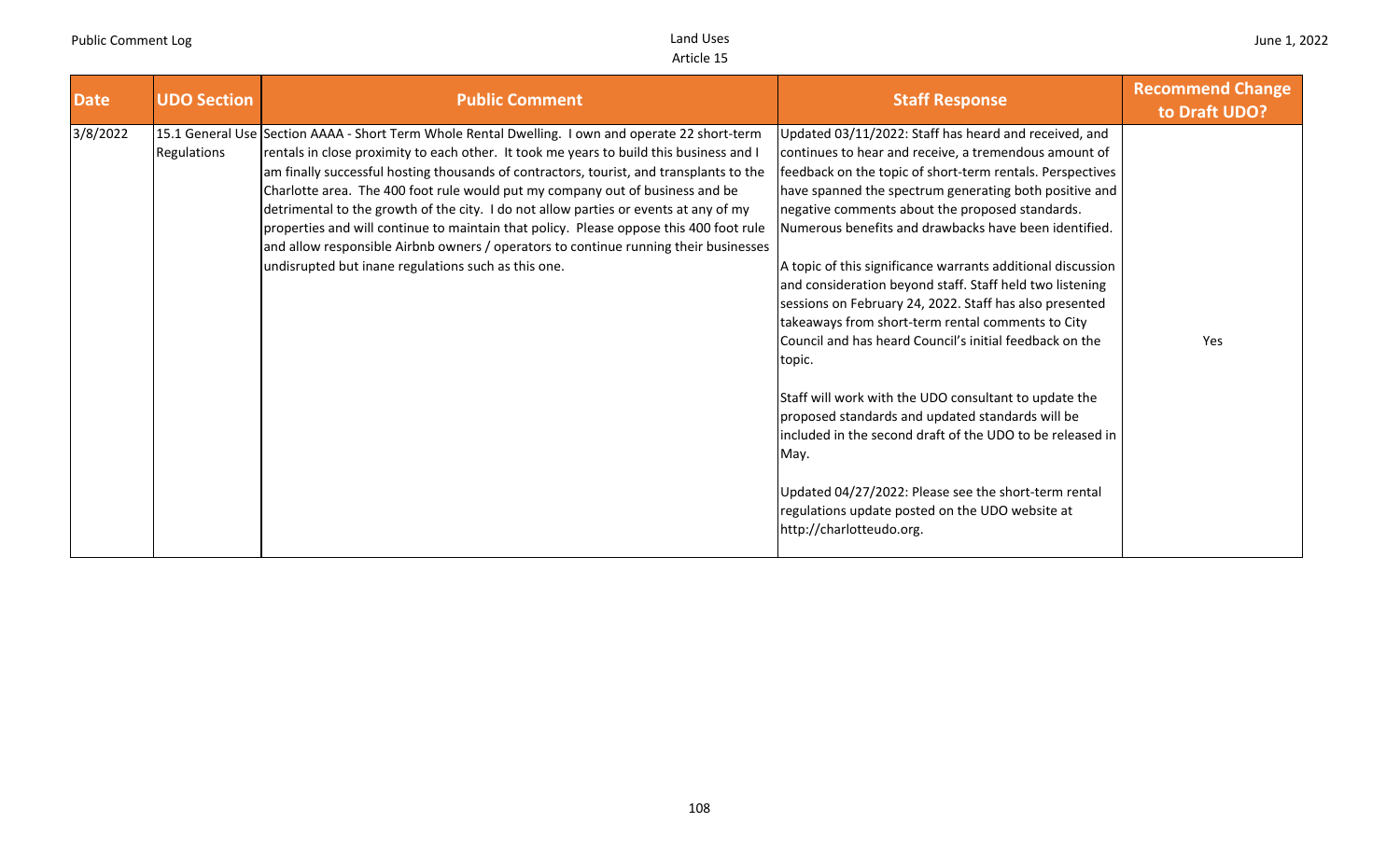| <b>Date</b> | <b>UDO Section</b>        | <b>Public Comment</b>                                                                                                                                                                                                                                                                                                                                                                                                                                                                                                                                                                                                                                                                                                                                                                                                                                    | <b>Staff Response</b>                                                                                                                                                                                                                                                                                                                                                                                                                                                                                                                                                                                                                                                                                                                                                                                                                                                                                                             | <b>Recommend Change</b><br>to Draft UDO? |
|-------------|---------------------------|----------------------------------------------------------------------------------------------------------------------------------------------------------------------------------------------------------------------------------------------------------------------------------------------------------------------------------------------------------------------------------------------------------------------------------------------------------------------------------------------------------------------------------------------------------------------------------------------------------------------------------------------------------------------------------------------------------------------------------------------------------------------------------------------------------------------------------------------------------|-----------------------------------------------------------------------------------------------------------------------------------------------------------------------------------------------------------------------------------------------------------------------------------------------------------------------------------------------------------------------------------------------------------------------------------------------------------------------------------------------------------------------------------------------------------------------------------------------------------------------------------------------------------------------------------------------------------------------------------------------------------------------------------------------------------------------------------------------------------------------------------------------------------------------------------|------------------------------------------|
| 3/8/2022    | Regulations               | 15.1 General Use Reference: 'Section AAAA - Short-term Whole Rental Dwelling'<br>Sir/Madame: Although the intentions of the changes to the Short-term dwelling<br>section may have been developed with good intentions, the 400 foot rule seems over-<br>reaching and arbitrary. Rather than ban owner/operators that comply with<br>regulations and do not cause issues, you would be better served cracking down on the Numerous benefits and drawbacks have been identified.<br>few bad operators that allow "party houses" or worse in their properties. While I<br>support other measures to increase the inventory of single-family homes in Charlotte,<br>I am against the regulation as written unless it is updated to grandfather existing<br>rental units, or focuses on removing operators that cause issues in neighborhoods.<br>Thank you. | Updated 03/11/2022: Staff has heard and received, and<br>continues to hear and receive, a tremendous amount of<br>feedback on the topic of short-term rentals. Perspectives<br>have spanned the spectrum generating both positive and<br>negative comments about the proposed standards.<br>A topic of this significance warrants additional discussion<br>and consideration beyond staff. Staff held two listening<br>sessions on February 24, 2022. Staff has also presented<br>takeaways from short-term rental comments to City<br>Council and has heard Council's initial feedback on the<br>topic.<br>Staff will work with the UDO consultant to update the<br>proposed standards and updated standards will be<br>included in the second draft of the UDO to be released in<br>May.<br>Updated 04/27/2022: Please see the short-term rental<br>regulations update posted on the UDO website at<br>http://charlotteudo.org. | Yes                                      |
| 3/8/2022    | 15.2 Global Use<br>Matrix | Why can we harvest sun energy but not grow food on any parcel in the city as a by-<br>right permitted use?                                                                                                                                                                                                                                                                                                                                                                                                                                                                                                                                                                                                                                                                                                                                               | Updated 03/12/22: The UDO does not limit growing food<br>on a parcel. However, the locations for the sale of food<br>are more limited.                                                                                                                                                                                                                                                                                                                                                                                                                                                                                                                                                                                                                                                                                                                                                                                            | No                                       |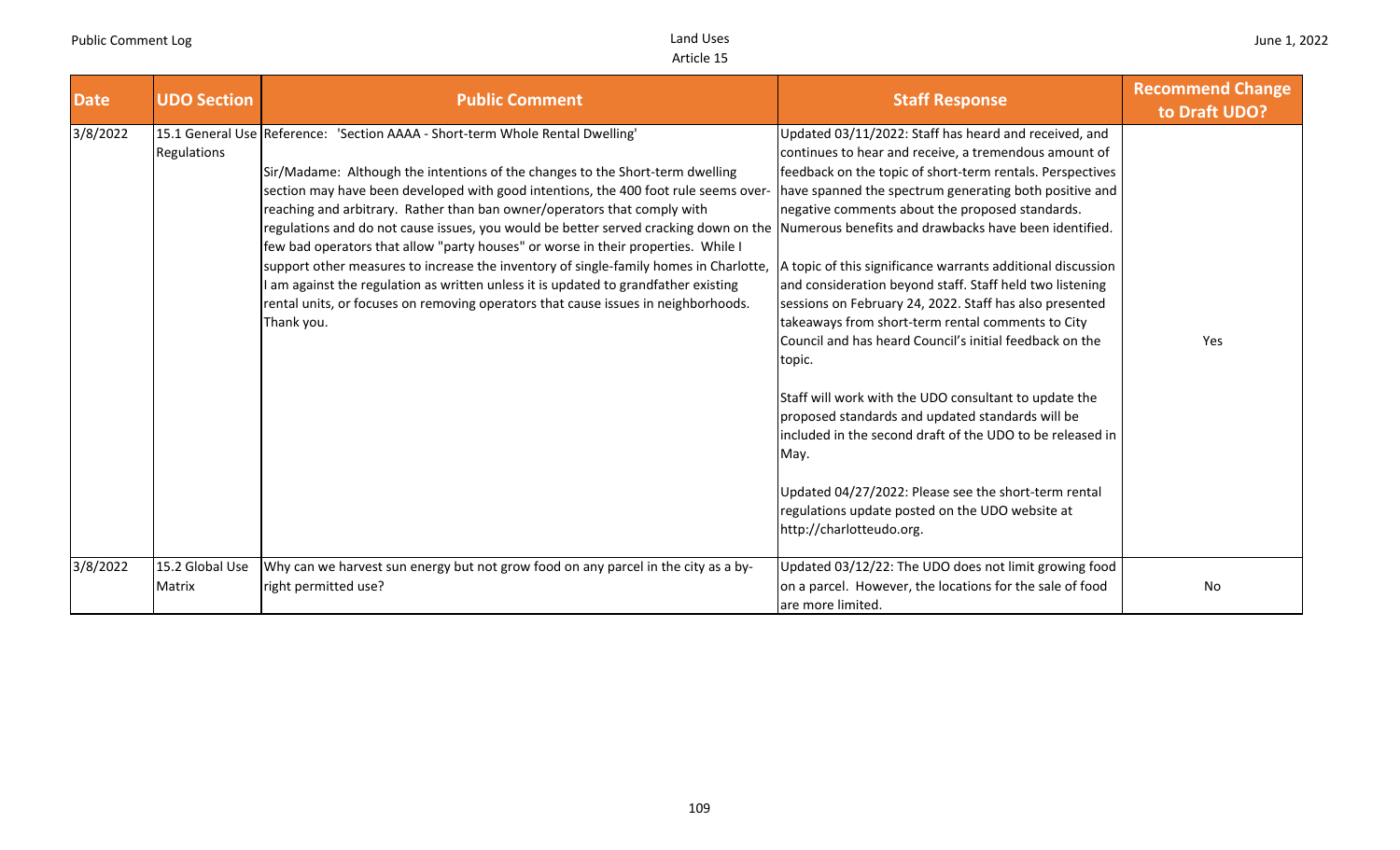| <b>Date</b><br><b>UDO Section</b>                                   | <b>Public Comment</b>                                                                                                                                                                                                                                                                                                                                                                                                                                                                                                                                                                                                                                      | <b>Staff Response</b>                                                                                                                                                                                                                                                                                                                                                                                                                                                                                                                                                                                                                                                                                                                                                                                                                                                                                                                   | <b>Recommend Change</b><br>to Draft UDO? |
|---------------------------------------------------------------------|------------------------------------------------------------------------------------------------------------------------------------------------------------------------------------------------------------------------------------------------------------------------------------------------------------------------------------------------------------------------------------------------------------------------------------------------------------------------------------------------------------------------------------------------------------------------------------------------------------------------------------------------------------|-----------------------------------------------------------------------------------------------------------------------------------------------------------------------------------------------------------------------------------------------------------------------------------------------------------------------------------------------------------------------------------------------------------------------------------------------------------------------------------------------------------------------------------------------------------------------------------------------------------------------------------------------------------------------------------------------------------------------------------------------------------------------------------------------------------------------------------------------------------------------------------------------------------------------------------------|------------------------------------------|
| 3/8/2022<br>15.4 Temporary<br><b>Uses: Prescribed</b><br>Conditions | I would like to clarify in Article 15.3.AAAA.3. a & b (STRs, 400' distance limitation)<br>whether the intent is to apply this restriction only between properties with STRs on<br>them, or if it pertains to units within the same building as well (e.g., in a townhouse or<br>apartment building would this limitation apply?). I also think it needs to be clarified if<br>this limit would apply to STRs that are separate buildings, but on the same lot (e.g., an negative comments about the proposed standards.<br>in-law suite or tiny home out back as an STR, with a main house being used as a<br>separate STR).<br>Thank you,<br>Kenny Lackey | Updated 03/11/2022: Staff has heard and received, and<br>continues to hear and receive, a tremendous amount of<br>feedback on the topic of short-term rentals. Perspectives<br>have spanned the spectrum generating both positive and<br>Numerous benefits and drawbacks have been identified.<br>A topic of this significance warrants additional discussion<br>and consideration beyond staff. Staff held two listening<br>sessions on February 24, 2022. Staff has also presented<br>takeaways from short-term rental comments to City<br>Council and has heard Council's initial feedback on the<br>topic.<br>Staff will work with the UDO consultant to update the<br>proposed standards and updated standards will be<br>included in the second draft of the UDO to be released in<br>May.<br>Updated 04/27/2022: Please see the short-term rental<br>regulations update posted on the UDO website at<br>http://charlotteudo.org. | Yes                                      |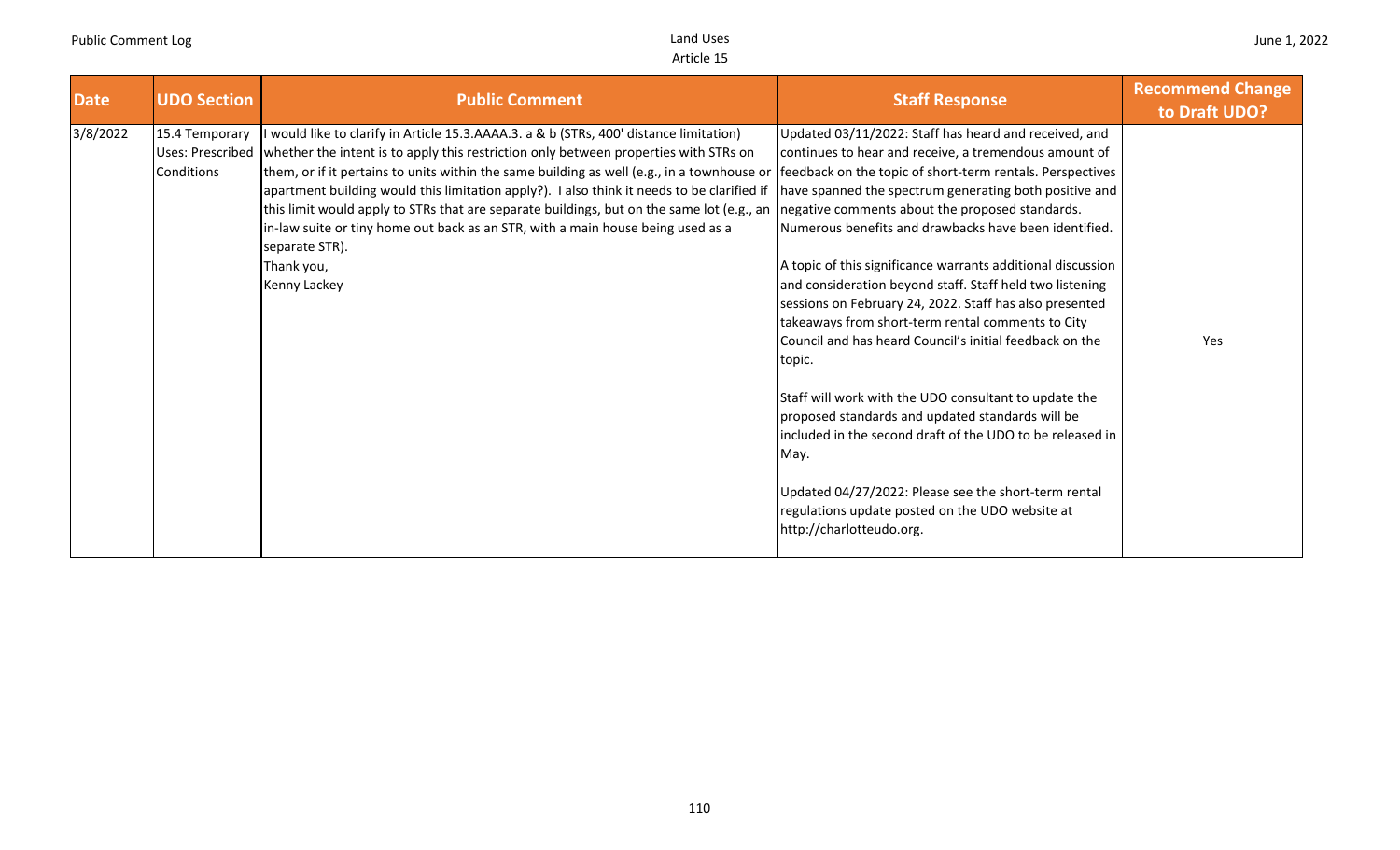| <b>Date</b> | <b>UDO Section</b>                               | <b>Public Comment</b>                                                                                                                                                                                                                                                                                                                                                                                                                                                                                                                                                                              | <b>Staff Response</b>                                                                                                                                                                                                                                                                                                                                                                                                                                                                                                                                                                                                                                                                                                                                                                                                                                                                                                                                                                      | <b>Recommend Change</b><br>to Draft UDO? |
|-------------|--------------------------------------------------|----------------------------------------------------------------------------------------------------------------------------------------------------------------------------------------------------------------------------------------------------------------------------------------------------------------------------------------------------------------------------------------------------------------------------------------------------------------------------------------------------------------------------------------------------------------------------------------------------|--------------------------------------------------------------------------------------------------------------------------------------------------------------------------------------------------------------------------------------------------------------------------------------------------------------------------------------------------------------------------------------------------------------------------------------------------------------------------------------------------------------------------------------------------------------------------------------------------------------------------------------------------------------------------------------------------------------------------------------------------------------------------------------------------------------------------------------------------------------------------------------------------------------------------------------------------------------------------------------------|------------------------------------------|
| 3/10/2022   | 15.3 Principal<br>Uses: Prescribed<br>Conditions | Section 15.3 AAAA, Short-term Whole Dwelling Rental - Item 8 The appeal of many<br>short term rentals is that they are situated in attractive residential neighborhoods.<br>However, all short term rentals negatively impact a neighborhood. There are<br>continued nuisance issues, separate from the large, noisy parties which occasionally<br>occur. These include the trash bins left out, litter from overflowing trash cans,<br>unknown and unleashed dogs, music and lights on into the night, trespassing onto<br>neighboring properties, repeated years of excessive firecrackers, etc. | Updated 03/11/2022: Staff has heard and received, and<br>continues to hear and receive, a tremendous amount of<br>feedback on the topic of short-term rentals. Perspectives<br>have spanned the spectrum generating both positive and<br>negative comments about the proposed standards.<br>Numerous benefits and drawbacks have been identified.<br>A topic of this significance warrants additional discussion<br>and consideration beyond staff. Staff held two listening<br>sessions on February 24, 2022. Staff has also presented<br>takeaways from short-term rental comments to City<br>Council and has heard Council's initial feedback on the<br>topic.<br>Staff will work with the UDO consultant to update the<br>proposed standards and updated standards will be<br>included in the second draft of the UDO to be released in<br>May.<br>Updated 04/27/2022: Please see the short-term rental<br>regulations update posted on the UDO website at<br>http://charlotteudo.org. | Yes                                      |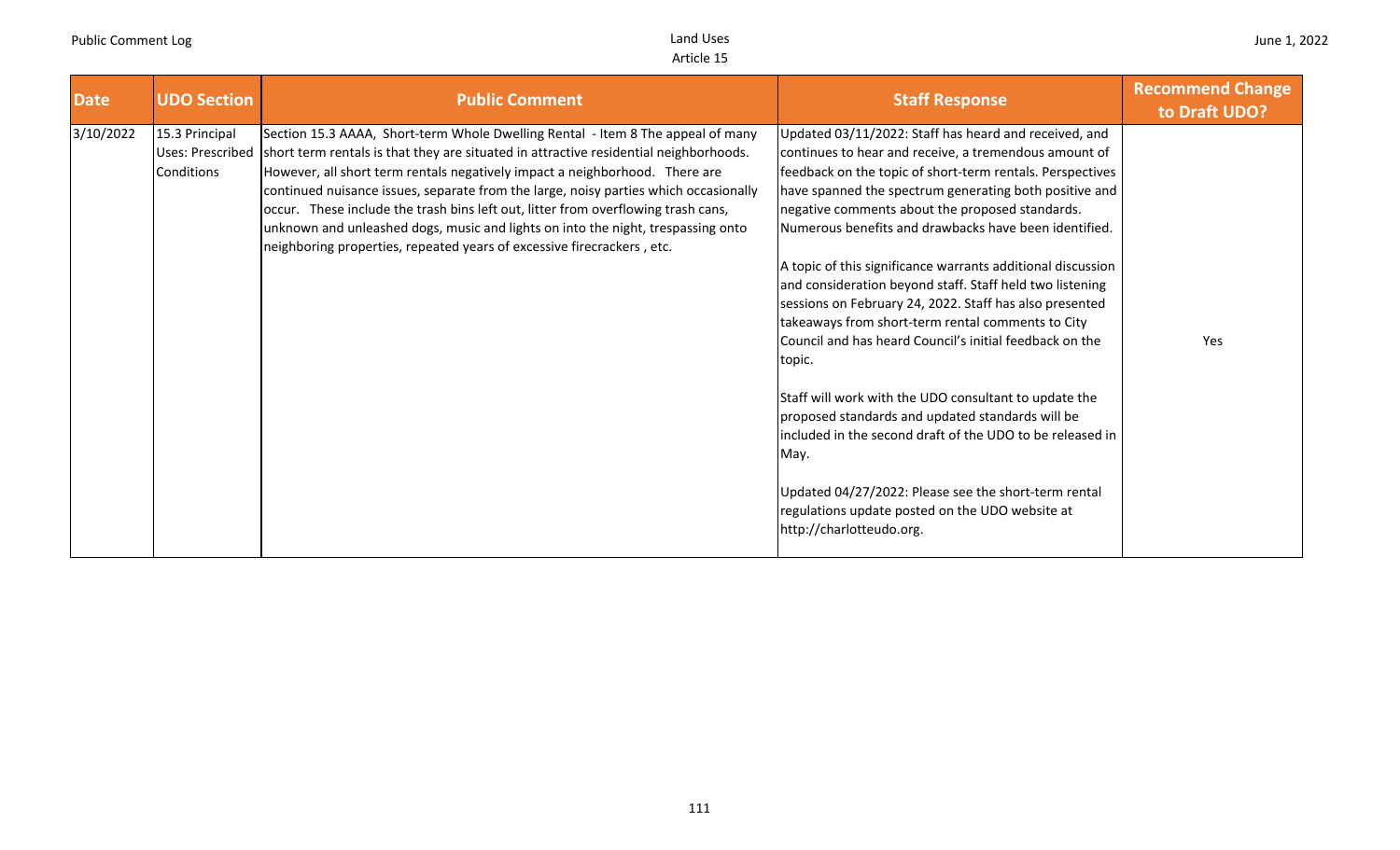| <b>Date</b> | <b>UDO Section</b>                               | <b>Public Comment</b>                                                                                                                                                                                   | <b>Staff Response</b>                                                                                                                                                                                                                                                                                                                                                                                                                                                                                                                                                                                                                                                                                                                                                                                                                       | <b>Recommend Change</b><br>to Draft UDO? |
|-------------|--------------------------------------------------|---------------------------------------------------------------------------------------------------------------------------------------------------------------------------------------------------------|---------------------------------------------------------------------------------------------------------------------------------------------------------------------------------------------------------------------------------------------------------------------------------------------------------------------------------------------------------------------------------------------------------------------------------------------------------------------------------------------------------------------------------------------------------------------------------------------------------------------------------------------------------------------------------------------------------------------------------------------------------------------------------------------------------------------------------------------|------------------------------------------|
| 3/10/2022   | 15.3 Principal<br>Uses: Prescribed<br>Conditions | An issue that heightens the nuisance issues is the number of people per rental. The<br>UDO regulations should limit the number of people who can be at a rental – both<br>overnight and during the day. | Updated 03/11/2022: Staff has heard and received, and<br>continues to hear and receive, a tremendous amount of<br>feedback on the topic of short-term rentals. Perspectives<br>have spanned the spectrum generating both positive and<br>negative comments about the proposed standards.<br>Numerous benefits and drawbacks have been identified.<br>A topic of this significance warrants additional discussion<br>and consideration beyond staff. Staff held two listening<br>sessions on February 24, 2022. Staff has also presented<br>takeaways from short-term rental comments to City<br>Council and has heard Council's initial feedback on the<br>topic.<br>Staff will work with the UDO consultant to update the<br>proposed standards and updated standards will be<br>included in the second draft of the UDO to be released in | Yes                                      |
|             |                                                  |                                                                                                                                                                                                         | May.<br>Updated 04/27/2022: Please see the short-term rental<br>regulations update posted on the UDO website at<br>http://charlotteudo.org.                                                                                                                                                                                                                                                                                                                                                                                                                                                                                                                                                                                                                                                                                                 |                                          |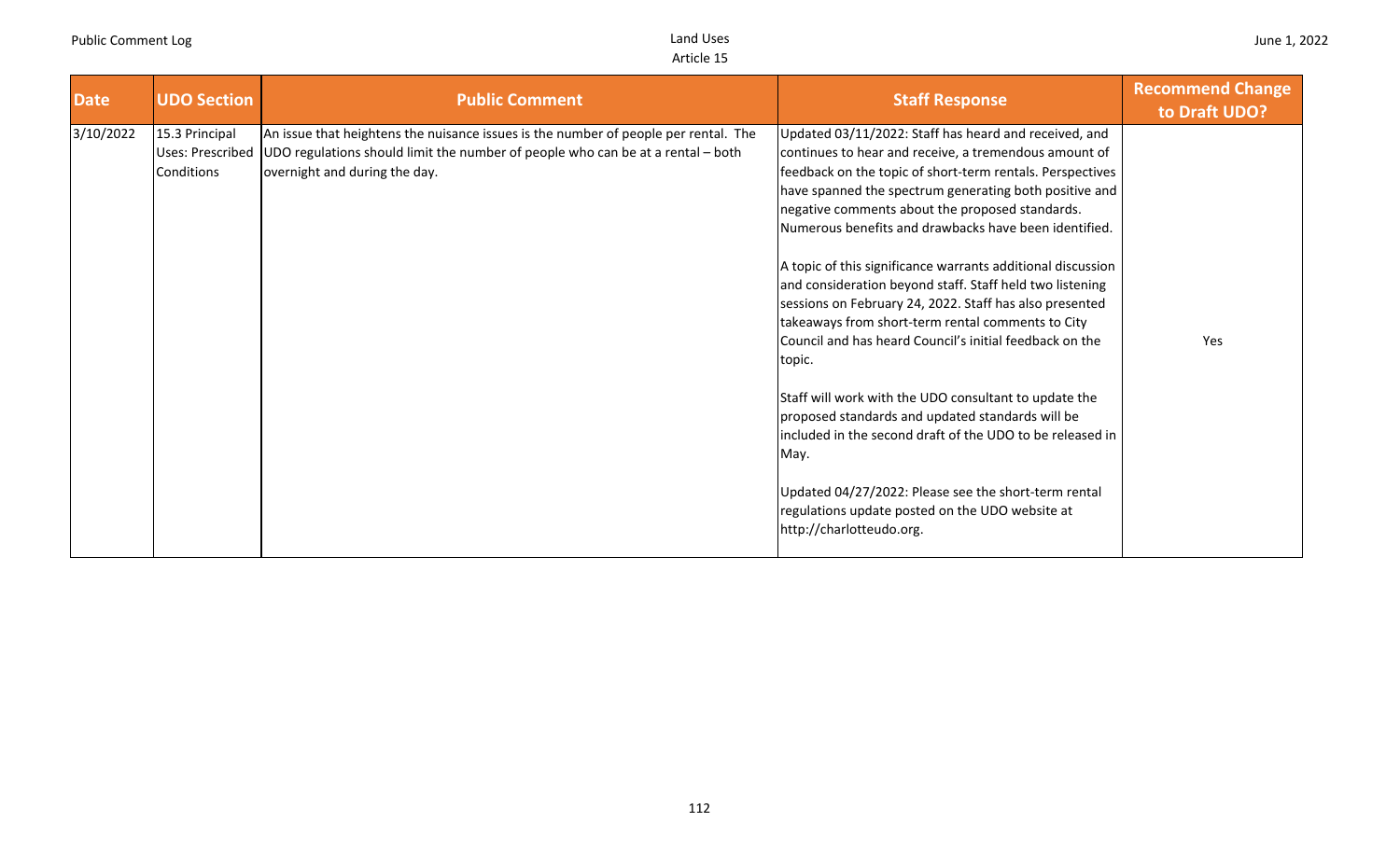| <b>Date</b> | <b>UDO Section</b>                               | <b>Public Comment</b>                                                                                                                                                                                                                                                                                                                                                                                                                                                                                                                                                                                                                                                                                                                                                                                                                                                                                                                                                          | <b>Staff Response</b>                                                                                                                                                                                                                                                                                                                                                                                                                                                                                                                                                                                                                                                                                                                                                                                                                                                                                                                                                                      | <b>Recommend Change</b><br>to Draft UDO? |
|-------------|--------------------------------------------------|--------------------------------------------------------------------------------------------------------------------------------------------------------------------------------------------------------------------------------------------------------------------------------------------------------------------------------------------------------------------------------------------------------------------------------------------------------------------------------------------------------------------------------------------------------------------------------------------------------------------------------------------------------------------------------------------------------------------------------------------------------------------------------------------------------------------------------------------------------------------------------------------------------------------------------------------------------------------------------|--------------------------------------------------------------------------------------------------------------------------------------------------------------------------------------------------------------------------------------------------------------------------------------------------------------------------------------------------------------------------------------------------------------------------------------------------------------------------------------------------------------------------------------------------------------------------------------------------------------------------------------------------------------------------------------------------------------------------------------------------------------------------------------------------------------------------------------------------------------------------------------------------------------------------------------------------------------------------------------------|------------------------------------------|
| 3/10/2022   | 15.3 Principal<br>Uses: Prescribed<br>Conditions | 1. The number should be limited to 2 per legal bedroom - as is provided on the tax<br>value and building information associated with the parcel ID. 2. Each person is<br>counted whether an adult or child. 3. Limit the number of people who can use the<br>property based on the permitted septic system. If the septic system pre-dates the<br>county records, then the building information on the tax records should be used.<br>(Please note that that the NC Real Estate Commission sets limits for vacation rentals:<br>Occupancy levels are determined by the number of bedrooms allowed by the septic<br>permit, with a maximum of two people per legal bedroom) 4. Do not allow additional<br>renters by adding extra beds, pull-out sofas or converting other rooms into sleeping<br>quarters. 5. Limit the number of guests that a renter can invite - in proportion to the<br>number of legal occupants. Family reunions, large picnics, etc. should be limited. | Updated 03/11/2022: Staff has heard and received, and<br>continues to hear and receive, a tremendous amount of<br>feedback on the topic of short-term rentals. Perspectives<br>have spanned the spectrum generating both positive and<br>negative comments about the proposed standards.<br>Numerous benefits and drawbacks have been identified.<br>A topic of this significance warrants additional discussion<br>and consideration beyond staff. Staff held two listening<br>sessions on February 24, 2022. Staff has also presented<br>takeaways from short-term rental comments to City<br>Council and has heard Council's initial feedback on the<br>topic.<br>Staff will work with the UDO consultant to update the<br>proposed standards and updated standards will be<br>included in the second draft of the UDO to be released in<br>May.<br>Updated 04/27/2022: Please see the short-term rental<br>regulations update posted on the UDO website at<br>http://charlotteudo.org. | Yes                                      |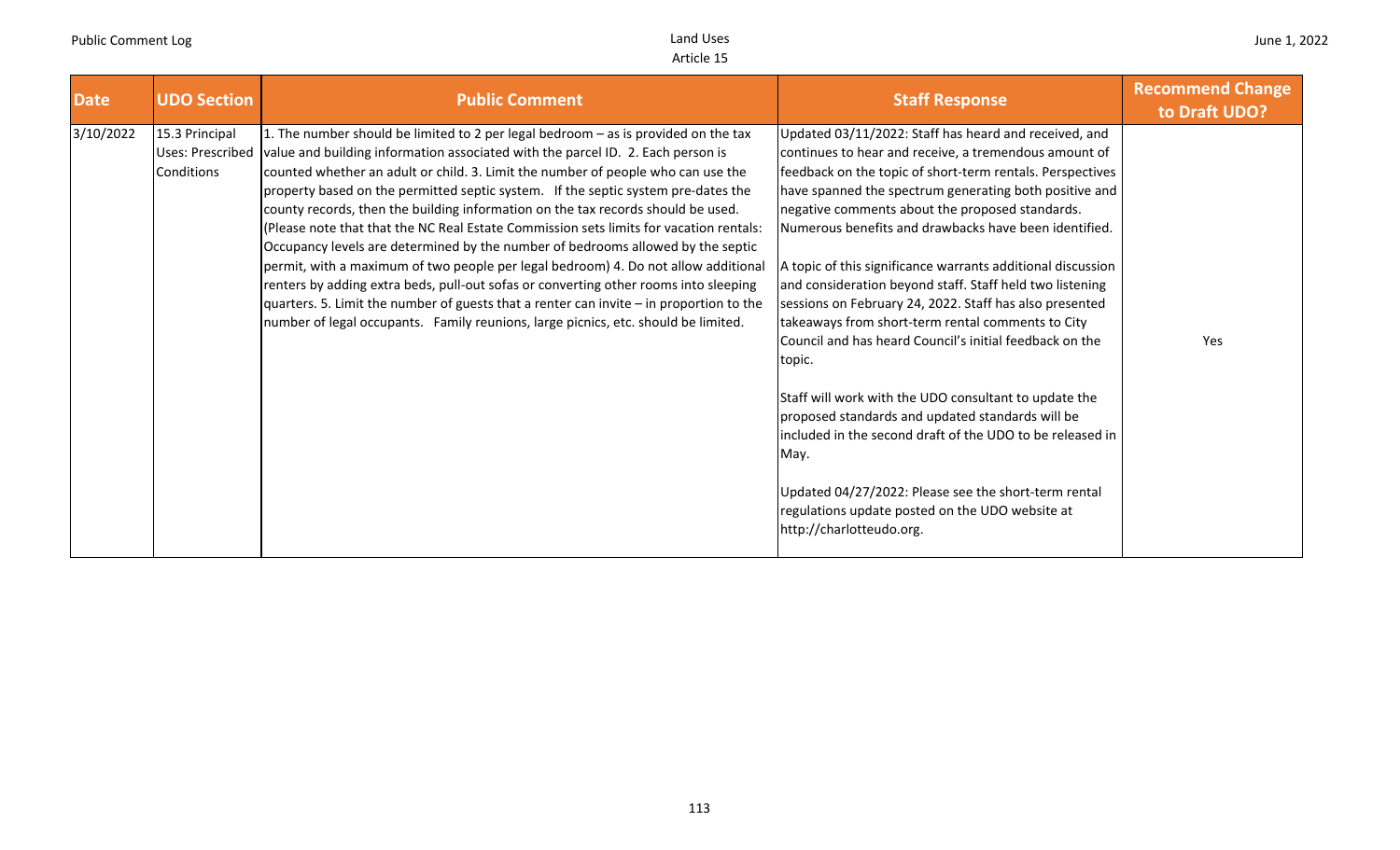| <b>Date</b>                               | <b>UDO Section</b>      | <b>Public Comment</b>                                                                                                                                                                                                                                                                                                                                                                                                                                                                                                                                                                                                                                                                                                                                                                                                                                                                                                                                                                                                                                                                                                                                                                                                                                                                                                      | <b>Staff Response</b>                                                                                                                                                                                                                                                                                                                                                                                                                                                                                                                                                                                                                                                                                                                                                                                                                                                                                                                                                                      | <b>Recommend Change</b><br>to Draft UDO? |
|-------------------------------------------|-------------------------|----------------------------------------------------------------------------------------------------------------------------------------------------------------------------------------------------------------------------------------------------------------------------------------------------------------------------------------------------------------------------------------------------------------------------------------------------------------------------------------------------------------------------------------------------------------------------------------------------------------------------------------------------------------------------------------------------------------------------------------------------------------------------------------------------------------------------------------------------------------------------------------------------------------------------------------------------------------------------------------------------------------------------------------------------------------------------------------------------------------------------------------------------------------------------------------------------------------------------------------------------------------------------------------------------------------------------|--------------------------------------------------------------------------------------------------------------------------------------------------------------------------------------------------------------------------------------------------------------------------------------------------------------------------------------------------------------------------------------------------------------------------------------------------------------------------------------------------------------------------------------------------------------------------------------------------------------------------------------------------------------------------------------------------------------------------------------------------------------------------------------------------------------------------------------------------------------------------------------------------------------------------------------------------------------------------------------------|------------------------------------------|
| 3/10/2022<br>15.3 Principal<br>Conditions | <b>Uses: Prescribed</b> | Enforcement is critical. The owners do not live here. It is the neighbors who have<br>the burden of disruption or illegal activities. As neighbors, we inform the owners<br>when there are disruptions. The responses have ranged from cooperation, some<br>resistance, anger, and threatening to bring legal action and law suits. Even the<br>owners who cooperate on a particular instance do not set up procedures so that the<br>common disturbances are not repeated. The renters are prioritized over the<br>neighbors. Who will enforce these regulations - especially in the unincorporated part<br>of the county? Neighbors are trying their best. What happens when there are<br>disturbances which do not rise to the level of calling the police or the fire department<br>because of safety hazards? I speak from experience. I live in a small neighborhood<br>on Lake Wylie where short-term rentals have composed 30-35% of the homes for<br>several years. All houses are on septic systems. As the number of renters (or the<br>guests that they invite) increases, so do the problems - especially the nuisance issues.<br>However, STR owners want to maximize their income and so increase the number of<br>renters. Modifying the dwellings to accommodate more renters has happened<br>repeatedly. | Updated 03/11/2022: Staff has heard and received, and<br>continues to hear and receive, a tremendous amount of<br>feedback on the topic of short-term rentals. Perspectives<br>have spanned the spectrum generating both positive and<br>negative comments about the proposed standards.<br>Numerous benefits and drawbacks have been identified.<br>A topic of this significance warrants additional discussion<br>and consideration beyond staff. Staff held two listening<br>sessions on February 24, 2022. Staff has also presented<br>takeaways from short-term rental comments to City<br>Council and has heard Council's initial feedback on the<br>topic.<br>Staff will work with the UDO consultant to update the<br>proposed standards and updated standards will be<br>included in the second draft of the UDO to be released in<br>May.<br>Updated 04/27/2022: Please see the short-term rental<br>regulations update posted on the UDO website at<br>http://charlotteudo.org. | Yes                                      |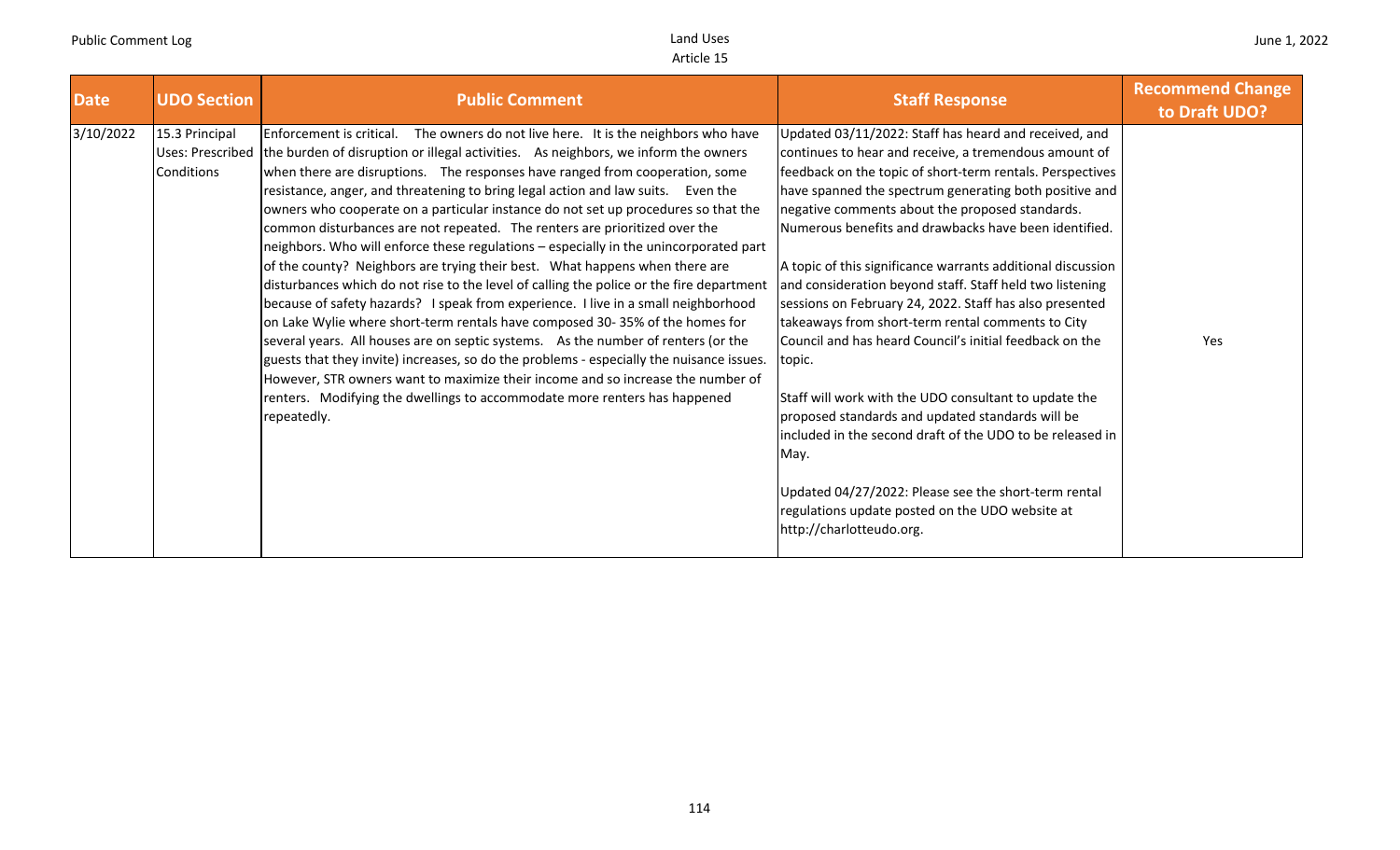| <b>Date</b> | <b>UDO Section</b>                                      | <b>Public Comment</b>                                                                                                                                                                                                                                                                                                                                                                                                                                                                                                                                                                                                                                                                                                                                                                                                                                                                                                                                                                                                                                                            | <b>Staff Response</b>                                                                                                                                                                                                                                                                                                                                                                                                                                                                                                                                                                                                                                                                                                                                                                                                                                                                                                                                                                                                                                                                                                               | <b>Recommend Change</b><br>to Draft UDO? |
|-------------|---------------------------------------------------------|----------------------------------------------------------------------------------------------------------------------------------------------------------------------------------------------------------------------------------------------------------------------------------------------------------------------------------------------------------------------------------------------------------------------------------------------------------------------------------------------------------------------------------------------------------------------------------------------------------------------------------------------------------------------------------------------------------------------------------------------------------------------------------------------------------------------------------------------------------------------------------------------------------------------------------------------------------------------------------------------------------------------------------------------------------------------------------|-------------------------------------------------------------------------------------------------------------------------------------------------------------------------------------------------------------------------------------------------------------------------------------------------------------------------------------------------------------------------------------------------------------------------------------------------------------------------------------------------------------------------------------------------------------------------------------------------------------------------------------------------------------------------------------------------------------------------------------------------------------------------------------------------------------------------------------------------------------------------------------------------------------------------------------------------------------------------------------------------------------------------------------------------------------------------------------------------------------------------------------|------------------------------------------|
| 2/24/2022   | 15.3 Principal<br><b>Uses: Prescribed</b><br>Conditions | The number of people who stay in STRs must be controlled. The number of people<br>affects the nuisance impact and safety of neighbors. The UDO should limit the number<br>of people who can stay in a short term rental during the day and night - should be<br>limited to 2 per legal bedroom, as determined by the parcel information or permitted<br>septic system. Each person should be counted, whether an adult or a child. The<br>number of guests must be limited, and large picnics and family reunions should be<br>restricted. Owners often don't live nearby and neighbors have the burden of<br>disruption and illegal activities. Asking owners to correct problems often doesn't work.<br>Therefore, the maximum number of renters and guests should be clearly stated in the<br>permit and posted inside and outside the property. A hotline for complaints should be<br>established, helping neighbors deal with difficult situations. Advertisements should be<br>clear about the number of renters and violations should be enforced at the county<br>level. | Updated 03/23/22: UDO staff and consultants are<br>reexamining the conditions for short-term rentals for<br>potential modification in the next draft UDO.<br>Staff has heard and received, and continues to hear and<br>receive, a tremendous amount of feedback on the topic<br>of short-term rentals. Perspectives have spanned the<br>spectrum generating both positive and negative<br>comments about the proposed standards. Numerous<br>benefits and drawbacks have been identified.<br>A topic of this significance warrants additional discussion<br>and consideration beyond staff. Staff held two listening<br>sessions on February 24, 2022. Staff has also presented<br>takeaways from short-term rental comments to City<br>Council and has heard Council's initial feedback on the<br>topic.<br>Staff will work with the UDO consultant to update the<br>proposed standards and updated standards will be<br>included in the second draft of the UDO to be released in<br>May.<br>Updated 04/27/2022: Please see the short-term rental<br>regulations update posted on the UDO website at<br>http://charlotteudo.org. | Yes                                      |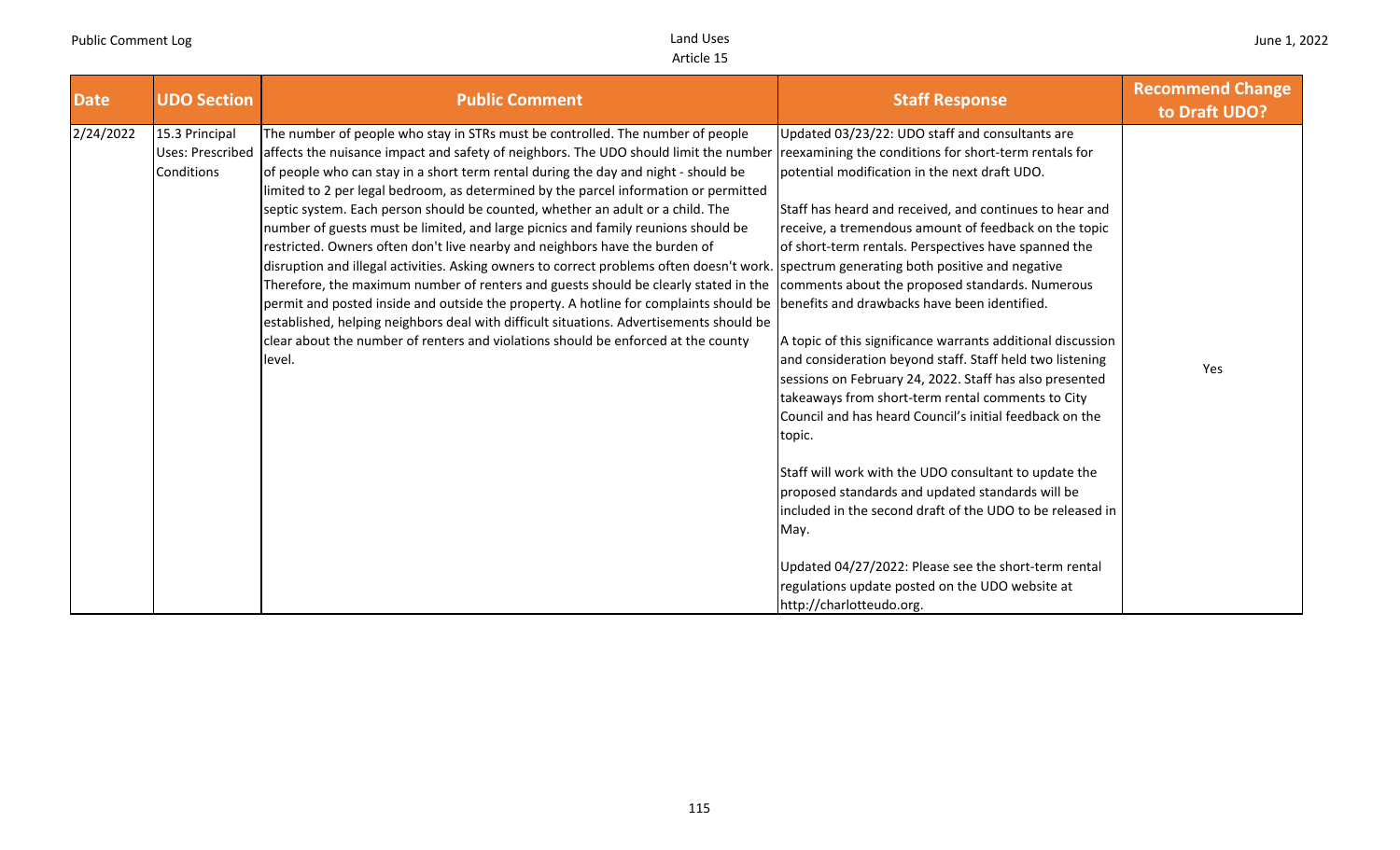| <b>Date</b> | <b>UDO Section</b>                                      | <b>Public Comment</b>                                                                                                                                                                                                                                                                                                                                                                                                                                                                                                                                                                                                                                                                                                                                                                                                                                                                                                                                                                                                                                                                                                                  | <b>Staff Response</b>                                                                                                                                                                                                                                                                                                                                                                                                                                                                                                                                                                                                                                                                                                                                                                                                                                                                                                                                                                                                                                                                                                                 | <b>Recommend Change</b><br>to Draft UDO? |
|-------------|---------------------------------------------------------|----------------------------------------------------------------------------------------------------------------------------------------------------------------------------------------------------------------------------------------------------------------------------------------------------------------------------------------------------------------------------------------------------------------------------------------------------------------------------------------------------------------------------------------------------------------------------------------------------------------------------------------------------------------------------------------------------------------------------------------------------------------------------------------------------------------------------------------------------------------------------------------------------------------------------------------------------------------------------------------------------------------------------------------------------------------------------------------------------------------------------------------|---------------------------------------------------------------------------------------------------------------------------------------------------------------------------------------------------------------------------------------------------------------------------------------------------------------------------------------------------------------------------------------------------------------------------------------------------------------------------------------------------------------------------------------------------------------------------------------------------------------------------------------------------------------------------------------------------------------------------------------------------------------------------------------------------------------------------------------------------------------------------------------------------------------------------------------------------------------------------------------------------------------------------------------------------------------------------------------------------------------------------------------|------------------------------------------|
| 2/24/2022   | 15.3 Principal<br><b>Uses: Prescribed</b><br>Conditions | Short term rental sites help to accomodate more tourists and drive new customers to<br>businesses, especially in residential areas. The economic activity that has resulted due<br>to STRs has helped thousands survive the pandemic, as visitors spend money at<br>restaurants, grocery stores, and other places in the city. More importantly, thousands<br>of people have been able to use income from short term rentals to make up for lost<br>income during the pandemic, myself included. Over the past 3 years, I've been able to<br>build a community-conscious business focused on STRs. I've hosted many families<br>moving to the city and those displaced from their homes. Imposing the regulations as<br>written would severely impact my business, potentially putting me and my family in<br>dire financial strain. We know there are issues with short terms rentals, but a lot of it<br>is anecdotal and selective in its representation in the media. STRs are not going away,<br>and I encourage you to continue to talk to STR hosts to come up with an equitable<br>solution that has positive impacts for all. | Updated 03/23/22: UDO staff and consultants are<br>reexamining the conditions for short-term rentals for<br>obpotential modification in the next draft UDO.<br>Staff has heard and received, and continues to hear and<br>receive, a tremendous amount of feedback on the topic<br>of short-term rentals. Perspectives have spanned the<br>spectrum generating both positive and negative<br>comments about the proposed standards. Numerous<br>benefits and drawbacks have been identified.<br>A topic of this significance warrants additional discussion<br>and consideration beyond staff. Staff held two listening<br>sessions on February 24, 2022. Staff has also presented<br>takeaways from short-term rental comments to City<br>Council and has heard Council's initial feedback on the<br>topic.<br>Staff will work with the UDO consultant to update the<br>proposed standards and updated standards will be<br>included in the second draft of the UDO to be released in<br>May.<br>Updated 04/27/2022: Please see the short-term rental<br>regulations update posted on the UDO website at<br>http://charlotteudo.org. | Yes                                      |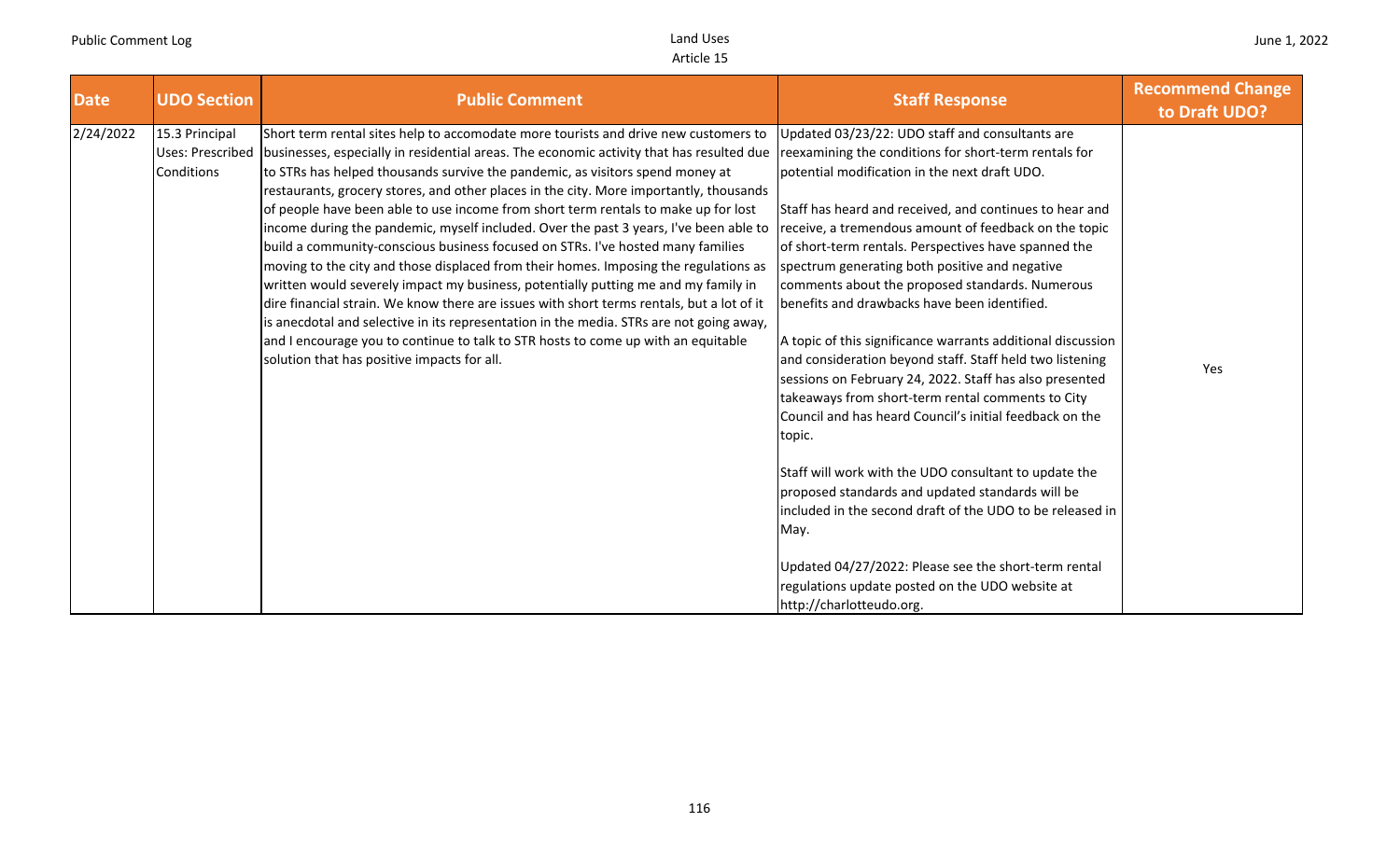| <b>Date</b> | <b>UDO Section</b>                               | <b>Public Comment</b>                                                                                                                                                                      | <b>Staff Response</b>                                                                                                                                                                                                                                                                                                                                                                                                                                                                                                                                                                                                                                                                                                                                                                                                                                                                                                                                                                                                                                                                                   | <b>Recommend Change</b><br>to Draft UDO? |
|-------------|--------------------------------------------------|--------------------------------------------------------------------------------------------------------------------------------------------------------------------------------------------|---------------------------------------------------------------------------------------------------------------------------------------------------------------------------------------------------------------------------------------------------------------------------------------------------------------------------------------------------------------------------------------------------------------------------------------------------------------------------------------------------------------------------------------------------------------------------------------------------------------------------------------------------------------------------------------------------------------------------------------------------------------------------------------------------------------------------------------------------------------------------------------------------------------------------------------------------------------------------------------------------------------------------------------------------------------------------------------------------------|------------------------------------------|
| 2/24/2022   | 15.3 Principal<br>Uses: Prescribed<br>Conditions | Supports this forum. This is exactly what we need to discuss this activity. He believes<br>there is a happy medium we can strike to control these uses while allowing them in<br>some form | Updated 03/23/22: UDO staff and consultants are<br>reexamining the conditions for short-term rentals for<br>potential modification in the next draft UDO.<br>Staff has heard and received, and continues to hear and<br>receive, a tremendous amount of feedback on the topic<br>of short-term rentals. Perspectives have spanned the<br>spectrum generating both positive and negative<br>comments about the proposed standards. Numerous<br>benefits and drawbacks have been identified.<br>A topic of this significance warrants additional discussion<br>and consideration beyond staff. Staff held two listening<br>sessions on February 24, 2022. Staff has also presented<br>takeaways from short-term rental comments to City<br>Council and has heard Council's initial feedback on the<br>topic.<br>Staff will work with the UDO consultant to update the<br>proposed standards and updated standards will be<br>included in the second draft of the UDO to be released in<br>May.<br>Updated 04/27/2022: Please see the short-term rental<br>regulations update posted on the UDO website at | Yes                                      |
|             |                                                  |                                                                                                                                                                                            | http://charlotteudo.org.                                                                                                                                                                                                                                                                                                                                                                                                                                                                                                                                                                                                                                                                                                                                                                                                                                                                                                                                                                                                                                                                                |                                          |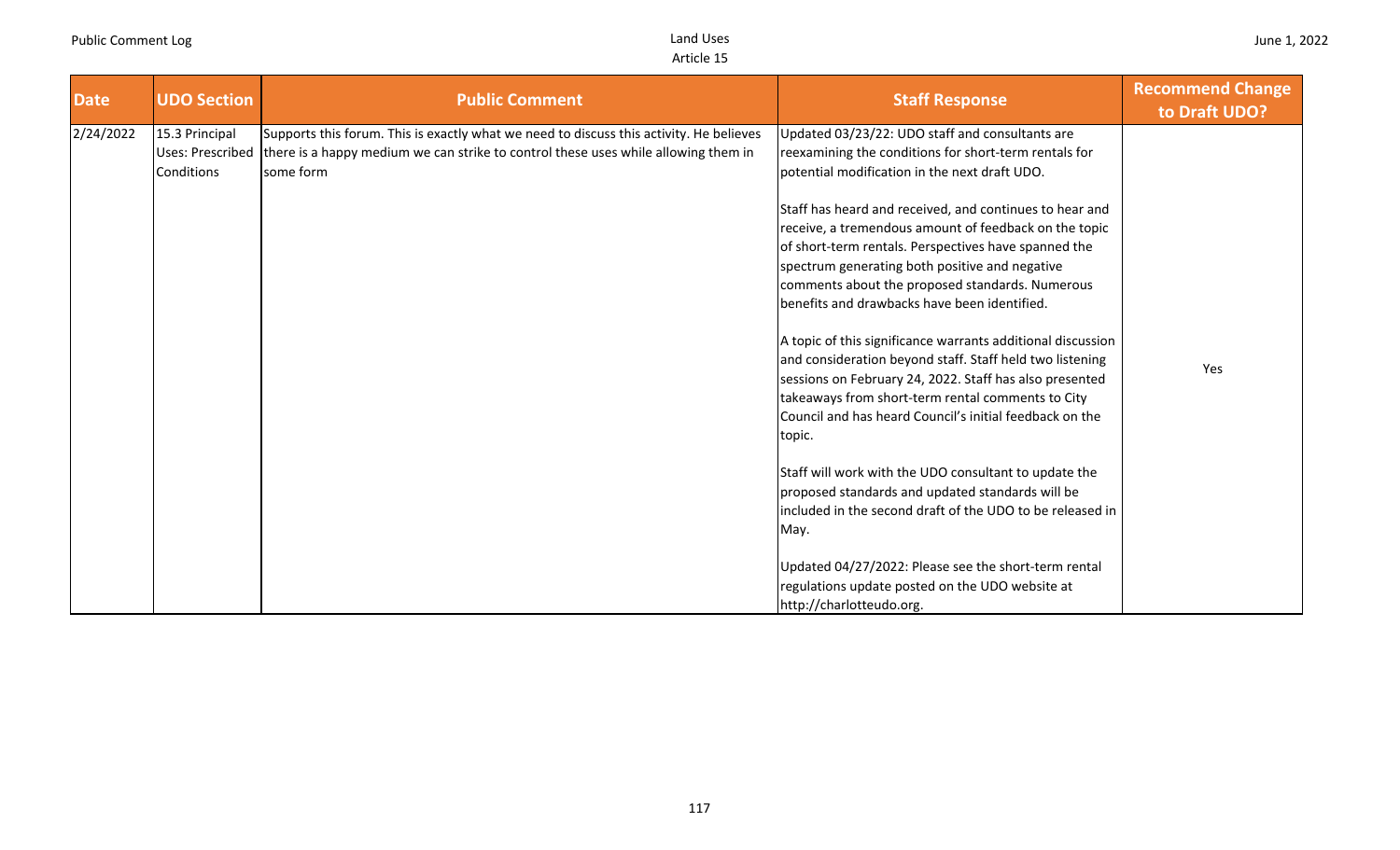| <b>UDO Section</b>                                      | <b>Public Comment</b>                                                                                                                                                                                  | <b>Staff Response</b>                                                                                                                                                                                                                                                                                                                                                                                                                                                                                                                                                                                                                                                                                                                                                                                                                                                                                                   | <b>Recommend Change</b><br>to Draft UDO? |
|---------------------------------------------------------|--------------------------------------------------------------------------------------------------------------------------------------------------------------------------------------------------------|-------------------------------------------------------------------------------------------------------------------------------------------------------------------------------------------------------------------------------------------------------------------------------------------------------------------------------------------------------------------------------------------------------------------------------------------------------------------------------------------------------------------------------------------------------------------------------------------------------------------------------------------------------------------------------------------------------------------------------------------------------------------------------------------------------------------------------------------------------------------------------------------------------------------------|------------------------------------------|
| 15.3 Principal<br><b>Uses: Prescribed</b><br>Conditions | There doesn't seem to be any purpose to this 400 foot rule, where did this number<br>grandfathering - this ought to be allowed and I don't see a specific mention of it in the<br>UDO in this section. | Updated 03/23/22: UDO staff and consultants are<br>reexamining the conditions for short-term rentals for<br>potential modification in the next draft UDO.<br>Staff has heard and received, and continues to hear and<br>receive, a tremendous amount of feedback on the topic<br>of short-term rentals. Perspectives have spanned the<br>spectrum generating both positive and negative<br>comments about the proposed standards. Numerous<br>benefits and drawbacks have been identified.<br>A topic of this significance warrants additional discussion<br>and consideration beyond staff. Staff held two listening<br>sessions on February 24, 2022. Staff has also presented<br>takeaways from short-term rental comments to City<br>Council and has heard Council's initial feedback on the<br>topic.<br>Staff will work with the UDO consultant to update the<br>proposed standards and updated standards will be | Yes                                      |
|                                                         |                                                                                                                                                                                                        | included in the second draft of the UDO to be released in<br>May.<br>Updated 04/27/2022: Please see the short-term rental<br>regulations update posted on the UDO website at                                                                                                                                                                                                                                                                                                                                                                                                                                                                                                                                                                                                                                                                                                                                            |                                          |
|                                                         |                                                                                                                                                                                                        | come from? Why 400? Why not 200, or why have this separation requirement at all?<br>You established a new zoning  not sure if we have statutory authority for that. And                                                                                                                                                                                                                                                                                                                                                                                                                                                                                                                                                                                                                                                                                                                                                 | http://charlotteudo.org.                 |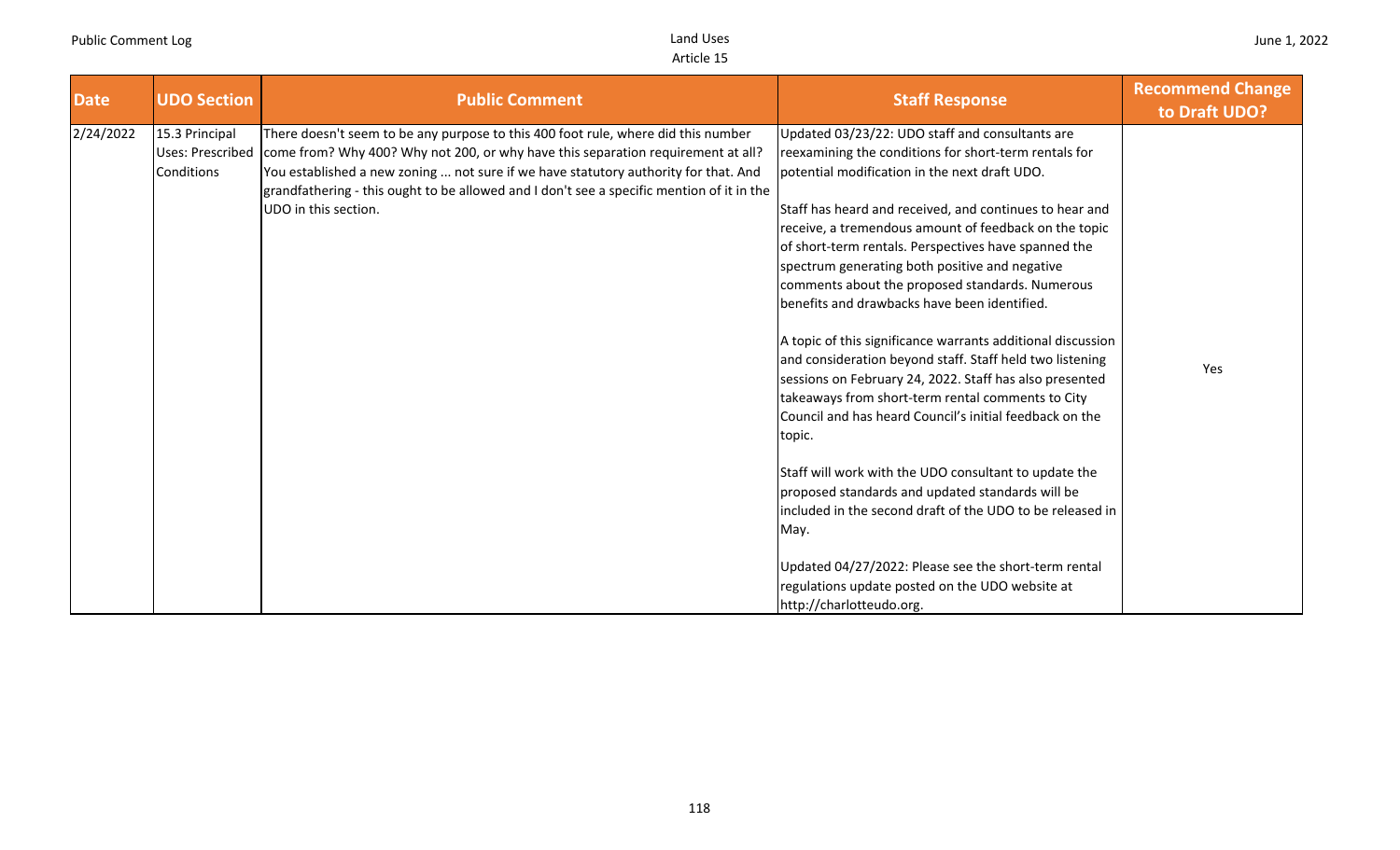| <b>Date</b> | <b>UDO Section</b>                               | <b>Public Comment</b>                                                                                                                                                                                                                                                                                                                                                                                                                                                                                                                                                                                                                                                                                                                                                                                                                              | <b>Staff Response</b>                                                                                                                                                                                                                                                                                                                                                                                                                                                                                                                                                                                                                                                                                                                                                                                                                                                                                                                                                                                                                                                                                                               | <b>Recommend Change</b><br>to Draft UDO? |
|-------------|--------------------------------------------------|----------------------------------------------------------------------------------------------------------------------------------------------------------------------------------------------------------------------------------------------------------------------------------------------------------------------------------------------------------------------------------------------------------------------------------------------------------------------------------------------------------------------------------------------------------------------------------------------------------------------------------------------------------------------------------------------------------------------------------------------------------------------------------------------------------------------------------------------------|-------------------------------------------------------------------------------------------------------------------------------------------------------------------------------------------------------------------------------------------------------------------------------------------------------------------------------------------------------------------------------------------------------------------------------------------------------------------------------------------------------------------------------------------------------------------------------------------------------------------------------------------------------------------------------------------------------------------------------------------------------------------------------------------------------------------------------------------------------------------------------------------------------------------------------------------------------------------------------------------------------------------------------------------------------------------------------------------------------------------------------------|------------------------------------------|
| 2/24/2022   | 15.3 Principal<br>Uses: Prescribed<br>Conditions | The vast majority of STR operators go out of their way to ensure there are not parties<br>and that the community is the priority. The UDO has some good language to identify<br>and address problem properties, and I want to make sure we dont lose sight of the<br>fact that these places add to our community and when done responsibly, these can be<br>an asset to our community. I would like to see grandfathering for STR operators who<br>are operating these today to ensure they can continue to run their business. It is not<br>hard as an STR operator to screen guests to make sure people are age-appropriate,<br>etc. These can be a real asset to Charlotte and we have to be able to provide that<br>infrastructure. Also, I think the problem that people are having with the 400ft rule is<br>that it's completely arbitrary. | Updated 03/23/22: UDO staff and consultants are<br>reexamining the conditions for short-term rentals for<br>potential modification in the next draft UDO.<br>Staff has heard and received, and continues to hear and<br>receive, a tremendous amount of feedback on the topic<br>of short-term rentals. Perspectives have spanned the<br>spectrum generating both positive and negative<br>comments about the proposed standards. Numerous<br>benefits and drawbacks have been identified.<br>A topic of this significance warrants additional discussion<br>and consideration beyond staff. Staff held two listening<br>sessions on February 24, 2022. Staff has also presented<br>takeaways from short-term rental comments to City<br>Council and has heard Council's initial feedback on the<br>topic.<br>Staff will work with the UDO consultant to update the<br>proposed standards and updated standards will be<br>included in the second draft of the UDO to be released in<br>May.<br>Updated 04/27/2022: Please see the short-term rental<br>regulations update posted on the UDO website at<br>http://charlotteudo.org. | Yes                                      |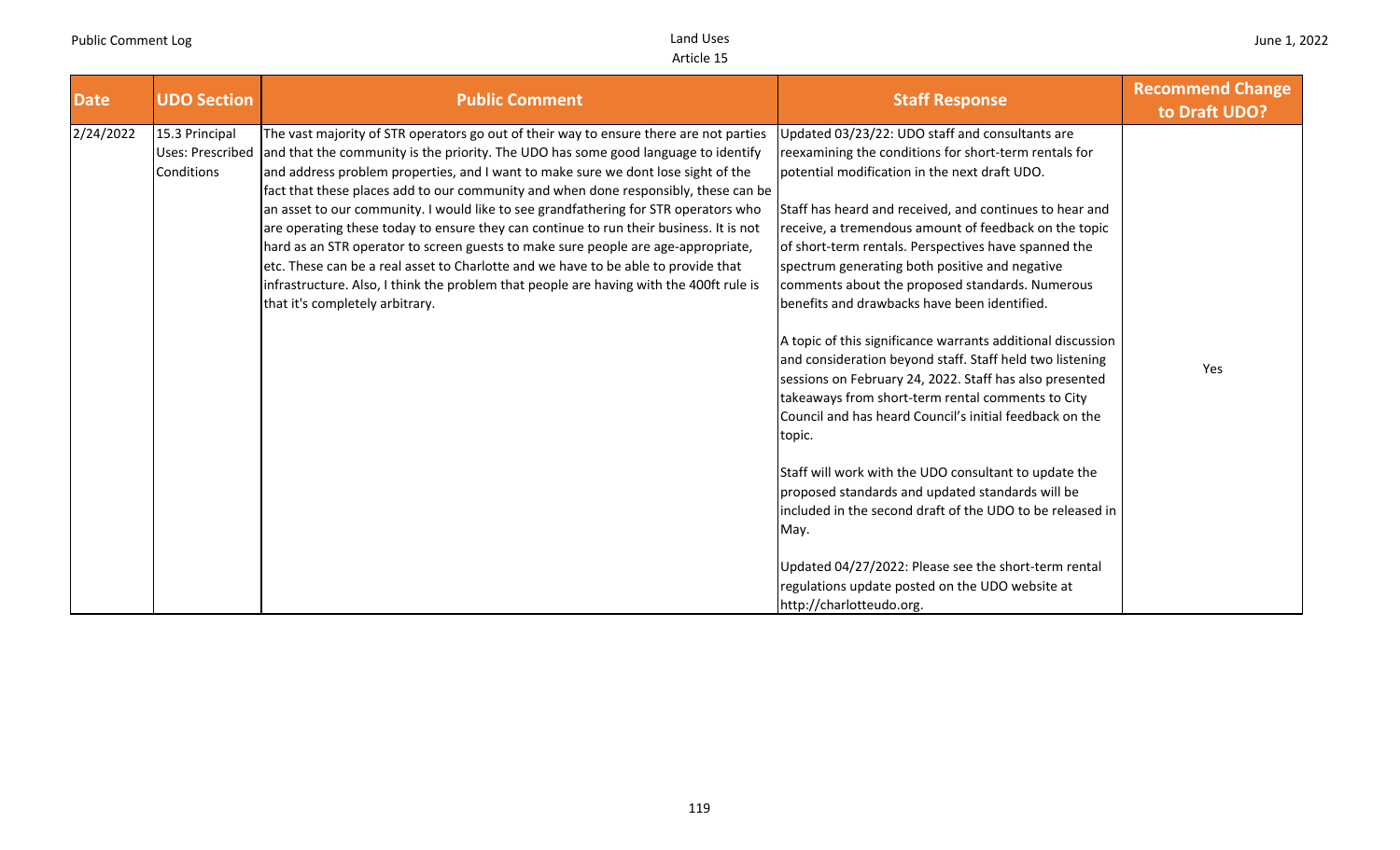| <b>Date</b> | <b>UDO Section</b>                                      | <b>Public Comment</b>                                                                                                                                                                                                                                                                                                                                                                                                                                    | <b>Staff Response</b>                                                                                                                                                                                                                                                                                                                                                                                                                                                                                                                                                                                                                                                                                                                                                                                      | <b>Recommend Change</b><br>to Draft UDO? |
|-------------|---------------------------------------------------------|----------------------------------------------------------------------------------------------------------------------------------------------------------------------------------------------------------------------------------------------------------------------------------------------------------------------------------------------------------------------------------------------------------------------------------------------------------|------------------------------------------------------------------------------------------------------------------------------------------------------------------------------------------------------------------------------------------------------------------------------------------------------------------------------------------------------------------------------------------------------------------------------------------------------------------------------------------------------------------------------------------------------------------------------------------------------------------------------------------------------------------------------------------------------------------------------------------------------------------------------------------------------------|------------------------------------------|
| 2/24/2022   | 15.3 Principal<br><b>Uses: Prescribed</b><br>Conditions | I'm partially retired and started one STR a few years ago - a large part of our income<br>comes from that, and thisproposal would destroy that. We are committed to being<br>great hosts, not having parties, and making sure everything goes smoothly. You don't<br>seem to be considering this. Consider grandfathering small, STRs that don't cause<br>problems. There should be a way to regulate the bad actors without punishing the<br>good ones. | Updated 03/23/22: UDO staff and consultants are<br>reexamining the conditions for short-term rentals for<br>potential modification in the next draft UDO.<br>Staff has heard and received, and continues to hear and<br>receive, a tremendous amount of feedback on the topic<br>of short-term rentals. Perspectives have spanned the<br>spectrum generating both positive and negative<br>comments about the proposed standards. Numerous<br>benefits and drawbacks have been identified.<br>A topic of this significance warrants additional discussion<br>and consideration beyond staff. Staff held two listening<br>sessions on February 24, 2022. Staff has also presented<br>takeaways from short-term rental comments to City<br>Council and has heard Council's initial feedback on the<br>topic. | Yes                                      |
|             |                                                         |                                                                                                                                                                                                                                                                                                                                                                                                                                                          | Staff will work with the UDO consultant to update the<br>proposed standards and updated standards will be<br>lincluded in the second draft of the UDO to be released in<br>May.<br>Updated 04/27/2022: Please see the short-term rental<br>regulations update posted on the UDO website at<br>http://charlotteudo.org.                                                                                                                                                                                                                                                                                                                                                                                                                                                                                     |                                          |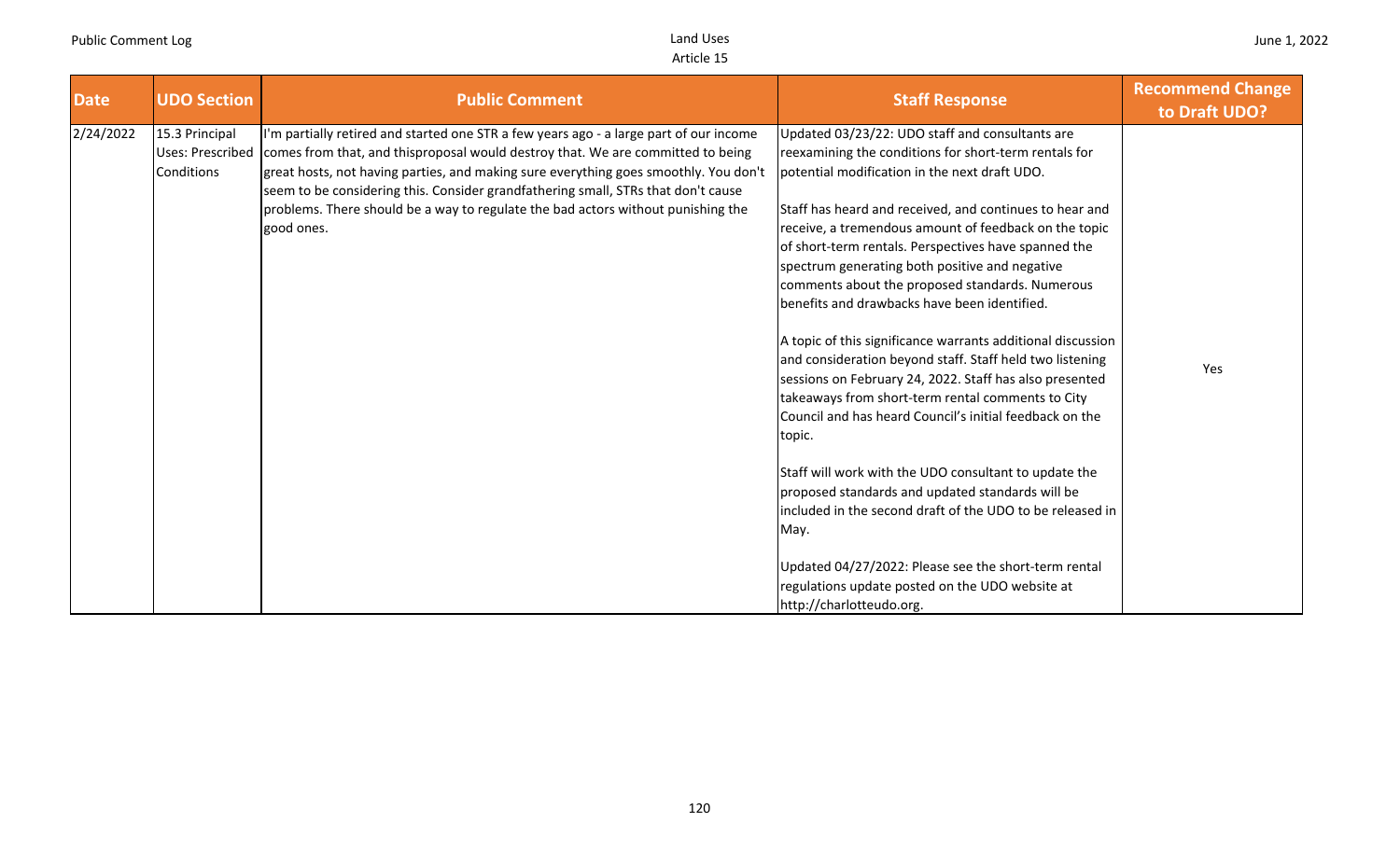| <b>Date</b> | <b>UDO Section</b>                                      | <b>Public Comment</b>                                                                                                                                                                                                          | <b>Staff Response</b>                                                                                                                                                                                                                                                                                                                                                                                                                                                                                                                                     | <b>Recommend Change</b><br>to Draft UDO? |
|-------------|---------------------------------------------------------|--------------------------------------------------------------------------------------------------------------------------------------------------------------------------------------------------------------------------------|-----------------------------------------------------------------------------------------------------------------------------------------------------------------------------------------------------------------------------------------------------------------------------------------------------------------------------------------------------------------------------------------------------------------------------------------------------------------------------------------------------------------------------------------------------------|------------------------------------------|
| 2/24/2022   | 15.3 Principal<br><b>Uses: Prescribed</b><br>Conditions | would echo concerns about the 400 foot rule, and concern about retirement income,<br>potentially preventing seniors from earning valuable income from short term rentals.<br>think this can be discriminatory against seniors. | Updated 03/23/22: UDO staff and consultants are<br>reexamining the conditions for short-term rentals for<br>potential modification in the next draft UDO.<br>Staff has heard and received, and continues to hear and<br>receive, a tremendous amount of feedback on the topic<br>of short-term rentals. Perspectives have spanned the<br>spectrum generating both positive and negative<br>comments about the proposed standards. Numerous<br>benefits and drawbacks have been identified.<br>A topic of this significance warrants additional discussion |                                          |
|             |                                                         |                                                                                                                                                                                                                                | and consideration beyond staff. Staff held two listening<br>sessions on February 24, 2022. Staff has also presented<br>takeaways from short-term rental comments to City<br>Council and has heard Council's initial feedback on the<br>topic.<br>Staff will work with the UDO consultant to update the<br>proposed standards and updated standards will be<br>included in the second draft of the UDO to be released in                                                                                                                                   | Yes                                      |
|             |                                                         |                                                                                                                                                                                                                                | May.<br>Updated 04/27/2022: Please see the short-term rental<br>regulations update posted on the UDO website at<br>http://charlotteudo.org.                                                                                                                                                                                                                                                                                                                                                                                                               |                                          |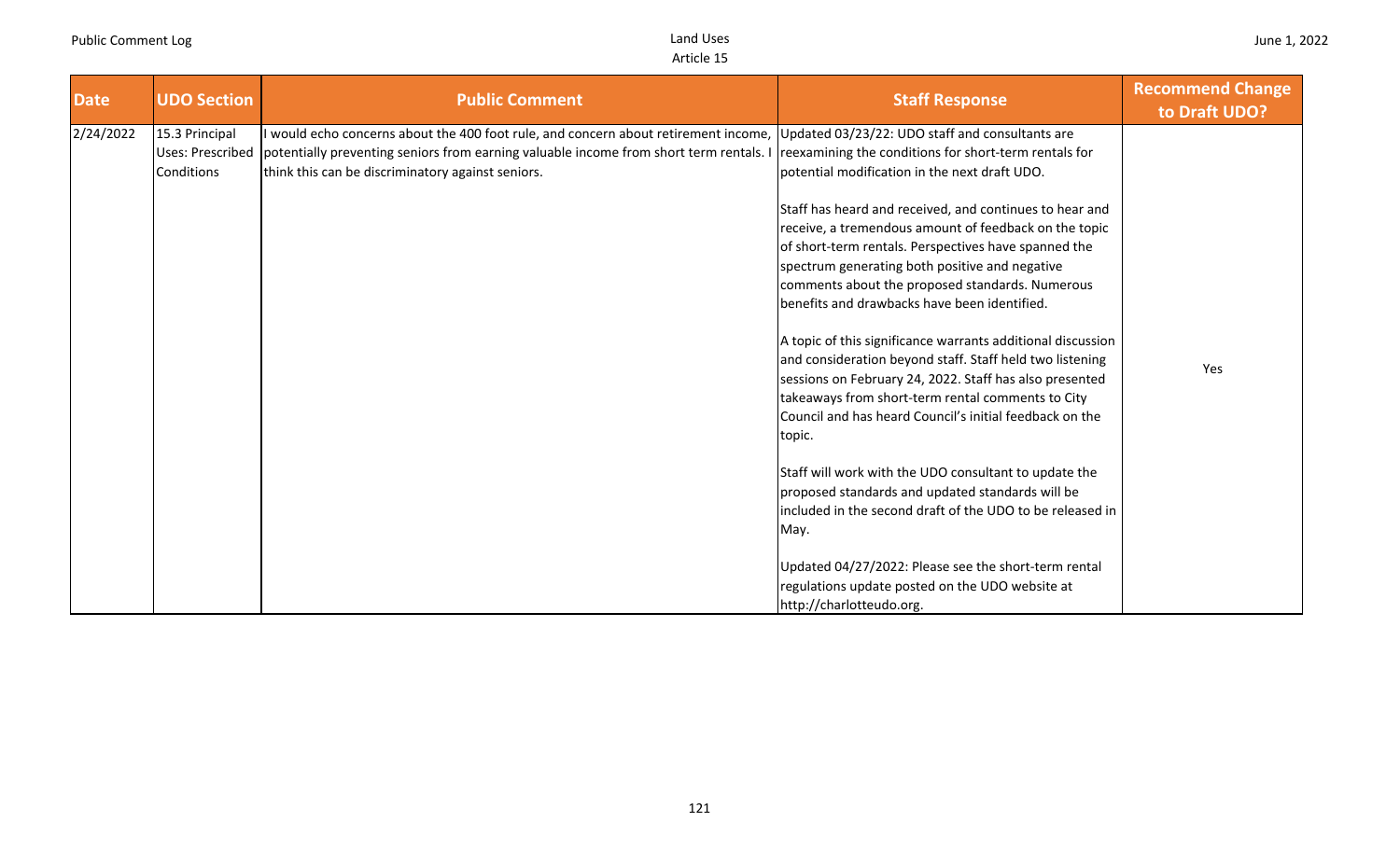| <b>Date</b> | <b>UDO Section</b>                                      | <b>Public Comment</b>                                                                                                                                                                                                                                                                                                                                                                                                                                                                                                                                                                   | <b>Staff Response</b>                                                                                                                                                                                                                                                                                                                                                                                                                                                                                                                                                                                                                                                                                                                                                                                                                                                                                                                                                                        | <b>Recommend Change</b><br>to Draft UDO? |
|-------------|---------------------------------------------------------|-----------------------------------------------------------------------------------------------------------------------------------------------------------------------------------------------------------------------------------------------------------------------------------------------------------------------------------------------------------------------------------------------------------------------------------------------------------------------------------------------------------------------------------------------------------------------------------------|----------------------------------------------------------------------------------------------------------------------------------------------------------------------------------------------------------------------------------------------------------------------------------------------------------------------------------------------------------------------------------------------------------------------------------------------------------------------------------------------------------------------------------------------------------------------------------------------------------------------------------------------------------------------------------------------------------------------------------------------------------------------------------------------------------------------------------------------------------------------------------------------------------------------------------------------------------------------------------------------|------------------------------------------|
| 2/24/2022   | 15.3 Principal<br><b>Uses: Prescribed</b><br>Conditions | I've been an STR host for 7 years. Income is a big factor, and I agree with a lot of this<br>proposal. I agree to the registration - STRs registering with the city would help keep<br>hosts accountable in terms of parties and things like that. Hosts don't want parties on<br>their properties, so that would help everybody. We do pay occupancy taxes and help<br>the local economy. I try to be close with my neighbors, they have my personal phone<br>number. and I hope other people would do the same. With registration, that might<br>weed out STRs that aren't up to par. | Updated 03/23/22: UDO staff and consultants are<br>reexamining the conditions for short-term rentals for<br>potential modification in the next draft UDO.<br>Staff has heard and received, and continues to hear and<br>receive, a tremendous amount of feedback on the topic<br>of short-term rentals. Perspectives have spanned the<br>spectrum generating both positive and negative<br>comments about the proposed standards. Numerous<br>benefits and drawbacks have been identified.<br>A topic of this significance warrants additional discussion<br>and consideration beyond staff. Staff held two listening<br>sessions on February 24, 2022. Staff has also presented<br>takeaways from short-term rental comments to City<br>Council and has heard Council's initial feedback on the<br>topic.<br>Staff will work with the UDO consultant to update the<br>proposed standards and updated standards will be<br>included in the second draft of the UDO to be released in<br>May. | Yes                                      |
|             |                                                         |                                                                                                                                                                                                                                                                                                                                                                                                                                                                                                                                                                                         | Updated 04/27/2022: Please see the short-term rental<br>regulations update posted on the UDO website at<br>http://charlotteudo.org.                                                                                                                                                                                                                                                                                                                                                                                                                                                                                                                                                                                                                                                                                                                                                                                                                                                          |                                          |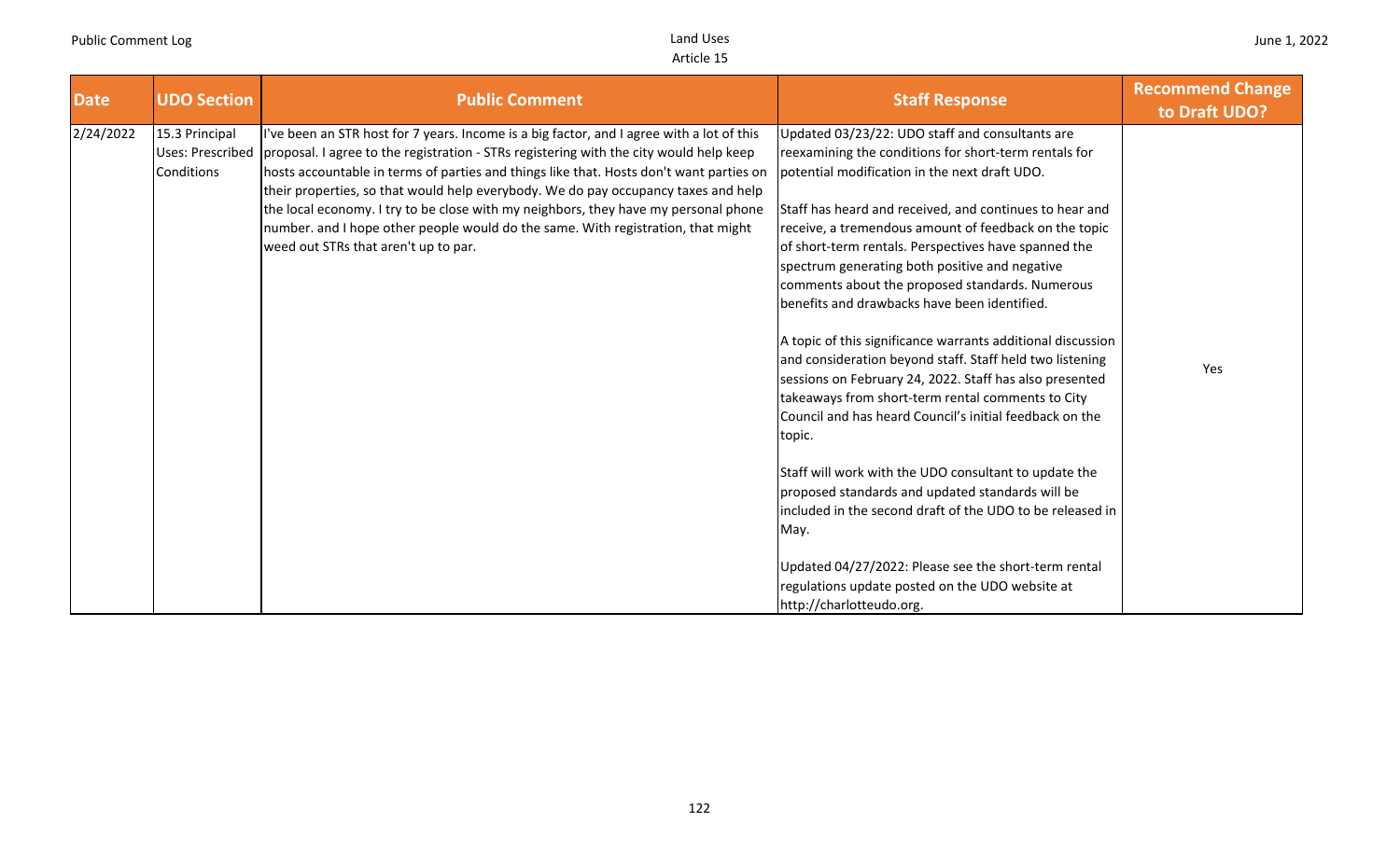| <b>Date</b> | <b>UDO Section</b>                               | <b>Public Comment</b>                                                                                                                                                                                                                                                                                                                                                                                                                                               | <b>Staff Response</b>                                                                                                                                                                                                                                                                                                                                                                                                                                                                                                                                                                                                                                                                                                                                                                                                                                                                                                                                                                                                                                                                                                               | <b>Recommend Change</b><br>to Draft UDO? |
|-------------|--------------------------------------------------|---------------------------------------------------------------------------------------------------------------------------------------------------------------------------------------------------------------------------------------------------------------------------------------------------------------------------------------------------------------------------------------------------------------------------------------------------------------------|-------------------------------------------------------------------------------------------------------------------------------------------------------------------------------------------------------------------------------------------------------------------------------------------------------------------------------------------------------------------------------------------------------------------------------------------------------------------------------------------------------------------------------------------------------------------------------------------------------------------------------------------------------------------------------------------------------------------------------------------------------------------------------------------------------------------------------------------------------------------------------------------------------------------------------------------------------------------------------------------------------------------------------------------------------------------------------------------------------------------------------------|------------------------------------------|
| 2/24/2022   | 15.3 Principal<br>Uses: Prescribed<br>Conditions | We see that behaviors are changing from people going on two-week vacations to<br>people living a more nomadic lifestyle. There should be technology resources that can<br>be used to ensure bad actors are stopped and responsible management can be<br>allowed - ways to monitor what renters are doing and notify hosts of problems.<br>Examples could include noise cancelling systems. We want to help the city actively<br>address concerns versus reactively. | Updated 03/23/22: UDO staff and consultants are<br>reexamining the conditions for short-term rentals for<br>potential modification in the next draft UDO.<br>Staff has heard and received, and continues to hear and<br>receive, a tremendous amount of feedback on the topic<br>of short-term rentals. Perspectives have spanned the<br>spectrum generating both positive and negative<br>comments about the proposed standards. Numerous<br>benefits and drawbacks have been identified.<br>A topic of this significance warrants additional discussion<br>and consideration beyond staff. Staff held two listening<br>sessions on February 24, 2022. Staff has also presented<br>takeaways from short-term rental comments to City<br>Council and has heard Council's initial feedback on the<br>topic.<br>Staff will work with the UDO consultant to update the<br>proposed standards and updated standards will be<br>included in the second draft of the UDO to be released in<br>May.<br>Updated 04/27/2022: Please see the short-term rental<br>regulations update posted on the UDO website at<br>http://charlotteudo.org. | Yes                                      |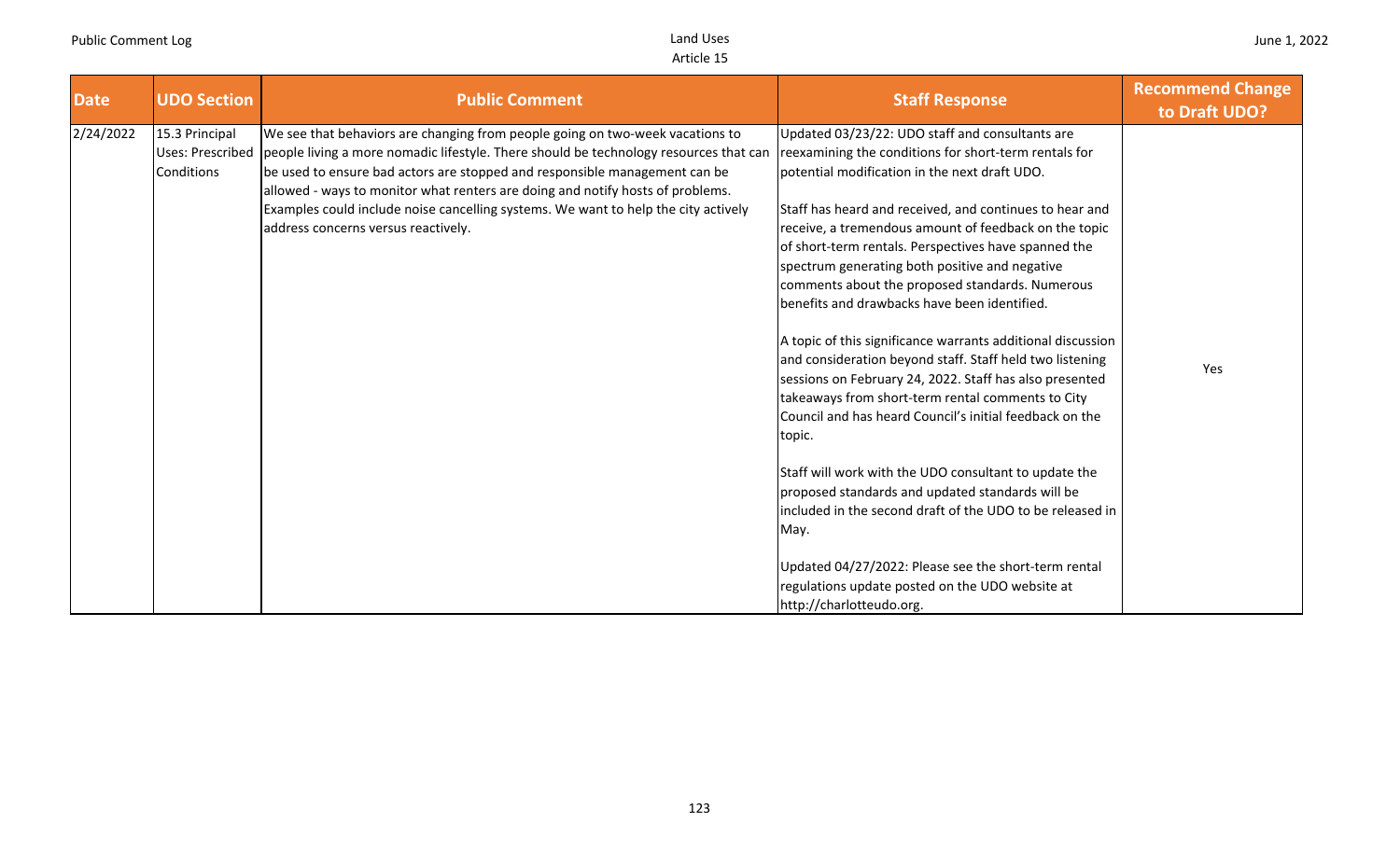| <b>Date</b> | <b>UDO Section</b>                                      | <b>Public Comment</b>                                                                                                                                                                                                                                                                                                                                                                                                                                                                                                                                                 | <b>Staff Response</b>                                                                                                                                                                                                                                                                                                                                                                                                                                                                                                                                                                                                                                                                                                                                                                                                                                                                                                                                                                                                                                                                                                               | <b>Recommend Change</b><br>to Draft UDO? |
|-------------|---------------------------------------------------------|-----------------------------------------------------------------------------------------------------------------------------------------------------------------------------------------------------------------------------------------------------------------------------------------------------------------------------------------------------------------------------------------------------------------------------------------------------------------------------------------------------------------------------------------------------------------------|-------------------------------------------------------------------------------------------------------------------------------------------------------------------------------------------------------------------------------------------------------------------------------------------------------------------------------------------------------------------------------------------------------------------------------------------------------------------------------------------------------------------------------------------------------------------------------------------------------------------------------------------------------------------------------------------------------------------------------------------------------------------------------------------------------------------------------------------------------------------------------------------------------------------------------------------------------------------------------------------------------------------------------------------------------------------------------------------------------------------------------------|------------------------------------------|
| 2/24/2022   | 15.3 Principal<br><b>Uses: Prescribed</b><br>Conditions | I'm a single woman who owns a home and I run AirBNB in my home. I've always been<br>an independent contractor, and especially with COVID, I've needed that income to<br>keep my home. I want people to be aware of that, and that income helps me survive.<br>There are no parties happening here, I live in the property, I'm very involved and<br>hands on. I also manage another property and I'm a very hands on manager, we don't<br>allow any nonsense and neighbors let me know if something is happening. I also go to<br>the property when guests check out. | Updated 03/23/22: UDO staff and consultants are<br>reexamining the conditions for short-term rentals for<br>potential modification in the next draft UDO.<br>Staff has heard and received, and continues to hear and<br>receive, a tremendous amount of feedback on the topic<br>of short-term rentals. Perspectives have spanned the<br>spectrum generating both positive and negative<br>comments about the proposed standards. Numerous<br>benefits and drawbacks have been identified.<br>A topic of this significance warrants additional discussion<br>and consideration beyond staff. Staff held two listening<br>sessions on February 24, 2022. Staff has also presented<br>takeaways from short-term rental comments to City<br>Council and has heard Council's initial feedback on the<br>topic.<br>Staff will work with the UDO consultant to update the<br>proposed standards and updated standards will be<br>included in the second draft of the UDO to be released in<br>May.<br>Updated 04/27/2022: Please see the short-term rental<br>regulations update posted on the UDO website at<br>http://charlotteudo.org. | Yes                                      |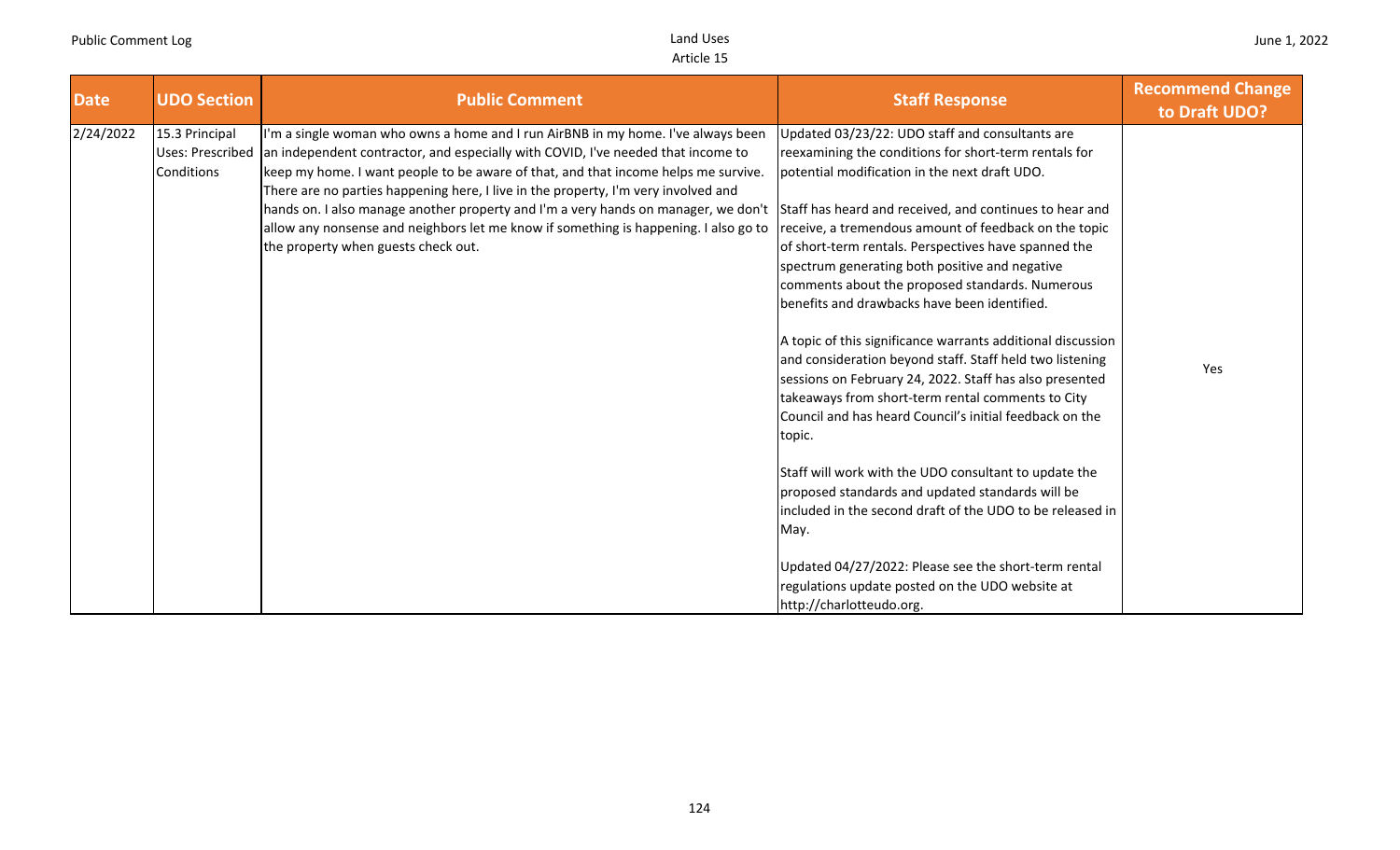| <b>Date</b> | <b>UDO Section</b>                                             | <b>Public Comment</b>                                                                                                                                                                                                                                                                                                                                                                                                                                                                                                                                                           | <b>Staff Response</b>                                                                                                                                                                                                                                                                                                                                                                                                                                                                                                                                                                                                                                                                                                                                                                                                                                                                                                                                                                                                                                                                                                                | <b>Recommend Change</b><br>to Draft UDO? |
|-------------|----------------------------------------------------------------|---------------------------------------------------------------------------------------------------------------------------------------------------------------------------------------------------------------------------------------------------------------------------------------------------------------------------------------------------------------------------------------------------------------------------------------------------------------------------------------------------------------------------------------------------------------------------------|--------------------------------------------------------------------------------------------------------------------------------------------------------------------------------------------------------------------------------------------------------------------------------------------------------------------------------------------------------------------------------------------------------------------------------------------------------------------------------------------------------------------------------------------------------------------------------------------------------------------------------------------------------------------------------------------------------------------------------------------------------------------------------------------------------------------------------------------------------------------------------------------------------------------------------------------------------------------------------------------------------------------------------------------------------------------------------------------------------------------------------------|------------------------------------------|
| 2/24/2022   | 15.3 Principal<br><b>Uses: Prescribed</b><br><b>Conditions</b> | To the 400 foot requirement - I want to have a better understanding of the reason for<br>that. If the concern is about the noise, a lot of property owners have cameras and are<br>trying to monitor what's happening. We don't want parties happening in our<br>properties, we don't want damage, and we're trying to monitor that. I think the<br>regulations should be around that, maybe having cameras and a noise cancelling<br>system. I also support the grandfathering or maybe a limit on the number of<br>properties you can have, versus completely restricting it. | Updated 03/23/22: UDO staff and consultants are<br>reexamining the conditions for short-term rentals for<br>potential modification in the next draft UDO.<br>Staff has heard and received, and continues to hear and<br>receive, a tremendous amount of feedback on the topic<br>of short-term rentals. Perspectives have spanned the<br>spectrum generating both positive and negative<br>comments about the proposed standards. Numerous<br>benefits and drawbacks have been identified.<br>A topic of this significance warrants additional discussion<br>and consideration beyond staff. Staff held two listening<br>sessions on February 24, 2022. Staff has also presented<br>takeaways from short-term rental comments to City<br>Council and has heard Council's initial feedback on the<br>topic.<br>Staff will work with the UDO consultant to update the<br>proposed standards and updated standards will be<br>lincluded in the second draft of the UDO to be released in<br>May.<br>Updated 04/27/2022: Please see the short-term rental<br>regulations update posted on the UDO website at<br>http://charlotteudo.org. | Yes                                      |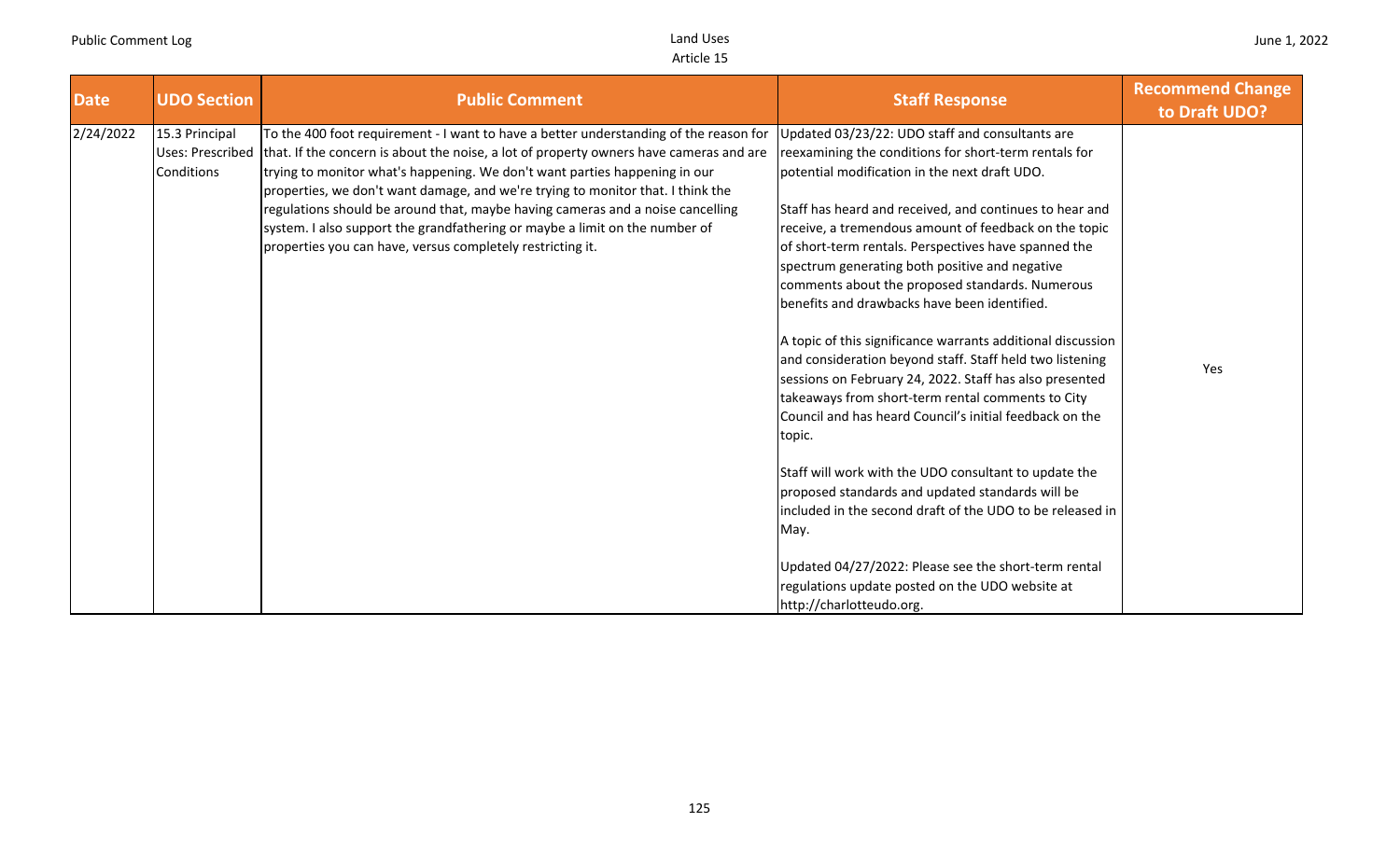| <b>Date</b> | <b>UDO Section</b>                               | <b>Public Comment</b>                                                                                                                                                                                                                                                       | <b>Staff Response</b>                                                                                                                                                                                                                                                                                                                                                                                                                                                                                                                                                                                                                                                                                                                                                                                      | <b>Recommend Change</b><br>to Draft UDO? |
|-------------|--------------------------------------------------|-----------------------------------------------------------------------------------------------------------------------------------------------------------------------------------------------------------------------------------------------------------------------------|------------------------------------------------------------------------------------------------------------------------------------------------------------------------------------------------------------------------------------------------------------------------------------------------------------------------------------------------------------------------------------------------------------------------------------------------------------------------------------------------------------------------------------------------------------------------------------------------------------------------------------------------------------------------------------------------------------------------------------------------------------------------------------------------------------|------------------------------------------|
| 2/24/2022   | 15.3 Principal<br>Uses: Prescribed<br>Conditions | Rental prices will increase as regulations limit STRS. Also, as written, it's the owner<br>who is punished for ordinance violations by renters, not the renters themselves.<br>Renters should be responsible for violations and the regulations should account for<br>this. | Updated 03/23/22: UDO staff and consultants are<br>reexamining the conditions for short-term rentals for<br>potential modification in the next draft UDO.<br>Staff has heard and received, and continues to hear and<br>receive, a tremendous amount of feedback on the topic<br>of short-term rentals. Perspectives have spanned the<br>spectrum generating both positive and negative<br>comments about the proposed standards. Numerous<br>benefits and drawbacks have been identified.<br>A topic of this significance warrants additional discussion<br>and consideration beyond staff. Staff held two listening<br>sessions on February 24, 2022. Staff has also presented<br>takeaways from short-term rental comments to City<br>Council and has heard Council's initial feedback on the<br>topic. | Yes                                      |
|             |                                                  |                                                                                                                                                                                                                                                                             | Staff will work with the UDO consultant to update the<br>proposed standards and updated standards will be<br>included in the second draft of the UDO to be released in<br>May.<br>Updated 04/27/2022: Please see the short-term rental<br>regulations update posted on the UDO website at<br>http://charlotteudo.org.                                                                                                                                                                                                                                                                                                                                                                                                                                                                                      |                                          |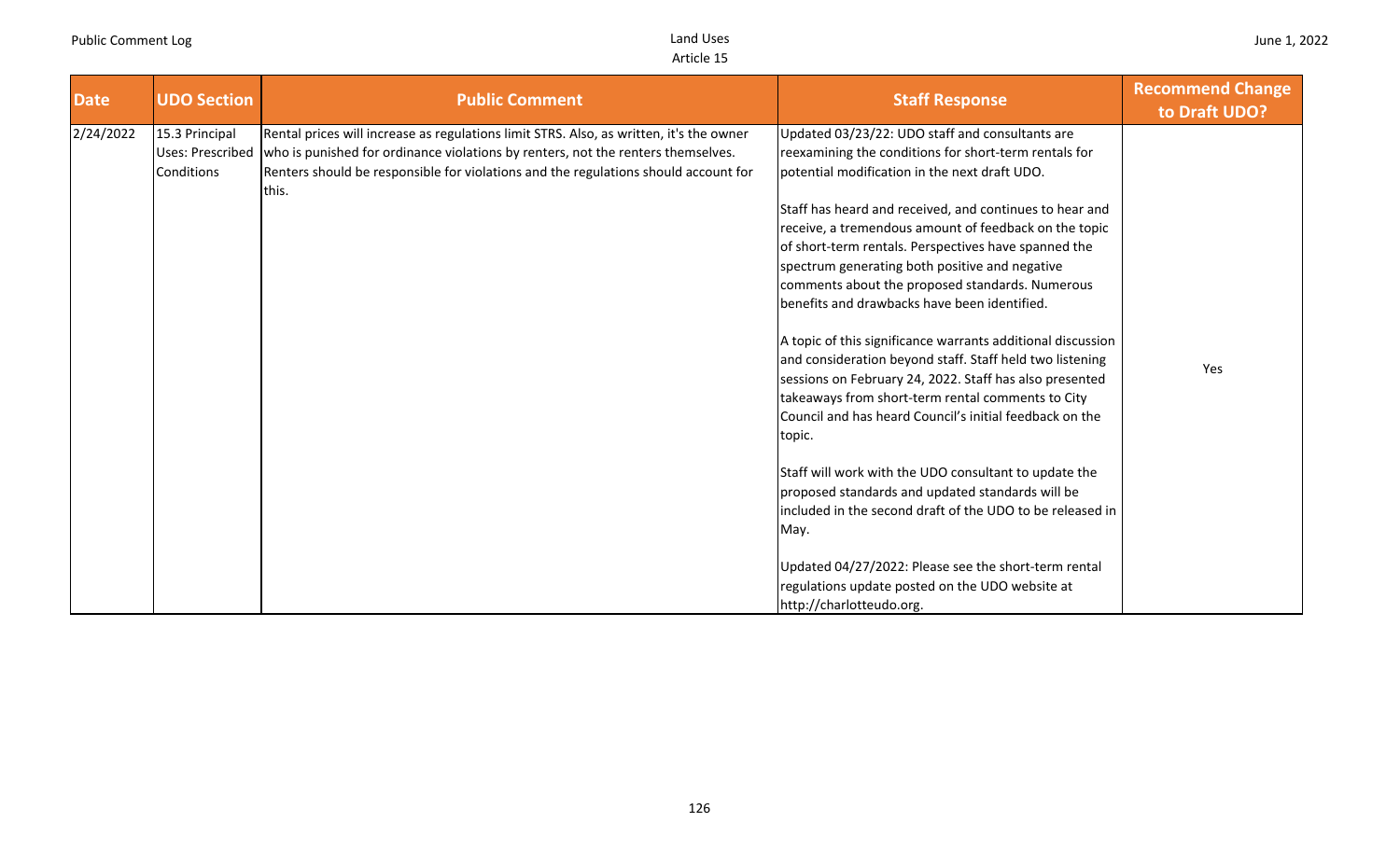| <b>Date</b> | <b>UDO Section</b>                                      | <b>Public Comment</b>                                                                                                                                                                                                                                                                                                                                                                                                                                               | <b>Staff Response</b>                                                                                                                                                                                                                                                                                                                                                                                                                                                                                                                                                                                                                                                                                                                                                                                                                                                                                                                                                                                                                                                                                                               | <b>Recommend Change</b><br>to Draft UDO? |
|-------------|---------------------------------------------------------|---------------------------------------------------------------------------------------------------------------------------------------------------------------------------------------------------------------------------------------------------------------------------------------------------------------------------------------------------------------------------------------------------------------------------------------------------------------------|-------------------------------------------------------------------------------------------------------------------------------------------------------------------------------------------------------------------------------------------------------------------------------------------------------------------------------------------------------------------------------------------------------------------------------------------------------------------------------------------------------------------------------------------------------------------------------------------------------------------------------------------------------------------------------------------------------------------------------------------------------------------------------------------------------------------------------------------------------------------------------------------------------------------------------------------------------------------------------------------------------------------------------------------------------------------------------------------------------------------------------------|------------------------------------------|
| 2/24/2022   | 15.3 Principal<br><b>Uses: Prescribed</b><br>Conditions | I operate some short term rentals that are AirBNBs but are exclusively long-term stays.<br>I have tenants that rival long-term rentals. I do not understand why 400 ft distance<br>requirement is proposed. I own a rental and an ADU within 400 ft of each other and<br>this regulation would restrict ability to run these. I don't even think my neighbors<br>know I run these, there are no disruptions or anything. I just hope I can continue to<br>run them. | Updated 03/23/22: UDO staff and consultants are<br>reexamining the conditions for short-term rentals for<br>potential modification in the next draft UDO.<br>Staff has heard and received, and continues to hear and<br>receive, a tremendous amount of feedback on the topic<br>of short-term rentals. Perspectives have spanned the<br>spectrum generating both positive and negative<br>comments about the proposed standards. Numerous<br>benefits and drawbacks have been identified.<br>A topic of this significance warrants additional discussion<br>and consideration beyond staff. Staff held two listening<br>sessions on February 24, 2022. Staff has also presented<br>takeaways from short-term rental comments to City<br>Council and has heard Council's initial feedback on the<br>topic.<br>Staff will work with the UDO consultant to update the<br>proposed standards and updated standards will be<br>included in the second draft of the UDO to be released in<br>May.<br>Updated 04/27/2022: Please see the short-term rental<br>regulations update posted on the UDO website at<br>http://charlotteudo.org. | Yes                                      |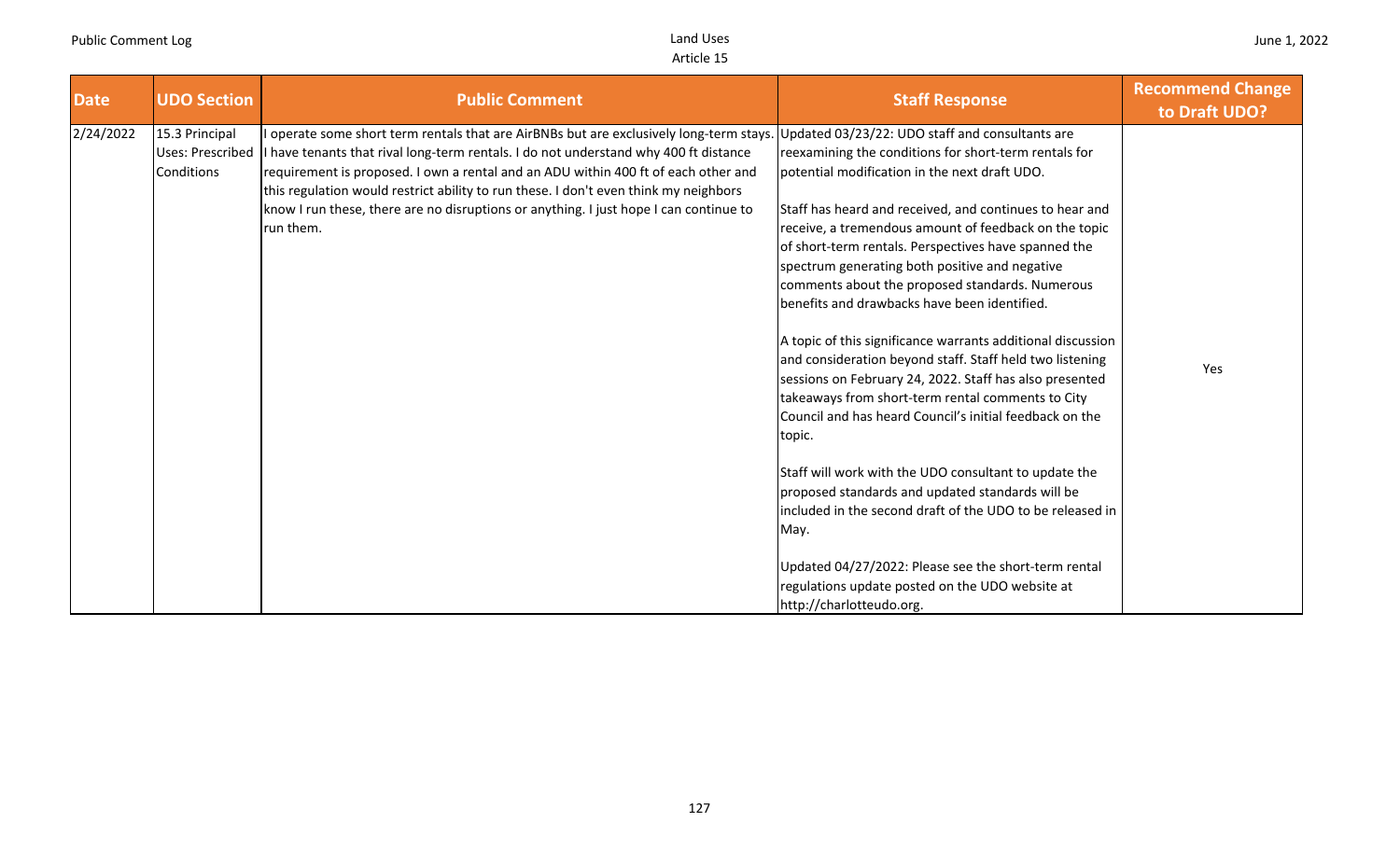| <b>Date</b> | <b>UDO Section</b>                               | <b>Public Comment</b>                                                                                                                                                                                                                                                                                                                                                                                                                                                                                                                                                                                                                                                                                                                                                                                                                                                                                                                                       | <b>Staff Response</b>                                                                                                                                                                                                                                                                                                                                                                                                                                                                                                                                                                                                                                                                                                                                                                                                                                                                                                                                                                                                                                                                                                               | <b>Recommend Change</b><br>to Draft UDO? |
|-------------|--------------------------------------------------|-------------------------------------------------------------------------------------------------------------------------------------------------------------------------------------------------------------------------------------------------------------------------------------------------------------------------------------------------------------------------------------------------------------------------------------------------------------------------------------------------------------------------------------------------------------------------------------------------------------------------------------------------------------------------------------------------------------------------------------------------------------------------------------------------------------------------------------------------------------------------------------------------------------------------------------------------------------|-------------------------------------------------------------------------------------------------------------------------------------------------------------------------------------------------------------------------------------------------------------------------------------------------------------------------------------------------------------------------------------------------------------------------------------------------------------------------------------------------------------------------------------------------------------------------------------------------------------------------------------------------------------------------------------------------------------------------------------------------------------------------------------------------------------------------------------------------------------------------------------------------------------------------------------------------------------------------------------------------------------------------------------------------------------------------------------------------------------------------------------|------------------------------------------|
| 2/24/2022   | 15.3 Principal<br>Uses: Prescribed<br>Conditions | The rights of full time residents to live in a safe and peaceful neighborhood has been<br>under attack by STRs. The proposed regulations are insufficient. Who's going to police<br>STRs for compliance? Any violations should be met with serious fines and penalties.<br>The 400 foot requirement is insufficient by a large margin. Based on my research, the<br>400 foot separation is not enough to block noise and disturbances that neighboring<br>homeowners must bear. Very strict sound policies must be put into place. There<br>should be an ordinance that declares that all noise must be stopped/inside the<br>property by 10pm. Why should full-time residents have to deal with disturbances?<br>There are children in the neighborhood. What ordinance will protect them from foul<br>language of STRs? There should be an STR-specific government agency with a 24-hour<br>hotline where full-time residents can address their concerns. | Updated 03/23/22: UDO staff and consultants are<br>reexamining the conditions for short-term rentals for<br>potential modification in the next draft UDO.<br>Staff has heard and received, and continues to hear and<br>receive, a tremendous amount of feedback on the topic<br>of short-term rentals. Perspectives have spanned the<br>spectrum generating both positive and negative<br>comments about the proposed standards. Numerous<br>benefits and drawbacks have been identified.<br>A topic of this significance warrants additional discussion<br>and consideration beyond staff. Staff held two listening<br>sessions on February 24, 2022. Staff has also presented<br>takeaways from short-term rental comments to City<br>Council and has heard Council's initial feedback on the<br>topic.<br>Staff will work with the UDO consultant to update the<br>proposed standards and updated standards will be<br>included in the second draft of the UDO to be released in<br>May.<br>Updated 04/27/2022: Please see the short-term rental<br>regulations update posted on the UDO website at<br>http://charlotteudo.org. | Yes                                      |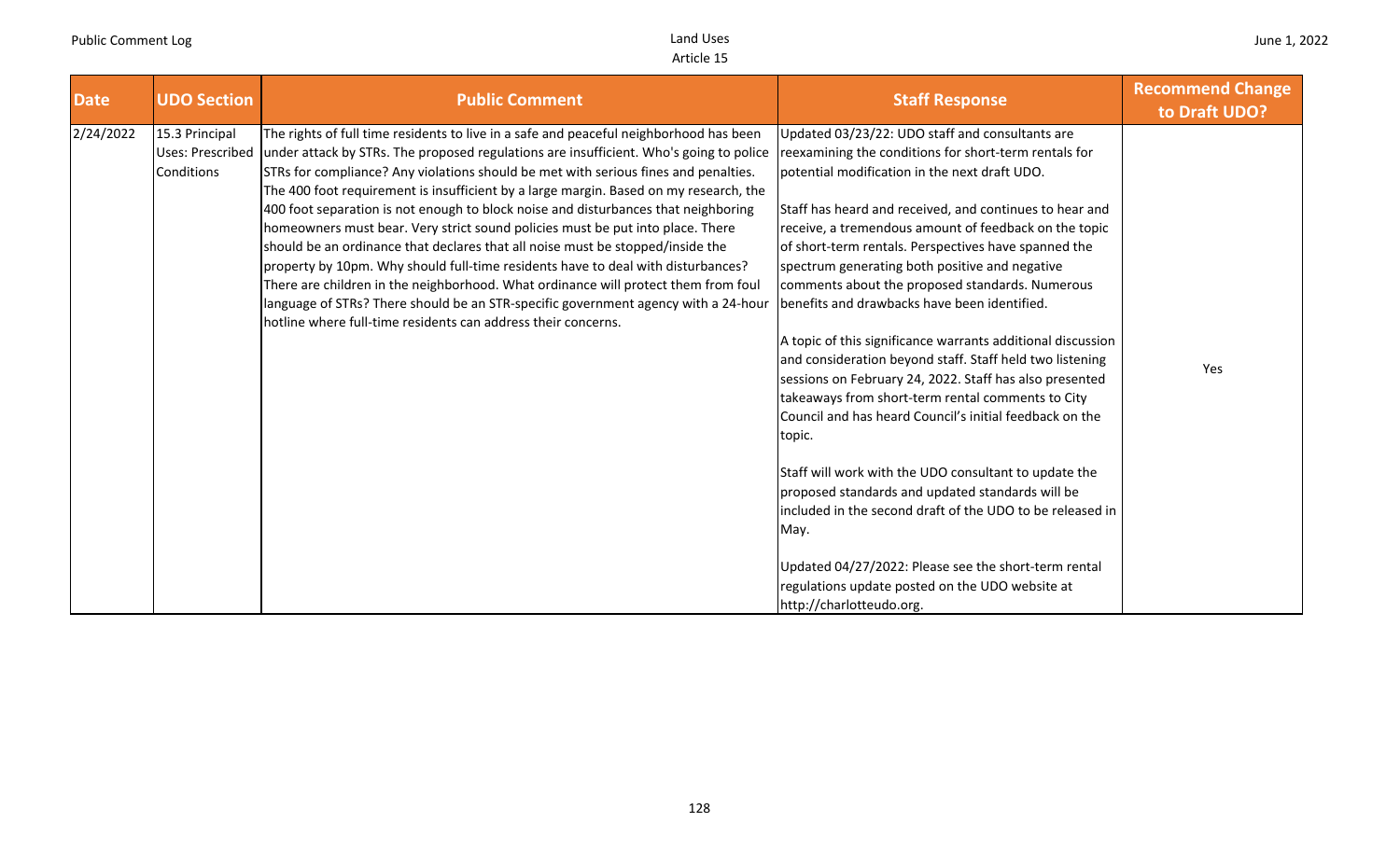| <b>Date</b> | <b>UDO Section</b>           | <b>Public Comment</b>                                                                                                                                                                                                                                                                                                                                                                                 | <b>Staff Response</b>                                                                                                                                                                                                                                                                                                                                                                                                                                                                                                                                                                                                                                                                                                                                                                                                                                                                                                                                                                                                                                                                                   | <b>Recommend Change</b><br>to Draft UDO? |
|-------------|------------------------------|-------------------------------------------------------------------------------------------------------------------------------------------------------------------------------------------------------------------------------------------------------------------------------------------------------------------------------------------------------------------------------------------------------|---------------------------------------------------------------------------------------------------------------------------------------------------------------------------------------------------------------------------------------------------------------------------------------------------------------------------------------------------------------------------------------------------------------------------------------------------------------------------------------------------------------------------------------------------------------------------------------------------------------------------------------------------------------------------------------------------------------------------------------------------------------------------------------------------------------------------------------------------------------------------------------------------------------------------------------------------------------------------------------------------------------------------------------------------------------------------------------------------------|------------------------------------------|
| 2/24/2022   | 15.3 Principal<br>Conditions | I've operated an AirBNB for 3 years, and I don't want my renters to be associated with<br>Uses: Prescribed   parties. None of my renters have parties and I'm surprised that this is the assumption.<br>A majority of my guests are renting for house hunting and are perfectly respectful in<br>their stays. The 400 ft rule doesnt make sense to me, how did you come up with the<br>400 ft number? | Updated 03/23/22: UDO staff and consultants are<br>reexamining the conditions for short-term rentals for<br>potential modification in the next draft UDO.<br>Staff has heard and received, and continues to hear and<br>receive, a tremendous amount of feedback on the topic<br>of short-term rentals. Perspectives have spanned the<br>spectrum generating both positive and negative<br>comments about the proposed standards. Numerous<br>benefits and drawbacks have been identified.<br>A topic of this significance warrants additional discussion<br>and consideration beyond staff. Staff held two listening<br>sessions on February 24, 2022. Staff has also presented<br>takeaways from short-term rental comments to City<br>Council and has heard Council's initial feedback on the<br>topic.<br>Staff will work with the UDO consultant to update the<br>proposed standards and updated standards will be<br>included in the second draft of the UDO to be released in<br>May.<br>Updated 04/27/2022: Please see the short-term rental<br>regulations update posted on the UDO website at | Yes                                      |
|             |                              |                                                                                                                                                                                                                                                                                                                                                                                                       | http://charlotteudo.org.                                                                                                                                                                                                                                                                                                                                                                                                                                                                                                                                                                                                                                                                                                                                                                                                                                                                                                                                                                                                                                                                                |                                          |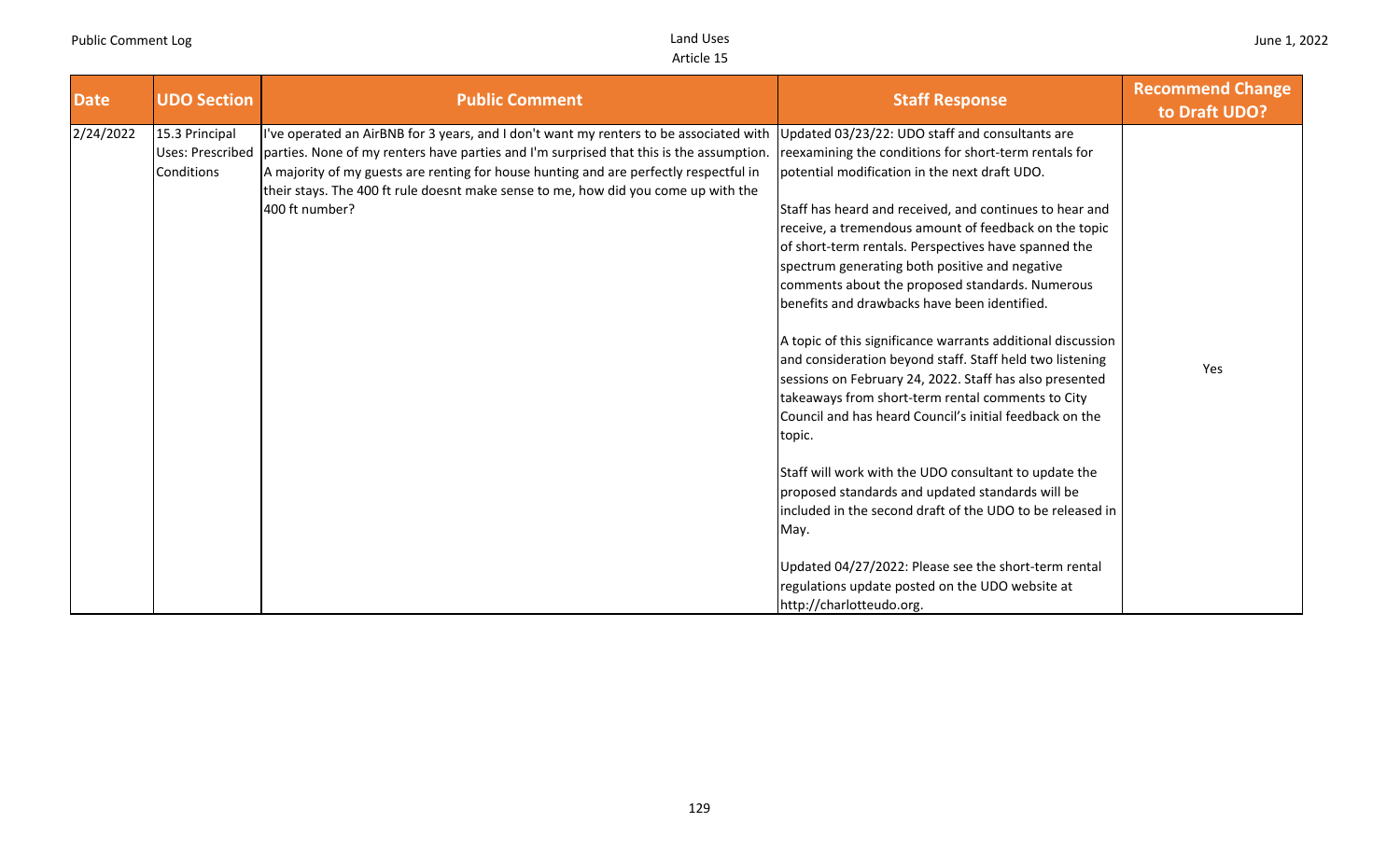| <b>Date</b> | <b>UDO Section</b>                                      | <b>Public Comment</b>                                                                                                                                                                                                                                                                                                                                                                                                                                                                                        | <b>Staff Response</b>                                                                                                                                                                                                                                                                                                                                                                                                                                                                                                                                                                                                                                                                                                                                                                            | <b>Recommend Change</b><br>to Draft UDO? |
|-------------|---------------------------------------------------------|--------------------------------------------------------------------------------------------------------------------------------------------------------------------------------------------------------------------------------------------------------------------------------------------------------------------------------------------------------------------------------------------------------------------------------------------------------------------------------------------------------------|--------------------------------------------------------------------------------------------------------------------------------------------------------------------------------------------------------------------------------------------------------------------------------------------------------------------------------------------------------------------------------------------------------------------------------------------------------------------------------------------------------------------------------------------------------------------------------------------------------------------------------------------------------------------------------------------------------------------------------------------------------------------------------------------------|------------------------------------------|
| 2/24/2022   | 15.3 Principal<br><b>Uses: Prescribed</b><br>Conditions | I employ 14 cleaners that clean all of our AirBNBs. With the 400 foot rule, that takes<br>employment/income away from people that need it and otherwise couldn't be<br>employed like the cleaners. These regulations affect more than just the homeowners.<br>It affect the people we employ. We screen the people that come stay with us, we<br>don't just let anyone stay. These homes are an investment because these people that<br>come and stay with us generate millions of dollars into the economy. | Updated 03/23/22: UDO staff and consultants are<br>reexamining the conditions for short-term rentals for<br>potential modification in the next draft UDO.<br>Staff has heard and received, and continues to hear and<br>receive, a tremendous amount of feedback on the topic<br>of short-term rentals. Perspectives have spanned the<br>spectrum generating both positive and negative<br>comments about the proposed standards. Numerous<br>benefits and drawbacks have been identified.<br>A topic of this significance warrants additional discussion<br>and consideration beyond staff. Staff held two listening<br>sessions on February 24, 2022. Staff has also presented<br>takeaways from short-term rental comments to City<br>Council and has heard Council's initial feedback on the | Yes                                      |
|             |                                                         |                                                                                                                                                                                                                                                                                                                                                                                                                                                                                                              | topic.<br>Staff will work with the UDO consultant to update the<br>proposed standards and updated standards will be<br>included in the second draft of the UDO to be released in<br>May.<br>Updated 04/27/2022: Please see the short-term rental<br>regulations update posted on the UDO website at<br>http://charlotteudo.org.                                                                                                                                                                                                                                                                                                                                                                                                                                                                  |                                          |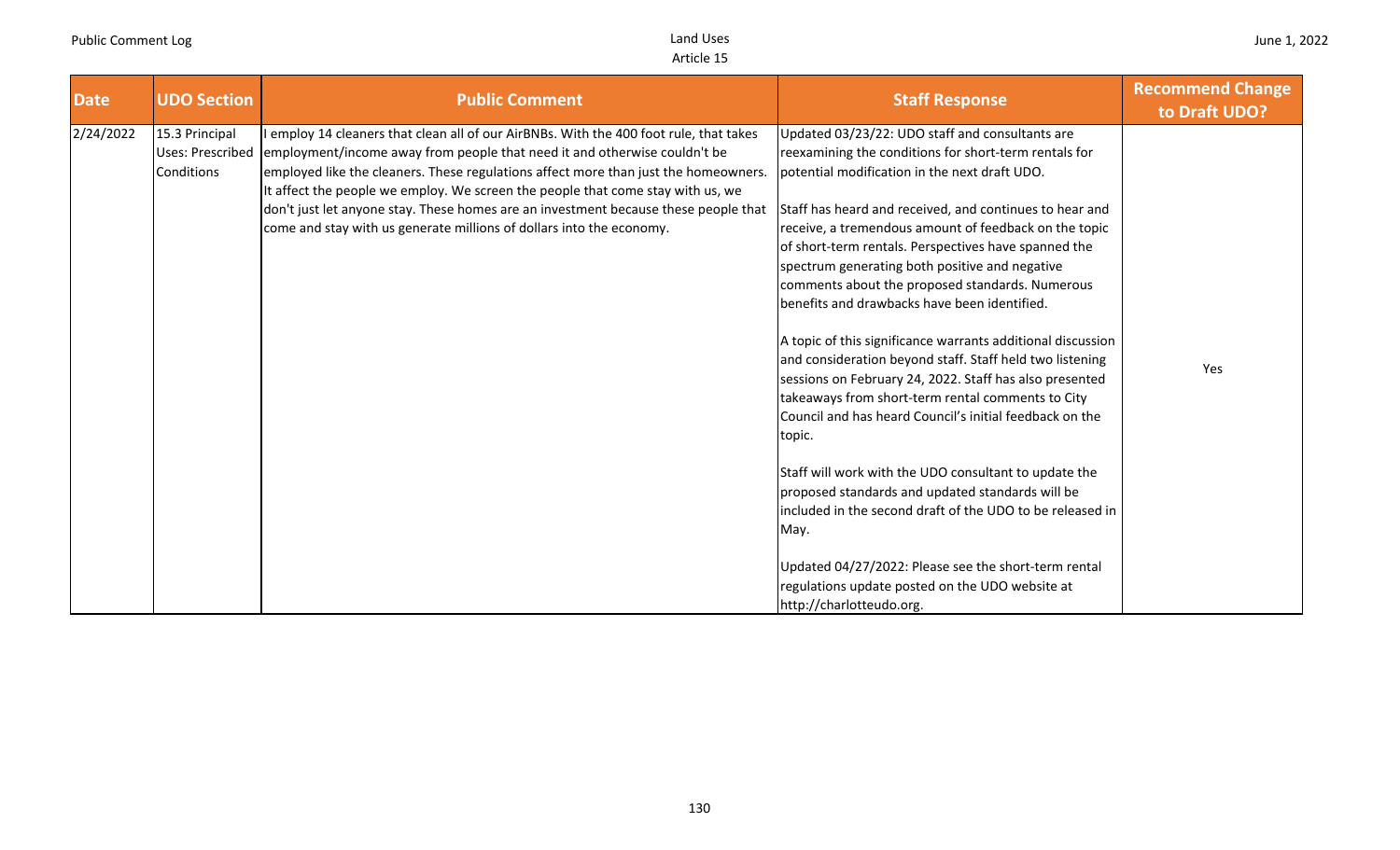| <b>Date</b> | <b>UDO Section</b>           | <b>Public Comment</b>                                                                                                                                                                                                                                                                                                                                | <b>Staff Response</b>                                                                                                                                                                                                                                                                                                                                                                                                                                                                                                                                                                                                                                                                                                                                                                                                                                               | <b>Recommend Change</b><br>to Draft UDO? |
|-------------|------------------------------|------------------------------------------------------------------------------------------------------------------------------------------------------------------------------------------------------------------------------------------------------------------------------------------------------------------------------------------------------|---------------------------------------------------------------------------------------------------------------------------------------------------------------------------------------------------------------------------------------------------------------------------------------------------------------------------------------------------------------------------------------------------------------------------------------------------------------------------------------------------------------------------------------------------------------------------------------------------------------------------------------------------------------------------------------------------------------------------------------------------------------------------------------------------------------------------------------------------------------------|------------------------------------------|
| 2/24/2022   | 15.3 Principal<br>Conditions | We own 22 units across NC and haven't had many issues. I do understand the<br>Uses: Prescribed concerns that people have, but modern technology has solved many of the problems<br>of noise and parties. There are lots of monitoring technologies, and I think there is a<br>way to operate STRs responsibly that benefits hosts and the community. | Updated 03/23/22: UDO staff and consultants are<br>reexamining the conditions for short-term rentals for<br>potential modification in the next draft UDO.<br>Staff has heard and received, and continues to hear and<br>receive, a tremendous amount of feedback on the topic<br>of short-term rentals. Perspectives have spanned the<br>spectrum generating both positive and negative<br>comments about the proposed standards. Numerous<br>benefits and drawbacks have been identified.<br>A topic of this significance warrants additional discussion<br>and consideration beyond staff. Staff held two listening<br>sessions on February 24, 2022. Staff has also presented<br>takeaways from short-term rental comments to City<br>Council and has heard Council's initial feedback on the<br>topic.<br>Staff will work with the UDO consultant to update the | Yes                                      |
|             |                              |                                                                                                                                                                                                                                                                                                                                                      | proposed standards and updated standards will be<br>included in the second draft of the UDO to be released in<br>May.<br>Updated 04/27/2022: Please see the short-term rental<br>regulations update posted on the UDO website at<br>http://charlotteudo.org.                                                                                                                                                                                                                                                                                                                                                                                                                                                                                                                                                                                                        |                                          |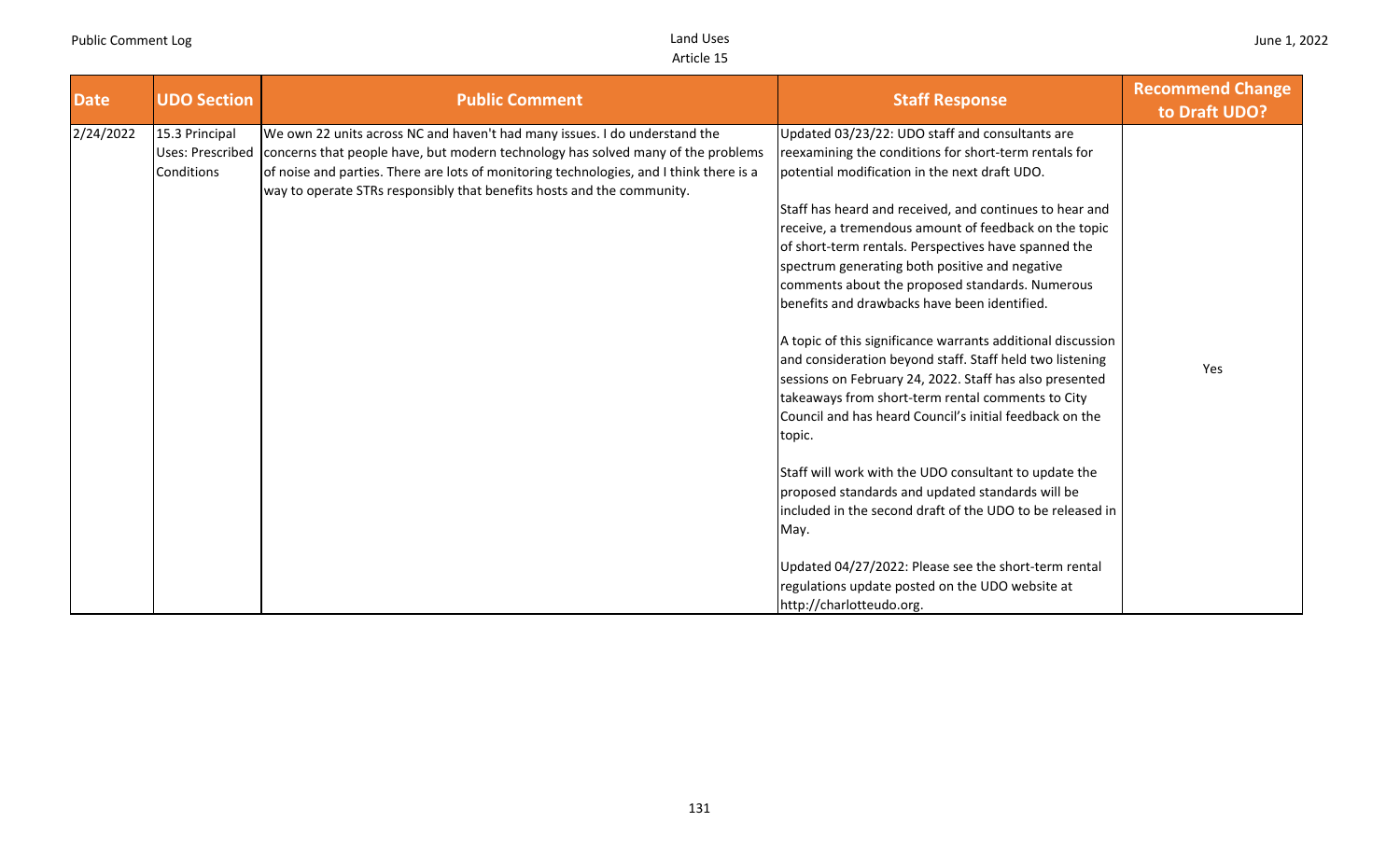| <b>Date</b> | <b>UDO Section</b>                               | <b>Public Comment</b>                                                                                                                                                                                                                                                                                                                                                                                                                                                  | <b>Staff Response</b>                                                                                                                                                                                                                                                                                                                                                                                                                                                                                                                                                                                                                                                                                                                                                                                                                                                                                                                                                                                                                                                                                   | <b>Recommend Change</b><br>to Draft UDO? |
|-------------|--------------------------------------------------|------------------------------------------------------------------------------------------------------------------------------------------------------------------------------------------------------------------------------------------------------------------------------------------------------------------------------------------------------------------------------------------------------------------------------------------------------------------------|---------------------------------------------------------------------------------------------------------------------------------------------------------------------------------------------------------------------------------------------------------------------------------------------------------------------------------------------------------------------------------------------------------------------------------------------------------------------------------------------------------------------------------------------------------------------------------------------------------------------------------------------------------------------------------------------------------------------------------------------------------------------------------------------------------------------------------------------------------------------------------------------------------------------------------------------------------------------------------------------------------------------------------------------------------------------------------------------------------|------------------------------------------|
| 2/24/2022   | 15.3 Principal<br>Uses: Prescribed<br>Conditions | 400 foot rule has no basis and harms my business. There's also been no clarity on the<br>grandfathering clause. I develop and own units that I manage. We've had issues with<br>parties but have figured out how to remediate that and run very successfully. This<br>400ft provision means that I won't be able to operate 90% of my properties which is<br>harmful to my business and to many other people involved. People don't want to stay<br>in hotels anymore. | Updated 03/23/22: UDO staff and consultants are<br>reexamining the conditions for short-term rentals for<br>potential modification in the next draft UDO.<br>Staff has heard and received, and continues to hear and<br>receive, a tremendous amount of feedback on the topic<br>of short-term rentals. Perspectives have spanned the<br>spectrum generating both positive and negative<br>comments about the proposed standards. Numerous<br>benefits and drawbacks have been identified.<br>A topic of this significance warrants additional discussion<br>and consideration beyond staff. Staff held two listening<br>sessions on February 24, 2022. Staff has also presented<br>takeaways from short-term rental comments to City<br>Council and has heard Council's initial feedback on the<br>topic.<br>Staff will work with the UDO consultant to update the<br>proposed standards and updated standards will be<br>included in the second draft of the UDO to be released in<br>May.<br>Updated 04/27/2022: Please see the short-term rental<br>regulations update posted on the UDO website at | Yes                                      |
|             |                                                  |                                                                                                                                                                                                                                                                                                                                                                                                                                                                        | http://charlotteudo.org.                                                                                                                                                                                                                                                                                                                                                                                                                                                                                                                                                                                                                                                                                                                                                                                                                                                                                                                                                                                                                                                                                |                                          |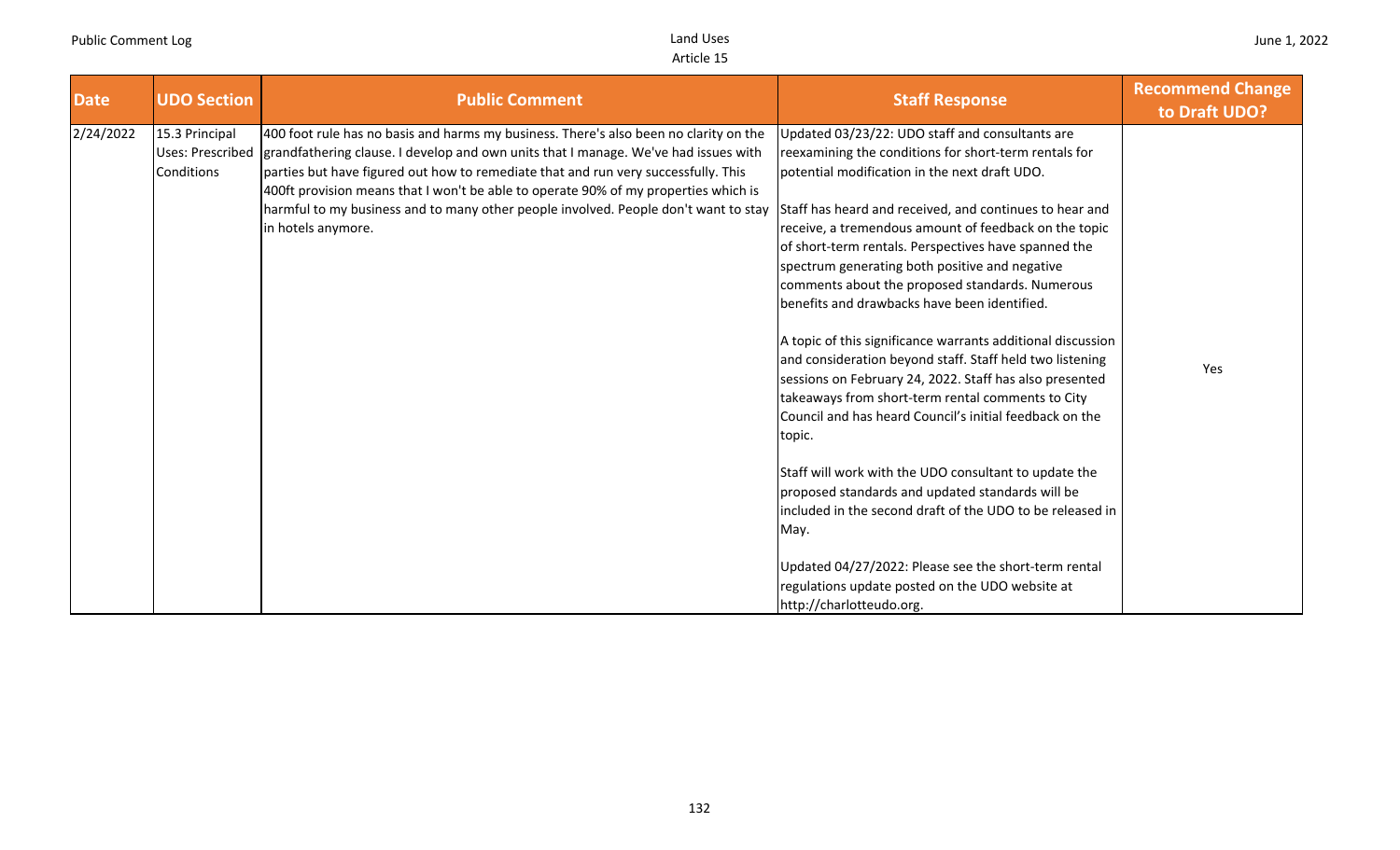| <b>Date</b> | <b>UDO Section</b>           | <b>Public Comment</b>                                                                                                                                                                                                                                                                                                                                                                                                       | <b>Staff Response</b>                                                                                                                                                                                                                                                                                                                                                                                                                                                                                                                                                                                                 | <b>Recommend Change</b><br>to Draft UDO? |
|-------------|------------------------------|-----------------------------------------------------------------------------------------------------------------------------------------------------------------------------------------------------------------------------------------------------------------------------------------------------------------------------------------------------------------------------------------------------------------------------|-----------------------------------------------------------------------------------------------------------------------------------------------------------------------------------------------------------------------------------------------------------------------------------------------------------------------------------------------------------------------------------------------------------------------------------------------------------------------------------------------------------------------------------------------------------------------------------------------------------------------|------------------------------------------|
| 2/24/2022   | 15.3 Principal<br>Conditions | There are great ways to eliminate parties. I have two cameras, one on front and one<br>Uses: Prescribed on back door, and I run initial screenings of those who request to rent. And, the<br>camera compares who's entering versus who is booked (wrong number of people,<br>etc.) If I see more than 4 people trying to enter the house, they get an instant message<br>that they cannot enter with more than 4 occupants. | Updated 03/23/22: UDO staff and consultants are<br>reexamining the conditions for short-term rentals for<br>potential modification in the next draft UDO.<br>Staff has heard and received, and continues to hear and<br>receive, a tremendous amount of feedback on the topic<br>of short-term rentals. Perspectives have spanned the<br>spectrum generating both positive and negative<br>comments about the proposed standards. Numerous<br>benefits and drawbacks have been identified.<br>A topic of this significance warrants additional discussion<br>and consideration beyond staff. Staff held two listening | Yes                                      |
|             |                              |                                                                                                                                                                                                                                                                                                                                                                                                                             | sessions on February 24, 2022. Staff has also presented<br>takeaways from short-term rental comments to City<br>Council and has heard Council's initial feedback on the<br>topic.<br>Staff will work with the UDO consultant to update the<br>proposed standards and updated standards will be<br>included in the second draft of the UDO to be released in<br>May.<br>Updated 04/27/2022: Please see the short-term rental<br>regulations update posted on the UDO website at<br>http://charlotteudo.org.                                                                                                            |                                          |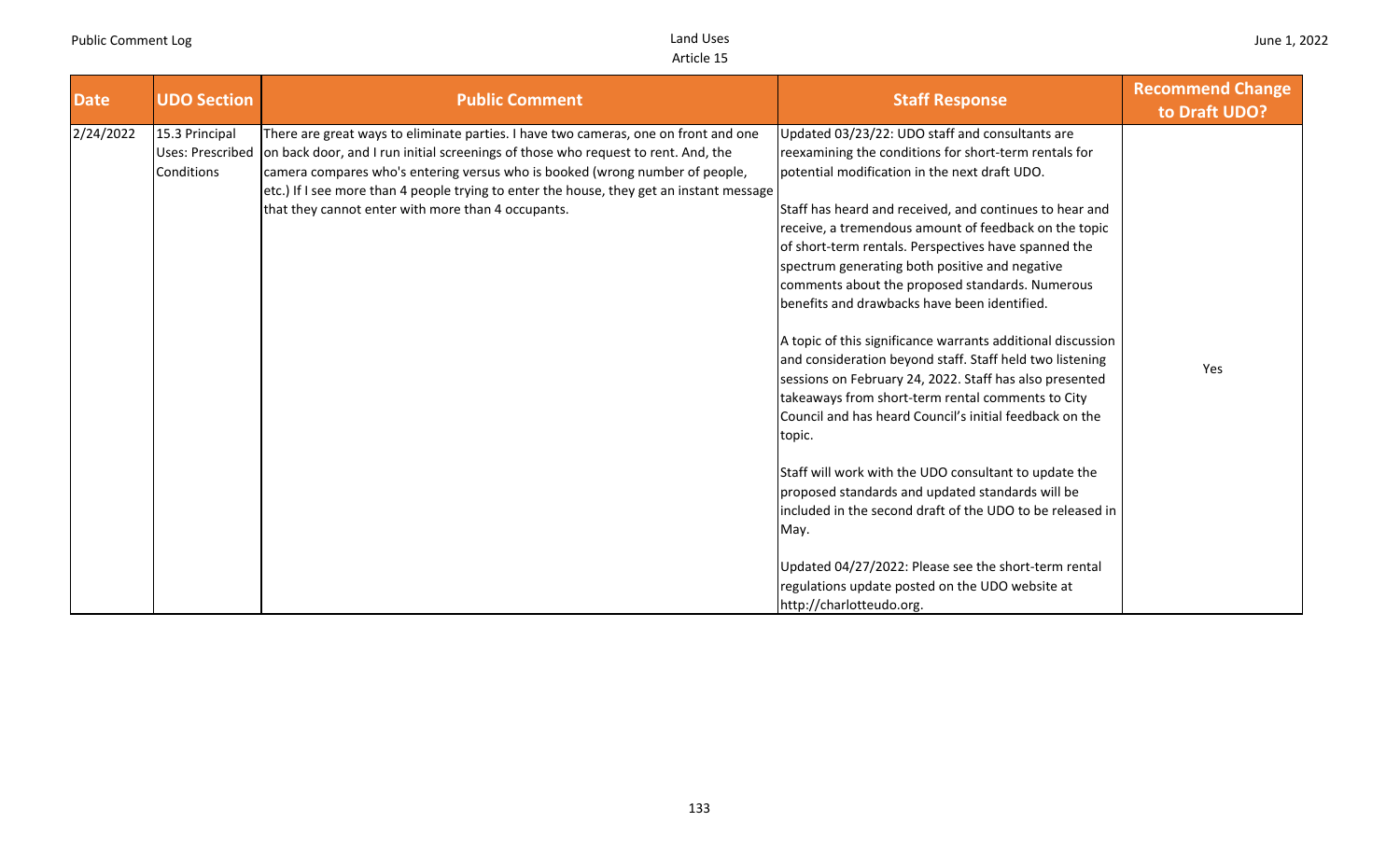| <b>Date</b> | <b>UDO Section</b>           | <b>Public Comment</b>                                                                                                                                                                                                                                                                                                                                                                                                                                                                                                                                         | <b>Staff Response</b>                                                                                                                                                                                                                                                                                        | <b>Recommend Change</b><br>to Draft UDO? |
|-------------|------------------------------|---------------------------------------------------------------------------------------------------------------------------------------------------------------------------------------------------------------------------------------------------------------------------------------------------------------------------------------------------------------------------------------------------------------------------------------------------------------------------------------------------------------------------------------------------------------|--------------------------------------------------------------------------------------------------------------------------------------------------------------------------------------------------------------------------------------------------------------------------------------------------------------|------------------------------------------|
| 2/24/2022   | 15.3 Principal<br>Conditions | lives near three STRs and my experience is counter to those who are sharing that<br>Uses: Prescribed their units are operating peacefully. I would like to continue to live in a quiet<br>neighborhood. I have concerns about the 2% of bad actors who are holding parties in<br>a quiet neighborhood. Its not about money for the neighbors, its about protection of<br>long term homeowners. The 400 ft requirement is not enough. It's a noise issue that is Staff has heard and received, and continues to hear and<br>not addressed by this restriction. | Updated 03/23/22: UDO staff and consultants are<br>reexamining the conditions for short-term rentals for<br>potential modification in the next draft UDO.<br>receive, a tremendous amount of feedback on the topic                                                                                           |                                          |
|             |                              |                                                                                                                                                                                                                                                                                                                                                                                                                                                                                                                                                               | of short-term rentals. Perspectives have spanned the<br>spectrum generating both positive and negative<br>comments about the proposed standards. Numerous<br>benefits and drawbacks have been identified.                                                                                                    |                                          |
|             |                              |                                                                                                                                                                                                                                                                                                                                                                                                                                                                                                                                                               | A topic of this significance warrants additional discussion<br>and consideration beyond staff. Staff held two listening<br>sessions on February 24, 2022. Staff has also presented<br>takeaways from short-term rental comments to City<br>Council and has heard Council's initial feedback on the<br>topic. | Yes                                      |
|             |                              |                                                                                                                                                                                                                                                                                                                                                                                                                                                                                                                                                               | Staff will work with the UDO consultant to update the<br>proposed standards and updated standards will be<br>included in the second draft of the UDO to be released in<br>May.                                                                                                                               |                                          |
|             |                              |                                                                                                                                                                                                                                                                                                                                                                                                                                                                                                                                                               | Updated 04/27/2022: Please see the short-term rental<br>regulations update posted on the UDO website at<br>http://charlotteudo.org.                                                                                                                                                                          |                                          |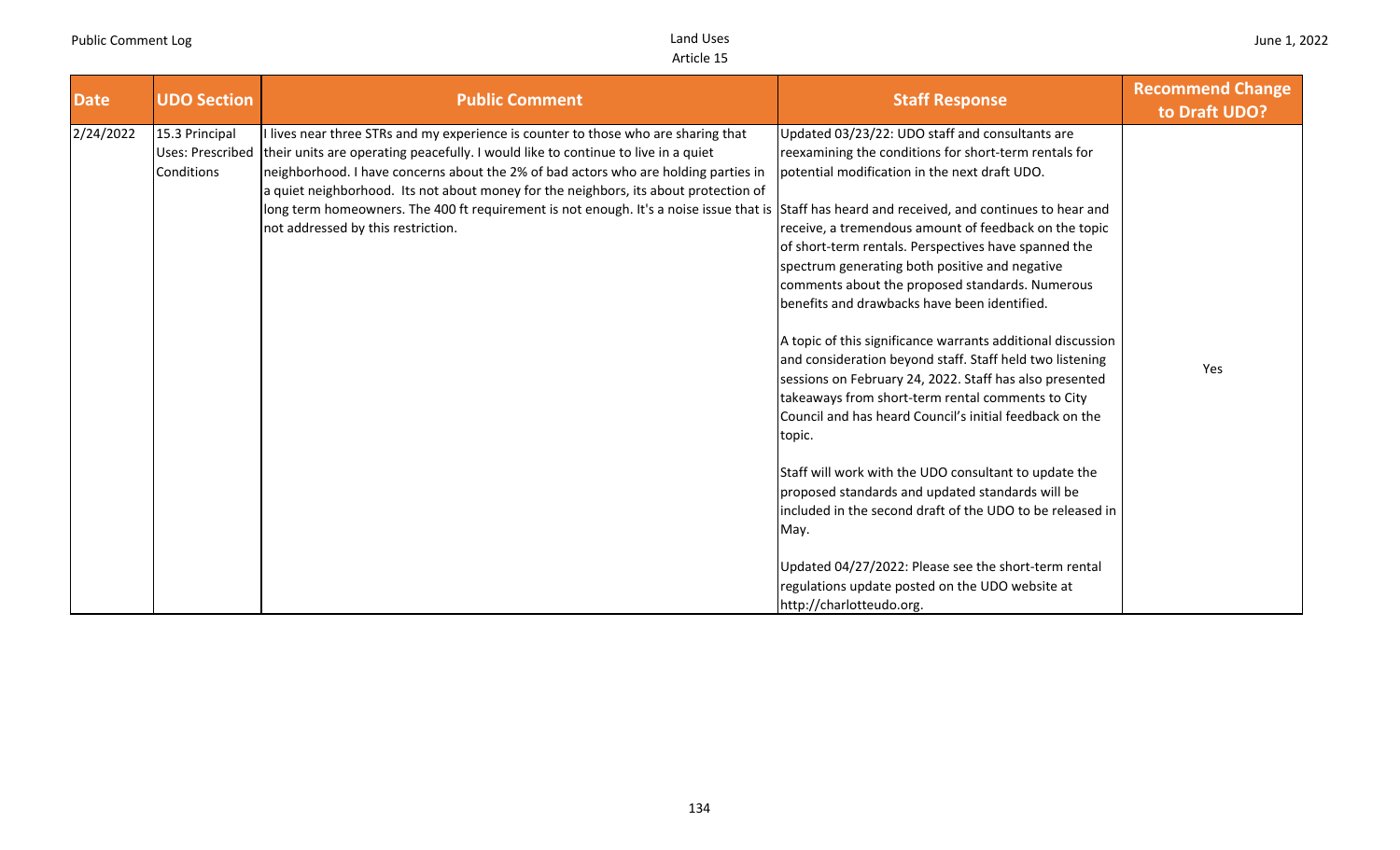| <b>Date</b> | <b>UDO Section</b>                               | <b>Public Comment</b>                                                                                                                                                                                                                                                                                                                                                                                                                                                                                                                                                                                                                                                                                                                                                                                        | <b>Staff Response</b>                                                                                                                                                                                                                                                                                                                                                                                                                                                                                                                                                                                                                                                                                                                                                                                                                                                                                                                                                                                                                                                                                                               | <b>Recommend Change</b><br>to Draft UDO? |
|-------------|--------------------------------------------------|--------------------------------------------------------------------------------------------------------------------------------------------------------------------------------------------------------------------------------------------------------------------------------------------------------------------------------------------------------------------------------------------------------------------------------------------------------------------------------------------------------------------------------------------------------------------------------------------------------------------------------------------------------------------------------------------------------------------------------------------------------------------------------------------------------------|-------------------------------------------------------------------------------------------------------------------------------------------------------------------------------------------------------------------------------------------------------------------------------------------------------------------------------------------------------------------------------------------------------------------------------------------------------------------------------------------------------------------------------------------------------------------------------------------------------------------------------------------------------------------------------------------------------------------------------------------------------------------------------------------------------------------------------------------------------------------------------------------------------------------------------------------------------------------------------------------------------------------------------------------------------------------------------------------------------------------------------------|------------------------------------------|
| 2/24/2022   | 15.3 Principal<br>Uses: Prescribed<br>Conditions | The house he bought has an excess of property. The house has an in-law suite that has<br>been booked constantly. People visiting are generally using it to house hunt. It allow<br>visitors to get a feel for the market before commiting to a lease. Its a great mechanizm<br>for helping people in this way. He lives in the unit and has never had any issues. He<br>shared a positive experience for him and for those using his property. He sees his<br>short term rental as an opportunity for folks to get introduced to the city and also<br>generate some passive income to help him pay his mortgage and put some money<br>back into the community. He worries with the 400 ft regulation creates conflicts with<br>if his neighbor becomes a host or if his two units conflict with one another. | Updated 03/23/22: UDO staff and consultants are<br>reexamining the conditions for short-term rentals for<br>potential modification in the next draft UDO.<br>Staff has heard and received, and continues to hear and<br>receive, a tremendous amount of feedback on the topic<br>of short-term rentals. Perspectives have spanned the<br>spectrum generating both positive and negative<br>comments about the proposed standards. Numerous<br>benefits and drawbacks have been identified.<br>A topic of this significance warrants additional discussion<br>and consideration beyond staff. Staff held two listening<br>sessions on February 24, 2022. Staff has also presented<br>takeaways from short-term rental comments to City<br>Council and has heard Council's initial feedback on the<br>topic.<br>Staff will work with the UDO consultant to update the<br>proposed standards and updated standards will be<br>included in the second draft of the UDO to be released in<br>May.<br>Updated 04/27/2022: Please see the short-term rental<br>regulations update posted on the UDO website at<br>http://charlotteudo.org. | Yes                                      |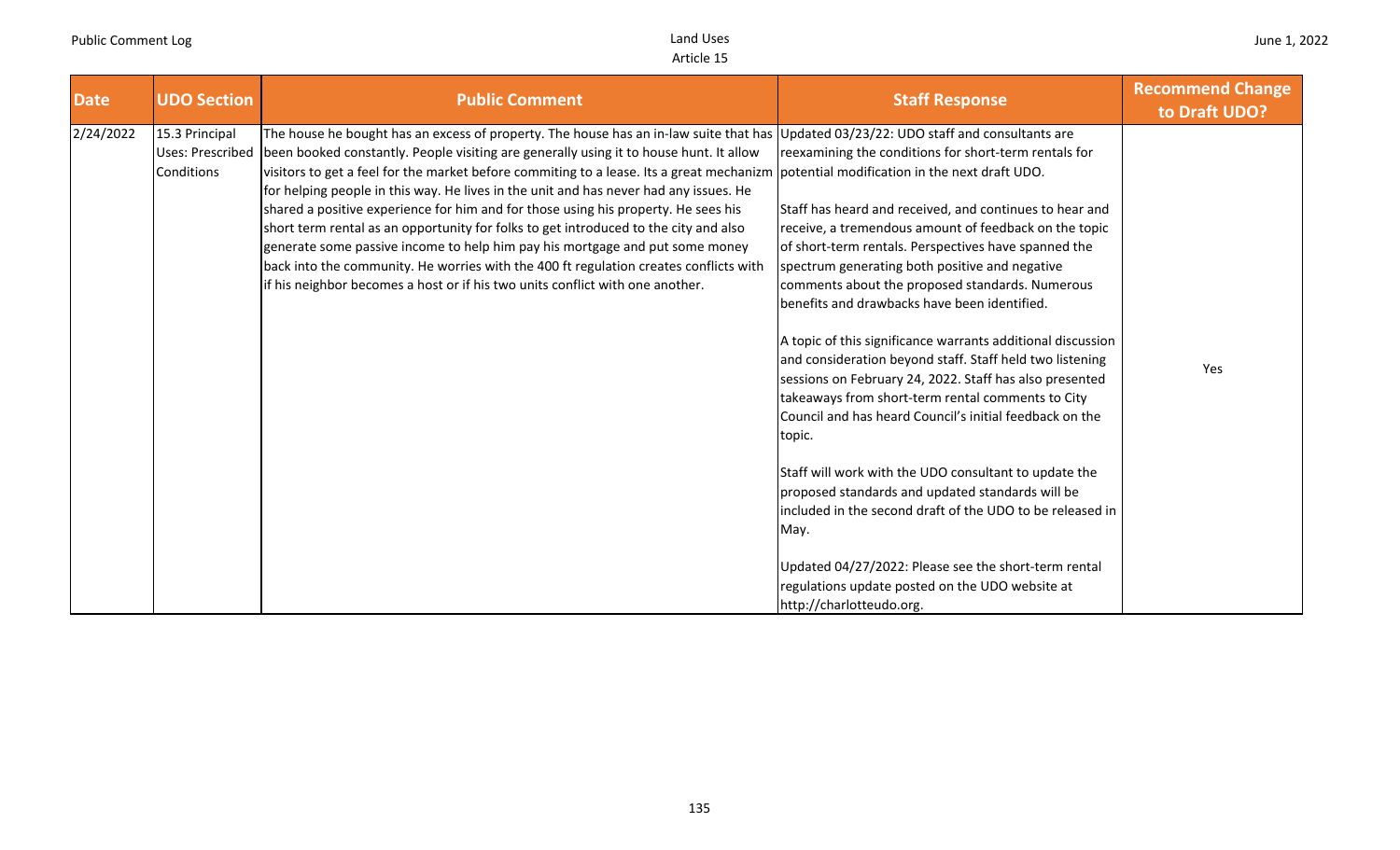| <b>Date</b> | <b>UDO Section</b>                                      | <b>Public Comment</b>                                                                                                                                                                                                                                                                                                                                                                                                                                                            | <b>Staff Response</b>                                                                                                                                                                                                                                                                                                                                                                                                                                                                                                                                                                                                                                                                                                                                                                                                                                                                                                                                                                        | <b>Recommend Change</b><br>to Draft UDO? |
|-------------|---------------------------------------------------------|----------------------------------------------------------------------------------------------------------------------------------------------------------------------------------------------------------------------------------------------------------------------------------------------------------------------------------------------------------------------------------------------------------------------------------------------------------------------------------|----------------------------------------------------------------------------------------------------------------------------------------------------------------------------------------------------------------------------------------------------------------------------------------------------------------------------------------------------------------------------------------------------------------------------------------------------------------------------------------------------------------------------------------------------------------------------------------------------------------------------------------------------------------------------------------------------------------------------------------------------------------------------------------------------------------------------------------------------------------------------------------------------------------------------------------------------------------------------------------------|------------------------------------------|
| 2/24/2022   | 15.3 Principal<br><b>Uses: Prescribed</b><br>Conditions | just wanted to confirm the concerns that you mention as having been reported.<br>There are at least 6 within 2 blocks of my home. And likely more. One is known as the<br>'Party house'. Usually 4-12 cars. Occasionally outdoor amplified music. Also I do<br>believe STR have been show to have a modest impact on rental rates in a<br>neighborhood due to reducing supply. There could be a policy to assign any revenue<br>from STRs taxes to be applied to rental support. | Updated 03/23/22: UDO staff and consultants are<br>reexamining the conditions for short-term rentals for<br>potential modification in the next draft UDO.<br>Staff has heard and received, and continues to hear and<br>receive, a tremendous amount of feedback on the topic<br>of short-term rentals. Perspectives have spanned the<br>spectrum generating both positive and negative<br>comments about the proposed standards. Numerous<br>benefits and drawbacks have been identified.<br>A topic of this significance warrants additional discussion<br>and consideration beyond staff. Staff held two listening<br>sessions on February 24, 2022. Staff has also presented<br>takeaways from short-term rental comments to City<br>Council and has heard Council's initial feedback on the<br>topic.<br>Staff will work with the UDO consultant to update the<br>proposed standards and updated standards will be<br>included in the second draft of the UDO to be released in<br>May. | Yes                                      |
|             |                                                         |                                                                                                                                                                                                                                                                                                                                                                                                                                                                                  | Updated 04/27/2022: Please see the short-term rental<br>regulations update posted on the UDO website at<br>http://charlotteudo.org.                                                                                                                                                                                                                                                                                                                                                                                                                                                                                                                                                                                                                                                                                                                                                                                                                                                          |                                          |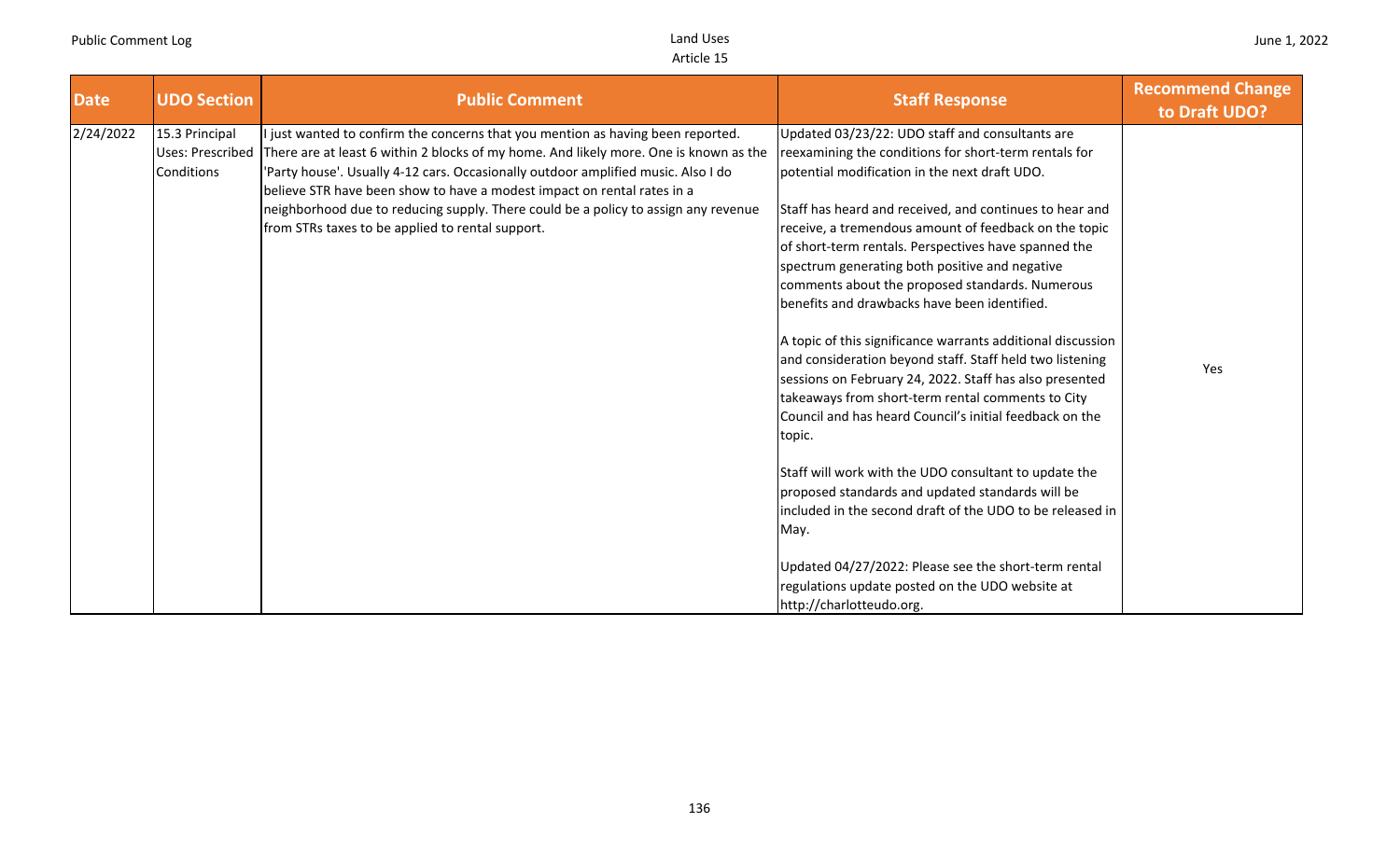| <b>Date</b> | <b>UDO Section</b>                               | <b>Public Comment</b>                                                                                                             | <b>Staff Response</b>                                                                                                                                                                                                                                                                                                                                                                                                                                                                                                                                                                                                                                                                                                                                                                                                                                                                                                   | <b>Recommend Change</b><br>to Draft UDO? |
|-------------|--------------------------------------------------|-----------------------------------------------------------------------------------------------------------------------------------|-------------------------------------------------------------------------------------------------------------------------------------------------------------------------------------------------------------------------------------------------------------------------------------------------------------------------------------------------------------------------------------------------------------------------------------------------------------------------------------------------------------------------------------------------------------------------------------------------------------------------------------------------------------------------------------------------------------------------------------------------------------------------------------------------------------------------------------------------------------------------------------------------------------------------|------------------------------------------|
| 2/24/2022   | 15.3 Principal<br>Uses: Prescribed<br>Conditions | Imposing regulations on all STR across the board is unwarranted. Targeting the units<br>that get complaints specifically instead. | Updated 03/23/22: UDO staff and consultants are<br>reexamining the conditions for short-term rentals for<br>potential modification in the next draft UDO.<br>Staff has heard and received, and continues to hear and<br>receive, a tremendous amount of feedback on the topic<br>of short-term rentals. Perspectives have spanned the<br>spectrum generating both positive and negative<br>comments about the proposed standards. Numerous<br>benefits and drawbacks have been identified.<br>A topic of this significance warrants additional discussion<br>and consideration beyond staff. Staff held two listening<br>sessions on February 24, 2022. Staff has also presented<br>takeaways from short-term rental comments to City<br>Council and has heard Council's initial feedback on the<br>topic.<br>Staff will work with the UDO consultant to update the<br>proposed standards and updated standards will be | Yes                                      |
|             |                                                  |                                                                                                                                   | included in the second draft of the UDO to be released in<br>May.                                                                                                                                                                                                                                                                                                                                                                                                                                                                                                                                                                                                                                                                                                                                                                                                                                                       |                                          |
|             |                                                  |                                                                                                                                   | Updated 04/27/2022: Please see the short-term rental<br>regulations update posted on the UDO website at<br>http://charlotteudo.org.                                                                                                                                                                                                                                                                                                                                                                                                                                                                                                                                                                                                                                                                                                                                                                                     |                                          |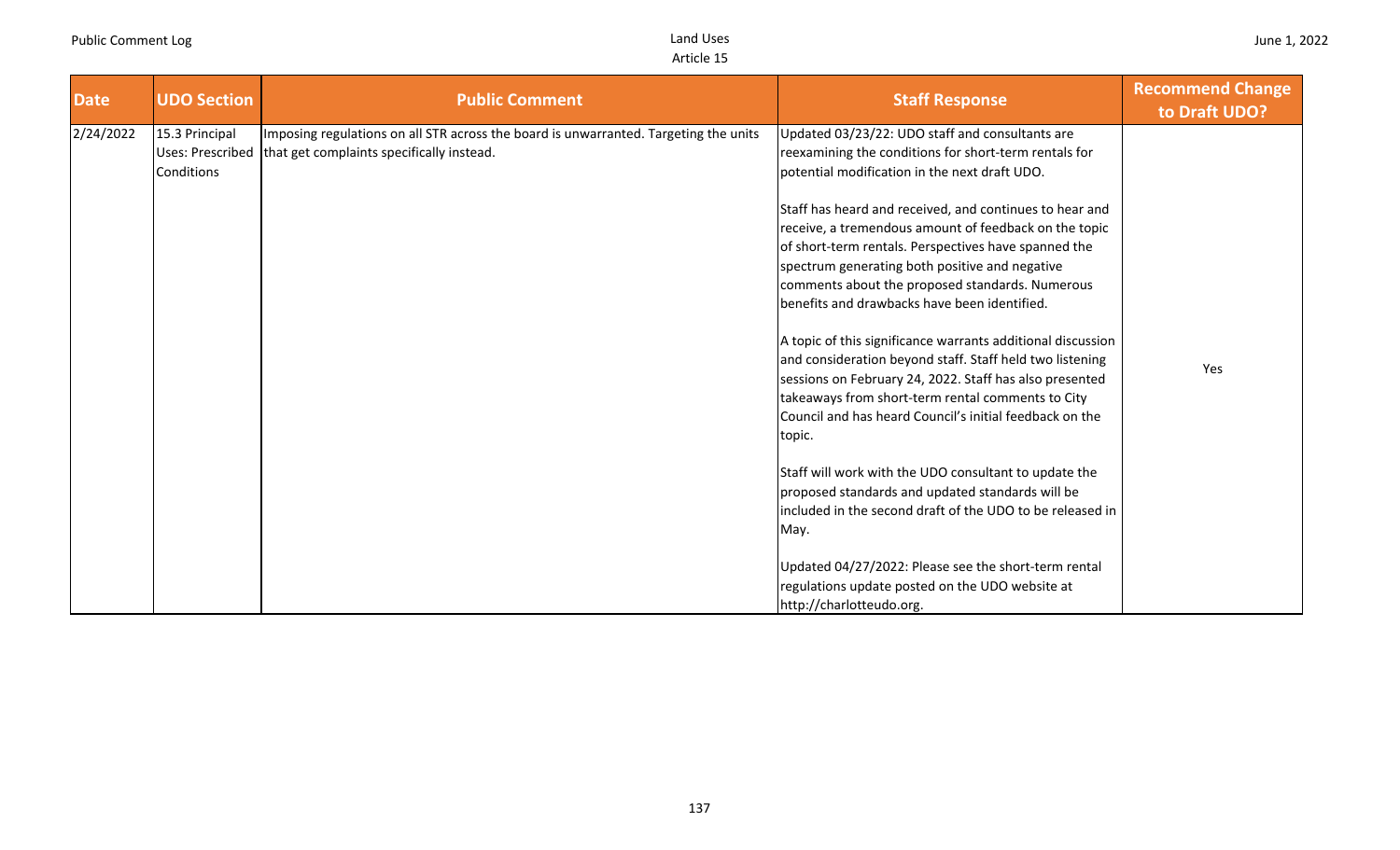| <b>Date</b> | <b>UDO Section</b>                               | <b>Public Comment</b>                                                                                                                                                                                                             | <b>Staff Response</b>                                                                                                                                                                                                                                                                                                                                                                                                                                                                                                                                                                                                                                                                                                                                                                                                                                                                                                                                                                                                                                | <b>Recommend Change</b><br>to Draft UDO? |
|-------------|--------------------------------------------------|-----------------------------------------------------------------------------------------------------------------------------------------------------------------------------------------------------------------------------------|------------------------------------------------------------------------------------------------------------------------------------------------------------------------------------------------------------------------------------------------------------------------------------------------------------------------------------------------------------------------------------------------------------------------------------------------------------------------------------------------------------------------------------------------------------------------------------------------------------------------------------------------------------------------------------------------------------------------------------------------------------------------------------------------------------------------------------------------------------------------------------------------------------------------------------------------------------------------------------------------------------------------------------------------------|------------------------------------------|
| 2/24/2022   | 15.3 Principal<br>Uses: Prescribed<br>Conditions | Respectful of disruptions in some cases. Cannot funds gained in tax dollars be used to<br>enforce current regulations i.e. noise ordinance for those offenders? Same treatment<br>as bad rental managers or even commercial uses. | Updated 03/23/22: UDO staff and consultants are<br>reexamining the conditions for short-term rentals for<br>potential modification in the next draft UDO.<br>Staff has heard and received, and continues to hear and<br>receive, a tremendous amount of feedback on the topic<br>of short-term rentals. Perspectives have spanned the<br>spectrum generating both positive and negative<br>comments about the proposed standards. Numerous<br>benefits and drawbacks have been identified.<br>A topic of this significance warrants additional discussion<br>and consideration beyond staff. Staff held two listening<br>sessions on February 24, 2022. Staff has also presented<br>takeaways from short-term rental comments to City<br>Council and has heard Council's initial feedback on the<br>topic.<br>Staff will work with the UDO consultant to update the<br>proposed standards and updated standards will be<br>included in the second draft of the UDO to be released in<br>May.<br>Updated 04/27/2022: Please see the short-term rental | Yes                                      |
|             |                                                  |                                                                                                                                                                                                                                   | regulations update posted on the UDO website at<br>http://charlotteudo.org.                                                                                                                                                                                                                                                                                                                                                                                                                                                                                                                                                                                                                                                                                                                                                                                                                                                                                                                                                                          |                                          |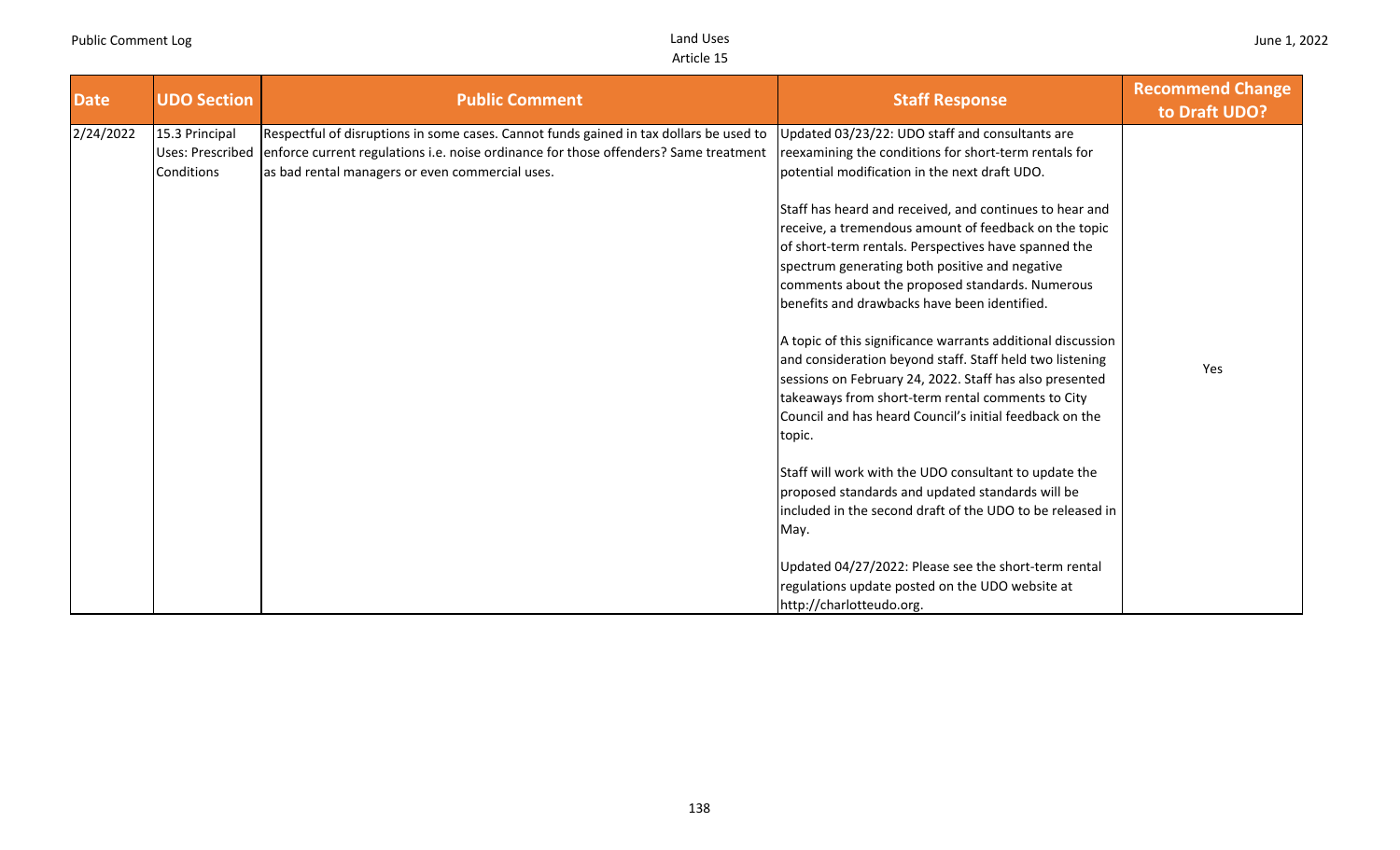| <b>Date</b> | <b>UDO Section</b>                                             | <b>Public Comment</b>                                                                                                                                                                                                                                 | <b>Staff Response</b>                                                                                                                                                                                                                                                                                                                                                                                                                                                                                                                                                                                                                                                                                                                                                                            | <b>Recommend Change</b><br>to Draft UDO? |
|-------------|----------------------------------------------------------------|-------------------------------------------------------------------------------------------------------------------------------------------------------------------------------------------------------------------------------------------------------|--------------------------------------------------------------------------------------------------------------------------------------------------------------------------------------------------------------------------------------------------------------------------------------------------------------------------------------------------------------------------------------------------------------------------------------------------------------------------------------------------------------------------------------------------------------------------------------------------------------------------------------------------------------------------------------------------------------------------------------------------------------------------------------------------|------------------------------------------|
| 2/24/2022   | 15.3 Principal<br><b>Uses: Prescribed</b><br><b>Conditions</b> | Kenneth is 100% right about grandfathering. Regulations should be focused on<br>problem properties. Folks that are doing things the right way should be allowed to<br>continue. Most hosts are great members of the neighborhoods and good neighbors. | Updated 03/23/22: UDO staff and consultants are<br>reexamining the conditions for short-term rentals for<br>potential modification in the next draft UDO.<br>Staff has heard and received, and continues to hear and<br>receive, a tremendous amount of feedback on the topic<br>of short-term rentals. Perspectives have spanned the<br>spectrum generating both positive and negative<br>comments about the proposed standards. Numerous<br>benefits and drawbacks have been identified.<br>A topic of this significance warrants additional discussion<br>and consideration beyond staff. Staff held two listening<br>sessions on February 24, 2022. Staff has also presented<br>takeaways from short-term rental comments to City<br>Council and has heard Council's initial feedback on the | Yes                                      |
|             |                                                                |                                                                                                                                                                                                                                                       | topic.<br>Staff will work with the UDO consultant to update the<br>proposed standards and updated standards will be<br>included in the second draft of the UDO to be released in<br>May.<br>Updated 04/27/2022: Please see the short-term rental<br>regulations update posted on the UDO website at<br>http://charlotteudo.org.                                                                                                                                                                                                                                                                                                                                                                                                                                                                  |                                          |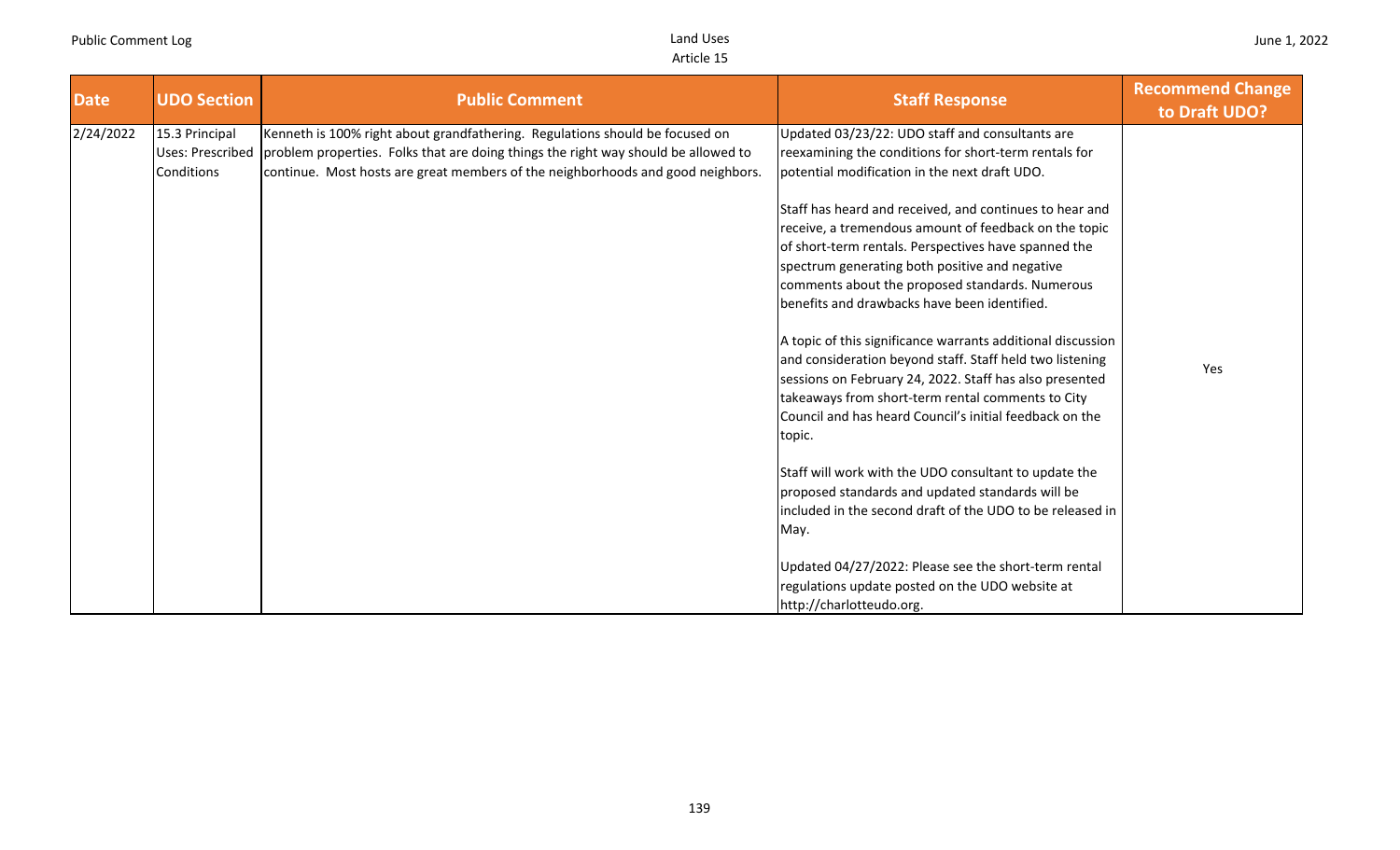| <b>Date</b> | <b>UDO Section</b>                                      | <b>Public Comment</b>                                                                                                                                                                                                                                                                                                                                                                                                                                                                                                                                                                                                                                                                                                                                                            | <b>Staff Response</b>                                                                                                                                                                                                                                                                                                                                                                                                                                                                                                                                                                                                   | <b>Recommend Change</b><br>to Draft UDO? |
|-------------|---------------------------------------------------------|----------------------------------------------------------------------------------------------------------------------------------------------------------------------------------------------------------------------------------------------------------------------------------------------------------------------------------------------------------------------------------------------------------------------------------------------------------------------------------------------------------------------------------------------------------------------------------------------------------------------------------------------------------------------------------------------------------------------------------------------------------------------------------|-------------------------------------------------------------------------------------------------------------------------------------------------------------------------------------------------------------------------------------------------------------------------------------------------------------------------------------------------------------------------------------------------------------------------------------------------------------------------------------------------------------------------------------------------------------------------------------------------------------------------|------------------------------------------|
| 2/24/2022   | 15.3 Principal<br><b>Uses: Prescribed</b><br>Conditions | As a partial dwelling Airbnb, we treat our space as a business and benefit to those<br>traveling and visiting Charlotte. We run it at a high level and because we live there, we reexamining the conditions for short-term rentals for<br>can easily mitigate any issues quickly and immediately. I would love for better<br>language to be created for partial dwellings versus whole home STRs. I do think a<br>majority of these issues are for select STRs and not the whole STR community. I think<br>there should be consequences for those who receive multiple complaints and they<br>should not be allowed to continue to rent. I am for STR's being allowed with some<br>restrictions imposed to help those who are having issues with them in their<br>neighborhoods. | Updated 03/23/22: UDO staff and consultants are<br>potential modification in the next draft UDO.<br>Staff has heard and received, and continues to hear and<br>receive, a tremendous amount of feedback on the topic<br>of short-term rentals. Perspectives have spanned the<br>spectrum generating both positive and negative<br>comments about the proposed standards. Numerous<br>benefits and drawbacks have been identified.<br>A topic of this significance warrants additional discussion<br>and consideration beyond staff. Staff held two listening<br>sessions on February 24, 2022. Staff has also presented | Yes                                      |
|             |                                                         |                                                                                                                                                                                                                                                                                                                                                                                                                                                                                                                                                                                                                                                                                                                                                                                  | takeaways from short-term rental comments to City<br>Council and has heard Council's initial feedback on the<br>topic.<br>Staff will work with the UDO consultant to update the<br>proposed standards and updated standards will be<br>lincluded in the second draft of the UDO to be released in<br>May.<br>Updated 04/27/2022: Please see the short-term rental<br>regulations update posted on the UDO website at<br>http://charlotteudo.org.                                                                                                                                                                        |                                          |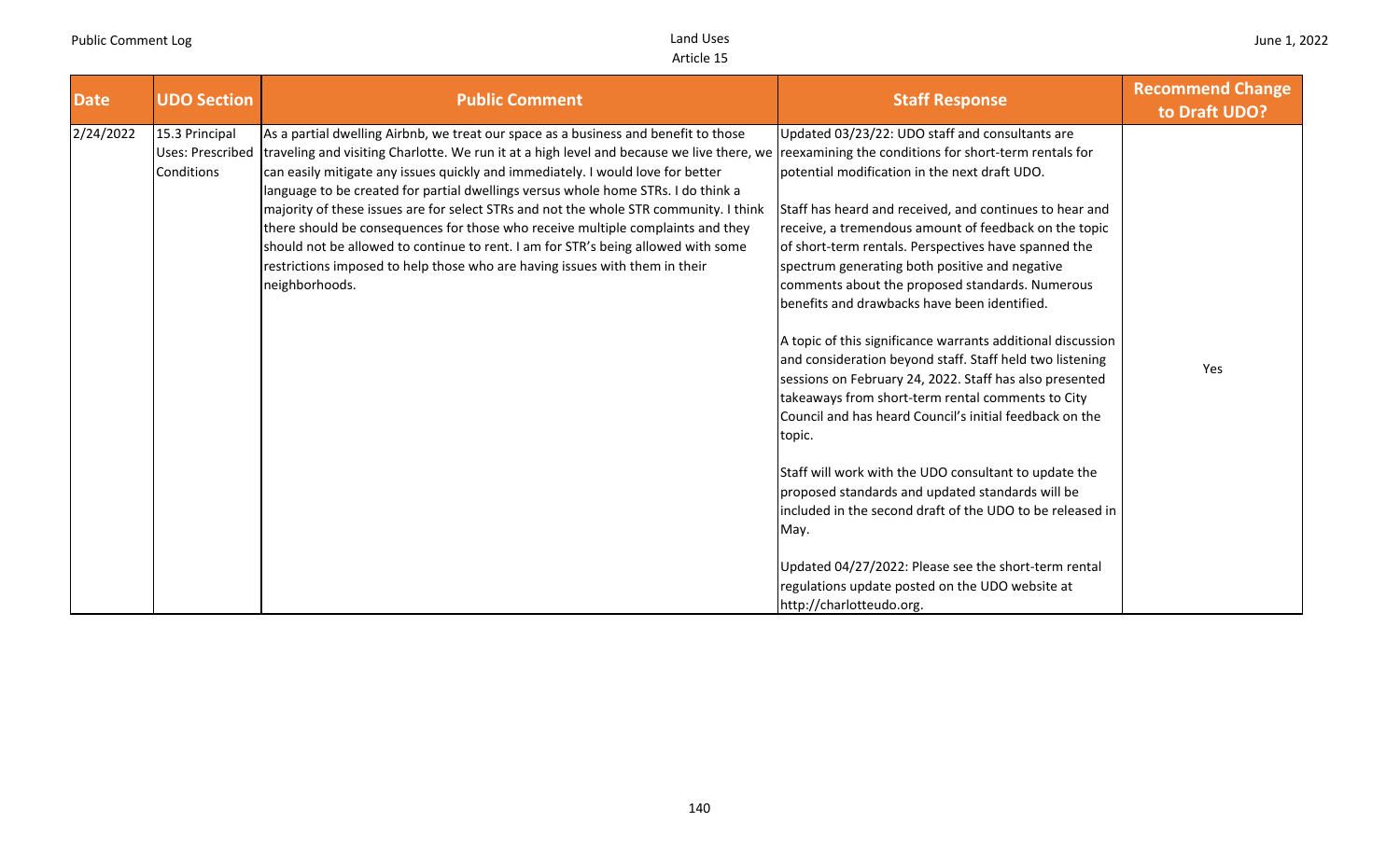| <b>Date</b> | <b>UDO Section</b>                                      | <b>Public Comment</b>                                                                                                                                              | <b>Staff Response</b>                                                                                                                                                                                                                                                                                                                                                                                                                                                                                                                                                                                                                                                                                                                                                                                                                                                                                                                                                                                                                                                                                   | <b>Recommend Change</b><br>to Draft UDO? |
|-------------|---------------------------------------------------------|--------------------------------------------------------------------------------------------------------------------------------------------------------------------|---------------------------------------------------------------------------------------------------------------------------------------------------------------------------------------------------------------------------------------------------------------------------------------------------------------------------------------------------------------------------------------------------------------------------------------------------------------------------------------------------------------------------------------------------------------------------------------------------------------------------------------------------------------------------------------------------------------------------------------------------------------------------------------------------------------------------------------------------------------------------------------------------------------------------------------------------------------------------------------------------------------------------------------------------------------------------------------------------------|------------------------------------------|
| 2/24/2022   | 15.3 Principal<br><b>Uses: Prescribed</b><br>Conditions | Respectfully, could City provide correlated data - complaint counts tied to individual<br>properties of the 3,000 population to understand the issue better?       | Updated 03/23/22: UDO staff and consultants are<br>reexamining the conditions for short-term rentals for<br>potential modification in the next draft UDO.<br>Staff has heard and received, and continues to hear and<br>receive, a tremendous amount of feedback on the topic<br>of short-term rentals. Perspectives have spanned the<br>spectrum generating both positive and negative<br>comments about the proposed standards. Numerous<br>benefits and drawbacks have been identified.<br>A topic of this significance warrants additional discussion<br>and consideration beyond staff. Staff held two listening<br>sessions on February 24, 2022. Staff has also presented<br>takeaways from short-term rental comments to City<br>Council and has heard Council's initial feedback on the<br>topic.<br>Staff will work with the UDO consultant to update the<br>proposed standards and updated standards will be<br>included in the second draft of the UDO to be released in<br>May.<br>Updated 04/27/2022: Please see the short-term rental<br>regulations update posted on the UDO website at | Yes                                      |
| 2/24/2022   | 15.3 Principal<br><b>Uses: Prescribed</b><br>Conditions | Please tell us the specific sections of the ordinance that we are discussing, as media<br>reports and other info sources have cited different sections. Thank you. | http://charlotteudo.org.<br>Updated 03/23/22: Section 15.3.AAAA                                                                                                                                                                                                                                                                                                                                                                                                                                                                                                                                                                                                                                                                                                                                                                                                                                                                                                                                                                                                                                         | No                                       |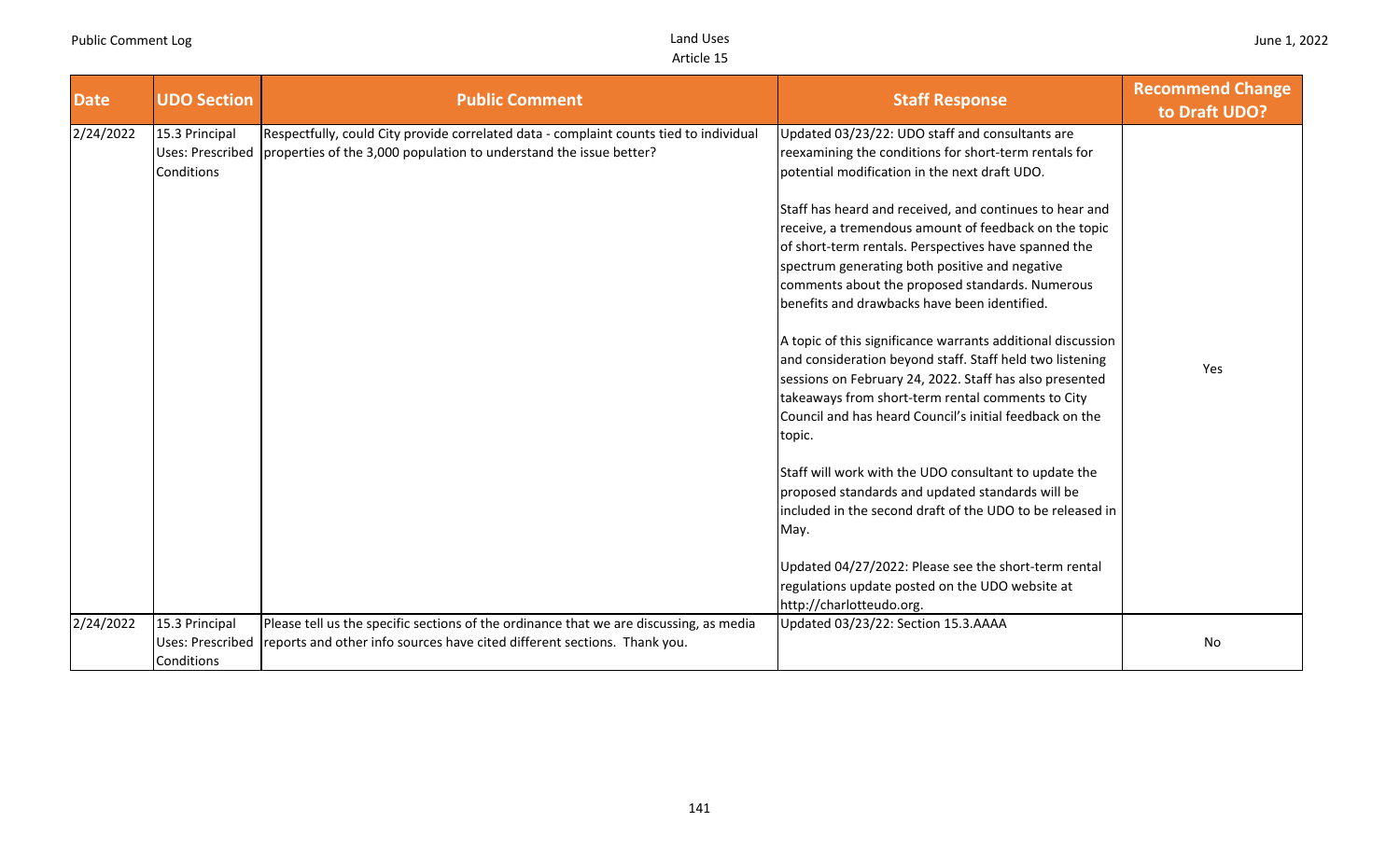| <b>Date</b> | <b>UDO Section</b>                                      | <b>Public Comment</b>                                                                                                                                                                                                                                                                                                                                                                                                                                                                                                                                                                                                                                                       | <b>Staff Response</b>                                                                                                                                                                                                                                                                                                                                                                                                                                                                                                                                                                                                                                                                                                                                                                                                                                                                                                                                                                                                                                                                                   | <b>Recommend Change</b><br>to Draft UDO? |
|-------------|---------------------------------------------------------|-----------------------------------------------------------------------------------------------------------------------------------------------------------------------------------------------------------------------------------------------------------------------------------------------------------------------------------------------------------------------------------------------------------------------------------------------------------------------------------------------------------------------------------------------------------------------------------------------------------------------------------------------------------------------------|---------------------------------------------------------------------------------------------------------------------------------------------------------------------------------------------------------------------------------------------------------------------------------------------------------------------------------------------------------------------------------------------------------------------------------------------------------------------------------------------------------------------------------------------------------------------------------------------------------------------------------------------------------------------------------------------------------------------------------------------------------------------------------------------------------------------------------------------------------------------------------------------------------------------------------------------------------------------------------------------------------------------------------------------------------------------------------------------------------|------------------------------------------|
| 2/24/2022   | 15.3 Principal<br><b>Uses: Prescribed</b><br>Conditions | The 400ft distancing requirement may end up very hard to manage. For example,<br>how would waitlists work? How often would lotteries be offered (daily, weekly)? My<br>concern is that the distance requirement begins to become the determining factor of<br>who is allowed to operate an STR. It really should be based on how responsibly the<br>STR is managed. Focus on noise and nuisance make sense. All operators should be<br>encouraged to run responsible STRs. This is also why grandfathering is so important.<br>Hundreds of responsible hosts who are great neighbors will lose a primary source of<br>income for no reason other than an arbitrary lottery. | Updated 03/23/22: UDO staff and consultants are<br>reexamining the conditions for short-term rentals for<br>potential modification in the next draft UDO.<br>Staff has heard and received, and continues to hear and<br>receive, a tremendous amount of feedback on the topic<br>of short-term rentals. Perspectives have spanned the<br>spectrum generating both positive and negative<br>comments about the proposed standards. Numerous<br>benefits and drawbacks have been identified.<br>A topic of this significance warrants additional discussion<br>and consideration beyond staff. Staff held two listening<br>sessions on February 24, 2022. Staff has also presented<br>takeaways from short-term rental comments to City<br>Council and has heard Council's initial feedback on the<br>topic.<br>Staff will work with the UDO consultant to update the<br>proposed standards and updated standards will be<br>included in the second draft of the UDO to be released in<br>May.<br>Updated 04/27/2022: Please see the short-term rental<br>regulations update posted on the UDO website at | Yes                                      |
|             |                                                         |                                                                                                                                                                                                                                                                                                                                                                                                                                                                                                                                                                                                                                                                             | http://charlotteudo.org.                                                                                                                                                                                                                                                                                                                                                                                                                                                                                                                                                                                                                                                                                                                                                                                                                                                                                                                                                                                                                                                                                |                                          |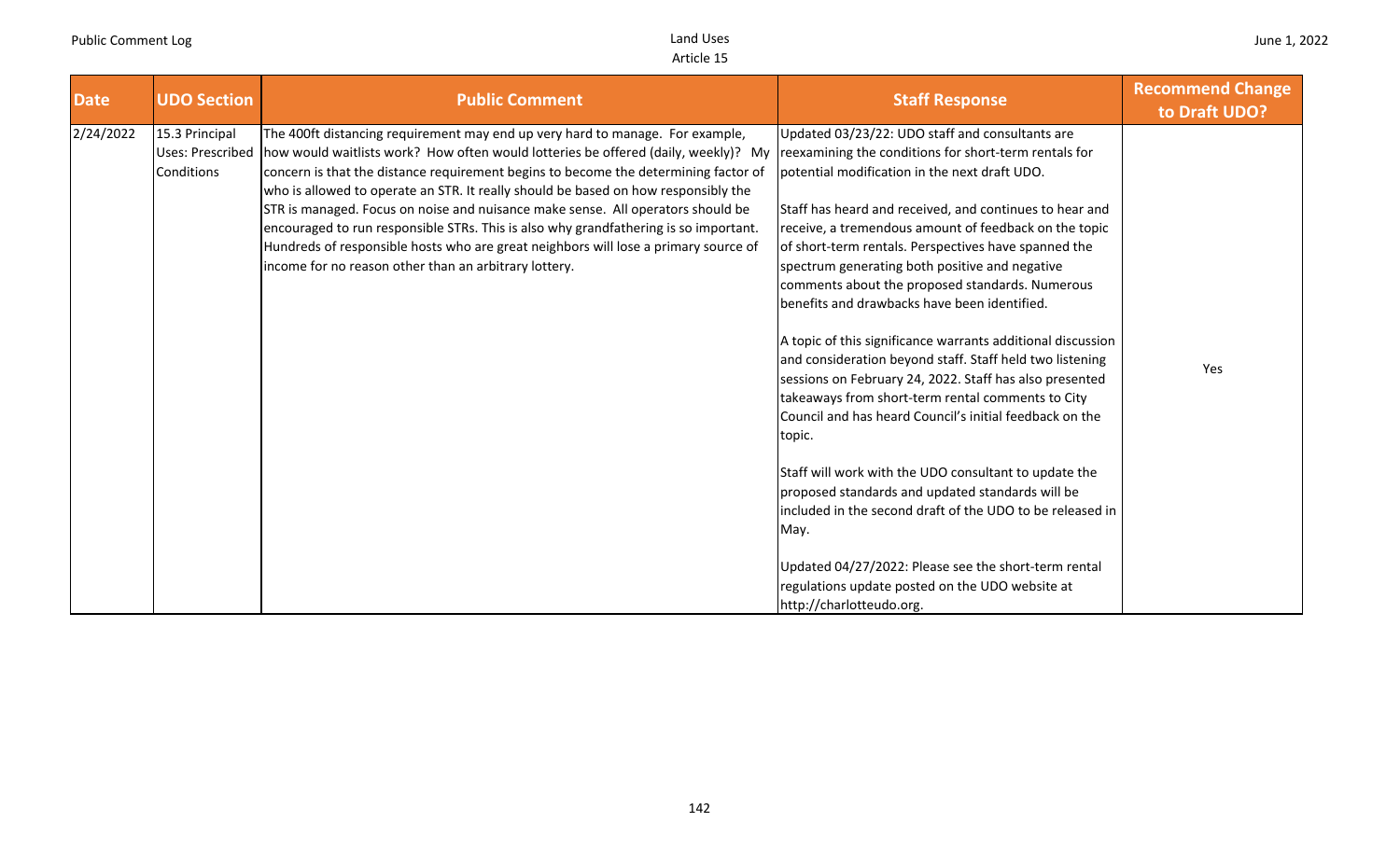| <b>Date</b> | <b>UDO Section</b>                               | <b>Public Comment</b>                                                                                                                                                                                                                                                                                                                                                                                                                                                       | <b>Staff Response</b>                                                                                                                                                                                                                                                                                                                                                                                                                                                                                                                                                                                                                                                                                                                   | <b>Recommend Change</b><br>to Draft UDO? |
|-------------|--------------------------------------------------|-----------------------------------------------------------------------------------------------------------------------------------------------------------------------------------------------------------------------------------------------------------------------------------------------------------------------------------------------------------------------------------------------------------------------------------------------------------------------------|-----------------------------------------------------------------------------------------------------------------------------------------------------------------------------------------------------------------------------------------------------------------------------------------------------------------------------------------------------------------------------------------------------------------------------------------------------------------------------------------------------------------------------------------------------------------------------------------------------------------------------------------------------------------------------------------------------------------------------------------|------------------------------------------|
| 2/24/2022   | 15.3 Principal<br>Uses: Prescribed<br>Conditions | Hello fellow hosts! We recommend investing in these safety devices to provide a safe<br>environment for your rentals: Technology Safety Device Stack. 1. Minut Sensor for real-reexamining the conditions for short-term rentals for<br>time noise and occupancy and party monitoring. 2. Fresh Air for real-time smoking. 3.<br>Opeto for keyless, one time codes for guests. 4. Alexa Amazon Echo to reach<br>unresponsive guests. 5. Nest Cameras for outdoor monitoring | Updated 03/23/22: UDO staff and consultants are<br>potential modification in the next draft UDO.<br>Staff has heard and received, and continues to hear and<br>receive, a tremendous amount of feedback on the topic<br>of short-term rentals. Perspectives have spanned the<br>spectrum generating both positive and negative<br>comments about the proposed standards. Numerous<br>benefits and drawbacks have been identified.<br>A topic of this significance warrants additional discussion<br>and consideration beyond staff. Staff held two listening<br>sessions on February 24, 2022. Staff has also presented<br>takeaways from short-term rental comments to City<br>Council and has heard Council's initial feedback on the | Yes                                      |
|             |                                                  |                                                                                                                                                                                                                                                                                                                                                                                                                                                                             | topic.<br>Staff will work with the UDO consultant to update the<br>proposed standards and updated standards will be<br>included in the second draft of the UDO to be released in<br>May.<br>Updated 04/27/2022: Please see the short-term rental<br>regulations update posted on the UDO website at<br>http://charlotteudo.org.                                                                                                                                                                                                                                                                                                                                                                                                         |                                          |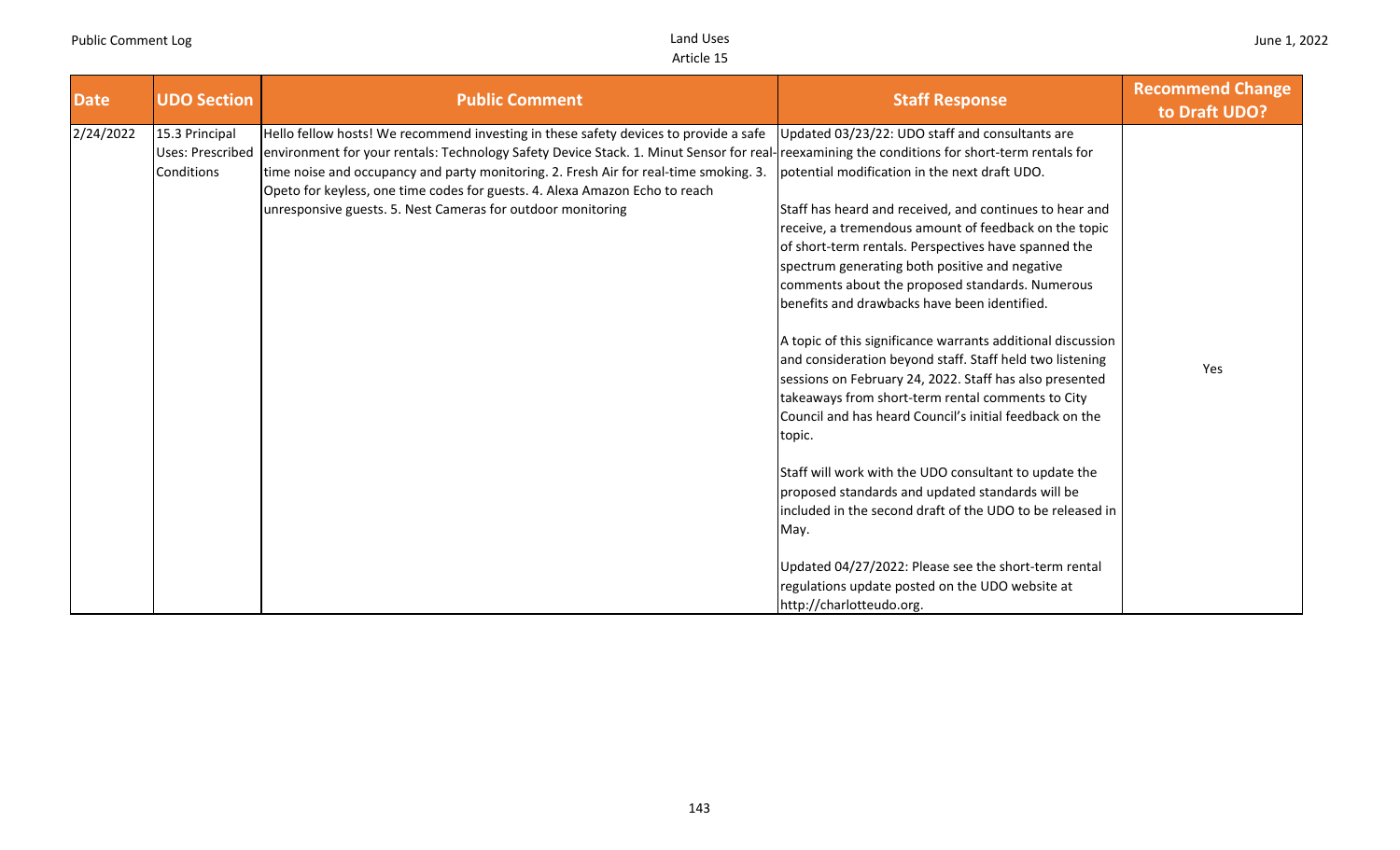| <b>UDO Section</b>                                      | <b>Public Comment</b>                                                             | <b>Staff Response</b>                                                                                                                                                                                                                                                                                                                                                                                                                                                                                                                                     | <b>Recommend Change</b><br>to Draft UDO? |
|---------------------------------------------------------|-----------------------------------------------------------------------------------|-----------------------------------------------------------------------------------------------------------------------------------------------------------------------------------------------------------------------------------------------------------------------------------------------------------------------------------------------------------------------------------------------------------------------------------------------------------------------------------------------------------------------------------------------------------|------------------------------------------|
| 15.3 Principal<br><b>Uses: Prescribed</b><br>Conditions | Do not agree with limiting number you can own/manage. This is my full time income | Updated 03/23/22: UDO staff and consultants are<br>reexamining the conditions for short-term rentals for<br>potential modification in the next draft UDO.<br>Staff has heard and received, and continues to hear and<br>receive, a tremendous amount of feedback on the topic<br>of short-term rentals. Perspectives have spanned the<br>spectrum generating both positive and negative<br>comments about the proposed standards. Numerous<br>benefits and drawbacks have been identified.<br>A topic of this significance warrants additional discussion |                                          |
|                                                         |                                                                                   | and consideration beyond staff. Staff held two listening<br>sessions on February 24, 2022. Staff has also presented<br>takeaways from short-term rental comments to City<br>Council and has heard Council's initial feedback on the<br>topic.<br>Staff will work with the UDO consultant to update the<br>proposed standards and updated standards will be<br>included in the second draft of the UDO to be released in<br>May.<br>Updated 04/27/2022: Please see the short-term rental<br>regulations update posted on the UDO website at                | Yes                                      |
|                                                         |                                                                                   | for me and my husband.                                                                                                                                                                                                                                                                                                                                                                                                                                                                                                                                    | http://charlotteudo.org.                 |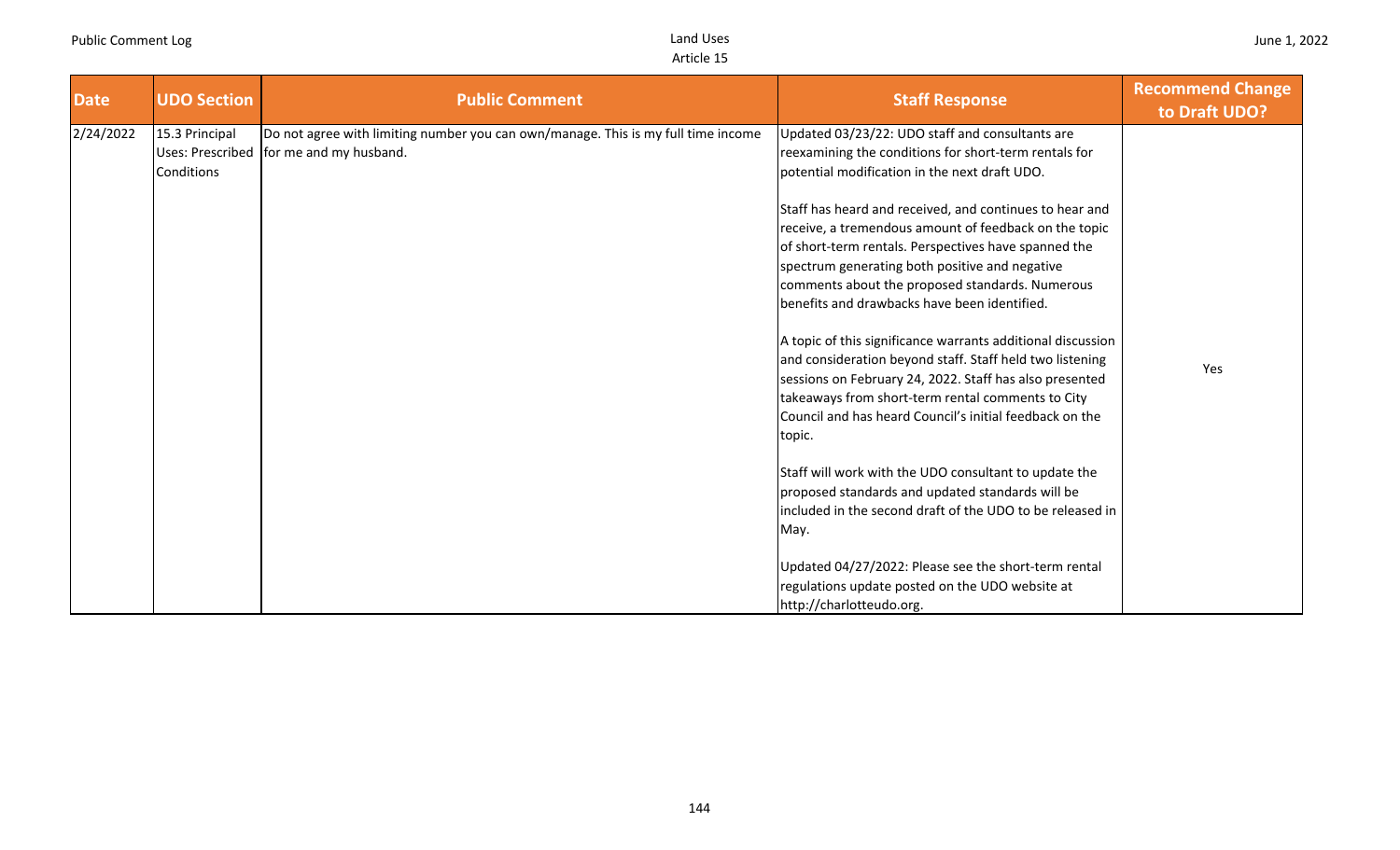| <b>Date</b> | <b>UDO Section</b>                                      | <b>Public Comment</b>                                                                                                                                                                                                                              | <b>Staff Response</b>                                                                                                                                                                                                                                                                                                                                                                                                                                                                                                                                                                                                                                                                                                                                                                                                                                                                                                                                                                                                                                                             | <b>Recommend Change</b><br>to Draft UDO? |
|-------------|---------------------------------------------------------|----------------------------------------------------------------------------------------------------------------------------------------------------------------------------------------------------------------------------------------------------|-----------------------------------------------------------------------------------------------------------------------------------------------------------------------------------------------------------------------------------------------------------------------------------------------------------------------------------------------------------------------------------------------------------------------------------------------------------------------------------------------------------------------------------------------------------------------------------------------------------------------------------------------------------------------------------------------------------------------------------------------------------------------------------------------------------------------------------------------------------------------------------------------------------------------------------------------------------------------------------------------------------------------------------------------------------------------------------|------------------------------------------|
| 2/24/2022   | 15.3 Principal<br><b>Uses: Prescribed</b><br>Conditions | Has the City done any research on successful Airbnb/STR reform in other cities? It feels Updated 03/23/22: UDO staff and consultants are<br>like we're 5 years in the past and they've picked arbitrary rules that don't solve the<br>root issues. | reexamining the conditions for short-term rentals for<br>potential modification in the next draft UDO.<br>Staff has heard and received, and continues to hear and<br>receive, a tremendous amount of feedback on the topic<br>of short-term rentals. Perspectives have spanned the<br>spectrum generating both positive and negative<br>comments about the proposed standards. Numerous<br>benefits and drawbacks have been identified.<br>A topic of this significance warrants additional discussion<br>and consideration beyond staff. Staff held two listening<br>sessions on February 24, 2022. Staff has also presented<br>takeaways from short-term rental comments to City<br>Council and has heard Council's initial feedback on the<br>topic.<br>Staff will work with the UDO consultant to update the<br>proposed standards and updated standards will be<br>lincluded in the second draft of the UDO to be released in<br>May.<br>Updated 04/27/2022: Please see the short-term rental<br>regulations update posted on the UDO website at<br>http://charlotteudo.org. | Yes                                      |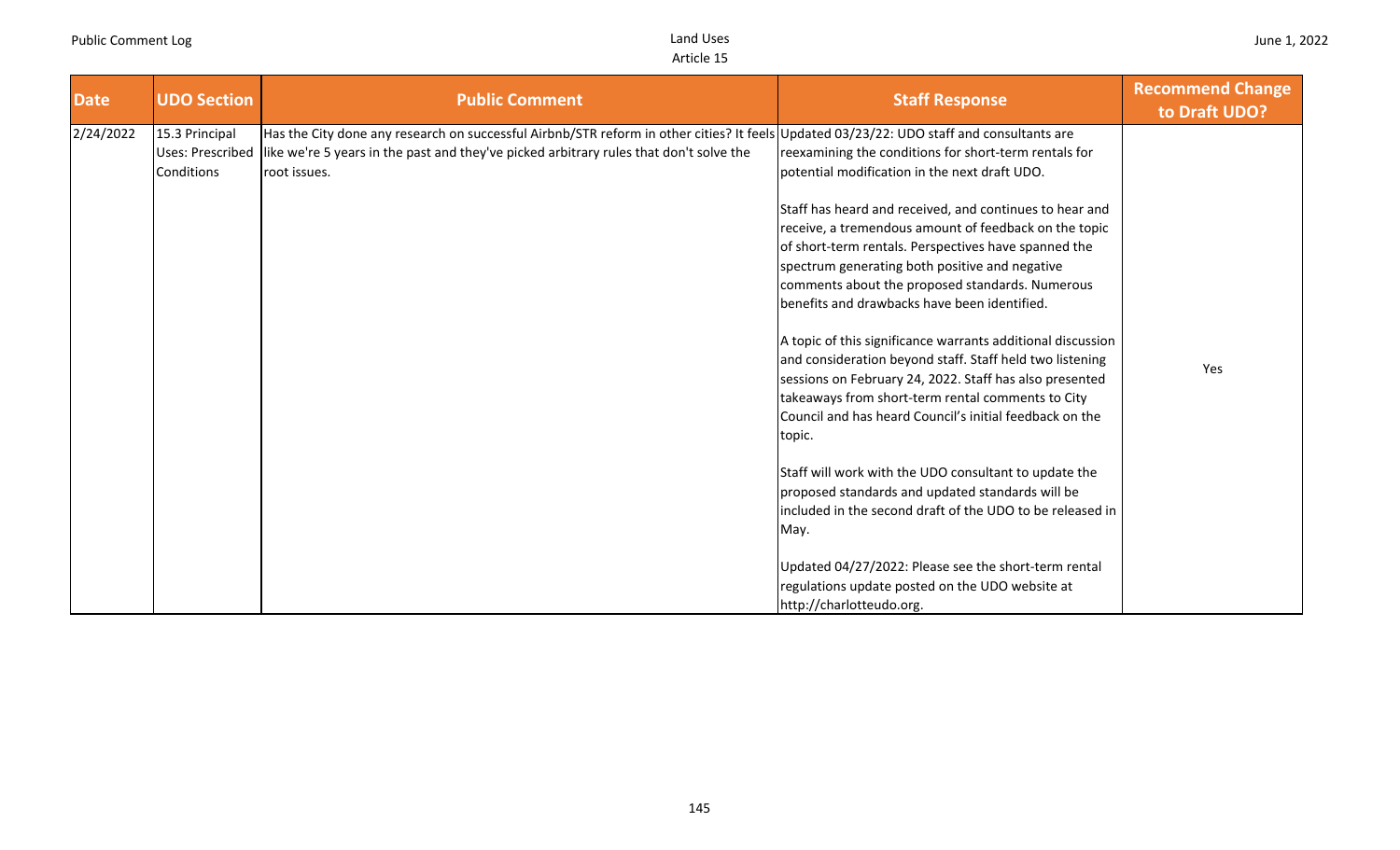| <b>Date</b> | <b>UDO Section</b>                                      | <b>Public Comment</b>                                                                                                                                                                                                                                                                   | <b>Staff Response</b>                                                                                                                                                                                                                                                                                                                                                                                                                                                                      | <b>Recommend Change</b><br>to Draft UDO? |
|-------------|---------------------------------------------------------|-----------------------------------------------------------------------------------------------------------------------------------------------------------------------------------------------------------------------------------------------------------------------------------------|--------------------------------------------------------------------------------------------------------------------------------------------------------------------------------------------------------------------------------------------------------------------------------------------------------------------------------------------------------------------------------------------------------------------------------------------------------------------------------------------|------------------------------------------|
| 2/24/2022   | 15.3 Principal<br><b>Uses: Prescribed</b><br>Conditions | Suggestion: For multi-unit buildings (apartments, condos, duplexes, etc) replace the<br>400foot rule with an option like the City of Raleigh where the maximum is 25% STR<br>units per building. That means an apartment complex with 200 units can have a<br>maximum of 50 STR leases. | Updated 03/23/22: UDO staff and consultants are<br>reexamining the conditions for short-term rentals for<br>potential modification in the next draft UDO.<br>Staff has heard and received, and continues to hear and<br>receive, a tremendous amount of feedback on the topic<br>of short-term rentals. Perspectives have spanned the<br>spectrum generating both positive and negative<br>comments about the proposed standards. Numerous<br>benefits and drawbacks have been identified. |                                          |
|             |                                                         |                                                                                                                                                                                                                                                                                         | A topic of this significance warrants additional discussion<br>and consideration beyond staff. Staff held two listening<br>sessions on February 24, 2022. Staff has also presented<br>takeaways from short-term rental comments to City<br>Council and has heard Council's initial feedback on the<br>topic.                                                                                                                                                                               | Yes                                      |
|             |                                                         |                                                                                                                                                                                                                                                                                         | Staff will work with the UDO consultant to update the<br>proposed standards and updated standards will be<br>included in the second draft of the UDO to be released in<br>May.                                                                                                                                                                                                                                                                                                             |                                          |
|             |                                                         |                                                                                                                                                                                                                                                                                         | Updated 04/27/2022: Please see the short-term rental<br>regulations update posted on the UDO website at<br>http://charlotteudo.org.                                                                                                                                                                                                                                                                                                                                                        |                                          |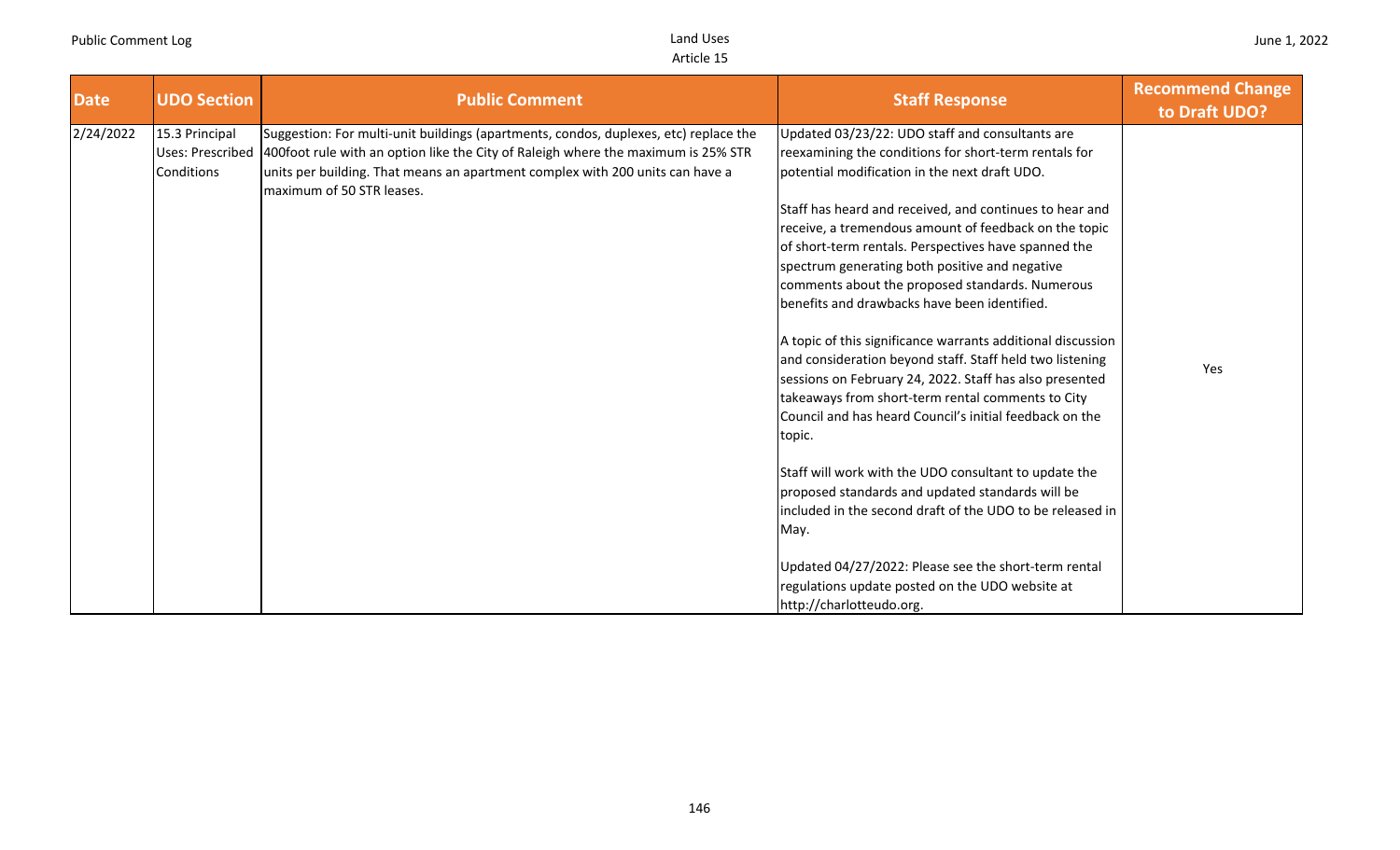| <b>Date</b> | <b>UDO Section</b>                                             | <b>Public Comment</b>                                                                                                                                                                                                                                                                                                                                                                                                                                                                                                                                                                                                                                                                                                                                                                            | <b>Staff Response</b>                                                                                                                                                                                                                                                                                                                                                                                                                                                                                                                                                                                                                                                                                                                                                                                                                                                                                                               | <b>Recommend Change</b><br>to Draft UDO? |
|-------------|----------------------------------------------------------------|--------------------------------------------------------------------------------------------------------------------------------------------------------------------------------------------------------------------------------------------------------------------------------------------------------------------------------------------------------------------------------------------------------------------------------------------------------------------------------------------------------------------------------------------------------------------------------------------------------------------------------------------------------------------------------------------------------------------------------------------------------------------------------------------------|-------------------------------------------------------------------------------------------------------------------------------------------------------------------------------------------------------------------------------------------------------------------------------------------------------------------------------------------------------------------------------------------------------------------------------------------------------------------------------------------------------------------------------------------------------------------------------------------------------------------------------------------------------------------------------------------------------------------------------------------------------------------------------------------------------------------------------------------------------------------------------------------------------------------------------------|------------------------------------------|
| 2/24/2022   | 15.3 Principal<br><b>Uses: Prescribed</b><br><b>Conditions</b> | Our home is in a zone R-3. This is Residential. A Whole House STR next door is not<br>lived in other than by renters. Renters can be 18 years old and rent on a 1 night basis.<br>This has provided our quiet street with parties involving 300+. There have been no<br>consequences for ANYONE. The host is not local or available (never bothered to meet<br>any of the neighbors). These parties have involved drugs, and violent behavior.<br>Multiple police calls were required. City ordinances have changed to make trespassing receive, a tremendous amount of feedback on the topic<br>and noise ordinances non-criminal so there is not much the police can even help with.<br>There have got to be CONSEQUENCES for the owners/hosts to prevent this disruption<br>to the RESIDENCE. | Updated 03/23/22: UDO staff and consultants are<br>reexamining the conditions for short-term rentals for<br>potential modification in the next draft UDO.<br>Staff has heard and received, and continues to hear and<br>of short-term rentals. Perspectives have spanned the<br>spectrum generating both positive and negative<br>comments about the proposed standards. Numerous<br>benefits and drawbacks have been identified.<br>A topic of this significance warrants additional discussion<br>and consideration beyond staff. Staff held two listening<br>sessions on February 24, 2022. Staff has also presented<br>takeaways from short-term rental comments to City<br>Council and has heard Council's initial feedback on the<br>topic.<br>Staff will work with the UDO consultant to update the<br>proposed standards and updated standards will be<br>included in the second draft of the UDO to be released in<br>May. | Yes                                      |
|             |                                                                |                                                                                                                                                                                                                                                                                                                                                                                                                                                                                                                                                                                                                                                                                                                                                                                                  | Updated 04/27/2022: Please see the short-term rental<br>regulations update posted on the UDO website at<br>http://charlotteudo.org.                                                                                                                                                                                                                                                                                                                                                                                                                                                                                                                                                                                                                                                                                                                                                                                                 |                                          |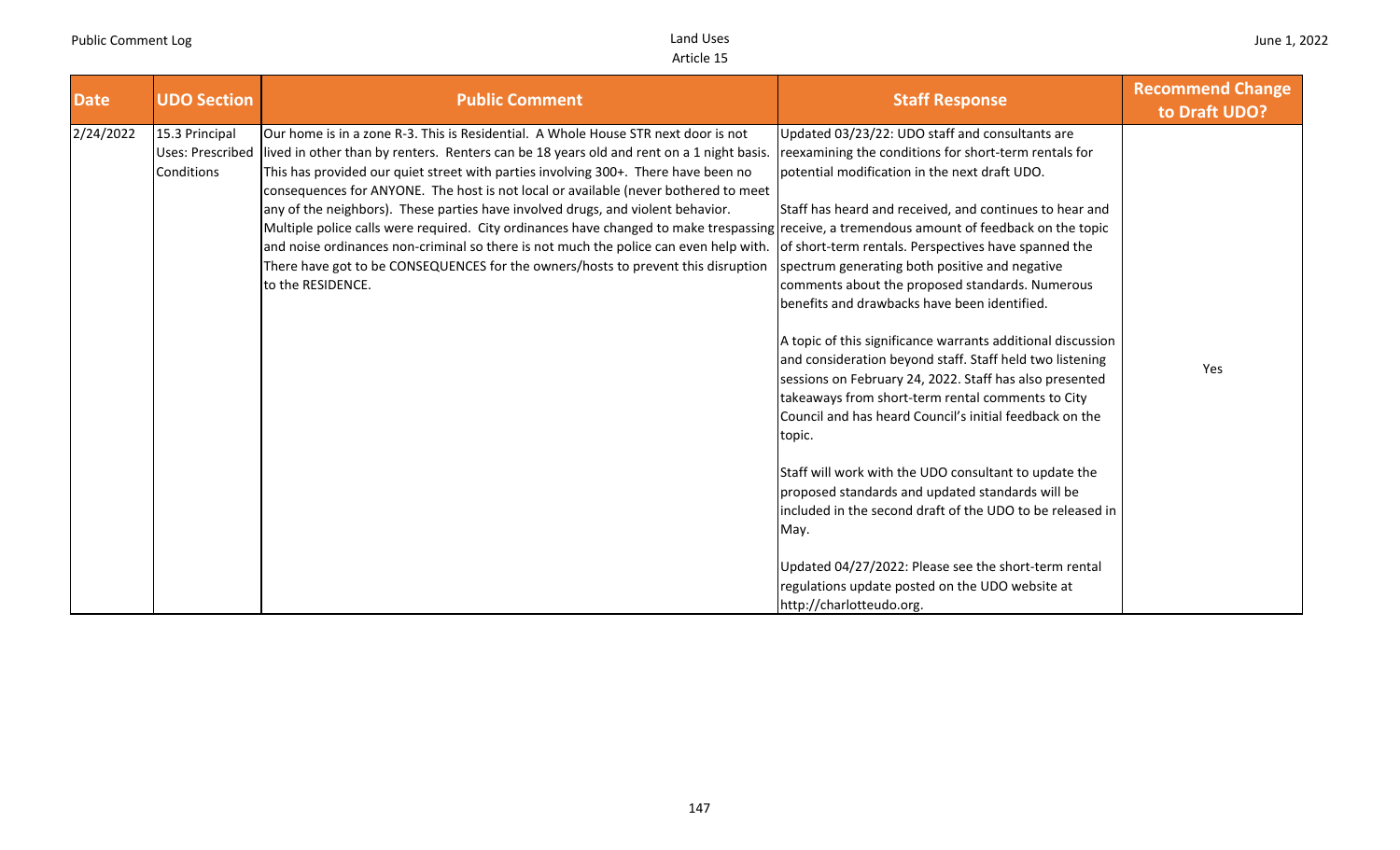| <b>Date</b> | <b>UDO Section</b>                               | <b>Public Comment</b>                                                                                                                                                                                                                                                                                                                                                                                                                                                                                         | <b>Staff Response</b>                                                                                                                                                                                                                                                                                                                                                                                                                                                                                                                                                                                                                                                                                                                                                                                                                                                                                                                                                                        | <b>Recommend Change</b><br>to Draft UDO? |
|-------------|--------------------------------------------------|---------------------------------------------------------------------------------------------------------------------------------------------------------------------------------------------------------------------------------------------------------------------------------------------------------------------------------------------------------------------------------------------------------------------------------------------------------------------------------------------------------------|----------------------------------------------------------------------------------------------------------------------------------------------------------------------------------------------------------------------------------------------------------------------------------------------------------------------------------------------------------------------------------------------------------------------------------------------------------------------------------------------------------------------------------------------------------------------------------------------------------------------------------------------------------------------------------------------------------------------------------------------------------------------------------------------------------------------------------------------------------------------------------------------------------------------------------------------------------------------------------------------|------------------------------------------|
| 2/24/2022   | 15.3 Principal<br>Uses: Prescribed<br>Conditions | great question - it is where we should focus the solution, if noise is the real reason<br>driving the City's desire to add regulations. There are multiple potential solution:<br>require renters to register, require renters to put down a deposit, enable CPS to issue<br>citations -> I am not advocating for those solutions, just suggesting that policy should<br>address the person violating the ordinance, not the STR landlord and not impacting<br>the SDR's livelihood and use of their property | Updated 03/23/22: UDO staff and consultants are<br>reexamining the conditions for short-term rentals for<br>potential modification in the next draft UDO.<br>Staff has heard and received, and continues to hear and<br>receive, a tremendous amount of feedback on the topic<br>of short-term rentals. Perspectives have spanned the<br>spectrum generating both positive and negative<br>comments about the proposed standards. Numerous<br>benefits and drawbacks have been identified.<br>A topic of this significance warrants additional discussion<br>and consideration beyond staff. Staff held two listening<br>sessions on February 24, 2022. Staff has also presented<br>takeaways from short-term rental comments to City<br>Council and has heard Council's initial feedback on the<br>topic.<br>Staff will work with the UDO consultant to update the<br>proposed standards and updated standards will be<br>included in the second draft of the UDO to be released in<br>May. | Yes                                      |
|             |                                                  |                                                                                                                                                                                                                                                                                                                                                                                                                                                                                                               | Updated 04/27/2022: Please see the short-term rental<br>regulations update posted on the UDO website at<br>http://charlotteudo.org.                                                                                                                                                                                                                                                                                                                                                                                                                                                                                                                                                                                                                                                                                                                                                                                                                                                          |                                          |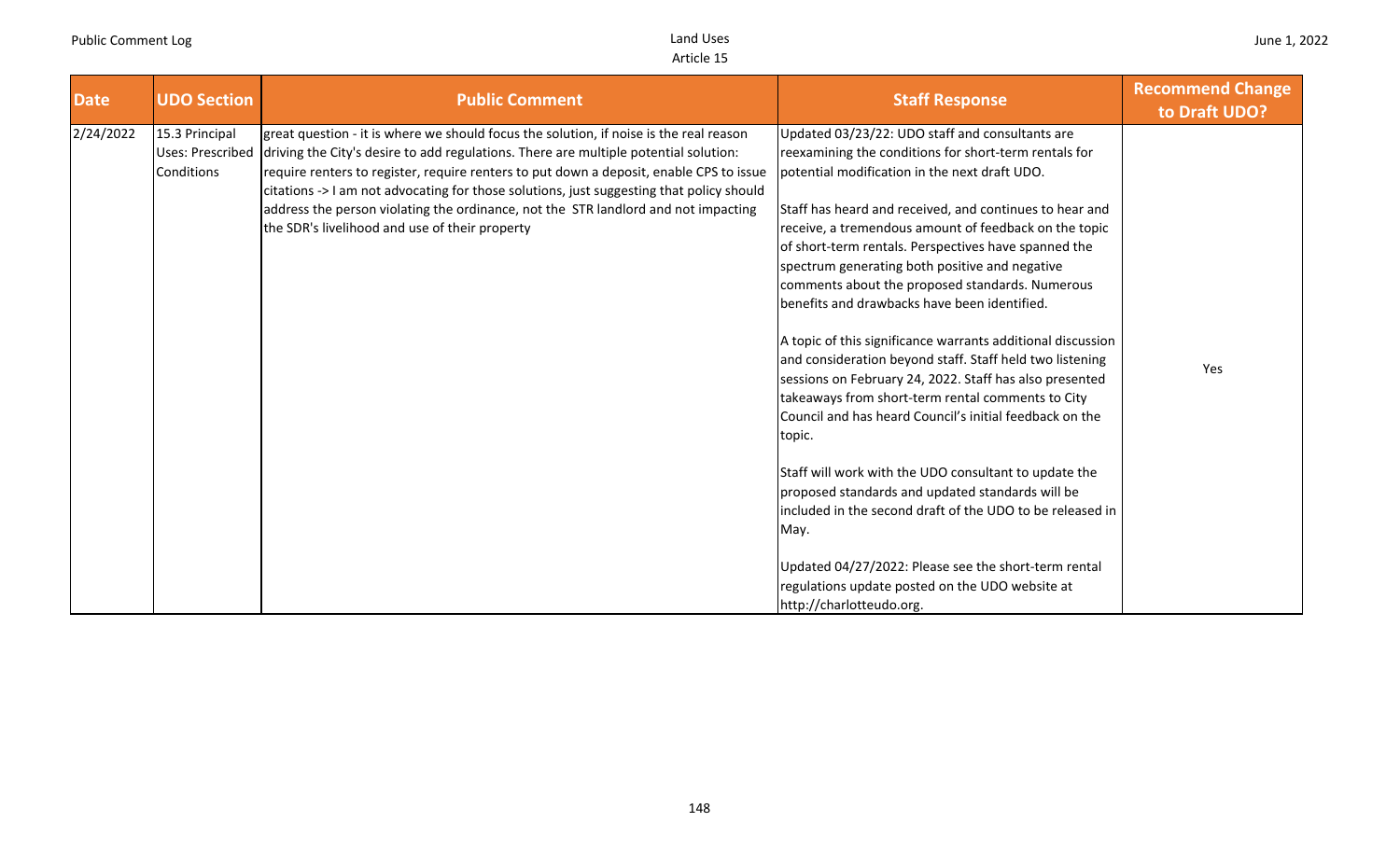| <b>Date</b> | <b>UDO Section</b>                               | <b>Public Comment</b>                                                                                                                                                                                                                                                                                                                                                                                               | <b>Staff Response</b>                                                                                                                                                                                                                                                                                                                                                                                                                                                                                                                                                                                                                                                                                                                                                                                      | <b>Recommend Change</b><br>to Draft UDO? |
|-------------|--------------------------------------------------|---------------------------------------------------------------------------------------------------------------------------------------------------------------------------------------------------------------------------------------------------------------------------------------------------------------------------------------------------------------------------------------------------------------------|------------------------------------------------------------------------------------------------------------------------------------------------------------------------------------------------------------------------------------------------------------------------------------------------------------------------------------------------------------------------------------------------------------------------------------------------------------------------------------------------------------------------------------------------------------------------------------------------------------------------------------------------------------------------------------------------------------------------------------------------------------------------------------------------------------|------------------------------------------|
| 2/24/2022   | 15.3 Principal<br>Uses: Prescribed<br>Conditions | Most of the rules to deal with complaints are better handled with other ordinances<br>rather than within a zoning ordinance. The city has noise, trash, occupancy(health),<br>and other ordinances that deal with the problems that have nothing to do with land<br>use. Why not apply the rules to all rentals? what if an owner wants to have a party<br>every weekend- same issues but no fix under these rules. | Updated 03/23/22: UDO staff and consultants are<br>reexamining the conditions for short-term rentals for<br>potential modification in the next draft UDO.<br>Staff has heard and received, and continues to hear and<br>receive, a tremendous amount of feedback on the topic<br>of short-term rentals. Perspectives have spanned the<br>spectrum generating both positive and negative<br>comments about the proposed standards. Numerous<br>benefits and drawbacks have been identified.<br>A topic of this significance warrants additional discussion<br>and consideration beyond staff. Staff held two listening<br>sessions on February 24, 2022. Staff has also presented<br>takeaways from short-term rental comments to City<br>Council and has heard Council's initial feedback on the<br>topic. | Yes                                      |
|             |                                                  |                                                                                                                                                                                                                                                                                                                                                                                                                     | Staff will work with the UDO consultant to update the<br>proposed standards and updated standards will be<br>included in the second draft of the UDO to be released in<br>May.<br>Updated 04/27/2022: Please see the short-term rental<br>regulations update posted on the UDO website at<br>http://charlotteudo.org.                                                                                                                                                                                                                                                                                                                                                                                                                                                                                      |                                          |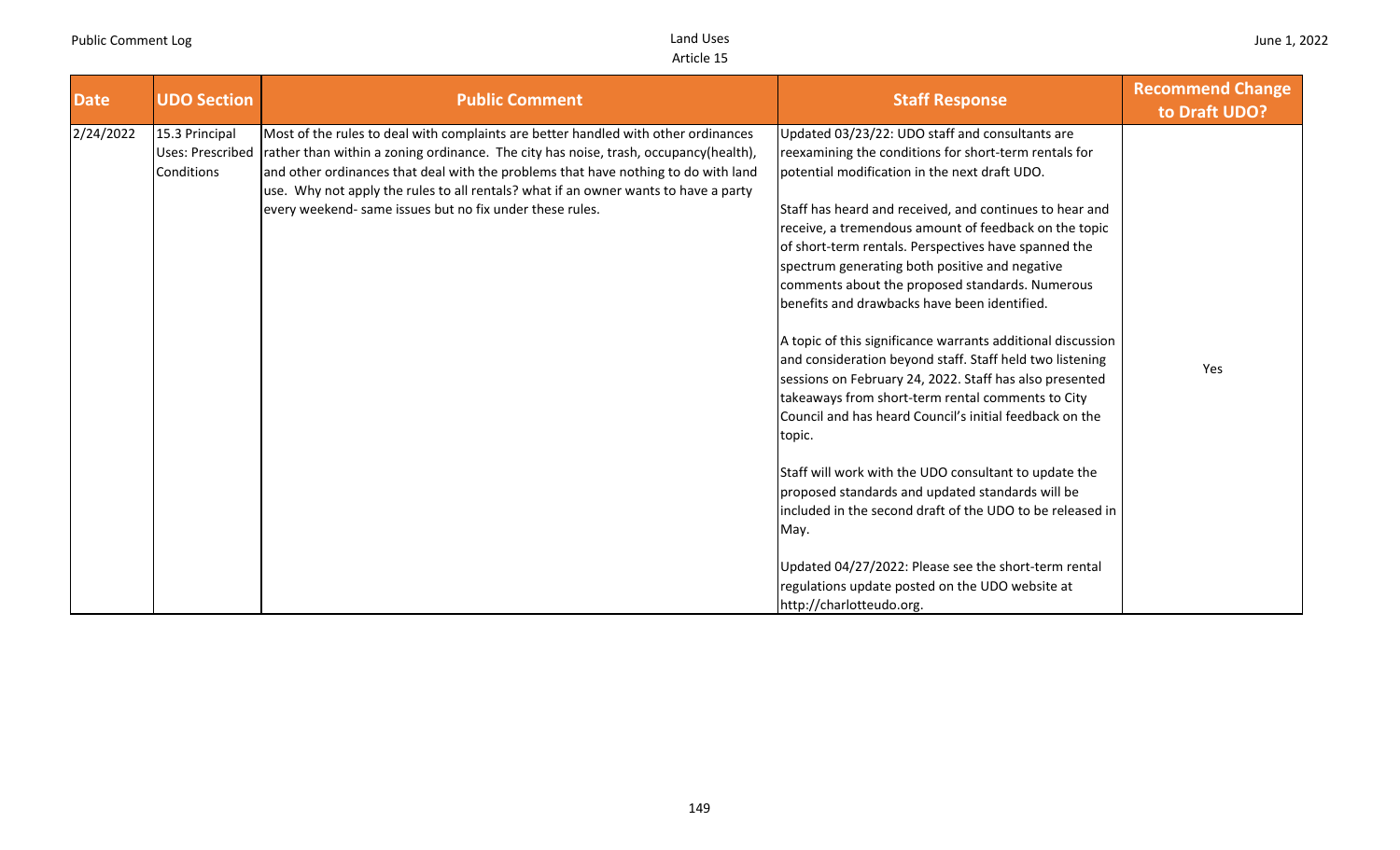| <b>Date</b> | <b>UDO Section</b>                                      | <b>Public Comment</b>                                                                                                                                                                                                                                                                                                                 | <b>Staff Response</b>                                                                                                                                                                                                                                                                                                                                                                                                                                                                                                                                                                                                                                                                                                                                                                                                                                                                                                                                                                                                                                                                                                               | <b>Recommend Change</b><br>to Draft UDO? |
|-------------|---------------------------------------------------------|---------------------------------------------------------------------------------------------------------------------------------------------------------------------------------------------------------------------------------------------------------------------------------------------------------------------------------------|-------------------------------------------------------------------------------------------------------------------------------------------------------------------------------------------------------------------------------------------------------------------------------------------------------------------------------------------------------------------------------------------------------------------------------------------------------------------------------------------------------------------------------------------------------------------------------------------------------------------------------------------------------------------------------------------------------------------------------------------------------------------------------------------------------------------------------------------------------------------------------------------------------------------------------------------------------------------------------------------------------------------------------------------------------------------------------------------------------------------------------------|------------------------------------------|
| 2/24/2022   | 15.3 Principal<br><b>Uses: Prescribed</b><br>Conditions | I screen my guests also and am picky about who I will accept. I think the few rentals,<br>where people do NOT screen, and they do not care is ruining it for all the rest. I<br>think some restrictions are good. to require a screening process. maybe require a<br>security deposit for damage (if any). to eliminate the bad seeds | Updated 03/23/22: UDO staff and consultants are<br>reexamining the conditions for short-term rentals for<br>potential modification in the next draft UDO.<br>Staff has heard and received, and continues to hear and<br>receive, a tremendous amount of feedback on the topic<br>of short-term rentals. Perspectives have spanned the<br>spectrum generating both positive and negative<br>comments about the proposed standards. Numerous<br>benefits and drawbacks have been identified.<br>A topic of this significance warrants additional discussion<br>and consideration beyond staff. Staff held two listening<br>sessions on February 24, 2022. Staff has also presented<br>takeaways from short-term rental comments to City<br>Council and has heard Council's initial feedback on the<br>topic.<br>Staff will work with the UDO consultant to update the<br>proposed standards and updated standards will be<br>included in the second draft of the UDO to be released in<br>May.<br>Updated 04/27/2022: Please see the short-term rental<br>regulations update posted on the UDO website at<br>http://charlotteudo.org. | Yes                                      |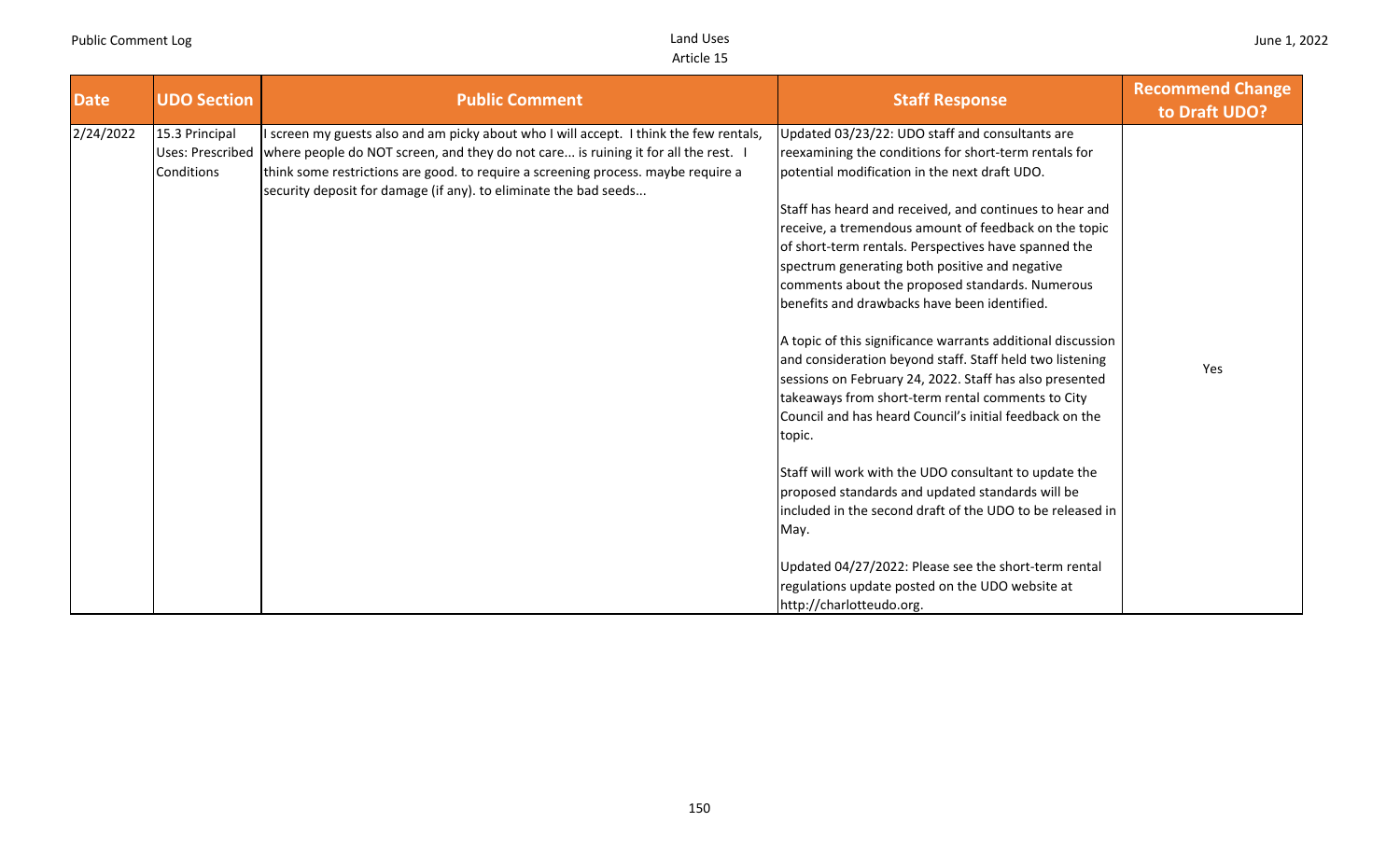| <b>Date</b> | <b>UDO Section</b>                                      | <b>Public Comment</b>                                                                                                                                                                                                           | <b>Staff Response</b>                                                                                                                                                                                                                                                                                                         | <b>Recommend Change</b><br>to Draft UDO? |
|-------------|---------------------------------------------------------|---------------------------------------------------------------------------------------------------------------------------------------------------------------------------------------------------------------------------------|-------------------------------------------------------------------------------------------------------------------------------------------------------------------------------------------------------------------------------------------------------------------------------------------------------------------------------|------------------------------------------|
| 2/24/2022   | 15.3 Principal<br><b>Uses: Prescribed</b><br>Conditions | The 400ft rule does not solve the problem for anyone. It hurts the good hosts and it<br>also doesn't solve the problem for residents who have disruptive STRs as neighbors.<br>Focus should be on removing small % of bad hosts | Updated 03/23/22: UDO staff and consultants are<br>reexamining the conditions for short-term rentals for<br>potential modification in the next draft UDO.                                                                                                                                                                     |                                          |
|             |                                                         |                                                                                                                                                                                                                                 | Staff has heard and received, and continues to hear and<br>receive, a tremendous amount of feedback on the topic<br>of short-term rentals. Perspectives have spanned the<br>spectrum generating both positive and negative<br>comments about the proposed standards. Numerous<br>benefits and drawbacks have been identified. |                                          |
|             |                                                         |                                                                                                                                                                                                                                 | A topic of this significance warrants additional discussion<br>and consideration beyond staff. Staff held two listening<br>sessions on February 24, 2022. Staff has also presented<br>takeaways from short-term rental comments to City<br>Council and has heard Council's initial feedback on the<br>topic.                  | Yes                                      |
|             |                                                         |                                                                                                                                                                                                                                 | Staff will work with the UDO consultant to update the<br>proposed standards and updated standards will be<br>included in the second draft of the UDO to be released in<br>May.                                                                                                                                                |                                          |
|             |                                                         |                                                                                                                                                                                                                                 | Updated 04/27/2022: Please see the short-term rental<br>regulations update posted on the UDO website at<br>http://charlotteudo.org.                                                                                                                                                                                           |                                          |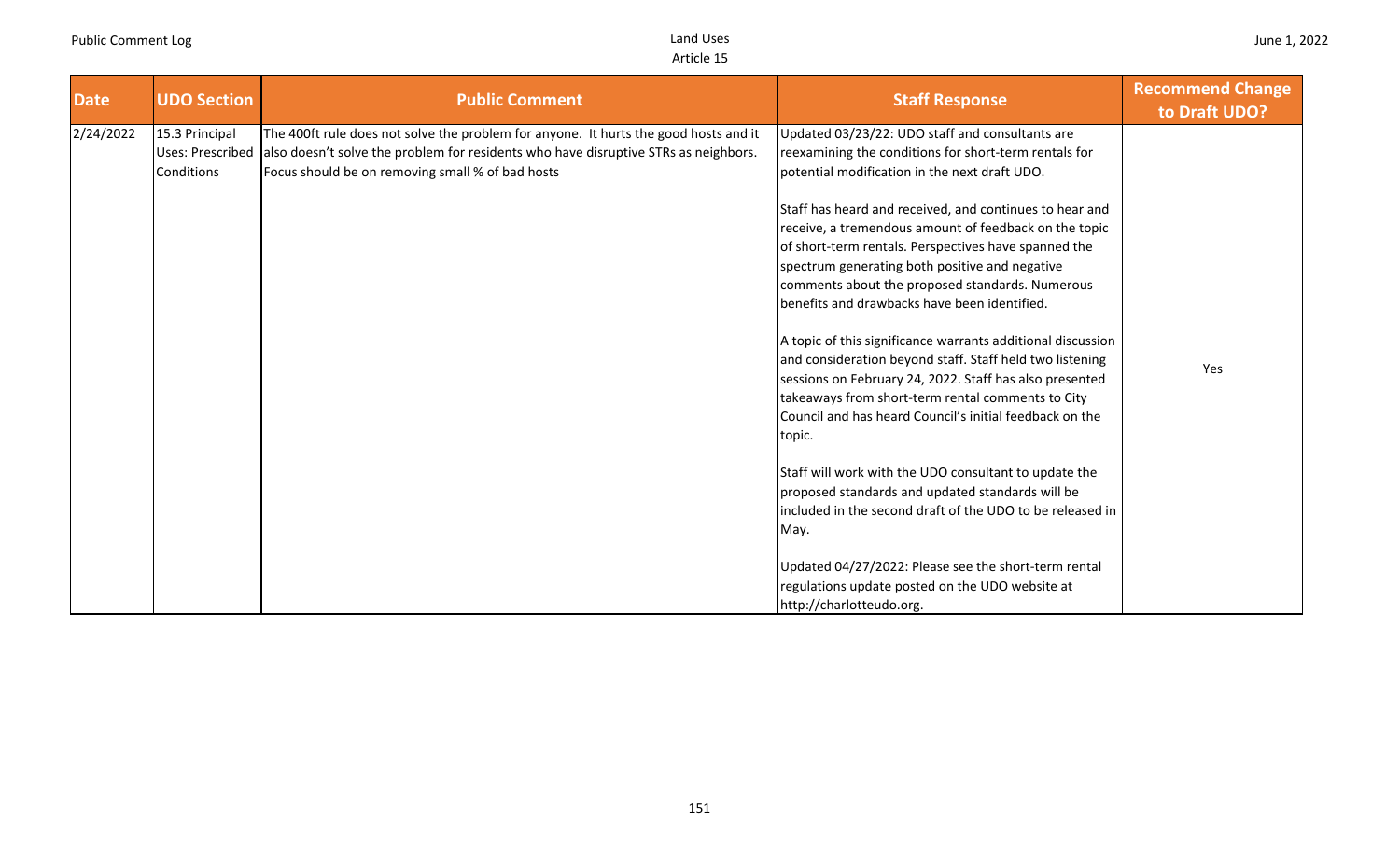| <b>Date</b> | <b>UDO Section</b>                                      | <b>Public Comment</b>                                                                                                                                                                                                                                                                                                                                                                                                                                            | <b>Staff Response</b>                                                                                                                                                                                                                                                                                                                                                                                                                                                                                                                                                                                                                                                                                                                                                                                         | <b>Recommend Change</b><br>to Draft UDO? |
|-------------|---------------------------------------------------------|------------------------------------------------------------------------------------------------------------------------------------------------------------------------------------------------------------------------------------------------------------------------------------------------------------------------------------------------------------------------------------------------------------------------------------------------------------------|---------------------------------------------------------------------------------------------------------------------------------------------------------------------------------------------------------------------------------------------------------------------------------------------------------------------------------------------------------------------------------------------------------------------------------------------------------------------------------------------------------------------------------------------------------------------------------------------------------------------------------------------------------------------------------------------------------------------------------------------------------------------------------------------------------------|------------------------------------------|
| 2/24/2022   | 15.3 Principal<br><b>Uses: Prescribed</b><br>Conditions | Do not hurt the good hosts that are responsible and screen, with no problem guests.<br>Apply rules for the problem hosts to make them screen and be better hosts. Esp. since reexamining the conditions for short-term rentals for<br>Covid, people do not want to stay at hotels. They need rental spaces. It makes the city potential modification in the next draft UDO.<br>money. It helps economy. Some of us rely on this money to survive. (like myself). | Updated 03/23/22: UDO staff and consultants are<br>Staff has heard and received, and continues to hear and<br>receive, a tremendous amount of feedback on the topic<br>of short-term rentals. Perspectives have spanned the<br>spectrum generating both positive and negative<br>comments about the proposed standards. Numerous<br>benefits and drawbacks have been identified.<br>A topic of this significance warrants additional discussion<br>and consideration beyond staff. Staff held two listening<br>sessions on February 24, 2022. Staff has also presented<br>takeaways from short-term rental comments to City<br>Council and has heard Council's initial feedback on the<br>topic.<br>Staff will work with the UDO consultant to update the<br>proposed standards and updated standards will be | Yes                                      |
|             |                                                         |                                                                                                                                                                                                                                                                                                                                                                                                                                                                  | included in the second draft of the UDO to be released in<br>May.<br>Updated 04/27/2022: Please see the short-term rental                                                                                                                                                                                                                                                                                                                                                                                                                                                                                                                                                                                                                                                                                     |                                          |
|             |                                                         |                                                                                                                                                                                                                                                                                                                                                                                                                                                                  | regulations update posted on the UDO website at<br>http://charlotteudo.org.                                                                                                                                                                                                                                                                                                                                                                                                                                                                                                                                                                                                                                                                                                                                   |                                          |
| 2/24/2022   | 15.3 Principal<br>Uses: Prescribed<br>Conditions        | Don't paint all STR operators with the same brush. I operate units with a 30 day<br>minimum. There is no shortage of people relocating from NY and CA.                                                                                                                                                                                                                                                                                                           | Updated 03/23/22: Under the proposed short-term<br>whole-dwelling rental definition in the first UDO draft<br>periods of rent over 30 days would not be classified as a<br>STR.                                                                                                                                                                                                                                                                                                                                                                                                                                                                                                                                                                                                                               | No                                       |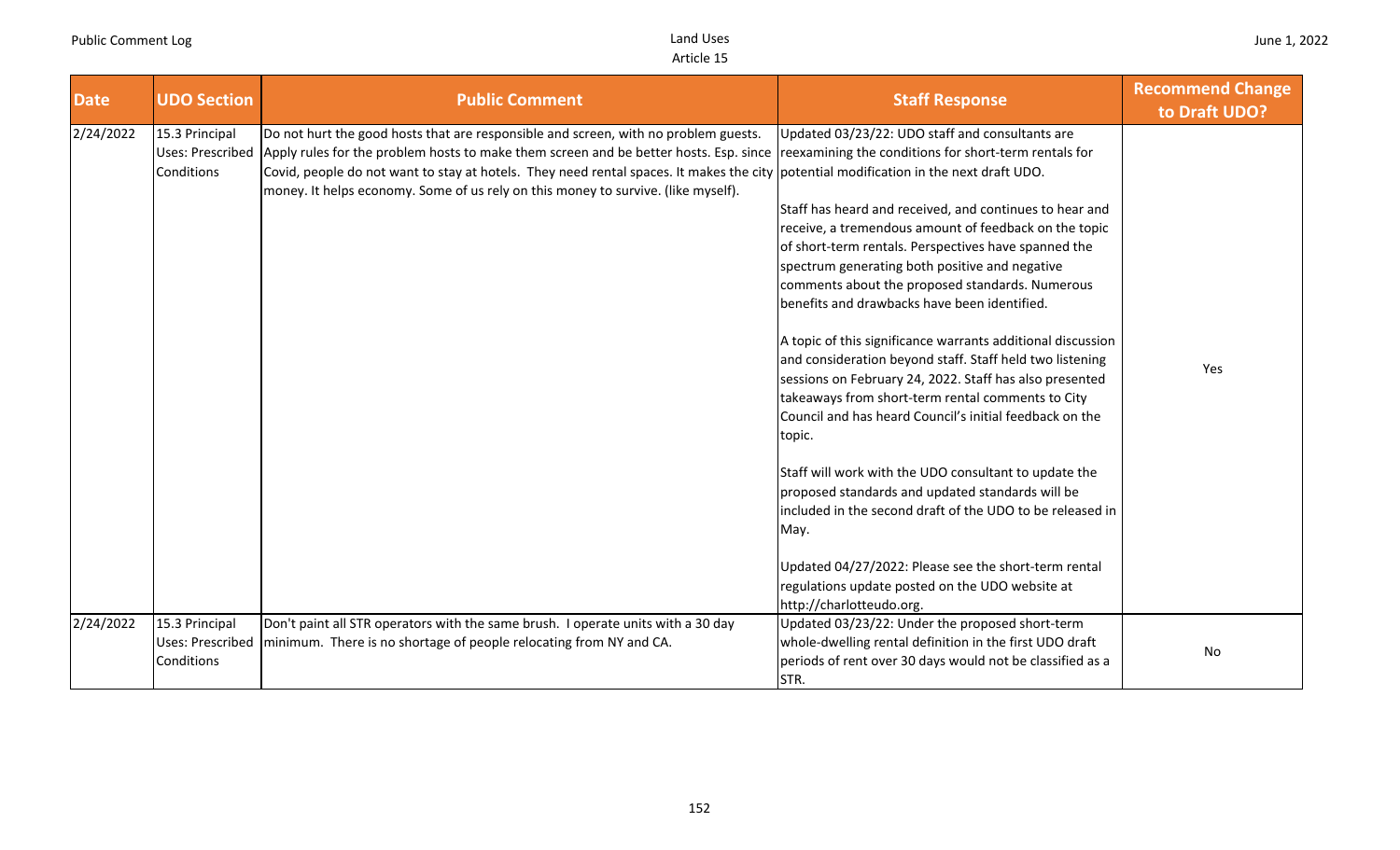| <b>Date</b> | <b>UDO Section</b>                                      | <b>Public Comment</b>                                                                                                                                   | <b>Staff Response</b>                                                                                                                                                                                                                                                                                                                                                                                                                                                                                                                                                                                                                                                                                                                                                                                      | <b>Recommend Change</b><br>to Draft UDO? |
|-------------|---------------------------------------------------------|---------------------------------------------------------------------------------------------------------------------------------------------------------|------------------------------------------------------------------------------------------------------------------------------------------------------------------------------------------------------------------------------------------------------------------------------------------------------------------------------------------------------------------------------------------------------------------------------------------------------------------------------------------------------------------------------------------------------------------------------------------------------------------------------------------------------------------------------------------------------------------------------------------------------------------------------------------------------------|------------------------------------------|
| 2/24/2022   | 15.3 Principal<br><b>Uses: Prescribed</b><br>Conditions | Let's set up a hotline, let those problem properties be identified, city get involved give<br>them a chance to rectify, if not they lose the privilege. | Updated 03/23/22: UDO staff and consultants are<br>reexamining the conditions for short-term rentals for<br>potential modification in the next draft UDO.<br>Staff has heard and received, and continues to hear and<br>receive, a tremendous amount of feedback on the topic<br>of short-term rentals. Perspectives have spanned the<br>spectrum generating both positive and negative<br>comments about the proposed standards. Numerous<br>benefits and drawbacks have been identified.<br>A topic of this significance warrants additional discussion<br>and consideration beyond staff. Staff held two listening<br>sessions on February 24, 2022. Staff has also presented<br>takeaways from short-term rental comments to City<br>Council and has heard Council's initial feedback on the<br>topic. | Yes                                      |
|             |                                                         |                                                                                                                                                         | Staff will work with the UDO consultant to update the<br>proposed standards and updated standards will be<br>included in the second draft of the UDO to be released in<br>May.<br>Updated 04/27/2022: Please see the short-term rental<br>regulations update posted on the UDO website at<br>http://charlotteudo.org.                                                                                                                                                                                                                                                                                                                                                                                                                                                                                      |                                          |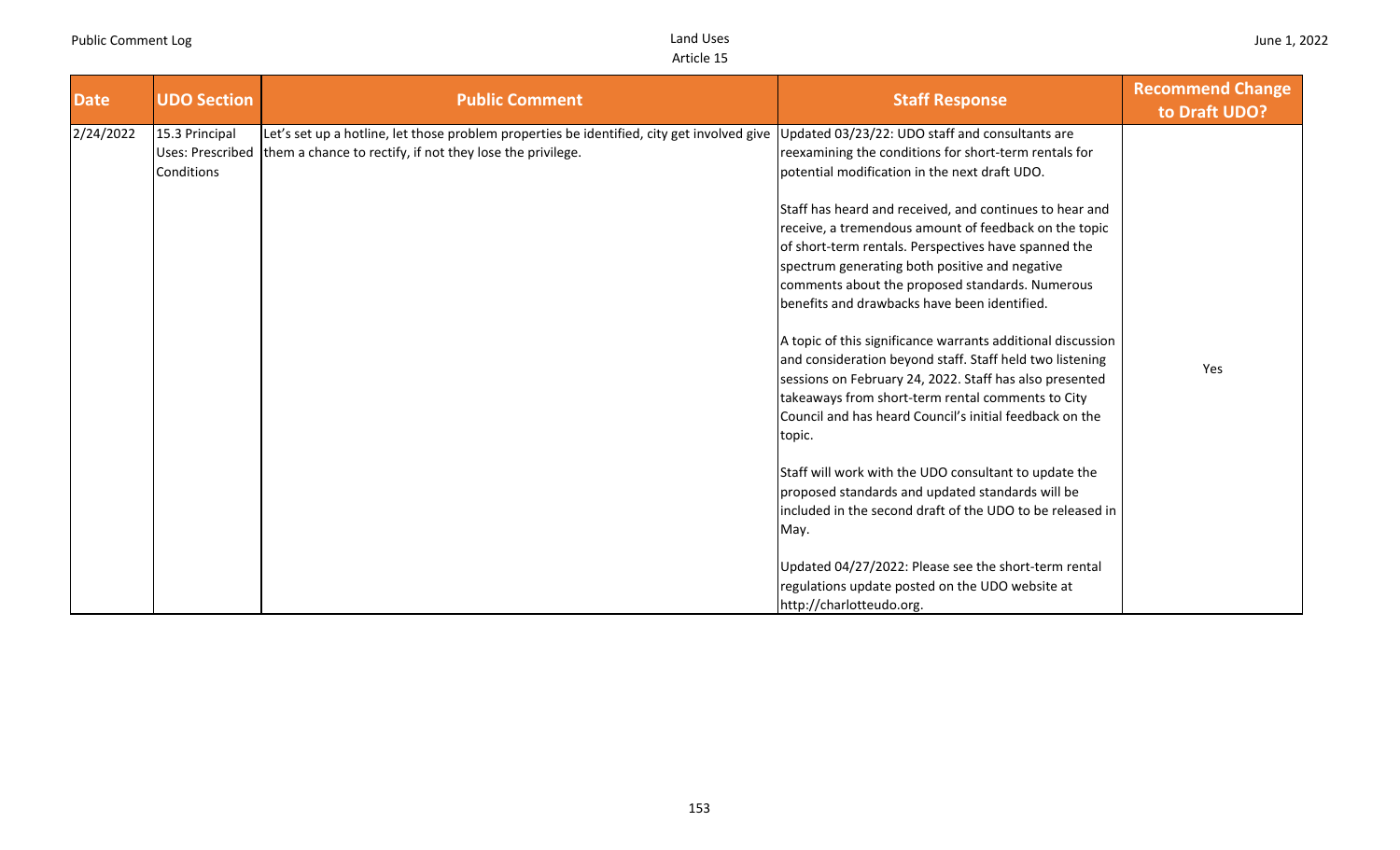| <b>Date</b> | <b>UDO Section</b>           | <b>Public Comment</b>                                                                                                                                                                                                                                                                                                                                                            | <b>Staff Response</b>                                                                                                                                                                                                                                                                                                                                                                                                                                                                                                                                     | <b>Recommend Change</b><br>to Draft UDO? |
|-------------|------------------------------|----------------------------------------------------------------------------------------------------------------------------------------------------------------------------------------------------------------------------------------------------------------------------------------------------------------------------------------------------------------------------------|-----------------------------------------------------------------------------------------------------------------------------------------------------------------------------------------------------------------------------------------------------------------------------------------------------------------------------------------------------------------------------------------------------------------------------------------------------------------------------------------------------------------------------------------------------------|------------------------------------------|
| 2/24/2022   | 15.3 Principal<br>Conditions | One idea is just to put a cap on the number of STRs in our city. Management and<br>Uses: Prescribed   waitlists gets a lot easier. If we exceed the cap, then no new permits until the limit is<br>reached. Far simpler and less convoluted than an arbitrary 400ft req. Solves the<br>grandfathering problem and allows us to focus on regs that address problem<br>properties. | Updated 03/23/22: UDO staff and consultants are<br>reexamining the conditions for short-term rentals for<br>potential modification in the next draft UDO.<br>Staff has heard and received, and continues to hear and<br>receive, a tremendous amount of feedback on the topic<br>of short-term rentals. Perspectives have spanned the<br>spectrum generating both positive and negative<br>comments about the proposed standards. Numerous<br>benefits and drawbacks have been identified.<br>A topic of this significance warrants additional discussion |                                          |
|             |                              |                                                                                                                                                                                                                                                                                                                                                                                  | and consideration beyond staff. Staff held two listening<br>sessions on February 24, 2022. Staff has also presented<br>takeaways from short-term rental comments to City<br>Council and has heard Council's initial feedback on the<br>topic.                                                                                                                                                                                                                                                                                                             | Yes                                      |
|             |                              |                                                                                                                                                                                                                                                                                                                                                                                  | Staff will work with the UDO consultant to update the<br>proposed standards and updated standards will be<br>included in the second draft of the UDO to be released in<br>May.<br>Updated 04/27/2022: Please see the short-term rental<br>regulations update posted on the UDO website at<br>http://charlotteudo.org.                                                                                                                                                                                                                                     |                                          |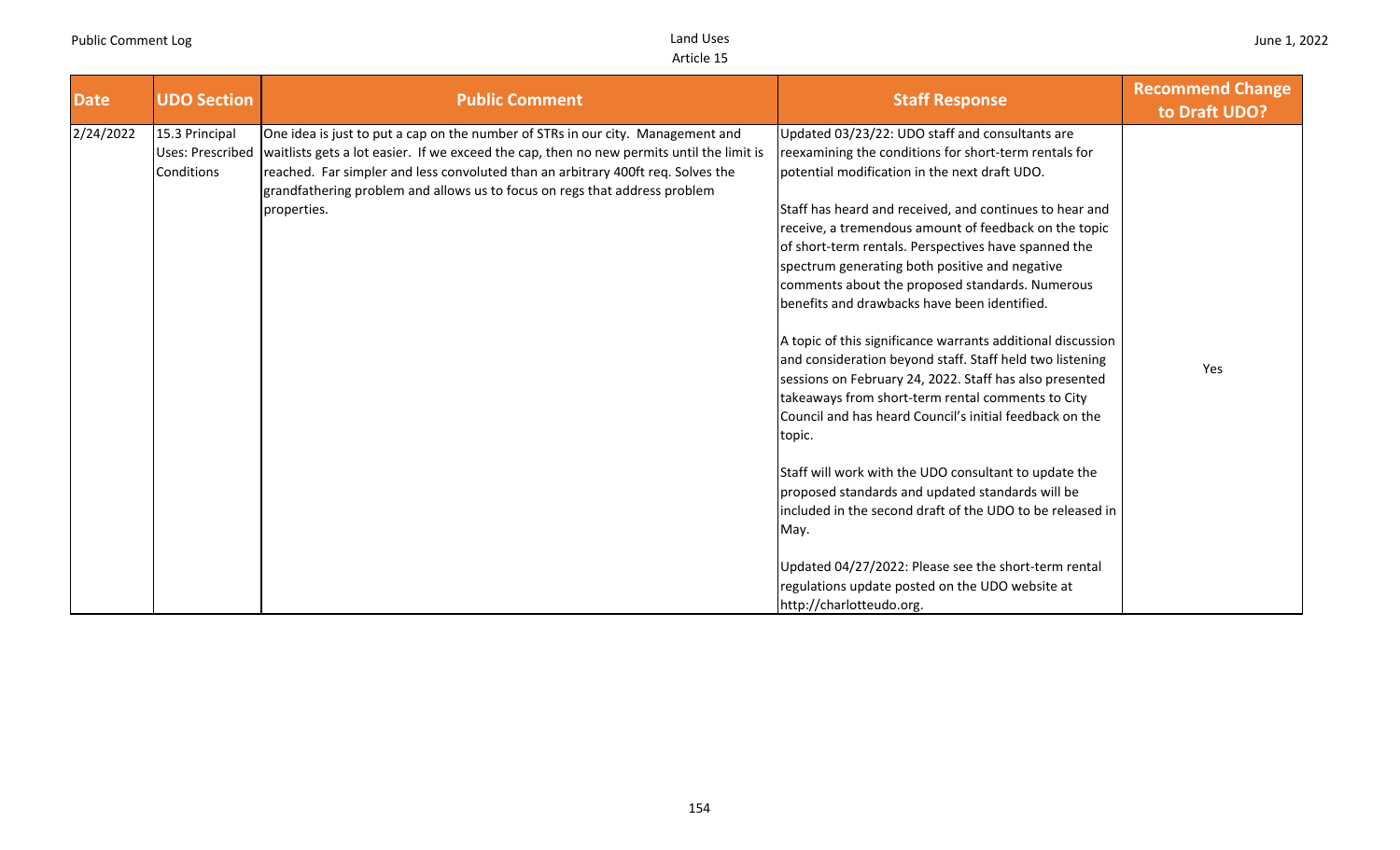| <b>Date</b> | <b>UDO Section</b>                               | <b>Public Comment</b>                                                                                                                                                                                         | <b>Staff Response</b>                                                                                                                                                                                                                                                                                                         | <b>Recommend Change</b><br>to Draft UDO? |
|-------------|--------------------------------------------------|---------------------------------------------------------------------------------------------------------------------------------------------------------------------------------------------------------------|-------------------------------------------------------------------------------------------------------------------------------------------------------------------------------------------------------------------------------------------------------------------------------------------------------------------------------|------------------------------------------|
| 2/24/2022   | 15.3 Principal<br>Uses: Prescribed<br>Conditions | Vacation rentals need to go to Myrtle beach or the ski mountains, Not on our single<br>family streets. STR time frame needs to be defined. 1-2-3 Days? Different then<br>Vacation rentals or a single bedroom | Updated 03/23/22: UDO staff and consultants are<br>reexamining the conditions for short-term rentals for<br>potential modification in the next draft UDO.                                                                                                                                                                     |                                          |
|             |                                                  |                                                                                                                                                                                                               | Staff has heard and received, and continues to hear and<br>receive, a tremendous amount of feedback on the topic<br>of short-term rentals. Perspectives have spanned the<br>spectrum generating both positive and negative<br>comments about the proposed standards. Numerous<br>benefits and drawbacks have been identified. |                                          |
|             |                                                  |                                                                                                                                                                                                               | A topic of this significance warrants additional discussion<br>and consideration beyond staff. Staff held two listening<br>sessions on February 24, 2022. Staff has also presented<br>takeaways from short-term rental comments to City<br>Council and has heard Council's initial feedback on the<br>topic.                  | Yes                                      |
|             |                                                  |                                                                                                                                                                                                               | Staff will work with the UDO consultant to update the<br>proposed standards and updated standards will be<br>included in the second draft of the UDO to be released in<br>May.                                                                                                                                                |                                          |
|             |                                                  |                                                                                                                                                                                                               | Updated 04/27/2022: Please see the short-term rental<br>regulations update posted on the UDO website at<br>http://charlotteudo.org.                                                                                                                                                                                           |                                          |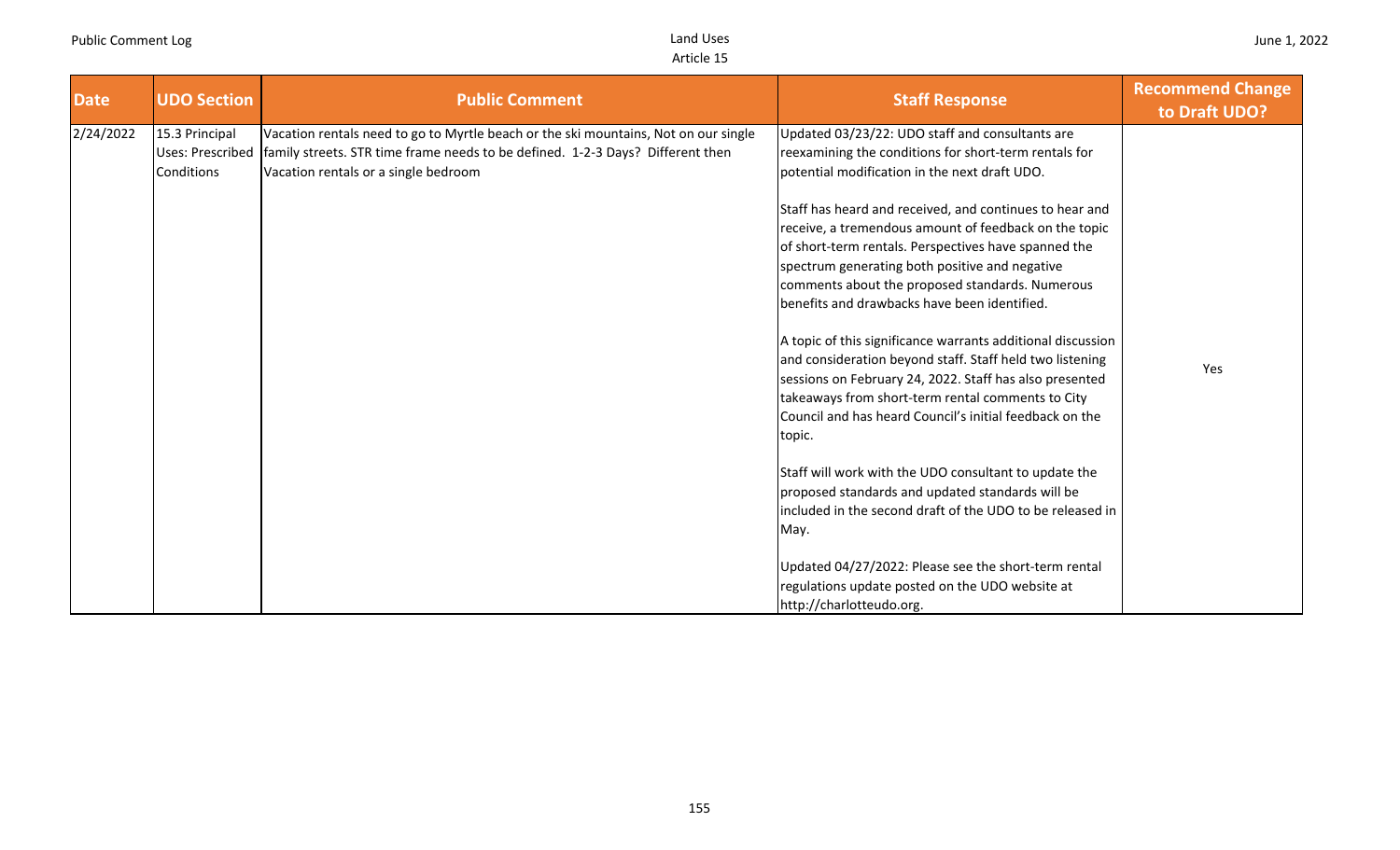| <b>Date</b> | <b>UDO Section</b>                               | <b>Public Comment</b>                                                                                                                                                                                                                                                                                                                                                                                                                                                                                                                                                                                                                                                                                                                                                                                                                                                                                                                                                                                                                                                                                                                                                                                                                                                                                                                                                                                                                                                                                                                                                                                                                                                                                                                                            | <b>Staff Response</b>                                                                                                                                                                                                                                                                                                                                                                                                                                                                                                                                                                                                                                                                                                                                                                                                                                                                                                                                                                                                                                                                                                               | <b>Recommend Change</b><br>to Draft UDO? |
|-------------|--------------------------------------------------|------------------------------------------------------------------------------------------------------------------------------------------------------------------------------------------------------------------------------------------------------------------------------------------------------------------------------------------------------------------------------------------------------------------------------------------------------------------------------------------------------------------------------------------------------------------------------------------------------------------------------------------------------------------------------------------------------------------------------------------------------------------------------------------------------------------------------------------------------------------------------------------------------------------------------------------------------------------------------------------------------------------------------------------------------------------------------------------------------------------------------------------------------------------------------------------------------------------------------------------------------------------------------------------------------------------------------------------------------------------------------------------------------------------------------------------------------------------------------------------------------------------------------------------------------------------------------------------------------------------------------------------------------------------------------------------------------------------------------------------------------------------|-------------------------------------------------------------------------------------------------------------------------------------------------------------------------------------------------------------------------------------------------------------------------------------------------------------------------------------------------------------------------------------------------------------------------------------------------------------------------------------------------------------------------------------------------------------------------------------------------------------------------------------------------------------------------------------------------------------------------------------------------------------------------------------------------------------------------------------------------------------------------------------------------------------------------------------------------------------------------------------------------------------------------------------------------------------------------------------------------------------------------------------|------------------------------------------|
| 2/24/2022   | 15.3 Principal<br>Uses: Prescribed<br>Conditions | understand the need for regulations. My biggest concern is the 400ft separation -<br>that's not going to solve the problem for residents that have destructive airbnbs next<br>door and further it's going to directly hurt the good hosts who earn much needed<br>income from airbnb, myself included. I think these regulations would better serve<br>both residents and hosts if the focus was placed more on removing the problem<br>properties rather than blanket rules across the board. We have two homes in family<br>friendly neighborhoods and I manage one other. We don't allow parties or gatherings<br>of any sort. Any additional guests must be approved. We vet guests very carefully,<br>have cameras outside and have good relationships with the neighbors and have had<br>no problems and I think that 95% of hosts are similar. So again, I think the focus<br>should be placed on removing the small percent of bad hosts that are giving the rest<br>of us a bad name. Additionally, there should be something in place grandfathering in<br>existing airbnbs, as we begin our short-term rentals when no regulations were in<br>place. We invested money into furnishing and making them short-term rentals under<br>the laws at that time and should not be penalized later for it. At our airbnbs, our<br>guests are mostly families, many looking to relocate to the Charlotte area, others<br>visiting family nearby. We've had local guests stay while their home was being<br>renovated. Guests in Charlotte working for multiple months and they don't want to<br>stay in a hotel, so there's a clear need for short-term rentals in Charlotte and the 400<br>foot rule does not seem to fit the problem we're trying to solve. | Updated 03/23/22: UDO staff and consultants are<br>reexamining the conditions for short-term rentals for<br>potential modification in the next draft UDO.<br>Staff has heard and received, and continues to hear and<br>receive, a tremendous amount of feedback on the topic<br>of short-term rentals. Perspectives have spanned the<br>spectrum generating both positive and negative<br>comments about the proposed standards. Numerous<br>benefits and drawbacks have been identified.<br>A topic of this significance warrants additional discussion<br>and consideration beyond staff. Staff held two listening<br>sessions on February 24, 2022. Staff has also presented<br>takeaways from short-term rental comments to City<br>Council and has heard Council's initial feedback on the<br>topic.<br>Staff will work with the UDO consultant to update the<br>proposed standards and updated standards will be<br>included in the second draft of the UDO to be released in<br>May.<br>Updated 04/27/2022: Please see the short-term rental<br>regulations update posted on the UDO website at<br>http://charlotteudo.org. | Yes                                      |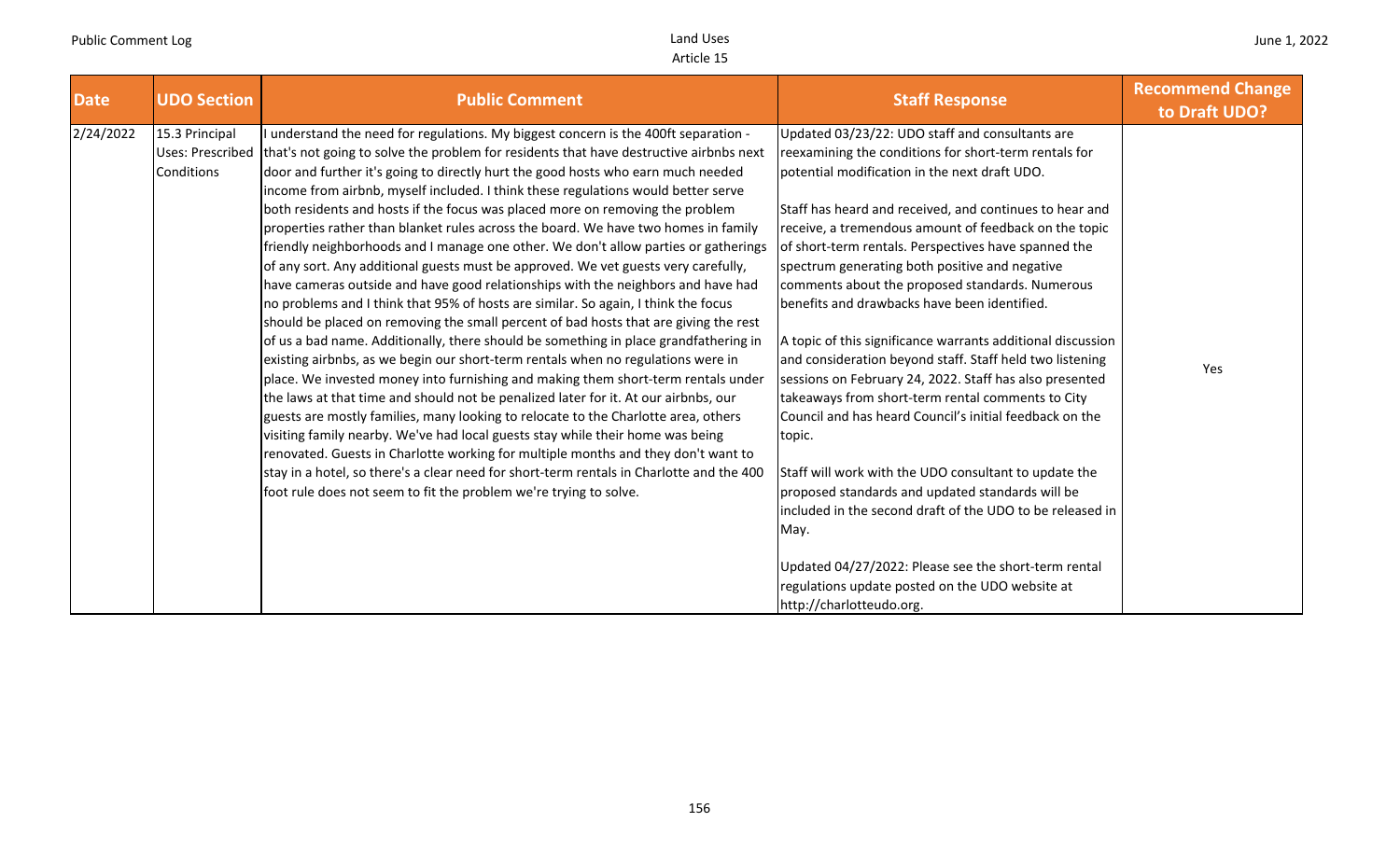| <b>Date</b> | <b>UDO Section</b>                                      | <b>Public Comment</b>                                                                                                                                                                                                                                                                                                                                                                                                                                                                          | <b>Staff Response</b>                                                                                                                                                                                                                                                                                                                                                                                                                                                                                                                                                                                                                                                                                                                                                                                                                                                                                                                                                                                                   | <b>Recommend Change</b><br>to Draft UDO? |
|-------------|---------------------------------------------------------|------------------------------------------------------------------------------------------------------------------------------------------------------------------------------------------------------------------------------------------------------------------------------------------------------------------------------------------------------------------------------------------------------------------------------------------------------------------------------------------------|-------------------------------------------------------------------------------------------------------------------------------------------------------------------------------------------------------------------------------------------------------------------------------------------------------------------------------------------------------------------------------------------------------------------------------------------------------------------------------------------------------------------------------------------------------------------------------------------------------------------------------------------------------------------------------------------------------------------------------------------------------------------------------------------------------------------------------------------------------------------------------------------------------------------------------------------------------------------------------------------------------------------------|------------------------------------------|
| 2/24/2022   | 15.3 Principal<br><b>Uses: Prescribed</b><br>Conditions | Hello, since unable to stay I will add my comments this way. My standards are, screen Updated 03/23/22: UDO staff and consultants are<br>guests and have strict rules; employ housekeeping; give gift cards to local business and reexamining the conditions for short-term rentals for<br>boost tourism. This is income for me/my family. Please consider all of this and help<br>us. Also, where is the 400' coming from? We do not want parties either. Thank you<br>so much for listening! | potential modification in the next draft UDO.<br>Staff has heard and received, and continues to hear and<br>receive, a tremendous amount of feedback on the topic<br>of short-term rentals. Perspectives have spanned the<br>spectrum generating both positive and negative<br>comments about the proposed standards. Numerous<br>benefits and drawbacks have been identified.<br>A topic of this significance warrants additional discussion<br>and consideration beyond staff. Staff held two listening<br>sessions on February 24, 2022. Staff has also presented<br>takeaways from short-term rental comments to City<br>Council and has heard Council's initial feedback on the<br>topic.<br>Staff will work with the UDO consultant to update the<br>proposed standards and updated standards will be<br>included in the second draft of the UDO to be released in<br>May.<br>Updated 04/27/2022: Please see the short-term rental<br>regulations update posted on the UDO website at<br>http://charlotteudo.org. | Yes                                      |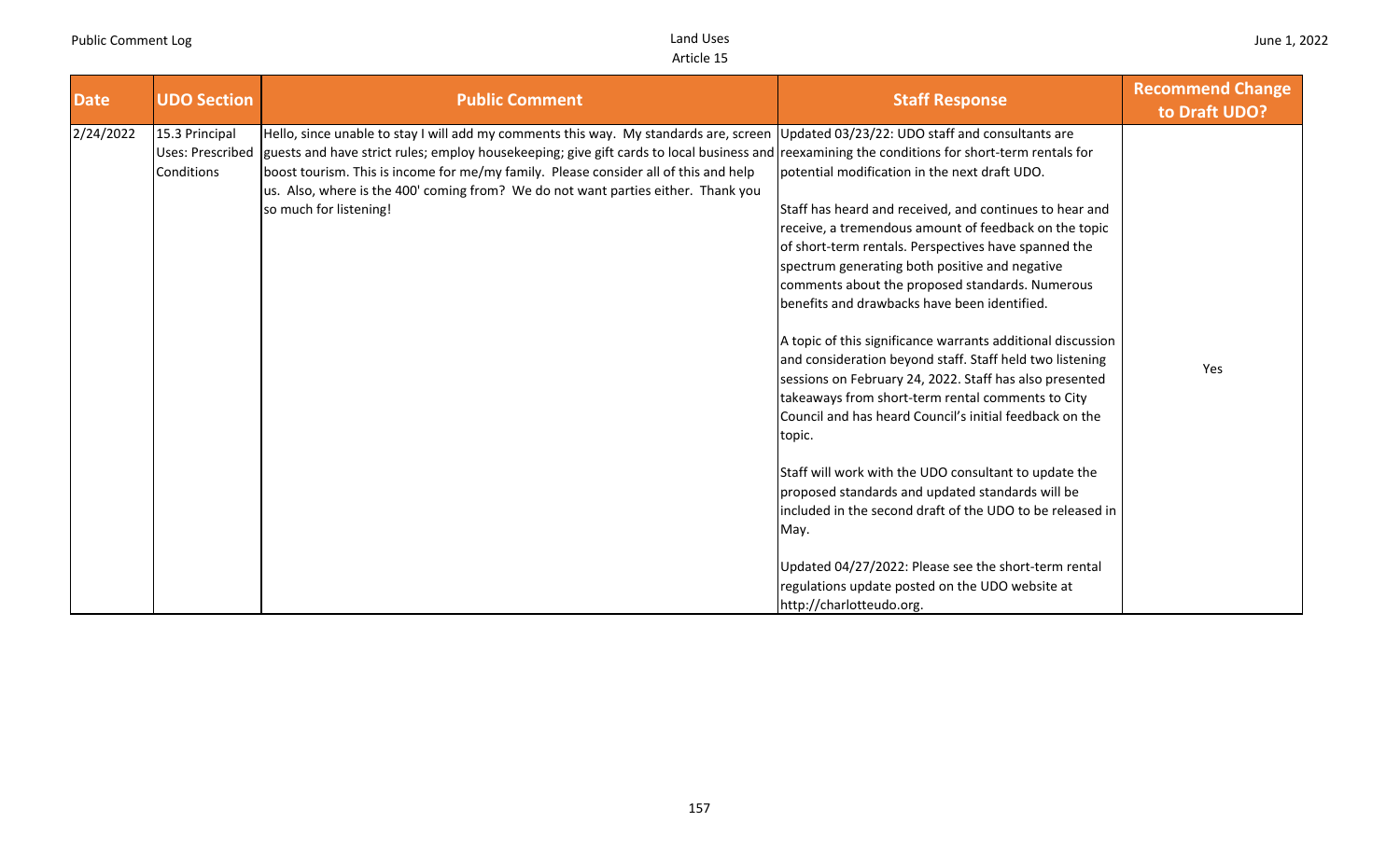| <b>Date</b> | <b>UDO Section</b>           | <b>Public Comment</b>                                                                                                                                                                                                                                                                                                                                                                                                                                                                                                                                                                                                                                                                                                                                                                                                                                                                                                                                                                                                                                                                                             | <b>Staff Response</b>                                                                                                                                                            | <b>Recommend Change</b><br>to Draft UDO? |
|-------------|------------------------------|-------------------------------------------------------------------------------------------------------------------------------------------------------------------------------------------------------------------------------------------------------------------------------------------------------------------------------------------------------------------------------------------------------------------------------------------------------------------------------------------------------------------------------------------------------------------------------------------------------------------------------------------------------------------------------------------------------------------------------------------------------------------------------------------------------------------------------------------------------------------------------------------------------------------------------------------------------------------------------------------------------------------------------------------------------------------------------------------------------------------|----------------------------------------------------------------------------------------------------------------------------------------------------------------------------------|------------------------------------------|
| 2/24/2022   | 15.3 Principal<br>Conditions | I came in late so it's possible that I may have overlooked some pertaining to the<br>Uses: Prescribed ordinance itself, but very briefly the situation that I'm in is completely different from<br>the other people. It's the College Downs neighborhood, next to the university, where<br>you have as many as four or five students living for nine months in a house and<br>absentee landlords. I'm not expecting an answer necessarily at this point in the<br>conversation but I did notice in what I assume is still in the ordinance is that the owner<br>of the house has to live there. I, again I may have missed something in the discussion.<br>Maybe that's changed since the time I first looked at the ordinance language but it's<br>quite a problem here with the students and I don't think people want students out of<br>the neighborhood completely, but we really could use some very strong regulations on<br>who who lives there, how responsible the landlord should be, how long they should be<br>there for and whether landlords really need to be in the house. So I just want to get | Updated 03/23/22: Under the proposed short-term<br>whole-dwelling rental definition in the first UDO draft<br>periods of rent over 30 days would not be classified as a<br>ISTR. | <b>No</b>                                |
|             |                              | that out on the table and thank you for inviting me.                                                                                                                                                                                                                                                                                                                                                                                                                                                                                                                                                                                                                                                                                                                                                                                                                                                                                                                                                                                                                                                              |                                                                                                                                                                                  |                                          |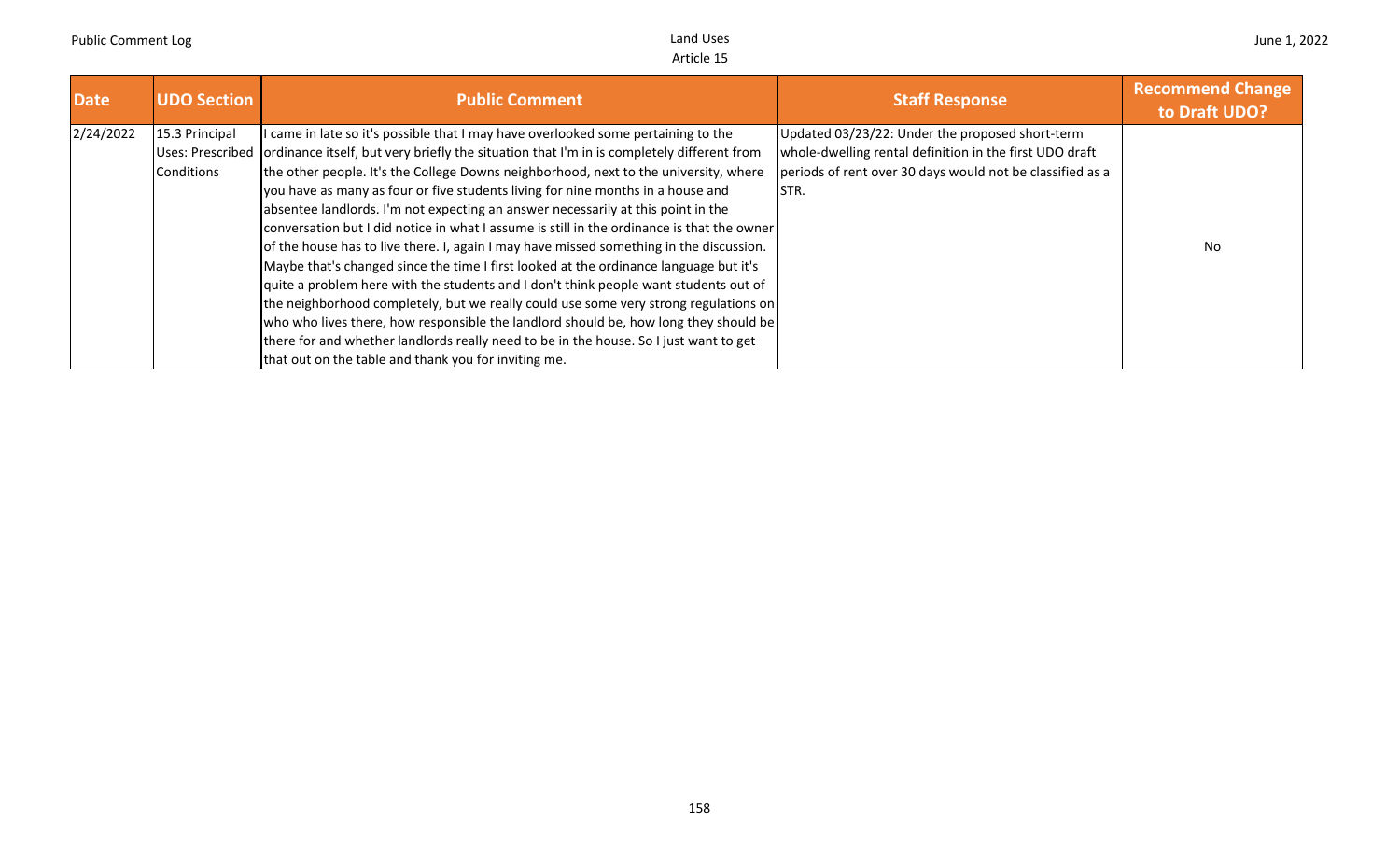| <b>Date</b> | <b>UDO Section</b>                                      | <b>Public Comment</b>                                                                                                                                                                                                                                                                                                                                                                                                                                                                                                                                                                                                                                                                                                                                                                                                                                                                                                                                                                                                                        | <b>Staff Response</b>                                                                                                                                                                                                                                                                                                                                                                                                                                                                                                                                                                                                                                                                                                                                                                                                                                                                                                                                                                                                                                                    | <b>Recommend Change</b><br>to Draft UDO? |
|-------------|---------------------------------------------------------|----------------------------------------------------------------------------------------------------------------------------------------------------------------------------------------------------------------------------------------------------------------------------------------------------------------------------------------------------------------------------------------------------------------------------------------------------------------------------------------------------------------------------------------------------------------------------------------------------------------------------------------------------------------------------------------------------------------------------------------------------------------------------------------------------------------------------------------------------------------------------------------------------------------------------------------------------------------------------------------------------------------------------------------------|--------------------------------------------------------------------------------------------------------------------------------------------------------------------------------------------------------------------------------------------------------------------------------------------------------------------------------------------------------------------------------------------------------------------------------------------------------------------------------------------------------------------------------------------------------------------------------------------------------------------------------------------------------------------------------------------------------------------------------------------------------------------------------------------------------------------------------------------------------------------------------------------------------------------------------------------------------------------------------------------------------------------------------------------------------------------------|------------------------------------------|
| 2/24/2022   | 15.3 Principal<br><b>Uses: Prescribed</b><br>Conditions | am very glad that we're having this forum here because I represent, I would say<br>senior citizens. I've turned on quite a few senior citizens to the idea of an airbnb and<br>basically with raising prices, grocery stores and everything else involved, they have<br>found it to be very helpful and quite an additive to their incomes. Let's see, what else?<br>I'm kind of reading my notes here now. I myself, I've been doing it for three years. Two Staff has heard and received, and continues to hear and<br>of my close friends have been doing it for several years also. I'm also a realtor and a<br>short term stay has been very helpful for my clients that are closing on properties and<br>need somewhere to move into, already furnished until their property is either built or<br>ready to move in or they're closing. So we find short-term rentals very helpful, really<br>to the economy. Okay, so I'd like for that to to be considered for the senior citizens<br>that are making ends meet out here. Thank you. | Updated 03/23/22: UDO staff and consultants are<br>reexamining the conditions for short-term rentals for<br>potential modification in the next draft UDO.<br>receive, a tremendous amount of feedback on the topic<br>of short-term rentals. Perspectives have spanned the<br>spectrum generating both positive and negative<br>comments about the proposed standards. Numerous<br>benefits and drawbacks have been identified.<br>A topic of this significance warrants additional discussion<br>and consideration beyond staff. Staff held two listening<br>sessions on February 24, 2022. Staff has also presented<br>takeaways from short-term rental comments to City<br>Council and has heard Council's initial feedback on the<br>topic.<br>Staff will work with the UDO consultant to update the<br>proposed standards and updated standards will be<br>included in the second draft of the UDO to be released in<br>May.<br>Updated 04/27/2022: Please see the short-term rental<br>regulations update posted on the UDO website at<br>http://charlotteudo.org. | Yes                                      |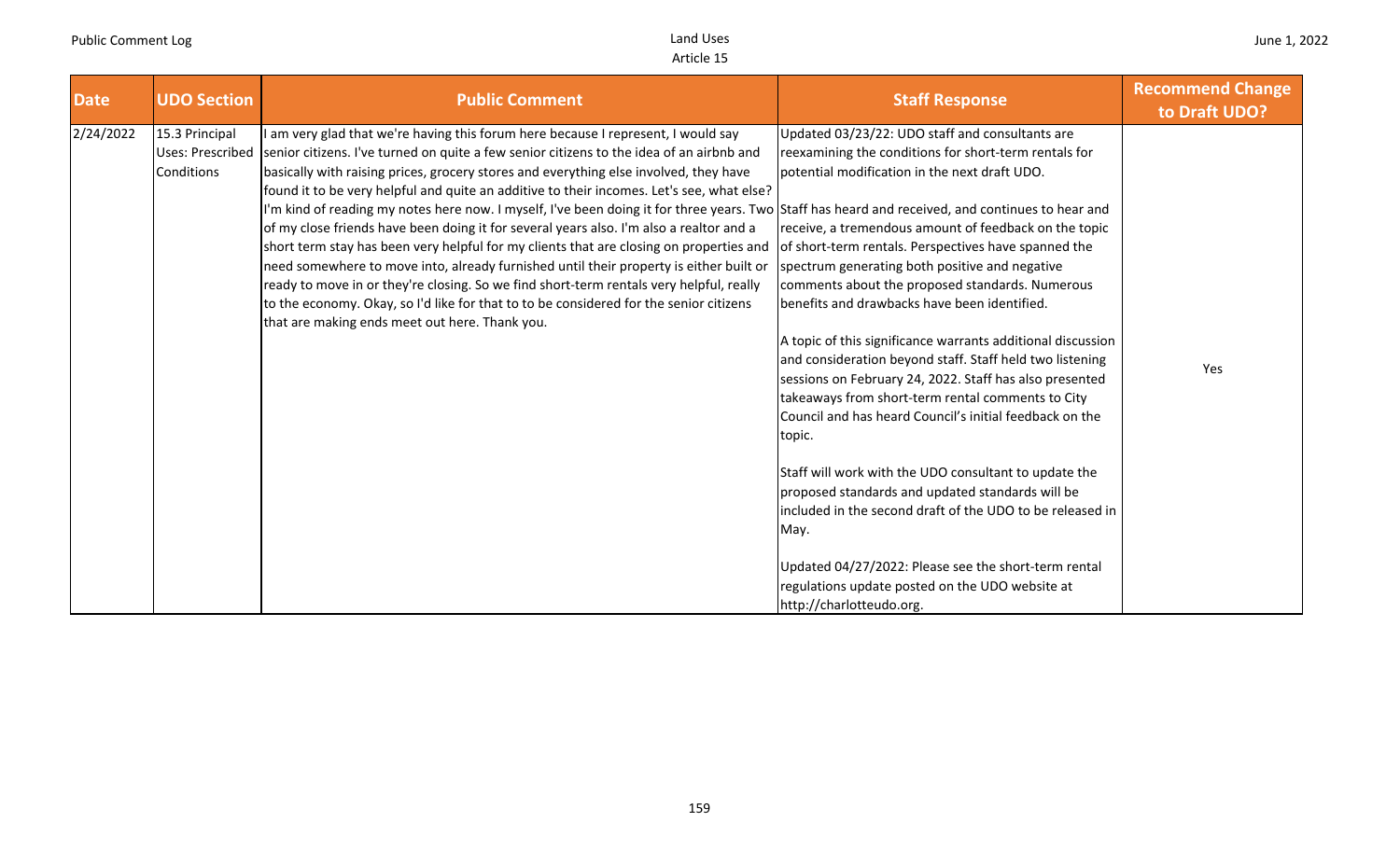| <b>Date</b> | <b>UDO Section</b>                                             | <b>Public Comment</b>                                                                                                                                                                                                                                                                                                                                                                                                                                                                                                                                                                                                                                                                                                                                                                                                                                                                                                                                                                                                                                                                                                                                                                                                                                                                                                                                                                                                                                                                                                                                                                                                                                                                                                                                                                                                                                 | <b>Staff Response</b>                                                                                                                                                                                                                                                                                                                                                                                                                                                                                                                                                                                                                                                                                                                                                                                                                                                                                                                                                                                                                                            | <b>Recommend Change</b><br>to Draft UDO? |
|-------------|----------------------------------------------------------------|-------------------------------------------------------------------------------------------------------------------------------------------------------------------------------------------------------------------------------------------------------------------------------------------------------------------------------------------------------------------------------------------------------------------------------------------------------------------------------------------------------------------------------------------------------------------------------------------------------------------------------------------------------------------------------------------------------------------------------------------------------------------------------------------------------------------------------------------------------------------------------------------------------------------------------------------------------------------------------------------------------------------------------------------------------------------------------------------------------------------------------------------------------------------------------------------------------------------------------------------------------------------------------------------------------------------------------------------------------------------------------------------------------------------------------------------------------------------------------------------------------------------------------------------------------------------------------------------------------------------------------------------------------------------------------------------------------------------------------------------------------------------------------------------------------------------------------------------------------|------------------------------------------------------------------------------------------------------------------------------------------------------------------------------------------------------------------------------------------------------------------------------------------------------------------------------------------------------------------------------------------------------------------------------------------------------------------------------------------------------------------------------------------------------------------------------------------------------------------------------------------------------------------------------------------------------------------------------------------------------------------------------------------------------------------------------------------------------------------------------------------------------------------------------------------------------------------------------------------------------------------------------------------------------------------|------------------------------------------|
| 2/24/2022   | 15.3 Principal<br><b>Uses: Prescribed</b><br><b>Conditions</b> | I'm a nurse, I'm a Charlottean. I work for Atrium. I love Charlotte and we've been<br>blessed to have our airbnb now for a few years and it has enabled me to be home with reexamining the conditions for short-term rentals for<br>my kids. It's an income stream that is just absolutely valuable to our home. And I just<br>want to say I know you guys are talking about grandfathering people, which is great<br>for me but I don't think it's right to strip people who are moving to the area, who like<br>me need that extra income stream and have you know a great grasp of handling our<br>personal property well and making sure to maintain excellent standards with the<br>guests that we host. We have never had any difficulties. If we had even the slightest,<br>airbnb handled it firmly for us so I just don't think the city really has the expertise or<br>the insight or really the right to infringe on our personal property and what activities<br>we are hosting there. Now if obviously there's a party or a public disturbance then<br>sure those rare events bring in the police, you know. I don't think a very broad<br>reaching rules like you guys are promoting here is going to help. I think it's going to<br>hurt a lot of middle to low-class people like me that are trying to just make ends meet<br>like somebody mentioned before and really it is a blessing to people that we bring.<br>just want to say airbnb is a great company. I love their anti-discrimination rules that<br>they put in place and so it's really all are welcome and I feel that in my own home with topic.<br>airbnb. I know that's important to Charlotte as well. I just think it would be a win for<br>all of us to keep the freedom going with how we treat our personal property and our<br>personal businesses. Thank you. | Updated 03/23/22: UDO staff and consultants are<br>potential modification in the next draft UDO.<br>Staff has heard and received, and continues to hear and<br>receive, a tremendous amount of feedback on the topic<br>of short-term rentals. Perspectives have spanned the<br>spectrum generating both positive and negative<br>comments about the proposed standards. Numerous<br>benefits and drawbacks have been identified.<br>A topic of this significance warrants additional discussion<br>and consideration beyond staff. Staff held two listening<br>sessions on February 24, 2022. Staff has also presented<br>takeaways from short-term rental comments to City<br>Council and has heard Council's initial feedback on the<br>Staff will work with the UDO consultant to update the<br>proposed standards and updated standards will be<br>included in the second draft of the UDO to be released in<br>May.<br>Updated 04/27/2022: Please see the short-term rental<br>regulations update posted on the UDO website at<br>http://charlotteudo.org. | Yes                                      |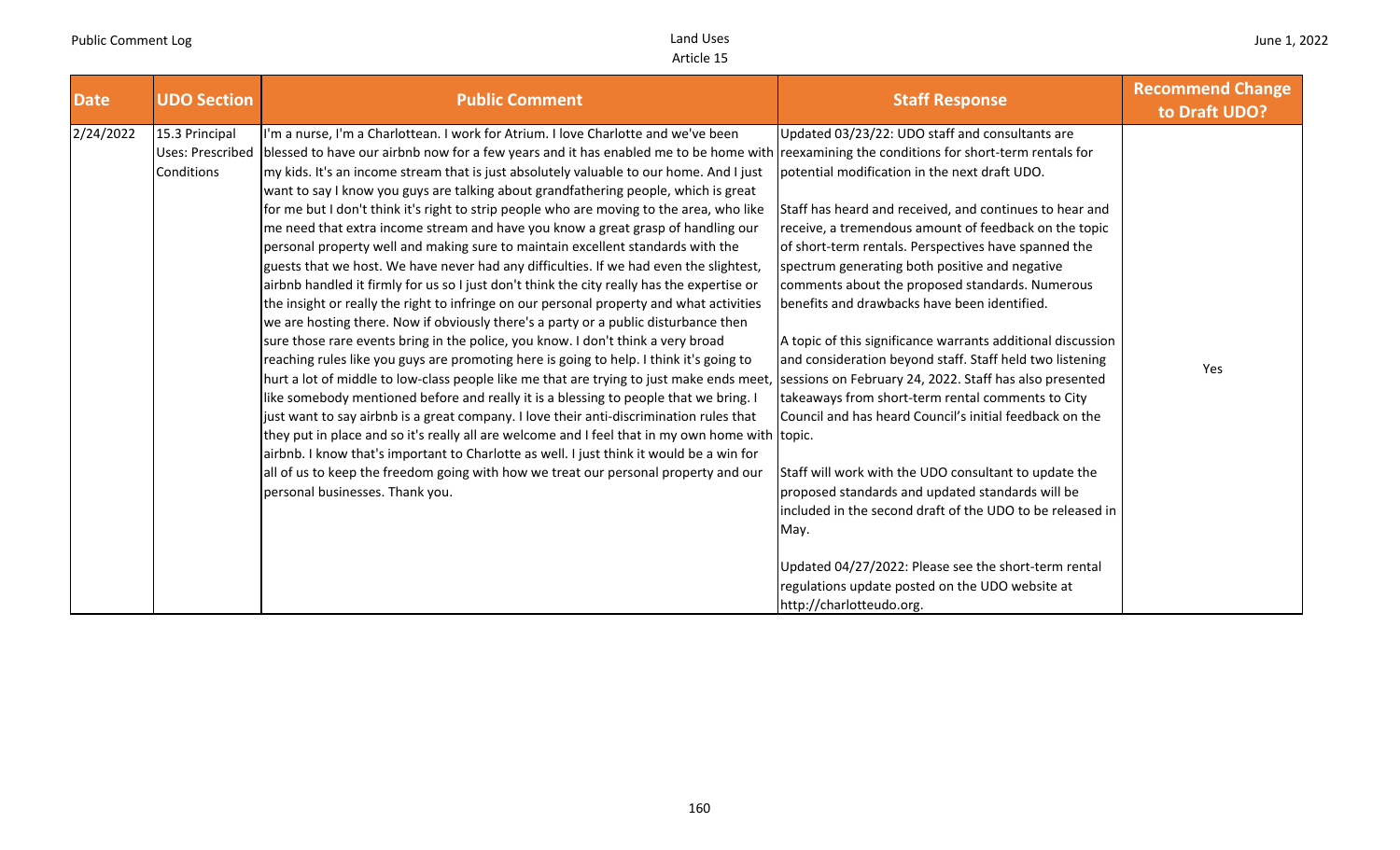| <b>Date</b> | <b>UDO Section</b>                               | <b>Public Comment</b>                                                                                                                                                                                                                                                                                                                                                                                                                                                                                                                                                                                                                                                                                                                                                                                                                                                                                                                         | <b>Staff Response</b>                                                                                                                                                                                                                                                                                                                                                                                                                                                                                                                                                                                                   | <b>Recommend Change</b><br>to Draft UDO? |
|-------------|--------------------------------------------------|-----------------------------------------------------------------------------------------------------------------------------------------------------------------------------------------------------------------------------------------------------------------------------------------------------------------------------------------------------------------------------------------------------------------------------------------------------------------------------------------------------------------------------------------------------------------------------------------------------------------------------------------------------------------------------------------------------------------------------------------------------------------------------------------------------------------------------------------------------------------------------------------------------------------------------------------------|-------------------------------------------------------------------------------------------------------------------------------------------------------------------------------------------------------------------------------------------------------------------------------------------------------------------------------------------------------------------------------------------------------------------------------------------------------------------------------------------------------------------------------------------------------------------------------------------------------------------------|------------------------------------------|
| 2/24/2022   | 15.3 Principal<br>Uses: Prescribed<br>Conditions | appreciate the opportunity to talk and well my concern is again, and it's been<br>reiterated, the 400-foot rule and the grandfather clause also. Like the first speaker<br>stated that we invested heavily to begin this and I have a few of them, a few airbnbs.<br>And with airbnb there's clauses and regulations, rules where you can't have any<br>parties and and they'll actually cut your account. So that that won't be an issue if<br>you're on airbnb, VRBO I believe also. And that that's what I wanted to state and if the receive, a tremendous amount of feedback on the topic<br>short-term rentals are listed and regulated even by the host company, then I think<br>everything should be sufficed in keeping the neighborhood up to par. No parties and<br>the trash issue not being an issue and everything that a neighborhood would be<br>concerned of. But that's basically what my foot would be on this. Thank you. | Updated 03/23/22: UDO staff and consultants are<br>reexamining the conditions for short-term rentals for<br>potential modification in the next draft UDO.<br>Staff has heard and received, and continues to hear and<br>of short-term rentals. Perspectives have spanned the<br>spectrum generating both positive and negative<br>comments about the proposed standards. Numerous<br>benefits and drawbacks have been identified.<br>A topic of this significance warrants additional discussion<br>and consideration beyond staff. Staff held two listening<br>sessions on February 24, 2022. Staff has also presented | Yes                                      |
|             |                                                  |                                                                                                                                                                                                                                                                                                                                                                                                                                                                                                                                                                                                                                                                                                                                                                                                                                                                                                                                               | takeaways from short-term rental comments to City<br>Council and has heard Council's initial feedback on the<br>topic.<br>Staff will work with the UDO consultant to update the<br>proposed standards and updated standards will be<br>included in the second draft of the UDO to be released in<br>May.<br>Updated 04/27/2022: Please see the short-term rental<br>regulations update posted on the UDO website at<br>http://charlotteudo.org.                                                                                                                                                                         |                                          |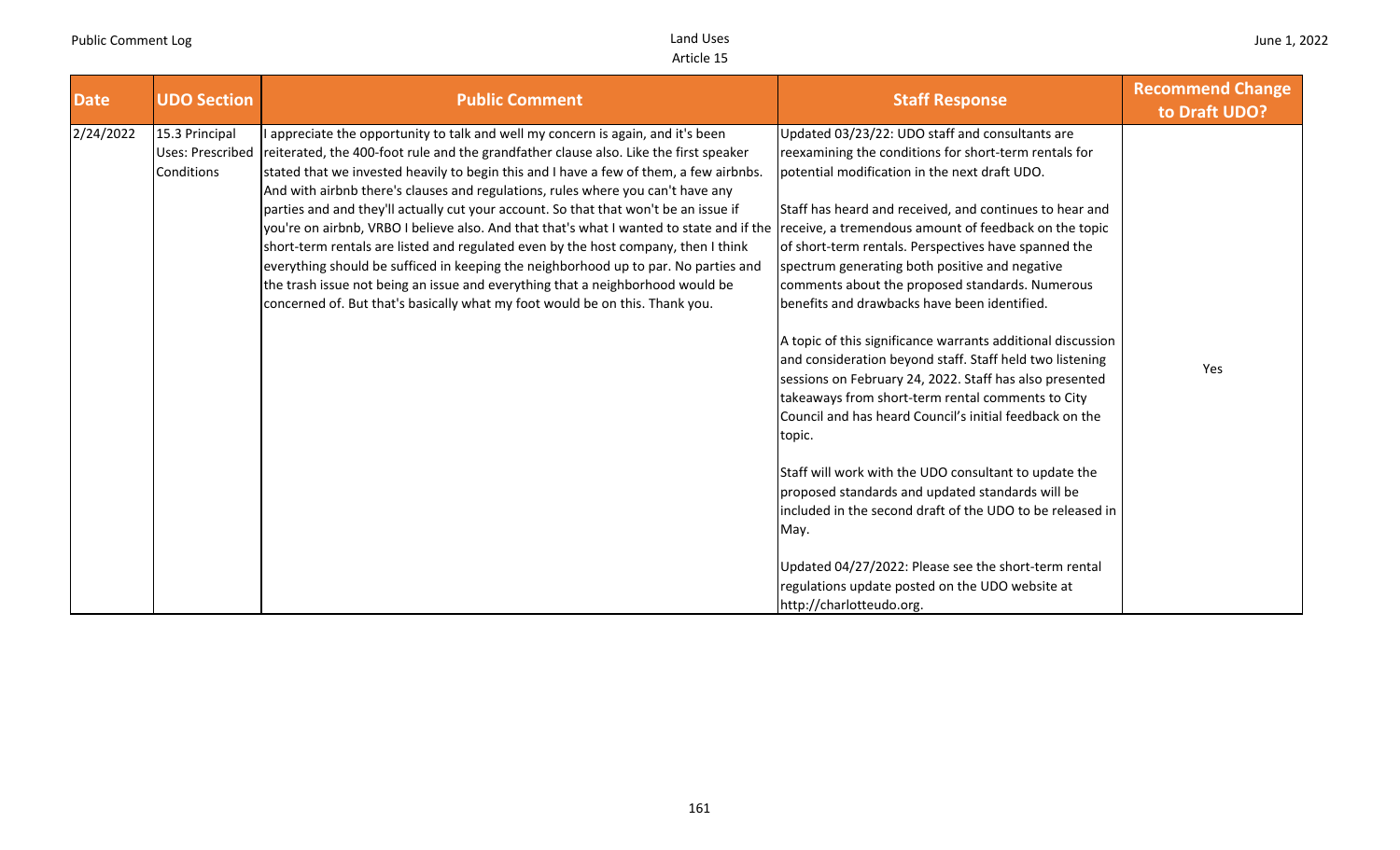| <b>Date</b> | <b>UDO Section</b>                               | <b>Public Comment</b>                                                                                                                                                                                                                                                                                                                                                                                                                                                                                                                                                                                                                                                                                                                                                                                                                                                                                                                                                                                                                                                                                                                                                                                                                                                                                                                                                                                    | <b>Staff Response</b>                                                                                                                                                                                                                                                                                                                                                                                                                                                                                                                                                                                                                                                                                                                                                                                                                                                                                                                                                                                                                                                                                                               | <b>Recommend Change</b><br>to Draft UDO? |
|-------------|--------------------------------------------------|----------------------------------------------------------------------------------------------------------------------------------------------------------------------------------------------------------------------------------------------------------------------------------------------------------------------------------------------------------------------------------------------------------------------------------------------------------------------------------------------------------------------------------------------------------------------------------------------------------------------------------------------------------------------------------------------------------------------------------------------------------------------------------------------------------------------------------------------------------------------------------------------------------------------------------------------------------------------------------------------------------------------------------------------------------------------------------------------------------------------------------------------------------------------------------------------------------------------------------------------------------------------------------------------------------------------------------------------------------------------------------------------------------|-------------------------------------------------------------------------------------------------------------------------------------------------------------------------------------------------------------------------------------------------------------------------------------------------------------------------------------------------------------------------------------------------------------------------------------------------------------------------------------------------------------------------------------------------------------------------------------------------------------------------------------------------------------------------------------------------------------------------------------------------------------------------------------------------------------------------------------------------------------------------------------------------------------------------------------------------------------------------------------------------------------------------------------------------------------------------------------------------------------------------------------|------------------------------------------|
| 2/24/2022   | 15.3 Principal<br>Uses: Prescribed<br>Conditions | I appreciate the chance to talk. Just a couple of real quick points. I agree with a lot of<br>what Anne said and the last gentleman that spoke. I do think that the grandfather<br>clause should be something<br>that needs to be considered again, because we did invest heavily. I also think there<br>should be some consideration given to addressing or regulating when problems arise,<br>not just a blanket<br>regulation on everybody that does this, right? Like a three strikeout rule, maybe the<br>police have to get called more than once. I'm also in a unique situation where I have<br>an airbnb that I live on premises, so I feel like a lot of this stuff shouldn't apply to<br>somebody like myself, where I shouldn't have to post my personal information on the<br>side of my garage apartment when I live here. You know what I mean? There's no<br>problems. And then just speaking to what the last gentleman said, I do disagree. I<br>think there should be regulations put in place because just because airbnb and vrbo<br>are the the flavor of the day, we don't know what kind of platforms may arise<br>tomorrow. And so I don't want a city run amok with short-term rentals. There should<br>be some regulations in<br>place. I just want to try to find that that fair balance between regulation and over<br>regulation. And that's all I have to say. Thank you. | Updated 03/23/22: UDO staff and consultants are<br>reexamining the conditions for short-term rentals for<br>potential modification in the next draft UDO.<br>Staff has heard and received, and continues to hear and<br>receive, a tremendous amount of feedback on the topic<br>of short-term rentals. Perspectives have spanned the<br>spectrum generating both positive and negative<br>comments about the proposed standards. Numerous<br>benefits and drawbacks have been identified.<br>A topic of this significance warrants additional discussion<br>and consideration beyond staff. Staff held two listening<br>sessions on February 24, 2022. Staff has also presented<br>takeaways from short-term rental comments to City<br>Council and has heard Council's initial feedback on the<br>topic.<br>Staff will work with the UDO consultant to update the<br>proposed standards and updated standards will be<br>included in the second draft of the UDO to be released in<br>May.<br>Updated 04/27/2022: Please see the short-term rental<br>regulations update posted on the UDO website at<br>http://charlotteudo.org. | Yes                                      |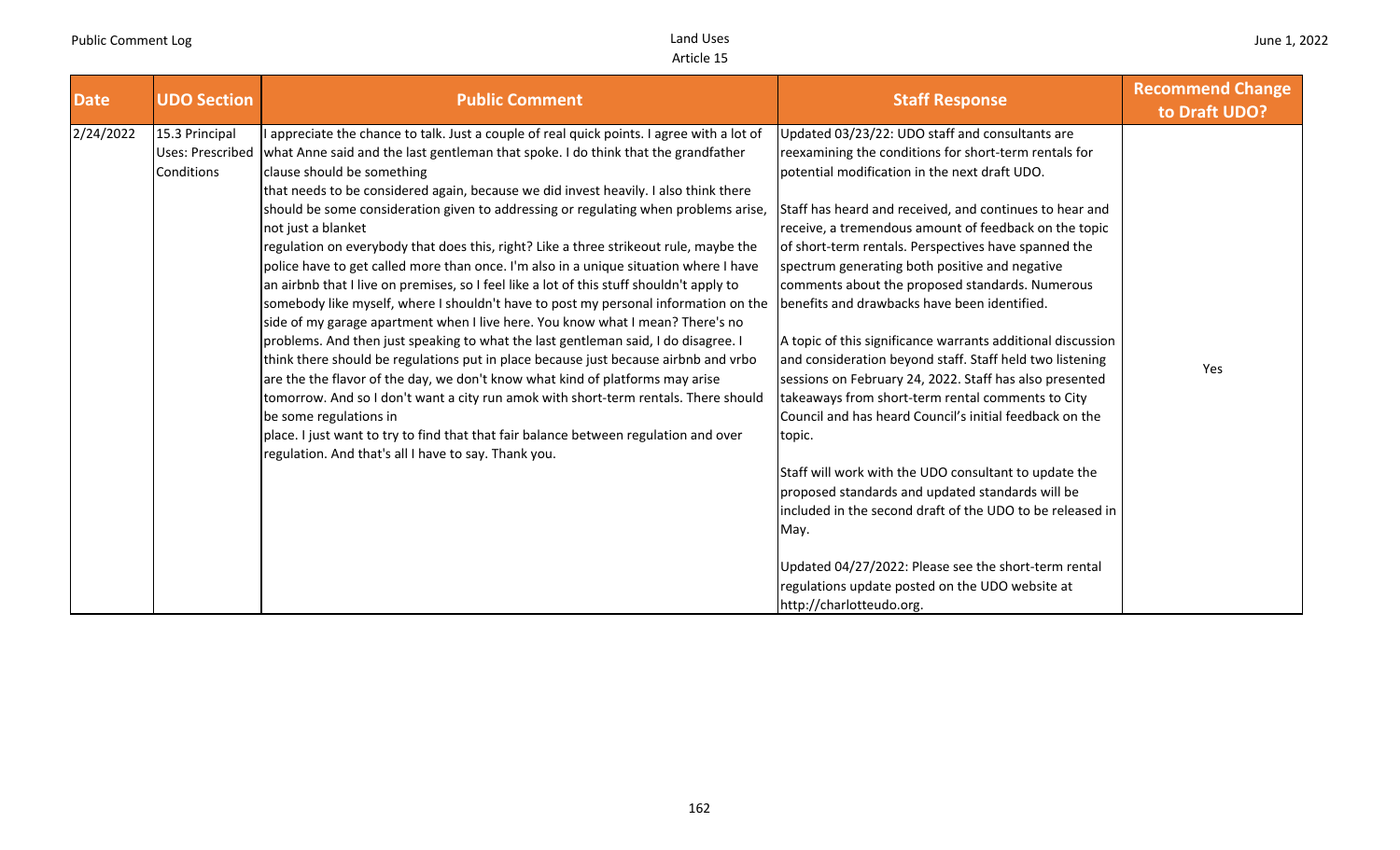| <b>Date</b> | <b>UDO Section</b>                                      | <b>Public Comment</b>                                                                                                                                                                                                                                                                                                                                                                                                                                                                                                                                                                                                                                                                                                                                                                                                                                                                                                                                                                                                                        | <b>Staff Response</b>                                                                                                                                                                                                                                                                                                                                                                                                                                                                                                                                                                                                                                                                                                                                                                                                                                                                                                                                                                                                                                | <b>Recommend Change</b><br>to Draft UDO? |
|-------------|---------------------------------------------------------|----------------------------------------------------------------------------------------------------------------------------------------------------------------------------------------------------------------------------------------------------------------------------------------------------------------------------------------------------------------------------------------------------------------------------------------------------------------------------------------------------------------------------------------------------------------------------------------------------------------------------------------------------------------------------------------------------------------------------------------------------------------------------------------------------------------------------------------------------------------------------------------------------------------------------------------------------------------------------------------------------------------------------------------------|------------------------------------------------------------------------------------------------------------------------------------------------------------------------------------------------------------------------------------------------------------------------------------------------------------------------------------------------------------------------------------------------------------------------------------------------------------------------------------------------------------------------------------------------------------------------------------------------------------------------------------------------------------------------------------------------------------------------------------------------------------------------------------------------------------------------------------------------------------------------------------------------------------------------------------------------------------------------------------------------------------------------------------------------------|------------------------------------------|
| 2/24/2022   | 15.3 Principal<br><b>Uses: Prescribed</b><br>Conditions | Perfect. I am also a host on airbnb and vrbo, a super host, and it's essentially, honestly<br>the same sentiment that everyone else relayed earlier, because we've never had<br>issues on our two properties and we have cameras, actually with live guards and so<br>even when we're asleep if an issue comes up, it's monitored by somebody who you<br>know is monitoring these cameras 24/7 and is able to call the police. I would say. Not<br>that it ever happened in the past. I also want to voice my support for the grandfather<br>clause, right? Like what are we going to do with the existing short-term rentals? And<br>also, I wanted to find out if there's going to be a place to ask questions, because I'm<br>not very clear on the property manager. Is that going to be just an owner for example?<br>Or you have to have like a licensed property manager, who's managing your<br>properties? If you can provide any guidance maybe after for where we can find out<br>answers to those questions that would be great. | Updated 03/23/22: UDO staff and consultants are<br>reexamining the conditions for short-term rentals for<br>potential modification in the next draft UDO.<br>Staff has heard and received, and continues to hear and<br>receive, a tremendous amount of feedback on the topic<br>of short-term rentals. Perspectives have spanned the<br>spectrum generating both positive and negative<br>comments about the proposed standards. Numerous<br>benefits and drawbacks have been identified.<br>A topic of this significance warrants additional discussion<br>and consideration beyond staff. Staff held two listening<br>sessions on February 24, 2022. Staff has also presented<br>takeaways from short-term rental comments to City<br>Council and has heard Council's initial feedback on the<br>topic.<br>Staff will work with the UDO consultant to update the<br>proposed standards and updated standards will be<br>included in the second draft of the UDO to be released in<br>May.<br>Updated 04/27/2022: Please see the short-term rental | Yes                                      |
|             |                                                         |                                                                                                                                                                                                                                                                                                                                                                                                                                                                                                                                                                                                                                                                                                                                                                                                                                                                                                                                                                                                                                              | regulations update posted on the UDO website at<br>http://charlotteudo.org.                                                                                                                                                                                                                                                                                                                                                                                                                                                                                                                                                                                                                                                                                                                                                                                                                                                                                                                                                                          |                                          |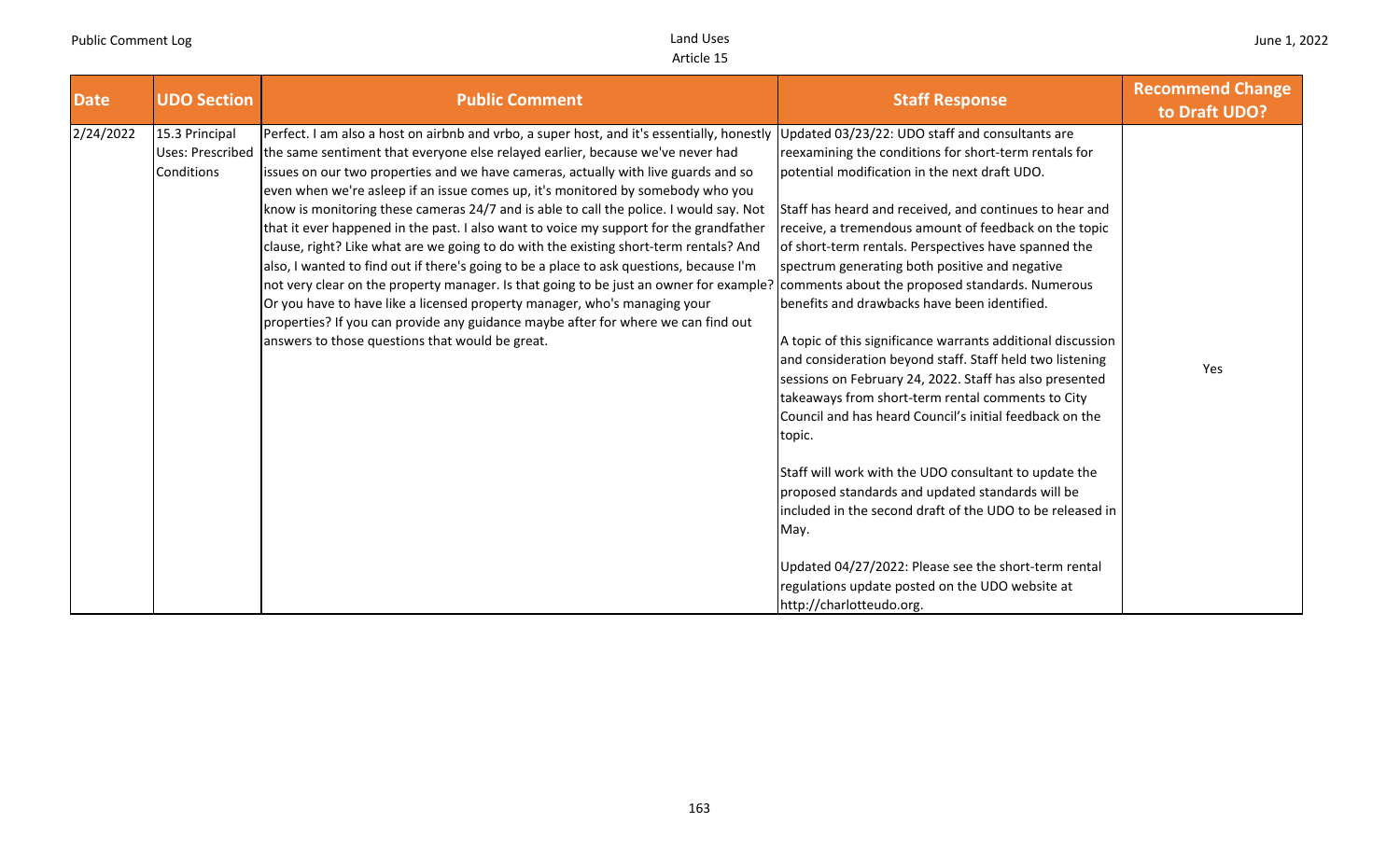| <b>Date</b> | <b>UDO Section</b>                                      | <b>Public Comment</b>                                                                                                                                                                                                                                                                                                                                                                                                                                                                                                                                                                                                                                                                                                                                                                                                                                                                                                                                                                                                                                                                                                                                                                                                                                                                                                                                                                                                                                                                                                                                                                                                                                                                                                                                                                                                                                                                                                                                   | <b>Staff Response</b>                                                                                                                                                                                                                                                                                                                                                                                                                                                                                                                                                                                                                                                                                                                                                                                                                                                                                                                                                                                                  | <b>Recommend Change</b><br>to Draft UDO? |
|-------------|---------------------------------------------------------|---------------------------------------------------------------------------------------------------------------------------------------------------------------------------------------------------------------------------------------------------------------------------------------------------------------------------------------------------------------------------------------------------------------------------------------------------------------------------------------------------------------------------------------------------------------------------------------------------------------------------------------------------------------------------------------------------------------------------------------------------------------------------------------------------------------------------------------------------------------------------------------------------------------------------------------------------------------------------------------------------------------------------------------------------------------------------------------------------------------------------------------------------------------------------------------------------------------------------------------------------------------------------------------------------------------------------------------------------------------------------------------------------------------------------------------------------------------------------------------------------------------------------------------------------------------------------------------------------------------------------------------------------------------------------------------------------------------------------------------------------------------------------------------------------------------------------------------------------------------------------------------------------------------------------------------------------------|------------------------------------------------------------------------------------------------------------------------------------------------------------------------------------------------------------------------------------------------------------------------------------------------------------------------------------------------------------------------------------------------------------------------------------------------------------------------------------------------------------------------------------------------------------------------------------------------------------------------------------------------------------------------------------------------------------------------------------------------------------------------------------------------------------------------------------------------------------------------------------------------------------------------------------------------------------------------------------------------------------------------|------------------------------------------|
| 2/24/2022   | 15.3 Principal<br><b>Uses: Prescribed</b><br>Conditions | Yeah, I'm here. Thank you. Let me pull up my notes real quick. So we live downtown<br>and there are a number of airbnb properties nearby and so I really wanted to respond<br>to the the reasons behind the new ordinance, namely that they're a nuisance; that the potential modification in the next draft UDO.<br>short-term rentals are nuisance because they attract noisy parties or disrespectful<br>guests. Once in a while that's certainly true. There are groups who get out of control<br>or who happen to be a little bit noisier than maybe they should be, but you know<br>when that happens we call the owner of the property or the property management<br>company and they take care of it immediately. In some cases, I've even seen them kick spectrum generating both positive and negative<br>the guests out of the house in the middle of the night. Send them packing. But what's<br>more, you know this is happening less and less frequently because, as Anna Sargent<br>said very clearly, the property owners are getting smarter about screening their guests<br>to avoid unpleasant and potential unpleasantness and potential damage to their<br>property. So I actually like having the airbnbs, where you can have an intermediary to<br>call them. Compare that with the many private owners in our neighborhood. On any<br>given weekend those folks invite their friends over to celebrate a panthers game or a<br>work holiday or just the nice weather in town and when that happens, the party lasts<br>well into the early morning. You know we lay awake listening to our neighbors party in topic.<br>the driveway, in their living room, on the rooftop decks down here. And complaining is<br>not only useless, because there's nobody really to call other than the police, but it's<br>also counterproductive to being a good neighbor. You risk the the neighborly<br>relationships and everything else. | Updated 03/23/22: UDO staff and consultants are<br>reexamining the conditions for short-term rentals for<br>Staff has heard and received, and continues to hear and<br>receive, a tremendous amount of feedback on the topic<br>of short-term rentals. Perspectives have spanned the<br>comments about the proposed standards. Numerous<br>benefits and drawbacks have been identified.<br>A topic of this significance warrants additional discussion<br>and consideration beyond staff. Staff held two listening<br>sessions on February 24, 2022. Staff has also presented<br>takeaways from short-term rental comments to City<br>Council and has heard Council's initial feedback on the<br>Staff will work with the UDO consultant to update the<br>proposed standards and updated standards will be<br>included in the second draft of the UDO to be released in<br>May.<br>Updated 04/27/2022: Please see the short-term rental<br>regulations update posted on the UDO website at<br>http://charlotteudo.org. | Yes                                      |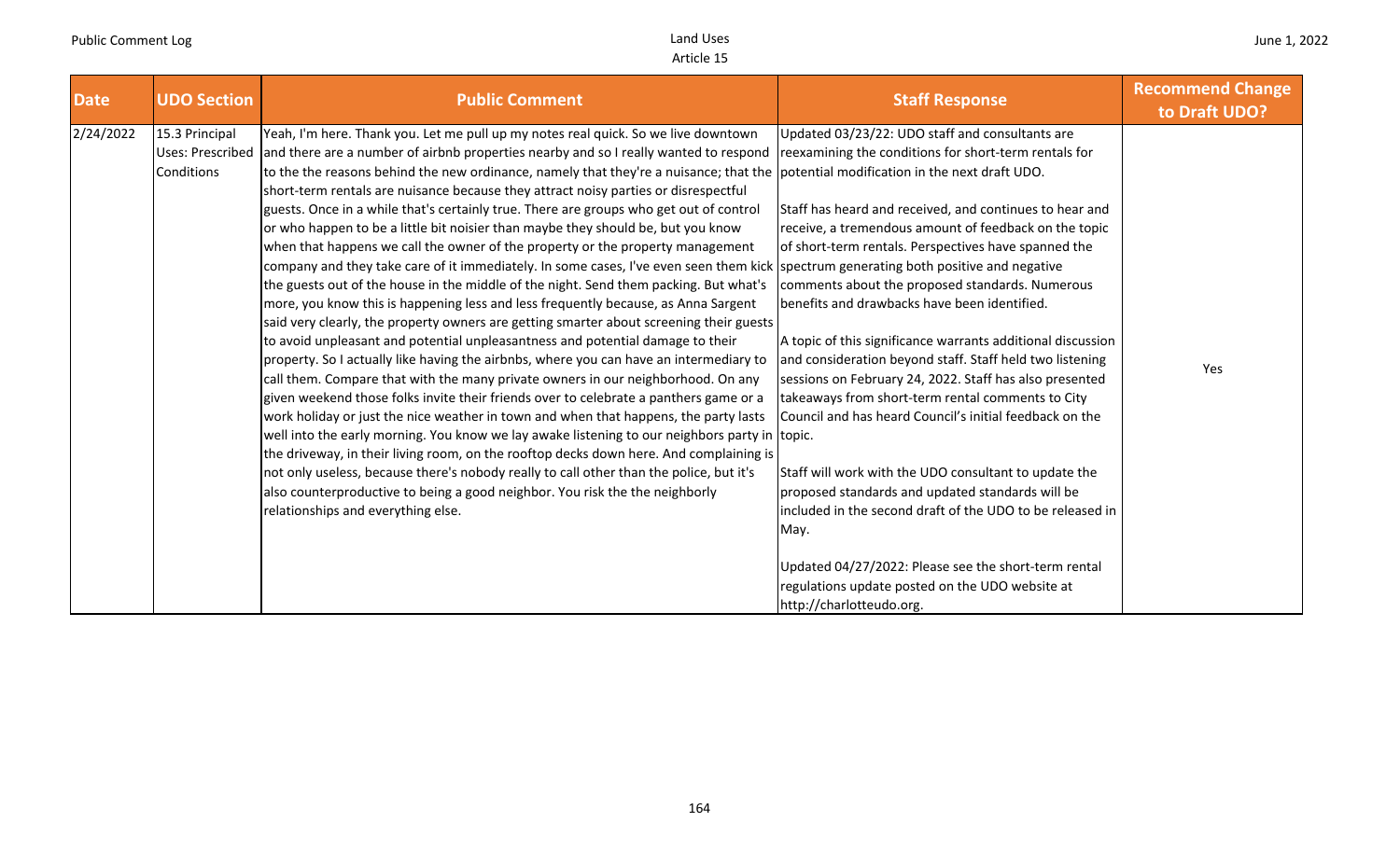| <b>Date</b> | <b>UDO Section</b>                                      | <b>Public Comment</b>                                                                                                                                                                                                                                                                                                                                                                                                                                                                                                                                                                                                                                                                                                                                                                                                                                                                                                                                                                                                                                                                                                                                                                                                                        | <b>Staff Response</b>                                                                                                                                                                                                                                                                                                                                                                                                                                                                                                                                                                                                                                                                                                                                                                            | <b>Recommend Change</b><br>to Draft UDO? |
|-------------|---------------------------------------------------------|----------------------------------------------------------------------------------------------------------------------------------------------------------------------------------------------------------------------------------------------------------------------------------------------------------------------------------------------------------------------------------------------------------------------------------------------------------------------------------------------------------------------------------------------------------------------------------------------------------------------------------------------------------------------------------------------------------------------------------------------------------------------------------------------------------------------------------------------------------------------------------------------------------------------------------------------------------------------------------------------------------------------------------------------------------------------------------------------------------------------------------------------------------------------------------------------------------------------------------------------|--------------------------------------------------------------------------------------------------------------------------------------------------------------------------------------------------------------------------------------------------------------------------------------------------------------------------------------------------------------------------------------------------------------------------------------------------------------------------------------------------------------------------------------------------------------------------------------------------------------------------------------------------------------------------------------------------------------------------------------------------------------------------------------------------|------------------------------------------|
| 2/24/2022   | 15.3 Principal<br><b>Uses: Prescribed</b><br>Conditions | My first concern is the 400ft rule. I think this will not solve the problem and it's very<br>hard to implement it fairly. I agree with one previous speaker that we should focus on<br>eliminating bad listings. We could have a feedback system, like the point system for<br>driver license. Like for example, if you get complaints from neighbors or something<br>from police department you will lose some points. So, if you lose certain points, we<br>can eliminate the bad airbnb host and listing by doing that. Not allowing just anyone<br>to just get a airbnb listing. I also agree the grandfather should be honored here and<br>my second concern is about the parking. As you know, in the Uptown, NODA, South<br>Park areas it's hard for a building to have a lot of off-street parking in the building. I<br>think you should also allow them to use commercial garage. For example, if the<br>commercial garage is within five minutes walk of the building, of the listing I think it<br>also should be considered as off-street parking. And the airbnb host, they can<br>communicate clearly with their guests so the guests know where to park and they are<br>not going to cause any problem for the neighborhood. | Updated 03/23/22: UDO staff and consultants are<br>reexamining the conditions for short-term rentals for<br>potential modification in the next draft UDO.<br>Staff has heard and received, and continues to hear and<br>receive, a tremendous amount of feedback on the topic<br>of short-term rentals. Perspectives have spanned the<br>spectrum generating both positive and negative<br>comments about the proposed standards. Numerous<br>benefits and drawbacks have been identified.<br>A topic of this significance warrants additional discussion<br>and consideration beyond staff. Staff held two listening<br>sessions on February 24, 2022. Staff has also presented<br>takeaways from short-term rental comments to City<br>Council and has heard Council's initial feedback on the | Yes                                      |
|             |                                                         |                                                                                                                                                                                                                                                                                                                                                                                                                                                                                                                                                                                                                                                                                                                                                                                                                                                                                                                                                                                                                                                                                                                                                                                                                                              | topic.<br>Staff will work with the UDO consultant to update the<br>proposed standards and updated standards will be<br>included in the second draft of the UDO to be released in<br>May.<br>Updated 04/27/2022: Please see the short-term rental<br>regulations update posted on the UDO website at<br>http://charlotteudo.org.                                                                                                                                                                                                                                                                                                                                                                                                                                                                  |                                          |
| 2/24/2022   | 15.3 Principal<br>Uses: Prescribed<br>Conditions        | In addition to some of the concerns that are already posted and are mentioned here,<br>my biggest, my second other concern was you know what qualifies as a complete<br>dwelling? Many of my homes, I block off certain areas of the houses, which are not<br>accessible to the guests even though the rest of the house is. So would that still qualify<br>as a complete dwelling or not? So, that's my concern here. Thank you.                                                                                                                                                                                                                                                                                                                                                                                                                                                                                                                                                                                                                                                                                                                                                                                                            | Updated 03/23/22: Complete dwelling means the whole<br>dwelling - Not portions of the whole that have been<br>blocked off.                                                                                                                                                                                                                                                                                                                                                                                                                                                                                                                                                                                                                                                                       | No                                       |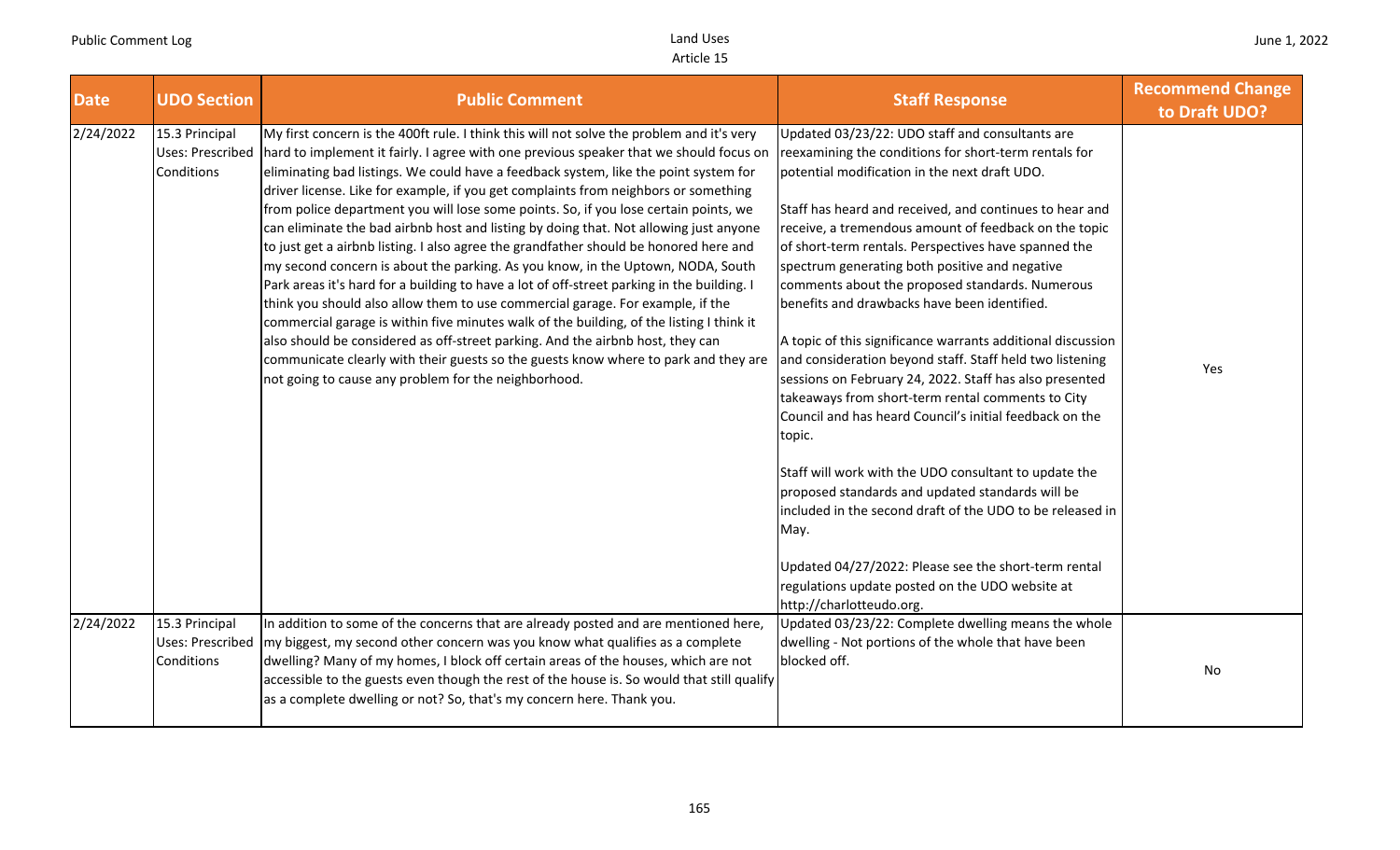| <b>Date</b> | <b>UDO Section</b>                                      | <b>Public Comment</b>                                                                                                                                                                                                                                                                                                                                                                                                                                                             | <b>Staff Response</b>                                                                                                                                                                                                                                                                                                                                                                                                                                                                                                                                                                                                                                                                                                                 | <b>Recommend Change</b><br>to Draft UDO? |
|-------------|---------------------------------------------------------|-----------------------------------------------------------------------------------------------------------------------------------------------------------------------------------------------------------------------------------------------------------------------------------------------------------------------------------------------------------------------------------------------------------------------------------------------------------------------------------|---------------------------------------------------------------------------------------------------------------------------------------------------------------------------------------------------------------------------------------------------------------------------------------------------------------------------------------------------------------------------------------------------------------------------------------------------------------------------------------------------------------------------------------------------------------------------------------------------------------------------------------------------------------------------------------------------------------------------------------|------------------------------------------|
| 2/24/2022   | 15.3 Principal<br><b>Uses: Prescribed</b><br>Conditions | I'm a native of Charlotte in real estate and I have many STRs. This has enabled me to<br>go to different states, I also have some in Florida. Orlando is opening them back up<br>because they're losing a lot of income from banning them. Having a lot of restrictions<br>has harmed them. How do you feel about that type of thing? Are there any comments<br>about lost revenue? The ony thing that makes up for not having enough spaces for<br>hosting a super bowl is STRs. | Updated 03/23/22: UDO staff and consultants are<br>reexamining the conditions for short-term rentals for<br>potential modification in the next draft UDO.<br>Staff has heard and received, and continues to hear and<br>receive, a tremendous amount of feedback on the topic<br>of short-term rentals. Perspectives have spanned the<br>spectrum generating both positive and negative<br>comments about the proposed standards. Numerous<br>benefits and drawbacks have been identified.<br>A topic of this significance warrants additional discussion<br>and consideration beyond staff. Staff held two listening<br>sessions on February 24, 2022. Staff has also presented<br>takeaways from short-term rental comments to City | Yes                                      |
|             |                                                         |                                                                                                                                                                                                                                                                                                                                                                                                                                                                                   | Council and has heard Council's initial feedback on the<br>topic.<br>Staff will work with the UDO consultant to update the<br>proposed standards and updated standards will be<br>included in the second draft of the UDO to be released in<br>May.<br>Updated 04/27/2022: Please see the short-term rental<br>regulations update posted on the UDO website at<br>http://charlotteudo.org.                                                                                                                                                                                                                                                                                                                                            |                                          |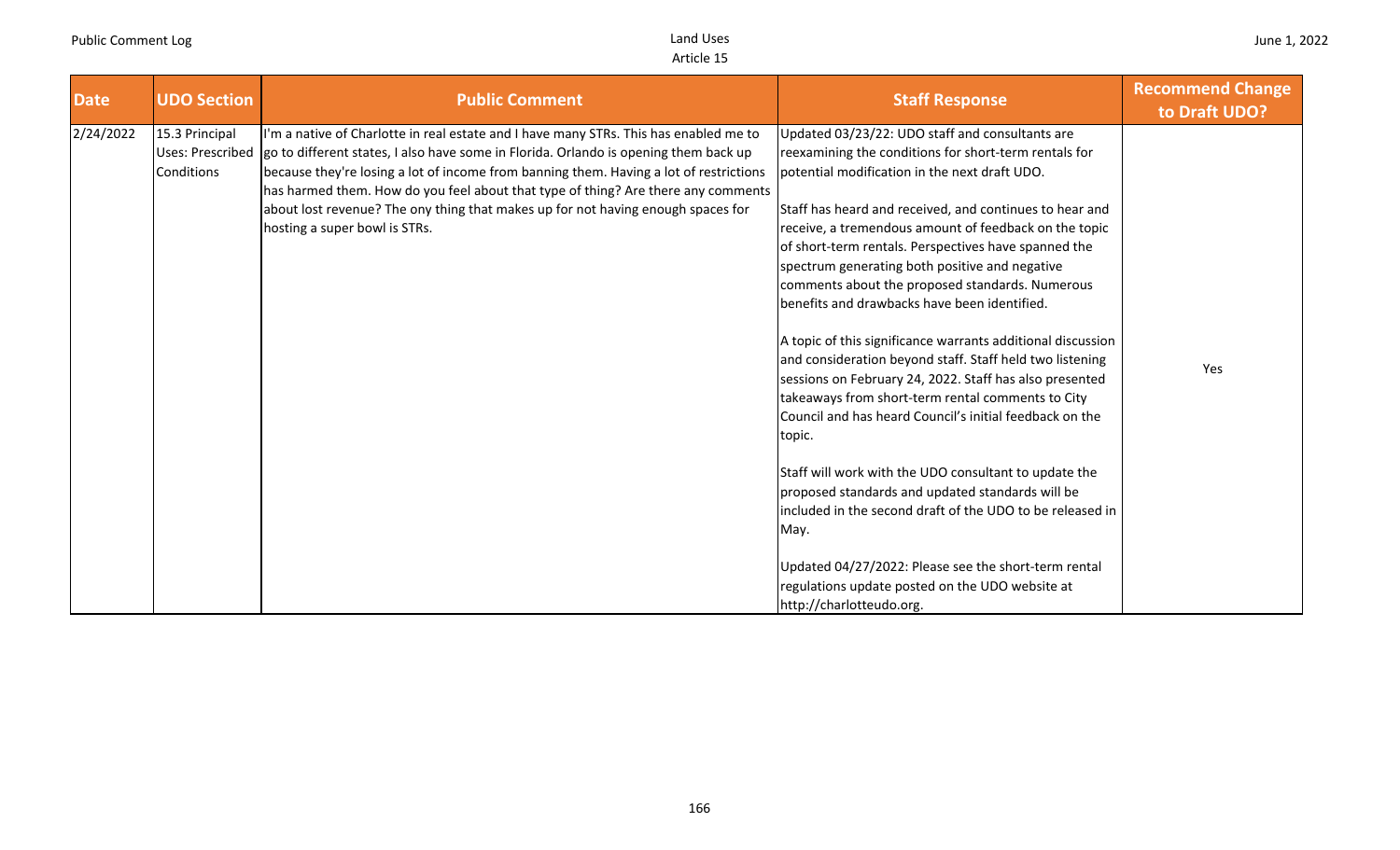| <b>Date</b><br><b>UDO Section</b>                             | <b>Public Comment</b>                                                                                                                                                                                                                                                                                                                                                                                                                                                                                                                                                                                                                                                                                                                                                                                                                                                                                                                                                                                                                                                                                                                                                                                                                                                                                                                                                                                                                                                                                                                                                                                                                                                                                                                                                                                                                                                                                                                                                                                                                                                                                                                                                                                                                                                                                                                                                                                                                                                                                                                                                                 | <b>Staff Response</b>                                                                                                                                                                                                                                                                                                                                                                                                                                                                                                                                                                                                                                                                                                                                                                                                                                                                                                                                                                                                                        | <b>Recommend Change</b><br>to Draft UDO? |
|---------------------------------------------------------------|---------------------------------------------------------------------------------------------------------------------------------------------------------------------------------------------------------------------------------------------------------------------------------------------------------------------------------------------------------------------------------------------------------------------------------------------------------------------------------------------------------------------------------------------------------------------------------------------------------------------------------------------------------------------------------------------------------------------------------------------------------------------------------------------------------------------------------------------------------------------------------------------------------------------------------------------------------------------------------------------------------------------------------------------------------------------------------------------------------------------------------------------------------------------------------------------------------------------------------------------------------------------------------------------------------------------------------------------------------------------------------------------------------------------------------------------------------------------------------------------------------------------------------------------------------------------------------------------------------------------------------------------------------------------------------------------------------------------------------------------------------------------------------------------------------------------------------------------------------------------------------------------------------------------------------------------------------------------------------------------------------------------------------------------------------------------------------------------------------------------------------------------------------------------------------------------------------------------------------------------------------------------------------------------------------------------------------------------------------------------------------------------------------------------------------------------------------------------------------------------------------------------------------------------------------------------------------------|----------------------------------------------------------------------------------------------------------------------------------------------------------------------------------------------------------------------------------------------------------------------------------------------------------------------------------------------------------------------------------------------------------------------------------------------------------------------------------------------------------------------------------------------------------------------------------------------------------------------------------------------------------------------------------------------------------------------------------------------------------------------------------------------------------------------------------------------------------------------------------------------------------------------------------------------------------------------------------------------------------------------------------------------|------------------------------------------|
| 15.3 Principal<br>2/24/2022<br>Uses: Prescribed<br>Conditions | am a host of short-term rentals and have been for the past four years. First thing I<br>just want to address the question regarding the local manager rule and your<br>instructions to put on the portal. I just want to make sure that the answers to those<br>questions will be available to everyone, regardless of who actually answered or asked<br>the question? So I just wanted to put that up first, but to my point, I wanted to talk<br>about the 400-foot rule to reiterate what many have already addressed. I believe that<br>is just a blanket band-aid for a problem that really can be handled by uprooting those<br>who are the bad apples. I, just like some of the other folks who have shared this<br>evening, have operated ethically and safely and profitably over the years and I<br>implement these rules and things to make sure that I have guests. I vet the guests,<br>make sure we have copies of their IDs, that we go through the protocols of the<br>platforms, as well as directly, but I also include those neighbors. And we have<br>monitoring systems - noise and cameras and such to make sure that the guests are<br>operating according to our house rules. And if they don't, they get kicked out. And so<br>just by having blanket standards across the board, I think it would actually be<br>detrimental not only to the community, but to also those of us who are hosts, who are Council and has heard Council's initial feedback on the<br>bringing in income and guests to the city. As far as the 30-day rule, we have a number<br>of use cases where people are coming in and they don't want to stay at a hotel. People<br>who are coming in for hurricanes, you know and other situations that become<br>amazingPT 2 6:46 - All I wanted to just add to what I said previously was that there<br>are many use cases of why people use short-term rentals that aren't just the<br>vacationers and they may need more than 30 days. For example, someone who had<br>an insurance claim. These could be local folks who maybe there's roof damage or<br>something in their home and they don't want to stay in a hotel or they have a whole<br>family with pets. This is just one example of literally hundreds that I can drop with<br>you. Short-term rental supply and need in the marketplace and it's really about having http://charlotteudo.org.<br>ethically and safely monitoring these units. I myself actually teach students on how to<br>have short-term rentals and how to actually have them where they're properly | Updated 03/23/22: UDO staff and consultants are<br>reexamining the conditions for short-term rentals for<br>potential modification in the next draft UDO.<br>Staff has heard and received, and continues to hear and<br>receive, a tremendous amount of feedback on the topic<br>of short-term rentals. Perspectives have spanned the<br>spectrum generating both positive and negative<br>comments about the proposed standards. Numerous<br>benefits and drawbacks have been identified.<br>A topic of this significance warrants additional discussion<br>and consideration beyond staff. Staff held two listening<br>sessions on February 24, 2022. Staff has also presented<br>takeaways from short-term rental comments to City<br>topic.<br>Staff will work with the UDO consultant to update the<br>proposed standards and updated standards will be<br>included in the second draft of the UDO to be released in<br>May.<br>Updated 04/27/2022: Please see the short-term rental<br>regulations update posted on the UDO website at | Yes                                      |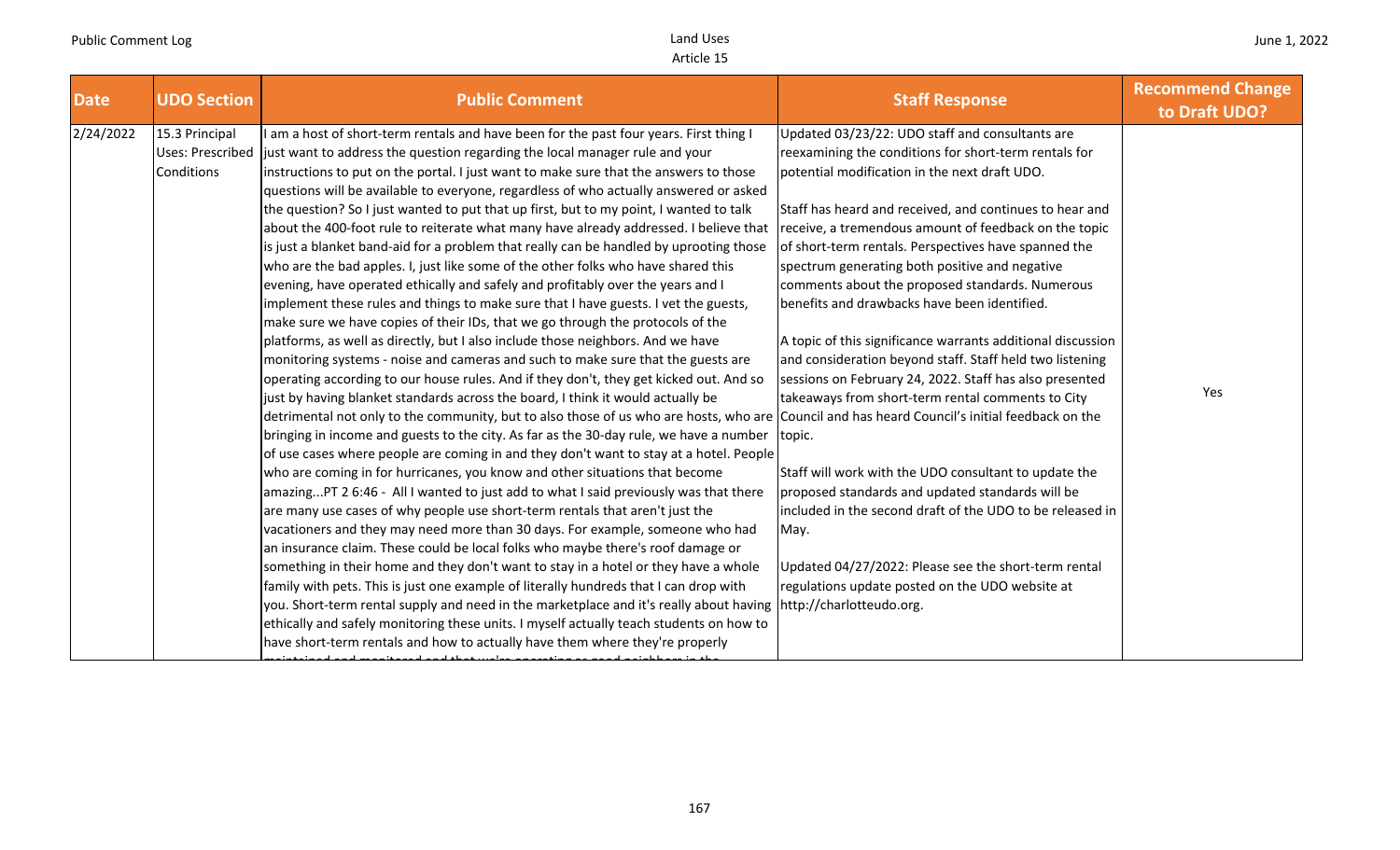| <b>Date</b> | <b>UDO Section</b>                                      | <b>Public Comment</b>                                                                                                                                                                                                                                                                                                                                                                                                                                                                                                                                                                                                                                                                                                                                                                                                                                                                                                                    | <b>Staff Response</b>                                                                                                                                                                                                                                                                                                                                                                                                                                                                                                                                                                                                                                                                                                                                                                                                                                                                                                                                                                                                                                                              | <b>Recommend Change</b><br>to Draft UDO? |
|-------------|---------------------------------------------------------|------------------------------------------------------------------------------------------------------------------------------------------------------------------------------------------------------------------------------------------------------------------------------------------------------------------------------------------------------------------------------------------------------------------------------------------------------------------------------------------------------------------------------------------------------------------------------------------------------------------------------------------------------------------------------------------------------------------------------------------------------------------------------------------------------------------------------------------------------------------------------------------------------------------------------------------|------------------------------------------------------------------------------------------------------------------------------------------------------------------------------------------------------------------------------------------------------------------------------------------------------------------------------------------------------------------------------------------------------------------------------------------------------------------------------------------------------------------------------------------------------------------------------------------------------------------------------------------------------------------------------------------------------------------------------------------------------------------------------------------------------------------------------------------------------------------------------------------------------------------------------------------------------------------------------------------------------------------------------------------------------------------------------------|------------------------------------------|
| 2/24/2022   | 15.3 Principal<br>Uses: Prescribed<br><b>Conditions</b> | definitely agree with everything that's been said. And I attended the call that was<br>earlier today, so it sounds like the consensus is everyone definitely wants the bad<br>apples that are said to be the ones identified, that are causing issues and those are the potential modification in the next draft UDO.<br>ones that are not responsibly managing the properties. I guess one follow-up concern<br>or thought I had was exactly how to identify those and then reporting it? If there will<br>be people, i'm sure everyone is ethical and means well, but what if some people are<br>reporting people intentionally, like competitors reporting other hosts, or neighbors<br>just reporting properties where there's really not a nuisance? Just trying to think of<br>ways to make it equitable and really fair to make sure that only problem properties<br>are identified and verified for those complaints. Thank you. | Updated 03/23/22: UDO staff and consultants are<br>reexamining the conditions for short-term rentals for<br>Staff has heard and received, and continues to hear and<br>receive, a tremendous amount of feedback on the topic<br>of short-term rentals. Perspectives have spanned the<br>spectrum generating both positive and negative<br>comments about the proposed standards. Numerous<br>benefits and drawbacks have been identified.<br>A topic of this significance warrants additional discussion<br>and consideration beyond staff. Staff held two listening<br>sessions on February 24, 2022. Staff has also presented<br>takeaways from short-term rental comments to City<br>Council and has heard Council's initial feedback on the<br>topic.<br>Staff will work with the UDO consultant to update the<br>proposed standards and updated standards will be<br>included in the second draft of the UDO to be released in<br>May.<br>Updated 04/27/2022: Please see the short-term rental<br>regulations update posted on the UDO website at<br>http://charlotteudo.org. | Yes                                      |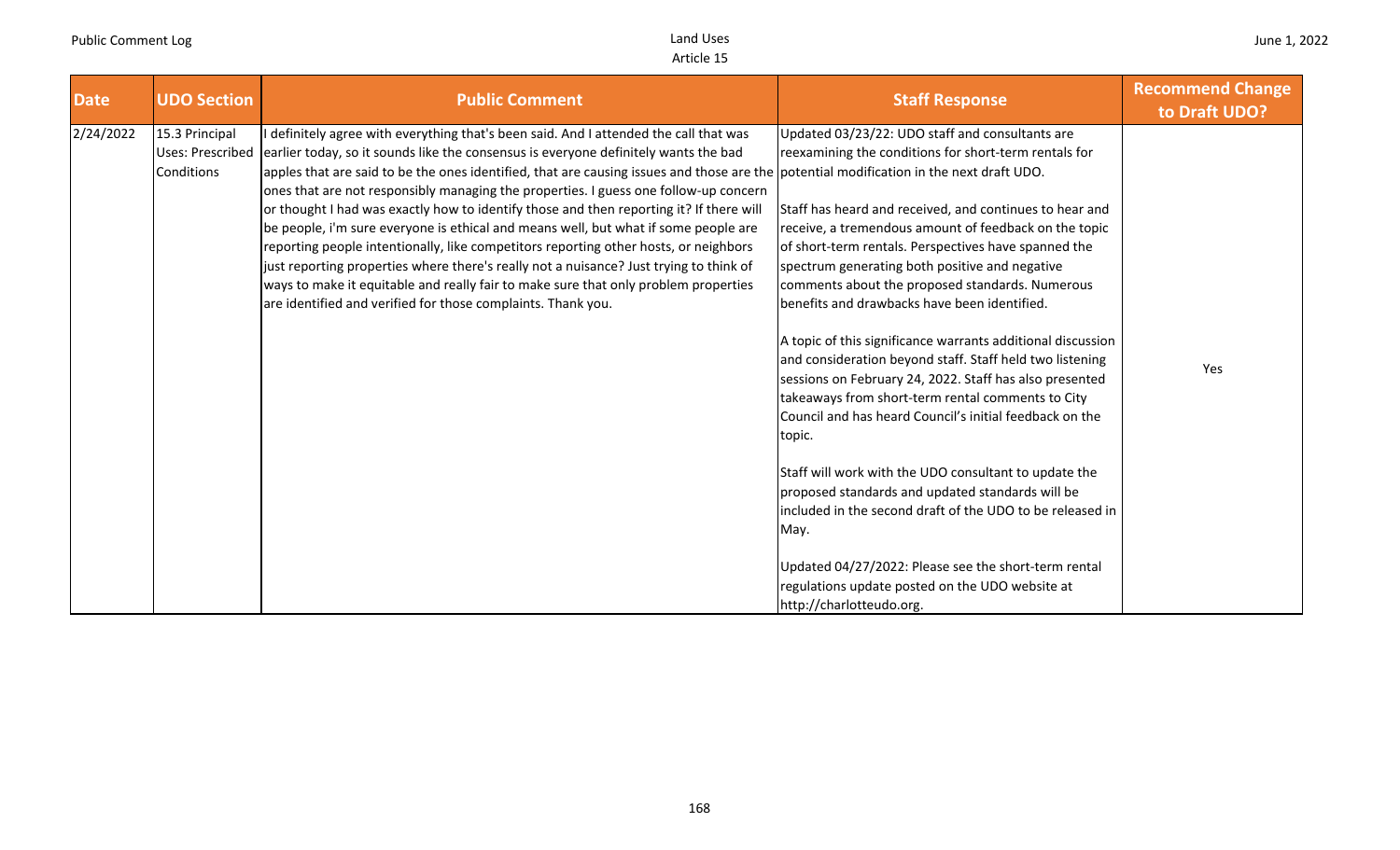| <b>Date</b> | <b>UDO Section</b>                                             | <b>Public Comment</b>                                                                                                                                                                                                                                                                                                                                                                                                                                                                                                                                                                                                                                                                                                                                                                                                                                                                                                                                                                                                                                                                                                                                                                                                                                                                               | <b>Staff Response</b>                                                                                                                                                                                                                                                                                                                                                                                                                                                                                                                                                                                                                                                                                                                                                                                                                                                                                                                                                                                                                                                             | <b>Recommend Change</b><br>to Draft UDO? |
|-------------|----------------------------------------------------------------|-----------------------------------------------------------------------------------------------------------------------------------------------------------------------------------------------------------------------------------------------------------------------------------------------------------------------------------------------------------------------------------------------------------------------------------------------------------------------------------------------------------------------------------------------------------------------------------------------------------------------------------------------------------------------------------------------------------------------------------------------------------------------------------------------------------------------------------------------------------------------------------------------------------------------------------------------------------------------------------------------------------------------------------------------------------------------------------------------------------------------------------------------------------------------------------------------------------------------------------------------------------------------------------------------------|-----------------------------------------------------------------------------------------------------------------------------------------------------------------------------------------------------------------------------------------------------------------------------------------------------------------------------------------------------------------------------------------------------------------------------------------------------------------------------------------------------------------------------------------------------------------------------------------------------------------------------------------------------------------------------------------------------------------------------------------------------------------------------------------------------------------------------------------------------------------------------------------------------------------------------------------------------------------------------------------------------------------------------------------------------------------------------------|------------------------------------------|
| 2/24/2022   | 15.3 Principal<br><b>Uses: Prescribed</b><br><b>Conditions</b> | I'm coming from the opposite side of things I think for most of the people here, as<br>someone who lives across from a couple airbnb's. You know I think the grandfathering<br>in existing airbnbs just because we didn't have regulations before, I don't think that's<br>any reason to grandfather in existing airbnb's, especially when I think we've got a<br>situation close to us where there's some gray areas in the existing regulations. I think<br>that we're kind of touched on a little bit earlier with accessory dwelling units and how<br>those are treated when it comes to airbnb's, short-term dwellings. I think the other<br>point, I'd like to bring up is someone earlier mentioned the owner occupied. You know spectrum generating both positive and negative<br>I think that definitely should be something that's explored for someone that's living in<br>that house and can more closely watch that should definitely be granted maybe either<br>exemption from that 400 foot rule or you know some other similar breaks in that part<br>of the process, since they're more more vested in that community you know and have<br>to kind of experience what it's like to deal with short-term rentals in your in your<br>neighborhood, so that's my feedback. Thank you. | Updated 03/23/22: UDO staff and consultants are<br>reexamining the conditions for short-term rentals for<br>potential modification in the next draft UDO.<br>Staff has heard and received, and continues to hear and<br>receive, a tremendous amount of feedback on the topic<br>of short-term rentals. Perspectives have spanned the<br>comments about the proposed standards. Numerous<br>benefits and drawbacks have been identified.<br>A topic of this significance warrants additional discussion<br>and consideration beyond staff. Staff held two listening<br>sessions on February 24, 2022. Staff has also presented<br>takeaways from short-term rental comments to City<br>Council and has heard Council's initial feedback on the<br>topic.<br>Staff will work with the UDO consultant to update the<br>proposed standards and updated standards will be<br>included in the second draft of the UDO to be released in<br>May.<br>Updated 04/27/2022: Please see the short-term rental<br>regulations update posted on the UDO website at<br>http://charlotteudo.org. | Yes                                      |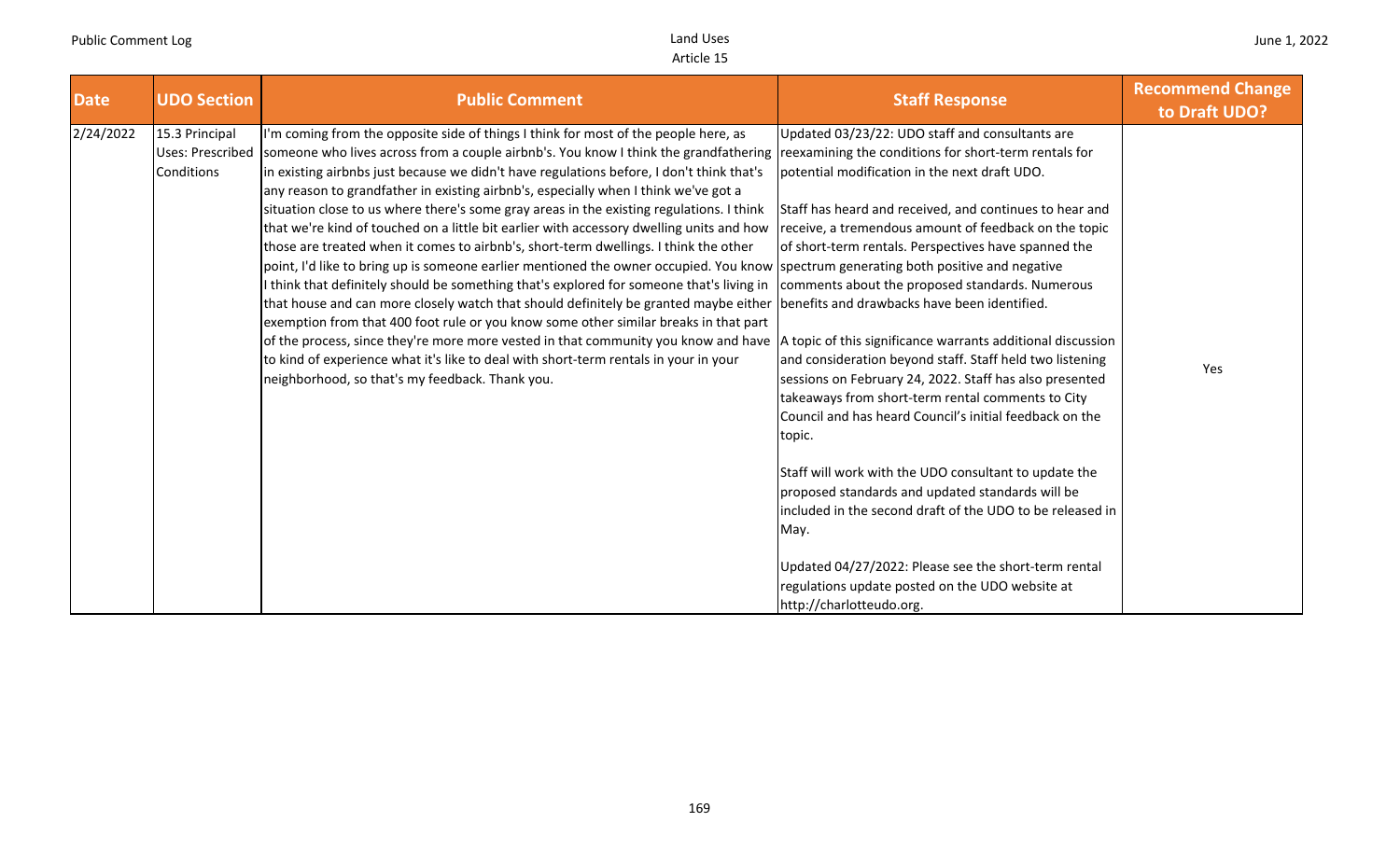| <b>Date</b> | <b>UDO Section</b>                                      | <b>Public Comment</b>                                                                                                                                                                                                                                                                                                                                                                                                                                                                                                                                                                                                                                                                                                                                                                                                                                                                                                                                                                                                                                                                                                                                                                                                                                                                                                                                                                                                                                                          | <b>Staff Response</b>                                                                                                                                                                                                                                                                                                                                                                                                                                                                                                                                                                                                                                                                                                                                                                                      | <b>Recommend Change</b><br>to Draft UDO? |
|-------------|---------------------------------------------------------|--------------------------------------------------------------------------------------------------------------------------------------------------------------------------------------------------------------------------------------------------------------------------------------------------------------------------------------------------------------------------------------------------------------------------------------------------------------------------------------------------------------------------------------------------------------------------------------------------------------------------------------------------------------------------------------------------------------------------------------------------------------------------------------------------------------------------------------------------------------------------------------------------------------------------------------------------------------------------------------------------------------------------------------------------------------------------------------------------------------------------------------------------------------------------------------------------------------------------------------------------------------------------------------------------------------------------------------------------------------------------------------------------------------------------------------------------------------------------------|------------------------------------------------------------------------------------------------------------------------------------------------------------------------------------------------------------------------------------------------------------------------------------------------------------------------------------------------------------------------------------------------------------------------------------------------------------------------------------------------------------------------------------------------------------------------------------------------------------------------------------------------------------------------------------------------------------------------------------------------------------------------------------------------------------|------------------------------------------|
| 2/24/2022   | 15.3 Principal<br>Uses: Prescribed<br>Conditions        | Okay, so I'm just going to reiterate some of what we've already heard - that we<br>support the grandfathering and have concern with the 400-foot rule. We own two<br>airbnbs. One is in a more transitional neighborhood and we bring in professionals and<br>traveling nurses and folks that actually are building the community up and bringing<br>revenue to the city. The other thing that hasn't been touched on yet that I wanted to<br>touch on that is concerning to us in the UDO is the signage requirements and the fact<br>that we are afraid that posting that kind of information in a conspicuous spot is going<br>to bring the potential for crime to our properties. Because that it is going to red flag<br>those properties as being short-term rentals that are fully fully furnished and maybe<br>target, either in vacant short-term rentals that are furnished or that travelers are<br>staying there and might make our guests targets of crime and so we're concerned<br>about the the extensive signage requirements. You know a permit number or<br>something like that being posted as one thing, versus a manager's name and phone<br>number and you know all the information that's currently in the UDO that would have<br>to be posted. But we do agree with the need for some regulation, we just would like<br>to see you guys take a little more time to make sure you're addressing all these<br>concerns that multiple people of us have. | Updated 03/23/22: UDO staff and consultants are<br>reexamining the conditions for short-term rentals for<br>potential modification in the next draft UDO.<br>Staff has heard and received, and continues to hear and<br>receive, a tremendous amount of feedback on the topic<br>of short-term rentals. Perspectives have spanned the<br>spectrum generating both positive and negative<br>comments about the proposed standards. Numerous<br>benefits and drawbacks have been identified.<br>A topic of this significance warrants additional discussion<br>and consideration beyond staff. Staff held two listening<br>sessions on February 24, 2022. Staff has also presented<br>takeaways from short-term rental comments to City<br>Council and has heard Council's initial feedback on the<br>topic. | Yes                                      |
|             |                                                         |                                                                                                                                                                                                                                                                                                                                                                                                                                                                                                                                                                                                                                                                                                                                                                                                                                                                                                                                                                                                                                                                                                                                                                                                                                                                                                                                                                                                                                                                                | Staff will work with the UDO consultant to update the<br>proposed standards and updated standards will be<br>included in the second draft of the UDO to be released in<br>May.<br>Updated 04/27/2022: Please see the short-term rental<br>regulations update posted on the UDO website at<br>http://charlotteudo.org.                                                                                                                                                                                                                                                                                                                                                                                                                                                                                      |                                          |
| 2/24/2022   | 15.3 Principal<br><b>Uses: Prescribed</b><br>Conditions | What I would like to ask besides I'm a co-host, I'm electrical contractor and I'm dealing Updated 03/23/22: The fee amount of the zoning use<br>with City enough. So my question is, how are you guys planning to determine the<br>permit price? So, let's say someone renting a room out and someone renting a<br>mansion out. Are you planning to just kind of give the same price for the permits for<br>everyone? And also, who is going to be issuing licenses for the host? Are you planning<br>to create a board, licensing board, like electrical board, plumbing board, etc? That's<br>kind of it.                                                                                                                                                                                                                                                                                                                                                                                                                                                                                                                                                                                                                                                                                                                                                                                                                                                                    | permit is reviewed and set annually by the City Council<br>during the annual budget process. The fee is flat for the<br>zoning use permit, regardless of the scale of the use.<br>There are no proposed provisions to issue licenses to<br>hosts and/or to create an STR board.                                                                                                                                                                                                                                                                                                                                                                                                                                                                                                                            | No                                       |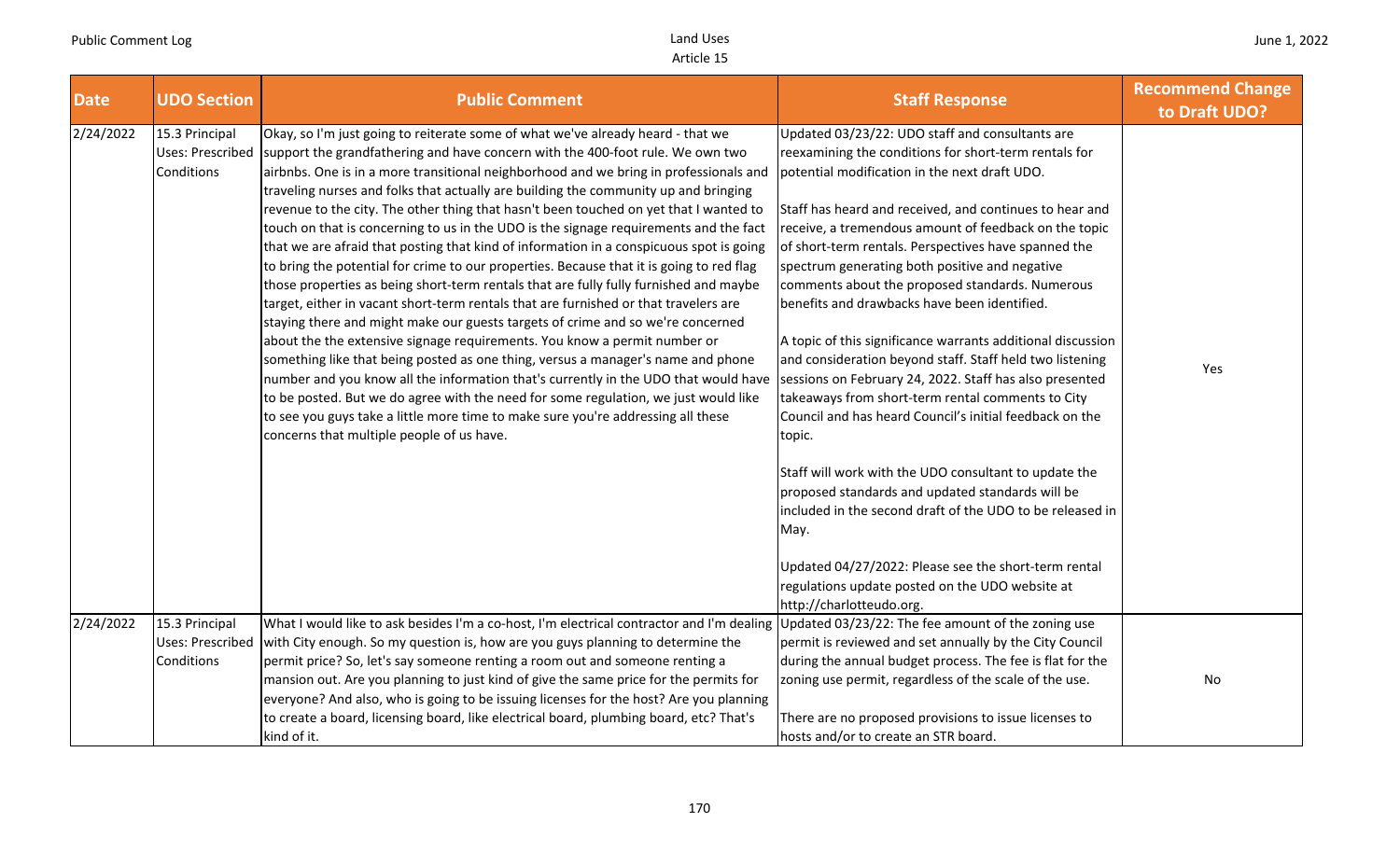| <b>Date</b> | <b>UDO Section</b>                                     | <b>Public Comment</b>                                                                                                                                                                                                                                                                                                                                                                                                                                                                                                                                                                                                                                                                                                                                                                                                                                                                                                                                                                                                                                                                                                                                                                                  | <b>Staff Response</b>                                                                                                                                                                                                                                                                                                                                                                                                                                                                                                                                                                                                                                                                                                                                                                                                                                                                                                                                                                                                                                                                                                               | <b>Recommend Change</b><br>to Draft UDO? |
|-------------|--------------------------------------------------------|--------------------------------------------------------------------------------------------------------------------------------------------------------------------------------------------------------------------------------------------------------------------------------------------------------------------------------------------------------------------------------------------------------------------------------------------------------------------------------------------------------------------------------------------------------------------------------------------------------------------------------------------------------------------------------------------------------------------------------------------------------------------------------------------------------------------------------------------------------------------------------------------------------------------------------------------------------------------------------------------------------------------------------------------------------------------------------------------------------------------------------------------------------------------------------------------------------|-------------------------------------------------------------------------------------------------------------------------------------------------------------------------------------------------------------------------------------------------------------------------------------------------------------------------------------------------------------------------------------------------------------------------------------------------------------------------------------------------------------------------------------------------------------------------------------------------------------------------------------------------------------------------------------------------------------------------------------------------------------------------------------------------------------------------------------------------------------------------------------------------------------------------------------------------------------------------------------------------------------------------------------------------------------------------------------------------------------------------------------|------------------------------------------|
| 2/24/2022   | 15.3 Principal<br>Uses: Prescribed<br>Conditions       | Hi, just one comment I wanted to make is that I know in other cities when they've<br>started to do regulations they have zones, so like in Nashville Tennessee for example<br>you live in a really nice residential neighborhood with single-family homes with large<br>yards and there's bachelor and bachelorette parties that are being really disruptive to<br>the neighborhood. That's completely different than an airbnb in downtown Nashville,<br>so I'm just wondering if the regulations I just don't believe they should be applied<br>universally. Like the building that I host in in Plaza Midwood is like 200 feet long, so<br>when you say they can't be further than 400 feet away, it's like the building's not even<br>that long. So I think that maybe that was created with the thought of single-family<br>homes. I'm not sure and I can certainly understand how a neighborhood in Nashville<br>that's a residential neighborhood where they have children and there's all these<br>people partying all the time is a problem, but you kind of expect it in more of a<br>downtown area, so I just wanted to bring that up. That zones within Charlotte should<br>be considered. | Updated 03/23/22: UDO staff and consultants are<br>reexamining the conditions for short-term rentals for<br>potential modification in the next draft UDO.<br>Staff has heard and received, and continues to hear and<br>receive, a tremendous amount of feedback on the topic<br>of short-term rentals. Perspectives have spanned the<br>spectrum generating both positive and negative<br>comments about the proposed standards. Numerous<br>benefits and drawbacks have been identified.<br>A topic of this significance warrants additional discussion<br>and consideration beyond staff. Staff held two listening<br>sessions on February 24, 2022. Staff has also presented<br>takeaways from short-term rental comments to City<br>Council and has heard Council's initial feedback on the<br>topic.<br>Staff will work with the UDO consultant to update the<br>proposed standards and updated standards will be<br>included in the second draft of the UDO to be released in<br>May.<br>Updated 04/27/2022: Please see the short-term rental<br>regulations update posted on the UDO website at<br>http://charlotteudo.org. | Yes                                      |
| 2/24/2022   | 15.3 Principal<br>Uses: Prescribed view.<br>Conditions | I'm currently a super host. I enjoy listening in on others perspectives and points of                                                                                                                                                                                                                                                                                                                                                                                                                                                                                                                                                                                                                                                                                                                                                                                                                                                                                                                                                                                                                                                                                                                  | Thank you for your comment.                                                                                                                                                                                                                                                                                                                                                                                                                                                                                                                                                                                                                                                                                                                                                                                                                                                                                                                                                                                                                                                                                                         | No                                       |
| 2/24/2022   | 15.3 Principal<br>Uses: Prescribed<br>Conditions       | Need definition of property manager is this the owner or has to be licensed property<br>manager                                                                                                                                                                                                                                                                                                                                                                                                                                                                                                                                                                                                                                                                                                                                                                                                                                                                                                                                                                                                                                                                                                        | Updated 03/23/22: The property owner can be the<br>property manager.                                                                                                                                                                                                                                                                                                                                                                                                                                                                                                                                                                                                                                                                                                                                                                                                                                                                                                                                                                                                                                                                | No                                       |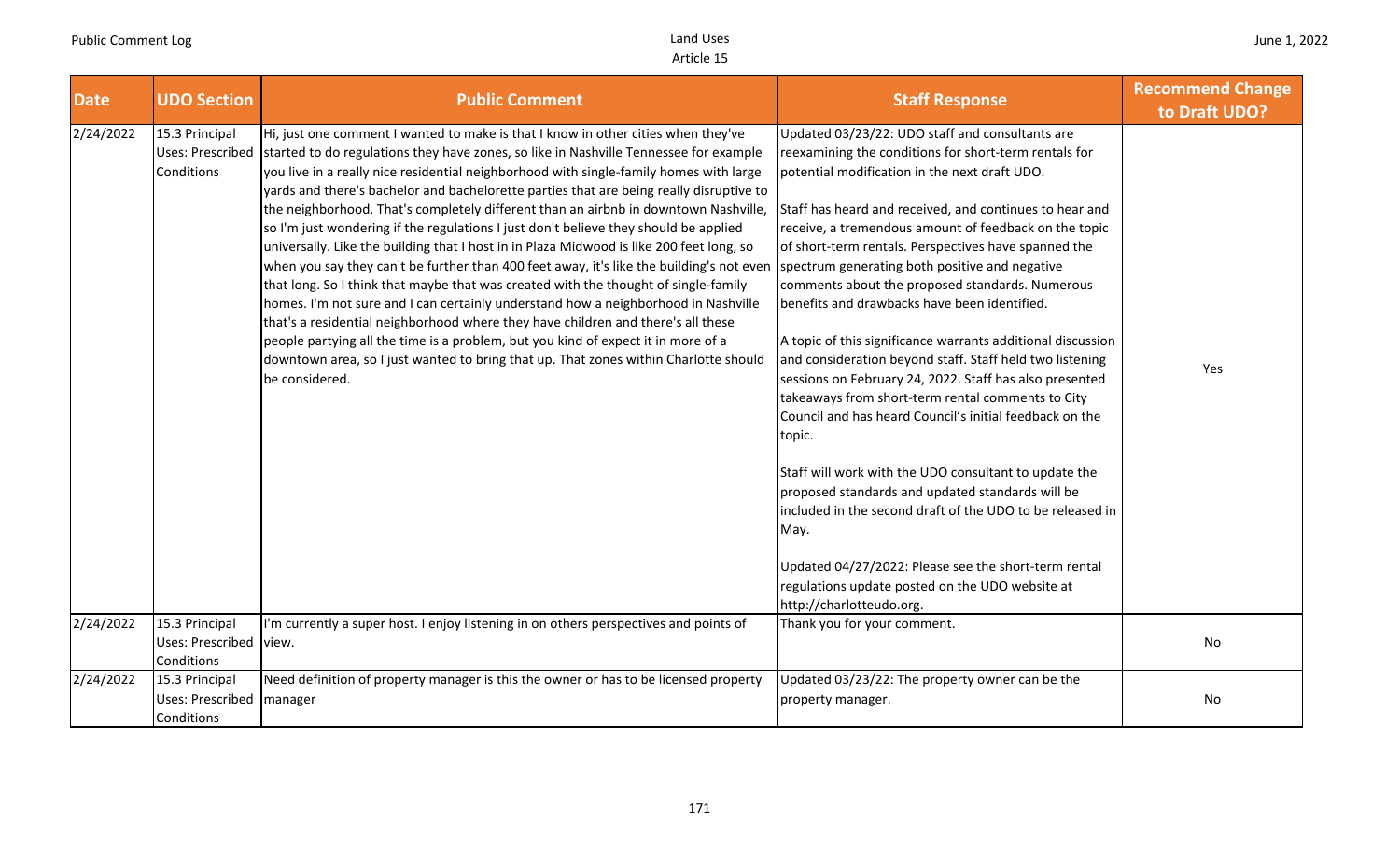| <b>Date</b> | <b>UDO Section</b>                               | <b>Public Comment</b>                                                                                                                                                                              | <b>Staff Response</b>                                                                                                                                                                                                                                                                                                                                                                                           | <b>Recommend Change</b><br>to Draft UDO? |
|-------------|--------------------------------------------------|----------------------------------------------------------------------------------------------------------------------------------------------------------------------------------------------------|-----------------------------------------------------------------------------------------------------------------------------------------------------------------------------------------------------------------------------------------------------------------------------------------------------------------------------------------------------------------------------------------------------------------|------------------------------------------|
| 2/24/2022   | 15.3 Principal<br>Uses: Prescribed<br>Conditions | The requirement that the manager be local should not apply unless a property is a<br>repeat nuisance. Many property owners not located locally do a fine job keeping their<br>properties in order. | Updated 03/23/22: UDO staff and consultants are<br>reexamining the conditions for short-term rentals for<br>potential modification in the next draft UDO.<br>Staff has heard and received, and continues to hear and<br>receive, a tremendous amount of feedback on the topic<br>of short-term rentals. Perspectives have spanned the<br>spectrum generating both positive and negative                         |                                          |
|             |                                                  |                                                                                                                                                                                                    | comments about the proposed standards. Numerous<br>benefits and drawbacks have been identified.<br>A topic of this significance warrants additional discussion<br>and consideration beyond staff. Staff held two listening<br>sessions on February 24, 2022. Staff has also presented<br>takeaways from short-term rental comments to City<br>Council and has heard Council's initial feedback on the<br>topic. | Yes                                      |
|             |                                                  |                                                                                                                                                                                                    | Staff will work with the UDO consultant to update the<br>proposed standards and updated standards will be<br>included in the second draft of the UDO to be released in<br>May.<br>Updated 04/27/2022: Please see the short-term rental                                                                                                                                                                          |                                          |
|             |                                                  |                                                                                                                                                                                                    | regulations update posted on the UDO website at<br>http://charlotteudo.org.                                                                                                                                                                                                                                                                                                                                     |                                          |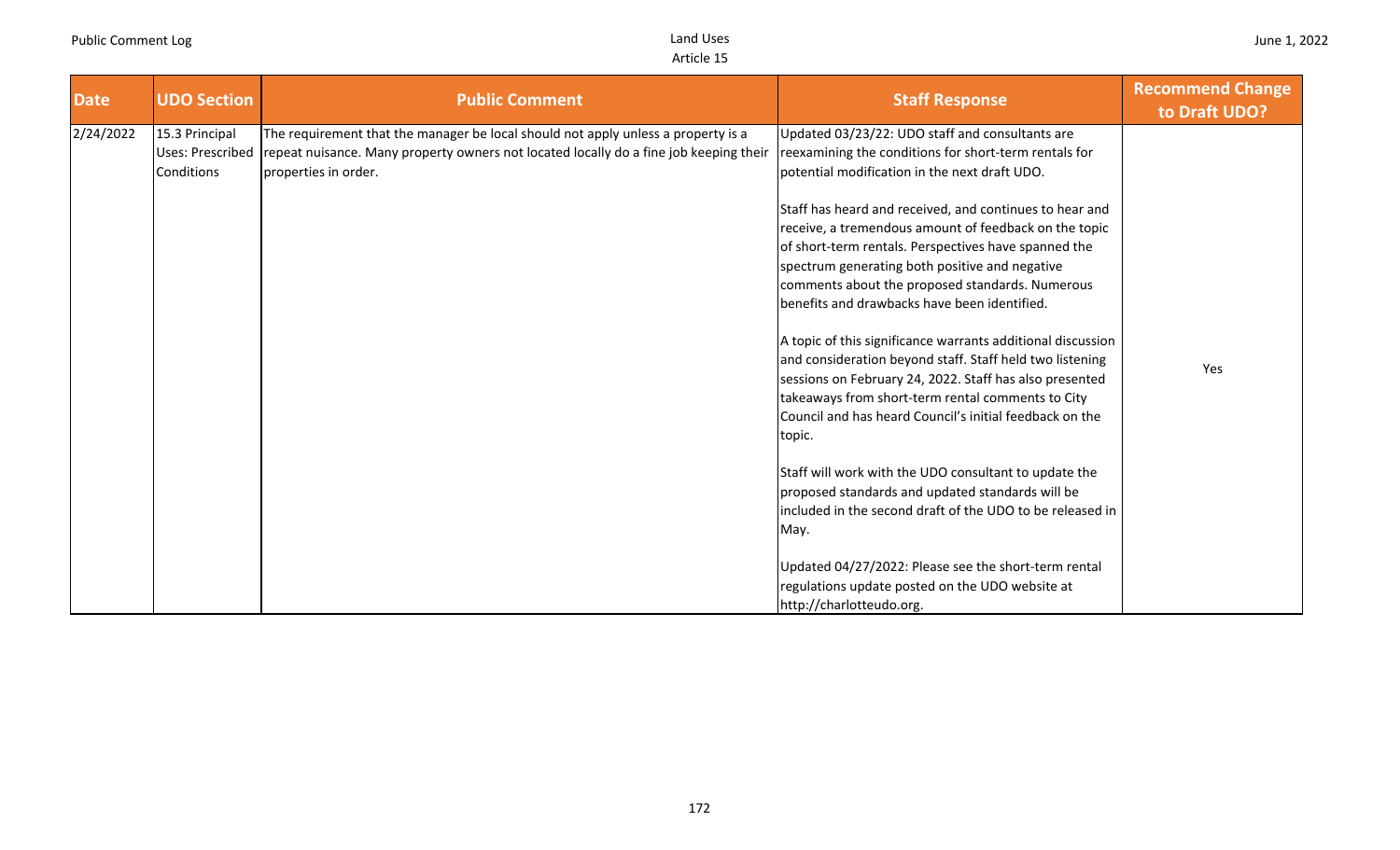| <b>Date</b> | <b>UDO Section</b>                               | <b>Public Comment</b>                                                               | <b>Staff Response</b>                                                                                                                                                                                                                                                                                                         | <b>Recommend Change</b><br>to Draft UDO? |
|-------------|--------------------------------------------------|-------------------------------------------------------------------------------------|-------------------------------------------------------------------------------------------------------------------------------------------------------------------------------------------------------------------------------------------------------------------------------------------------------------------------------|------------------------------------------|
| 2/24/2022   | 15.3 Principal<br>Uses: Prescribed<br>Conditions | Noise/nuisance code violations should be issued on those properties creating issues | Updated 03/23/22: UDO staff and consultants are<br>reexamining the conditions for short-term rentals for<br>potential modification in the next draft UDO.                                                                                                                                                                     |                                          |
|             |                                                  |                                                                                     | Staff has heard and received, and continues to hear and<br>receive, a tremendous amount of feedback on the topic<br>of short-term rentals. Perspectives have spanned the<br>spectrum generating both positive and negative<br>comments about the proposed standards. Numerous<br>benefits and drawbacks have been identified. |                                          |
|             |                                                  |                                                                                     | A topic of this significance warrants additional discussion<br>and consideration beyond staff. Staff held two listening<br>sessions on February 24, 2022. Staff has also presented<br>takeaways from short-term rental comments to City<br>Council and has heard Council's initial feedback on the<br>topic.                  | Yes                                      |
|             |                                                  |                                                                                     | Staff will work with the UDO consultant to update the<br>proposed standards and updated standards will be<br>included in the second draft of the UDO to be released in<br>May.                                                                                                                                                |                                          |
|             |                                                  |                                                                                     | Updated 04/27/2022: Please see the short-term rental<br>regulations update posted on the UDO website at<br>http://charlotteudo.org.                                                                                                                                                                                           |                                          |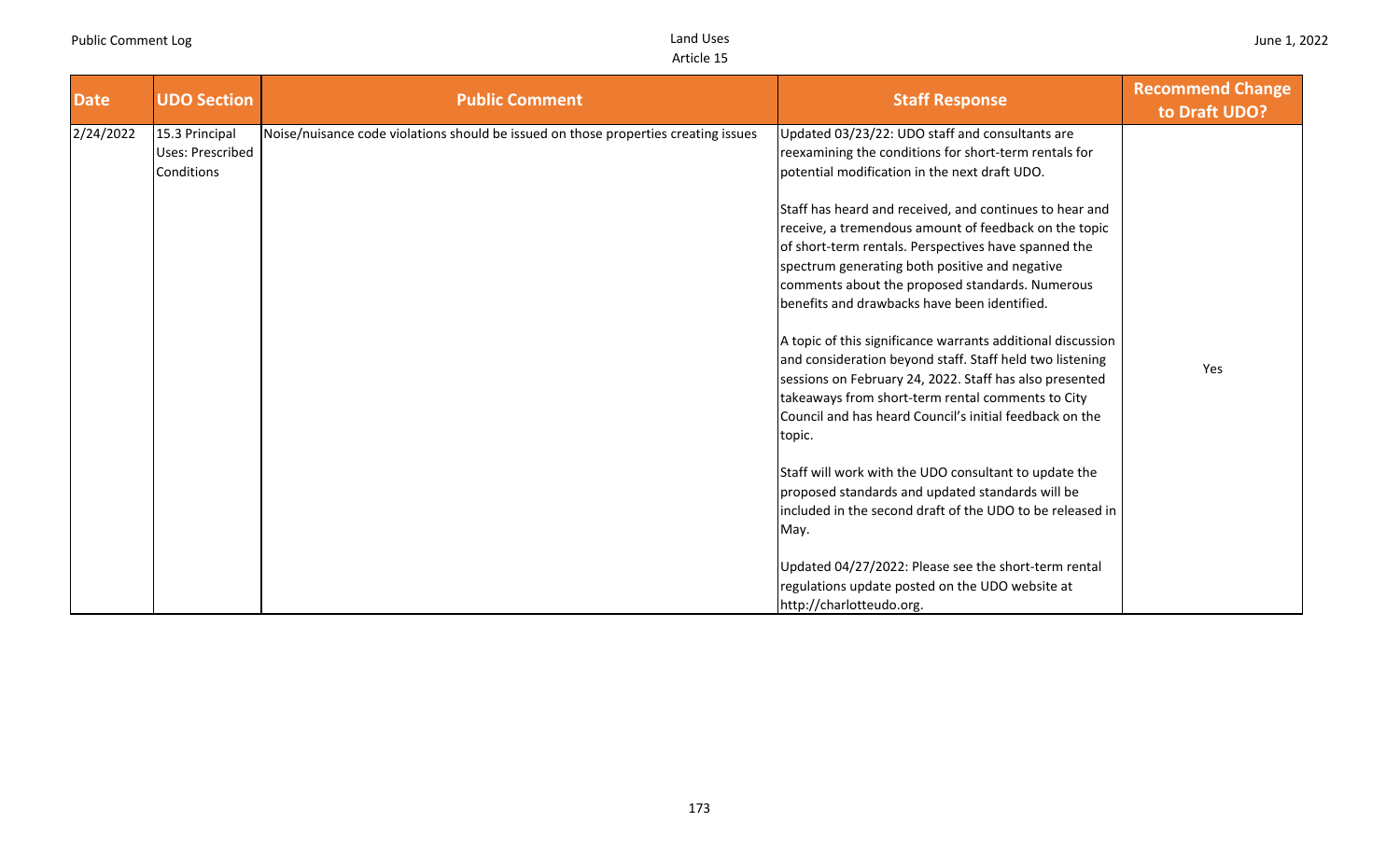| <b>Date</b> | <b>UDO Section</b>                                      | <b>Public Comment</b>                                                                                                                                                                                                                                                                                                                                                                                                                                                                                                                                                                                                                                                                                                                                        | <b>Staff Response</b>                                                                                                                                                                                                                                                                                                                                                                                                                                                                                                                                                                                                                                                                                                                                                                                                                                                                                                                                                                                                                                                                                   | <b>Recommend Change</b><br>to Draft UDO? |
|-------------|---------------------------------------------------------|--------------------------------------------------------------------------------------------------------------------------------------------------------------------------------------------------------------------------------------------------------------------------------------------------------------------------------------------------------------------------------------------------------------------------------------------------------------------------------------------------------------------------------------------------------------------------------------------------------------------------------------------------------------------------------------------------------------------------------------------------------------|---------------------------------------------------------------------------------------------------------------------------------------------------------------------------------------------------------------------------------------------------------------------------------------------------------------------------------------------------------------------------------------------------------------------------------------------------------------------------------------------------------------------------------------------------------------------------------------------------------------------------------------------------------------------------------------------------------------------------------------------------------------------------------------------------------------------------------------------------------------------------------------------------------------------------------------------------------------------------------------------------------------------------------------------------------------------------------------------------------|------------------------------------------|
| 2/24/2022   | 15.3 Principal<br><b>Uses: Prescribed</b><br>Conditions | could not get off mute when called upon. I would like to say I am an RN and we have<br>an Airbnb in our home. We host senior citizens, nurses, and young and old people for<br>many many reasons. We have been doing this for years. Airbnb has strict rules and<br>regulations already for membership as a host or as a visitor. These rules proposed are<br>not a one size fits all and are over reaching at a great level. The city should not have a<br>right to control any portion of what I do or who I invite to my personal home. This is<br>a very negative movement against small business owners and middle to low class<br>people who are trying to create extra income and provide an affordable place to stay<br>for people in our community. | Updated 03/23/22: UDO staff and consultants are<br>reexamining the conditions for short-term rentals for<br>potential modification in the next draft UDO.<br>Staff has heard and received, and continues to hear and<br>receive, a tremendous amount of feedback on the topic<br>of short-term rentals. Perspectives have spanned the<br>spectrum generating both positive and negative<br>comments about the proposed standards. Numerous<br>benefits and drawbacks have been identified.<br>A topic of this significance warrants additional discussion<br>and consideration beyond staff. Staff held two listening<br>sessions on February 24, 2022. Staff has also presented<br>takeaways from short-term rental comments to City<br>Council and has heard Council's initial feedback on the<br>topic.<br>Staff will work with the UDO consultant to update the<br>proposed standards and updated standards will be<br>included in the second draft of the UDO to be released in<br>May.<br>Updated 04/27/2022: Please see the short-term rental<br>regulations update posted on the UDO website at | Yes                                      |
|             |                                                         |                                                                                                                                                                                                                                                                                                                                                                                                                                                                                                                                                                                                                                                                                                                                                              | http://charlotteudo.org.                                                                                                                                                                                                                                                                                                                                                                                                                                                                                                                                                                                                                                                                                                                                                                                                                                                                                                                                                                                                                                                                                |                                          |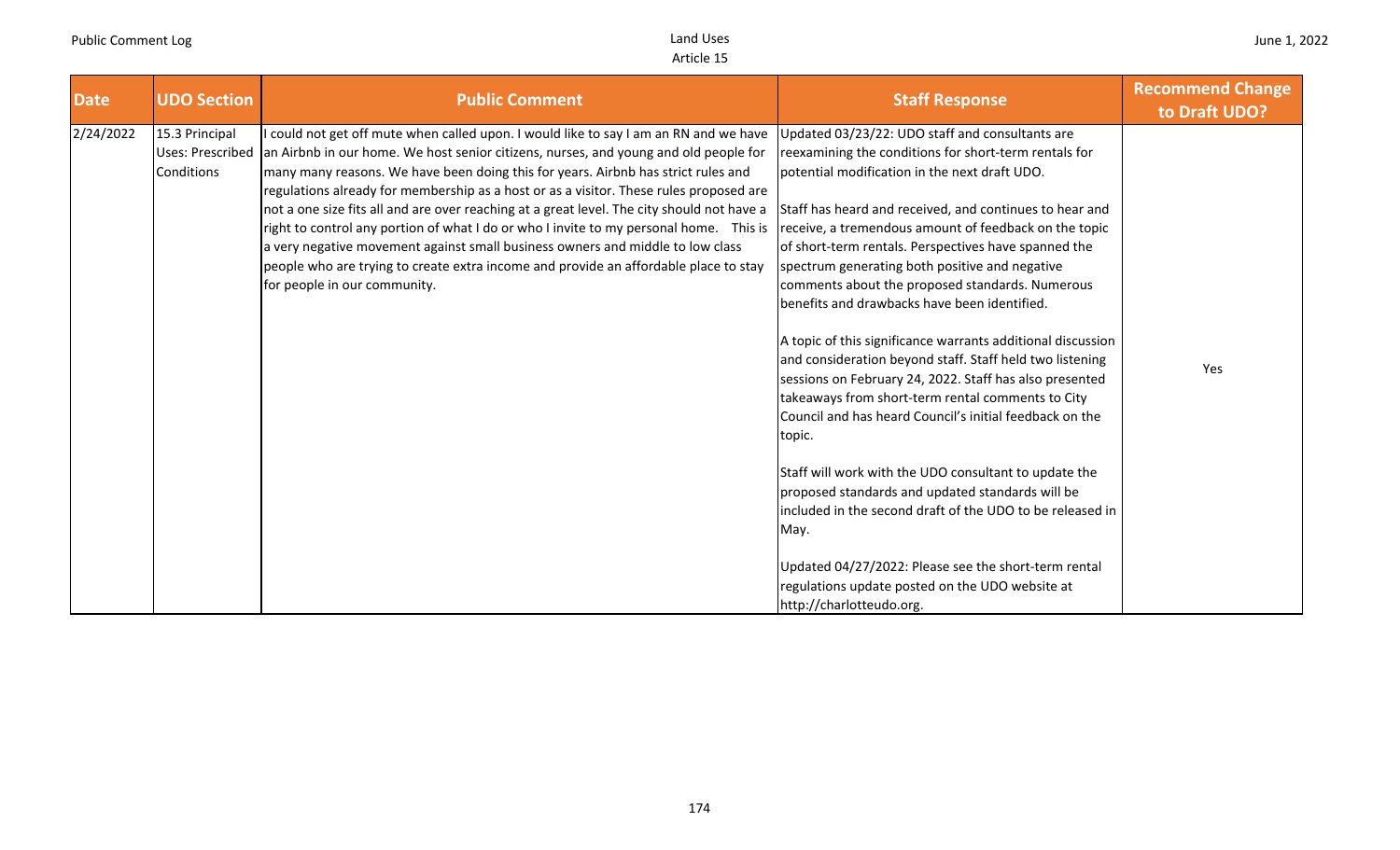| <b>Date</b> | <b>UDO Section</b>                                      | <b>Public Comment</b>                                                                                                                                                                                                                                                                                                                                                                                                                                                                                                                                                                                                                                                                                                                                                                                                                                                                                                                                                                                                                                                                                                              | <b>Staff Response</b>                                                                                                                                                                                                                                        | <b>Recommend Change</b><br>to Draft UDO? |
|-------------|---------------------------------------------------------|------------------------------------------------------------------------------------------------------------------------------------------------------------------------------------------------------------------------------------------------------------------------------------------------------------------------------------------------------------------------------------------------------------------------------------------------------------------------------------------------------------------------------------------------------------------------------------------------------------------------------------------------------------------------------------------------------------------------------------------------------------------------------------------------------------------------------------------------------------------------------------------------------------------------------------------------------------------------------------------------------------------------------------------------------------------------------------------------------------------------------------|--------------------------------------------------------------------------------------------------------------------------------------------------------------------------------------------------------------------------------------------------------------|------------------------------------------|
| 2/24/2022   | 15.5 Accessory<br><b>Uses: Prescribed</b><br>Conditions | The original draft does not allow ADUs to be built on single family lots where there is<br>an existing duplex, but it will allow triplexes to be built on these lots. There are lots of<br>these affordable duplexes built on corner lots around the city which the city has<br>declared it would like to keep because they're naturally-occurring affordable housing.<br>Yet the policy encourages people to tear those duplexes down to build a new triplex,<br>rather than simply building an ADU on the same lot. That means we end up with 3<br>more expensive units, rather than 2 affordable units and one new unit. It seems<br>counter productive to the stated desire to retain as much naturally-occurring<br>affordable housing as possible. I would encourage you to allow ADU to be built on lots<br>with existing duplexes. I have several of these lots/units and I get regular offers to tear<br>them down and build something new. I was hoping the proposed UDO would allow<br>me to keep those affordable units and build new ADUs. Unless modified, it will not<br>make any sense to keep the existing units. | Updated 05/01/2022: The 2nd draft UDO will be revised<br>to allow an ADU with a duplex building, as long as the<br>duplexes are not on sublots.                                                                                                              | Yes                                      |
| 3/11/2022   | 15.6 Use<br>Definitions                                 | Farms should be allowed in ALL zoning categories. Some farm elements cannot be<br>regulated if they meet state definition of bona-fide farm (which is not defined in the<br>UDO) including catering and farm sales. Farm definition on 15-45 does not encompass<br>all of the definition in state law § 160D-903. Agriculture- Industrial processes<br>definition on page 15-40 includes some of the uses qualified as bona-fide farms that<br>are excluded from regulation per § 160D-903.                                                                                                                                                                                                                                                                                                                                                                                                                                                                                                                                                                                                                                        | Staff will amend the second draft UDO to clarify bone<br>fide farms will be allowed in all zoning districts in the ETJ,<br>consistent with state law.                                                                                                        | Yes                                      |
| 3/11/2022   | 15.3 Principal<br>Uses: Prescribed<br>Conditions        | Community Gardens should be allowed to compost (prohibited on pg 15-17-- unless<br>the sentence is just bad sentence structure and it means to say 'composting manure<br>or spreading thereof is prohibited') AND Community Gardens should be allowed in all<br>zoning categories. Isn't that what the 2040 Plan called for?                                                                                                                                                                                                                                                                                                                                                                                                                                                                                                                                                                                                                                                                                                                                                                                                       | Updated 04/05/2022: The prohibition on composting will<br>be eliminated. Community gardens are a permitted use<br>in most UDO zoning districts, including all residential<br>districts and centers.                                                          | Yes                                      |
| 3/11/2022   | 15.3 Principal<br><b>Uses: Prescribed</b><br>Conditions | Page 15-24 top of the page GGG. 2: Multi-dwelling development says 90% of a<br>singular product type 30 acres or greater but page 5-1 section 5.2B says 2/3rds on<br>parcels > 30 ac. Which is correct?                                                                                                                                                                                                                                                                                                                                                                                                                                                                                                                                                                                                                                                                                                                                                                                                                                                                                                                            | This incongruity will be corrected in the second draft<br>UDO.                                                                                                                                                                                               | Yes                                      |
| 3/11/2022   | 15.3 Principal<br>Uses: Prescribed<br>Conditions        | Page 15-19 Family Child & Childcare center in residence (page 15-16) continue the<br>400' separation but the 2040 Plan placed significant emphasis on the need for more<br>child care (Five specific goals). Lower the 400' to achieve your goal or keep<br>complaining that the goal isn't being met                                                                                                                                                                                                                                                                                                                                                                                                                                                                                                                                                                                                                                                                                                                                                                                                                              | Updated 03/25/2022: We do not believe the 400'<br>separation requirement is an impediment to increasing<br>the availability of child care. It is intended to prevent<br>neighborhoods from being saturated with this use and<br>the traffic that may result. | No                                       |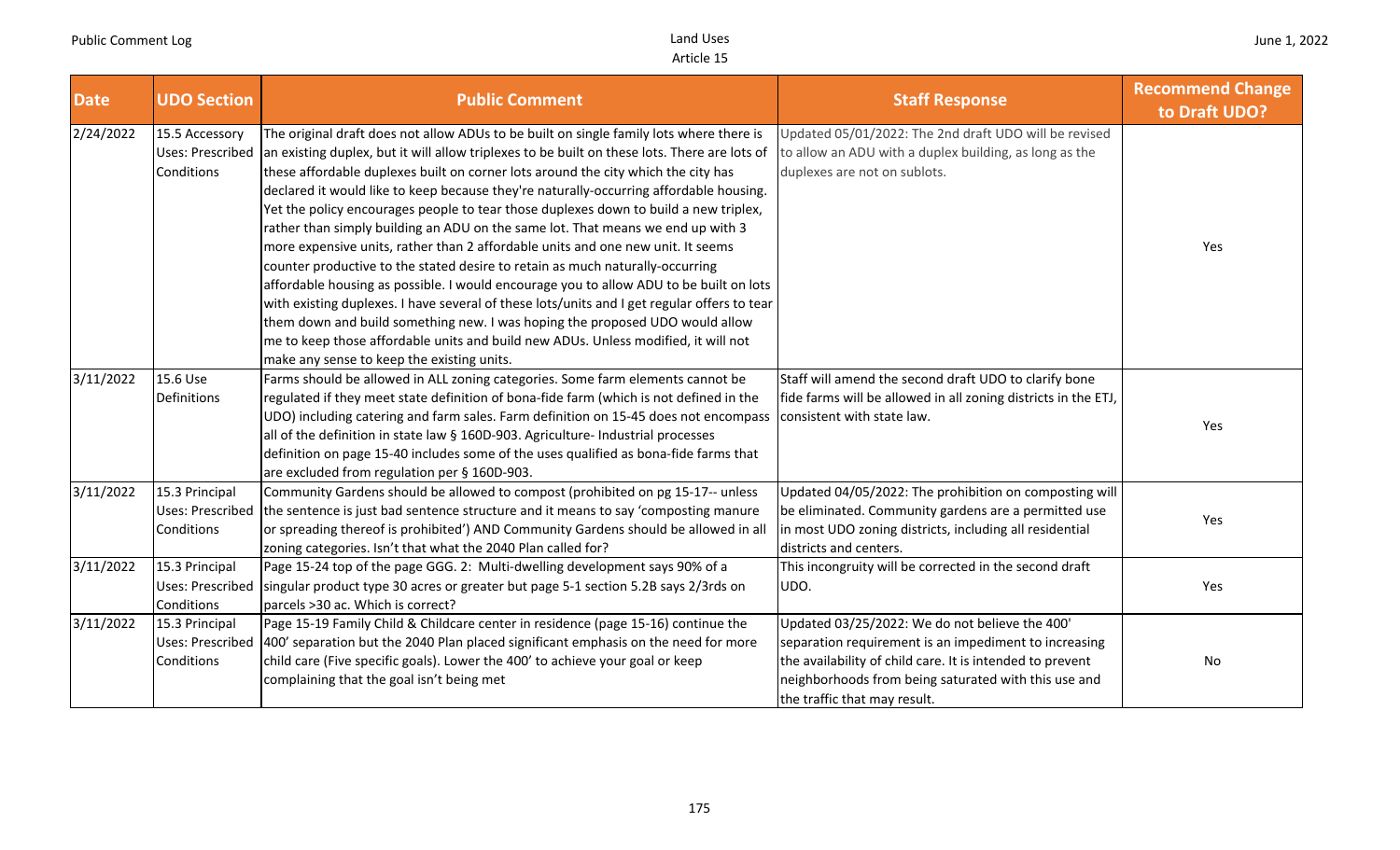| <b>Date</b> | <b>UDO Section</b>                                      | <b>Public Comment</b>                                                                                                                                                                                                                                                                                                                                                                             | <b>Staff Response</b>                                                                                                                                                                                                                                                                                                                                                                                      | <b>Recommend Change</b><br>to Draft UDO? |
|-------------|---------------------------------------------------------|---------------------------------------------------------------------------------------------------------------------------------------------------------------------------------------------------------------------------------------------------------------------------------------------------------------------------------------------------------------------------------------------------|------------------------------------------------------------------------------------------------------------------------------------------------------------------------------------------------------------------------------------------------------------------------------------------------------------------------------------------------------------------------------------------------------------|------------------------------------------|
| 3/11/2022   | 15.3 Principal<br>Uses: Prescribed<br>Conditions        | The definition of Animal Care facility page 15-13 acknowledges that kennels & vet<br>clinics need outdoor exercise areas for pet health, but removing that outdoor use in<br>Neighborhood Commercial Establishment (pg 15-24) makes the neighborhood serving<br>use unrealistic since pets need outdoor area. Change page 15-24 to allow the outdoor<br>component with setbacks or noise barriers | Updated 03/25/2022: Neighborhood Commercial<br>Establishments are permitted in residential<br>neighborhoods, with the restriction on outdoor space for<br>animal care facilities intended to minimize the noise that<br>may be associated with this use in close proximity to<br>dwellings. This does not prevent residential development<br>from providing outdoor pet areas for the use of<br>residents. | No                                       |
| 3/11/2022   | 15.3 Principal<br>Uses: Prescribed<br>Conditions        | Page 15-24 HHH. 5 Neighborhood Commercial Establishment (NCE)<br>#1 prohibits expansion of currently existing non-residential uses. Why? Article 39 page<br>39-2 would allow 1000 sf or 25%, or expansion as long as parking is sufficient.                                                                                                                                                       | Updated 04/14/2022: Article 15.3.HHH prescribed<br>conditions for Neighborhood Commercial Establishment)<br>prohibits expansion of existing structures with the intent<br>to preserve the residential character of neighborhoods.                                                                                                                                                                          | No                                       |
| 3/11/2022   | 15.3 Principal<br>Uses: Prescribed<br>Conditions        | Page 15-24 HHH. 5 Neighborhood Commercial Establishment (NCE) #3 allowances for<br>new uses on corners should also apply to N1. To further the 10-min neighborhood<br>goals, NCE's might be appropriate for N1 and N2 properties that face arterials                                                                                                                                              | Updated 03/25/2022: Per the Use Matrix (Table 15-1),<br>this use is permitted in all Neighborhood 1 and 2 districts<br>with prescribed conditions.                                                                                                                                                                                                                                                         | No                                       |
| 3/11/2022   | 15.3 Principal<br>Uses: Prescribed<br>Conditions        | Page 15-24 HHH. 5 Neighborhood Commercial Establishment #5 restriction on only<br>one use within a 'reuse of an existing structure' seems inappropriate for larger reuse<br>buildings. I.E. A doctor and a yoga studio would be complementary uses in the same<br>building.                                                                                                                       | Updated 04/14/2022: Staff will amend the second draft<br>UDO to strike this "one use" prohibition.                                                                                                                                                                                                                                                                                                         | Yes                                      |
| 3/11/2022   | 15.3 Principal<br>Uses: Prescribed<br>Conditions        | Page 15-24 HHH. 5 Neighborhood Commercial Establishment 5 d-'art and fitness'<br>does "AND" mean I have to offer yoga AND pottery? Doesn't that make it two uses &<br>thus prohibited? Definition on page 15-41 is 'Art or Fitness.'                                                                                                                                                              | Updated 03/2/2022: This should be Art OR Fitness<br>Studio, which is the actual name of the permitted use.<br>We will make the necessary correction in the next draft.                                                                                                                                                                                                                                     | Yes                                      |
| 3/11/2022   | 15.3 Principal<br><b>Uses: Prescribed</b><br>Conditions | Page 15-24 HHH. 5 Neighborhood Commercial Establishment 5 e 'childcare center' -<br>are they also subject to the 400' separation though it's not listed in #S on page 15-16 ?<br>if answer remains Yes, then consider removing or reducing that separation to<br>encourage more child care that the 2040 Plan said was in such short supply                                                       | Updated 04/14/2022: Staff will amend the second draft<br>UDO to clarify the 400' separation also does not apply to<br>a childcare center operating in a neighborhood<br>commercial establishment.                                                                                                                                                                                                          | Yes                                      |
| 3/11/2022   | 15.3 Principal<br><b>Uses: Prescribed</b><br>Conditions | Page 15-24 HHH. 5 Neighborhood Commercial Establishment Since Drive-through<br> facilities (HHH. 7) are not defined on page 2-13, are portico's for dropping off pets,<br>children, & patients prohibited since a porticos purpose is for a drive-through<br>transaction? Surely not prohibited, but needs clarification                                                                          | Updated 03/25/2022: If there is an existing Porte<br>Cochere, defined as "A permanent structure built over a<br>driveway or entry drive that provides temporary shelter<br>to persons exiting a vehicle", this would be permitted.                                                                                                                                                                         | No                                       |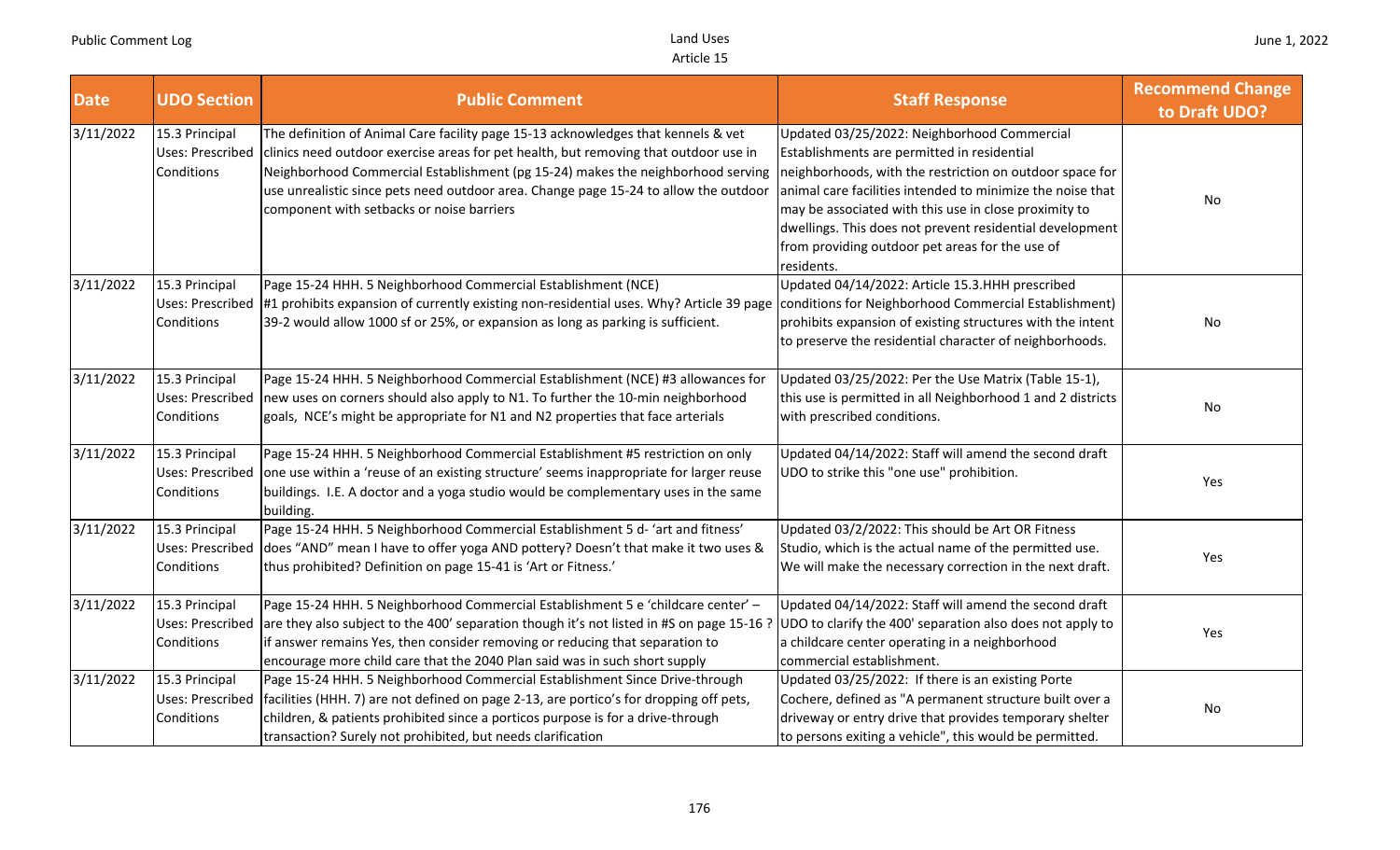| <b>Date</b> | <b>UDO Section</b>                                      | <b>Public Comment</b>                                                                                                                                                                                                                                                                                                                                                                                                                             | <b>Staff Response</b>                                                                                                  | <b>Recommend Change</b><br>to Draft UDO? |
|-------------|---------------------------------------------------------|---------------------------------------------------------------------------------------------------------------------------------------------------------------------------------------------------------------------------------------------------------------------------------------------------------------------------------------------------------------------------------------------------------------------------------------------------|------------------------------------------------------------------------------------------------------------------------|------------------------------------------|
| 3/11/2022   | 15.3 Principal<br>Conditions                            | Page 15-24 HHH. 5 Neighborhood Commercial Establishment #5. Add Specialty Food<br>Uses: Prescribed Service as an allowed use.                                                                                                                                                                                                                                                                                                                     | Updated 04/10/2022: This use will be added in the next<br>UDO draft.                                                   | Yes                                      |
| 3/11/2022   | 15.3 Principal<br>Conditions                            | Page 15-24 HHH. 5 Neighborhood Commercial Establishment 5.h. The definition of<br>Uses: Prescribed Personal Service Establishment needs to exempt Body Modification (tattoo & piercing) language to remove "frequent and needed" from the<br>parlors, as it doesn't meet the definition of 'needed, frequent and recurrent', and, this prescribed condition.<br>adult use is not appropriate for N1 and N2 Neighborhood Commercial Establishments | Updated 05/02/2022: Staff will amend the referenced                                                                    | <b>Yes</b>                               |
| 3/11/2022   | 15.3 Principal<br><b>Uses: Prescribed</b><br>Conditions | Page 15-24 HHH. 5 Neighborhood Commercial Establishment HHH. #7. Last sentence<br>about parking being 'retained' implies that non-compliant parking would need to be<br> removed. Neither Article 19.6 nor 39.4 says that. I think # 7 needs a little more clarity.                                                                                                                                                                               | Updated 05/02/2022: Staff will amend the text to<br>remove "compliant with Section 19.6" from the draft<br>. language. | <b>Yes</b>                               |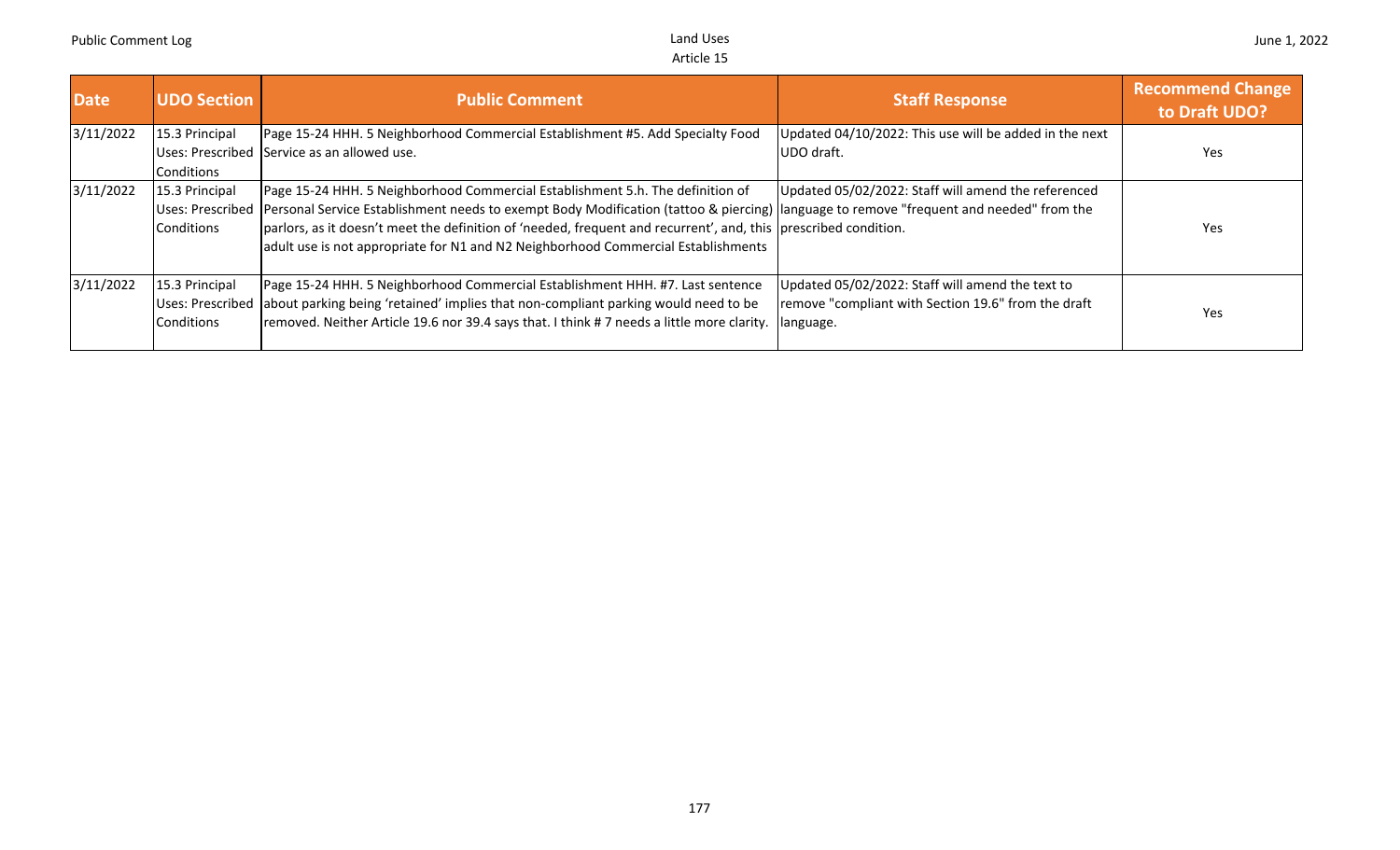| <b>Date</b> | <b>UDO Section</b>                               | <b>Public Comment</b>                                                                                                                                                                                                                                                                                                                                                                                                                                                                                                                                                                                                                                                                                                                                                                                                                                                                                                                                                                                                                                                                                                                                                                                                                                                                                                                  | <b>Staff Response</b>                                                                                                                                                                                                                                                                                                                                                                                                                                                                                                                                                                                                                                                                                                                                                                                                                                                                                                                                                                                                                                                                                                                                                                                                                  | <b>Recommend Change</b><br>to Draft UDO? |
|-------------|--------------------------------------------------|----------------------------------------------------------------------------------------------------------------------------------------------------------------------------------------------------------------------------------------------------------------------------------------------------------------------------------------------------------------------------------------------------------------------------------------------------------------------------------------------------------------------------------------------------------------------------------------------------------------------------------------------------------------------------------------------------------------------------------------------------------------------------------------------------------------------------------------------------------------------------------------------------------------------------------------------------------------------------------------------------------------------------------------------------------------------------------------------------------------------------------------------------------------------------------------------------------------------------------------------------------------------------------------------------------------------------------------|----------------------------------------------------------------------------------------------------------------------------------------------------------------------------------------------------------------------------------------------------------------------------------------------------------------------------------------------------------------------------------------------------------------------------------------------------------------------------------------------------------------------------------------------------------------------------------------------------------------------------------------------------------------------------------------------------------------------------------------------------------------------------------------------------------------------------------------------------------------------------------------------------------------------------------------------------------------------------------------------------------------------------------------------------------------------------------------------------------------------------------------------------------------------------------------------------------------------------------------|------------------------------------------|
| 3/11/2022   | 15.3 Principal<br>Uses: Prescribed<br>Conditions | What is the rationale for only permitting a Car Wash in Commercial zoning districts<br>while Gas stations are permitted not only in Commercial districts but also ML, IMU,<br>NC, and CAC zoning districts? Many gas stations have an auxiliary drive-through car<br>wash which would not be permitted under the UDO.; The definition of a Religious<br>Campus would indicate that any parcel which has a place of worship by definition is a<br>Religious Campus. However, in the Use Matrix (Table 15-1) a Religious Campus is only<br>allowed in zoning districts IC-1 and IC-2 while Place of Worship is excluded from IC-1<br>and IC-2. What is the distinction between the two uses?; What is the rationale of not<br>allowing a cemetery in a Religious Campus?; Based on the definitions in Section 15.6,<br>a facility that provides a continuum of care to residents that is housed in a number of<br>multi-family dwellings would not qualify as a CCRC since it doesn't have a range of<br>dwelling types. Is that correct?; In defining a Continuum Care Retirement<br>Community, what is the criteria for being large-scale? Is number of buildings or<br>number of residents or land area? Who makes that determination?; What was the<br>rationale for excluding Community Garden use from any Campus zoning district? | Updated 03/24/2022:<br>1) The UDO definition of Gas Station allows for an<br>accessory car wash bay. Car Wash is a stand-alone car<br>wash and not the type of car wash bay typically found at<br>a gas station.<br>Updated 04/05/2022:<br>2) Not all places of worship will be a Religious Campus. It<br>is a permitted use in the IC-1 and IC-2 Institutional<br>Campus zoning districts, which have a 10-acre and 5-acre<br>minimum area requirement respectively.<br>3) A cemetery would be allowed as part of a Religious<br>Campus in IC-1 or IC-2 zoning. The Religious Campus use<br>definition (page 15-50) accomodates "the grounds and<br>buildings of a place of worship", and a<br>cemetary/graveyard would be permitted as part of the<br>grounds.<br>4) Nothing in the prescribed conditions for a CCRC<br>requires a range of dwelling types, but it does require at<br>least two uses from among a list of possible uses related<br>to continuing care. (Article 15.3.Z). Large scale is<br>determined by the acreage of the campus development.<br>5) Campus definitions are very broad. A community<br>garden would be permitted in a Campus Zoning District<br>where it would be an appropriate use as part of the | No                                       |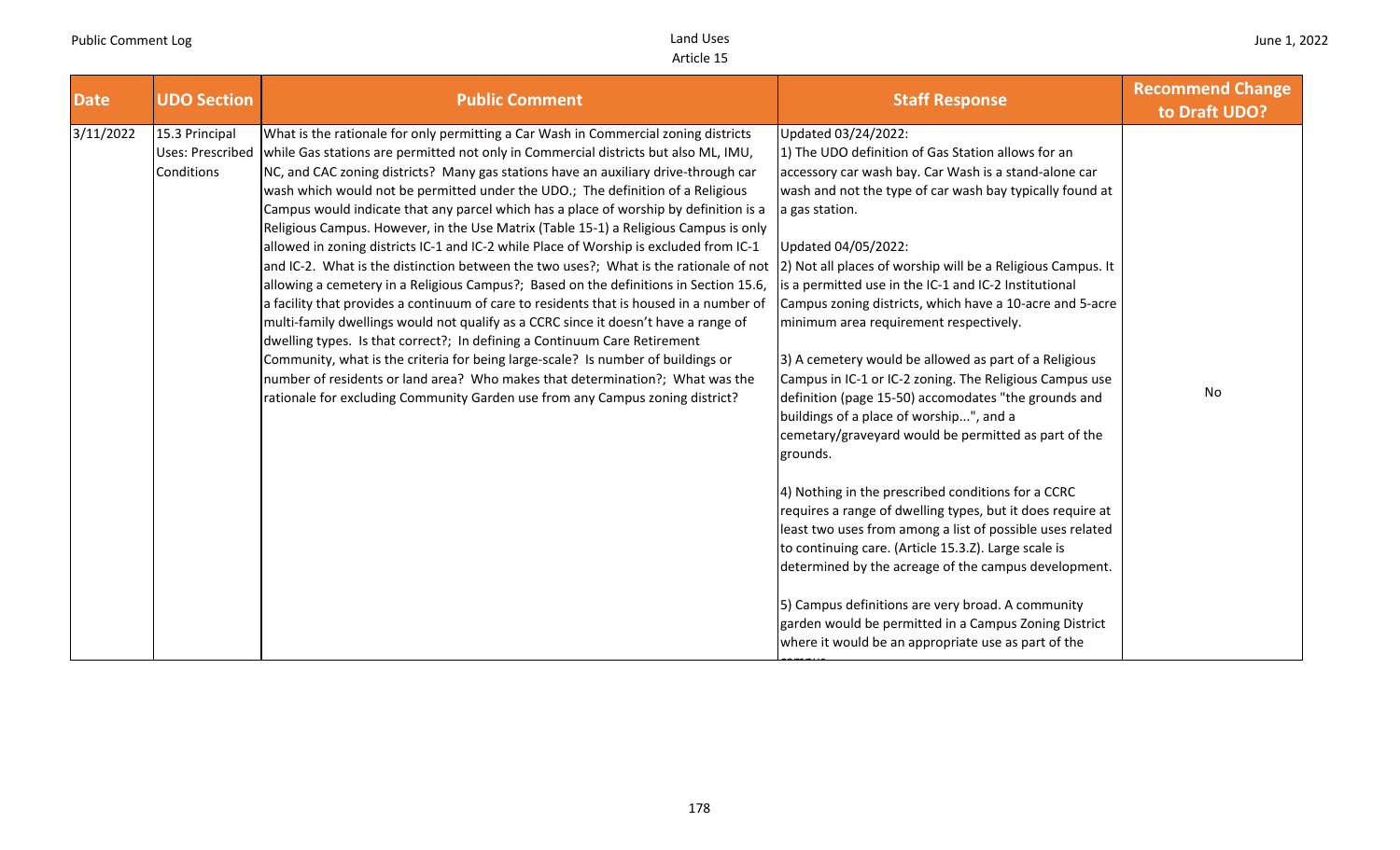| 15.3 Principal<br>Updated 03/23/22: UDO staff and consultants are<br>15.3, Section AAAA Short-Term Whole-Dwelling Rental:<br>Uses: Prescribed My biggest concern is the 400 ft separation. That is not going to solve the problem<br>reexamining the conditions for short-term rentals for<br>for residents that have disruptive airbnbs next door and further it will directly hurt the potential modification in the next draft UDO.<br>Conditions<br>good hosts who earn much needed income from airbnb, myself included.<br>I think these regulations would better serve both residents and hosts if the focus was<br>Staff has heard and received, and continues to hear and<br>placed more on removing the problem properties rather than blanket rules across the<br>receive, a tremendous amount of feedback on the topic<br>of short-term rentals. Perspectives have spanned the<br>board.<br>We have 2 homes in family friendly neighborhoods and I manage one other. We do<br>spectrum generating both positive and negative<br>not allow any parties or gatherings of any sort. Any additional guests must be<br>comments about the proposed standards. Numerous<br>approved. We vet guests very carefully & have cameras outside. We have good<br>benefits and drawbacks have been identified.<br>relationships with the neighbors and have had no problems I think that 95% of hosts<br>are similar.<br>A topic of this significance warrants additional discussion<br>Again, the focus should be placed on removing the small % of bad hosts that are<br>and consideration beyond staff. Staff held two listening<br>Yes<br>giving the rest of us a bad name.<br>sessions on February 24, 2022. Staff has also presented<br>Additionally there should be something in place grandfathering in existing airbnbs as<br>takeaways from short-term rental comments to City<br>we began our short term rentals when no regulations were in place -we invested<br>Council and has heard Council's initial feedback on the<br>money into furnishing and making them short term rentals under the laws at that time topic.<br>should not be penalized later for it.<br>Staff will work with the UDO consultant to update the<br>At our airbnbs, our guests are mostly families:<br>proposed standards and updated standards will be<br>many looking to relocate to the charlotte area<br>others visiiting family nearby,<br>included in the second draft of the UDO to be released in<br>had many local guests stay while their home was being renovated<br>May.<br>guests in charlotte to work for multiple months and don't want to stay at a hotel. | <b>Date</b> | <b>UDO Section</b> | <b>Public Comment</b> | <b>Staff Response</b> | <b>Recommend Change</b><br>to Draft UDO? |
|---------------------------------------------------------------------------------------------------------------------------------------------------------------------------------------------------------------------------------------------------------------------------------------------------------------------------------------------------------------------------------------------------------------------------------------------------------------------------------------------------------------------------------------------------------------------------------------------------------------------------------------------------------------------------------------------------------------------------------------------------------------------------------------------------------------------------------------------------------------------------------------------------------------------------------------------------------------------------------------------------------------------------------------------------------------------------------------------------------------------------------------------------------------------------------------------------------------------------------------------------------------------------------------------------------------------------------------------------------------------------------------------------------------------------------------------------------------------------------------------------------------------------------------------------------------------------------------------------------------------------------------------------------------------------------------------------------------------------------------------------------------------------------------------------------------------------------------------------------------------------------------------------------------------------------------------------------------------------------------------------------------------------------------------------------------------------------------------------------------------------------------------------------------------------------------------------------------------------------------------------------------------------------------------------------------------------------------------------------------------------------------------------------------------------------------------------------------------------------------------------------------------------------------------------------------------------------------------------------------------------------------------------------------|-------------|--------------------|-----------------------|-----------------------|------------------------------------------|
| There is a clear need for STRs in Charlotte and the 400 ft rule does not seem to fit the<br>Updated 04/27/2022: Please see the short-term rental<br>regulations update posted on the UDO website at<br>problem we are trying to solve.<br>http://charlotteudo.org.                                                                                                                                                                                                                                                                                                                                                                                                                                                                                                                                                                                                                                                                                                                                                                                                                                                                                                                                                                                                                                                                                                                                                                                                                                                                                                                                                                                                                                                                                                                                                                                                                                                                                                                                                                                                                                                                                                                                                                                                                                                                                                                                                                                                                                                                                                                                                                                            | 3/13/2022   |                    |                       |                       |                                          |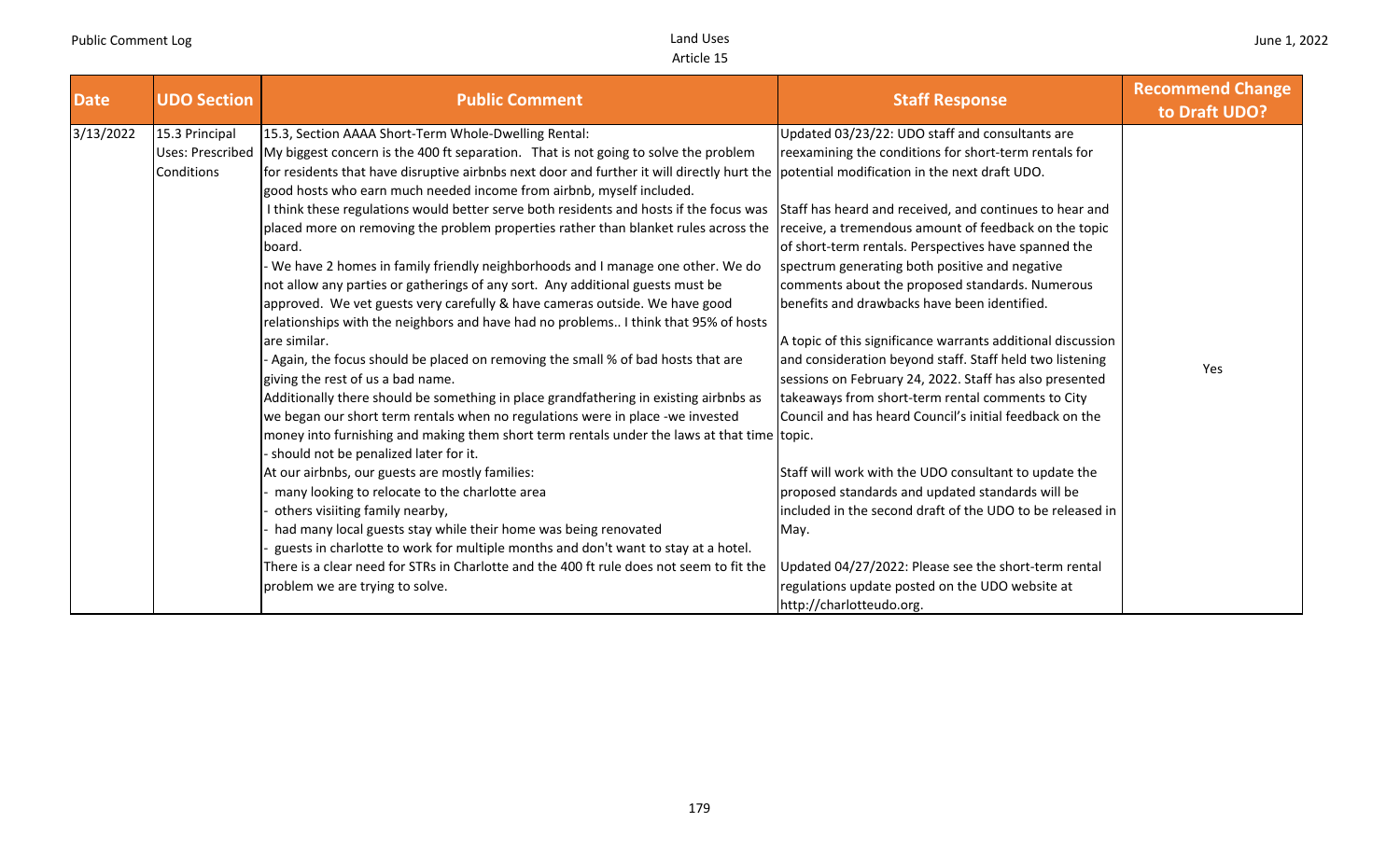| <b>Date</b> | <b>UDO Section</b>                               | <b>Public Comment</b>                                                                                                                                                                                                                                                                                                                                                                                                                                                                                                                                                                                                                                                                                                                                                                                                                                                                                                                                                                                                                                                                                                                                                                      | <b>Staff Response</b>                                                                                                                                                                                                                                                                                                                                                                                                                                                                                                   | <b>Recommend Change</b><br>to Draft UDO? |
|-------------|--------------------------------------------------|--------------------------------------------------------------------------------------------------------------------------------------------------------------------------------------------------------------------------------------------------------------------------------------------------------------------------------------------------------------------------------------------------------------------------------------------------------------------------------------------------------------------------------------------------------------------------------------------------------------------------------------------------------------------------------------------------------------------------------------------------------------------------------------------------------------------------------------------------------------------------------------------------------------------------------------------------------------------------------------------------------------------------------------------------------------------------------------------------------------------------------------------------------------------------------------------|-------------------------------------------------------------------------------------------------------------------------------------------------------------------------------------------------------------------------------------------------------------------------------------------------------------------------------------------------------------------------------------------------------------------------------------------------------------------------------------------------------------------------|------------------------------------------|
| 3/14/2022   | 15.3 Principal<br>Uses: Prescribed<br>Conditions | Your responses to restaurant separation requirements keep referencing the 2019 TOD<br>requirements. I am not sure if everyone knows but TOD = "transit oriented"<br>development." TOD zoning was developed for high density development around<br>public transportation - I do not think these standards were developed to be applied<br>broadly across all zoning districts.<br>Current zoning requirements have separation requirements to protect adjacent<br>residential properties from the associated noise, odors, deliveries, etc. typical for<br>restaurant operation. To apply the TOD standards with NO SEPARATION<br>REQUIREMENTS to ALL zoning districts is setting up the city for conflict between<br>restaurants and adjacent residential zoning districts - especially in existing<br>neighborhoods with smaller lot sizes / buffers.<br>Of course there are restaurants that are "good neighbors" and respect their adjacent<br>residential areas, but we must maintain the current zoning protections for the less<br>considerate restaurant owners.<br>Please reconsider adding separation requirements to protect residential zoning from<br>adjacent restaurant use. | Updated 04/05/2022: We do not believe restaurants<br>need to be separated from residential areas. The<br>prescribed conditions for restaurants/bars (Article<br>15.3. UUU) require incidental entertainment to be<br>conducted indoors and windows and doors to remain<br>closed between 11 pm and 6 am. If there is outdoor<br>entertainment allowed as an accessory use to the<br>restaurant, it would have a separation requirement from<br>a Neighborhood 1 place type and restricted hours (Article<br>$15.5.F$ ). | No                                       |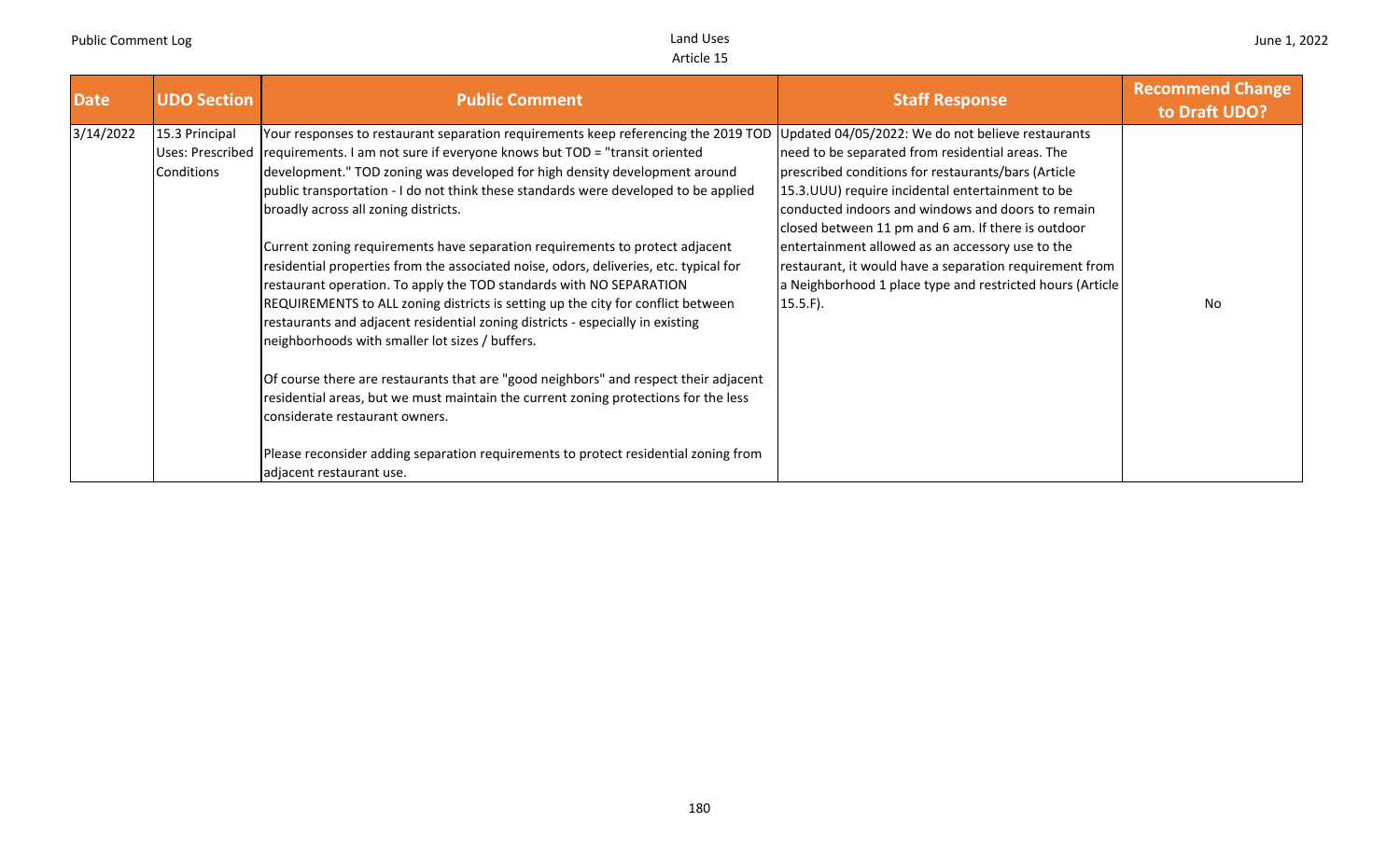| <b>Date</b> | <b>UDO Section</b> | <b>Public Comment</b>                                                                                                                                                                                                                                                                                                                                                                                                                             | <b>Staff Response</b>                                                                                                                                                                                                                                                                                                                                                                                                                                                                          | <b>Recommend Change</b><br>to Draft UDO? |
|-------------|--------------------|---------------------------------------------------------------------------------------------------------------------------------------------------------------------------------------------------------------------------------------------------------------------------------------------------------------------------------------------------------------------------------------------------------------------------------------------------|------------------------------------------------------------------------------------------------------------------------------------------------------------------------------------------------------------------------------------------------------------------------------------------------------------------------------------------------------------------------------------------------------------------------------------------------------------------------------------------------|------------------------------------------|
| 3/15/2022   | Regulations        | 15.1 General Use In regards to Section AAAA - Short-term Whole Rental Dwelling, I adamantly object to<br>such a ridiculous regulation. Such a ruling would put many responsible AirBnb owners<br>out of business and would have serious impacts on Charlotte's tourism. This would<br>disrupt many AirBnb owners successful businesses that is handled with respect to<br>neighbors while providing much needed service the Charlotte Metro area. | Updated 03/23/22: UDO staff and consultants are<br>reexamining the conditions for short-term rentals for<br>potential modification in the next draft UDO.<br>Staff has heard and received, and continues to hear and<br>receive, a tremendous amount of feedback on the topic<br>of short-term rentals. Perspectives have spanned the<br>spectrum generating both positive and negative<br>comments about the proposed standards. Numerous<br>benefits and drawbacks have been identified.     |                                          |
|             |                    |                                                                                                                                                                                                                                                                                                                                                                                                                                                   | A topic of this significance warrants additional discussion<br>and consideration beyond staff. Staff held two listening<br>sessions on February 24, 2022. Staff has also presented<br>takeaways from short-term rental comments to City<br>Council and has heard Council's initial feedback on the<br>topic.<br>Staff will work with the UDO consultant to update the<br>proposed standards and updated standards will be<br>included in the second draft of the UDO to be released in<br>May. | Yes                                      |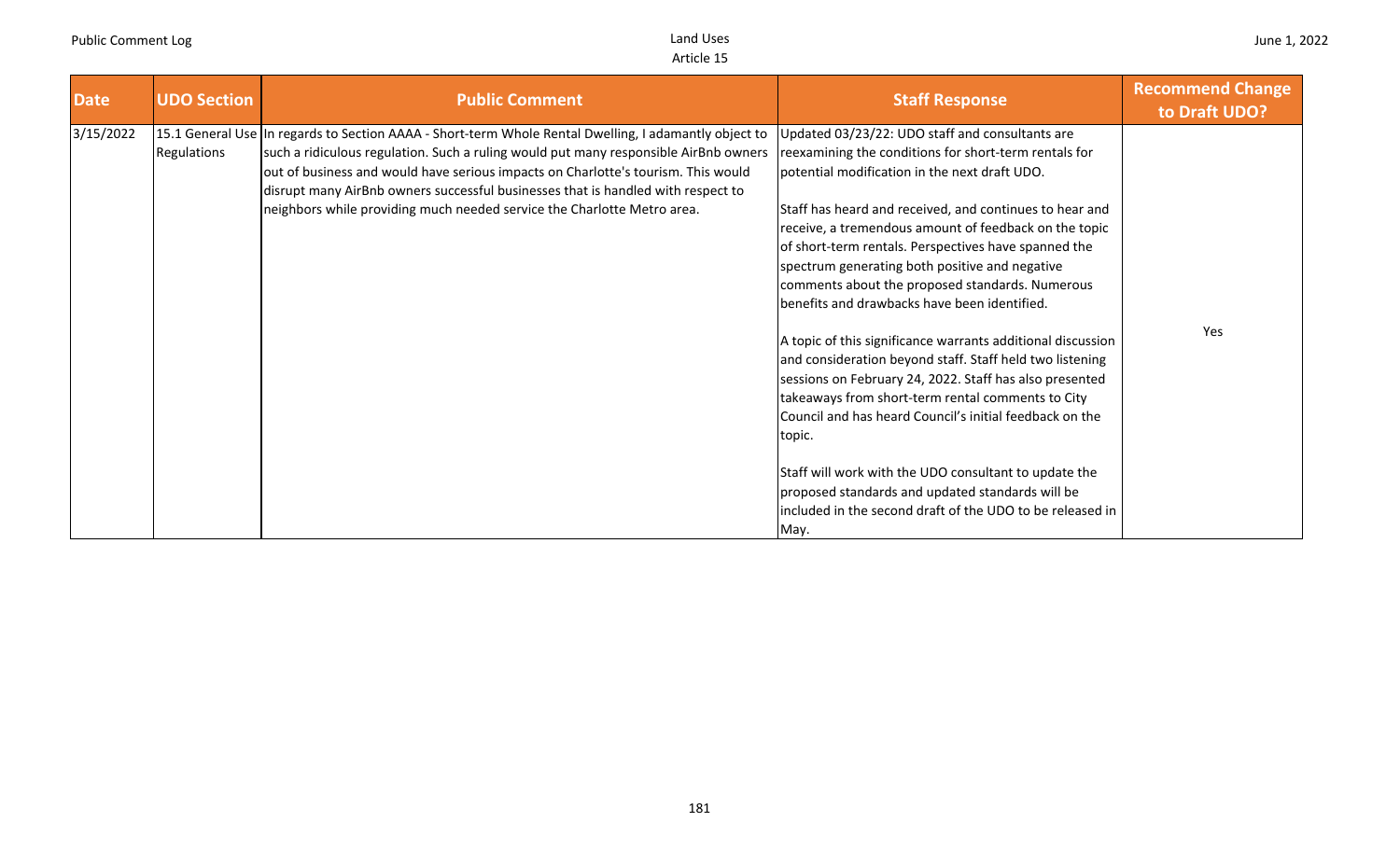| <b>Date</b> | <b>UDO Section</b>                               | <b>Public Comment</b>                                                                                                                                                                                                                                                                                                                                                                                                                                                                                                                                                                                                                                                                                                                                                                                                                                                                                                                                                                                                                                                                                                                                                                                                                                                                                                                                                                                                                                                                                                                                                                                                         | <b>Staff Response</b>                                                                                                                                                                                                                                                                                                                                                                                                                                                                                                                                                                                                                                                                                                                                                                                                                                                                                                                                                                                                                                                                                                               | <b>Recommend Change</b><br>to Draft UDO? |
|-------------|--------------------------------------------------|-------------------------------------------------------------------------------------------------------------------------------------------------------------------------------------------------------------------------------------------------------------------------------------------------------------------------------------------------------------------------------------------------------------------------------------------------------------------------------------------------------------------------------------------------------------------------------------------------------------------------------------------------------------------------------------------------------------------------------------------------------------------------------------------------------------------------------------------------------------------------------------------------------------------------------------------------------------------------------------------------------------------------------------------------------------------------------------------------------------------------------------------------------------------------------------------------------------------------------------------------------------------------------------------------------------------------------------------------------------------------------------------------------------------------------------------------------------------------------------------------------------------------------------------------------------------------------------------------------------------------------|-------------------------------------------------------------------------------------------------------------------------------------------------------------------------------------------------------------------------------------------------------------------------------------------------------------------------------------------------------------------------------------------------------------------------------------------------------------------------------------------------------------------------------------------------------------------------------------------------------------------------------------------------------------------------------------------------------------------------------------------------------------------------------------------------------------------------------------------------------------------------------------------------------------------------------------------------------------------------------------------------------------------------------------------------------------------------------------------------------------------------------------|------------------------------------------|
| 3/15/2022   | 15.3 Principal<br>Uses: Prescribed<br>Conditions | AAAA. Short-Term Whole-Dwelling Rental<br>As an acoustician my research about sound propagation indicates the proposed 400<br>feet is inadequate for sufficient sound drop off to protection full-time residence from<br>STR disturbances. Should be 800 feet minimum. Short-Term Whole-Dwelling<br>Operators can't or don't regulate or monitor noise from the renters. Many renters are<br>there to have a party. Some come and go all hours of the night and early morning.<br>These disturbances are very unsettling. Almost always the STR owners and operators<br>don't live next door or near their STR.<br>Please remember that STRs are a small part of a community. They should not be<br>allowed to disrupt residential areas. STR owners have a big voice backed up by Airbnb<br>(a 30-billion-dollar company making money from every rental). Most residence are not<br>aware of the problem until they are confronted with it so they don't speak out.<br>We need a voice to help preserve and protect our neighborhoods and keep them<br>safe.; There should be a survey conducted to determine how many Short-Term<br>Whole-Dwelling Rental owners or operators actually live next to their business. This<br>might help clarify why the STR owner-operators are so unaware of how noisy and<br>disruptive STRs can be.<br>Maybe they should be required to live next door to THEIR STR business. They make<br>sizable profits at the expense of our once safe neighborhoods. STR owner-operators<br>should live next door to their business to enjoy the noise and crime they bring to our<br>neighborhoods. | Updated 03/23/22: UDO staff and consultants are<br>reexamining the conditions for short-term rentals for<br>potential modification in the next draft UDO.<br>Staff has heard and received, and continues to hear and<br>receive, a tremendous amount of feedback on the topic<br>of short-term rentals. Perspectives have spanned the<br>spectrum generating both positive and negative<br>comments about the proposed standards. Numerous<br>benefits and drawbacks have been identified.<br>A topic of this significance warrants additional discussion<br>and consideration beyond staff. Staff held two listening<br>sessions on February 24, 2022. Staff has also presented<br>takeaways from short-term rental comments to City<br>Council and has heard Council's initial feedback on the<br>topic.<br>Staff will work with the UDO consultant to update the<br>proposed standards and updated standards will be<br>included in the second draft of the UDO to be released in<br>May.<br>Updated 04/27/2022: Please see the short-term rental<br>regulations update posted on the UDO website at<br>http://charlotteudo.org. | Yes                                      |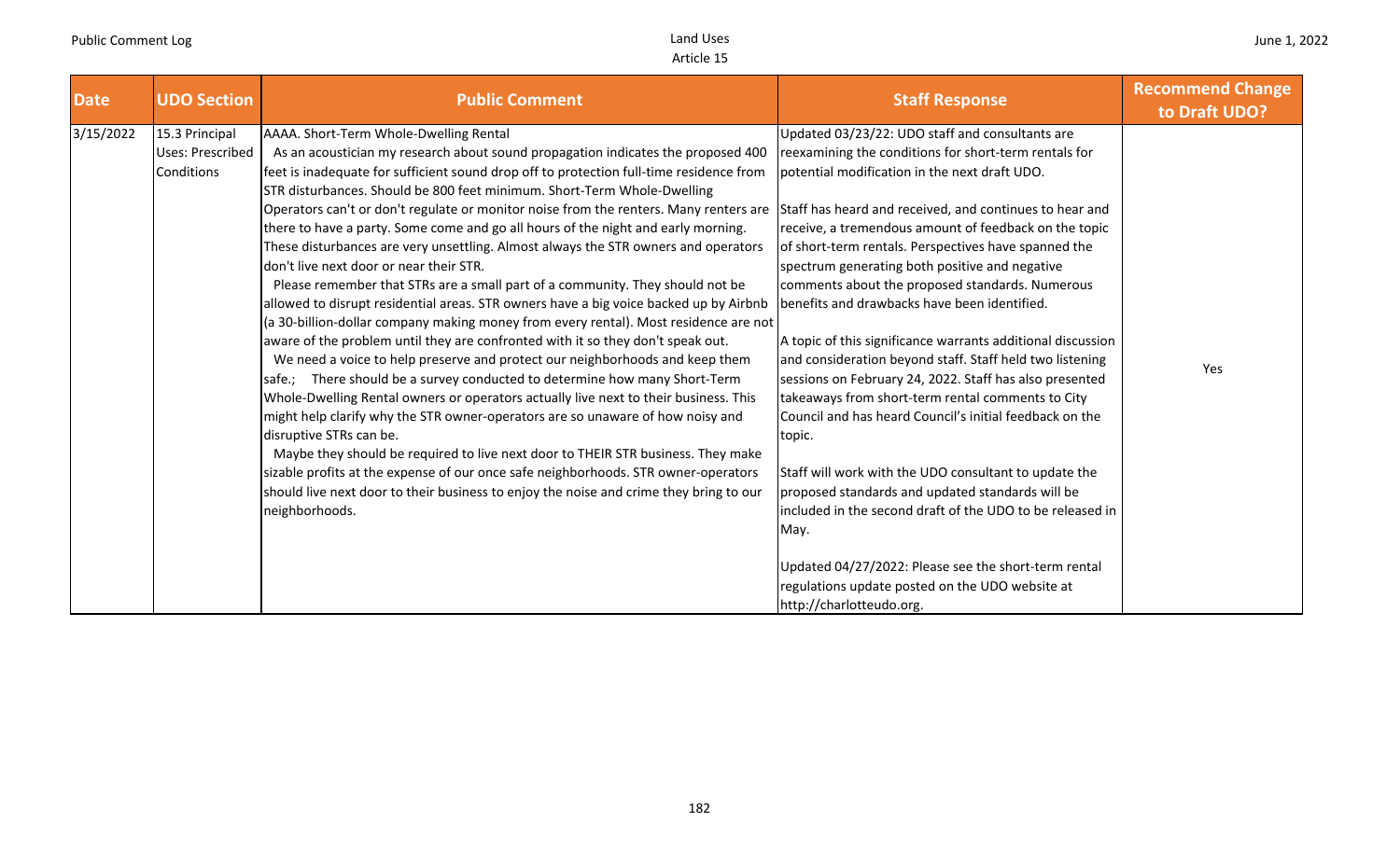| <b>Date</b> | <b>UDO Section</b>                                | <b>Public Comment</b>                                                                                                                                                                                                                                                                | <b>Staff Response</b>                                                                                                                                                                                                                                                                                                                                                                                                                                                                                                                                     | <b>Recommend Change</b><br>to Draft UDO? |
|-------------|---------------------------------------------------|--------------------------------------------------------------------------------------------------------------------------------------------------------------------------------------------------------------------------------------------------------------------------------------|-----------------------------------------------------------------------------------------------------------------------------------------------------------------------------------------------------------------------------------------------------------------------------------------------------------------------------------------------------------------------------------------------------------------------------------------------------------------------------------------------------------------------------------------------------------|------------------------------------------|
| 3/16/2022   | Regulations                                       | 15.1 General Use Why the need for government regulation of a privatized business? It seems quite<br>redundant to make life on those seeking to earn extra cash by opening up their homes<br>to guests touring, exploring, working and visiting the city. Talk about over-regulation. | Updated 03/23/22: UDO staff and consultants are<br>reexamining the conditions for short-term rentals for<br>potential modification in the next draft UDO.<br>Staff has heard and received, and continues to hear and<br>receive, a tremendous amount of feedback on the topic<br>of short-term rentals. Perspectives have spanned the<br>spectrum generating both positive and negative<br>comments about the proposed standards. Numerous<br>benefits and drawbacks have been identified.<br>A topic of this significance warrants additional discussion |                                          |
|             |                                                   |                                                                                                                                                                                                                                                                                      | and consideration beyond staff. Staff held two listening<br>sessions on February 24, 2022. Staff has also presented<br>takeaways from short-term rental comments to City<br>Council and has heard Council's initial feedback on the<br>topic.                                                                                                                                                                                                                                                                                                             | Yes                                      |
|             |                                                   |                                                                                                                                                                                                                                                                                      | Staff will work with the UDO consultant to update the<br>proposed standards and updated standards will be<br>included in the second draft of the UDO to be released in<br>May.                                                                                                                                                                                                                                                                                                                                                                            |                                          |
|             |                                                   |                                                                                                                                                                                                                                                                                      | Updated 04/27/2022: Please see the short-term rental<br>regulations update posted on the UDO website at<br>http://charlotteudo.org.                                                                                                                                                                                                                                                                                                                                                                                                                       |                                          |
| 3/16/2022   | 15.3 Principal<br><b>Uses: Prescribed</b>         | Laissez-Faire                                                                                                                                                                                                                                                                        | Thank you for your comment.                                                                                                                                                                                                                                                                                                                                                                                                                                                                                                                               |                                          |
|             | Conditions; 15.4<br>Temporary Uses:<br>Prescribed |                                                                                                                                                                                                                                                                                      |                                                                                                                                                                                                                                                                                                                                                                                                                                                                                                                                                           | No                                       |
|             | Conditions                                        |                                                                                                                                                                                                                                                                                      |                                                                                                                                                                                                                                                                                                                                                                                                                                                                                                                                                           |                                          |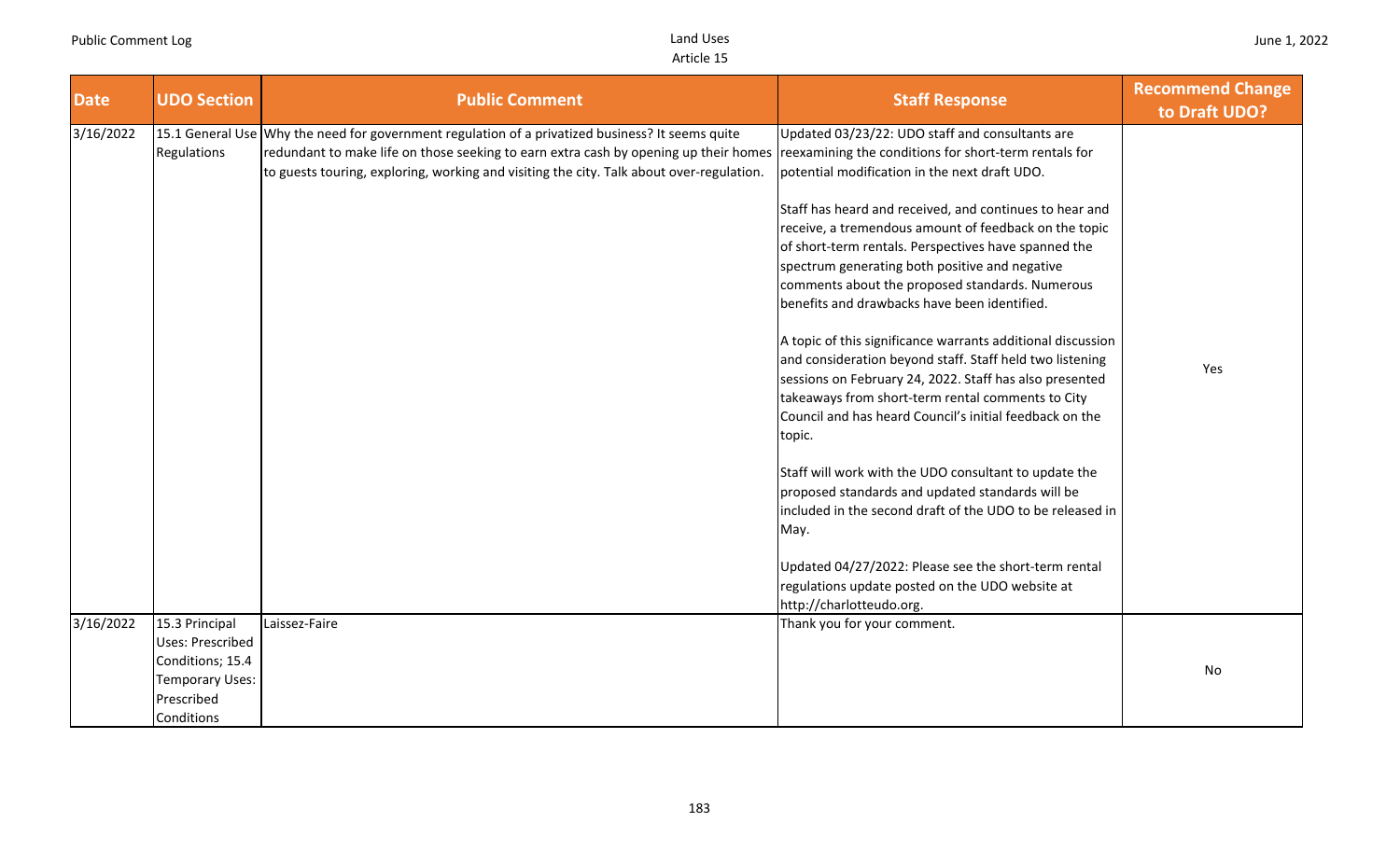| <b>Date</b> | <b>UDO Section</b>     | <b>Public Comment</b>                                                                                                                       | <b>Staff Response</b>                                       | <b>Recommend Change</b><br>to Draft UDO? |
|-------------|------------------------|---------------------------------------------------------------------------------------------------------------------------------------------|-------------------------------------------------------------|------------------------------------------|
| 3/16/2022   | 15.3 Principal         | (Part 1 of 3) Hello,                                                                                                                        | Updated 03/23/22: UDO staff and consultants are             |                                          |
|             | Uses: Prescribed       |                                                                                                                                             | reexamining the conditions for short-term rentals for       |                                          |
|             | Conditions; 15.4       | If have worked very hard to purchase a home for myself that is very rentable and in a                                                       | potential modification in the next draft UDO.               |                                          |
|             | <b>Temporary Uses:</b> | location that I specifically invested in so that I could supplement my income and live                                                      |                                                             |                                          |
|             | Prescribed             | comfortable until I save up again to purchase another home in Charlotte. The new                                                            | Staff has heard and received, and continues to hear and     |                                          |
|             | Conditions             | suggestions around STR are ones I do not agree with. I absolutely love living and                                                           | receive, a tremendous amount of feedback on the topic       |                                          |
|             |                        | working in Charlotte and contributing to the housing market, as well as bringing in                                                         | of short-term rentals. Perspectives have spanned the        |                                          |
|             |                        | more people to see how great the city in when they visit. If you remove short term                                                          | spectrum generating both positive and negative              |                                          |
|             |                        | rentals that can be more affordable for some people and also provide the                                                                    | comments about the proposed standards. Numerous             |                                          |
|             |                        | homeowners with a little extra money to save up to buy another home - then I feel                                                           | benefits and drawbacks have been identified.                |                                          |
|             |                        | like this is doing a disservice to the community. I understand but corporations are                                                         |                                                             |                                          |
|             |                        | feeling like they're taking a hit because of covid, etc having more people coming and                                                       | A topic of this significance warrants additional discussion |                                          |
|             |                        | going from the building is something people are scared about. However, the people                                                           | and consideration beyond staff. Staff held two listening    | Yes                                      |
|             |                        | coming for a short vacation looking to save money and have a local person available                                                         | sessions on February 24, 2022. Staff has also presented     |                                          |
|             |                        | for help and advice is something I even enjoy when I travel and I'm a travel blogger.                                                       | takeaways from short-term rental comments to City           |                                          |
|             |                        | think it's important to keep the housing market, people who have invested in the                                                            | Council and has heard Council's initial feedback on the     |                                          |
|             |                        | community in this area, and people coming to town the opportunity to chose where                                                            | topic.                                                      |                                          |
|             |                        | they want to stay. Regardless they are bringing in some money to the Charlotte area. I                                                      |                                                             |                                          |
|             |                        | hope you understand there are many of us, and we would love to be heard as well, we Staff will work with the UDO consultant to update the   |                                                             |                                          |
|             |                        | might not be a large corporation, but Charlotte is a great place to live and invest in, we proposed standards and updated standards will be |                                                             |                                          |
|             |                        | would love to continue to do that! Thank you!                                                                                               | included in the second draft of the UDO to be released in   |                                          |
|             |                        |                                                                                                                                             | May.                                                        |                                          |
|             |                        | A few of the policies being considered that I do not agree with- in attempt to limit If                                                     |                                                             |                                          |
|             |                        | not restrict owners of STR.                                                                                                                 | Updated 04/27/2022: Please see the short-term rental        |                                          |
|             |                        |                                                                                                                                             | regulations update posted on the UDO website at             |                                          |
|             |                        |                                                                                                                                             | http://charlotteudo.org.                                    |                                          |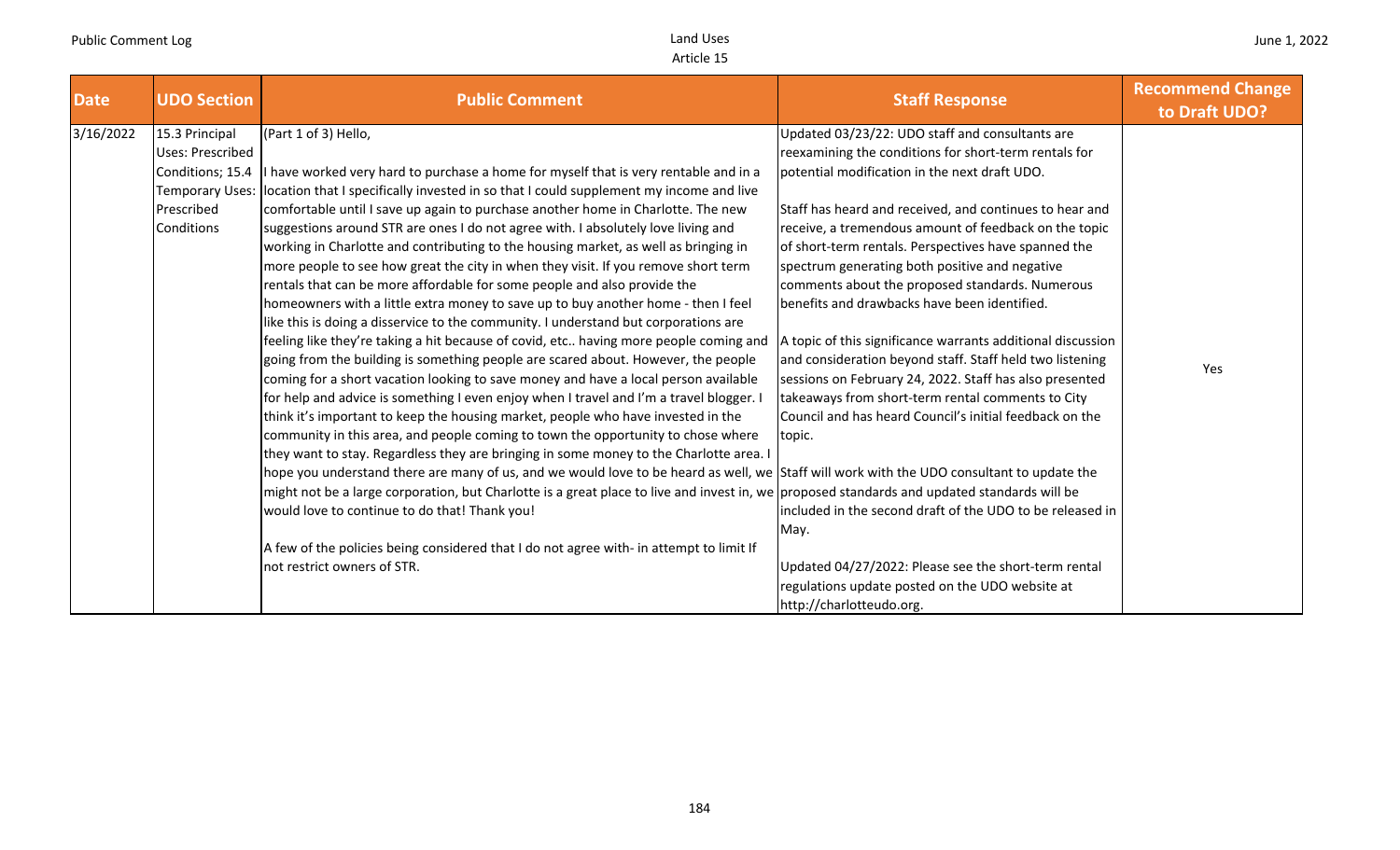| <b>Date</b> | <b>UDO Section</b> | <b>Public Comment</b>                                                                                                                                 | <b>Staff Response</b>                                       | <b>Recommend Change</b><br>to Draft UDO? |
|-------------|--------------------|-------------------------------------------------------------------------------------------------------------------------------------------------------|-------------------------------------------------------------|------------------------------------------|
| 3/16/2022   | 15.3 Principal     | (Part 2 of 3) Minimum 400 feet separation between a STR and any other STR, bed and                                                                    | Updated 03/23/22: UDO staff and consultants are             |                                          |
|             |                    | Uses: Prescribed   breakfast, or rooming house;                                                                                                       | reexamining the conditions for short-term rentals for       |                                          |
|             |                    | Conditions; 15.4 Requirement for a local manager, having an office or residence located within 30 miles potential modification in the next draft UDO. |                                                             |                                          |
|             |                    | Temporary Uses: of the subject property, to be available 24 hours per day;                                                                            |                                                             |                                          |
|             | Prescribed         | Maintain records demonstrating the local operator, the dates of rental for the                                                                        | Staff has heard and received, and continues to hear and     |                                          |
|             | Conditions         | previous 365 days, and the number of renters.                                                                                                         | receive, a tremendous amount of feedback on the topic       |                                          |
|             |                    |                                                                                                                                                       | of short-term rentals. Perspectives have spanned the        |                                          |
|             |                    | Thank you for your time and consideration! ; Hello,                                                                                                   | spectrum generating both positive and negative              |                                          |
|             |                    |                                                                                                                                                       | comments about the proposed standards. Numerous             |                                          |
|             |                    | I have worked very hard to purchase a home for myself that is very rentable and in a                                                                  | benefits and drawbacks have been identified.                |                                          |
|             |                    | location that I specifically invested in so that I could supplement my income and live                                                                |                                                             |                                          |
|             |                    | comfortable until I save up again to purchase another home in Charlotte. The new                                                                      | A topic of this significance warrants additional discussion |                                          |
|             |                    | suggestions around STR are ones I do not agree with. I absolutely love living and                                                                     | and consideration beyond staff. Staff held two listening    | Yes                                      |
|             |                    | working in Charlotte and contributing to the housing market, as well as bringing in                                                                   | sessions on February 24, 2022. Staff has also presented     |                                          |
|             |                    | more people to see how great the city in when they visit. If you remove short term                                                                    | takeaways from short-term rental comments to City           |                                          |
|             |                    | rentals that can be more affordable for some people and also provide the                                                                              | Council and has heard Council's initial feedback on the     |                                          |
|             |                    | homeowners with a little extra money to save up to buy another home - then I feel                                                                     | topic.                                                      |                                          |
|             |                    | like this is doing a disservice to the community. I understand but corporations are                                                                   |                                                             |                                          |
|             |                    | feeling like they're taking a hit because of covid, etc having more people coming and                                                                 | Staff will work with the UDO consultant to update the       |                                          |
|             |                    | going from the building is something people are scared about. However, the people                                                                     | proposed standards and updated standards will be            |                                          |
|             |                    | coming for a short vacation looking to save money and have a local person available                                                                   | included in the second draft of the UDO to be released in   |                                          |
|             |                    | for help and advice is something I even enjoy when I travel and I'm a travel blogger. I                                                               | May.                                                        |                                          |
|             |                    | think it's important to keep the housing market, people who have invested in the                                                                      |                                                             |                                          |
|             |                    | community in this area, and people coming to town the opportunity to chose where                                                                      | Updated 04/27/2022: Please see the short-term rental        |                                          |
|             |                    | they want to stay.                                                                                                                                    | regulations update posted on the UDO website at             |                                          |
|             |                    |                                                                                                                                                       | http://charlotteudo.org.                                    |                                          |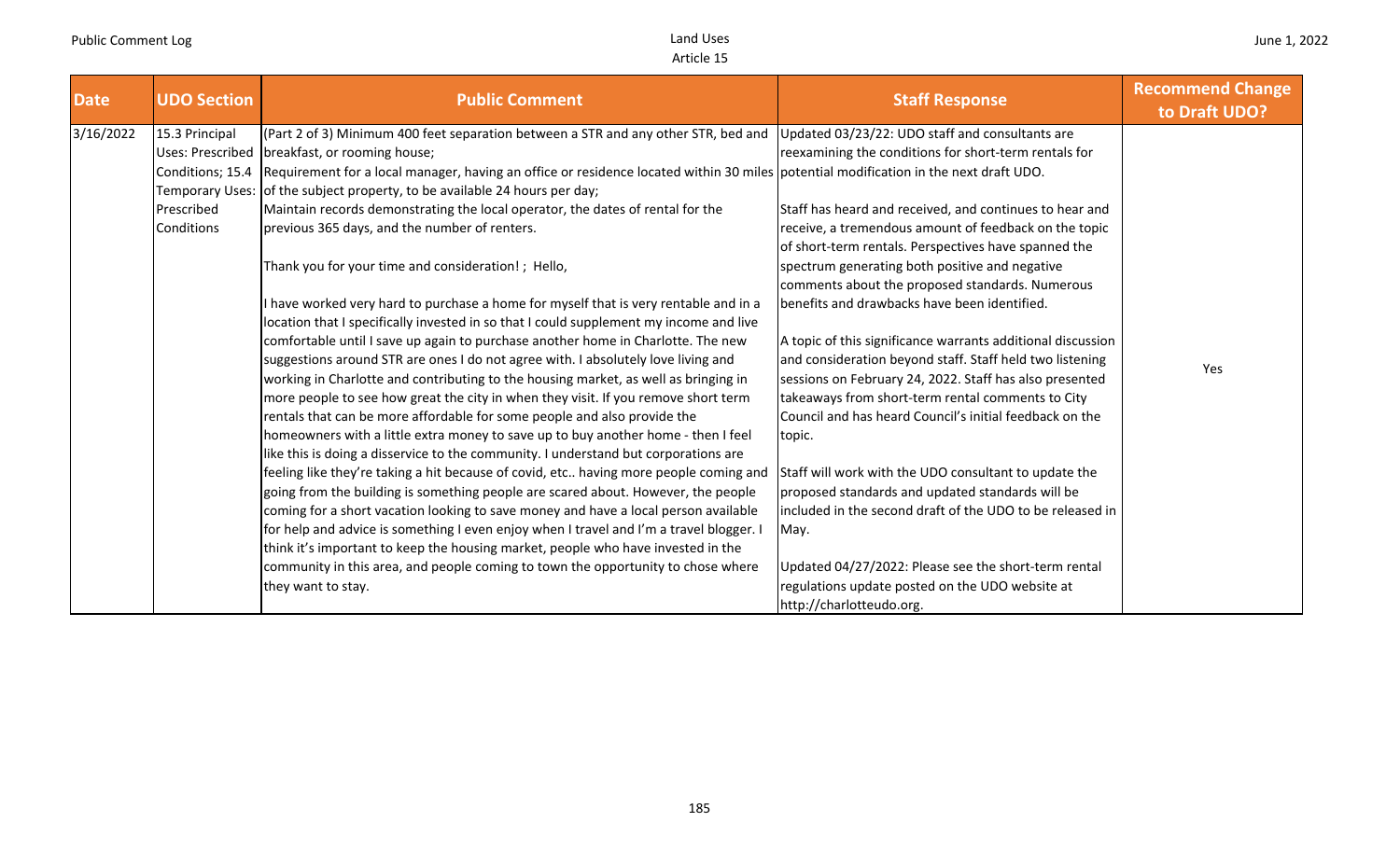| <b>Date</b> | <b>UDO Section</b>                                                                | <b>Public Comment</b>                                                                                                                                                                                                                                                                                                                                                                                                                                                                                                                                                                                                                                                                                                                                                                                                                                                                                                                                              | <b>Staff Response</b>                                                                                                                                                                                                                                                                                                                                                                                                                                                                                                                                                                                                                                                                                                                                                                                                                                                                                                                                                                               | <b>Recommend Change</b><br>to Draft UDO? |
|-------------|-----------------------------------------------------------------------------------|--------------------------------------------------------------------------------------------------------------------------------------------------------------------------------------------------------------------------------------------------------------------------------------------------------------------------------------------------------------------------------------------------------------------------------------------------------------------------------------------------------------------------------------------------------------------------------------------------------------------------------------------------------------------------------------------------------------------------------------------------------------------------------------------------------------------------------------------------------------------------------------------------------------------------------------------------------------------|-----------------------------------------------------------------------------------------------------------------------------------------------------------------------------------------------------------------------------------------------------------------------------------------------------------------------------------------------------------------------------------------------------------------------------------------------------------------------------------------------------------------------------------------------------------------------------------------------------------------------------------------------------------------------------------------------------------------------------------------------------------------------------------------------------------------------------------------------------------------------------------------------------------------------------------------------------------------------------------------------------|------------------------------------------|
| 3/16/2022   | 15.3 Principal<br>Conditions; 15.4<br>Temporary Uses:<br>Prescribed<br>Conditions | (Part 3 of 3) Regardless they are bringing in some money to the Charlotte area. I hope<br>Uses: Prescribed you understand there are many of us, and we would love to be heard as well, we<br>Imight not be a large corporation, but Charlotte is a great place to live and invest in, we potential modification in the next draft UDO.<br>would love to continue to do that! Thank you!<br>A few of the policies being considered that I do not agree with- in attempt to limit If<br>not restrict owners of STR.<br>Minimum 400 feet separation between a STR and any other STR, bed and breakfast, or<br>rooming house;<br>Requirement for a local manager, having an office or residence located within 30 miles<br>of the subject property, to be available 24 hours per day;<br>Maintain records demonstrating the local operator, the dates of rental for the<br>previous 365 days, and the number of renters.<br>Thank you for your time and consideration! | Updated 03/23/22: UDO staff and consultants are<br>reexamining the conditions for short-term rentals for<br>Staff has heard and received, and continues to hear and<br>receive, a tremendous amount of feedback on the topic<br>of short-term rentals. Perspectives have spanned the<br>spectrum generating both positive and negative<br>comments about the proposed standards. Numerous<br>benefits and drawbacks have been identified.<br>A topic of this significance warrants additional discussion<br>and consideration beyond staff. Staff held two listening<br>sessions on February 24, 2022. Staff has also presented<br>takeaways from short-term rental comments to City<br>Council and has heard Council's initial feedback on the<br>topic.<br>Staff will work with the UDO consultant to update the<br>proposed standards and updated standards will be<br>included in the second draft of the UDO to be released in<br>May.<br>Updated 04/27/2022: Please see the short-term rental | Yes                                      |
|             |                                                                                   |                                                                                                                                                                                                                                                                                                                                                                                                                                                                                                                                                                                                                                                                                                                                                                                                                                                                                                                                                                    | regulations update posted on the UDO website at<br>http://charlotteudo.org.                                                                                                                                                                                                                                                                                                                                                                                                                                                                                                                                                                                                                                                                                                                                                                                                                                                                                                                         |                                          |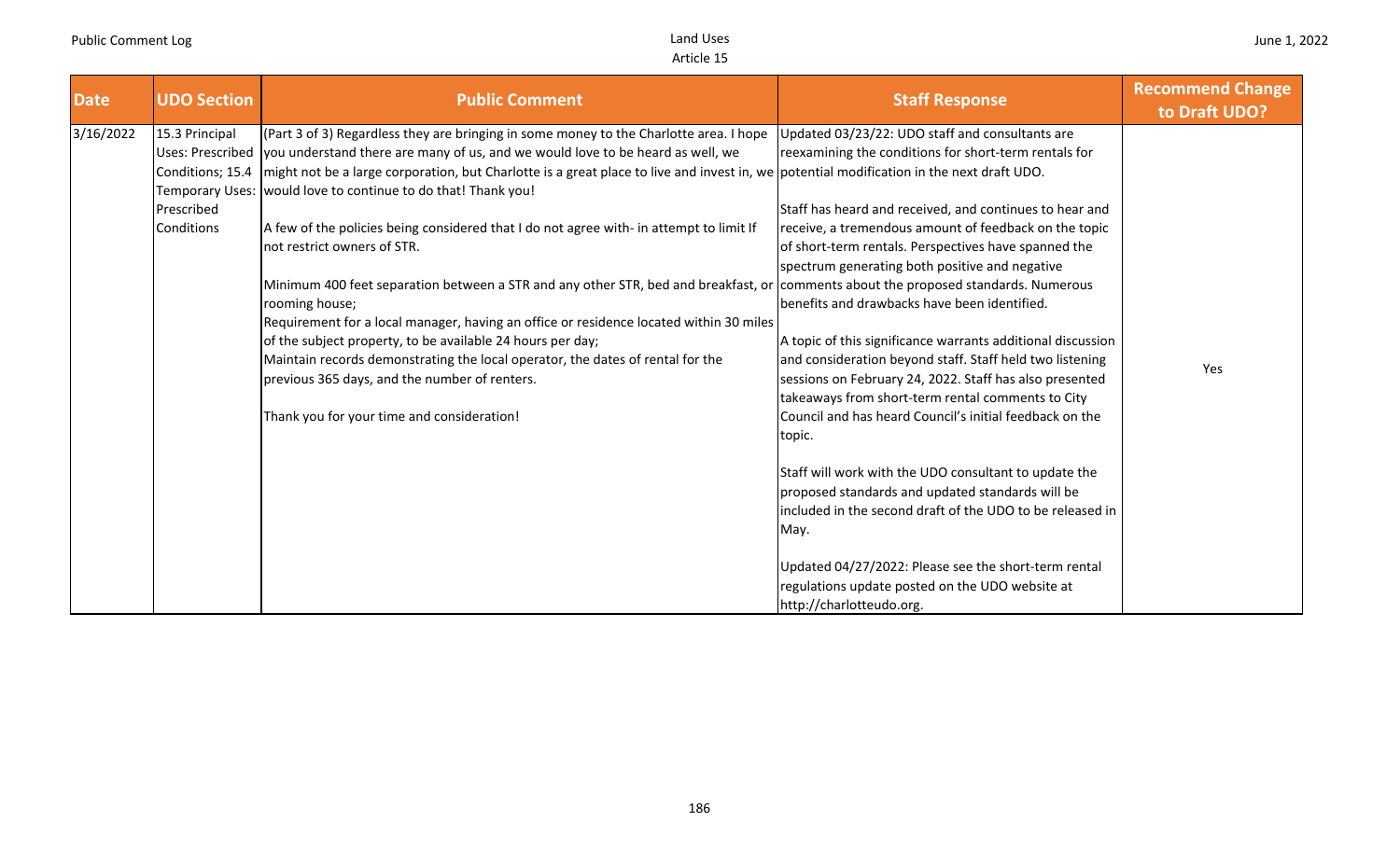|                                                                                                                                                                                                                                                                                                                                                                                                                                                                                                                                                                                                                                                                                                                                                                                                                                                                                                                                                                                                                                                                                                                                                                                                                                                                                                                                                                                                                                 | to Draft UDO? |
|---------------------------------------------------------------------------------------------------------------------------------------------------------------------------------------------------------------------------------------------------------------------------------------------------------------------------------------------------------------------------------------------------------------------------------------------------------------------------------------------------------------------------------------------------------------------------------------------------------------------------------------------------------------------------------------------------------------------------------------------------------------------------------------------------------------------------------------------------------------------------------------------------------------------------------------------------------------------------------------------------------------------------------------------------------------------------------------------------------------------------------------------------------------------------------------------------------------------------------------------------------------------------------------------------------------------------------------------------------------------------------------------------------------------------------|---------------|
| 3/17/2022<br>15.3 Principal<br>15-29 question #8- b. Should quest not invite family to visit while staying at Airbnb.<br>Updated 03/23/22: UDO staff and consultants are<br>Are they able to have a celebration within reason and time frame?; 15-29. 8 [b]<br>reexamining the conditions for short-term rentals for<br><b>Uses: Prescribed</b><br>Conditions; 15.4<br>potential modification in the next draft UDO.<br><b>Temporary Uses:</b><br>Prescribed<br>Staff has heard and received, and continues to hear and<br>Conditions<br>receive, a tremendous amount of feedback on the topic<br>of short-term rentals. Perspectives have spanned the<br>spectrum generating both positive and negative<br>comments about the proposed standards. Numerous<br>benefits and drawbacks have been identified.<br>A topic of this significance warrants additional discussion<br>and consideration beyond staff. Staff held two listening<br>Yes<br>sessions on February 24, 2022. Staff has also presented<br>takeaways from short-term rental comments to City<br>Council and has heard Council's initial feedback on the<br>topic.<br>Staff will work with the UDO consultant to update the<br>proposed standards and updated standards will be<br>included in the second draft of the UDO to be released in<br>May.<br>Updated 04/27/2022: Please see the short-term rental<br>regulations update posted on the UDO website at |               |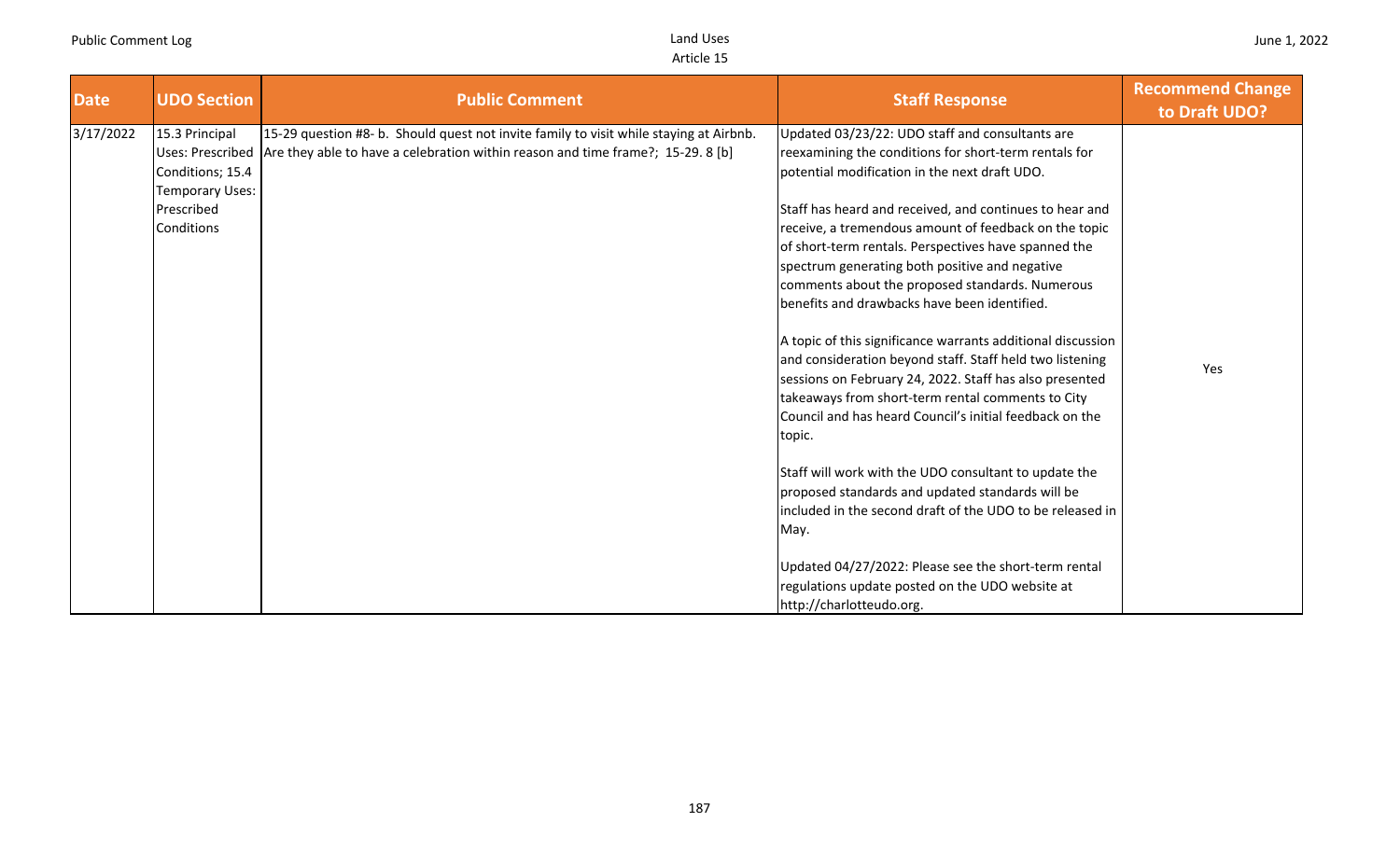| <b>Date</b> | <b>UDO Section</b>                                                                                           | <b>Public Comment</b>                                                                                                                                                                                                                                                                                                                                                                                                                                                                                      | <b>Staff Response</b>                                                                                                                                                                                                                                                                                                                                                                                                                                                                                                                                                                                                                                                                                                                                                                                                                                                                                                                                                                                                     | <b>Recommend Change</b><br>to Draft UDO? |
|-------------|--------------------------------------------------------------------------------------------------------------|------------------------------------------------------------------------------------------------------------------------------------------------------------------------------------------------------------------------------------------------------------------------------------------------------------------------------------------------------------------------------------------------------------------------------------------------------------------------------------------------------------|---------------------------------------------------------------------------------------------------------------------------------------------------------------------------------------------------------------------------------------------------------------------------------------------------------------------------------------------------------------------------------------------------------------------------------------------------------------------------------------------------------------------------------------------------------------------------------------------------------------------------------------------------------------------------------------------------------------------------------------------------------------------------------------------------------------------------------------------------------------------------------------------------------------------------------------------------------------------------------------------------------------------------|------------------------------------------|
| 3/17/2022   | 15.3 Principal<br><b>Uses: Prescribed</b><br>Conditions; 15.4<br>Temporary Uses:<br>Prescribed<br>Conditions | On behalf of our client, Sugartree Issuer, LLC, we submit the following comment:<br>Out of the top 25 U.S. cities (not including NYC & LA), only 2 have distance restrictions. reexamining the conditions for short-term rentals for<br>Only 4 cities have no short term rental restrictions which includes Charlotte. Sugartree potential modification in the next draft UDO.<br>does not oppose the other proposed restrictions. The 400' restriction should not be<br>adopted in the City of Charlotte. | Updated 03/23/22: UDO staff and consultants are<br>Staff has heard and received, and continues to hear and<br>receive, a tremendous amount of feedback on the topic<br>of short-term rentals. Perspectives have spanned the<br>spectrum generating both positive and negative<br>comments about the proposed standards. Numerous<br>benefits and drawbacks have been identified.<br>A topic of this significance warrants additional discussion<br>and consideration beyond staff. Staff held two listening<br>sessions on February 24, 2022. Staff has also presented<br>takeaways from short-term rental comments to City<br>Council and has heard Council's initial feedback on the<br>topic.<br>Staff will work with the UDO consultant to update the<br>proposed standards and updated standards will be<br>included in the second draft of the UDO to be released in<br>May.<br>Updated 04/27/2022: Please see the short-term rental<br>regulations update posted on the UDO website at<br>http://charlotteudo.org. | Yes                                      |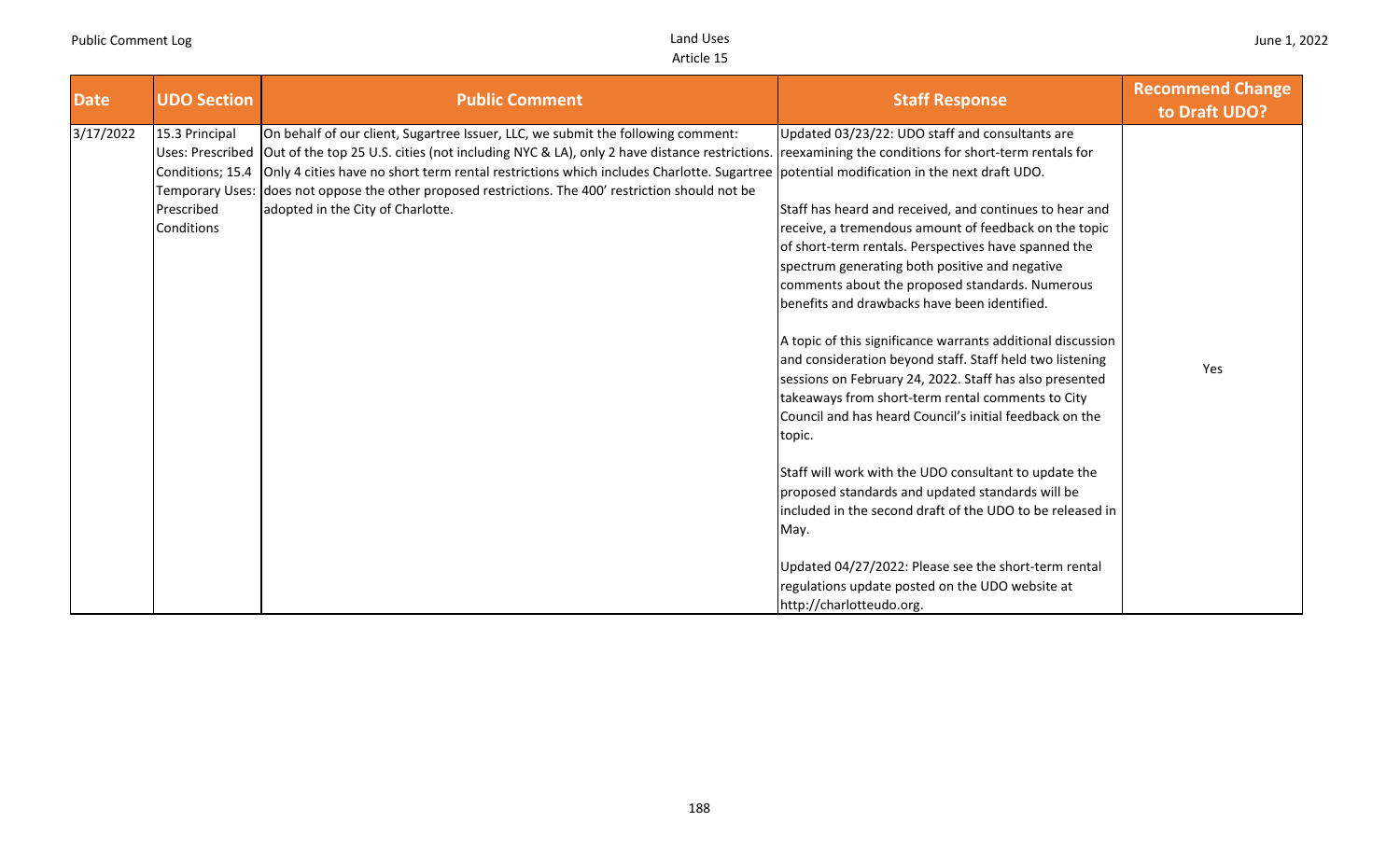| <b>Date</b> | <b>UDO Section</b>                                                                                                                                  | <b>Public Comment</b>                                                                                                                                                                                                                                                                                                       | <b>Staff Response</b>                                                                                                                                                                                                                                                                                                                               | <b>Recommend Change</b><br>to Draft UDO? |
|-------------|-----------------------------------------------------------------------------------------------------------------------------------------------------|-----------------------------------------------------------------------------------------------------------------------------------------------------------------------------------------------------------------------------------------------------------------------------------------------------------------------------|-----------------------------------------------------------------------------------------------------------------------------------------------------------------------------------------------------------------------------------------------------------------------------------------------------------------------------------------------------|------------------------------------------|
| 3/17/2022   | Principal Uses:<br>Prescribed<br>Conditions; 15.2<br><b>Global Use</b><br><b>Matrix; 15.4</b><br>Temporary Uses:<br>Prescribed<br>Conditions        | 15.1 General Use Table 15-1: Dwellings need better definitions. For example, how is a 3-unit townhouse Updated 03/25/2022: A 3-unit townhouse is considered a<br>Regulations; 15.3 different from a triplex? SF & MF Dwellings are not defined in the Definitions. For<br>example, there is not a definition of MF-stacked. | triplex in the UDO. A townhouse is defined in Article 15.6<br>as "a structure consisting of five or more dwelling<br>units" (see page 15-44 of the first draft UDO). Single-<br>Family dwellings as well as Multi-Family dwellings are<br>defined in Article 15.6 They are listed as "Dwellings -<br>Single-Family" and "Dwellings - Multi-Family". | No                                       |
| 3/17/2022   | Principal Uses:<br>Prescribed<br>Conditions; 15.2<br><b>Global Use</b><br><b>Matrix; 15.4</b><br><b>Temporary Uses:</b><br>Prescribed<br>Conditions | 15.1 General Use 15-1: Short term whole dwelling rental: What is this use? No definition, but it looks<br>Regulations; 15.3 like it allows commercial in residential zones. BIG DEAL. Not necessarily bad.                                                                                                                  | Updated 03/23/22: The definition of short-term whole-<br>dwelling rental is found in Section 15.6 on p. 15-51 of the<br>first draft UDO.                                                                                                                                                                                                            | No                                       |
| 3/17/2022   | Principal Uses:<br>Prescribed<br>Conditions; 15.2<br><b>Global Use</b><br><b>Matrix; 15.4</b><br>Temporary Uses:<br>Prescribed<br>Conditions        | 15.1 General Use Table 15-1: Many of these uses are not defined in article 2. They're defined at the end Updated 03/25/2022: Uses are defined in Article 15.<br>Regulations; 15.3 of this section. Probably should be consolidated into the Definitions section. Also,<br>"restaurant and bar" is used here, but not EDEE.  | Article 2.2 contains General Definitions. EDEE is a term<br>that is not used in the UDO.                                                                                                                                                                                                                                                            | No                                       |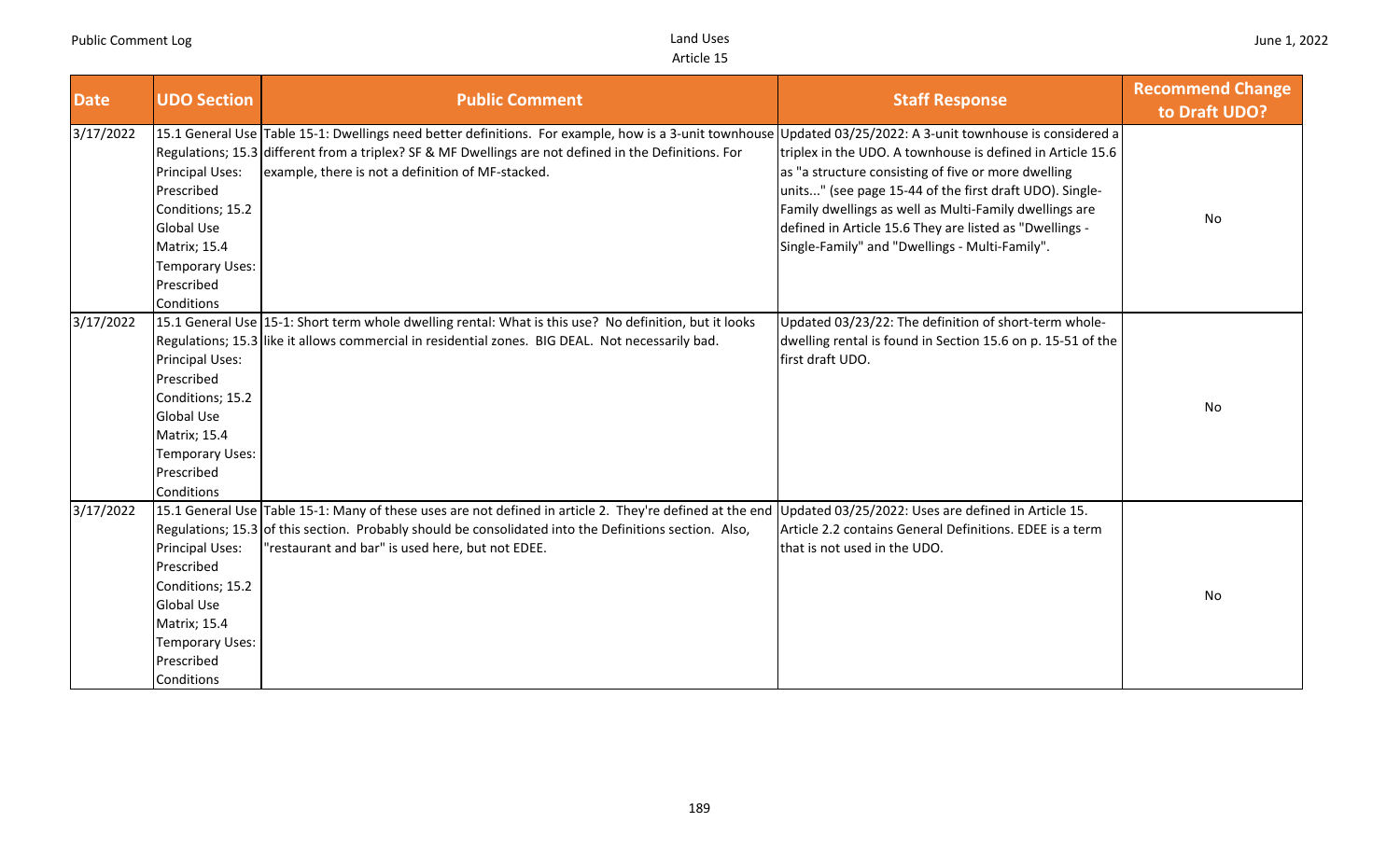| <b>Date</b> | <b>UDO Section</b>                                                                                                                                                                        | <b>Public Comment</b>                                                                                                                                                                                                                                                                                                   | <b>Staff Response</b>                                                                                                                                                                                                                                                                                                                                                                                                                                                                                                                    | <b>Recommend Change</b><br>to Draft UDO? |
|-------------|-------------------------------------------------------------------------------------------------------------------------------------------------------------------------------------------|-------------------------------------------------------------------------------------------------------------------------------------------------------------------------------------------------------------------------------------------------------------------------------------------------------------------------|------------------------------------------------------------------------------------------------------------------------------------------------------------------------------------------------------------------------------------------------------------------------------------------------------------------------------------------------------------------------------------------------------------------------------------------------------------------------------------------------------------------------------------------|------------------------------------------|
| 3/17/2022   | Regulations; 15.3<br>Principal Uses:<br>Prescribed<br>Conditions; 15.2<br><b>Global Use</b><br><b>Matrix</b> ; 15.4<br>Temporary Uses:<br>Prescribed<br>Conditions                        | 15.1 General Use Table 15-1 - Drive thru's limited this much currently?                                                                                                                                                                                                                                                 | The drive-through standards are designed to support the<br>intent of the 2040 Comprehensive Plan to enhance<br>walkability in Charlotte.                                                                                                                                                                                                                                                                                                                                                                                                 | No                                       |
| 3/17/2022   | <b>Principal Uses:</b><br>Prescribed<br>Conditions; 15.2<br><b>Global Use</b><br>Matrix; 15.4<br><b>Temporary Uses:</b><br>Prescribed<br>Conditions                                       | 15.1 General Use Table 15-1 Outdoor seating: Outdoor seating has been broken out of restaurant/bar,<br>Regulations; 15.3 and is pretty limited re: location. Is this ok? Is this intentional? Will this make it more Accessory Use that is permitted with prescribed<br>difficult to have cool venues around Charlotte? | Updated 03/25/2022: Outdoor Seating/Activity Area is an<br>conditions in all zoning districts where a Restaurant/Bar<br>is permitted. Allowing it as an accessory use to a<br>bar/restaurant allows for restrictions on food and<br>beverage service between 11 pm and 8 am in close<br>proximity to nearby residential neighborhoods to limit<br>adverse impacts on these neighborhoods.                                                                                                                                                | No                                       |
| 3/17/2022   | Regulations; 15.3 of these zones?<br><b>Principal Uses:</b><br>Prescribed<br>Conditions; 15.2<br><b>Global Use</b><br><b>Matrix</b> ; 15.4<br>Temporary Uses:<br>Prescribed<br>Conditions | 15.1 General Use 15-1 multi dwelling development: What is this use? / SF intentionally disallowed in any Updated 04/05/2022: A Multi-Dwelling Development is                                                                                                                                                            | defined as "A development consisting of two or more<br>single-family, duplex, triplex, quadraplex, townhouse,<br>and/or multi-family principal buildings located on a lot or<br>parcel of land under single ownership, and planned and<br>developed with a unified design of buildings and<br>coordinated open space and<br>service areas. Only those dwelling types allowed within<br>the zoning district are allowed within the multi-dwelling<br>development." It is a permitted use in the N-1F, N2-A,<br>and N2-B Zoning Districts. | No                                       |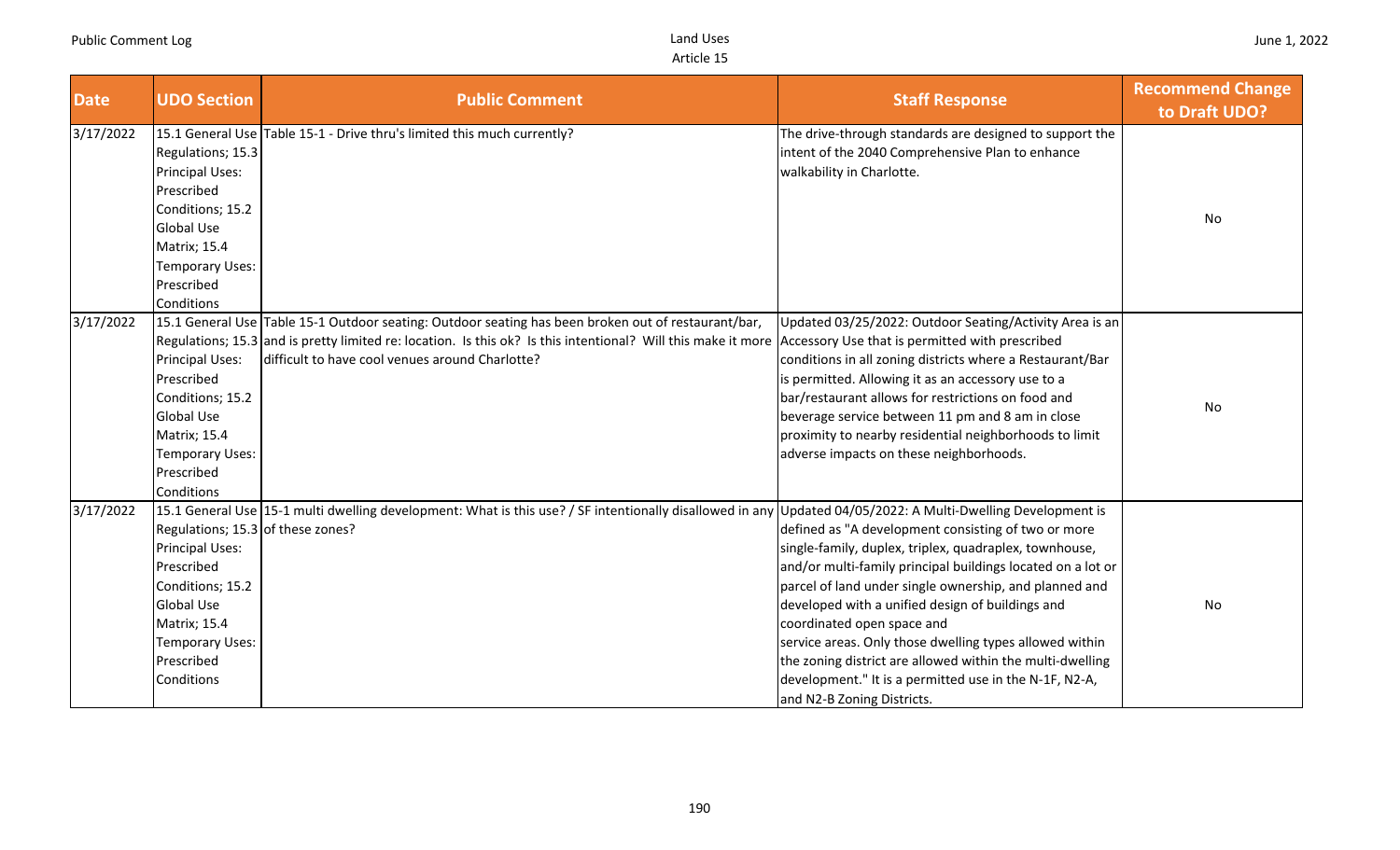| <b>Date</b> | <b>UDO Section</b>                                                                                                                                                | <b>Public Comment</b>                                                                                                                                                                                                                                                                                                              | <b>Staff Response</b>                                                                                                                                                                      | <b>Recommend Change</b><br>to Draft UDO? |
|-------------|-------------------------------------------------------------------------------------------------------------------------------------------------------------------|------------------------------------------------------------------------------------------------------------------------------------------------------------------------------------------------------------------------------------------------------------------------------------------------------------------------------------|--------------------------------------------------------------------------------------------------------------------------------------------------------------------------------------------|------------------------------------------|
| 3/17/2022   | Regulations; 15.3<br>Principal Uses:<br>Prescribed<br>Conditions; 15.2<br><b>Global Use</b><br>Matrix; 15.4<br><b>Temporary Uses:</b><br>Prescribed<br>Conditions | 15.1 General Use 15-1 Drive-thrus really limited                                                                                                                                                                                                                                                                                   | The drive-through standards are designed to support the<br>intent of the 2040 Comprehensive Plan to enhance<br>walkability in Charlotte.                                                   | No                                       |
| 3/17/2022   | Principal Uses:<br>Prescribed<br>Conditions; 15.2<br><b>Global Use</b><br>Matrix; 15.4<br><b>Temporary Uses:</b><br>Prescribed<br>Conditions                      | 15.1 General Use 15-1 Accessory Uses: If you have an existing residence on a lot that is zoned with more Updated 04/05/2022: ADUs are only permitted as an<br>Regulations; 15.3 intensity, are you able to construct an ADU to accompany your existing SF residence or accessory use in the Neighborhood 1 and Neighborhood<br>no? | 2 zoning districts. If for some reason your single-family<br>home has other zoning, an ADU would not be allowed<br>but you could apply for a rezoning to N1 or N2 to be able<br>to add it. | No                                       |
| 3/17/2022   | Regulations; 15.3<br>Principal Uses:<br>Prescribed<br>Conditions; 15.2<br><b>Global Use</b><br>Matrix; 15.4<br><b>Temporary Uses:</b><br>Prescribed<br>Conditions | 15.1 General Use 15.3 U - Childcare center large - Many of these uses described are not defined.                                                                                                                                                                                                                                   | Updated 03/25/2022: Staff does not understand which<br>uses you are referring to.                                                                                                          | No                                       |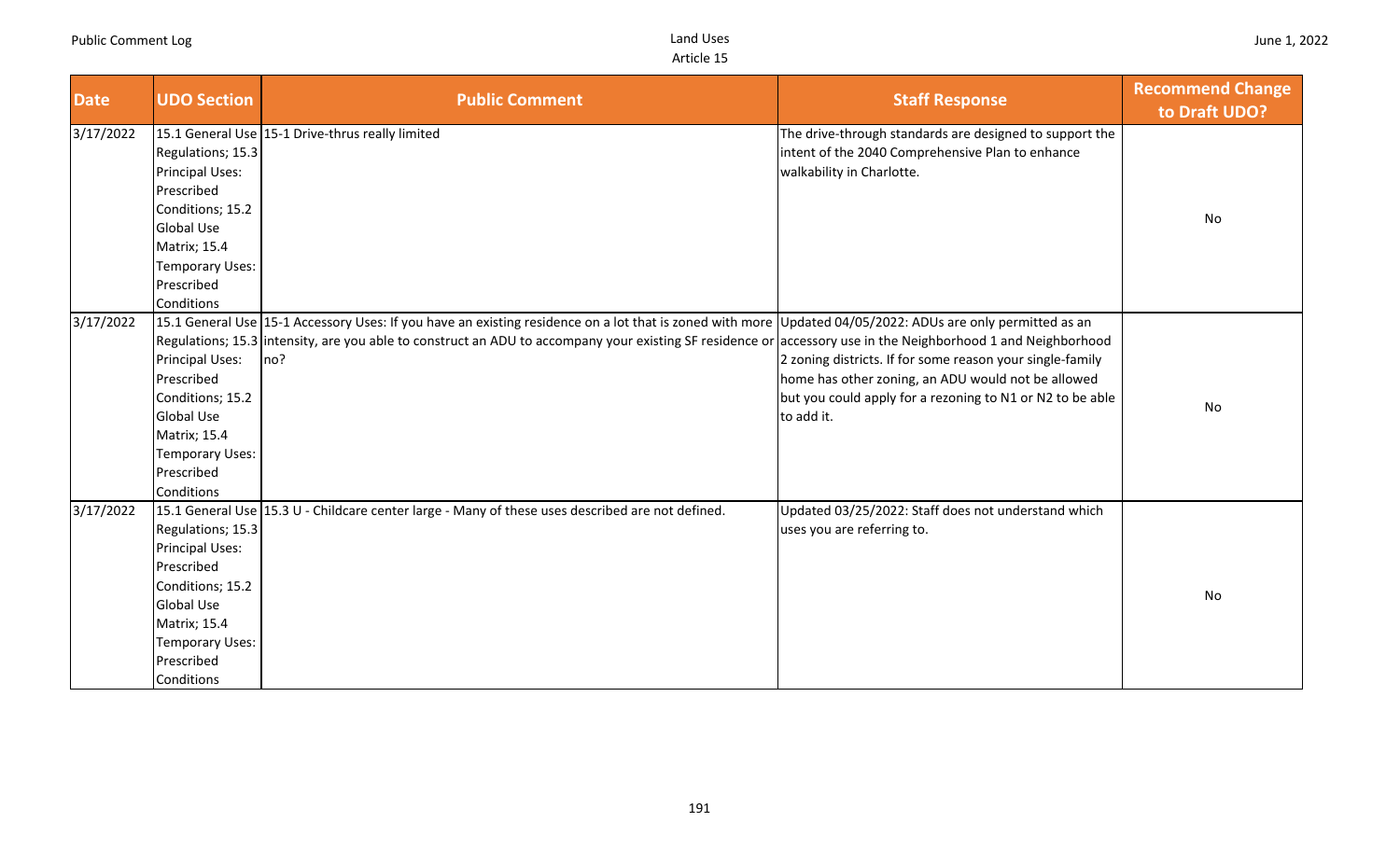| <b>Date</b> | <b>UDO Section</b>                                                                                                                                  | <b>Public Comment</b>                                                                                                                                                                                                                                                                                                                                                                                                         | <b>Staff Response</b>                                                                                                                                                                                                                                                                             | <b>Recommend Change</b><br>to Draft UDO? |
|-------------|-----------------------------------------------------------------------------------------------------------------------------------------------------|-------------------------------------------------------------------------------------------------------------------------------------------------------------------------------------------------------------------------------------------------------------------------------------------------------------------------------------------------------------------------------------------------------------------------------|---------------------------------------------------------------------------------------------------------------------------------------------------------------------------------------------------------------------------------------------------------------------------------------------------|------------------------------------------|
| 3/17/2022   | Principal Uses:<br>Prescribed<br>Conditions; 15.2   vs. Market<br>Global Use<br>Matrix; 15.4<br><b>Temporary Uses:</b><br>Prescribed<br>Conditions  | 15.1 General Use 15.3 DD - Drive Through: Commercial real estate people really need to drill into this.<br>Regulations; 15.3 For example, the required bail out lane essentially eliminates a possible second drive-<br>thru lane in many instances. Fast food is moving away from internal dining rooms and walkability in Charlotte.<br>toward drive-thru only. This needs its own discussion & reconciliation w/ Ordinance | The drive-through standards are designed to support the<br>intent of the 2040 Comprehensive Plan to enhance                                                                                                                                                                                       | No                                       |
| 3/17/2022   | <b>Principal Uses:</b><br>Prescribed<br>Conditions; 15.2<br><b>Global Use</b><br>Matrix; 15.4<br><b>Temporary Uses:</b><br>Prescribed<br>Conditions | 15.1 General Use 15.3 FF, GG, HH, II: We need better explanation from staff of how all of this works.<br>Regulations; 15.3 Uses are not defined, so it's hard to tell if this has any pitfalls.                                                                                                                                                                                                                               | Updated 03/25/2022: All of these uses are defined in<br>Article 15.6 beginning on Page 15-43 of the first draft<br>UDO.                                                                                                                                                                           | No                                       |
| 3/17/2022   | <b>Principal Uses:</b><br>Prescribed<br>Conditions; 15.2<br><b>Global Use</b><br>Matrix; 15.4<br>Temporary Uses:<br>Prescribed<br>Conditions        | 15.1 General Use 15.3 XX 1: This will make a lot of sites much less efficient. Current I2 zoning has 0 or<br>Regulations; $15.3\, 4$ ' setbacks. And there are many outside storage sites that are 2 acres or less.                                                                                                                                                                                                           | Updated 05/02/2022: Staff will amend the language for<br>abutting Manufacturing and Logistics parcels do not need<br>to provide a landscape yard but still must have a fence.<br>Additionally, staff will reduce the distance materials<br>cannot exceed the height of the fence from 50' to 30'. | Yes                                      |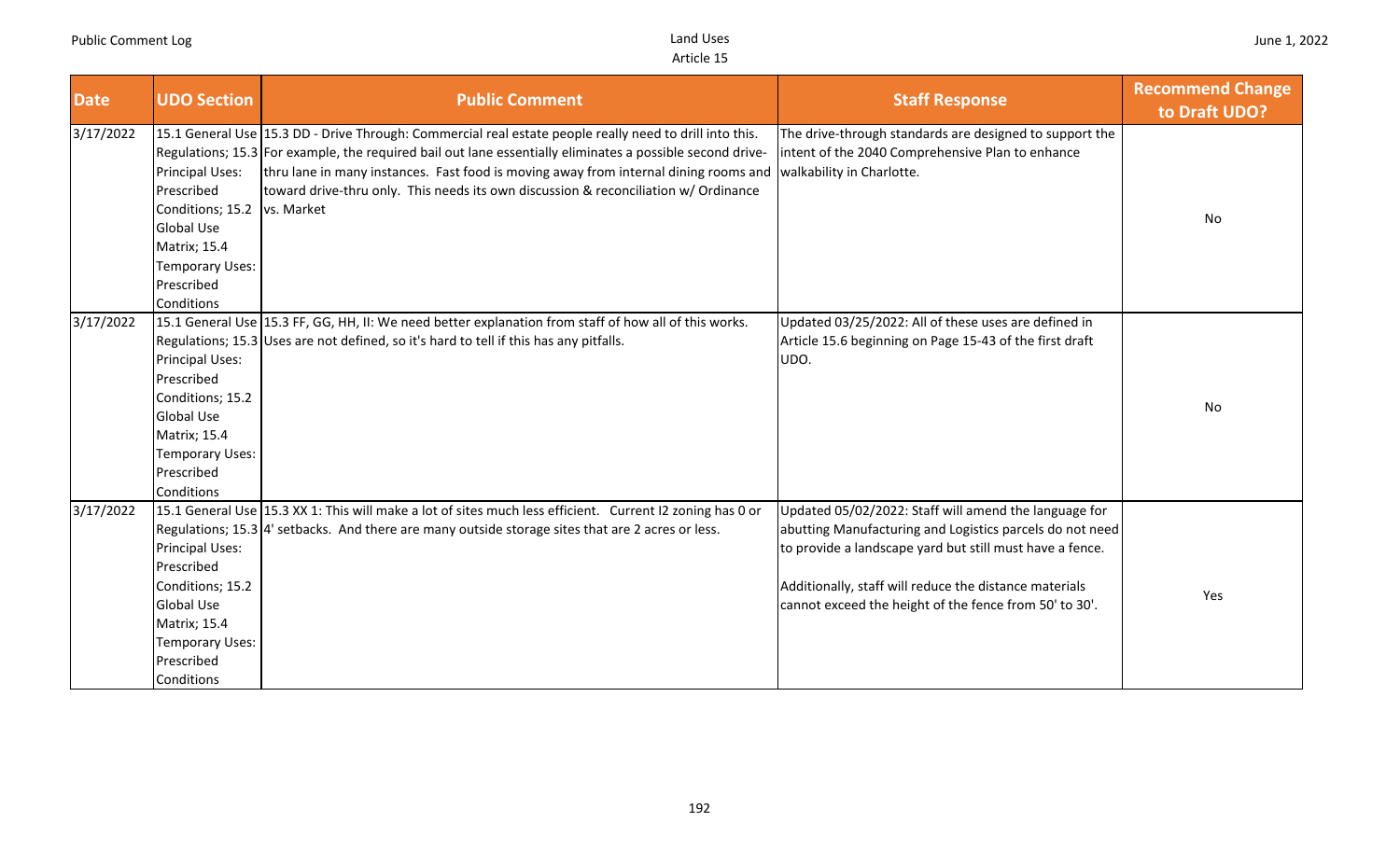| <b>Date</b> | <b>UDO Section</b>                                                                                                                           | <b>Public Comment</b>                                                                                                                                                                                                                                                                                                                                                                               | <b>Staff Response</b>                                                                                                                                                                                                                                                                                                                                                                                                                                                                                                                                               | <b>Recommend Change</b><br>to Draft UDO? |
|-------------|----------------------------------------------------------------------------------------------------------------------------------------------|-----------------------------------------------------------------------------------------------------------------------------------------------------------------------------------------------------------------------------------------------------------------------------------------------------------------------------------------------------------------------------------------------------|---------------------------------------------------------------------------------------------------------------------------------------------------------------------------------------------------------------------------------------------------------------------------------------------------------------------------------------------------------------------------------------------------------------------------------------------------------------------------------------------------------------------------------------------------------------------|------------------------------------------|
| 3/17/2022   | Principal Uses:<br>Prescribed<br>Conditions; 15.2<br><b>Global Use</b><br><b>Matrix; 15.4</b><br>Temporary Uses:<br>Prescribed<br>Conditions | 15.1 General Use 15,3 XX2: Class C is 10' and makes the sites much less efficient. I don't think current<br>Regulations; 15.3 zoning requires this landscaping. / XX, 4: Another citation states that if you store<br>items greater than the fence height you must be 50" from the lot line. This chews up a storage to reduce the impact of the stated concern.<br>lot of land and is unrealistic. | Staff will adjust the language of the second draft UDO for<br>standards related to the height and screening of outdoor                                                                                                                                                                                                                                                                                                                                                                                                                                              | Yes                                      |
| 3/17/2022   | Principal Uses:<br>Prescribed<br>Conditions; 15.2<br><b>Global Use</b><br><b>Matrix; 15.4</b><br>Temporary Uses:<br>Prescribed<br>Conditions | 15.1 General Use 15-3 YY 1a: Current I1 zoning allows a little outside storage based on the building size.<br>Regulations; 15.3 Prohibiting all outside storage in the Industrial Light is onerous and unrealistic.                                                                                                                                                                                 | Updated 03/25/2022: The restriction on outdoor storage<br>only applies to light industrial uses in the IMU zoning<br>district. Light industrial uses may have outdoor storage if<br>they are located in an ML-1 or ML-2 district. The IMU<br>district is meant to encourage the adaptive reuse of<br>existing buildings in areas that are transitioning from<br>industrial to more mixed-use. Outdoor storage would be<br>incompatible with this transition to a more pedestrian-<br>oriented place.                                                                | No                                       |
| 3/17/2022   | Principal Uses:<br>Prescribed<br>Conditions; 15.2<br><b>Global Use</b><br><b>Matrix; 15.4</b><br>Temporary Uses:<br>Prescribed<br>Conditions | 15.1 General Use YY1b: Why limit the size to 30,000 sf? There are many light industrial uses greater<br>Regulations; 15.3 than 30,000 sf. What does this accomplish?                                                                                                                                                                                                                                | Updated 03/25/2022: The size limitation only applies to<br>light industrial uses in the IMU (Innovation Mixed-Use)<br>zoning district. This may be increased to 60,000 sf if<br>located in a building constructed prior to 1980. Existing<br>light industrial uses that exceed 30,000 sf are legal<br>nonconforming uses and can continue to operate in<br>accordance with the standards of Article 39. The IMU<br>district is meant to encourage the adaptive reuse of<br>existing buildings in areas that are transitioning from<br>industrial to more mixed-use. | No                                       |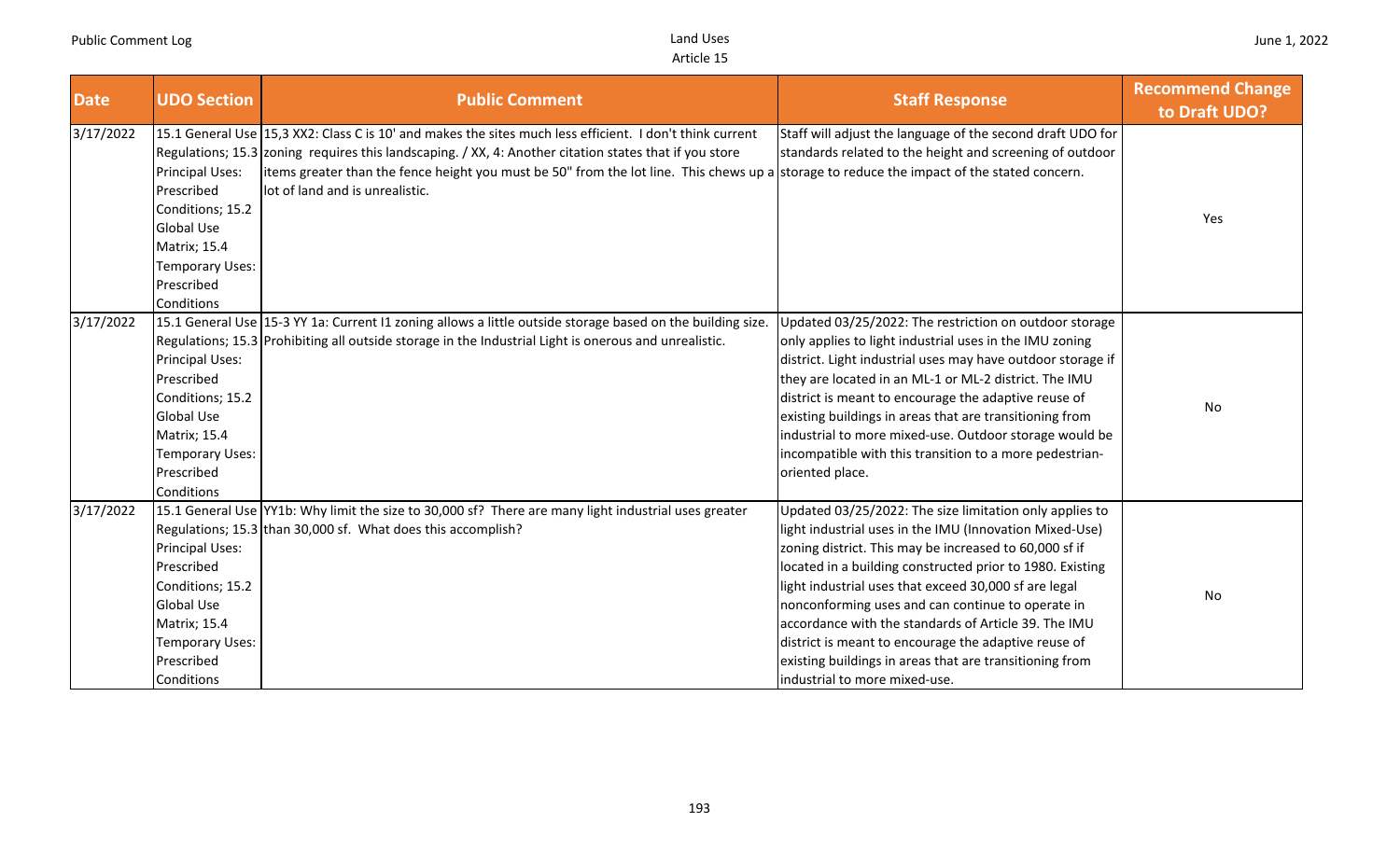| <b>Date</b> | <b>UDO Section</b>                                                                                                                           | <b>Public Comment</b>                                                                                                                                       | <b>Staff Response</b>                                                                                                                                                                                                                                     | <b>Recommend Change</b><br>to Draft UDO? |
|-------------|----------------------------------------------------------------------------------------------------------------------------------------------|-------------------------------------------------------------------------------------------------------------------------------------------------------------|-----------------------------------------------------------------------------------------------------------------------------------------------------------------------------------------------------------------------------------------------------------|------------------------------------------|
| 3/17/2022   | <b>Principal Uses:</b><br>Prescribed<br>Conditions; 15.2<br><b>Global Use</b><br>Matrix; 15.4<br>Temporary Uses:<br>Prescribed<br>Conditions | 15.1 General Use 15-3 GGG: Is this the replacement for Planned MF? Looks like it. Required mix of<br>Regulations; 15.3 dwelling types for larger tracts.    | Updated 03/25/2022: Yes, this replaces Planned Multi-<br>Family.                                                                                                                                                                                          | <b>No</b>                                |
| 3/17/2022   | Principal Uses:<br>Prescribed<br>Conditions; 15.2<br><b>Global Use</b><br>Matrix; 15.4<br>Temporary Uses:<br>Prescribed<br>Conditions        | 15.1 General Use 15-3 HHH2: Not sure if this matters in this zone, but there may be a circumstance<br>Regulations; 15.3 when this wants to be on a rooftop. | Placing a neighborhood commercial establishment on a<br>rooftop would be contrary to the intent of this use as<br>these establishments are meant to be easily accessible to<br>nearby neighborhood residents.                                             | No                                       |
| 3/17/2022   | <b>Principal Uses:</b><br>Prescribed<br>Conditions; 15.2<br><b>Global Use</b><br>Matrix; 15.4<br>Temporary Uses:<br>Prescribed<br>Conditions | 15.1 General Use HHH5i: This may be a big deal. Maybe not. Does this correspond directly w/ EDEE<br>Regulations; 15.3 Type 1 & Type 2?                      | Updated 03/25/2022: EDEE is not a use that will carry<br>over to the UDO. Uses that are in the category of EDEE in<br>the current ordinance are defined differently in the UDO,<br>e.g. Restaurant/Bar, Nightclub, Indoor Live Performance<br>Venue, etc. | No                                       |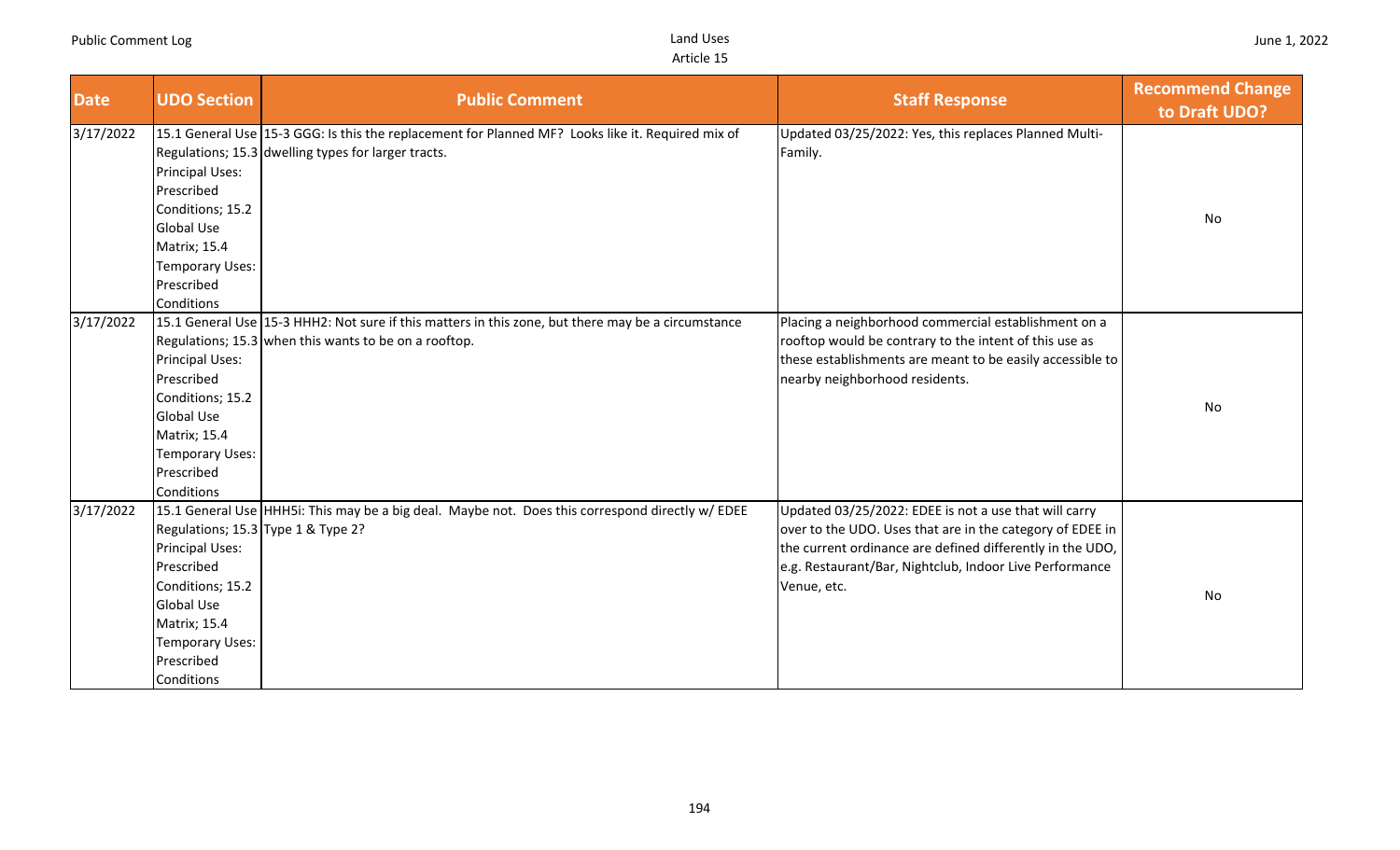| <b>Date</b> | <b>UDO Section</b>                                                                                                                    | <b>Public Comment</b>                                                                                                                                                                                                                                                                                                                                                                                                                                                                                                                                                                                                                                                                                                                                                                                                                                                                                                                                                                                                                                                                                                                                                                                | <b>Staff Response</b>                                                                                                                                                                                                                                                                                                                                                                                                                                                                                                                                                                                                                                                                             | <b>Recommend Change</b><br>to Draft UDO? |
|-------------|---------------------------------------------------------------------------------------------------------------------------------------|------------------------------------------------------------------------------------------------------------------------------------------------------------------------------------------------------------------------------------------------------------------------------------------------------------------------------------------------------------------------------------------------------------------------------------------------------------------------------------------------------------------------------------------------------------------------------------------------------------------------------------------------------------------------------------------------------------------------------------------------------------------------------------------------------------------------------------------------------------------------------------------------------------------------------------------------------------------------------------------------------------------------------------------------------------------------------------------------------------------------------------------------------------------------------------------------------|---------------------------------------------------------------------------------------------------------------------------------------------------------------------------------------------------------------------------------------------------------------------------------------------------------------------------------------------------------------------------------------------------------------------------------------------------------------------------------------------------------------------------------------------------------------------------------------------------------------------------------------------------------------------------------------------------|------------------------------------------|
| 3/17/2022   | Principal Uses:<br>Prescribed<br>Conditions; 15.2<br><b>Global Use</b><br>Matrix; 15.4<br>Prescribed<br>Conditions                    | 15.1 General Use KKK1: I get the intent here, but this risks strangling the actual business model of many<br>Regulations; 15.3 of these. Does it actually prohibit outside customers? This probably needs to get re-<br>worked similar to an EDEE in the current zoning ordinance. There is much more clarity<br>as to use, outdoor seating, and outdoor music. No reference to outdoor seating here.<br>Someone who builds these should compare the rules for this use w/ the Place Type<br>Maps to see if they're allowed in zones close enough to the density they need as<br>customers. Can 3 and 4-unit townhome buildings coexist w/ a 5 or more unit<br>Temporary Uses: townhouse? What exactly does this do? Some zones allow some building sizes and<br>others don't. This may be a huge problem from a land planning perspective, in terms<br>of efficiency. These definitions need work. Current industrial is somewhat divided by<br>'creation of parts" vs "assembly of parts into a unit", and what is clear is its focus is on<br>noise (separating I-1 & I-2). What's important here to differentiate for Charlotte?<br>What's important to differentiate for Industrial developers? | Updated 04/05/2022: Office Campus does not prohibit<br>customers from outside the campus users to patronize<br>the restaurant or other support users, but the intent is to<br>make them a part of the campus environment rather<br>than a restaurant on a busy street that happens to abut a<br>campus.<br>Regarding townhouses, they can exist with triplex and<br>quadraplex forms if all of these are concurrently<br>permitted in the zoning district.<br>Building sizes are included to create compatibility with<br>the development context.<br>Staff believes the industrial definitions found later in Ch.<br>15 (p. 15-47) provide the clarity on the differentiation<br>you're seeking. | No                                       |
| 3/17/2022   | Principal Uses:<br>Prescribed<br>Conditions; 15.2<br><b>Global Use</b><br>Matrix; 15.4<br>Temporary Uses:<br>Prescribed<br>Conditions | 15.1 General Use Multi Dwelling Development: May eliminate any current by-right development (e.g.<br>Regulations; 15.3 subdivision of land $w/o$ triggering the subdivision ordinance, or recombination plat,<br>possibly. Will this result in triggers for road widening if you construct two homes?                                                                                                                                                                                                                                                                                                                                                                                                                                                                                                                                                                                                                                                                                                                                                                                                                                                                                                | The multi-dwelling development language in the draft<br>UDO is similar to the planned multi-family language in<br>the current ordinance.<br>Reference triggers for streets, see the appropriate<br>language in Articles 32/32 in the Subdivision, Streets, and<br>Other Infrastructure part of the draft UDO.                                                                                                                                                                                                                                                                                                                                                                                     | No                                       |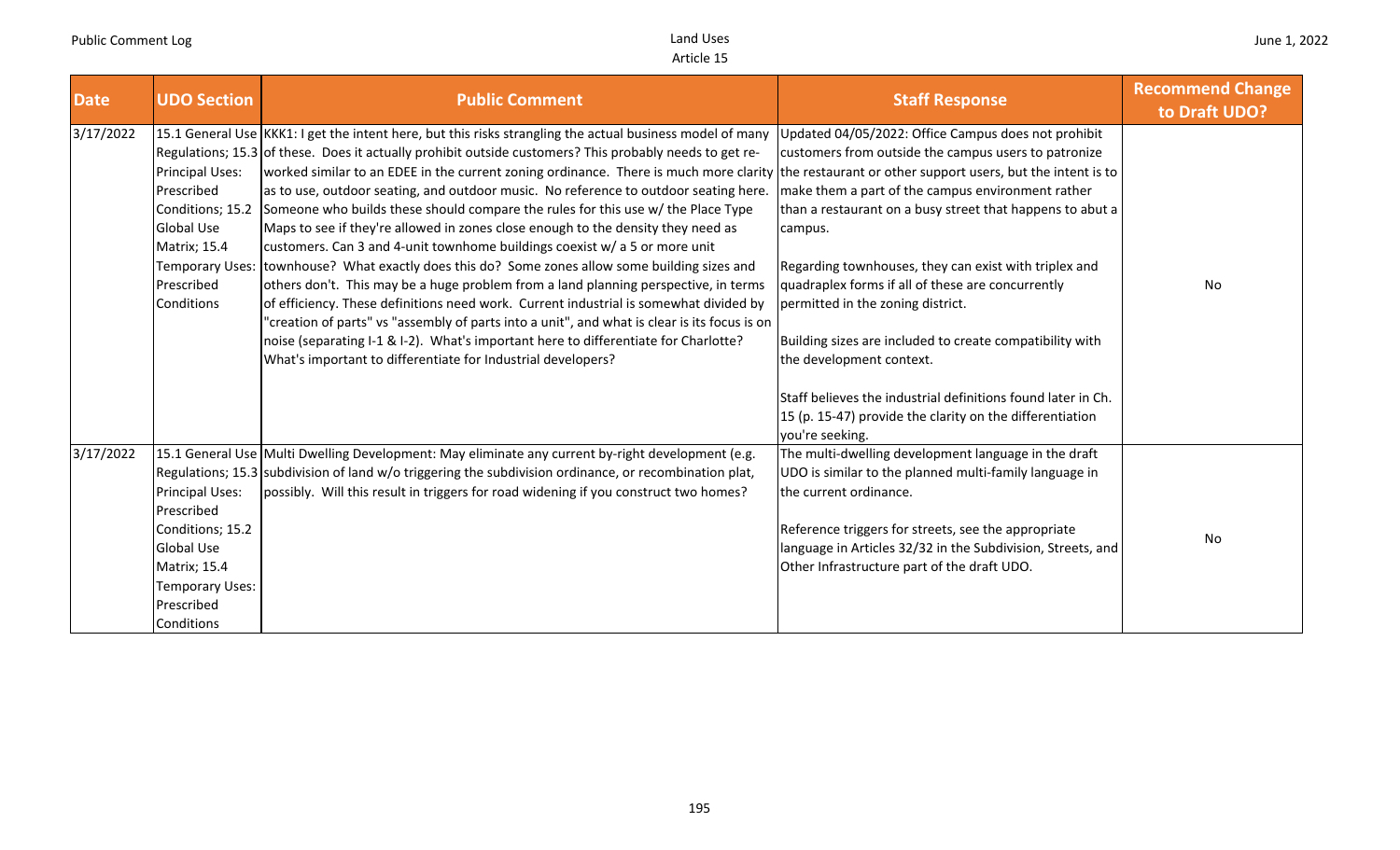|  | June 1, 2022 |
|--|--------------|
|  |              |

| Date/     | <b>UDO Section</b>   | <b>Public Comment</b>                                                                                                                           | <b>Staff Response</b>                           | <b>Recommend Change</b><br>to Draft UDO? |
|-----------|----------------------|-------------------------------------------------------------------------------------------------------------------------------------------------|-------------------------------------------------|------------------------------------------|
| 3/17/2022 |                      | 15.1 General Use outdoor seating/activity area: This may or may not be a problem. Looks like it may                                             | Updated 03/25/2022: We would be glad to discuss |                                          |
|           |                      | Regulations; 15.3 make it more difficult for outdoor seating of many venues. Probably worth discussing specific comments on this accessory use. |                                                 |                                          |
|           | Principal Uses:      | w/ staff specifically.                                                                                                                          |                                                 |                                          |
|           | <b>Prescribed</b>    |                                                                                                                                                 |                                                 |                                          |
|           | Conditions; 15.2     |                                                                                                                                                 |                                                 | No.                                      |
|           | Global Use           |                                                                                                                                                 |                                                 |                                          |
|           | <b>Matrix</b> ; 15.4 |                                                                                                                                                 |                                                 |                                          |
|           | Temporary Uses:      |                                                                                                                                                 |                                                 |                                          |
|           | Prescribed           |                                                                                                                                                 |                                                 |                                          |
|           | Conditions           |                                                                                                                                                 |                                                 |                                          |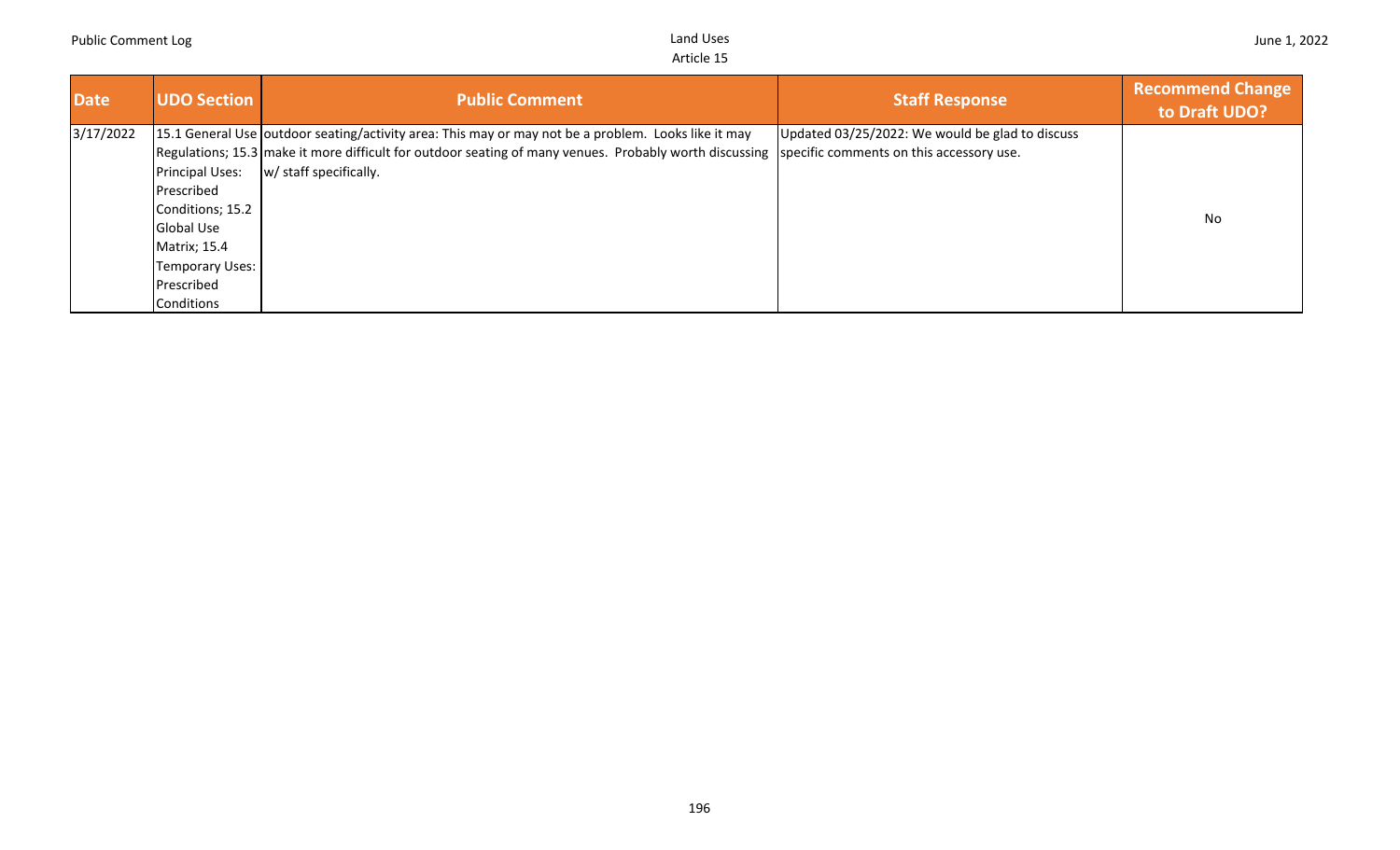| <b>Date</b> | <b>UDO Section</b>                                             | <b>Public Comment</b>                                                                                                                                                                                                                                                                                                            | <b>Staff Response</b>                                                                                                                                                                                                                                                                                                                                                                                                                                                                                                                                                                                                                                                                                                                                                                                                                                                                                                                                                                                                                                                                                   | <b>Recommend Change</b><br>to Draft UDO? |
|-------------|----------------------------------------------------------------|----------------------------------------------------------------------------------------------------------------------------------------------------------------------------------------------------------------------------------------------------------------------------------------------------------------------------------|---------------------------------------------------------------------------------------------------------------------------------------------------------------------------------------------------------------------------------------------------------------------------------------------------------------------------------------------------------------------------------------------------------------------------------------------------------------------------------------------------------------------------------------------------------------------------------------------------------------------------------------------------------------------------------------------------------------------------------------------------------------------------------------------------------------------------------------------------------------------------------------------------------------------------------------------------------------------------------------------------------------------------------------------------------------------------------------------------------|------------------------------------------|
| 3/17/2022   | 15.3 Principal<br><b>Uses: Prescribed</b><br><b>Conditions</b> | do not agree with the 400ft buffer as would limit business opportunities for future<br>growth of business/residence owners.  My wife and I have operated our AirBnb for<br>over 2 years providing over \$20,000 in income per year and have had ZERO issues.<br>We feel targeted for a few bad apples and bad property managers. | Updated 03/23/22: UDO staff and consultants are<br>reexamining the conditions for short-term rentals for<br>potential modification in the next draft UDO.<br>Staff has heard and received, and continues to hear and<br>receive, a tremendous amount of feedback on the topic<br>of short-term rentals. Perspectives have spanned the<br>spectrum generating both positive and negative<br>comments about the proposed standards. Numerous<br>benefits and drawbacks have been identified.<br>A topic of this significance warrants additional discussion<br>and consideration beyond staff. Staff held two listening<br>sessions on February 24, 2022. Staff has also presented<br>takeaways from short-term rental comments to City<br>Council and has heard Council's initial feedback on the<br>topic.<br>Staff will work with the UDO consultant to update the<br>proposed standards and updated standards will be<br>included in the second draft of the UDO to be released in<br>May.<br>Updated 04/27/2022: Please see the short-term rental<br>regulations update posted on the UDO website at | Yes                                      |
|             |                                                                |                                                                                                                                                                                                                                                                                                                                  | http://charlotteudo.org.                                                                                                                                                                                                                                                                                                                                                                                                                                                                                                                                                                                                                                                                                                                                                                                                                                                                                                                                                                                                                                                                                |                                          |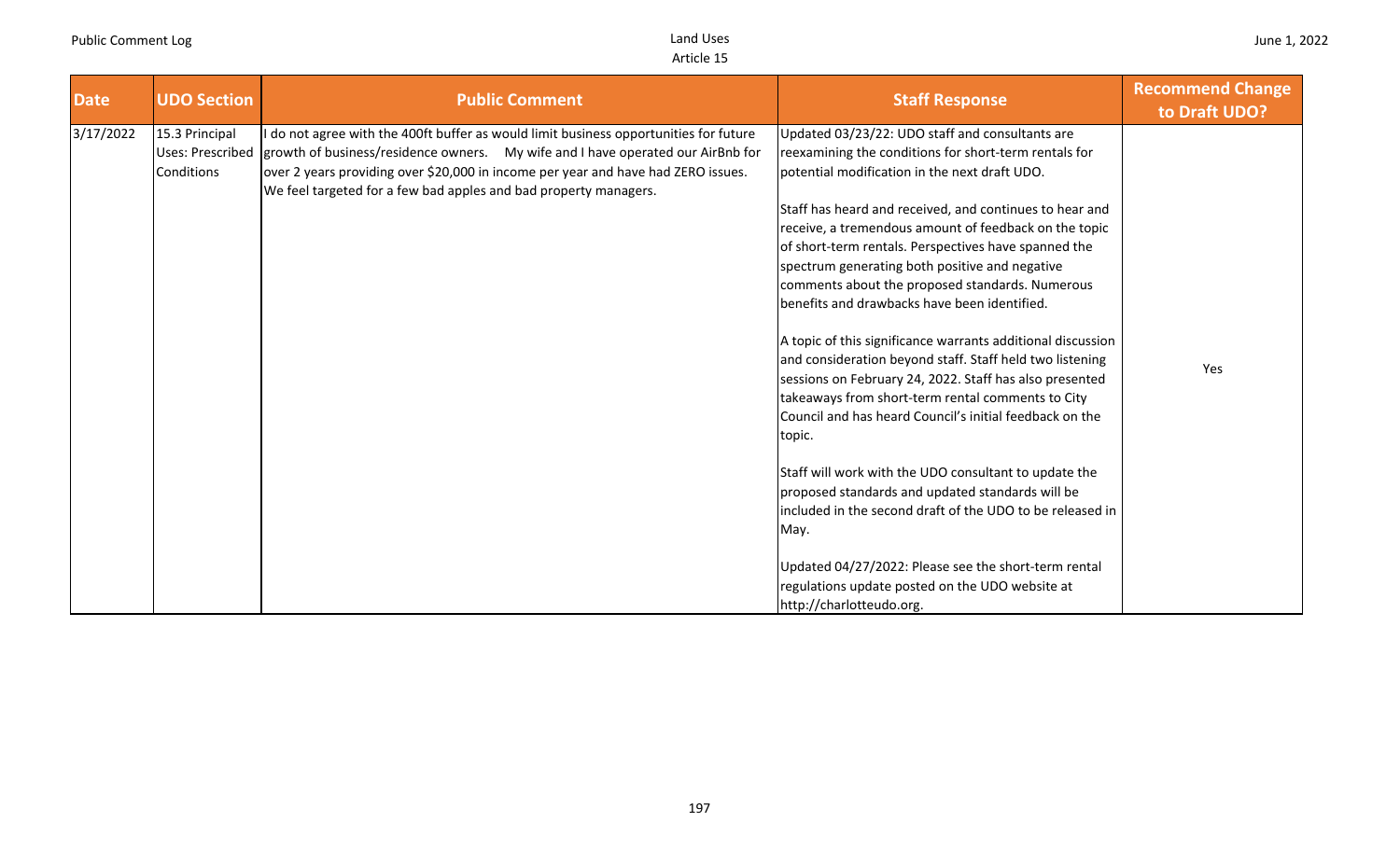| 3/17/2022<br>We don't feel Short Term rentals need to be regulated by more government oversight.<br>15.3 Principal<br>Updated 03/23/22: UDO staff and consultants are                                                                                                                                                                                                                                                                                                                                                                                                                                                                                                                                                                                                                                                                                                                                                                                                                                                                                                                                                                                                                                                                                       | <b>Date</b> | <b>UDO Section</b> | <b>Public Comment</b> | <b>Staff Response</b> | <b>Recommend Change</b><br>to Draft UDO? |
|-------------------------------------------------------------------------------------------------------------------------------------------------------------------------------------------------------------------------------------------------------------------------------------------------------------------------------------------------------------------------------------------------------------------------------------------------------------------------------------------------------------------------------------------------------------------------------------------------------------------------------------------------------------------------------------------------------------------------------------------------------------------------------------------------------------------------------------------------------------------------------------------------------------------------------------------------------------------------------------------------------------------------------------------------------------------------------------------------------------------------------------------------------------------------------------------------------------------------------------------------------------|-------------|--------------------|-----------------------|-----------------------|------------------------------------------|
| <b>Uses: Prescribed</b><br>Listing of the rental properties with CMPD is sufficient as issues would be reported<br>reexamining the conditions for short-term rentals for<br>Conditions<br>and managed in those instances.<br>potential modification in the next draft UDO.<br>Staff has heard and received, and continues to hear and<br>receive, a tremendous amount of feedback on the topic<br>of short-term rentals. Perspectives have spanned the<br>spectrum generating both positive and negative<br>comments about the proposed standards. Numerous<br>benefits and drawbacks have been identified.<br>A topic of this significance warrants additional discussion<br>and consideration beyond staff. Staff held two listening<br>Yes<br>sessions on February 24, 2022. Staff has also presented<br>takeaways from short-term rental comments to City<br>Council and has heard Council's initial feedback on the<br>topic.<br>Staff will work with the UDO consultant to update the<br>proposed standards and updated standards will be<br>included in the second draft of the UDO to be released in<br>May.<br>Updated 04/27/2022: Please see the short-term rental<br>regulations update posted on the UDO website at<br>http://charlotteudo.org. |             |                    |                       |                       |                                          |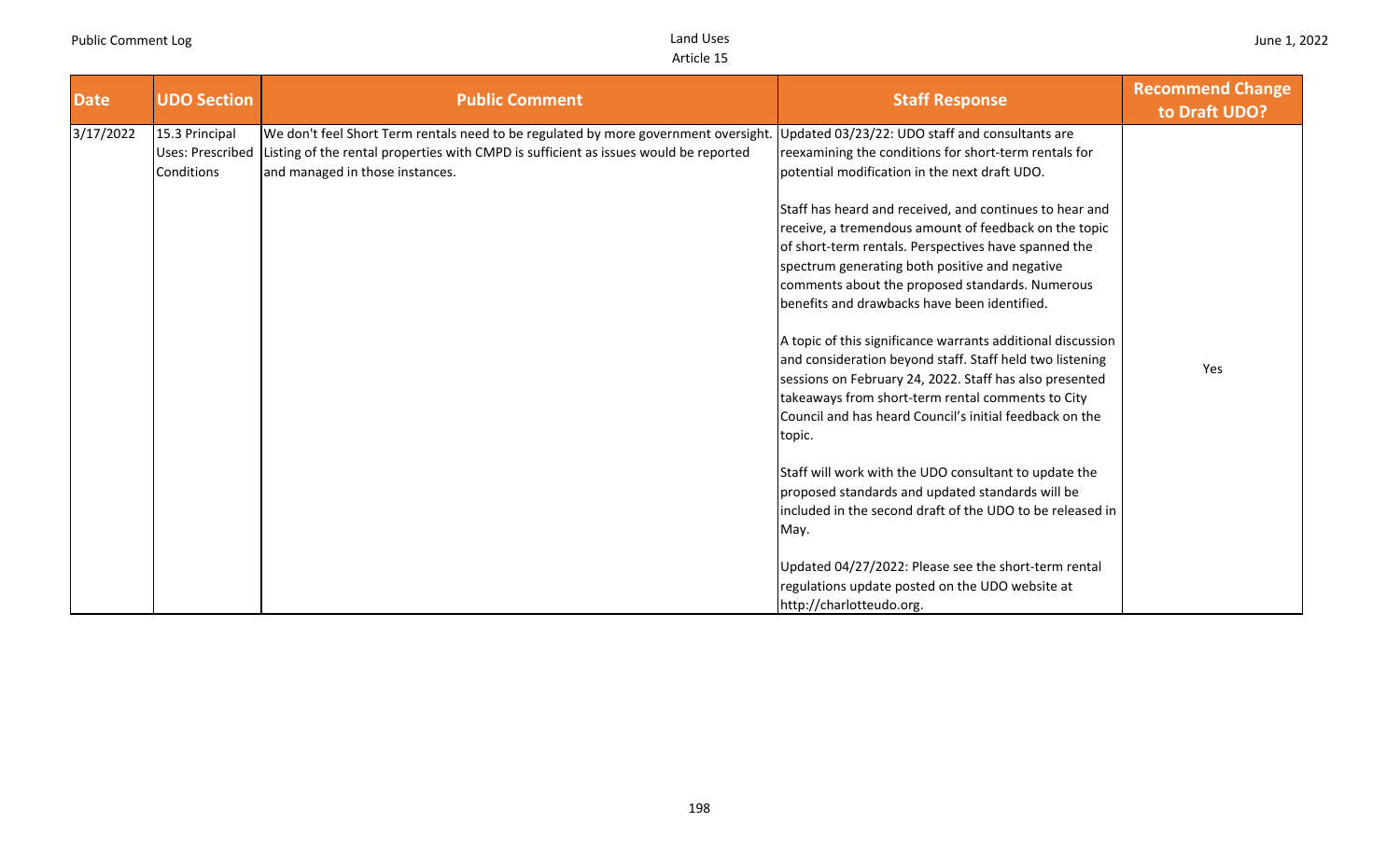| <b>Date</b> | <b>UDO Section</b>           | <b>Public Comment</b>                                                                                                                                                                                                                                                                                                                                                                                                                                                                                                                                                                                    | <b>Staff Response</b>                                                                                                                                                                                                                                                                                                                                                                                                                                                                                                                                                                                                                                                                                                                                                                                                                                                                                                                                                                                                                                                              | <b>Recommend Change</b><br>to Draft UDO? |
|-------------|------------------------------|----------------------------------------------------------------------------------------------------------------------------------------------------------------------------------------------------------------------------------------------------------------------------------------------------------------------------------------------------------------------------------------------------------------------------------------------------------------------------------------------------------------------------------------------------------------------------------------------------------|------------------------------------------------------------------------------------------------------------------------------------------------------------------------------------------------------------------------------------------------------------------------------------------------------------------------------------------------------------------------------------------------------------------------------------------------------------------------------------------------------------------------------------------------------------------------------------------------------------------------------------------------------------------------------------------------------------------------------------------------------------------------------------------------------------------------------------------------------------------------------------------------------------------------------------------------------------------------------------------------------------------------------------------------------------------------------------|------------------------------------------|
| 3/17/2022   | 15.3 Principal<br>Conditions | Short term rentals are a cost effective way to bring travelers to our city. The allure of<br>Uses: Prescribed this accommodation to the traveler is full access to kitchen facilities and multiple<br>rooms for cost effective family travel. Also, the ability for the guest to be self sufficient potential modification in the next draft UDO.<br>and left alone during their stay is a great benefit as well. Requiring 24 hour<br>employees/managers on duty creates costs to the property manager that cannot be<br>offset by revenues received. This guidelines are overreaching and unnecessary. | Updated 03/23/22: UDO staff and consultants are<br>reexamining the conditions for short-term rentals for<br>Staff has heard and received, and continues to hear and<br>receive, a tremendous amount of feedback on the topic<br>of short-term rentals. Perspectives have spanned the<br>spectrum generating both positive and negative<br>comments about the proposed standards. Numerous<br>benefits and drawbacks have been identified.<br>A topic of this significance warrants additional discussion<br>and consideration beyond staff. Staff held two listening<br>sessions on February 24, 2022. Staff has also presented<br>takeaways from short-term rental comments to City<br>Council and has heard Council's initial feedback on the<br>topic.<br>Staff will work with the UDO consultant to update the<br>proposed standards and updated standards will be<br>included in the second draft of the UDO to be released in<br>May.<br>Updated 04/27/2022: Please see the short-term rental<br>regulations update posted on the UDO website at<br>http://charlotteudo.org. | Yes                                      |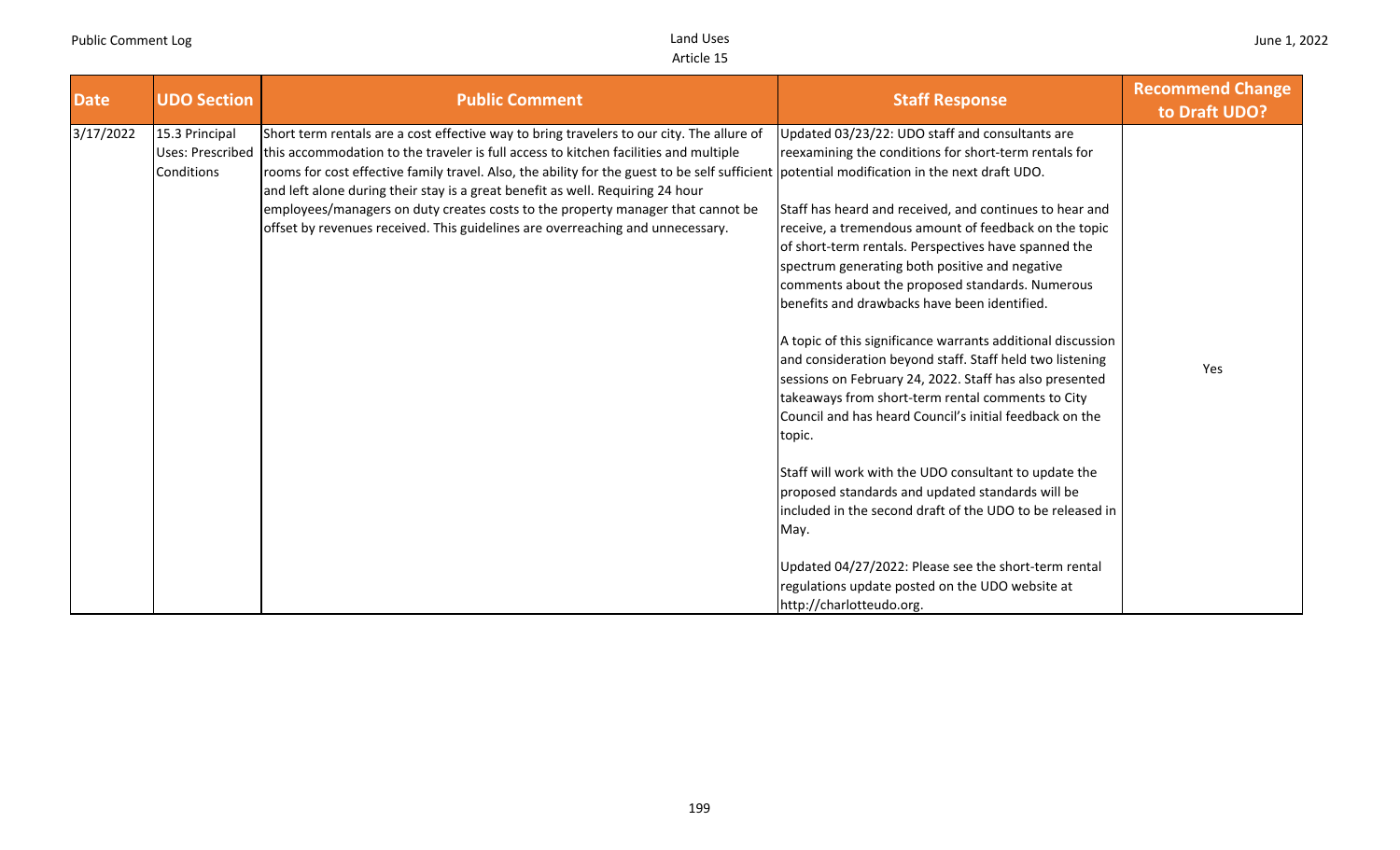| <b>Date</b> | <b>UDO Section</b>                                      | <b>Public Comment</b>                                                                                                                                                                                                                                                                                                                                                                                                                                                                                                                                                                                                                                                                                                                                                                                                                                                                                                                                                                                                                                                                                                                                                                                                                                                                                                                                                                                                                                                                                                                                                                                                                                                                                                                                                                                                                                                              | <b>Staff Response</b>                                                                                                                                                                                                                                                                                                                                                                                                                                                                                                                                                                                                                                                                                                                                                                                                                                                                                                                                                                                                                                                                                                               | <b>Recommend Change</b><br>to Draft UDO? |
|-------------|---------------------------------------------------------|------------------------------------------------------------------------------------------------------------------------------------------------------------------------------------------------------------------------------------------------------------------------------------------------------------------------------------------------------------------------------------------------------------------------------------------------------------------------------------------------------------------------------------------------------------------------------------------------------------------------------------------------------------------------------------------------------------------------------------------------------------------------------------------------------------------------------------------------------------------------------------------------------------------------------------------------------------------------------------------------------------------------------------------------------------------------------------------------------------------------------------------------------------------------------------------------------------------------------------------------------------------------------------------------------------------------------------------------------------------------------------------------------------------------------------------------------------------------------------------------------------------------------------------------------------------------------------------------------------------------------------------------------------------------------------------------------------------------------------------------------------------------------------------------------------------------------------------------------------------------------------|-------------------------------------------------------------------------------------------------------------------------------------------------------------------------------------------------------------------------------------------------------------------------------------------------------------------------------------------------------------------------------------------------------------------------------------------------------------------------------------------------------------------------------------------------------------------------------------------------------------------------------------------------------------------------------------------------------------------------------------------------------------------------------------------------------------------------------------------------------------------------------------------------------------------------------------------------------------------------------------------------------------------------------------------------------------------------------------------------------------------------------------|------------------------------------------|
| 3/17/2022   | 15.3 Principal<br><b>Uses: Prescribed</b><br>Conditions | #1. PermitsI am not certain that the owner of 8617 Island Point Road Charlotte, NC<br>has proper permits in place for this dwelling. It was originally a 2 bedroom private<br>home. Now it is listed for rent for 4 bedrooms, sleeps 8. However, the owner says the<br>house is for his family only.; #2. 400 foot distance between rentals— property at<br>8617 Island Point Road Charlotte -<br>Owner is currently building a 7200 square foot house within 200 feet of this property<br>which is intended to be a rental. He was denied a permit to build a 3200 square foot<br>house, but is allowed to build a bigger one???; #4 local manager Available to<br>whom??? To the neighbors at all hours of the night when we have to deal with<br>screaming, yelling, and loud music by renters??? If we contact the owner, he does<br>nothing. If we contact the police, they do nothing. Would you want to live next to this<br>nightmare??; #7. Violations2 bedroom house advertising sleeps 8 Permits<br>violatedno repercussions for this homeowner. The county comes, tells him to fix<br>things, and there is no follow up or consequences; #8. Re 8637 Island Point Road<br>Charlotte There are very often loud parties with screaming people, loud music, and<br>very late hours. The police are no helpthe owner cant be reached. He has cameras<br>on the property, but obviously turns off the sound so it doesn't bother him. I did not<br>move here to have my nice quite neighborhood destroyed by one family of<br>inconsiderate people. It is very stressful to have to police renters on a regular basis.<br>We never know what the weekend will bring. ; SorryI referenced the wrong<br>addressthe correct address is8637 Island Point Road Charlotte<br>He also owns 8615 Island Point Road Charlotte which also has many of the same<br>issues as 8637 IPR. | Updated 03/23/22: UDO staff and consultants are<br>reexamining the conditions for short-term rentals for<br>potential modification in the next draft UDO.<br>Staff has heard and received, and continues to hear and<br>receive, a tremendous amount of feedback on the topic<br>of short-term rentals. Perspectives have spanned the<br>spectrum generating both positive and negative<br>comments about the proposed standards. Numerous<br>benefits and drawbacks have been identified.<br>A topic of this significance warrants additional discussion<br>and consideration beyond staff. Staff held two listening<br>sessions on February 24, 2022. Staff has also presented<br>takeaways from short-term rental comments to City<br>Council and has heard Council's initial feedback on the<br>topic.<br>Staff will work with the UDO consultant to update the<br>proposed standards and updated standards will be<br>included in the second draft of the UDO to be released in<br>May.<br>Updated 04/27/2022: Please see the short-term rental<br>regulations update posted on the UDO website at<br>http://charlotteudo.org. | Yes                                      |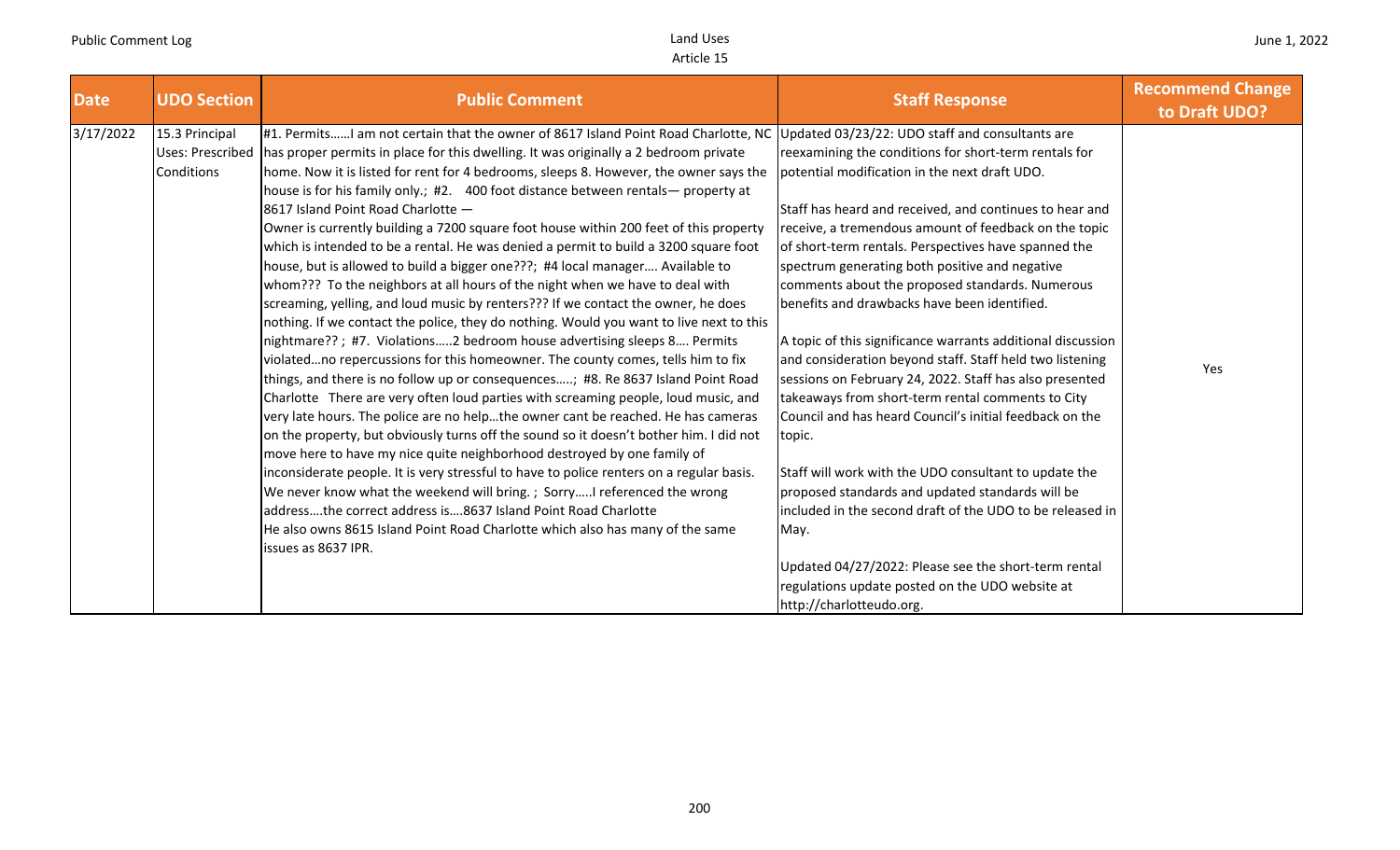| <b>Date</b> | <b>UDO Section</b>                                                                           | <b>Public Comment</b>                                                                                                                                                                                                                                                                                                                                                                                                                    | <b>Staff Response</b>                                                                                                                                                                                                                   | <b>Recommend Change</b><br>to Draft UDO? |
|-------------|----------------------------------------------------------------------------------------------|------------------------------------------------------------------------------------------------------------------------------------------------------------------------------------------------------------------------------------------------------------------------------------------------------------------------------------------------------------------------------------------------------------------------------------------|-----------------------------------------------------------------------------------------------------------------------------------------------------------------------------------------------------------------------------------------|------------------------------------------|
| 3/17/2022   | 15.3 Principal<br><b>Uses: Prescribed</b><br>Conditions; 15.2<br><b>Global Use</b><br>Matrix | 15.2 Global Use Matrix<br>Single Room Occupancy (SRO): PC in all zoning districts except N1, MHP, and Parks.<br>This would add Neighborhood 2 Zoning Districts, Commercial Zoning Districts, Campus to allow SROs with prescribed conditions in all zoning<br>Zoning Districts, Manufacturing and Logistics Zoning Districts, Neighborhood Center<br>Zoning Districts, Development Zoning Districts, in addition to Innovation-Mixed Use | Updated 04/15/2022:<br>1) Staff will amend the language of the second draft UDO<br>districts except N1, MHP, Commercial, and<br>Manufacturing & Logistics Zoning Districts.                                                             |                                          |
|             |                                                                                              | Zoning District, Community Activity Center Zoning Districts, Regional Activity Center<br>Zoning Districts, and some Transit Oriented Development Zoning Districts.<br>Homeless Shelter: PC in all zoning districts except N1, N2, MHP, and Parks.<br>This would add Commercial Zoning Districts, Campus Zoning Districts, Neighborhood                                                                                                   | 2) Staff will amend the language of the second draft UDO<br>to allow Homeless Shelters with prescribed conditions in<br>all zoning districts except N1, N2, and MHP Zoning<br>Districts.                                                |                                          |
|             |                                                                                              | Center Zoning Districts, in addition to Manufacturing and Logistics Zoning Districts,<br>Innovation-Mixed Use Zoning District, Community Activity Center Zoning Districts,<br>Regional Activity Center Zoning Districts, and Transit Oriented Development Zoning<br>Districts.; 15.3 Principal Uses: Prescribed Conditions<br><b>BBBB.</b> Single Room Occupancy                                                                         | 3) Staff will amend the language of the second draft UDO<br>as suggested to allow flexibility for reuse of existing<br>structures for SROs.                                                                                             | Yes                                      |
|             |                                                                                              | In "4. Rooming units in each building shall be accessed through one primary location,"<br>add after: "unless the building is being rehabilitated or converted from an existing<br>structure with multiple entrances, or from a campus with multiple buildings."<br>And eliminate the distance requirements between SROs (8).                                                                                                             | 4) Staff will amend the language of the second draft UDO<br>to eliminate the separation requirements between SROs.<br>5) Staff will amend the language of the second draft UDO<br>to eliminate the separation requirements for Homeless |                                          |
|             |                                                                                              | VV. Homeless Shelter<br>Eliminate distance requirements between homeless shelters (1).                                                                                                                                                                                                                                                                                                                                                   | Shelters in the Commercial and Manufacturing &<br>Logistics Zoning Districts.                                                                                                                                                           |                                          |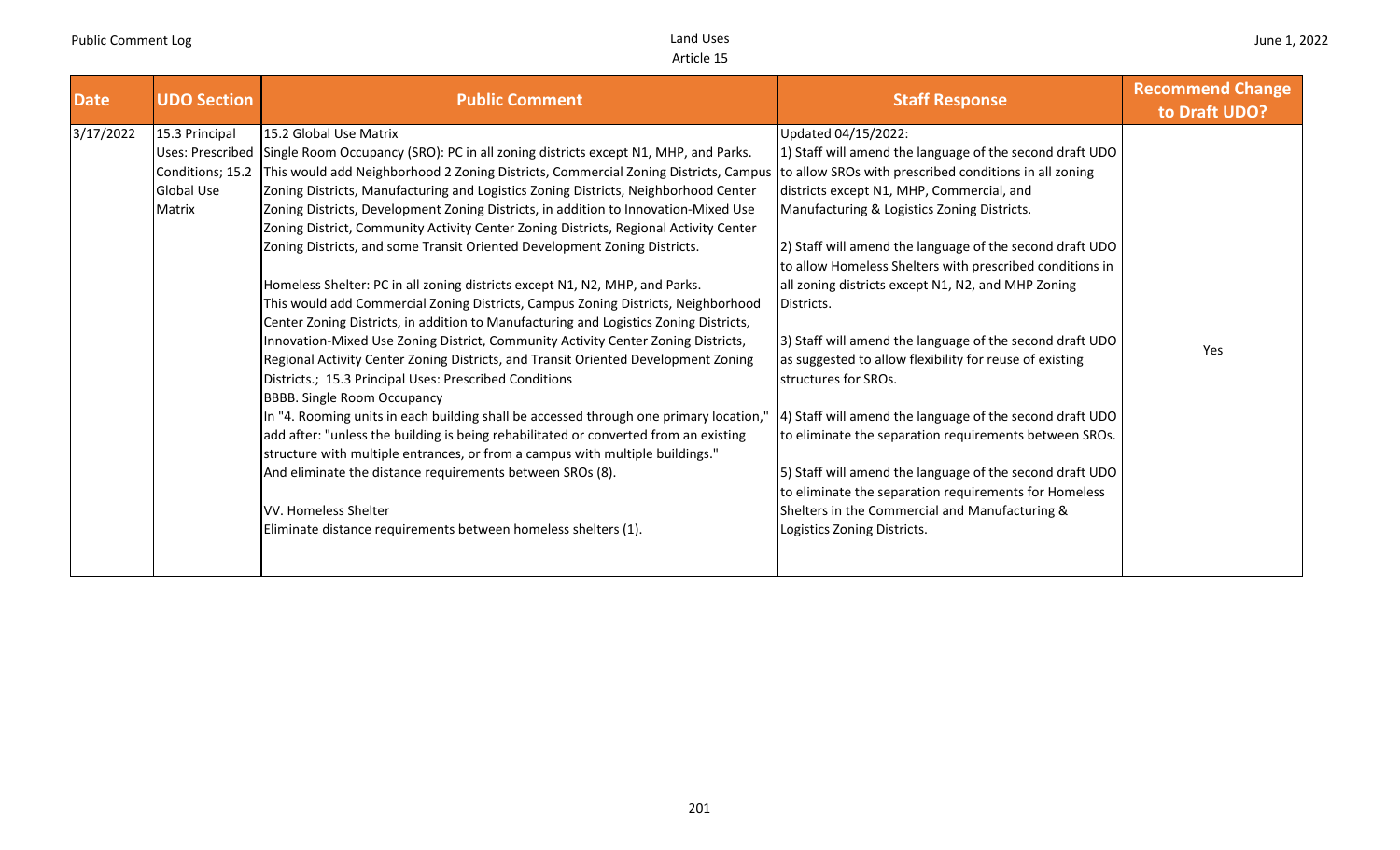| <b>Date</b> | <b>UDO Section</b>                               | <b>Public Comment</b>                                                                                                                                                                                                                                                                                                                                                                                                                                                                                                                                                                                                                                                                                                                           | <b>Staff Response</b>                                                                                                                                                                                                                                                                                                                                                                                                                                                                                                                                                                                                                                                                                                                                                                                                                                                                                                                                                                                                                                                            | <b>Recommend Change</b><br>to Draft UDO? |
|-------------|--------------------------------------------------|-------------------------------------------------------------------------------------------------------------------------------------------------------------------------------------------------------------------------------------------------------------------------------------------------------------------------------------------------------------------------------------------------------------------------------------------------------------------------------------------------------------------------------------------------------------------------------------------------------------------------------------------------------------------------------------------------------------------------------------------------|----------------------------------------------------------------------------------------------------------------------------------------------------------------------------------------------------------------------------------------------------------------------------------------------------------------------------------------------------------------------------------------------------------------------------------------------------------------------------------------------------------------------------------------------------------------------------------------------------------------------------------------------------------------------------------------------------------------------------------------------------------------------------------------------------------------------------------------------------------------------------------------------------------------------------------------------------------------------------------------------------------------------------------------------------------------------------------|------------------------------------------|
| 3/17/2022   | 15.3 Principal<br>Uses: Prescribed<br>Conditions | (9) Article 15: Use Regulations - Section 2 - Global Use Martrix - Table 15.1 Use Martrix Updated 03/23/22: UDO staff and consultants are<br><b>General Comment:</b><br>There should be more by-right/prescribed conditions for TOD districts.<br>Examples:<br>Dwelling - Quadraplex allowed in TOD-TR<br>Dwelling - Accessory Unit (ADU) allowed in TOD-TR<br>Removing or Limiting the use of Parking Lot (Principal Use) in TOD-NC<br>15.3 PRINCIPAL USES: PRESCRIBED CONDITIONS Section AAAA. Short-Term Whole-<br>Dwelling Rental Part 2. In the Neighborhood 1 and Neighborhood 2 Zoning Districts<br>Remove the distance requirement sections A and B. 400 ft is too arbitrary of a<br>distance and will hurt people who run STR properly | reexamining the conditions for short-term rentals for<br>potential modification in the next draft UDO.<br>Staff has heard and received, and continues to hear and<br>receive, a tremendous amount of feedback on the topic<br>of short-term rentals. Perspectives have spanned the<br>spectrum generating both positive and negative<br>comments about the proposed standards. Numerous<br>benefits and drawbacks have been identified.<br>A topic of this significance warrants additional discussion<br>and consideration beyond staff. Staff held two listening<br>sessions on February 24, 2022. Staff has also presented<br>takeaways from short-term rental comments to City<br>Council and has heard Council's initial feedback on the<br>topic.<br>Staff will work with the UDO consultant to update the<br>proposed standards and updated standards will be<br>included in the second draft of the UDO to be released in<br>May.<br>Updated 04/27/2022: Please see the short-term rental<br>regulations update posted on the UDO website at<br>http://charlotteudo.org. | Yes                                      |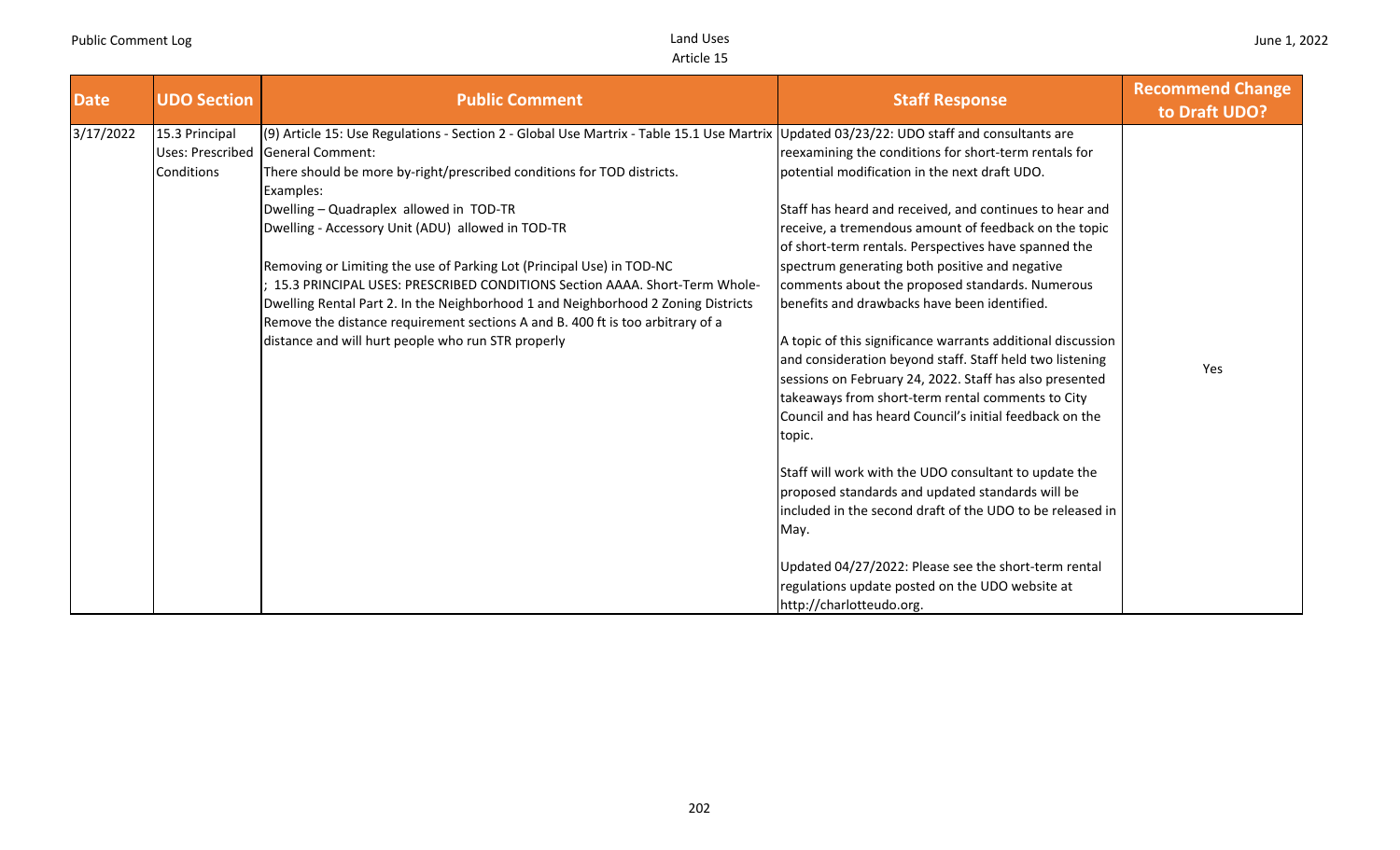| <b>Date</b> | <b>UDO Section</b>      | <b>Public Comment</b>                                                                                                                                                                                                                                                                                                                                                                                                                                                                                                                                                                                                                                                                                                                                                                                                                                                                                                                                                                                                                                                                                                      | <b>Staff Response</b>                                                                                                                                                                                                              | <b>Recommend Change</b><br>to Draft UDO? |
|-------------|-------------------------|----------------------------------------------------------------------------------------------------------------------------------------------------------------------------------------------------------------------------------------------------------------------------------------------------------------------------------------------------------------------------------------------------------------------------------------------------------------------------------------------------------------------------------------------------------------------------------------------------------------------------------------------------------------------------------------------------------------------------------------------------------------------------------------------------------------------------------------------------------------------------------------------------------------------------------------------------------------------------------------------------------------------------------------------------------------------------------------------------------------------------|------------------------------------------------------------------------------------------------------------------------------------------------------------------------------------------------------------------------------------|------------------------------------------|
| 3/18/2022   | 15.6 Use<br>Definitions | 15.3 BBBB. Single Room Occupancy (SRO): Further clarification is needed to limit the<br>use of what is commonly referred to as "student-housing" where individual rooms are<br>rented to separate tenants within one dwelling unit. It is not clear how this definition<br>and standards would apply to this industry product type. If it does not, then a<br>separate definition and use standards are needed.; The Dormitory definition does not<br>adequately address private student housing where individual rooms are leased with<br>common kitchen and bathroom facilities. A definition and standards that regulate this<br>type of use is needed.; A definition for Employment Campus is needed. Similar to<br>Educational Campus.; The Office Campus definition needs to distinguish between<br>single ownership and multiple ownership campus'; A definition of publicly accessible<br>private open space/parks and trails is needed.; The Single Room Occupancy (SRO)<br>definition does not account for student housing, which is rented for a longer duration.<br>A new definition is needed for the latter. | The use as the comment describes is considered to be<br>multi-family. Student housing cannot be defined as its<br>own separate land use due to federal fair housing law as<br>students are not considered to be a protected class. | No                                       |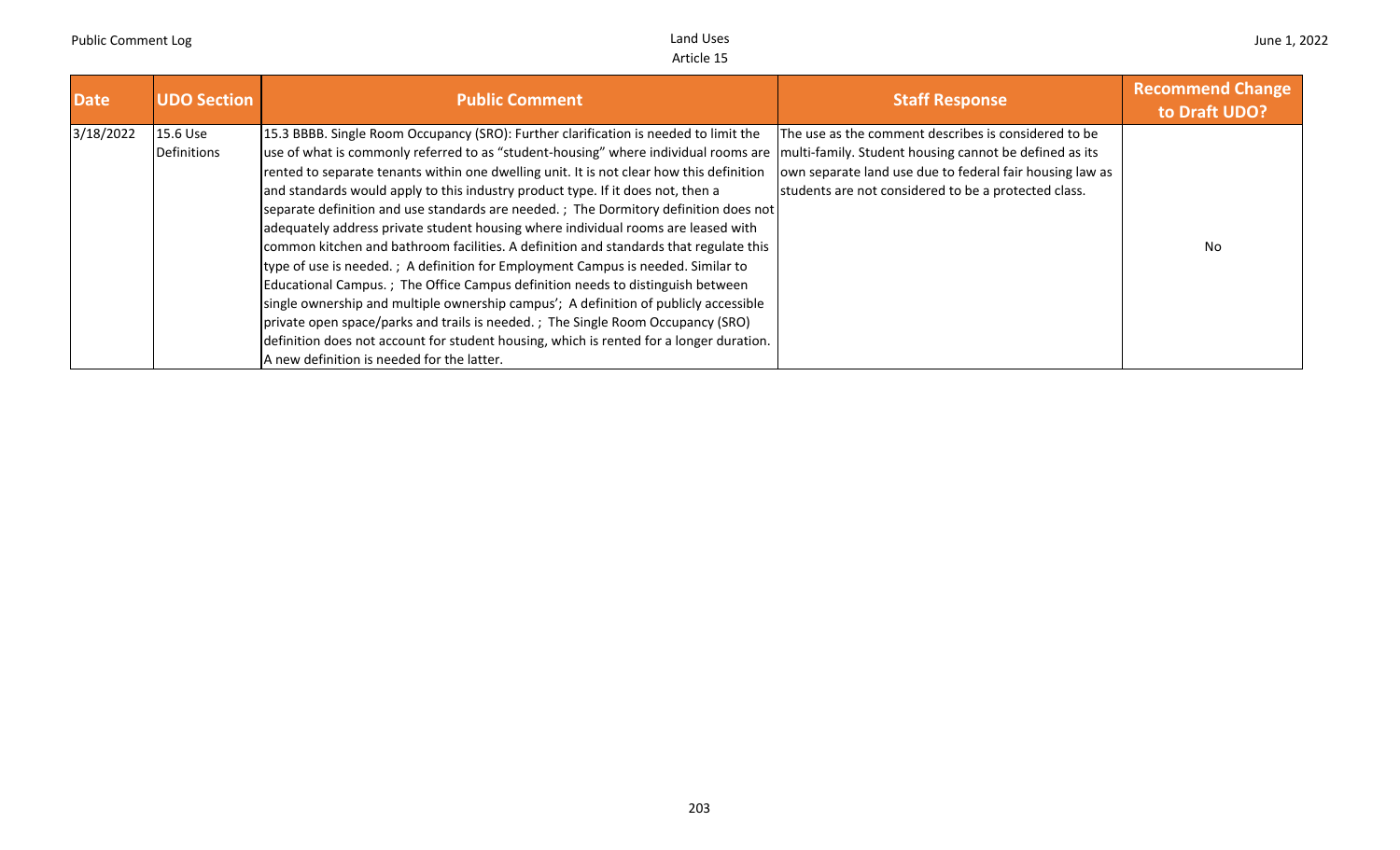| <b>Date</b> | <b>UDO Section</b>                                      | <b>Public Comment</b>                                                                                                                                                                                                                                                                                                                                                                                                                                                                                                                                                                                                                                                                                                                                                                                                                                                                                                                                                                                                                                                                                                                                                                                                                                                                                                                                                                                                                                                                                                                                                                                                                                                                                                                                                                                                                                                                                                                                                                                                                                 | <b>Staff Response</b>                                                                                                                                                                                                                                                                                                                                                                                                                                                                                                                                                                                                                                                                                                                                                                                                                                                                                                                                                                                        | <b>Recommend Change</b><br>to Draft UDO? |
|-------------|---------------------------------------------------------|-------------------------------------------------------------------------------------------------------------------------------------------------------------------------------------------------------------------------------------------------------------------------------------------------------------------------------------------------------------------------------------------------------------------------------------------------------------------------------------------------------------------------------------------------------------------------------------------------------------------------------------------------------------------------------------------------------------------------------------------------------------------------------------------------------------------------------------------------------------------------------------------------------------------------------------------------------------------------------------------------------------------------------------------------------------------------------------------------------------------------------------------------------------------------------------------------------------------------------------------------------------------------------------------------------------------------------------------------------------------------------------------------------------------------------------------------------------------------------------------------------------------------------------------------------------------------------------------------------------------------------------------------------------------------------------------------------------------------------------------------------------------------------------------------------------------------------------------------------------------------------------------------------------------------------------------------------------------------------------------------------------------------------------------------------|--------------------------------------------------------------------------------------------------------------------------------------------------------------------------------------------------------------------------------------------------------------------------------------------------------------------------------------------------------------------------------------------------------------------------------------------------------------------------------------------------------------------------------------------------------------------------------------------------------------------------------------------------------------------------------------------------------------------------------------------------------------------------------------------------------------------------------------------------------------------------------------------------------------------------------------------------------------------------------------------------------------|------------------------------------------|
| 3/18/2022   | 15.3 Principal<br><b>Uses: Prescribed</b><br>Conditions | (Part 1 of 4) Section 15 does outline some rules which are unclear and insufficient.<br>More definition is needed. For example: Who is going to police the Short-Term Whole-<br>Dwelling Rentals for compliance? The owner/operators aren't doing it. The neighbors<br>should not be burdened with that responsibility. The Short-Term Whole-Dwelling<br>Rental owner/operators help create a free-for-all environment and then go home to<br>the comfort and safety of their own home which is not affected by the constant<br>disturbances.; There should be an ordinance that states: After 10:00 pm either shut of short-term rentals. Perspectives have spanned the<br>it down or take it inside with closed doors and windows.<br>Why should full time residence have to live with constant and continuing<br>disturbances? There needs to be strict enforcement by some agency. Is it fair for<br>permanent residents to be disturbed by Short-Term Whole-Dwelling Renters at 2:00,<br>3:00 am? I think not. There needs to be a 24/7 hot-line to field these disturbances and  A topic of this significance warrants additional discussion<br>take action! Short-Term Whole-Dwelling Rental owner/operators often don't respond<br>to calls. The police are often too busy to respond.<br>Tax the Short-Term Whole-Dwelling Rental owners (they ARE a business) to help<br>fund the 24/7 hot-line. The STR business create the need for a hot-line in the first<br>place.; Our nationhood has experienced crime and many disturbances directly linked<br>to the Short-Term Whole-Dwelling Rental properties. Who do you suggest we call? The<br>police have been called several times but is too busy to respond. I have never seen<br>them respond. The property owner has been called many times. He has never<br>answered my call or called back. There should be a Short-Term Whole-Dwelling Rental<br>specific government agency with a 24/7 hot line and a government run forum for the<br>full-time residence to voice their concerns. | Updated 03/23/22: UDO staff and consultants are<br>reexamining the conditions for short-term rentals for<br>potential modification in the next draft UDO.<br>Staff has heard and received, and continues to hear and<br>receive, a tremendous amount of feedback on the topic<br>spectrum generating both positive and negative<br>comments about the proposed standards. Numerous<br>benefits and drawbacks have been identified.<br>and consideration beyond staff. Staff held two listening<br>sessions on February 24, 2022. Staff has also presented<br>takeaways from short-term rental comments to City<br>Council and has heard Council's initial feedback on the<br>topic.<br>Staff will work with the UDO consultant to update the<br>proposed standards and updated standards will be<br>included in the second draft of the UDO to be released in<br>May.<br>Updated 04/27/2022: Please see the short-term rental<br>regulations update posted on the UDO website at<br>http://charlotteudo.org. | Yes                                      |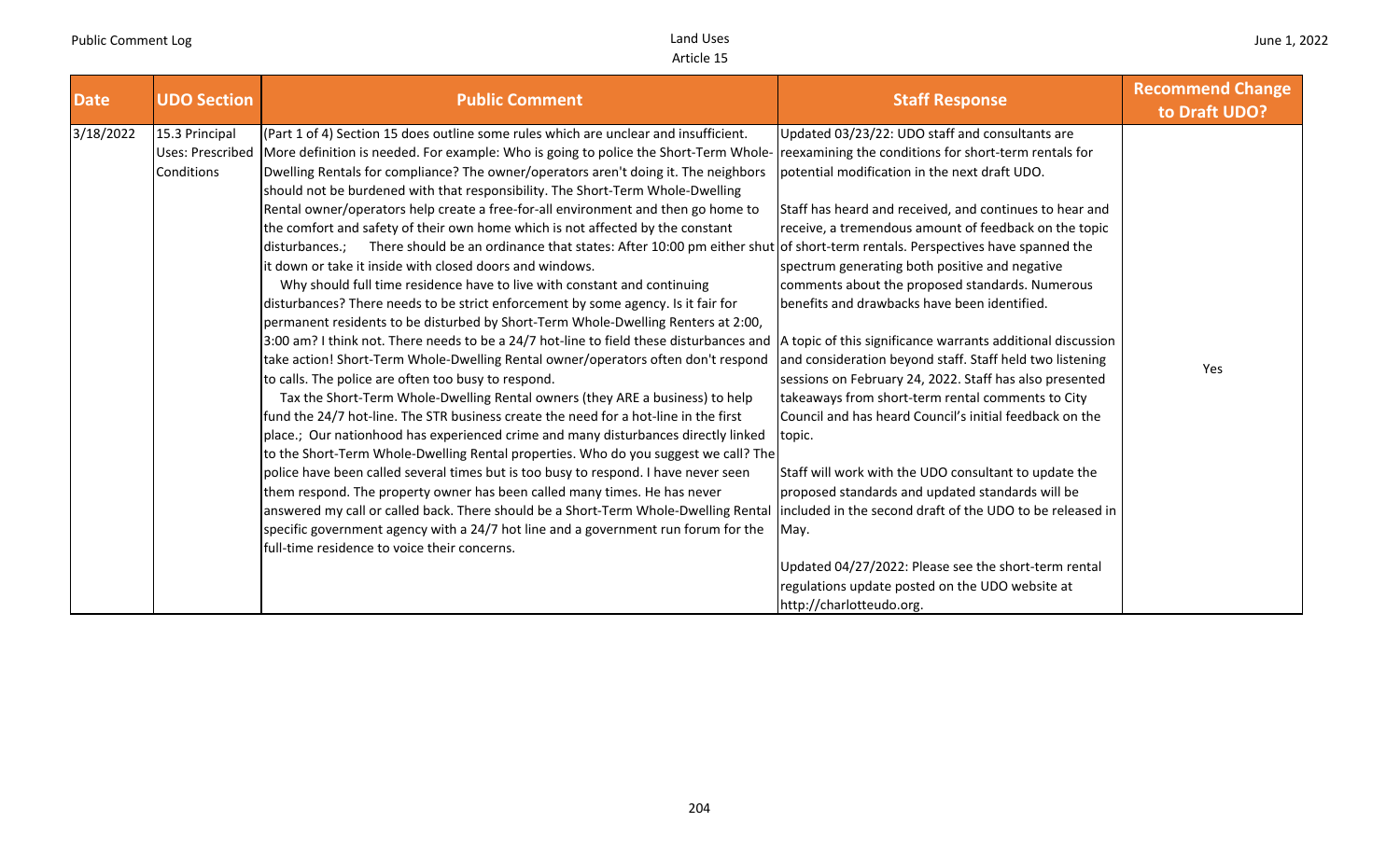| <b>Date</b> | <b>UDO Section</b>                               | <b>Public Comment</b>                                                                                                                                                                                                                                                                                                                                                                                                                                                                                                                                                                                                                                                                                                                                                                                                                                                                                                                                                                                                                                                                                                                                                                                                                                                                                                                                                                                                                                                                                                                                                                                                                                                                                                                                                                                                                                                                                                                                                                                                                                                                                                                                                                   | <b>Staff Response</b>                                                                                                                                                                                                                                                                                                                                                                                                                                                                                                                                                                                                                                                                                                                                                                                                                                    | <b>Recommend Change</b><br>to Draft UDO? |
|-------------|--------------------------------------------------|-----------------------------------------------------------------------------------------------------------------------------------------------------------------------------------------------------------------------------------------------------------------------------------------------------------------------------------------------------------------------------------------------------------------------------------------------------------------------------------------------------------------------------------------------------------------------------------------------------------------------------------------------------------------------------------------------------------------------------------------------------------------------------------------------------------------------------------------------------------------------------------------------------------------------------------------------------------------------------------------------------------------------------------------------------------------------------------------------------------------------------------------------------------------------------------------------------------------------------------------------------------------------------------------------------------------------------------------------------------------------------------------------------------------------------------------------------------------------------------------------------------------------------------------------------------------------------------------------------------------------------------------------------------------------------------------------------------------------------------------------------------------------------------------------------------------------------------------------------------------------------------------------------------------------------------------------------------------------------------------------------------------------------------------------------------------------------------------------------------------------------------------------------------------------------------------|----------------------------------------------------------------------------------------------------------------------------------------------------------------------------------------------------------------------------------------------------------------------------------------------------------------------------------------------------------------------------------------------------------------------------------------------------------------------------------------------------------------------------------------------------------------------------------------------------------------------------------------------------------------------------------------------------------------------------------------------------------------------------------------------------------------------------------------------------------|------------------------------------------|
| 3/18/2022   | 15.3 Principal<br>Uses: Prescribed<br>Conditions | (Part 2 of 4) What about the safety of full time residents? Who is going to police Short- Updated 03/23/22: UDO staff and consultants are<br>Term Whole-Dwelling Rentals for compliance?; There are children in our<br>neighborhoods. What proposed ordinance will protect them from the foul language by potential modification in the next draft UDO.<br>some Short-Term Whole-Dwelling Renters? There needs to be a 24/7 hot-line to field<br>these disturbances and some agency to respond immediately! Short-Term Whole-<br>Dwelling Rental owner/operators often don't respond to calls. The police are often too receive, a tremendous amount of feedback on the topic<br>busy to respond. Who is going to enforce any ordinances that may apply? The renters<br>are there for one day, the STR owners don't do anything about these disturbances.<br>How can anyone held accountable? What are the full time residents supposed to do?<br>Short-Term Whole-Dwelling Rentals are a very small part of a community. Why are<br>they allowed to be so disrespectful and disruptive?; Please remember that Short-<br>Term Whole-Dwelling Rentals are a small part of a community. They should not be<br>allowed to disrupt entire residential areas. STR owners have a big voice backed up by<br>Airbnb (a 30 billion dollar company making money from every rental). Most residence<br>are not aware of the problem until they are confronted with it so they don't speak out. takeaways from short-term rental comments to City<br>We need a voice to help preserve and protect our neighborhoods and keep them<br>safe. We now have experienced multiple crimes directly linked to Short-Term Whole-<br>Dwelling Rentals.<br>Some Short-Term Whole-Dwelling Rental owners say they have a right to share their Staff will work with the UDO consultant to update the<br>homes That is all well and good until the concept is abused. Two, three, four STRs in a<br>row is clearly not in keeping with the initial intent. Those are full-fledged businesses<br>and must not be allowed into residential neighborhood. They should move their<br>business to a business district. | reexamining the conditions for short-term rentals for<br>Staff has heard and received, and continues to hear and<br>of short-term rentals. Perspectives have spanned the<br>spectrum generating both positive and negative<br>comments about the proposed standards. Numerous<br>benefits and drawbacks have been identified.<br>A topic of this significance warrants additional discussion<br>and consideration beyond staff. Staff held two listening<br>sessions on February 24, 2022. Staff has also presented<br>Council and has heard Council's initial feedback on the<br>topic.<br>proposed standards and updated standards will be<br>included in the second draft of the UDO to be released in<br>May.<br>Updated 04/27/2022: Please see the short-term rental<br>regulations update posted on the UDO website at<br>http://charlotteudo.org. | Yes                                      |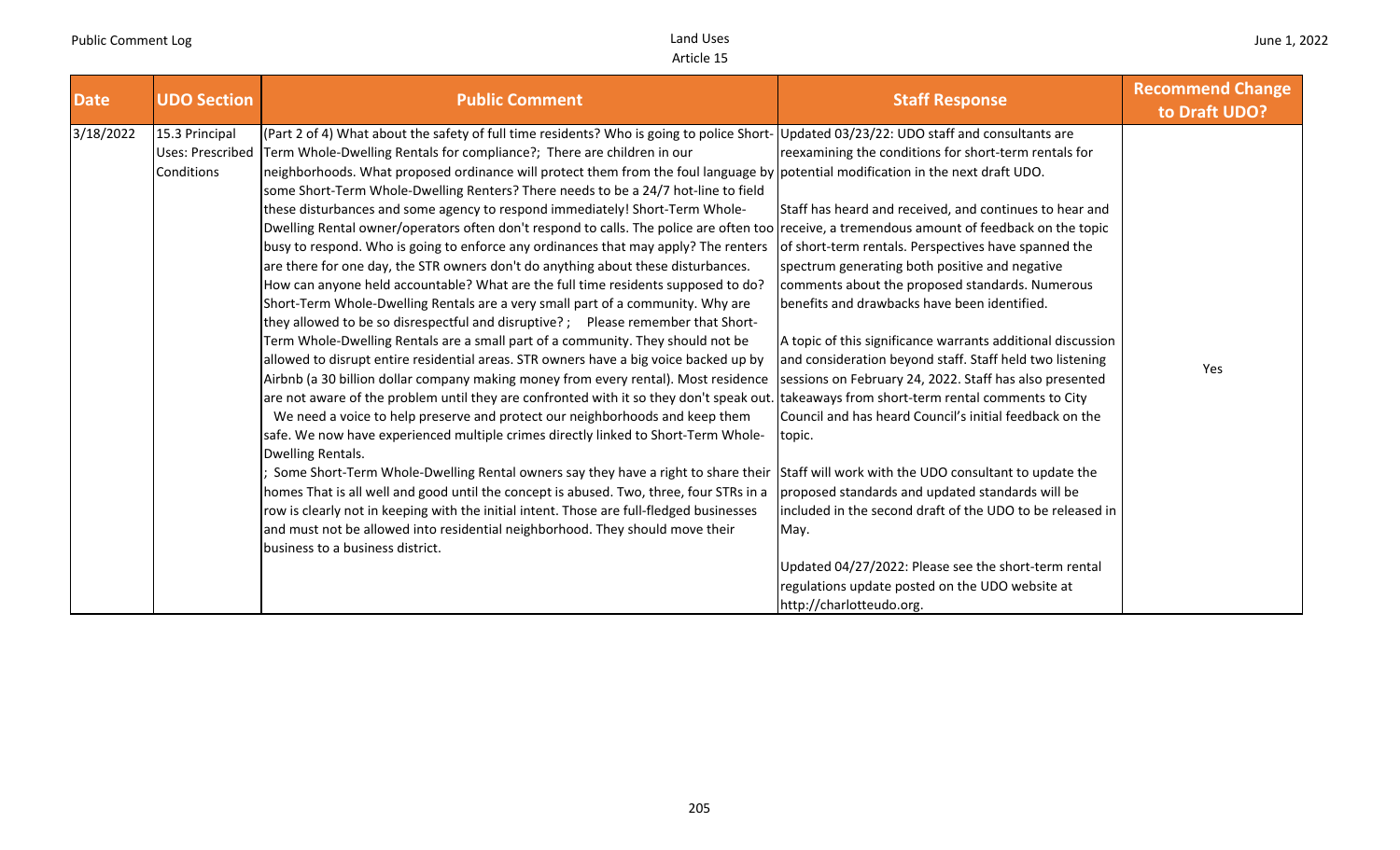| <b>Date</b> | <b>UDO Section</b>                                      | <b>Public Comment</b>                                                                                                                                                                                                                                                                                                                                                                                                                                                                                                                                                                                                                                                                                                                                                                                                                                                                                                                                                                                                                                                                                                                                                                                                                                                                                                                                                                                                                                                                                                                                                                                                                                                                                                                                                                          | <b>Staff Response</b>                                                                                                                                                                                                                                                                                                                                                                                                                                                                                                                                                                                                                                                                                                                                                                                                                                                                                                                                                                                                                                                      | <b>Recommend Change</b><br>to Draft UDO? |
|-------------|---------------------------------------------------------|------------------------------------------------------------------------------------------------------------------------------------------------------------------------------------------------------------------------------------------------------------------------------------------------------------------------------------------------------------------------------------------------------------------------------------------------------------------------------------------------------------------------------------------------------------------------------------------------------------------------------------------------------------------------------------------------------------------------------------------------------------------------------------------------------------------------------------------------------------------------------------------------------------------------------------------------------------------------------------------------------------------------------------------------------------------------------------------------------------------------------------------------------------------------------------------------------------------------------------------------------------------------------------------------------------------------------------------------------------------------------------------------------------------------------------------------------------------------------------------------------------------------------------------------------------------------------------------------------------------------------------------------------------------------------------------------------------------------------------------------------------------------------------------------|----------------------------------------------------------------------------------------------------------------------------------------------------------------------------------------------------------------------------------------------------------------------------------------------------------------------------------------------------------------------------------------------------------------------------------------------------------------------------------------------------------------------------------------------------------------------------------------------------------------------------------------------------------------------------------------------------------------------------------------------------------------------------------------------------------------------------------------------------------------------------------------------------------------------------------------------------------------------------------------------------------------------------------------------------------------------------|------------------------------------------|
| 3/18/2022   | 15.3 Principal<br><b>Uses: Prescribed</b><br>Conditions | (Part 3 of 4) Most people move into a residential area because they want to live in a<br>residential neighborhood not a business district. Should I be allowed to open up a<br>revolving door business anywhere I choose? Do you want this next door to you?;<br>Some Short-Term Whole-Dwelling Rental owners claim they create revenue for their<br>county or state. There is no direct proof of that. How can they make that claim when<br>so many of them don't pay any taxes?; There needs to be a 24/7 hot-line to field<br>these disturbances and take action! Short-Term Whole-Dwelling Rental<br>owner/operators often don't respond to calls. The police are often too busy to<br>respond.<br>Tax the Short-Term Whole-Dwelling Rental owners (they ARE a business) to help<br>fund the 24/7 hot-line. The STR business create the need for a hot-line in the first<br>place.<br>Offering noise monitoring equipment and surveillance strongly suggests that Short-<br>Term Whole-Dwelling Rental owners and operator are fully aware of how disruptive<br>their businesses are to residential neighborhoods.; Please remember, any one of<br>you could wake up one morning to find a party house next door to you. Unless very<br>strict guidelines and ordinances are put into place and strictly enforced you will have<br>very little recourse. You will see your property value decline.<br>Imagine never knowing who you neighbors are week after week. Short-Term Whole-Staff will work with the UDO consultant to update the<br>Dwelling Rental owners don't live there, they just don't care.<br>In many cases multiple Short-Term Whole-Dwelling Rentals in one neighborhood<br>cause the property values to decline. Is that fair for the full time residents? I think not | Updated 03/23/22: UDO staff and consultants are<br>reexamining the conditions for short-term rentals for<br>potential modification in the next draft UDO.<br>Staff has heard and received, and continues to hear and<br>receive, a tremendous amount of feedback on the topic<br>of short-term rentals. Perspectives have spanned the<br>spectrum generating both positive and negative<br>comments about the proposed standards. Numerous<br>benefits and drawbacks have been identified.<br>A topic of this significance warrants additional discussion<br>and consideration beyond staff. Staff held two listening<br>sessions on February 24, 2022. Staff has also presented<br>takeaways from short-term rental comments to City<br>Council and has heard Council's initial feedback on the<br>topic.<br>proposed standards and updated standards will be<br>included in the second draft of the UDO to be released in<br>May.<br>Updated 04/27/2022: Please see the short-term rental<br>regulations update posted on the UDO website at<br>http://charlotteudo.org. | Yes                                      |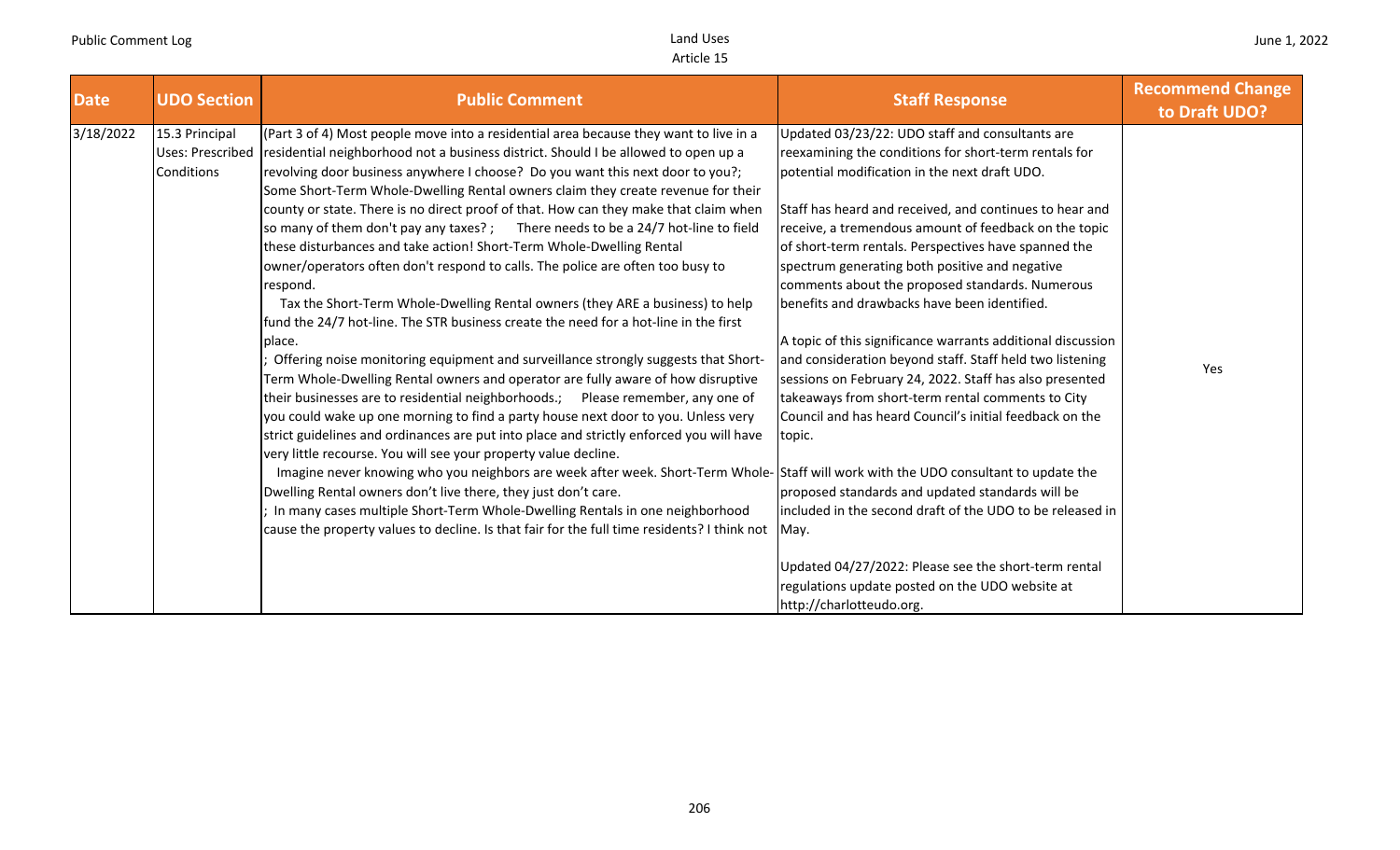| <b>Date</b> | <b>UDO Section</b>                                      | <b>Public Comment</b>                                                                                                                                                                                                                                                                                                                                                                                                                                                                                                                                                                                                                                                                                              | <b>Staff Response</b>                                                                                                                                                                                                                                                                                                                                                                                                                                                                      | <b>Recommend Change</b><br>to Draft UDO? |
|-------------|---------------------------------------------------------|--------------------------------------------------------------------------------------------------------------------------------------------------------------------------------------------------------------------------------------------------------------------------------------------------------------------------------------------------------------------------------------------------------------------------------------------------------------------------------------------------------------------------------------------------------------------------------------------------------------------------------------------------------------------------------------------------------------------|--------------------------------------------------------------------------------------------------------------------------------------------------------------------------------------------------------------------------------------------------------------------------------------------------------------------------------------------------------------------------------------------------------------------------------------------------------------------------------------------|------------------------------------------|
| 3/18/2022   | 15.3 Principal<br><b>Uses: Prescribed</b><br>Conditions | (Part 4 of 4) We strongly urge the board to consider requiring Short-Term Whole-<br>Dwelling Rental Business owners to be required to apply for a use variance before<br>being granted a business license to operate their Business in a Residential area. This<br>will be beneficial for all parties involved. Business owners will know they are starting<br>their business in an area where they are welcome as part of the community and the<br>full-time residents will have a say in determining the direction their neighborhood<br>takes. Please seriously consider this option. This will certainly help keep the peace.<br>The requirement for filing a variance is common and understood by most people | Updated 03/23/22: UDO staff and consultants are<br>reexamining the conditions for short-term rentals for<br>potential modification in the next draft UDO.<br>Staff has heard and received, and continues to hear and<br>receive, a tremendous amount of feedback on the topic<br>of short-term rentals. Perspectives have spanned the<br>spectrum generating both positive and negative<br>comments about the proposed standards. Numerous<br>benefits and drawbacks have been identified. |                                          |
|             |                                                         |                                                                                                                                                                                                                                                                                                                                                                                                                                                                                                                                                                                                                                                                                                                    | A topic of this significance warrants additional discussion<br>and consideration beyond staff. Staff held two listening<br>sessions on February 24, 2022. Staff has also presented<br>takeaways from short-term rental comments to City<br>Council and has heard Council's initial feedback on the<br>topic.                                                                                                                                                                               | Yes                                      |
|             |                                                         |                                                                                                                                                                                                                                                                                                                                                                                                                                                                                                                                                                                                                                                                                                                    | Staff will work with the UDO consultant to update the<br>proposed standards and updated standards will be<br>included in the second draft of the UDO to be released in<br>May.                                                                                                                                                                                                                                                                                                             |                                          |
|             |                                                         |                                                                                                                                                                                                                                                                                                                                                                                                                                                                                                                                                                                                                                                                                                                    | Updated 04/27/2022: Please see the short-term rental<br>regulations update posted on the UDO website at<br>http://charlotteudo.org.                                                                                                                                                                                                                                                                                                                                                        |                                          |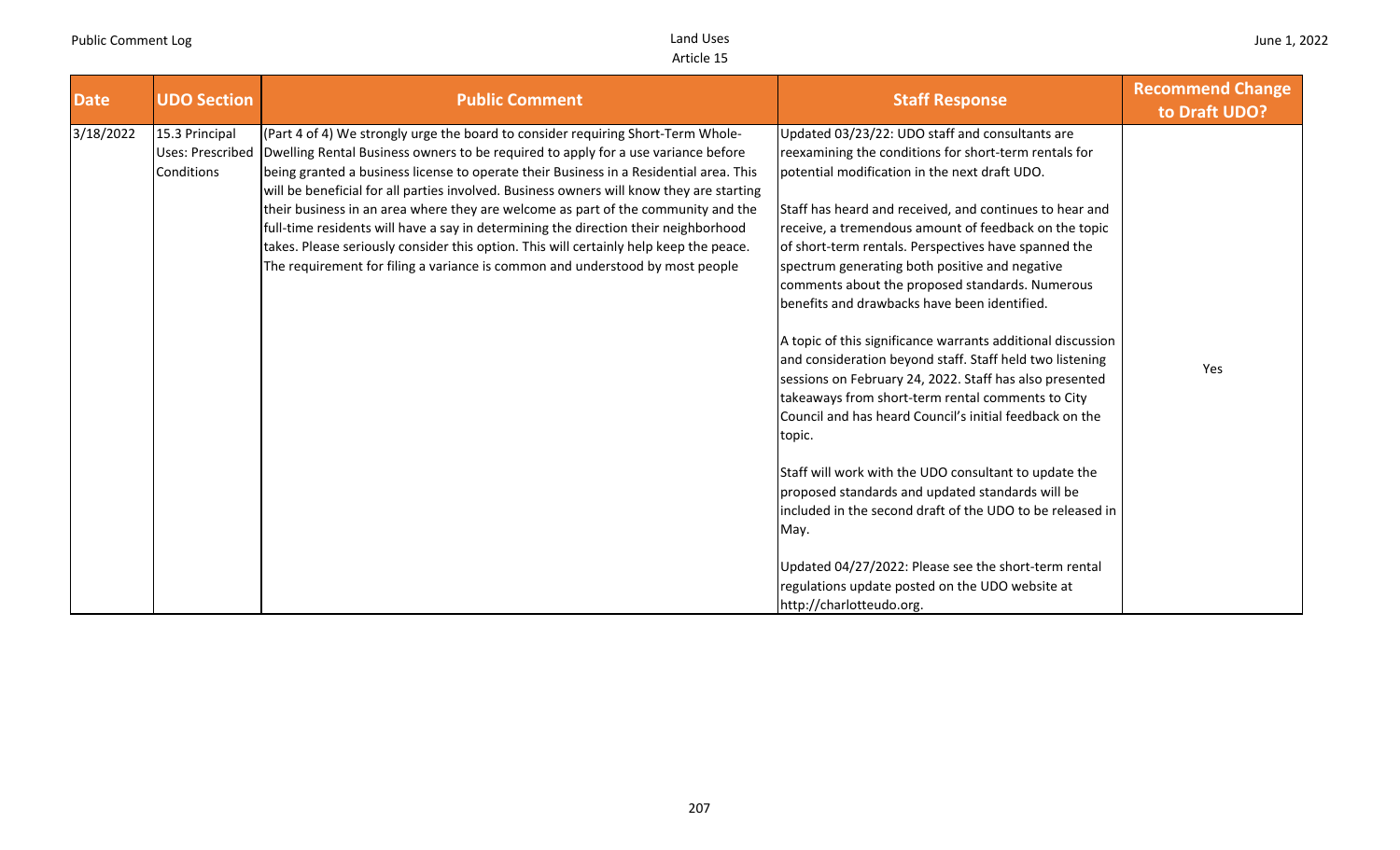| <b>Date</b> | <b>UDO Section</b>                                      | <b>Public Comment</b>                                                                                                                                                                                                                                          | <b>Staff Response</b>                                                                                                                                                                                                                                                                                                                                                                                                                                                                                                                                                                                                                                                        | <b>Recommend Change</b><br>to Draft UDO? |
|-------------|---------------------------------------------------------|----------------------------------------------------------------------------------------------------------------------------------------------------------------------------------------------------------------------------------------------------------------|------------------------------------------------------------------------------------------------------------------------------------------------------------------------------------------------------------------------------------------------------------------------------------------------------------------------------------------------------------------------------------------------------------------------------------------------------------------------------------------------------------------------------------------------------------------------------------------------------------------------------------------------------------------------------|------------------------------------------|
| 3/18/2022   | 15.3 Principal<br><b>Uses: Prescribed</b><br>Conditions | Short-Term Whole-Dwelling Rentals are a business and nothing but a business. They<br>are basically a small hotel. Why is there even a conversation about allowing a business reexamining the conditions for short-term rentals for<br>into a residential area? | Updated 03/23/22: UDO staff and consultants are<br>potential modification in the next draft UDO.<br>Staff has heard and received, and continues to hear and<br>receive, a tremendous amount of feedback on the topic<br>of short-term rentals. Perspectives have spanned the<br>spectrum generating both positive and negative<br>comments about the proposed standards. Numerous<br>benefits and drawbacks have been identified.<br>A topic of this significance warrants additional discussion<br>and consideration beyond staff. Staff held two listening<br>sessions on February 24, 2022. Staff has also presented<br>takeaways from short-term rental comments to City | Yes                                      |
|             |                                                         |                                                                                                                                                                                                                                                                | Council and has heard Council's initial feedback on the<br>topic.<br>Staff will work with the UDO consultant to update the<br>proposed standards and updated standards will be<br>included in the second draft of the UDO to be released in<br>May.<br>Updated 04/27/2022: Please see the short-term rental<br>regulations update posted on the UDO website at<br>http://charlotteudo.org.                                                                                                                                                                                                                                                                                   |                                          |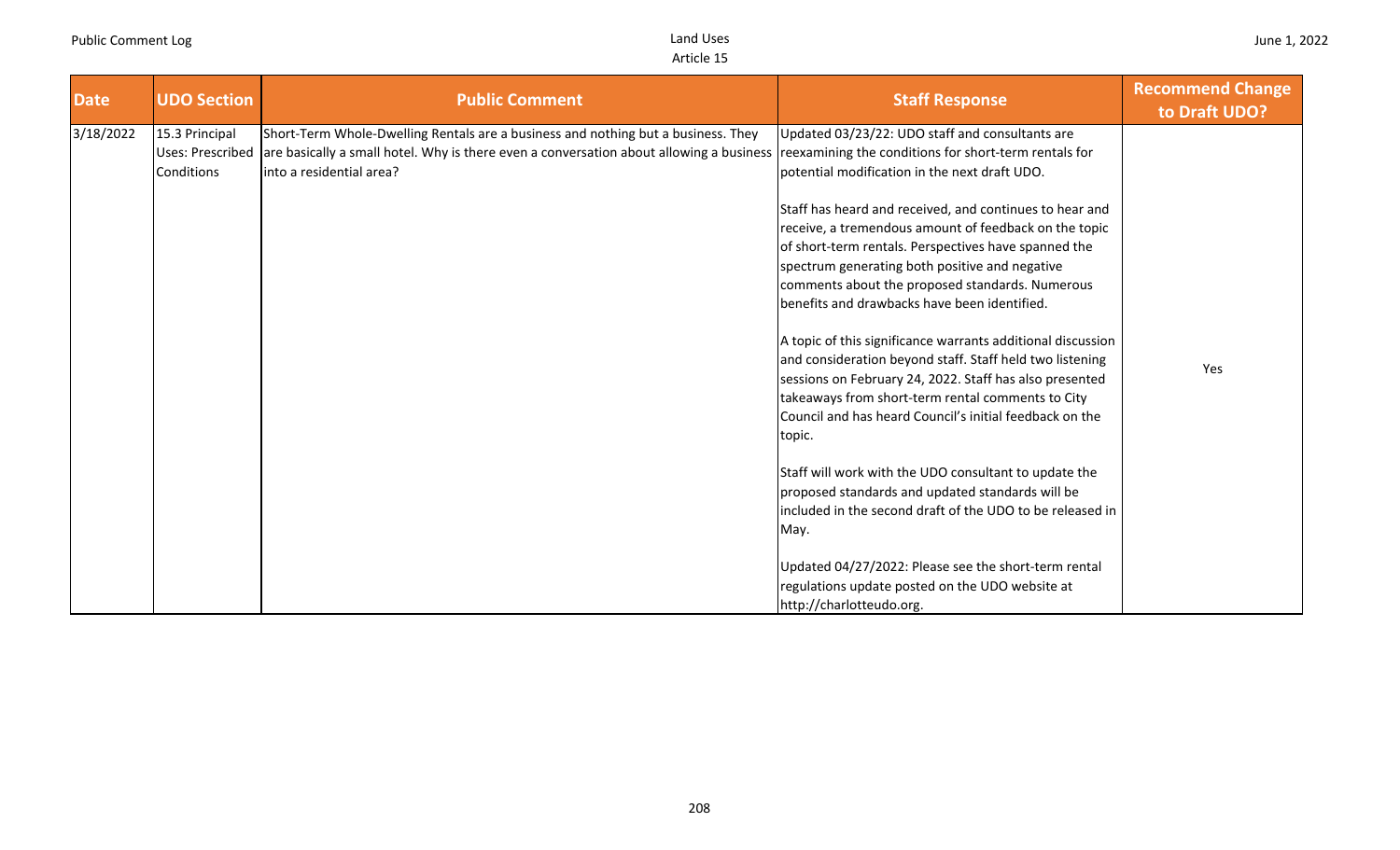| <b>Date</b> | <b>UDO Section</b>                               | <b>Public Comment</b>                                                                                                                                                                                                                                                                                                                                                                                                                                                                                                                                                                                                                                                                                                                                                                                                                                                                                                                                                                                                                                                                                                                                                                                                                                                                                                                                                                                                                                                                                                                                                                                                                                                                                                                                                                             | <b>Staff Response</b>                                                                                                                                                                                                                                                                                                                                                                                                                                                                                                                                                                                                                                                                                                                                                                                                                                                                                                                                                                                                                                                                                                               | <b>Recommend Change</b><br>to Draft UDO? |
|-------------|--------------------------------------------------|---------------------------------------------------------------------------------------------------------------------------------------------------------------------------------------------------------------------------------------------------------------------------------------------------------------------------------------------------------------------------------------------------------------------------------------------------------------------------------------------------------------------------------------------------------------------------------------------------------------------------------------------------------------------------------------------------------------------------------------------------------------------------------------------------------------------------------------------------------------------------------------------------------------------------------------------------------------------------------------------------------------------------------------------------------------------------------------------------------------------------------------------------------------------------------------------------------------------------------------------------------------------------------------------------------------------------------------------------------------------------------------------------------------------------------------------------------------------------------------------------------------------------------------------------------------------------------------------------------------------------------------------------------------------------------------------------------------------------------------------------------------------------------------------------|-------------------------------------------------------------------------------------------------------------------------------------------------------------------------------------------------------------------------------------------------------------------------------------------------------------------------------------------------------------------------------------------------------------------------------------------------------------------------------------------------------------------------------------------------------------------------------------------------------------------------------------------------------------------------------------------------------------------------------------------------------------------------------------------------------------------------------------------------------------------------------------------------------------------------------------------------------------------------------------------------------------------------------------------------------------------------------------------------------------------------------------|------------------------------------------|
| 3/18/2022   | 15.3 Principal<br>Uses: Prescribed<br>Conditions | (Part 1 of 3) Section 15.3 AAAA is not adequate to distinguish between Charlotte<br>residents who rent on a short term basis to supplement their incomes and investors<br>who may be absentee owners. More regulation should be oriented to investors. A<br>zoning ordinance alone cannot accomplish this. San Francisco and New York City have<br>entered directly into binding written agreements with Airbnb and VRBO to control<br>short term rentals. Charlotte could do the same. Also attached are conclusions from<br>an article published by the ABA State & Local Government Section in October 2021<br>suggesting non-zoning solutions:<br><b>VII. Recommendations</b><br>Cities can take embrace short-term rentals and their potential benefits while<br>protecting residential neighborhoods, visitors, and the public through a balanced<br>approach:<br>1. Zoning: Amend the zoning code to focus STRs in mixed-use local and area mixed-<br>use commercial-residential districts in corridors along major arteries and to prohibit<br>STRs in residential districts including single-family dwellings and multiple family<br>buildings up to four units. Allow owner-occupants with a primary residence within (a)<br>a two-to-four unit multi-family building to operate an STR in one unit if the owner-<br>occupant is present and (b) a single-family house to rent individual room(s) if the unit<br>is not within a single-family district and the owner-occupant is present.<br>2. Annual permit: Require that (a) the operator must obtain a permit by submitting an<br>application with basic information (e.g., proof of insurance, paid taxes) and (b) a<br>certificate of inspection for health, fire, and safety conditions based on standards in<br>the ordinance. | Updated 03/23/22: UDO staff and consultants are<br>reexamining the conditions for short-term rentals for<br>potential modification in the next draft UDO.<br>Staff has heard and received, and continues to hear and<br>receive, a tremendous amount of feedback on the topic<br>of short-term rentals. Perspectives have spanned the<br>spectrum generating both positive and negative<br>comments about the proposed standards. Numerous<br>benefits and drawbacks have been identified.<br>A topic of this significance warrants additional discussion<br>and consideration beyond staff. Staff held two listening<br>sessions on February 24, 2022. Staff has also presented<br>takeaways from short-term rental comments to City<br>Council and has heard Council's initial feedback on the<br>topic.<br>Staff will work with the UDO consultant to update the<br>proposed standards and updated standards will be<br>included in the second draft of the UDO to be released in<br>May.<br>Updated 04/27/2022: Please see the short-term rental<br>regulations update posted on the UDO website at<br>http://charlotteudo.org. | Yes                                      |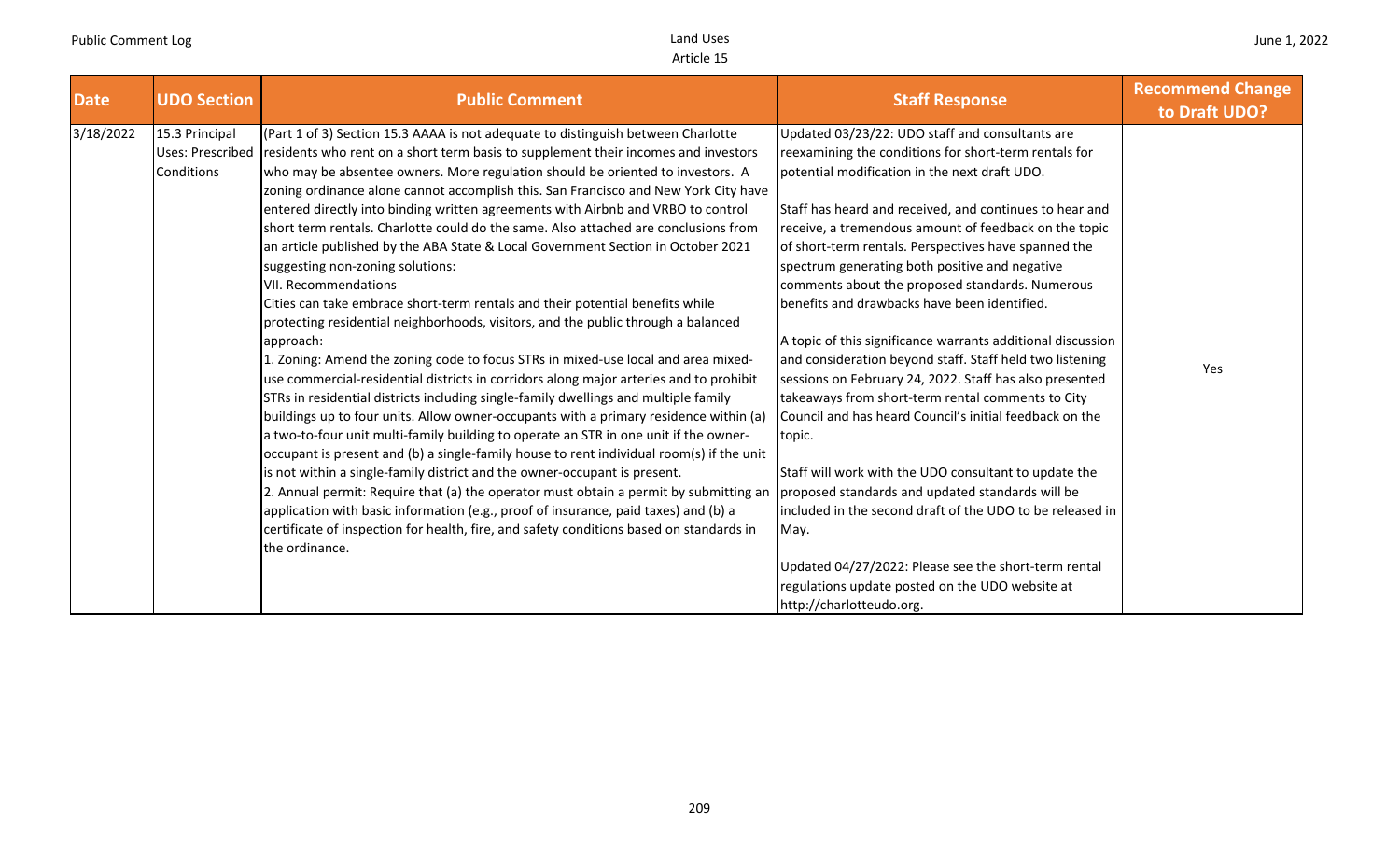| <b>Date</b> | <b>UDO Section</b>                                             | <b>Public Comment</b>                                                                                                                                                                                                                                                                                                                                                                                                                                                                                                                                                                                                                                                                         | <b>Staff Response</b>                                                                                                                                                                                                                   | <b>Recommend Change</b><br>to Draft UDO? |
|-------------|----------------------------------------------------------------|-----------------------------------------------------------------------------------------------------------------------------------------------------------------------------------------------------------------------------------------------------------------------------------------------------------------------------------------------------------------------------------------------------------------------------------------------------------------------------------------------------------------------------------------------------------------------------------------------------------------------------------------------------------------------------------------------|-----------------------------------------------------------------------------------------------------------------------------------------------------------------------------------------------------------------------------------------|------------------------------------------|
| 3/18/2022   | 15.3 Principal<br><b>Uses: Prescribed</b><br><b>Conditions</b> | (Part 2 of 3) 3. Advertising: Require that online listings comply with city code, including Updated 03/23/22: UDO staff and consultants are<br>zoning districts and occupancy limits.<br>4. Nuisances: Prohibit operations that create nuisances such as excessive noise and<br>parking issues.                                                                                                                                                                                                                                                                                                                                                                                               | reexamining the conditions for short-term rentals for<br>potential modification in the next draft UDO.                                                                                                                                  |                                          |
|             |                                                                | 5. Health and Safety: STR properties should be treated in the same manner as hotels<br>by requiring that operators meet health, fire, sanitation, and safety standards,<br>maintain insurance, and comply with occupancy limits. Require operators to clean and of short-term rentals. Perspectives have spanned the<br>sanitize bathroom and kitchen areas, all cooking and eating utensils, and provide clean spectrum generating both positive and negative<br>sheets and towels, before new guests occupy the dwelling. Prohibit interior cameras<br>to protect guests' privacy expectations.<br>[6. Taxes: Require operators pay room sales tax, online platforms pay city earnings tax. | Staff has heard and received, and continues to hear and<br>receive, a tremendous amount of feedback on the topic<br>comments about the proposed standards. Numerous<br>benefits and drawbacks have been identified.                     |                                          |
|             |                                                                | 7. Monitoring: Establish a city registration and reporting system to monitor STR<br>activities and compliance, measure impact on housing supply and rates, and verify<br>collection of revenue. Require online platforms to provide transaction data to the city.                                                                                                                                                                                                                                                                                                                                                                                                                             | A topic of this significance warrants additional discussion<br>and consideration beyond staff. Staff held two listening<br>sessions on February 24, 2022. Staff has also presented<br>takeaways from short-term rental comments to City | Yes                                      |
|             |                                                                | https://www.americanbar.org/groups/state_local_government/publicatioban_lawy<br>er/2021/51-2/shortterm-rentals-can-cities-get-inbed-airbnb/ Page 23 of 35<br>Short-Term Rentals: Can Cities Get in Bed with Airbnb? 11/3/21, 6:19 PM                                                                                                                                                                                                                                                                                                                                                                                                                                                          | Council and has heard Council's initial feedback on the<br>topic.                                                                                                                                                                       |                                          |
|             |                                                                | 8. Community Associations: Cities should respect and support the authority of<br>community associations to determine and enforce their own STR regulations, which<br>may be more restrictive. Local zoning and regulations should supplement, rather than<br>preempt or impair, the autonomy of community associations.                                                                                                                                                                                                                                                                                                                                                                       | Staff will work with the UDO consultant to update the<br>proposed standards and updated standards will be<br>included in the second draft of the UDO to be released in<br>May.                                                          |                                          |
|             |                                                                |                                                                                                                                                                                                                                                                                                                                                                                                                                                                                                                                                                                                                                                                                               | Updated 04/27/2022: Please see the short-term rental<br>regulations update posted on the UDO website at<br>http://charlotteudo.org.                                                                                                     |                                          |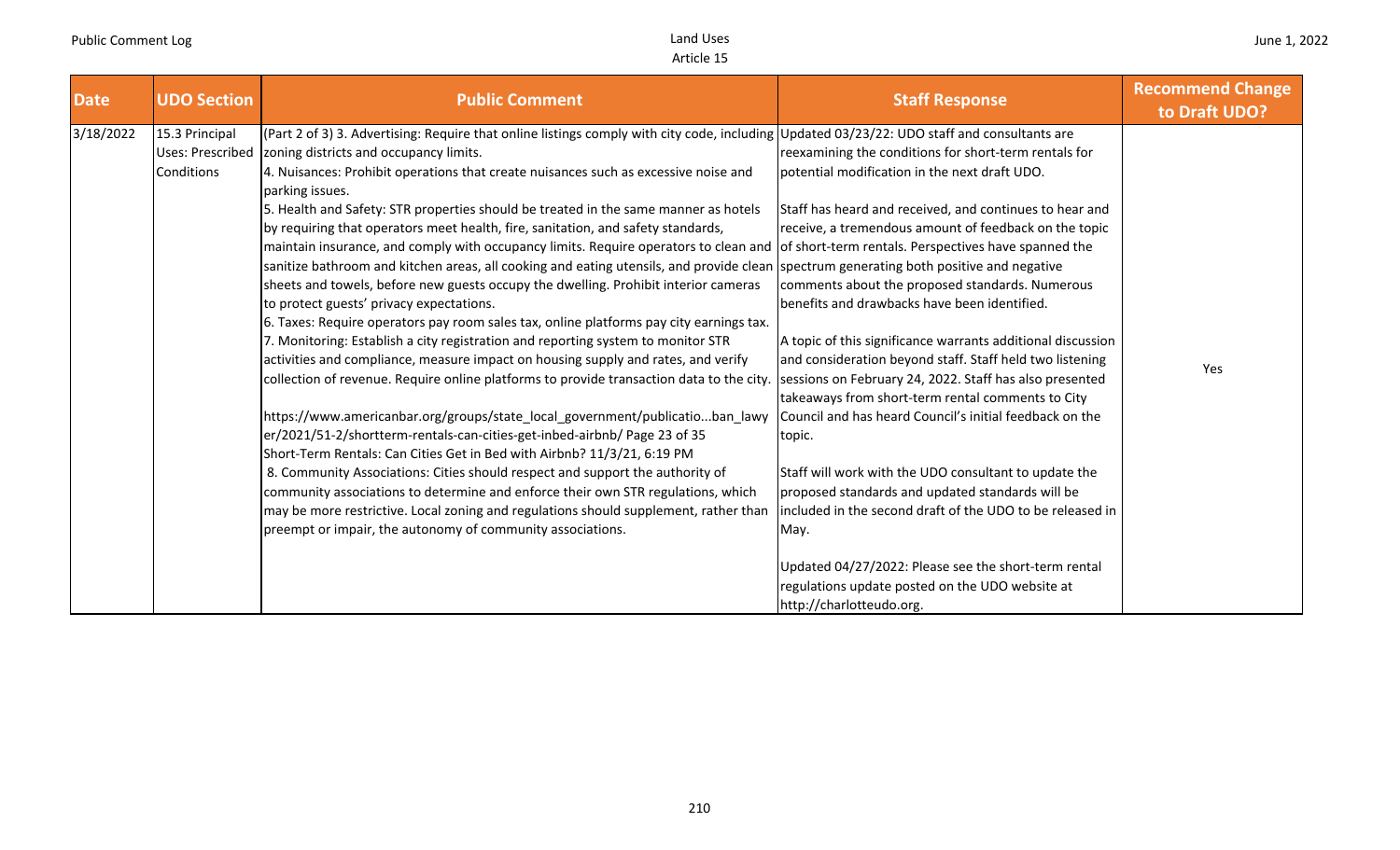| <b>Date</b> | <b>UDO Section</b>                               | <b>Public Comment</b>                                                                                                                                                                                                                                                                                                                                                                                                                                                                                                                                                                                                                                                                                                                                                                                                                                                                                                                                                                                                                                                                                                                                                                                                  | <b>Staff Response</b>                                                                                                                                                                                                                                                                                                                                                                                                                                                                                                                                                                                                                                                                                                                                                                                                                                                                                                                                                                                                                                                              | <b>Recommend Change</b><br>to Draft UDO? |
|-------------|--------------------------------------------------|------------------------------------------------------------------------------------------------------------------------------------------------------------------------------------------------------------------------------------------------------------------------------------------------------------------------------------------------------------------------------------------------------------------------------------------------------------------------------------------------------------------------------------------------------------------------------------------------------------------------------------------------------------------------------------------------------------------------------------------------------------------------------------------------------------------------------------------------------------------------------------------------------------------------------------------------------------------------------------------------------------------------------------------------------------------------------------------------------------------------------------------------------------------------------------------------------------------------|------------------------------------------------------------------------------------------------------------------------------------------------------------------------------------------------------------------------------------------------------------------------------------------------------------------------------------------------------------------------------------------------------------------------------------------------------------------------------------------------------------------------------------------------------------------------------------------------------------------------------------------------------------------------------------------------------------------------------------------------------------------------------------------------------------------------------------------------------------------------------------------------------------------------------------------------------------------------------------------------------------------------------------------------------------------------------------|------------------------------------------|
| 3/18/2022   | 15.3 Principal<br>Uses: Prescribed<br>Conditions | (Part 3 of 3) 9. Apartments: Conversion of apartment units to STRs creates "ghost<br>hotels" and reduces the supply of long-term rental housing and increases rates. The<br>quality of long-term apartment living may be impacted by a steady stream of transient potential modification in the next draft UDO.<br>visitors. Tenants should be protected by limits on the number of units that may be<br>converted to STRs, and leases should disclose such limitations.<br>10. Enforcement: Foster compliance through effective remedies for the city and<br>aggrieved parties. Regulation of STRs must include effective and timely enforcement<br>tools and penalties to ensure that hosts comply with city ordinances and regulations,<br>including operation of the properties as well as platform listings and advertising.<br>VIII. Conclusion<br>With a balanced approach, cities can preserve residential neighborhoods, protect<br>homeownership, and provide safeguards for visitors while focusing economic energy<br>in mixed-use areas that could benefit from STR activities. The city should be known as<br>a community that embraces innovation and is a welcoming place to live, work, and<br>visit. | Updated 03/23/22: UDO staff and consultants are<br>reexamining the conditions for short-term rentals for<br>Staff has heard and received, and continues to hear and<br>receive, a tremendous amount of feedback on the topic<br>of short-term rentals. Perspectives have spanned the<br>spectrum generating both positive and negative<br>comments about the proposed standards. Numerous<br>benefits and drawbacks have been identified.<br>A topic of this significance warrants additional discussion<br>and consideration beyond staff. Staff held two listening<br>sessions on February 24, 2022. Staff has also presented<br>takeaways from short-term rental comments to City<br>Council and has heard Council's initial feedback on the<br>topic.<br>Staff will work with the UDO consultant to update the<br>proposed standards and updated standards will be<br>included in the second draft of the UDO to be released in<br>May.<br>Updated 04/27/2022: Please see the short-term rental<br>regulations update posted on the UDO website at<br>http://charlotteudo.org. | Yes                                      |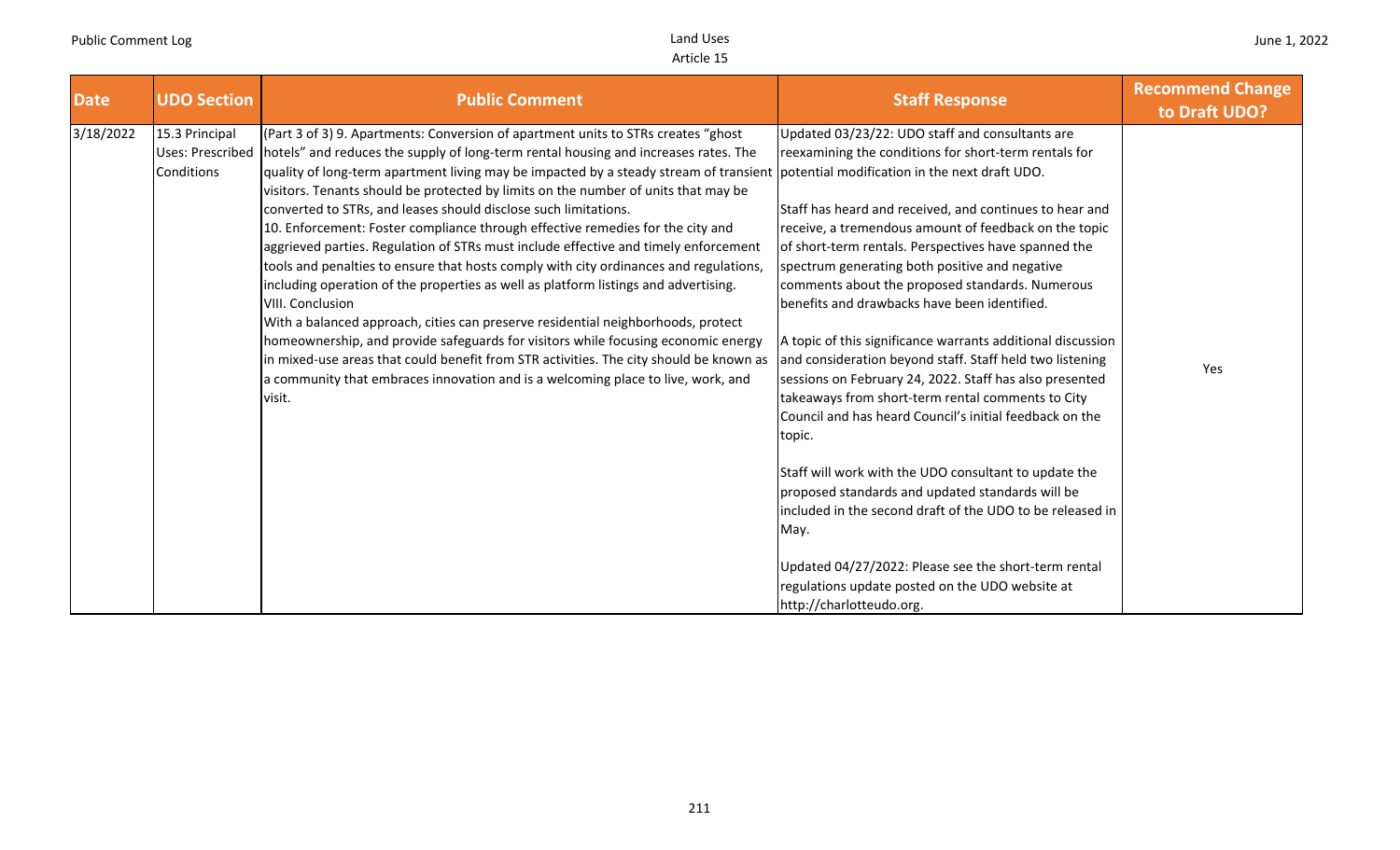| <b>Date</b> | <b>UDO Section</b>                                      | <b>Public Comment</b>                                                                                                                                                                                                                                                                                                                                                                                                                                                                                                                                                                                                                                                                                                                                                                                                                                                                                                                                                                                                                                                                                                                                                                                                                                                                                                                                                                                                                                        | <b>Staff Response</b>                                                                                                                                                                                                                                                                                                                                                                                                                                                                                                                                                                                                                                                                                                                                                                                                                                                                                                                                                                                                                                                                                                               | <b>Recommend Change</b><br>to Draft UDO? |
|-------------|---------------------------------------------------------|--------------------------------------------------------------------------------------------------------------------------------------------------------------------------------------------------------------------------------------------------------------------------------------------------------------------------------------------------------------------------------------------------------------------------------------------------------------------------------------------------------------------------------------------------------------------------------------------------------------------------------------------------------------------------------------------------------------------------------------------------------------------------------------------------------------------------------------------------------------------------------------------------------------------------------------------------------------------------------------------------------------------------------------------------------------------------------------------------------------------------------------------------------------------------------------------------------------------------------------------------------------------------------------------------------------------------------------------------------------------------------------------------------------------------------------------------------------|-------------------------------------------------------------------------------------------------------------------------------------------------------------------------------------------------------------------------------------------------------------------------------------------------------------------------------------------------------------------------------------------------------------------------------------------------------------------------------------------------------------------------------------------------------------------------------------------------------------------------------------------------------------------------------------------------------------------------------------------------------------------------------------------------------------------------------------------------------------------------------------------------------------------------------------------------------------------------------------------------------------------------------------------------------------------------------------------------------------------------------------|------------------------------------------|
| 3/18/2022   | 15.3 Principal<br><b>Uses: Prescribed</b><br>Conditions | Short term rental sites help accommodate more tourists and drive new customers to<br>businesses in primarily residential areas. The economic activity that has resulted due<br>to short term rentals in Charlotte has helped thousands of businesses survive the<br>pandemic, as visitors spend money at restaurants, in grocery stores or on other<br>activities in this wonderful city. More importantly, thousands of hosts in Charlotte<br>have been able to replace income lost due to the pandemic, helping to pay bills and<br>contribute to their savings, myself included. Over the past 3 years, I've been able to<br>build a community conscious property management company focusing on short term<br>rentals. I've hosted many families moving to this city and families displaced due to<br>damage in their homes. Imposing the regulations as currently written will severely<br>impact my business, potentially putting me and my family in dire financial strain. We<br>all understand there are negative impacts of STRs and while some of this discourse is<br>perhaps warranted, much of it is anecdotal or selective in its representation in the<br>media. The fact is, peer-to-peer home rentals are not going away. I implore this<br>committee to continue speaking with STR hosts in order to find an equitable solution<br>that promotes positive economic, social, cultural and community impact across this<br>city. Thank you. | Updated 03/23/22: UDO staff and consultants are<br>reexamining the conditions for short-term rentals for<br>potential modification in the next draft UDO.<br>Staff has heard and received, and continues to hear and<br>receive, a tremendous amount of feedback on the topic<br>of short-term rentals. Perspectives have spanned the<br>spectrum generating both positive and negative<br>comments about the proposed standards. Numerous<br>benefits and drawbacks have been identified.<br>A topic of this significance warrants additional discussion<br>and consideration beyond staff. Staff held two listening<br>sessions on February 24, 2022. Staff has also presented<br>takeaways from short-term rental comments to City<br>Council and has heard Council's initial feedback on the<br>topic.<br>Staff will work with the UDO consultant to update the<br>proposed standards and updated standards will be<br>included in the second draft of the UDO to be released in<br>May.<br>Updated 04/27/2022: Please see the short-term rental<br>regulations update posted on the UDO website at<br>http://charlotteudo.org. | Yes                                      |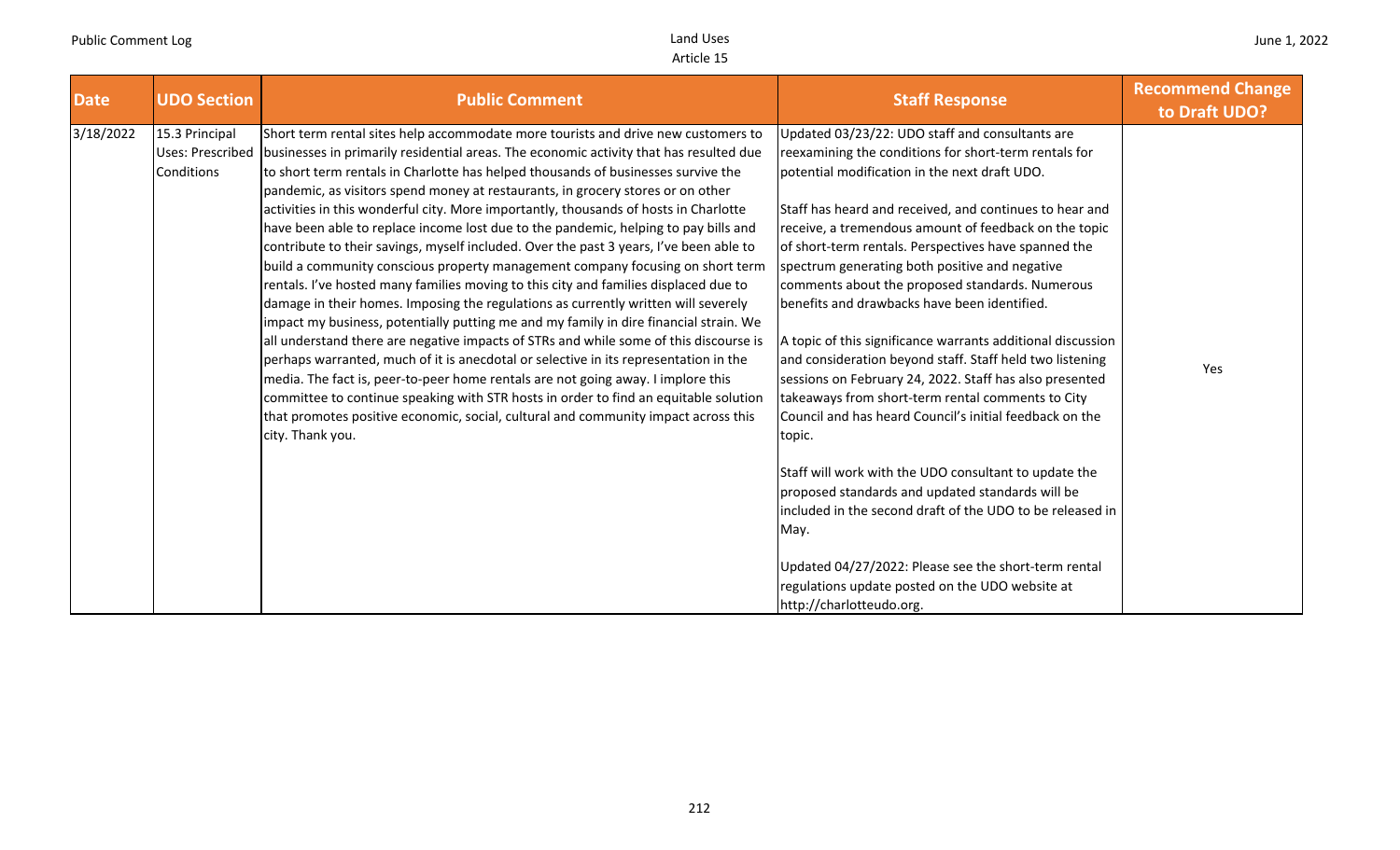| <b>Date</b> | <b>UDO Section</b>                                      | <b>Public Comment</b>                                                                                                                                                                                                                                                                                                                                                                                                                                                                                                                                                                                                                                                                                                                                                                                                                                                                                                                                                                                                                                                                                                                                                                                                                                                                                                                             | <b>Staff Response</b>                                                                                                                                                                                                                                                                                                                                                                                                                                                                                                                                                                                                                                                                                                                                                                                                                                                                                       | <b>Recommend Change</b><br>to Draft UDO? |
|-------------|---------------------------------------------------------|---------------------------------------------------------------------------------------------------------------------------------------------------------------------------------------------------------------------------------------------------------------------------------------------------------------------------------------------------------------------------------------------------------------------------------------------------------------------------------------------------------------------------------------------------------------------------------------------------------------------------------------------------------------------------------------------------------------------------------------------------------------------------------------------------------------------------------------------------------------------------------------------------------------------------------------------------------------------------------------------------------------------------------------------------------------------------------------------------------------------------------------------------------------------------------------------------------------------------------------------------------------------------------------------------------------------------------------------------|-------------------------------------------------------------------------------------------------------------------------------------------------------------------------------------------------------------------------------------------------------------------------------------------------------------------------------------------------------------------------------------------------------------------------------------------------------------------------------------------------------------------------------------------------------------------------------------------------------------------------------------------------------------------------------------------------------------------------------------------------------------------------------------------------------------------------------------------------------------------------------------------------------------|------------------------------------------|
| 3/18/2022   | 15.3 Principal<br><b>Uses: Prescribed</b><br>Conditions | wish the council would define on the comment page what they consider a short term<br>rental or a long-term rental, what a single-family residential home is, the difference<br>between a vacation rental by owner and an Airbnb rental by ownr.I think by doing that potential modification in the next draft UDO.<br>it would help clarify and a lot.I had always been under the impression that an Airbnb<br>with somebody who lived in the home and rented out a room for a one night or two<br>or three night stay while they lived in the home, a vacation rental was a whole home<br>rental unit. Parts of Mecklenburg County do not have public sewer and public water so of short-term rentals. Perspectives have spanned the<br>the whole home rental in certain county areas or on septic tanks big companies are<br>coming in buying up these lots and subdividing them and turning the homes into<br>things that they are not to get away with vacation rental by owners. They want to be a benefits and drawbacks have been identified.<br>landlordBut they don't want to have the responsibility of being a month-to-month or a<br>six month lease or longer that was my understanding maybe that could be clarified for  A topic of this significance warrants additional discussion<br>everybody reading these comments thank you | Updated 03/23/22: UDO staff and consultants are<br>reexamining the conditions for short-term rentals for<br>Staff has heard and received, and continues to hear and<br>receive, a tremendous amount of feedback on the topic<br>spectrum generating both positive and negative<br>comments about the proposed standards. Numerous<br>and consideration beyond staff. Staff held two listening<br>sessions on February 24, 2022. Staff has also presented<br>takeaways from short-term rental comments to City<br>Council and has heard Council's initial feedback on the<br>topic.<br>Staff will work with the UDO consultant to update the<br>proposed standards and updated standards will be<br>included in the second draft of the UDO to be released in<br>May.<br>Updated 04/27/2022: Please see the short-term rental<br>regulations update posted on the UDO website at<br>http://charlotteudo.org. | Yes                                      |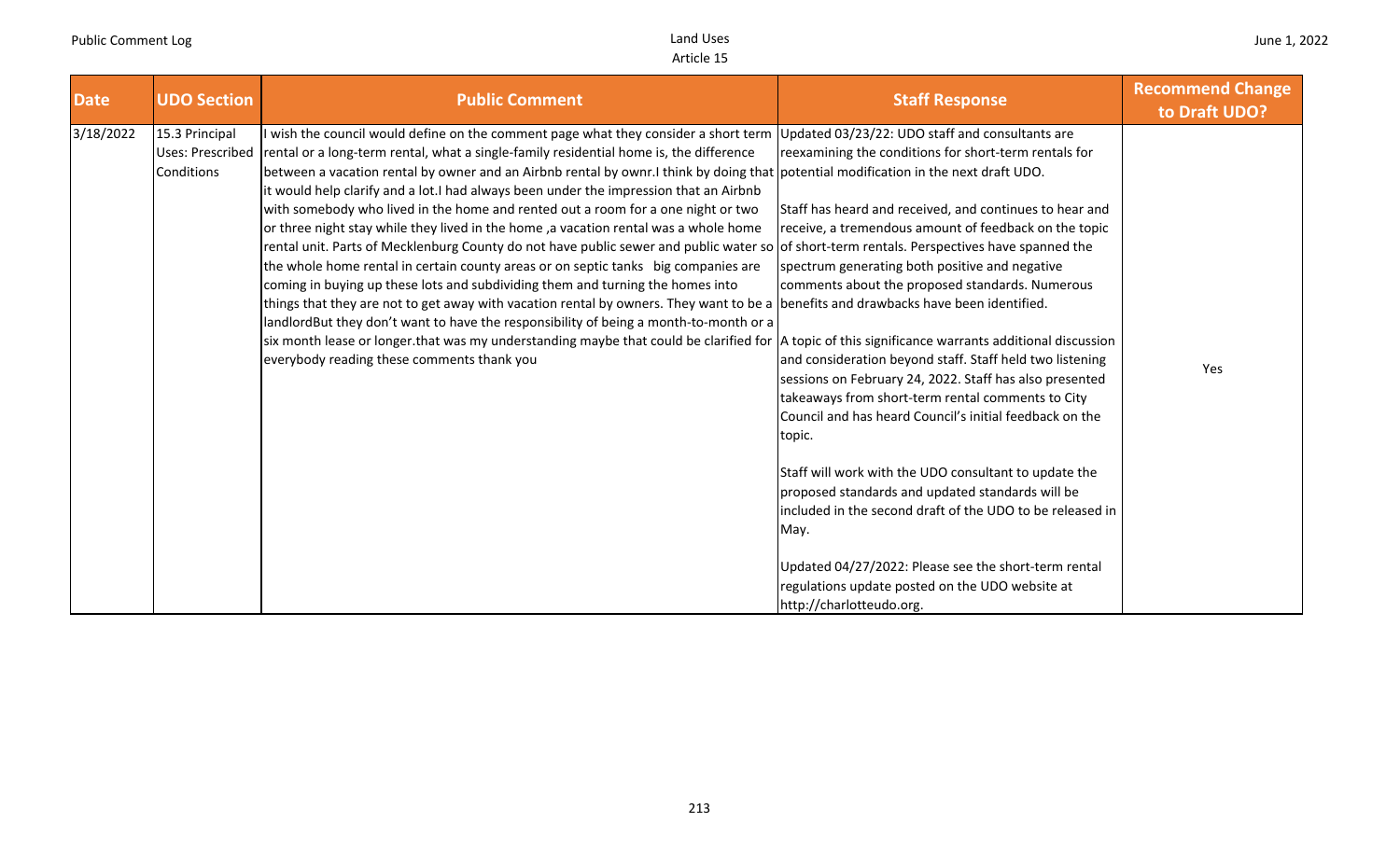| <b>Date</b><br><b>UDO Section</b>                             | <b>Public Comment</b>                                                                                                                                                                                                                                                                                                                                                                                                                                                                                                                                                                                                                                                                                                                                                                                                                                                                                                                                                                                                                                                                                                                                                                                                                                                                                                                                                                                                                                                                                                                                                                                                                                                                                                           | <b>Staff Response</b>                                                                                                                                                                                                                                                                                                                                                                                                                                                                                                                                                                                                                                                                                                                                                                                                                                                                                                                                                                                                                                                   | <b>Recommend Change</b><br>to Draft UDO? |
|---------------------------------------------------------------|---------------------------------------------------------------------------------------------------------------------------------------------------------------------------------------------------------------------------------------------------------------------------------------------------------------------------------------------------------------------------------------------------------------------------------------------------------------------------------------------------------------------------------------------------------------------------------------------------------------------------------------------------------------------------------------------------------------------------------------------------------------------------------------------------------------------------------------------------------------------------------------------------------------------------------------------------------------------------------------------------------------------------------------------------------------------------------------------------------------------------------------------------------------------------------------------------------------------------------------------------------------------------------------------------------------------------------------------------------------------------------------------------------------------------------------------------------------------------------------------------------------------------------------------------------------------------------------------------------------------------------------------------------------------------------------------------------------------------------|-------------------------------------------------------------------------------------------------------------------------------------------------------------------------------------------------------------------------------------------------------------------------------------------------------------------------------------------------------------------------------------------------------------------------------------------------------------------------------------------------------------------------------------------------------------------------------------------------------------------------------------------------------------------------------------------------------------------------------------------------------------------------------------------------------------------------------------------------------------------------------------------------------------------------------------------------------------------------------------------------------------------------------------------------------------------------|------------------------------------------|
| 3/18/2022<br>15.3 Principal<br>Uses: Prescribed<br>Conditions | With regards to Article 15, AAAA, STRs, I would like to note that the requirement to<br>register and obtain a permit, with the penalty of a three year suspension for any three<br>violations in a rolling 365 period, is strong measure that will reach into all of the<br>particular concerns of neighbors and community members. It will ensure<br>accountability and responsive from STR owners and operators.<br>However, the measure to limit STRs to a minimum distance of 400' between them is<br>an overly invasive and unnecessary measure. Parking, parties, noise, trash etc. are all<br>legitimate concerns that are addressed by the rest of the section. The 400' limit,<br>however, is solving specifically just for density when that is not the correct target of<br>the legislation. The proper goal ought to be successfully incoporating and regulating<br>STRs in the community, and if that can be done properly, density is not at issue. This<br>measure will impact STR owner / operator strategies in a way that the other provisions and consideration beyond staff. Staff held two listening<br>do not -- it affects business strategy. For example, the way the measure currently<br>reads, an owner could not set up both a main house and a separate tiny home or in-<br>law suite on the same property as STRs, a common strategy. It will also make<br>evaluating properties for their potential fit as an investment much more specious and<br>dependent on arbitrary factors.<br>If there is explicit concern about density, it could be better addressed by limiting the<br>number of licenses per neighborhood to either a set number or a ratio against<br>available housing. Thank you. | Updated 03/23/22: UDO staff and consultants are<br>reexamining the conditions for short-term rentals for<br>potential modification in the next draft UDO.<br>Staff has heard and received, and continues to hear and<br>receive, a tremendous amount of feedback on the topic<br>of short-term rentals. Perspectives have spanned the<br>spectrum generating both positive and negative<br>comments about the proposed standards. Numerous<br>benefits and drawbacks have been identified.<br>A topic of this significance warrants additional discussion<br>sessions on February 24, 2022. Staff has also presented<br>takeaways from short-term rental comments to City<br>Council and has heard Council's initial feedback on the<br>topic.<br>Staff will work with the UDO consultant to update the<br>proposed standards and updated standards will be<br>included in the second draft of the UDO to be released in<br>May.<br>Updated 04/27/2022: Please see the short-term rental<br>regulations update posted on the UDO website at<br>http://charlotteudo.org. | Yes                                      |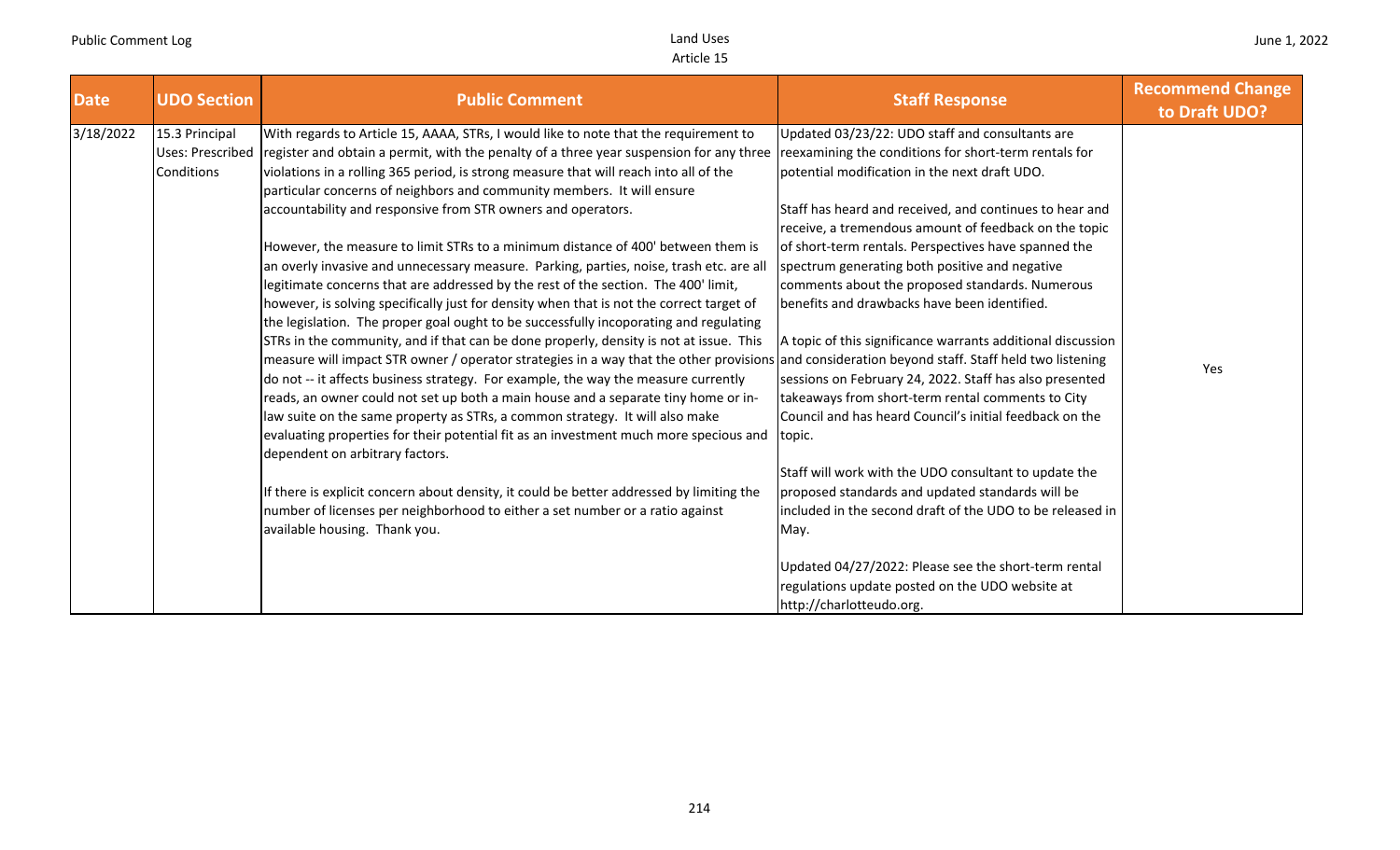| <b>Date</b><br><b>UDO Section</b>                                    | <b>Public Comment</b>                                                                                                                                                                                                                                                                                                                                                                                                                                                                                                                                                                                                                                                                                                                                                                                                                                                                                                                                                                                                                                                                                                                                                                                                                                                                                                                                                                                                                                                                                                                                                                                                                                                                                                                                                                                                                        | <b>Staff Response</b>                                                                                                                                                                                                                                                                                                                                                                                                                                                                                                                                                                                                                                                                                                                                                                                                                                                                                                                                | <b>Recommend Change</b><br>to Draft UDO? |
|----------------------------------------------------------------------|----------------------------------------------------------------------------------------------------------------------------------------------------------------------------------------------------------------------------------------------------------------------------------------------------------------------------------------------------------------------------------------------------------------------------------------------------------------------------------------------------------------------------------------------------------------------------------------------------------------------------------------------------------------------------------------------------------------------------------------------------------------------------------------------------------------------------------------------------------------------------------------------------------------------------------------------------------------------------------------------------------------------------------------------------------------------------------------------------------------------------------------------------------------------------------------------------------------------------------------------------------------------------------------------------------------------------------------------------------------------------------------------------------------------------------------------------------------------------------------------------------------------------------------------------------------------------------------------------------------------------------------------------------------------------------------------------------------------------------------------------------------------------------------------------------------------------------------------|------------------------------------------------------------------------------------------------------------------------------------------------------------------------------------------------------------------------------------------------------------------------------------------------------------------------------------------------------------------------------------------------------------------------------------------------------------------------------------------------------------------------------------------------------------------------------------------------------------------------------------------------------------------------------------------------------------------------------------------------------------------------------------------------------------------------------------------------------------------------------------------------------------------------------------------------------|------------------------------------------|
| 3/18/2022<br>15.3 Principal<br><b>Uses: Prescribed</b><br>Conditions | (Part 1 of 4) First of all thank you for listening to the constituents and opening up a<br>dialog to discuss important issues in the community. The subject of short term rentals<br>is met with quite a bit of emotion: homeowners frustrated with problematic guests,<br>rental property owners concerned regarding infringement of their ownership rights,<br>and government officials concerned about housing availability and affordability. It's<br>important that we work together to evaluate the situation and move forward towards<br>a solution that's best for community members, property owners, and the city of<br>Charlotte.<br>As a short term rental operator and licensed real estate firm in NC we care deeply<br>about our community. We agree that it's important to do what we can to address<br>issues that affect our community while continuing to protect the rights of our citizens. A topic of this significance warrants additional discussion<br>We must also consider the economic growth of our city, with respects to the impact of and consideration beyond staff. Staff held two listening<br>our citizens.<br>Short term rentals have become a way for travelers to enjoy a city through a new<br>lense, to live like a local and enjoy everything that Charlotte and other markets have<br>to offer. It's a great way for a growing city to gain exposure promoting future growth<br>and prosperity to the benefit of the community. An ever increasing percentage of<br>Americans can picture at least one memorable experience with friends and family that proposed standards and updated standards will be<br>was enhanced by short term rental accommodations. The world of travel is changing,<br>and with it comes continued economic development for cities and countries across<br>the world. | Updated 03/23/22: UDO staff and consultants are<br>reexamining the conditions for short-term rentals for<br>potential modification in the next draft UDO.<br>Staff has heard and received, and continues to hear and<br>receive, a tremendous amount of feedback on the topic<br>of short-term rentals. Perspectives have spanned the<br>spectrum generating both positive and negative<br>comments about the proposed standards. Numerous<br>benefits and drawbacks have been identified.<br>sessions on February 24, 2022. Staff has also presented<br>takeaways from short-term rental comments to City<br>Council and has heard Council's initial feedback on the<br>topic.<br>Staff will work with the UDO consultant to update the<br>included in the second draft of the UDO to be released in<br>May.<br>Updated 04/27/2022: Please see the short-term rental<br>regulations update posted on the UDO website at<br>http://charlotteudo.org. | Yes                                      |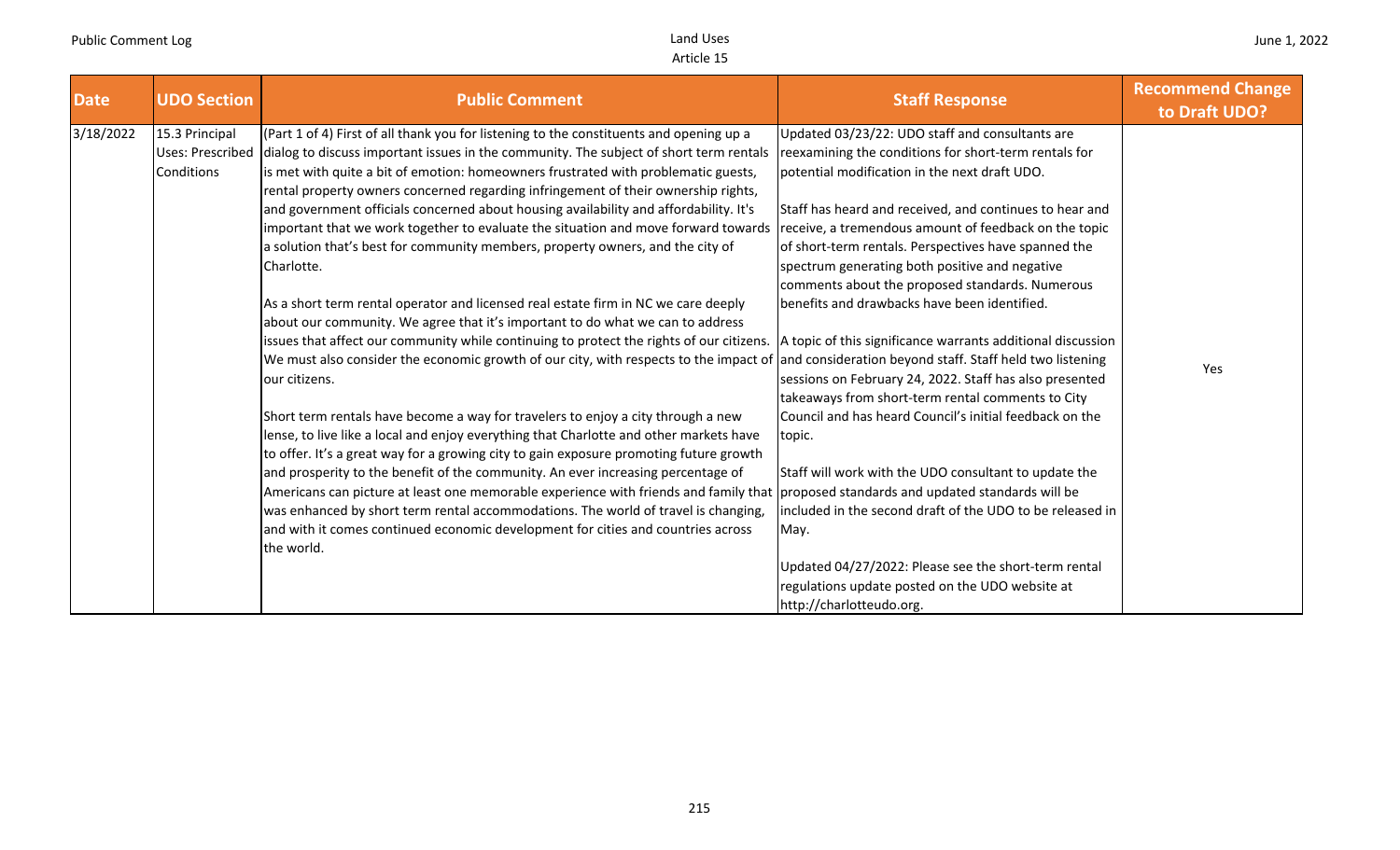| <b>Date</b> | <b>UDO Section</b>                               | <b>Public Comment</b>                                                                                                                                                                                                                                                                                                                                                                                                                                                                                                                                                                                                                                                                                                                                                                                                                                                                                                                                                                                                                                                                                                                                                                                                                                                                                                                                                                                                                                                                                                                                                                                                                                                                                                                                                                                                                                                                                                | <b>Staff Response</b>                                                                                                                                                                                                                                                                                                                                                                                                                                                                                                                                                                                                                                                                                                                                                                                                                                                                                                  | <b>Recommend Change</b><br>to Draft UDO? |
|-------------|--------------------------------------------------|----------------------------------------------------------------------------------------------------------------------------------------------------------------------------------------------------------------------------------------------------------------------------------------------------------------------------------------------------------------------------------------------------------------------------------------------------------------------------------------------------------------------------------------------------------------------------------------------------------------------------------------------------------------------------------------------------------------------------------------------------------------------------------------------------------------------------------------------------------------------------------------------------------------------------------------------------------------------------------------------------------------------------------------------------------------------------------------------------------------------------------------------------------------------------------------------------------------------------------------------------------------------------------------------------------------------------------------------------------------------------------------------------------------------------------------------------------------------------------------------------------------------------------------------------------------------------------------------------------------------------------------------------------------------------------------------------------------------------------------------------------------------------------------------------------------------------------------------------------------------------------------------------------------------|------------------------------------------------------------------------------------------------------------------------------------------------------------------------------------------------------------------------------------------------------------------------------------------------------------------------------------------------------------------------------------------------------------------------------------------------------------------------------------------------------------------------------------------------------------------------------------------------------------------------------------------------------------------------------------------------------------------------------------------------------------------------------------------------------------------------------------------------------------------------------------------------------------------------|------------------------------------------|
| 3/18/2022   | 15.3 Principal<br>Uses: Prescribed<br>Conditions | (Part 2 of 4) Like any growing industry there are challenges that must be overcome for Updated 03/23/22: UDO staff and consultants are<br>the protection of the consumers and the community. Over time the short term rentals reexamining the conditions for short-term rentals for<br>industry has been associated with parties and neighborhood nuisances. In truth this is potential modification in the next draft UDO.<br>not a new problem, or a problem that is exclusive to short term rentals. Bad tenants<br>are something that neighborhoods have been dealing with long before Airbnb opened<br>their doors.<br>Now recently short term rental property owners and operators have become the face<br>of this long-standing issue within our communities. Long term tenants have caused<br>and will continue to cause the same disturbances that are attributed to what seems to benefits and drawbacks have been identified.<br>be exclusively short term rental properties. The best prevention for issues of this<br>nature is property vetting and management of tenants as well as guests. As a firm we<br>take this task very seriously, and are able to minimize the impact to our<br>neighborhoods and act accordingly when issues arise. When this task is not done with<br>diligence and care the risk of issues climbs exponentially, but again this issue is<br>inherent to all rental business models.<br>The responsibility lies jointly with owners and operators as well as guests and tenants.<br>An example of holding guests as well as tenants responsible includes penalties for<br>noise violations and should be explored as a more effective way to mitigate this<br>problem. Currently rental properties are registered with the CMPD which provides<br>some ability to monitor and hold accountable the owners and managers of all rental<br>property regardless of lease term. | Staff has heard and received, and continues to hear and<br>receive, a tremendous amount of feedback on the topic<br>of short-term rentals. Perspectives have spanned the<br>spectrum generating both positive and negative<br>comments about the proposed standards. Numerous<br>A topic of this significance warrants additional discussion<br>and consideration beyond staff. Staff held two listening<br>sessions on February 24, 2022. Staff has also presented<br>takeaways from short-term rental comments to City<br>Council and has heard Council's initial feedback on the<br>topic.<br>Staff will work with the UDO consultant to update the<br>proposed standards and updated standards will be<br>included in the second draft of the UDO to be released in<br>May.<br>Updated 04/27/2022: Please see the short-term rental<br>regulations update posted on the UDO website at<br>http://charlotteudo.org. | Yes                                      |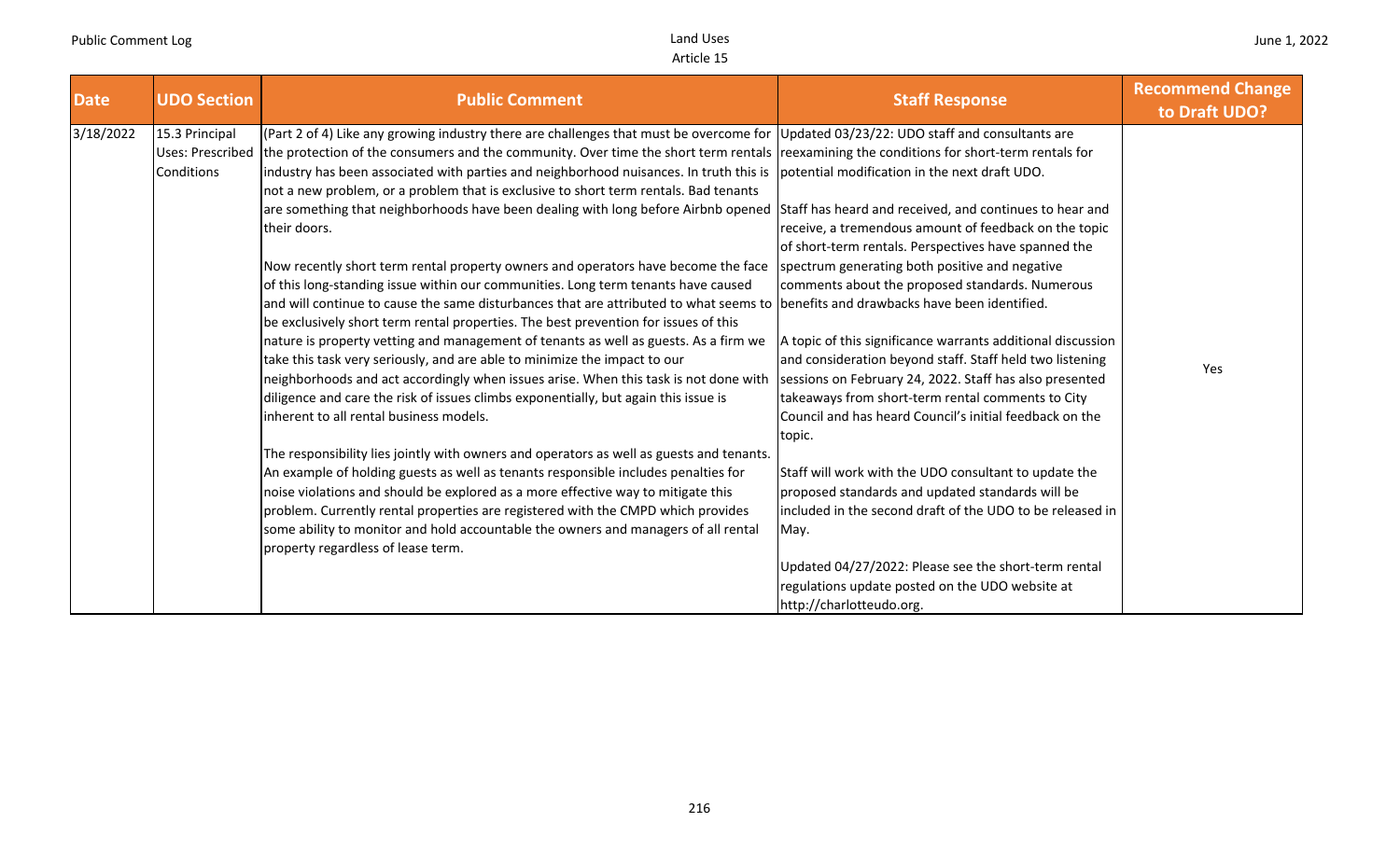| <b>Date</b> | <b>UDO Section</b>           | <b>Public Comment</b>                                                                                                                                                                                                                                                                                                                                                                                                                                                                                                                                                                                                                                                                                                                                                                                                                                                                                                                                                                                                                                                                                                                                                                                                                                                                                                                                                                                                                                                                                                                                                                                                                                                                                                                                                                                                                                                           | <b>Staff Response</b>                                                                                                                                                                                                                                                                                                                                                                                                                                                                                                                                                                                                                                                                                                                                                                                                                                                                                                                                                                                                                                                                                                               | <b>Recommend Change</b><br>to Draft UDO? |
|-------------|------------------------------|---------------------------------------------------------------------------------------------------------------------------------------------------------------------------------------------------------------------------------------------------------------------------------------------------------------------------------------------------------------------------------------------------------------------------------------------------------------------------------------------------------------------------------------------------------------------------------------------------------------------------------------------------------------------------------------------------------------------------------------------------------------------------------------------------------------------------------------------------------------------------------------------------------------------------------------------------------------------------------------------------------------------------------------------------------------------------------------------------------------------------------------------------------------------------------------------------------------------------------------------------------------------------------------------------------------------------------------------------------------------------------------------------------------------------------------------------------------------------------------------------------------------------------------------------------------------------------------------------------------------------------------------------------------------------------------------------------------------------------------------------------------------------------------------------------------------------------------------------------------------------------|-------------------------------------------------------------------------------------------------------------------------------------------------------------------------------------------------------------------------------------------------------------------------------------------------------------------------------------------------------------------------------------------------------------------------------------------------------------------------------------------------------------------------------------------------------------------------------------------------------------------------------------------------------------------------------------------------------------------------------------------------------------------------------------------------------------------------------------------------------------------------------------------------------------------------------------------------------------------------------------------------------------------------------------------------------------------------------------------------------------------------------------|------------------------------------------|
| 3/18/2022   | 15.3 Principal<br>Conditions | (Part 3 of 4) Our issue with the proposed UDO regarding short term rental restrictions<br>Uses: Prescribed is the infringement on property ownership rights and the negative impact on<br>economic growth of the city of Charlotte. Many property owners have invested in<br>short term rentals in Charlotte abiding by local laws and regulations. These individuals<br>provide key tax revenue for the city and work hard to earn for their families.<br>Those same individuals are being penalized, having their rights taken away and will<br>suffer for it. Other cities that have adopted short term rental restrictions have<br>grandfathered in existing short term rental operators which protect rather than<br>penalizes those law abiding citizens. We ask at minimum if restrictions are put in place<br>that existing operators are considered. Currently HOAs do a great job of allowing<br>community members a voice in this discussion, with tools like rental caps and<br>restrictions they are able to adequately reflect the desires of the community. We<br>believe this is an appropriate way of determining if short term rentals are a good fit<br>for the members of that community, rather than placing restrictions on the city at<br>large impacting a diverse mix of areas with completely different characteristics. As an<br>active member of the community consisting of responsible short term rental<br>operators, we feel strongly about protecting our rights and the positive impact that we<br>provide to our city. We have banned together to make sure that our voices are heard<br>and that we are not singled out for any inherent problem with residential rental<br>properties. Short term rentals should be regulated in the same manner as other<br>residential rentals, which is also the stance of the state of North Carolina. | Updated 03/23/22: UDO staff and consultants are<br>reexamining the conditions for short-term rentals for<br>potential modification in the next draft UDO.<br>Staff has heard and received, and continues to hear and<br>receive, a tremendous amount of feedback on the topic<br>of short-term rentals. Perspectives have spanned the<br>spectrum generating both positive and negative<br>comments about the proposed standards. Numerous<br>benefits and drawbacks have been identified.<br>A topic of this significance warrants additional discussion<br>and consideration beyond staff. Staff held two listening<br>sessions on February 24, 2022. Staff has also presented<br>takeaways from short-term rental comments to City<br>Council and has heard Council's initial feedback on the<br>topic.<br>Staff will work with the UDO consultant to update the<br>proposed standards and updated standards will be<br>included in the second draft of the UDO to be released in<br>May.<br>Updated 04/27/2022: Please see the short-term rental<br>regulations update posted on the UDO website at<br>http://charlotteudo.org. | Yes                                      |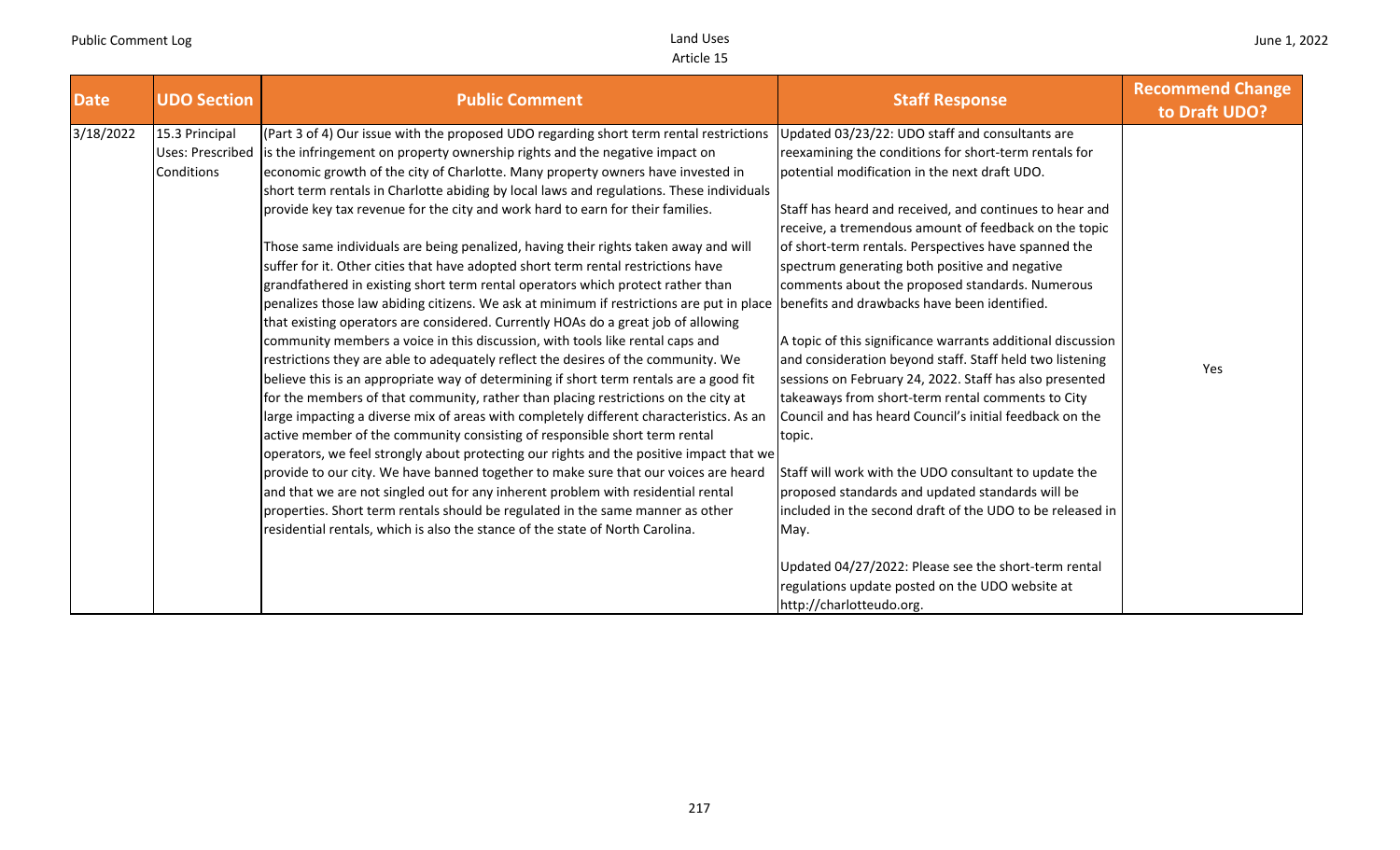| <b>Date</b> | <b>UDO Section</b>           | <b>Public Comment</b>                                                                                                                                                                                                                                                                                                                                                                                                                                                                                                                                                                                                                                                                                                                                                                                                                          | <b>Staff Response</b>                                                                                                                                                                                                                                                                                                                                                                                                                                                                                                                                                                                                                                                                                                                                                                                                                                                                                                                                                                                                                                                                                                               | <b>Recommend Change</b><br>to Draft UDO? |
|-------------|------------------------------|------------------------------------------------------------------------------------------------------------------------------------------------------------------------------------------------------------------------------------------------------------------------------------------------------------------------------------------------------------------------------------------------------------------------------------------------------------------------------------------------------------------------------------------------------------------------------------------------------------------------------------------------------------------------------------------------------------------------------------------------------------------------------------------------------------------------------------------------|-------------------------------------------------------------------------------------------------------------------------------------------------------------------------------------------------------------------------------------------------------------------------------------------------------------------------------------------------------------------------------------------------------------------------------------------------------------------------------------------------------------------------------------------------------------------------------------------------------------------------------------------------------------------------------------------------------------------------------------------------------------------------------------------------------------------------------------------------------------------------------------------------------------------------------------------------------------------------------------------------------------------------------------------------------------------------------------------------------------------------------------|------------------------------------------|
| 3/18/2022   | 15.3 Principal<br>Conditions | (Part 4 of 4) In Shroeder v. City of Wilmington a New Hanover County Superior Court<br>Uses: Prescribed ljudge found that City Code § 18-331 violates N.C. Gen. Stat. § 160A-424(c) and is thus<br>both clearly and unambiguously preempted by express state law, rendering the<br>ordinance void and of no effect. If this is upheld in the appellate court system then it<br>will have precedent across the rest of the state. And if upheld, that ruling will become<br>a powerful proponent at the disposal of short term rental operators in Charlotte.<br>Again we are glad to have an opportunity to voice our opinions and do our part in<br>protecting the city that we all love, and look forward to hearing a response to the<br>overwhelming amount of feedback surrounding the first draft of the UDO.<br>Thanks, Ryley Beaumoint | Updated 03/23/22: UDO staff and consultants are<br>reexamining the conditions for short-term rentals for<br>potential modification in the next draft UDO.<br>Staff has heard and received, and continues to hear and<br>receive, a tremendous amount of feedback on the topic<br>of short-term rentals. Perspectives have spanned the<br>spectrum generating both positive and negative<br>comments about the proposed standards. Numerous<br>benefits and drawbacks have been identified.<br>A topic of this significance warrants additional discussion<br>and consideration beyond staff. Staff held two listening<br>sessions on February 24, 2022. Staff has also presented<br>takeaways from short-term rental comments to City<br>Council and has heard Council's initial feedback on the<br>topic.<br>Staff will work with the UDO consultant to update the<br>proposed standards and updated standards will be<br>included in the second draft of the UDO to be released in<br>May.<br>Updated 04/27/2022: Please see the short-term rental<br>regulations update posted on the UDO website at<br>http://charlotteudo.org. | Yes                                      |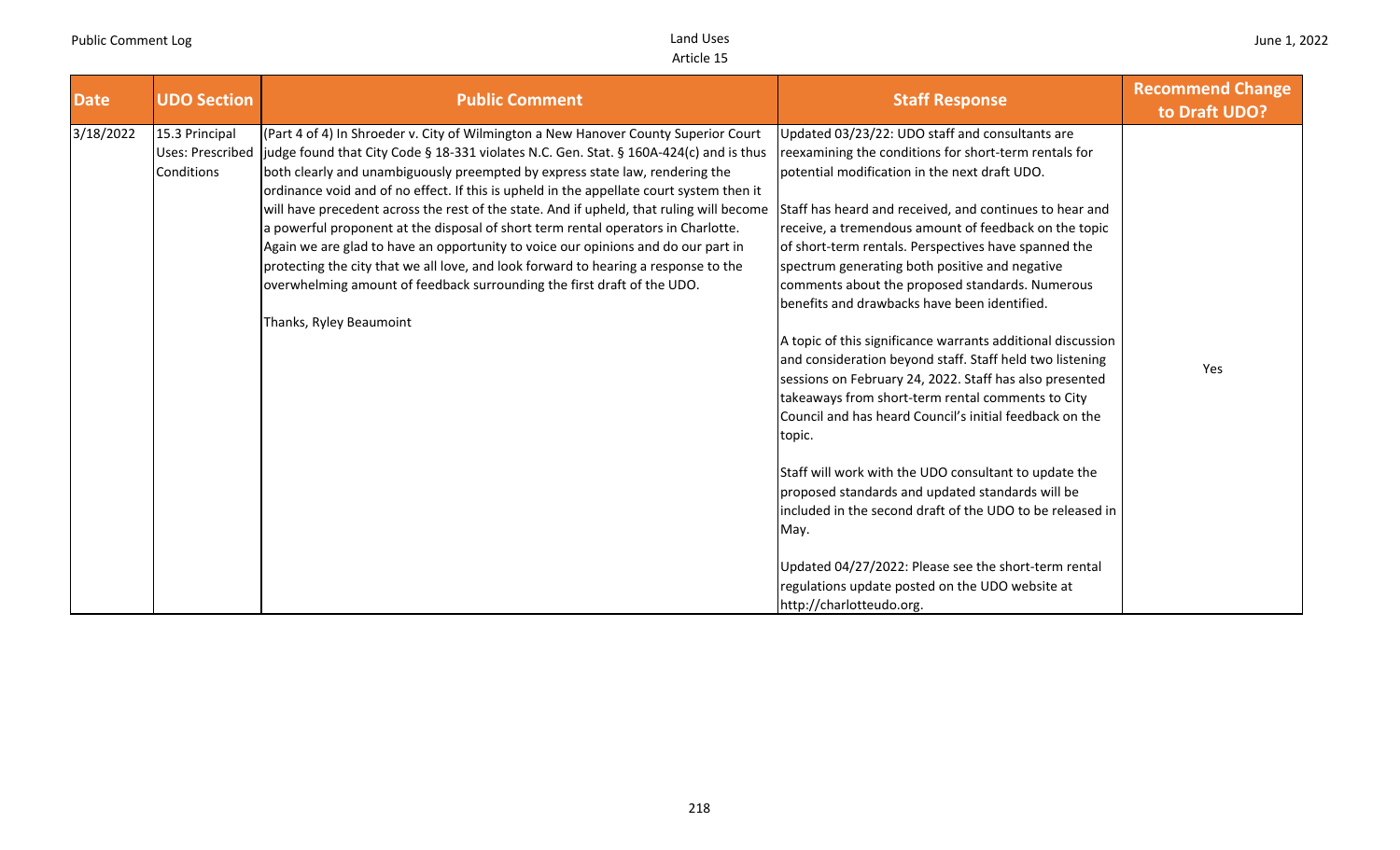| <b>Date</b> | <b>UDO Section</b>                               | <b>Public Comment</b>                                                                                                                                                                                                                                                                                                                                                                          | <b>Staff Response</b>                                                                                                                                                                                                                                                                                                                                                                                                                                                                                                                                                                                                                                                                                                                                                                                                                                                                                                                                                                         | <b>Recommend Change</b><br>to Draft UDO? |
|-------------|--------------------------------------------------|------------------------------------------------------------------------------------------------------------------------------------------------------------------------------------------------------------------------------------------------------------------------------------------------------------------------------------------------------------------------------------------------|-----------------------------------------------------------------------------------------------------------------------------------------------------------------------------------------------------------------------------------------------------------------------------------------------------------------------------------------------------------------------------------------------------------------------------------------------------------------------------------------------------------------------------------------------------------------------------------------------------------------------------------------------------------------------------------------------------------------------------------------------------------------------------------------------------------------------------------------------------------------------------------------------------------------------------------------------------------------------------------------------|------------------------------------------|
| 3/19/2022   | 15.3 Principal<br>Uses: Prescribed<br>Conditions | By requiring that each Airbnb is 400 FT away from its neighbors is absurd. It keeps<br>money out of the pockets of Charlotteans and into the pockets of cooperate hotel<br>owners. People who visit Charlotte, North Carolina want authentic, cheaper,<br>alternatives that are safe for their families (and pets). By inducing these strict<br>restrictions you are taking away that freedom. | Updated 03/23/22: UDO staff and consultants are<br>reexamining the conditions for short-term rentals for<br>potential modification in the next draft UDO.<br>Staff has heard and received, and continues to hear and<br>receive, a tremendous amount of feedback on the topic<br>of short-term rentals. Perspectives have spanned the<br>spectrum generating both positive and negative<br>comments about the proposed standards. Numerous<br>benefits and drawbacks have been identified.<br>A topic of this significance warrants additional discussion<br>and consideration beyond staff. Staff held two listening<br>sessions on February 24, 2022. Staff has also presented<br>takeaways from short-term rental comments to City<br>Council and has heard Council's initial feedback on the<br>topic.<br>Staff will work with the UDO consultant to update the<br>proposed standards and updated standards will be<br>lincluded in the second draft of the UDO to be released in<br>May. | Yes                                      |
|             |                                                  |                                                                                                                                                                                                                                                                                                                                                                                                | Updated 04/27/2022: Please see the short-term rental<br>regulations update posted on the UDO website at<br>http://charlotteudo.org.                                                                                                                                                                                                                                                                                                                                                                                                                                                                                                                                                                                                                                                                                                                                                                                                                                                           |                                          |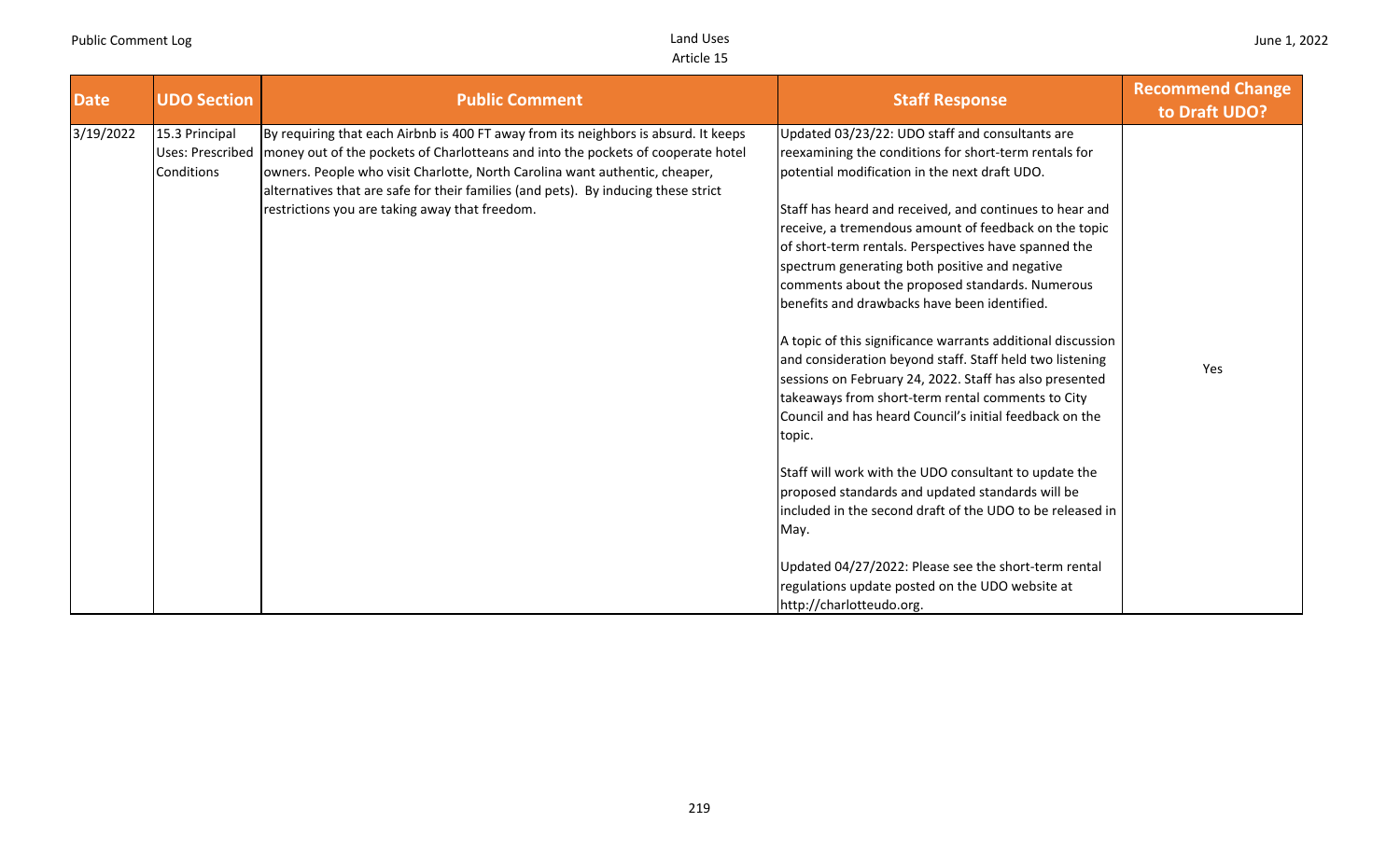| <b>Date</b> | <b>UDO Section</b> | <b>Public Comment</b>                                                                                                                                                                                                                                                                                                                                                                                                                                                                                                                                                                                                                                                                                                                               | <b>Staff Response</b>                                                                                                                                                                                                                                                                                                                                                                                                                                                                                                                                                                                                                                                                                                                                                                                      | <b>Recommend Change</b><br>to Draft UDO? |
|-------------|--------------------|-----------------------------------------------------------------------------------------------------------------------------------------------------------------------------------------------------------------------------------------------------------------------------------------------------------------------------------------------------------------------------------------------------------------------------------------------------------------------------------------------------------------------------------------------------------------------------------------------------------------------------------------------------------------------------------------------------------------------------------------------------|------------------------------------------------------------------------------------------------------------------------------------------------------------------------------------------------------------------------------------------------------------------------------------------------------------------------------------------------------------------------------------------------------------------------------------------------------------------------------------------------------------------------------------------------------------------------------------------------------------------------------------------------------------------------------------------------------------------------------------------------------------------------------------------------------------|------------------------------------------|
| 3/19/2022   | Regulations        | 15.1 General Use AAAA. Short term whole dwelling<br>The distance of 400 feet from one STR or breakfast and bed is too far due to the<br>amount of people who are accommodating guest in the area. Charlotte is too busy for<br>a 400 feet distance regulation. Also 24 property management is not necessary with<br>short term dwelling if the listing agent is available to respond to any needs of guest.<br>Everyone should be held accountable for being able to prevent parties but these<br>changes will definitely interfere with the city as a whole. We already don't have<br>enough hotels, breakfast and bed or short term dwellings to accommodate the<br>amount of people traveling to Charlotte, please reconsider these regulations. | Updated 03/23/22: UDO staff and consultants are<br>reexamining the conditions for short-term rentals for<br>potential modification in the next draft UDO.<br>Staff has heard and received, and continues to hear and<br>receive, a tremendous amount of feedback on the topic<br>of short-term rentals. Perspectives have spanned the<br>spectrum generating both positive and negative<br>comments about the proposed standards. Numerous<br>benefits and drawbacks have been identified.<br>A topic of this significance warrants additional discussion<br>and consideration beyond staff. Staff held two listening<br>sessions on February 24, 2022. Staff has also presented<br>takeaways from short-term rental comments to City<br>Council and has heard Council's initial feedback on the<br>topic. | Yes                                      |
|             |                    |                                                                                                                                                                                                                                                                                                                                                                                                                                                                                                                                                                                                                                                                                                                                                     | Staff will work with the UDO consultant to update the<br>proposed standards and updated standards will be<br>included in the second draft of the UDO to be released in<br>May.<br>Updated 04/27/2022: Please see the short-term rental<br>regulations update posted on the UDO website at<br>http://charlotteudo.org.                                                                                                                                                                                                                                                                                                                                                                                                                                                                                      |                                          |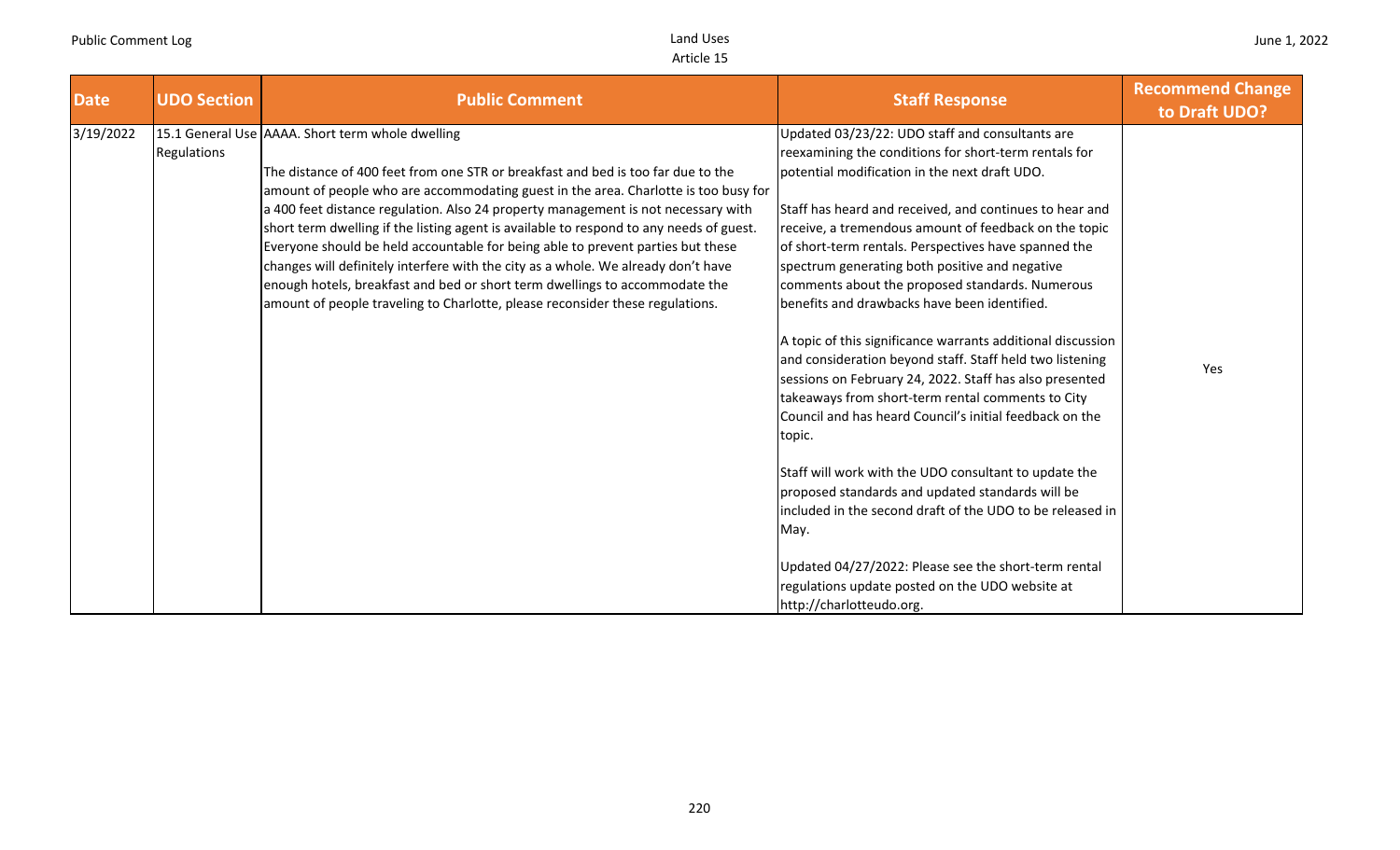| <b>Date</b> | <b>UDO Section</b> | <b>Public Comment</b>                                                                                                                                                                                                                                                                                                                                                                                                | <b>Staff Response</b>                                                                                                                                                                                                                                                                                                                                                                                                                                                                                                                                                                                                                                                                                                                                                                                                                                                                                                                                                                        | <b>Recommend Change</b><br>to Draft UDO? |
|-------------|--------------------|----------------------------------------------------------------------------------------------------------------------------------------------------------------------------------------------------------------------------------------------------------------------------------------------------------------------------------------------------------------------------------------------------------------------|----------------------------------------------------------------------------------------------------------------------------------------------------------------------------------------------------------------------------------------------------------------------------------------------------------------------------------------------------------------------------------------------------------------------------------------------------------------------------------------------------------------------------------------------------------------------------------------------------------------------------------------------------------------------------------------------------------------------------------------------------------------------------------------------------------------------------------------------------------------------------------------------------------------------------------------------------------------------------------------------|------------------------------------------|
| 3/19/2022   | Regulations        | 15.1 General Use Minimum 400 feet separation between a STR and any other STR, bed and breakfast, or<br>rooming house;<br>How do we submit/apply for a permit? Not sure if this is already available. How will<br>you determine the airbnb separation distance? Will it be on a first come first serve<br>basis?; Minimum 400 feet separation between a STR and any other STR, bed and<br>breakfast, or rooming house | Updated 03/23/22: UDO staff and consultants are<br>reexamining the conditions for short-term rentals for<br>potential modification in the next draft UDO.<br>Staff has heard and received, and continues to hear and<br>receive, a tremendous amount of feedback on the topic<br>of short-term rentals. Perspectives have spanned the<br>spectrum generating both positive and negative<br>comments about the proposed standards. Numerous<br>benefits and drawbacks have been identified.<br>A topic of this significance warrants additional discussion<br>and consideration beyond staff. Staff held two listening<br>sessions on February 24, 2022. Staff has also presented<br>takeaways from short-term rental comments to City<br>Council and has heard Council's initial feedback on the<br>topic.<br>Staff will work with the UDO consultant to update the<br>proposed standards and updated standards will be<br>included in the second draft of the UDO to be released in<br>May. | Yes                                      |
|             |                    |                                                                                                                                                                                                                                                                                                                                                                                                                      | Updated 04/27/2022: Please see the short-term rental<br>regulations update posted on the UDO website at<br>http://charlotteudo.org.                                                                                                                                                                                                                                                                                                                                                                                                                                                                                                                                                                                                                                                                                                                                                                                                                                                          |                                          |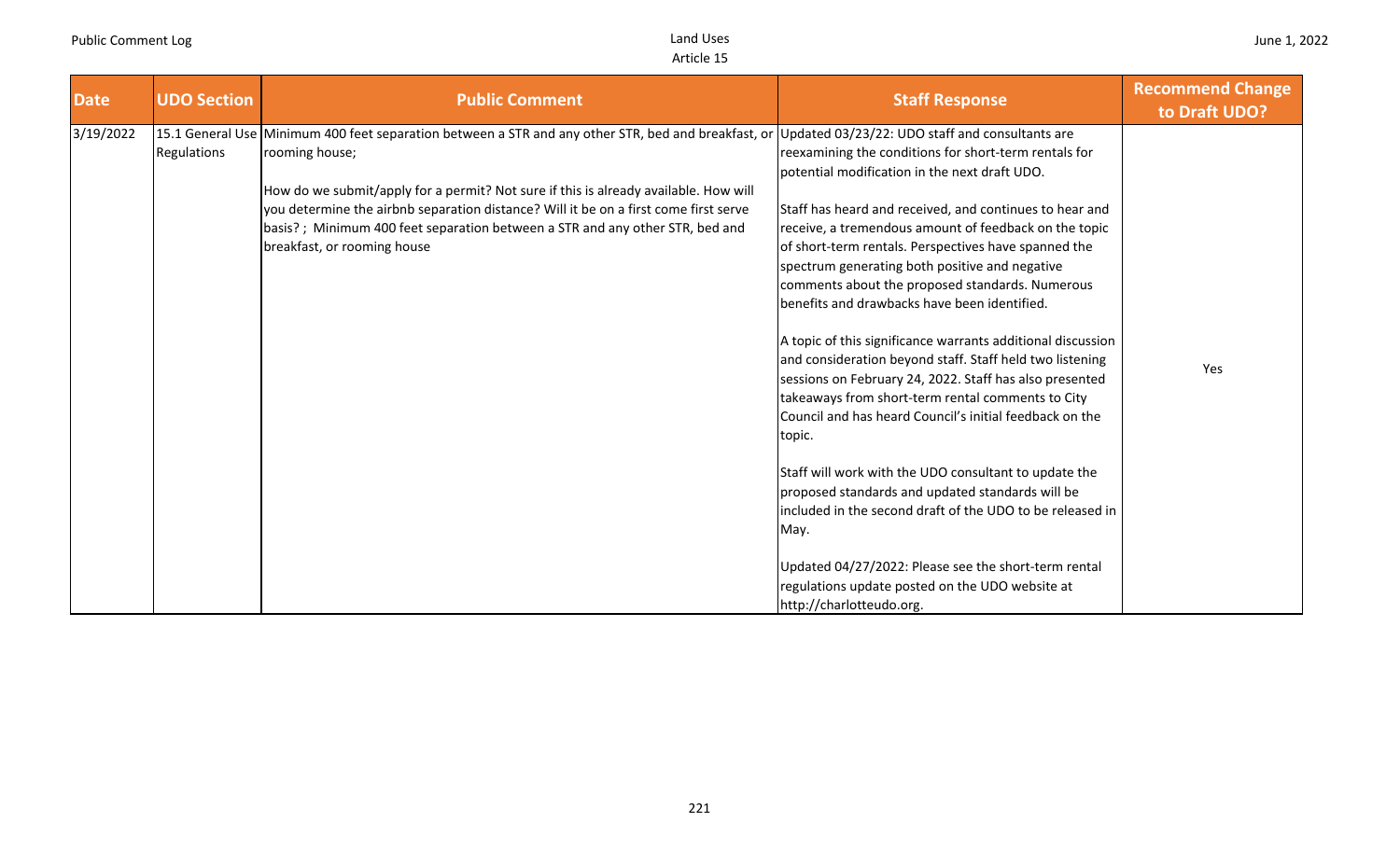| <b>UDO Section</b> | <b>Public Comment</b>                                                                                                                                          | <b>Staff Response</b>                                                                                                                                                                                                                                                                                                                                                                                                                                                                                                                                                                                                                                                                                                                                                                                                                                                                                                                                                               | <b>Recommend Change</b><br>to Draft UDO?                                                                                                                                                                                                                                                                                |
|--------------------|----------------------------------------------------------------------------------------------------------------------------------------------------------------|-------------------------------------------------------------------------------------------------------------------------------------------------------------------------------------------------------------------------------------------------------------------------------------------------------------------------------------------------------------------------------------------------------------------------------------------------------------------------------------------------------------------------------------------------------------------------------------------------------------------------------------------------------------------------------------------------------------------------------------------------------------------------------------------------------------------------------------------------------------------------------------------------------------------------------------------------------------------------------------|-------------------------------------------------------------------------------------------------------------------------------------------------------------------------------------------------------------------------------------------------------------------------------------------------------------------------|
| Regulations        | income which only takes care of their basic needed. The income that is generated<br>rental so please consider my grandparents that I LOVE dearly.<br>Thank you | Updated 03/23/22: UDO staff and consultants are<br>potential modification in the next draft UDO.<br>receive, a tremendous amount of feedback on the topic<br>of short-term rentals. Perspectives have spanned the<br>spectrum generating both positive and negative<br>comments about the proposed standards. Numerous<br>benefits and drawbacks have been identified.<br>A topic of this significance warrants additional discussion<br>and consideration beyond staff. Staff held two listening<br>sessions on February 24, 2022. Staff has also presented<br>takeaways from short-term rental comments to City<br>Council and has heard Council's initial feedback on the<br>topic.<br>Staff will work with the UDO consultant to update the<br>proposed standards and updated standards will be<br>included in the second draft of the UDO to be released in<br>May.<br>Updated 04/27/2022: Please see the short-term rental<br>regulations update posted on the UDO website at | Yes                                                                                                                                                                                                                                                                                                                     |
|                    |                                                                                                                                                                | 15.1 General Use Use of Single family dwelling in residential areas for short and long term use help<br>able to provide adequate care for my elderly grandparents. They are both on a fixed<br>MEDICAID. I truly believe that because I am able to help provide for them, I have also<br>extended their life expectancy. They have a fighting chance because of my Airbnb                                                                                                                                                                                                                                                                                                                                                                                                                                                                                                                                                                                                           | supports my elderly grandparents. If I could no longer host with Airbnb I would not be reexamining the conditions for short-term rentals for<br>from Airbnb buys ALL their medications and medical supplies that are NOT covered by Staff has heard and received, and continues to hear and<br>http://charlotteudo.org. |